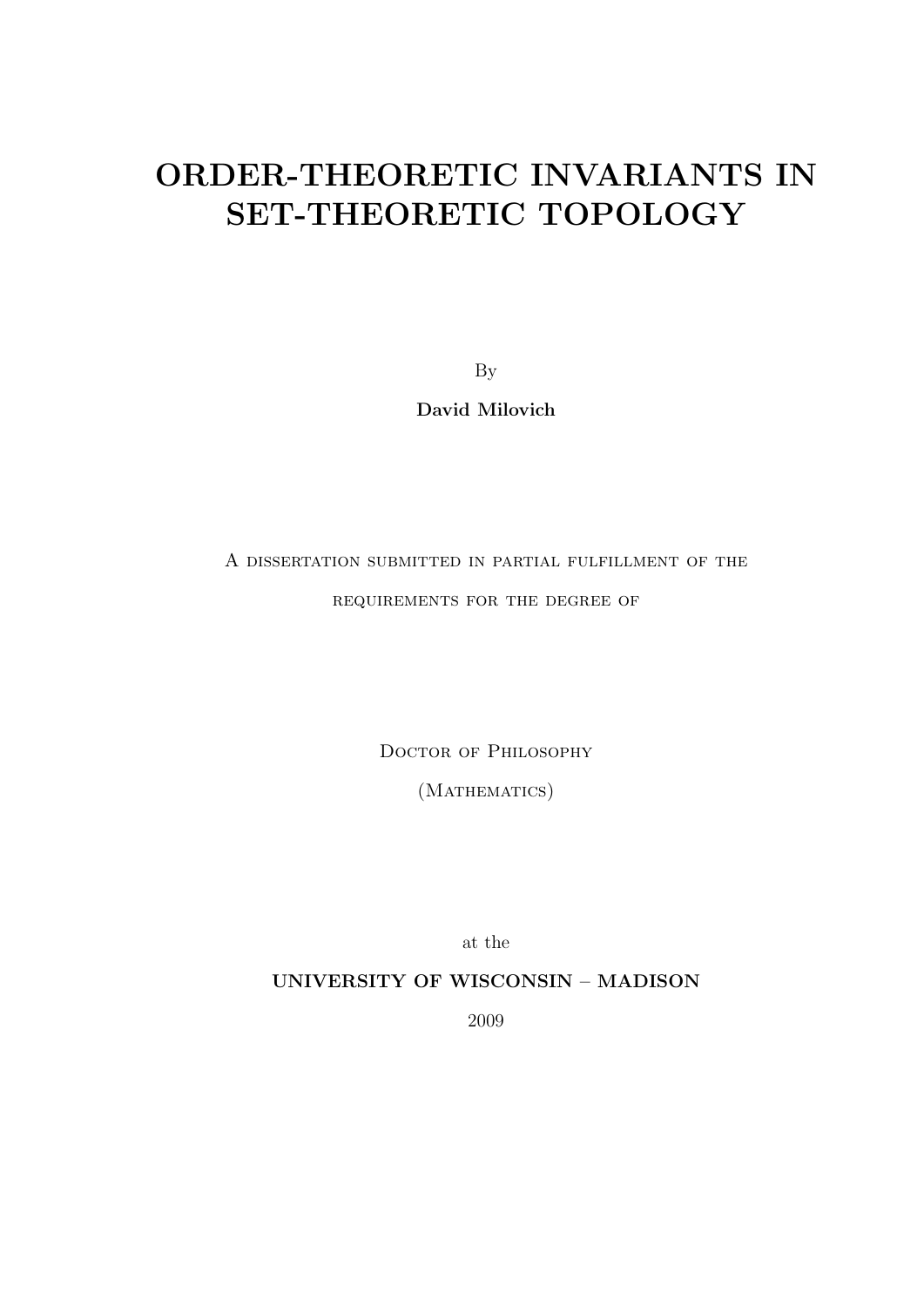### Abstract

We present several results related to van Douwen's Problem, which asks whether there is homogeneous compactum with cellularity exceeding  $\mathfrak{c}$ , the cardinality of the reals. For example, just as all known homogeneous compacta have cellularity at most c, they satisfy similar upper bounds in terms of Peregudov's Noetherian type and related cardinal functions defined by order-theoretic base properties. Also, assuming GCH, every point in a homogeneous compactum  $X$  has a local base in which every element has fewer supersets than the cellularity of X.

Our primary technique is the analysis of order-theoretic base properties. This analysis yields many results of independent interest beyond the study of homogeneous compacta, including many independence results about the Noetherian type of the Stone-Cech remainder of the natural numbers. For example, the Noetherian type of this space is at least the splitting number, but it can consistenly be less than the additivity of the meager ideal, strictly between the unbounding number and the dominating number, equal to  $\mathfrak c$  and greater than the dominating number, or equal to the successor of  $\mathfrak c$ . We also prove several consistency results about Tukey classes of ultrafilters on the natural numbers ordered by almost containment. We also characterize the spectrum of Noetherian types of ordered compacta and mostly characterize the spectrum of Noetherian types of dyadic compacta. Also, we show that if every point in a compactum has a well-quasiordered local base, then some point has a countable local  $\pi$ -base.

Our secondary technique is an amalgam, a new quotient space construction that allows us to transform any homogeneous compactum into a path connected homogeneous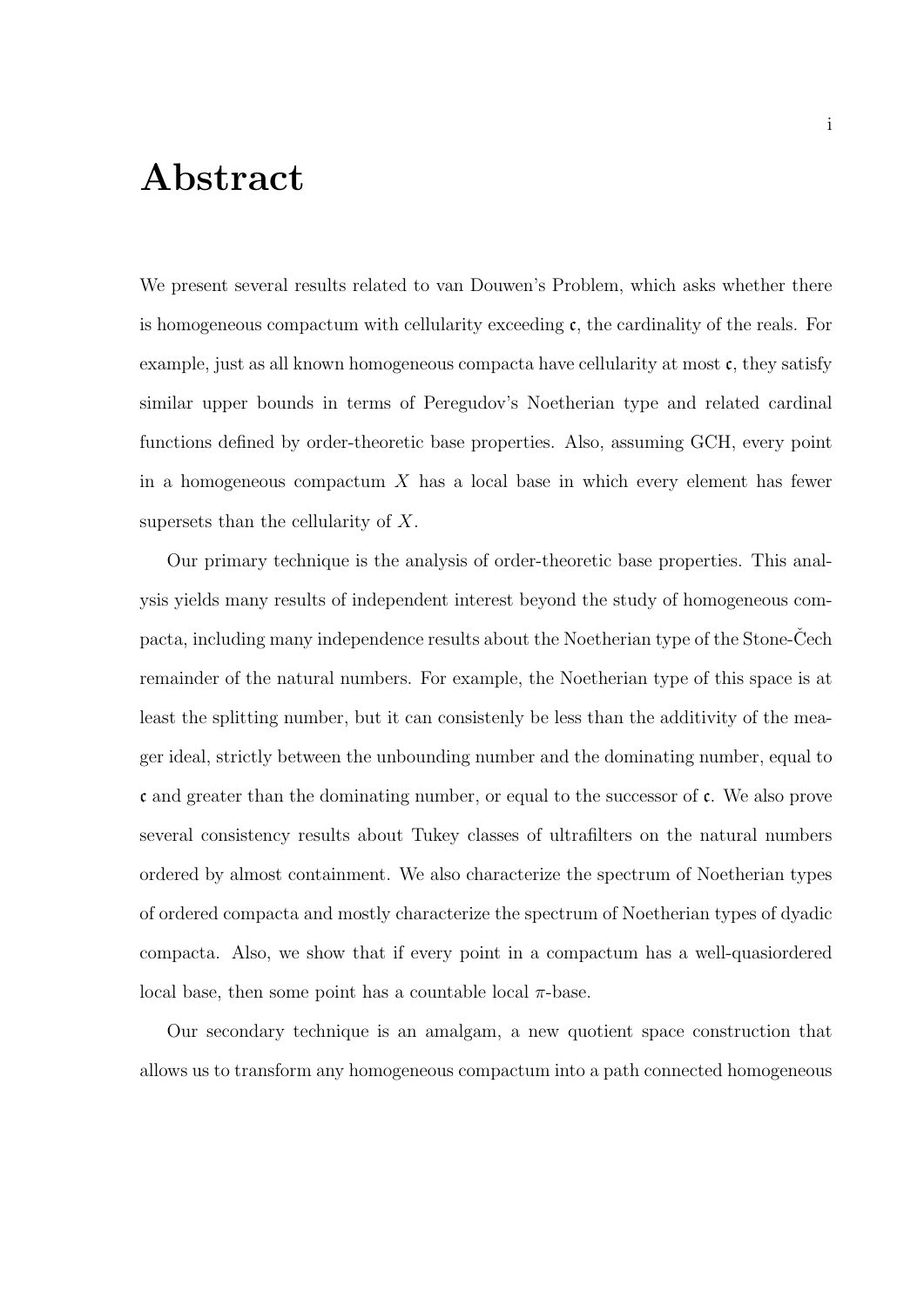compactum without reducing its cellularity, as well as construct the first ZFC example of homogeneous compactum that is not homeomorphic to a product of dyadic compacta and first countable compacta. We also use amalgams to prove results of independent interest about connectifications. For instance, every countably infinite product of infinite sums of metric spaces has a metrizable connectification.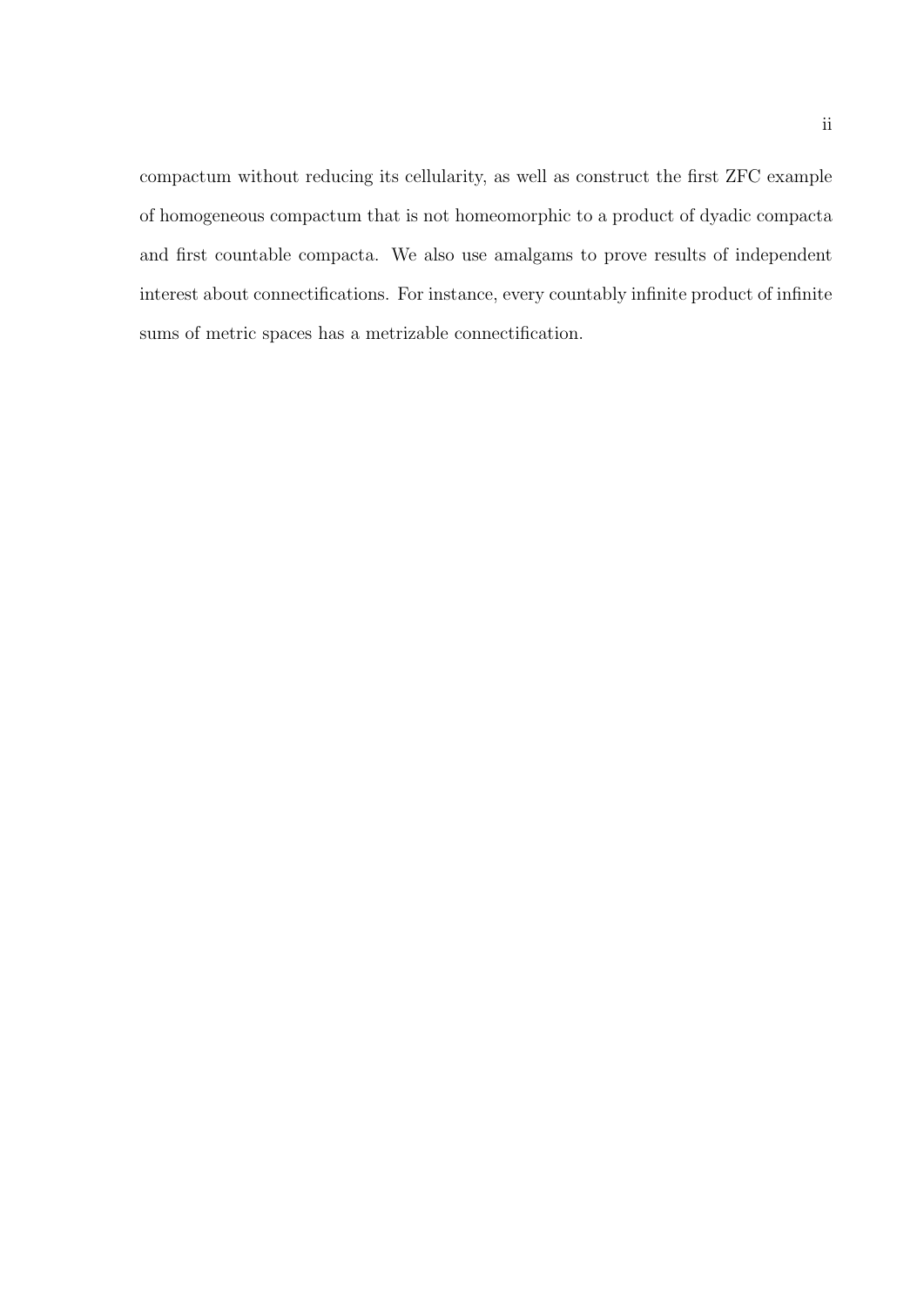## Acknowledgements

Ultimately, soli Deo gloria. Proximately, my dissertation research benefited immensely from many conversations with my advisor, Ken Kunen. My research also benefited from conversations with Guit-Jan Ridderbos, who came all the way from the Netherlands to visit me in Madison. (Section 4.2 is joint work of Ridderbos and myself.) My research also depends on what I learned in seminars taught by Arnie Miller and Ken Kunen.

I thank my parents, who made me who I am. I also thank the many friends I've made in Madison; they made my time here wonderful. I especially thank Krista, who married me.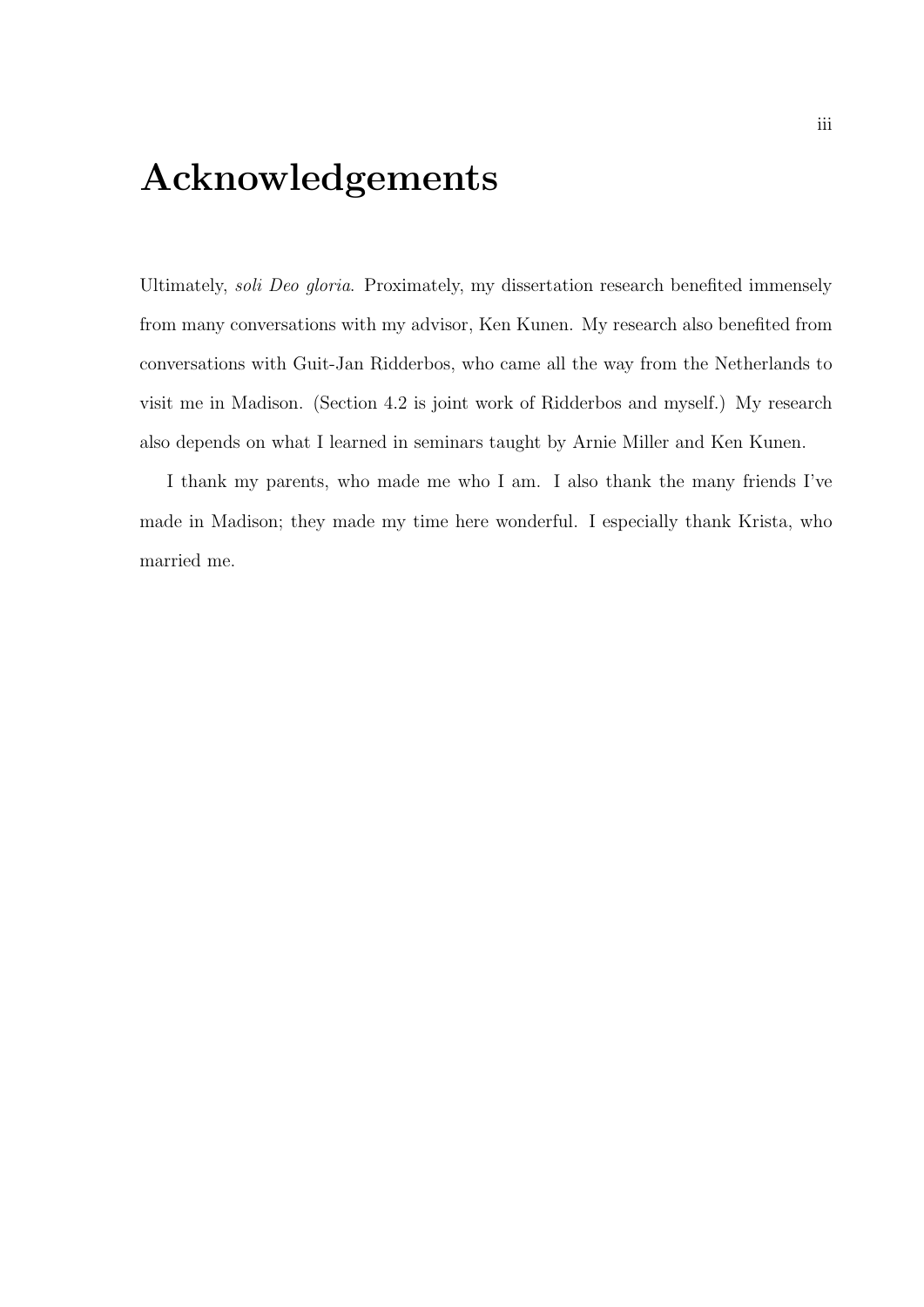# **Contents**

| Abstract       |                                                              |                                                                                              |                |  |  |
|----------------|--------------------------------------------------------------|----------------------------------------------------------------------------------------------|----------------|--|--|
|                | Acknowledgements                                             |                                                                                              |                |  |  |
| $\mathbf 1$    | Introduction                                                 |                                                                                              |                |  |  |
|                | 1.1                                                          |                                                                                              | $\mathbf{1}$   |  |  |
|                | 1.2                                                          |                                                                                              | $\overline{2}$ |  |  |
|                | 1.3                                                          |                                                                                              | $\overline{5}$ |  |  |
|                | 1.4                                                          |                                                                                              | 11             |  |  |
|                | 1.5                                                          |                                                                                              | 14             |  |  |
|                | 1.6                                                          |                                                                                              | 16             |  |  |
|                | 1.7                                                          |                                                                                              | 20             |  |  |
|                | 1.8                                                          | Combinatorial set theory $\dots \dots \dots \dots \dots \dots \dots \dots \dots \dots \dots$ | 27             |  |  |
| $\overline{2}$ |                                                              | Amalgams                                                                                     | 30             |  |  |
|                | 2.1                                                          |                                                                                              | 30             |  |  |
|                | 2.2                                                          |                                                                                              | 32             |  |  |
|                | 2.3                                                          |                                                                                              | 38             |  |  |
|                | 2.4                                                          |                                                                                              | 41             |  |  |
| 3              | Noetherian types of homogeneous compacta and dyadic compacta |                                                                                              |                |  |  |
|                | 3.1                                                          |                                                                                              | 46             |  |  |
|                | 3.2                                                          | Observed upper bounds on Noetherian cardinal functions                                       | 48             |  |  |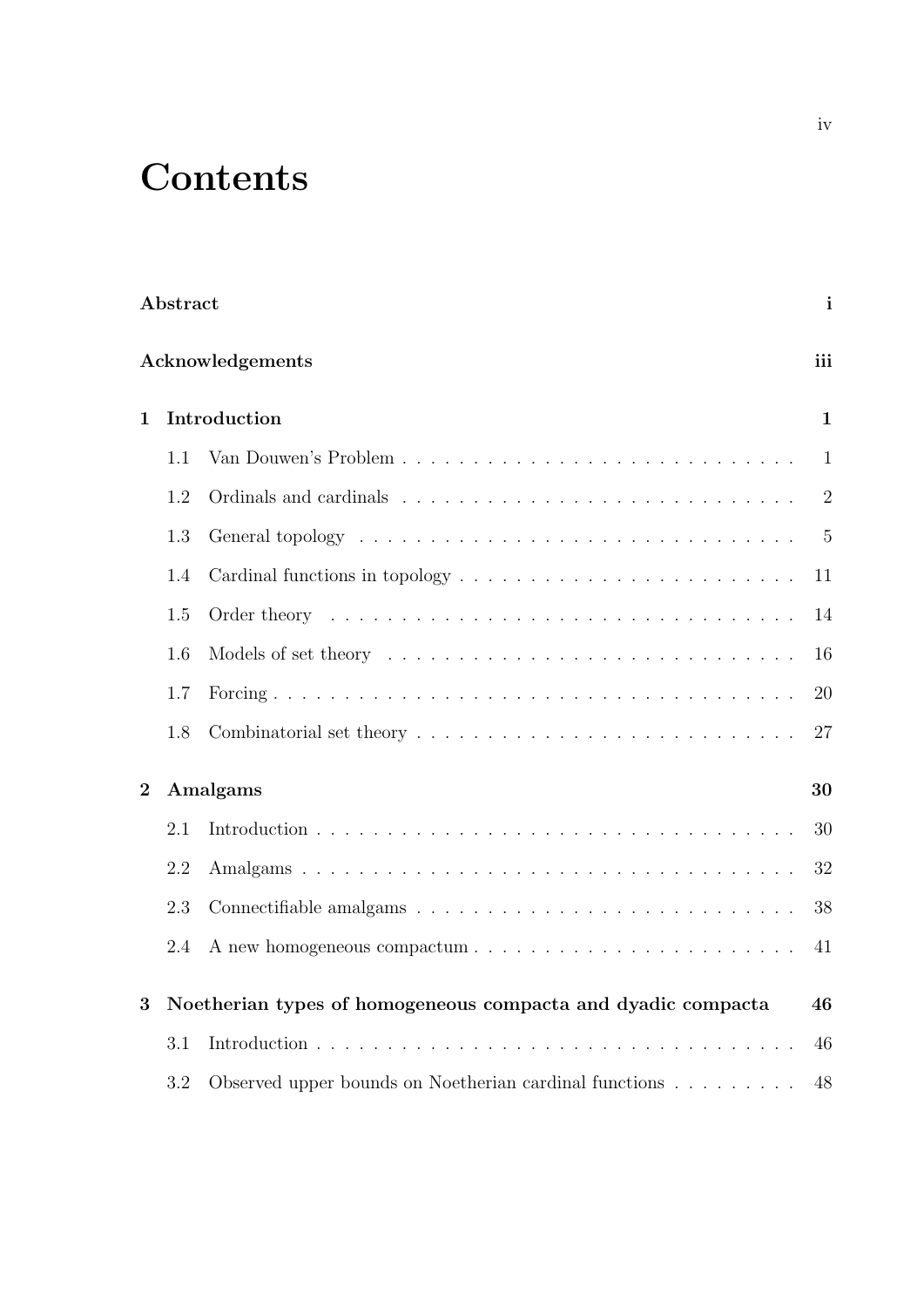|              | 3.3 | 63                                                                                              |  |
|--------------|-----|-------------------------------------------------------------------------------------------------|--|
|              | 3.4 | 87                                                                                              |  |
|              | 3.5 | 94                                                                                              |  |
|              | 3.6 |                                                                                                 |  |
| 4            |     | More about Noetherian type<br>103                                                               |  |
|              | 4.1 |                                                                                                 |  |
|              | 4.2 | Power homogeneous compacta $\ldots \ldots \ldots \ldots \ldots \ldots \ldots \ldots \ldots 106$ |  |
|              | 4.3 | Noetherian types of ordered Lindelöf spaces 112                                                 |  |
|              | 4.4 | The Noetherian spectrum of ordered compacta $\dots \dots \dots \dots \dots \dots \dots$ 116     |  |
| $\mathbf{5}$ |     | Splitting families and the Noetherian type of $\beta\omega \setminus \omega$<br>119             |  |
|              | 5.1 |                                                                                                 |  |
|              | 5.2 |                                                                                                 |  |
|              | 5.3 |                                                                                                 |  |
|              | 5.4 |                                                                                                 |  |
|              | 5.5 |                                                                                                 |  |
|              | 5.6 |                                                                                                 |  |
|              | 5.7 |                                                                                                 |  |
| 6            |     | Tukey classes of ultrafilters on $\omega$<br>147                                                |  |
|              | 6.1 |                                                                                                 |  |
|              | 6.2 | Tukey reducibility and topology $\dots \dots \dots \dots \dots \dots \dots \dots \dots$<br>148  |  |
|              | 6.3 | 150                                                                                             |  |
|              | 6.4 |                                                                                                 |  |

v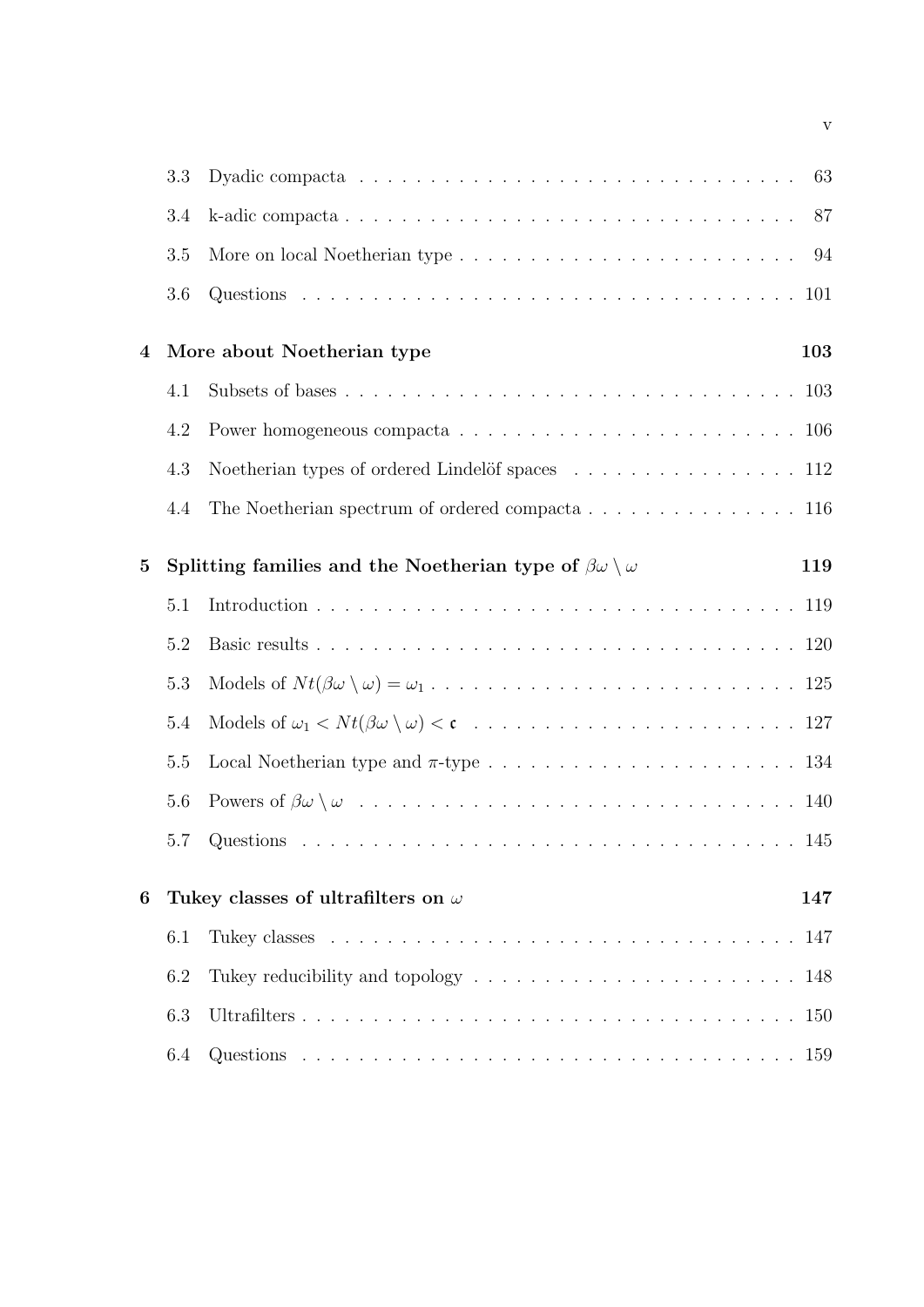#### Bibliography 160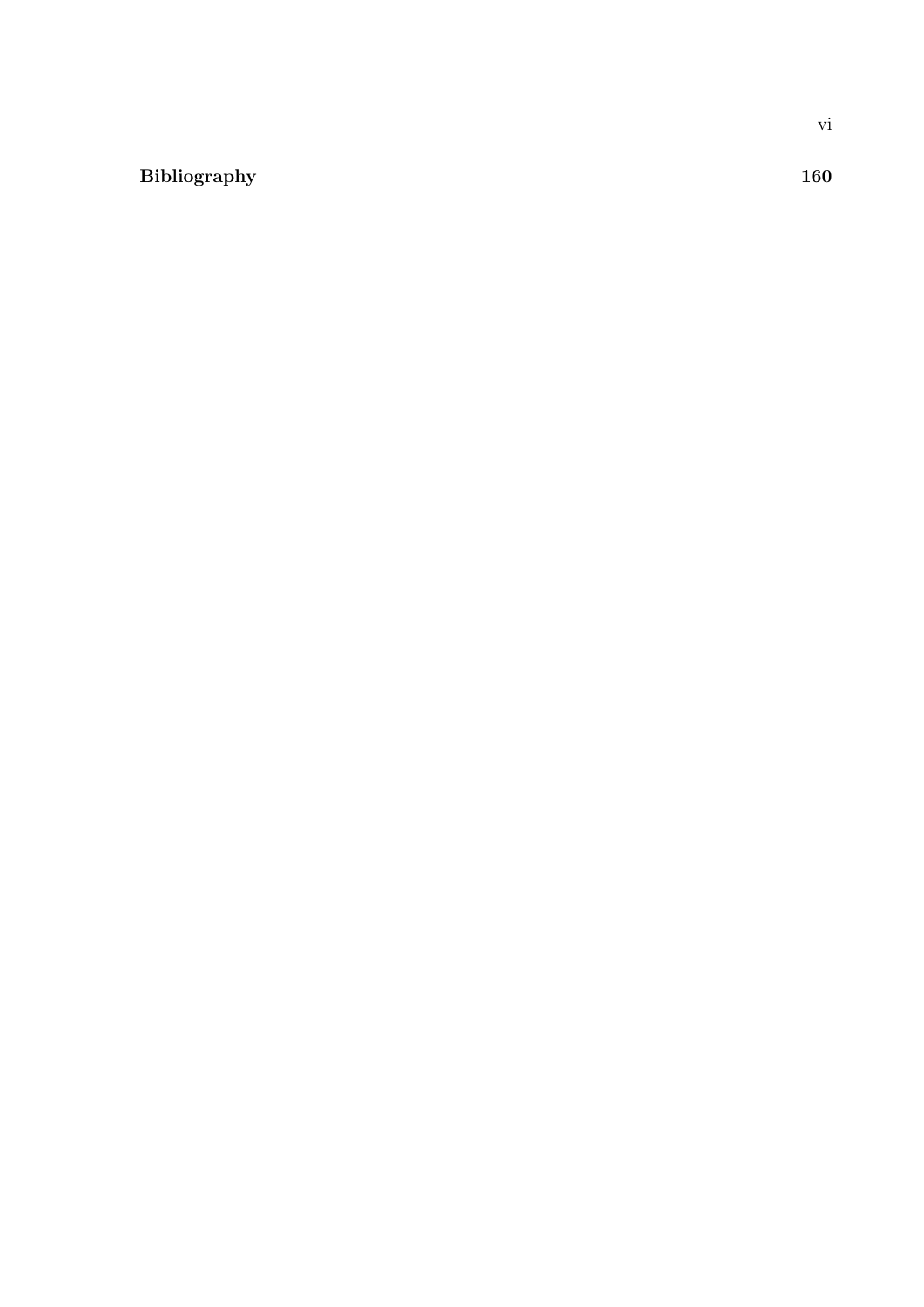### Chapter 1

### Introduction

#### 1.1 Van Douwen's Problem

The original motivation for this entire dissertation was Van Douwen's Problem, an open problem in set-theoretic topology.

Definition 1.1.1. A *homeomorphism* is a continuous bijection with continuous inverse. Given a topological space X, let  $Aut(X)$  denote the group of autohomeomorphisms of X. A space X is homogeneous if for every  $p, q \in X$ , there exists  $h \in Aut(X)$  such that  $h(p) = q$ .

Definition 1.1.2. A *compactum* is a compact Hausdorff space.

Question 1.1.3 (Van Douwen's Problem). Is there a homogeneous compactum  $X$  and a family F of pairwise disjoint open subsets of X such that  $\mathcal F$  has greater cardinality than R?

This problem has been open (in all models of ZFC) for over thirty years [47]. To get an idea of why problems about homogeneous compacta can be so hard, ask, given an arbitrary list  $\langle X_i \rangle_{i \in I}$  of homogeneous compacta, what can we do with them to produce a bigger homogeneous compacta? In general, all we know how to do is form products like  $\prod_{i\in I} X_i$ . (Actually, Chapter 2 describes a method for producing homogeneous quotients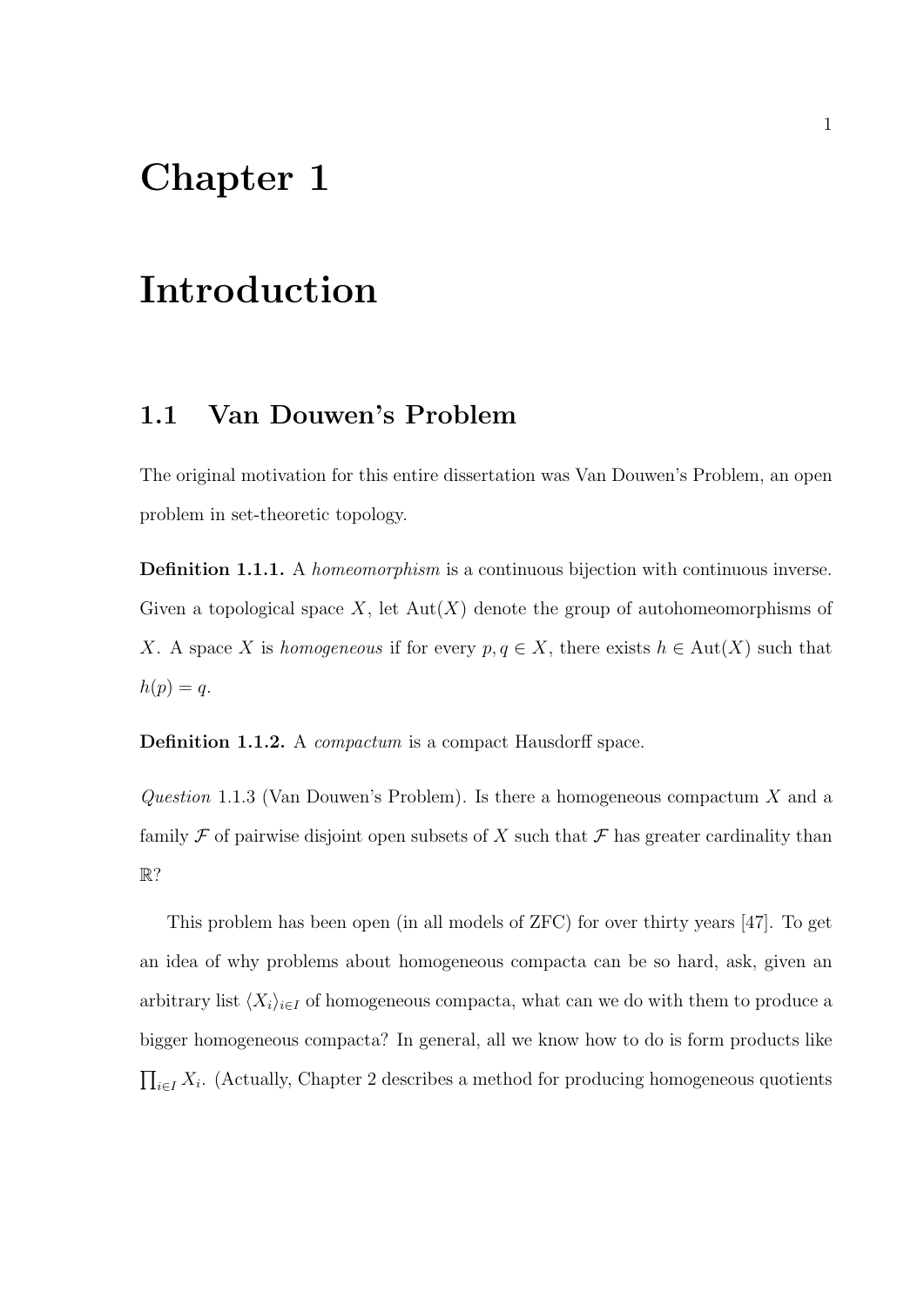of certain products of homogeneous compacta, but this method does not help us build an X solving Van Douwen's Problem, as we shall see in Chapter 3.)

This dissertation is mostly self-contained in the following sense. Before it starts using a definition, lemma, or theorem well-known amongst those who study set theory, general topology, and cardinal functions in topology, but perhaps not well-known amongst mathematicians in general, that definition, lemma, or theorem is usually explicitly stated. However, this first, introductory chapter is necessarily concise. For a full introduction to the above three topics, see Kunen  $[40]$ , Engelking  $[20]$ , and Juhász  $[35]$ , respectively.

Four of the chapters of this dissertation have already been published as journal articles. Excepting very minor modifications, Chapter 2 is [48], Chapter 3 is [49], Chapter 5 is [50], and Chapter 6 is [51].

#### 1.2 Ordinals and cardinals

**Definition 1.2.1.** A set x is transitive if  $z \in y \in x$  always implies  $z \in x$ .

Definition 1.2.2. A well-ordering is a linear ordering with no strictly descending infinite sequences. Equivalently, a set is well-ordered if every subset has a minimum. An *ordinal* is a transitive set that is well-ordered by the membership relation  $\in$ . Let On denote the class of ordinals. (We use "class" to denote collections of sets that might be "too big" to be sets themselves. The ordinals are indeed "too big" to be a set.)

The class of ordinals is itself well-ordered by inclusion, and strict inclusion is equivalent to membership, so an ordinal is the set of its predecessors. Every well-ordered set is isomorphic to an ordinal.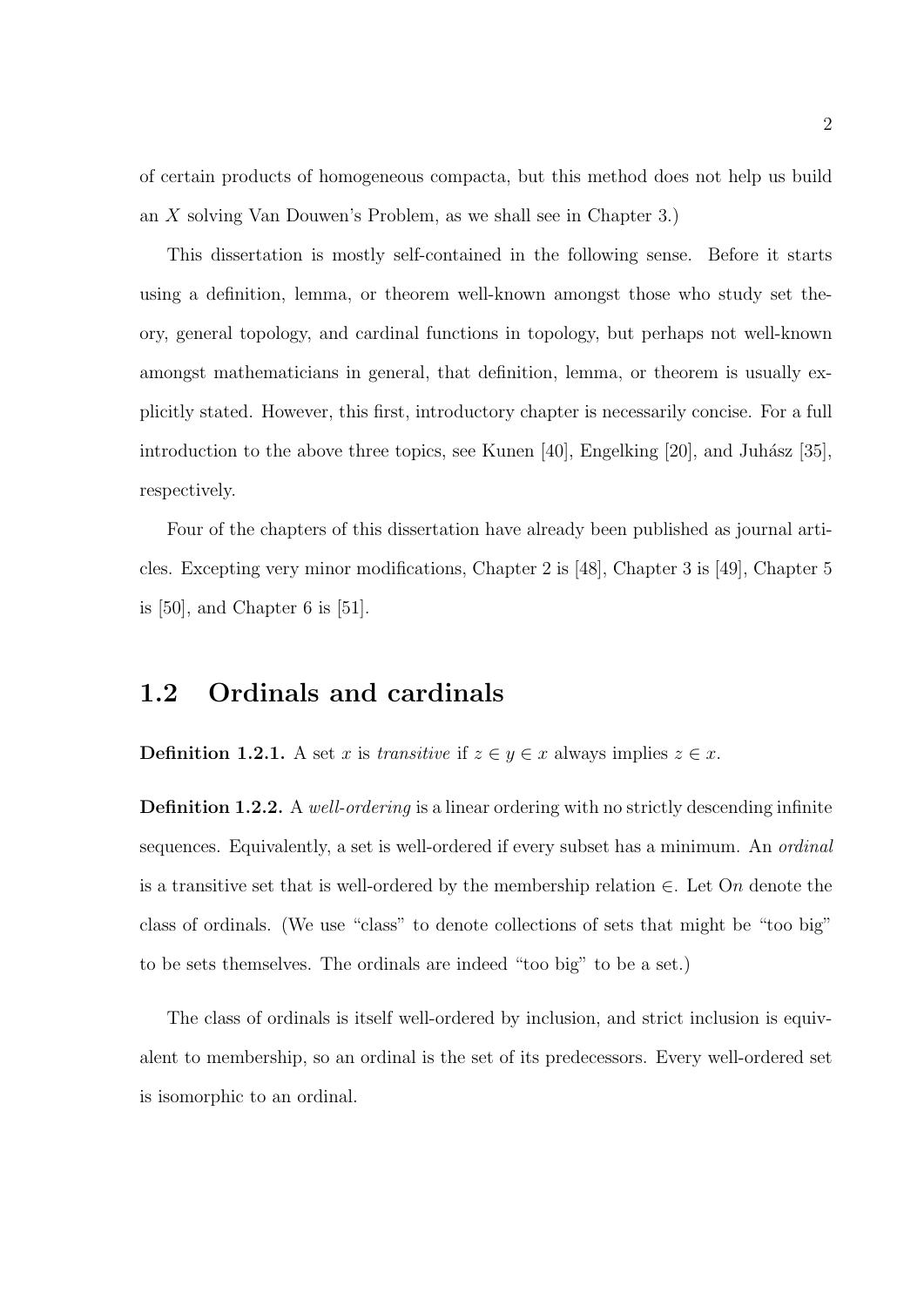We identify the natural numbers  $\mathbb N$  with  $\omega$ , which denotes the least infinite ordinal, which is also the set of all finite ordinals.

**Definition 1.2.3.** A *cardinal* is an ordinal from which there is no bijection to a lesser ordinal. For every set A there is a unique cardinal  $|A|$  from which there are bijections to A. This cardinal is also called the *cardinality* or the size of A. A set A is *countable* if  $|A| \leq \omega$ .

The cardinals inherit the well-ordering of the ordinals. Moreover, there is a unique order isomorphism from On to the class of infinite cardinals; we denote it by  $\alpha \mapsto \omega_{\alpha}$ . In particular,  $\omega_0$  is  $\omega$  and  $\omega_1$  is the least cardinal greater than  $\omega$  (and  $\omega_2$  is the least cardinal greater than  $\omega_1$ , and...).

Given sets A and B, we let  $B^A$  denote the set of all maps from A to B. However, when A and B are cardinals, we also abbreviate  $|B^A|$  by  $B^A$ . If  $\alpha$  is an ordinal, then  $B^{<\alpha}$  denotes  $\bigcup_{\beta<\alpha} B^{\beta}$ . We analogously define  $B^{\leq\alpha}$ . However, for cardinals  $\kappa$  and  $\lambda$ , we abbreviate  $|\kappa^{\langle \lambda}|\$  by  $\kappa^{\langle \lambda\rangle}\$  when there is no danger of confusion. If  $\kappa$  is a cardinal, then  $[B]^{\kappa}$  denotes  $\{E \subseteq B : |E| = \kappa\}$  and  $[B]^{<\kappa}$  denotes  $\bigcup_{\lambda \leq \kappa} [B]^{\lambda}$ . We analogously define  $[B]^{\leq\kappa}.$ 

Unless otherwise indicated, ordinals are given the order topology. Also, given a space X and a set A, the set  $X^A$  is given the product topology (equivalently, the topology of pointwise convergence).

**Definition 1.2.4.** Let c denote the cardinality of the real line, which is also the cardinality of the Cantor space  $2^{\omega}$ .

**Definition 1.2.5.** The *cofinality* cf  $\alpha$  of an ordinal  $\alpha$  is the least ordinal  $\beta$  such that there is a map  $f: \beta \to \alpha$  such that for every  $\gamma < \alpha$  there exists  $\delta < \beta$  such that  $\gamma \leq f(\delta)$ .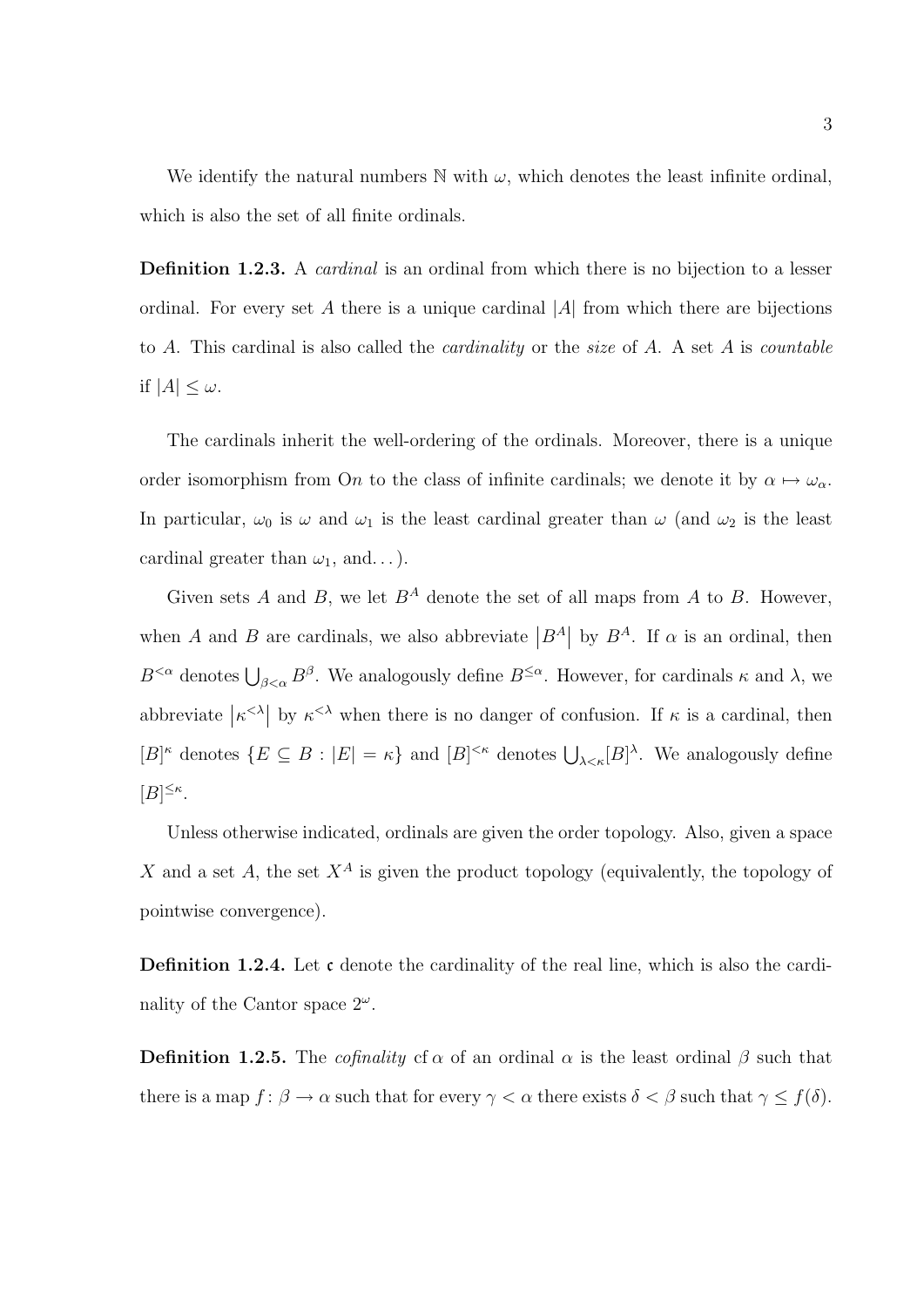An ordinal  $\alpha$  is regular if  $\alpha = cf \alpha$ . Non-regular ordinals are said to be *singular*.

All regular ordinals are cardinals.

**Definition 1.2.6.** Given an ordinal  $\alpha$ , let  $\alpha + 1$  and  $\alpha^+$  respectively denote the least ordinal greater than  $\alpha$  and the least cardinal greater than  $\alpha$ . (In particular,  $\omega_{\beta}^{+} = \omega_{\beta+1}$ for all  $\beta \in On$ .) Ordinals of the form  $\alpha + 1$  and  $\alpha^+$  are respectively called *successor* ordinals and successor cardinals. A nonzero, non-successor ordinal is called a limit ordinal. A nonzero, non-successor cardinal is called a limit cardinal.

For all infinite cardinals  $\kappa$ , we have  $\kappa = \kappa^{\lt \omega} < \kappa^+ \leq \kappa^{\text{cf } \kappa} \leq \kappa^{\kappa} = 2^{\kappa}$ . The least limit cardinal is  $\omega$ ; the least singular limit cardinal is  $\omega_{\omega}$ . Every infinite successor cardinal is regular.

Definition 1.2.7. A *weakly inaccessible* cardinal is an uncountable regular limit cardinal. A cardinal  $\kappa$  is a *strong limit* cardinal if  $2^{<\kappa} = \kappa$ . An *inaccessible* cardinal is a regular uncountable strong limit cardinal.

**Definition 1.2.8.** Given  $\alpha, \beta \in \Omega$ , let  $\alpha + \beta$  denote the unique ordinal isomorphic to the lexicographic ordering of  $({0} \times \alpha) \cup ({1} \times \beta)$ ; let  $\alpha\beta$  denote the unique ordinal isomorphic to the lexicographic ordering of  $\beta \times \alpha$ . When there is no danger of confusion, we abbreviate  $|\kappa\lambda|$  by  $\kappa\lambda$  when  $\kappa$  and  $\lambda$  are cardinals.

For all infinite cardinals  $\kappa$  and all cardinals  $\lambda > 0$ , we have  $|\kappa + \lambda| = |\kappa \lambda| = \max{\kappa, \lambda}.$ 

**Definition 1.2.9.** Given a linear order I and a linear order  $J_i$  for each  $i \in I$ , let  $\sum_{i\in I} J_i$  denote  $\bigcup_{i\in I} \{i\} \times J_i$  with the lexicographic ordering. Given a sequence  $\langle \kappa_a \rangle_{a \in A}$ of cardinals, we will let  $\sum_{a\in A} \kappa_a$  denote  $|\bigcup_{a\in A} \{a\} \times \kappa_a|$  when there is no ambiguity.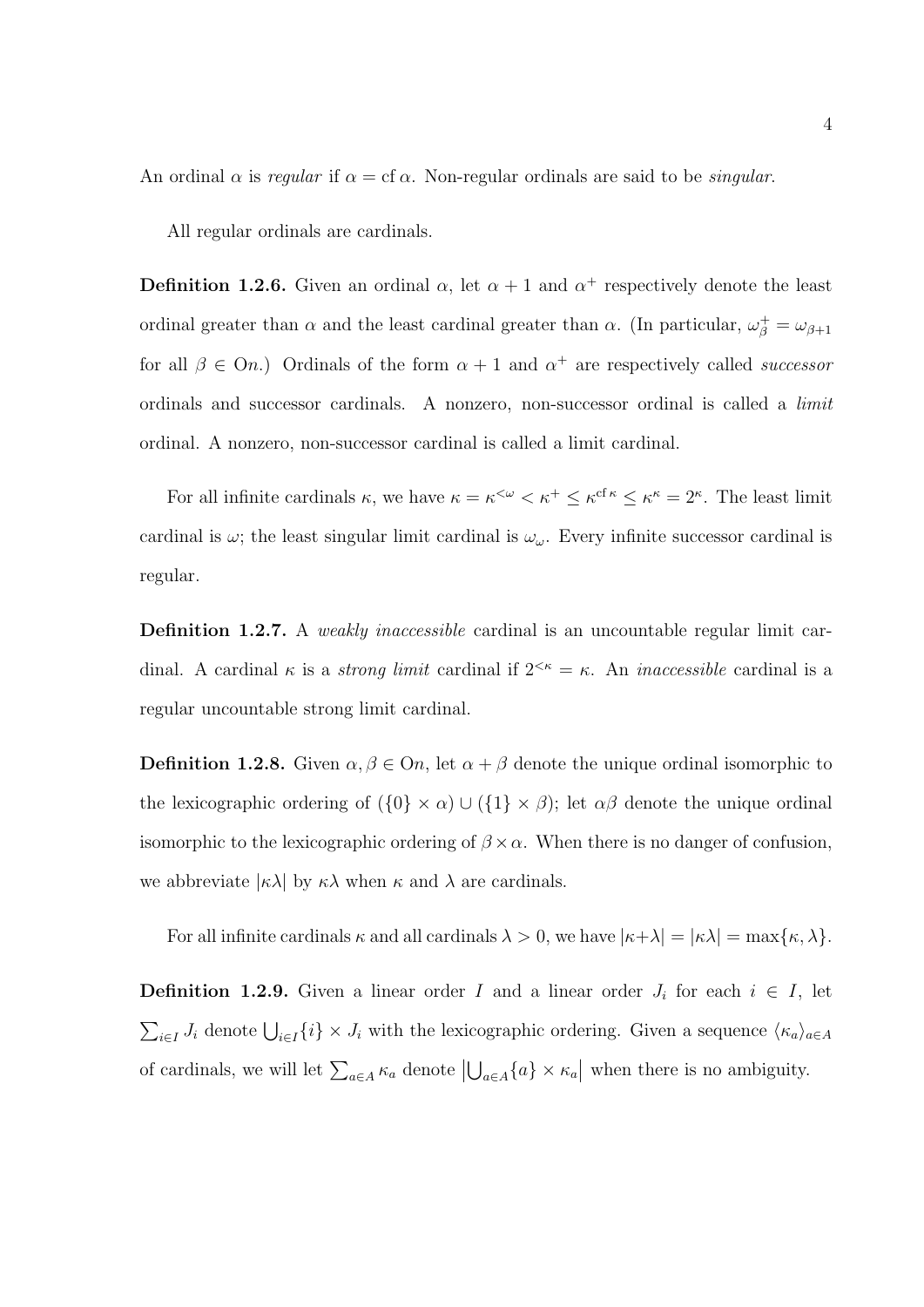#### 1.3 General topology

**Definition 1.3.1.** The *closure*  $\overline{A}$  of a subset A of a space X is the minimal closed superset of A; the *interior* int A of A is the maximal open subset of A; the *boundary* ∂A of A is  $\overline{A} \setminus \text{int } A$ . A subset R of a space X is regular open if int  $\overline{R} = R$  and regular closed if  $\overline{\text{int }R} = R$ . A neighborhood of a subset E of a space X is a set  $N \subseteq X$  such that  $E \subseteq \text{int } N$ . A neighborhood of a point  $p \in X$  is a neighborhood of  $\{p\}$ .

**Definition 1.3.2.** A *local base (local*  $\pi$ -base) at a point in a space is a family of open neighborhoods of that point (family of nonempty open subsets) such that every neighborhood of the point contains an element of the family; a base  $(\pi$ -base) of a space is a family of open sets that contains local bases (local  $\pi$ -bases) at every point.

A base characterizes a topology because a set is open if and only if it is a union of basic sets.

**Example 1.3.3.** If B is a base of X and  $Y \subseteq X$ , then  $\{U \cap Y : U \in B\}$  is a base of Y (where  $Y$  is given the subspace topology).

**Definition 1.3.4.** A space  $X$  is:

- $T_0$  if for all  $p, q \in X$  there is an open  $U \subseteq X$  such that  $|U \cap \{p, q\}| = 1$ ;
- $T_1$  if for all distinct  $p, q \in X$  there is an open  $U \subseteq X$  such that  $p \in U$  and  $q \notin U$ ;
- $T_2$ , or Hausdorff, if for all distinct  $p, q \in X$  there are disjoint neighborhoods of p and  $q$ ;
- Urysohn if for all distinct  $p, q \in X$  there are disjoint closed neighborhoods of p and  $q$ ;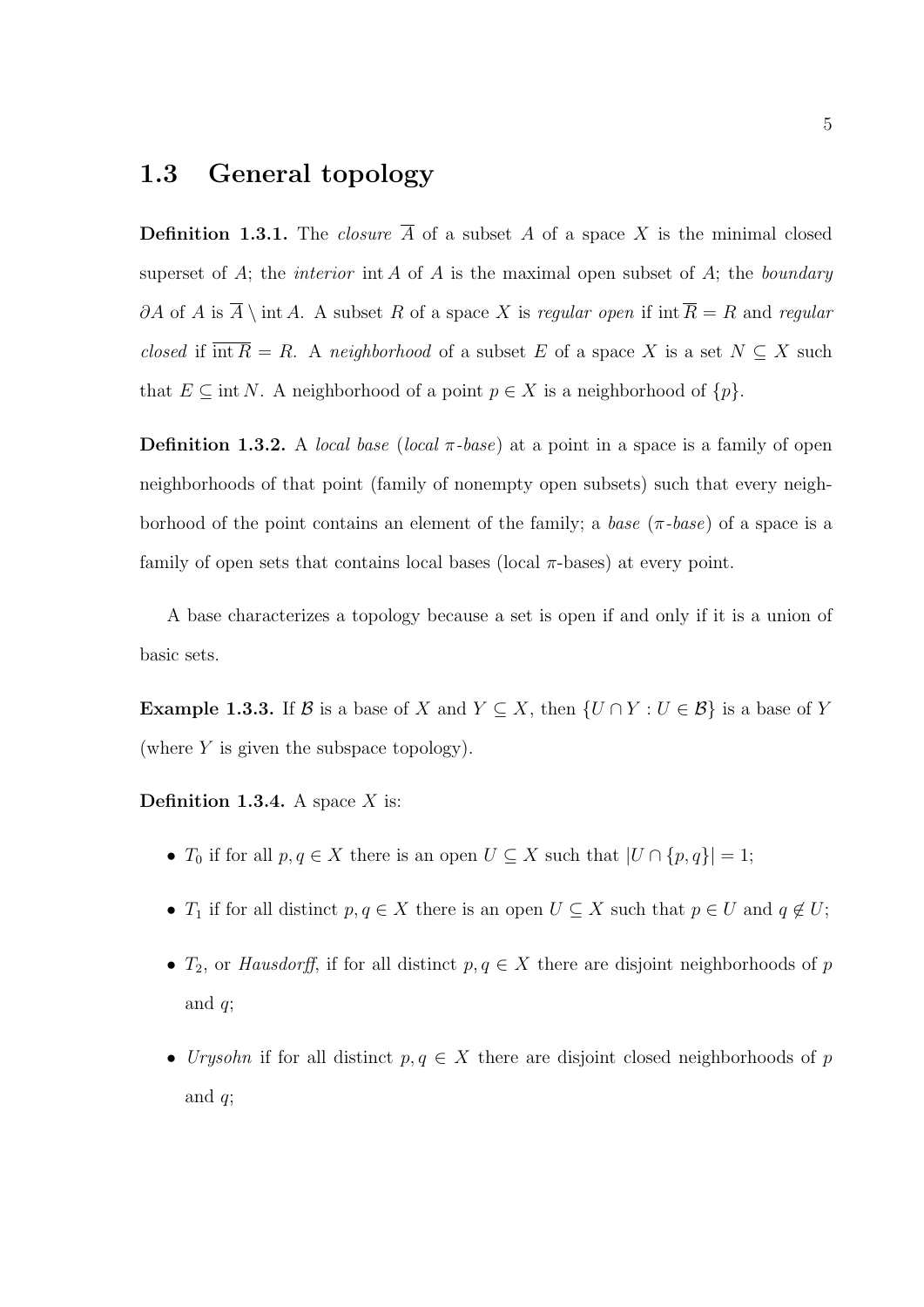- regular if for all closed  $C \subseteq X$  and  $p \in X \setminus C$ , there are disjoint neighborhoods of  $p$  and  $C$ ;
- $T_3$  if X is regular and  $T_1$ .

Every regular space has a base consisting only of regular open sets.

Definition 1.3.5. We will need terms for several kinds of maps between spaces.

- A map between spaces is continuous if all preimages of open sets are open and open if all images of open sets are open.
- A *homeomorphism* is a continuous open bijection.
- Spaces X and Y are homeomorphic, or  $X \cong Y$ , if there is a homeomorphism from  $X$  to  $Y$ .
- A (topological) *embedding* of X into Y is a homeomorphism from X to a subspace of  $Y$ .
- A continuous surjection is irreducible if all images of closed proper subsets of the domain are proper subsets of the codomain.
- A continuous surjection is a quotient map if all preimages of non-open sets are not open. A space Y is a quotient of a space X if there is a quotient map from X to  $Y$ .

**Definition 1.3.6.** Given a space X and an equivalence relation E on X, the quotient topology of the set  $X/E$  of E-equivalence classes is defined by declaring subsets A of  $X/E$  to be open if (and only if)  $\bigcup A$  is open in X.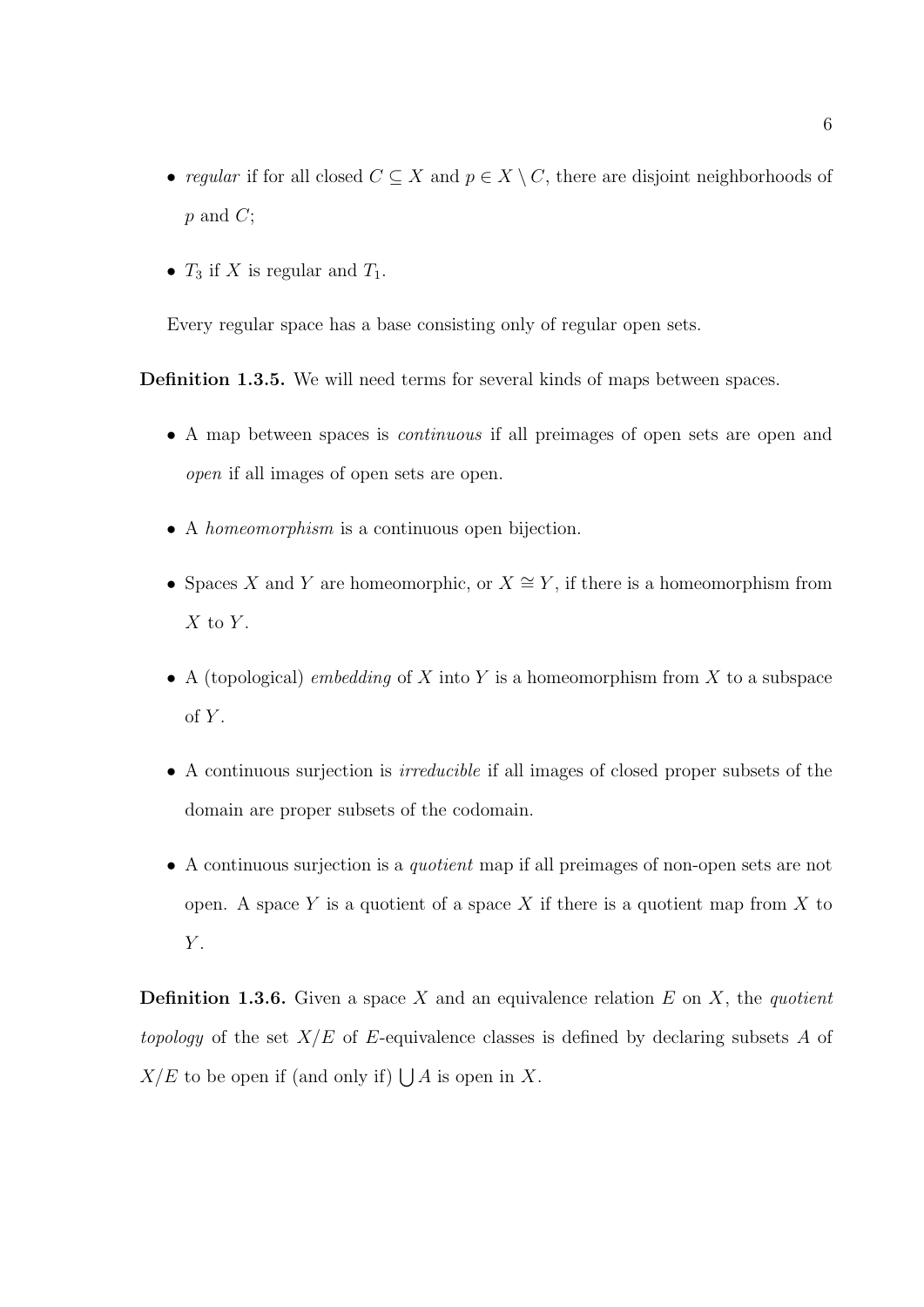Given  $X$  and  $E$  as above, the quotient topology is the unique topology for which the map defined by  $x \mapsto x/E$  is a quotient map.

**Definition 1.3.7.** Given spaces X and Y, let  $C(X, Y)$  denote the set of continuous maps from X to Y; let  $C(X)$  denote  $C(X, \mathbb{R})$ .

**Definition 1.3.8.** A space  $X$  is:

- completely regular if for all closed  $C \subseteq X$  and  $p \in X \setminus C$ , there is an  $f \in C(X)$ such that  $f(p) = 0$  and  $f[C] = \{1\};$
- $T_{3.5}$  if X is completely regular and  $T_1$ ;
- normal if for all disjoint closed subsets  $A, B \subseteq X$  there are disjoint neighborhoods of  $A$  and  $B$ ;
- $T_4$  if X is normal and  $T_1$ .

The Urysohn Theorem states that for all normal spaces  $X$ , if  $A$  and  $B$  are disjoint closed subsets of X, then there is an  $f \in C(X)$  such that  $f[A] = \{0\}$  and  $f[B] = \{1\}$ .

**Definition 1.3.9.** A space  $X$  is:

- $\kappa$ -compact if every open cover of X has a subcover of size less than  $\kappa$ ;
- Lindelöf if X is  $\omega_1$ -compact;
- compact if X is  $\omega$ -compact;
- a *compactum* if X is compact and  $T_2$ ;
- a *compactification* of a  $T_{3.5}$  space Y if X is a compactum with a dense subspace homeomorphic to  $Y$ ;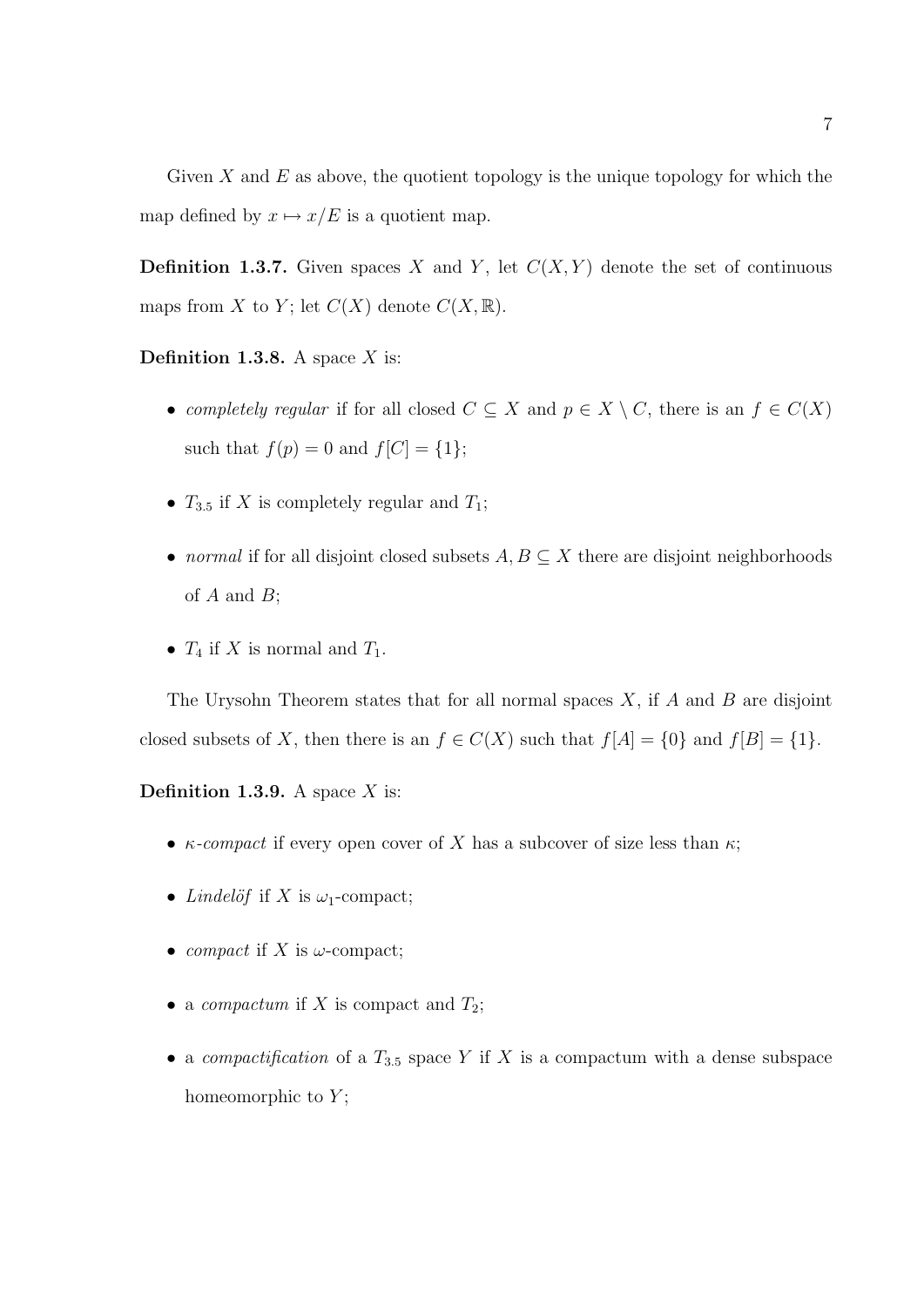- locally  $\kappa$ -compact if for every open  $U \subseteq X$  and  $p \in U$ , there is a  $\kappa$ -compact neighborhood V of p such that  $V \subseteq U$ ;
- *locally compact* if X is locally  $\omega$ -compact.

All compacta are  $T_4$ . Continuous images of  $\kappa$ -compact spaces are  $\kappa$ -compact.

**Definition 1.3.10.** Given two topologies S and T on a set X, we say S is finer than T, or T is coarser than S, if  $S \supseteq T$  or, equivalently, if the identity map from  $\langle X, \mathcal{S} \rangle$  to  $\langle X, \mathcal{T} \rangle$  is continuous.

Every continuous bijection from a compact space to a Hausdorff space is a homeomorphism. In particular, if a compact topology is finer than a Hausdorff topology, then the topologies are identical.

Given a  $T_{3,5}$  space X, there is a subset F of  $C(X,[0,1])$  that separates points and closed sets, *i.e.*, for every closed  $C \subseteq X$  and  $p \in X \setminus C$ , we have  $f(p) \notin \overline{f[C]}$  for some  $f \in \mathcal{F}$ . Given any  $\mathcal{F} \subseteq C(X)$  that separates points and closed sets, there is a topological embedding  $\Delta_{\mathcal{F}}: X \to \mathbb{R}^{\mathcal{F}}$  given by  $\Delta_{\mathcal{F}}(x)(f) = f(x)$ . Given any two  $\mathcal{F}, \mathcal{G} \subseteq C(X, [0, 1])$ that separate points and closed sets, the closures of  $\Delta_{\mathcal{F}}[X]$  of  $\Delta_{\mathcal{G}}[X]$  in  $[0,1]^{\mathcal{F}}$  and  $[0,1]^{\mathcal{G}}$ are homeomorphic and each may be called the Cech-Stone compactification  $\beta X$  of X, which is, up to homeomorphism, the unique compactification  $B$  of  $X$  such that every continuous map from  $X$  to a compactum Y extends to a continuous map from  $B$  to Y.

#### **Definition 1.3.11.** A space  $X$  is:

- *connected* if its only clopen subsets are  $\emptyset$  and X;
- path-connected if for all  $p, q \in X$  there exists  $f \in C(X, [0, 1])$  such that  $f(0) = p$ and  $f(1) = q$ ;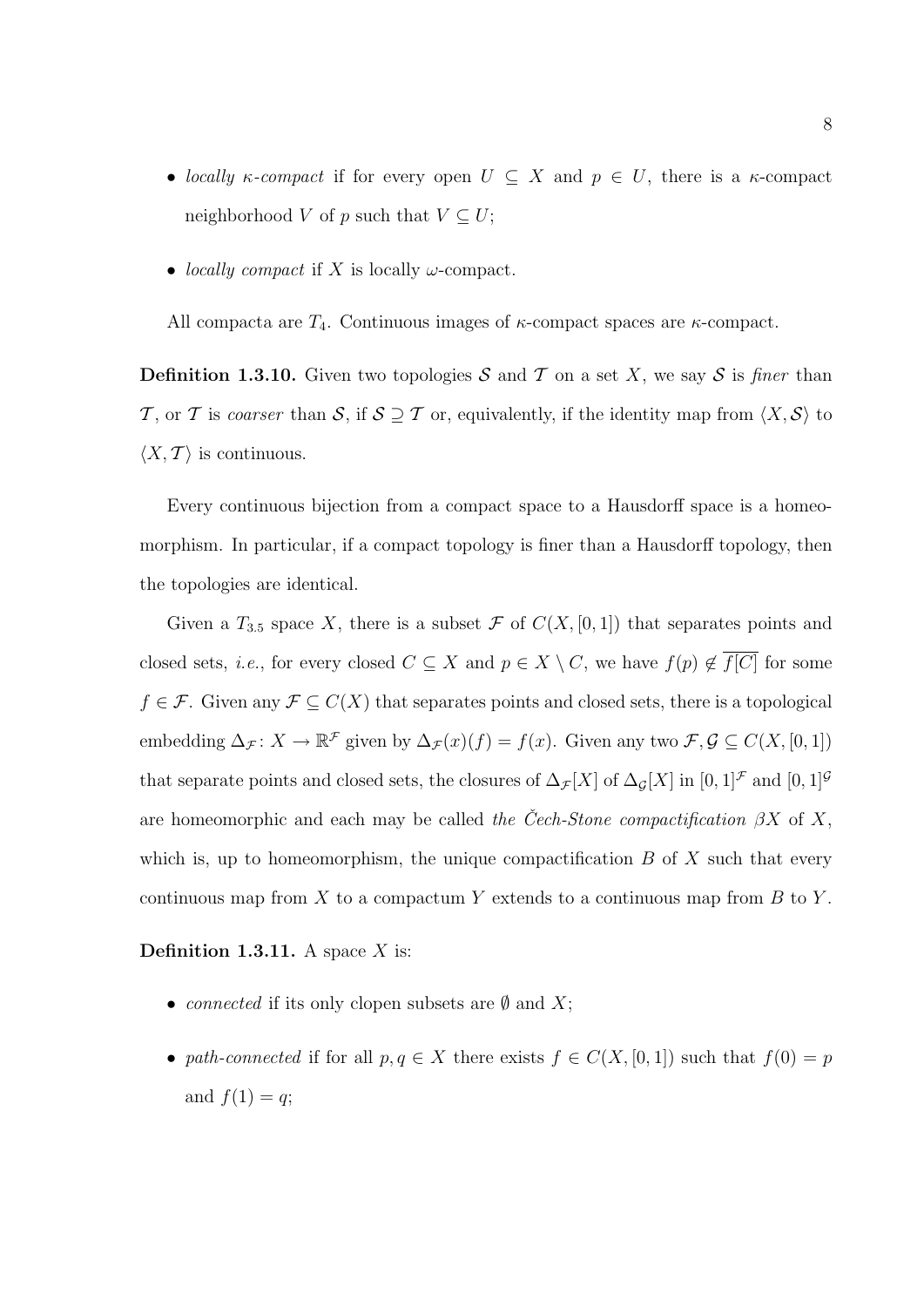- totally disconnected if all connected subspaces of  $X$  are singletons;
- zero-dimensional if every open cover  $\mathcal U$  has a pairwise disjoint open *refinement*, meaning there is a pairwise disjoint open cover  $\mathcal V$  such that every  $V \in \mathcal V$  is a subset of some  $U \in \mathcal{U}$ .

A  $T_3$  space X has small inductive dimension 0, or ind  $X = 0$ , if it has a base consisting only of clopen sets; X has small inductive dimension  $\leq n+1$ , or ind  $X \leq n+1$ , if X has a base A such that every  $U \in \mathcal{A}$  satisfies ind  $\partial U \leq n$ ; X has small inductive dimension  $n+1$ , or ind  $X = n+1$ , if ind  $X \leq n+1$  and ind  $X \nleq n$ .

Continuous images of (path-)connected spaces are (path-)connected. A compactum is totally disconnected if and only if ind  $X = 0$  if and only if it is zero-dimensional.

**Definition 1.3.12.** Let  $\langle B, \leq, 0, 1, \wedge, \vee, \cdot \rangle$  be a boolean algebra (where  $a \leq b$  if and only if  $a \vee b = b$ .

- A subset S of B is a semifilter of B if  $0 \notin S$  and  $\forall s \in S$   $\forall t \geq s$   $t \in S$ .
- A semifilter F of B is a filter of B if  $\forall \sigma \in [F]^{<\omega} \land \sigma \in F$ .
- A filter U of B is an ultrafilter of B if  $\forall b \in B$   $(b \in U \text{ or } b' \in U)$ .
- A subset U of the power set algebra  $\mathcal{P}(I)$  of a set I is an ultrafilter on I if U is an ultrafilter of  $\mathcal{P}(I)$ .
- An ultrafilter U on a set I is nonprincipal if  $\{i\} \notin U$  for all  $i \in I$ .

A filter is an ultrafilter if and only if it is a maximal filter. An ultrafilter on a set is nonprincipal if and only if all its elements are infinite.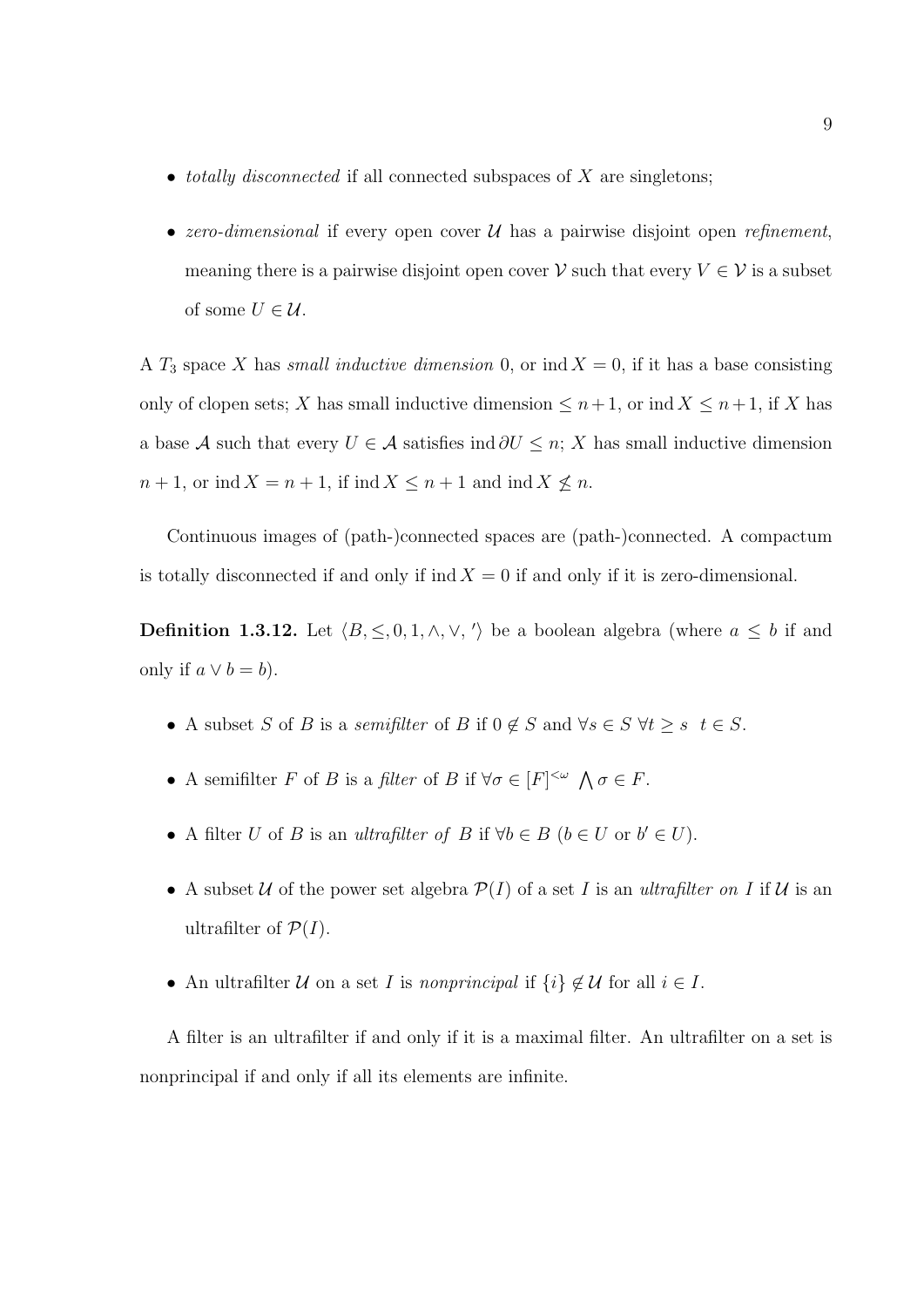The category of boolean algebras is dual to the category of totally disconnected compacta. This is Stone duality; let us spell out what it means. Given a totally disconnected compactum X, let  $Clop(X)$  denote the algebra of clopen subsets of X. Given a boolean algebra  $B$ , let  $Ult(B)$  denote the set of ultrafilters of  $B$  topologized by declaring  $\{U \in \text{Ult}(B) : a \in U\} : a \in B\}$  to be a base of  $\text{Ult}(B)$ . The space  $\text{Ult}(B)$  is always a totally disconnected compactum. Moreover, X is homeomorphic to  $Ult(Clop(X))$  and B is isomorphic to Clop(Ult(B)). Given a continuous map  $f: X \to Y$  between compacta, there is a homomorphism from Clop(Y) to Clop(X) given by  $U \mapsto f^{-1}U$ . Given a homomorphism  $g: A \to B$  between boolean algebras, there is a continuous map from Ult(B) to Ult(A) given by  $U \mapsto g^{-1}U$ .

In particular, Clop( $\beta\omega$ ) is isomorphic to  $\mathcal{P}(\omega)$ , so we declare  $\beta\omega$  to be the space of ultrafilters on  $\omega.$  We then identify each  $n<\omega$  with the principal ultrafilter  $\{E\subseteq\omega:n\in$ E}. This makes  $\beta\omega \setminus \omega$  the compact subspace of nonprincipal ultrafilters on  $\omega$ , which is naturally homeomorphic to the space of ultrafilters of the quotient algebra  $\mathcal{P}(\omega)/[\omega]^{<\omega}$ . We will sometimes abbreviate  $\beta\omega \setminus \omega$  by  $\omega^*$ .

**Definition 1.3.13.** An ultrafilter  $U$  on a set I is uniform if  $|A| = |I|$  for all  $A \in U$ . For all infinite cardinals  $\kappa$ , let  $\beta \kappa$  denote Ult $(\mathcal{P}(\kappa))$ , which is a Cech-Stone compactification of  $\kappa$  with the discrete topology. Let  $u(\kappa)$  denote the subspace of uniform ultrafilters on κ.

**Definition 1.3.14.** A set is *nowhere dense* if it is contained in the complement of a dense open subset. A set is *meager* if it is contained in a countable union of nowhere dense sets.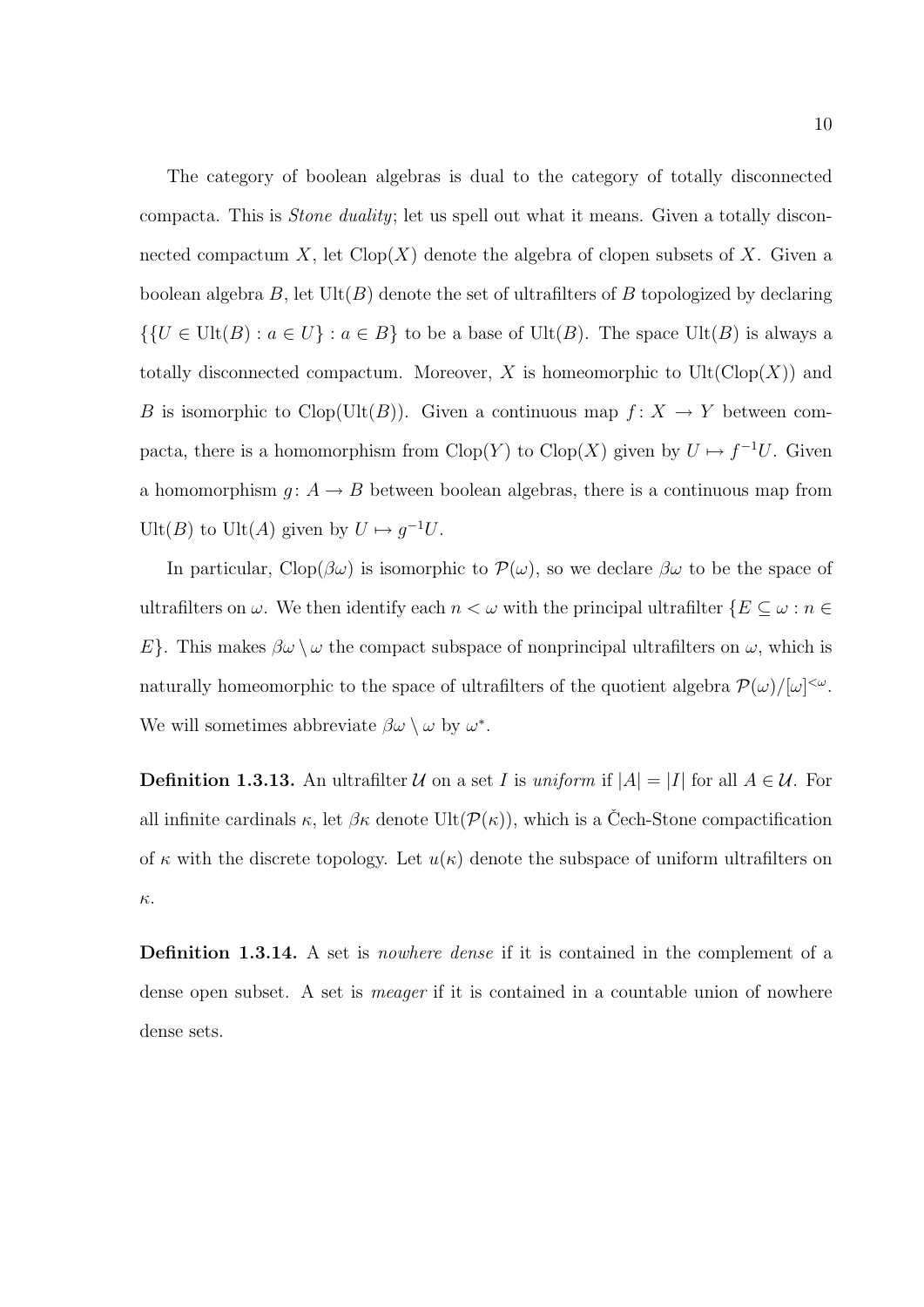#### 1.4 Cardinal functions in topology

**Definition 1.4.1.** Given a space X, let the weight of X, or  $w(X)$ , be the least  $\kappa \geq \omega$ such that X has a base of size at most  $\kappa$ . Given  $p \in X$ , let the *character* of p, or  $\chi(p, X)$ , be the least  $\kappa \geq \omega$  such that there is a local base at p of size at most  $\kappa$ . Let the character of X, or  $\chi(X)$ , be the supremum of the characters of its points. Analogously define  $\pi$ -weight and  $\pi$ -character, respectively denoting them using  $\pi$  and  $\pi \chi$ .

A space is first countable if  $\chi(X) = \omega$ . A space is second countable if  $w(X) = \omega$ .

**Example 1.4.2.** We have  $w(X) = \max\{\omega, |\text{Clop } X|\}$  for all totally disconnected compacta X.

Arhangel'skiï's Theorem states that every compactum X has size at most  $2^{x(X)}$ . In particular, first countable compacta have size at most  $\mathfrak{c}$ . The Cech-Pospišil Theorem states that if X is a compactum and  $\min_{p \in X} \chi(p, X) \geq \kappa \geq \omega$ , then  $X \geq 2^{\kappa}$ . Therefore, if X is an infinite homogeneous compactum, then  $|X| = 2^{\chi(X)}$ .

For every  $T_{3.5}$  space X, the weight of X is also the least  $\kappa \geq \omega$  such that X embeds into  $[0,1]^{\kappa}$  and the least  $\kappa \geq \omega$  such that some  $\mathcal{F} \in [C(X)]^{\kappa}$  separates points and closed sets.

A space X is *metrizable* if it has a metric d such that  $\{\{q : d(p,q) < 2^{-n}\} : n < \omega\}$ is a local base at p, for all  $p \in X$ . A compactum is metrizable if and only if it is second countable. The Nagata-Smrinov metrization theorem states that a  $T_3$  space X is metrizable if and only if it has a base that is  $\sigma$ -locally finite, meaning X has a base  $\mathcal{B} = \bigcup_{n<\omega} \mathcal{B}_n$  such that for all  $n < \omega$  and  $p \in X$ , there is a neighborhood of p that intersects only finitely many elements of  $\mathcal{B}_n$ .

If X is a compactum,  $\mathcal A$  is a base of X, and  $\mathcal B$  is a family of open subsets of X, then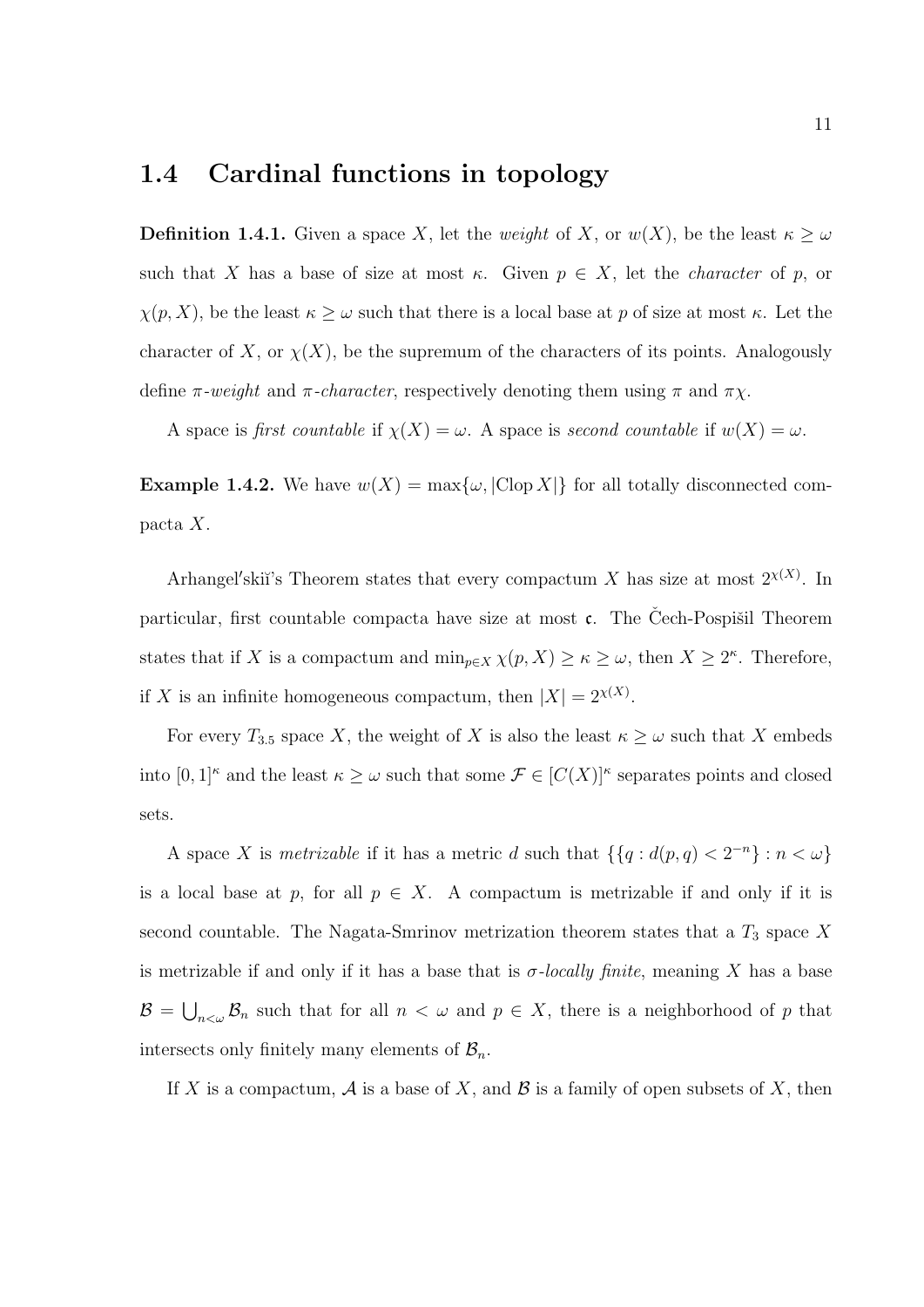B is a base of X if and only if, for all  $U, V \in \mathcal{A}$ , if  $\overline{U} \subseteq V$ , then there is a finite  $\mathcal{F} \subseteq \mathcal{B}$ such that  $\overline{U} \subseteq \bigcup \mathcal{F} \subseteq V$ . This fact will be used repeatedly in Chapter 3 and will be used in the proof of the following theorem.

**Theorem 1.4.3.** If  $g: X \to Y$  is a continuous surjection and X and Y are compacta, then  $w(X) \geq w(Y)$ .

*Proof.* Let A be a base of X and let B be a base of Y. For every pair  $U, V \in \mathcal{B}$  such that  $\overline{U} \subseteq V$ , there is, by compactness, a finite  $\mathcal{F}_{U,V} \subseteq \mathcal{A}$  such that  $g^{-1}\overline{U} \subseteq \bigcup \mathcal{F}_{U,V} \subseteq g^{-1}V$ . Let C be the set of all sets of the form  $\text{int } g \left[ \bigcup \mathcal{F}_{U,V} \right]$ . Then C is a base of Y and  $|\mathcal{C}| \leq |\mathcal{A}^{<\omega}| \leq \max\{|\mathcal{A}|,\omega\} \leq w(X).$  $\Box$ 

If X is a product space  $\prod_{i\in I} X_i$ , then  $w(X) = \sum_{i\in I} w(X_i)$ ,  $\pi(X) = \sum_{i\in I} \pi(X_i)$ ,  $\chi(X) = \sum_{i \in I} \chi(X_i)$ , and  $\pi \chi(X) = \sum_{i \in I} \pi \chi(X_i)$ .

The following are two weakenings of the notion of base.

**Definition 1.4.4.** A family  $\mathscr S$  of open subsets of a space X is a *subbase* of X if the set of finite intersections of elements of  $\mathscr S$  is a base of X. A family of subsets N of a space X is a *network* of X if for every open  $U \subseteq X$  and  $p \in U$ , there exists  $N \in \mathcal{N}$  such that  $p \in N \subseteq U$ .

A map  $f: X \to Y$  is continuous if and only if there is a subbase  $\mathscr S$  of Y such that  $f^{-1}S$  is open for all  $S \in \mathscr{S}$ .

**Example 1.4.5.** Given a product space  $\prod_{i\in I} X_i$  and  $\mathscr{S}_i$  is a subbase of  $X_i$  for each  $i \in I$ , the set of sets of the form  $\pi_i^{-1}S = \{p \in \prod_{i \in I} : p(i) \in S\}$  for  $i \in I$  and  $S \in \mathscr{S}_i$  is a subbase of  $\prod_{i \in I} X_i$ .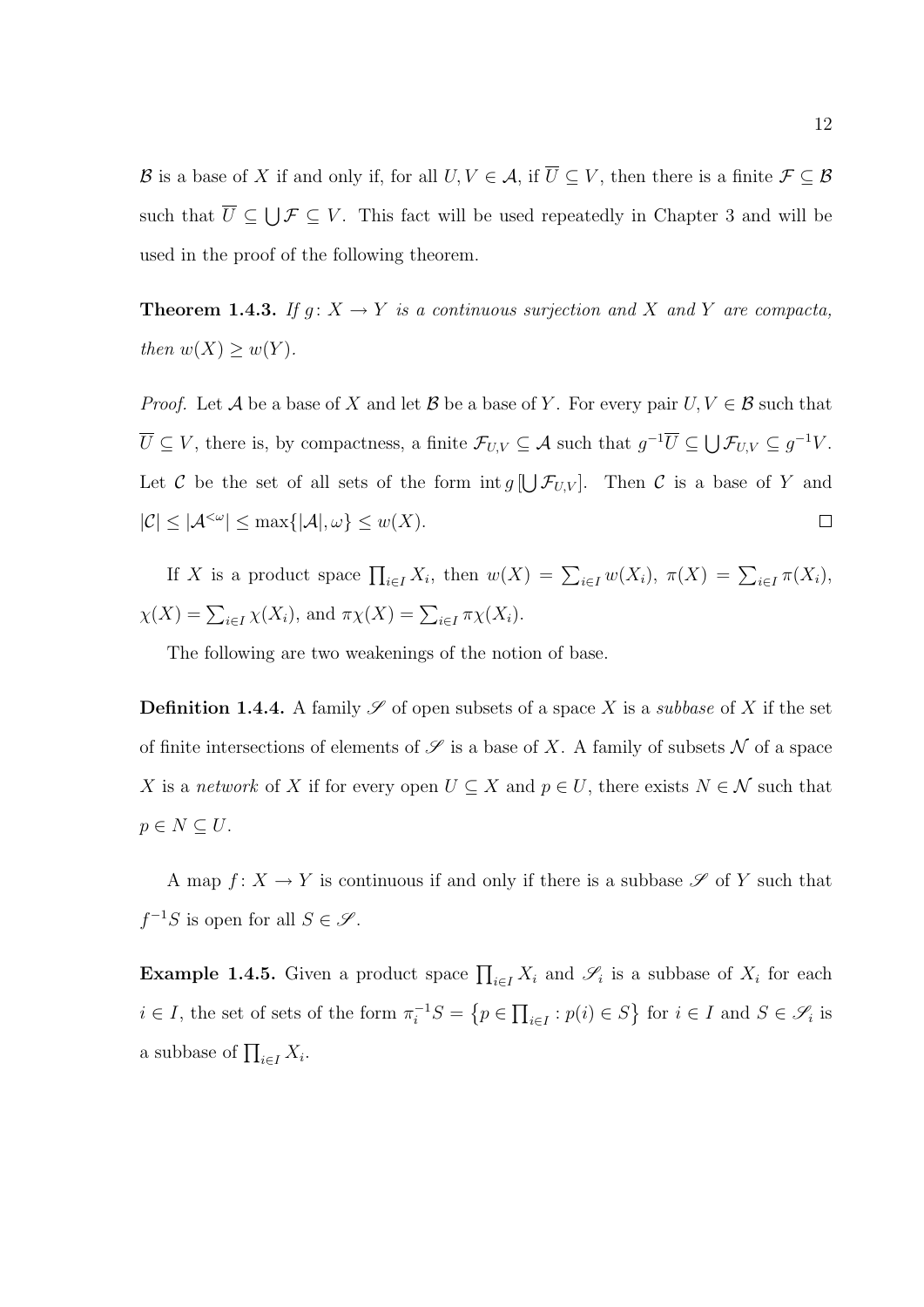The notion of a local base at a point naturally generalizes to neighborhood bases of sets.

**Definition 1.4.6.** A *neighborhood base* of a subset E of a space X is a family of open neighborhoods of  $E$  such that every neighborhood of  $E$  contains an element of the family. The character  $\chi(E, X)$  of E in X is the least  $\kappa \geq \omega$  such that E has a neighborhood base of size at most  $\kappa$ .

The following two cardinal functions are close relatives of character.

**Definition 1.4.7.** The *pseudocharacter*  $\psi(E, X)$  of a subset E of a  $T_1$  space X is least  $\kappa \geq \omega$  such that E is the intersection of a family of at most  $\kappa$ -many open sets. We say E is  $G_{\delta}$  if  $\psi(E, X) = \omega$ . The pseudocharacter  $\psi(p, X)$  of a point  $p \in X$  is  $\psi({p}, X)$ . The pseudocharacter  $\psi(X)$  of X is  $\sup_{p\in X}\psi(p,X)$ .

The *tightness*  $t(p, X)$  of a point  $p \in X$  is the least  $\kappa \geq \omega$  such that for every  $A \subseteq X$ , if  $p \in \overline{A}$ , then  $p \in \overline{B}$  for some  $B \in [A]^{\leq \kappa}$ . The tightness  $t(X)$  of X is  $\sup_{p \in X} t(p, X)$ .

We always have  $\psi(E, X) \leq \chi(E, X)$  and  $t(p, X) \leq \chi(p, X)$ . Moreover, if X is a compactum and E is closed, then  $\psi(E, X) = \chi(E, X)$ .

**Definition 1.4.8.** A zero subset of a space X is a set of the form  $f^{-1}\{0\}$  for some  $f \in C(X)$ . A subset of X is *cozero* if it is the complement of a zero set.

Every zero set is a closed  $G_{\delta}$  set. Moreover, if X is a compactum, then closed  $G_{\delta}$ subsets of  $X$  are zero sets.

**Definition 1.4.9.** The *cellularity*  $c(X)$  of a space X is the least  $\kappa \geq \omega$  such that every pairwise disjoint family of open subsets of X has size at most  $\kappa$ . A space is ccc if its cellularity is  $\omega$ .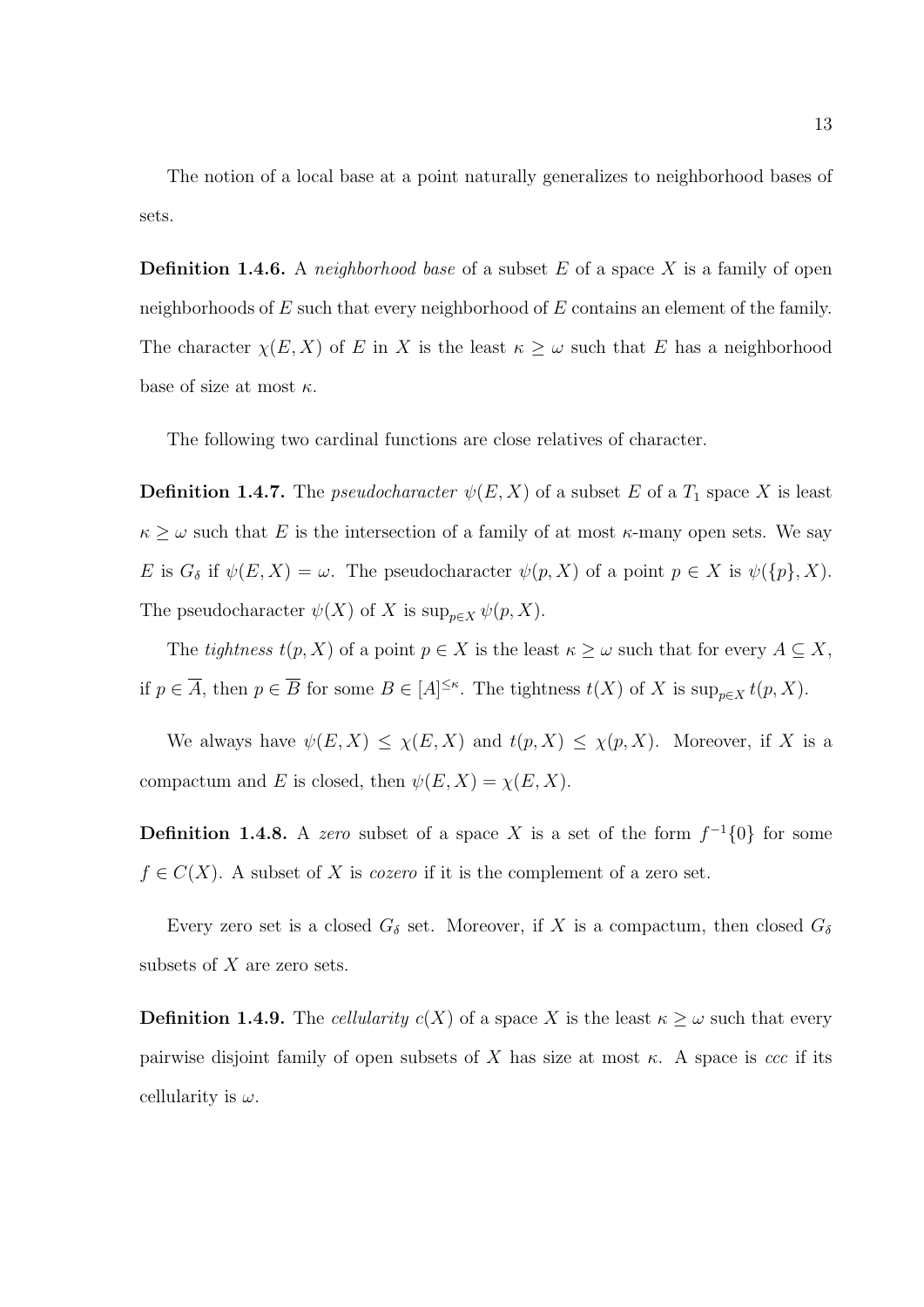A regular cardinal  $\kappa$  is a *caliber* of a space X if for every  $\kappa$ -sequence  $\langle U_{\alpha}\rangle_{\alpha<\kappa}$  of open subsets of X there exists  $I \in [\kappa]^{\kappa}$  such that  $\bigcap_{\alpha \in I} U_{\alpha}$  is not empty.

The density  $d(X)$  of a space X is the least  $\kappa \geq \omega$  such that X has a dense subset of size at most  $\kappa$ . A space X is separable if  $d(X) \leq \omega$ .

Clearly,  $c(X) \leq d(X) \leq \pi(X) \leq w(X)$  and  $c(X) < \kappa$  for all calibers  $\kappa$  of X. Moreover,  $d(X)^+$ ,  $\pi(X)^+$ , and  $w(X)^+$  are all calibers of X. Also notice that if  $f: X \to Y$ is a continuous surjection, then  $c(Y) \leq c(X)$ ,  $d(Y) \leq d(X)$ , and every caliber of X is a caliber of Y.

If  $c(\prod_{i\in\sigma}X_i)\leq\lambda$  for all  $\sigma\in[I]^{<\omega}$ , then  $c(\prod_{i\in I}X_i)\leq\lambda$ . If  $\kappa$  is a caliber of  $X_i$ for all  $i \in I$ , then  $\kappa$  is a caliber of  $\prod_{i \in I} X_i$ . Every known homogeneous compacta H is a continuous image of a product of compacta each with weight at most  $\mathfrak{c}$ ; hence,  $c^+$  is a caliber of H. This allows us to uniformly bound the cellularities of all known homogeneous compacta by c.

#### 1.5 Order theory

This dissertation investigates several cardinal functions defined by order-theoretic base properties. Just like cellularity, these functions have uniform upper bounds when restricted to the class of known homogeneous compacta.

**Definition 1.5.1.** A *quasiorder* is a set with a transitive reflexive binary relation (denoted by  $\leq$  unless otherwise indicated). A *directed set* is a quasionaler in which every finite set has an upper bound; a  $\kappa$ -directed set is a quasionedr in which every set of size less than  $\kappa$  has an upper bound. A *partially ordered set*, or *poset*, is a quasiorder such that  $p \le q \le p$  always implies  $p = q$ .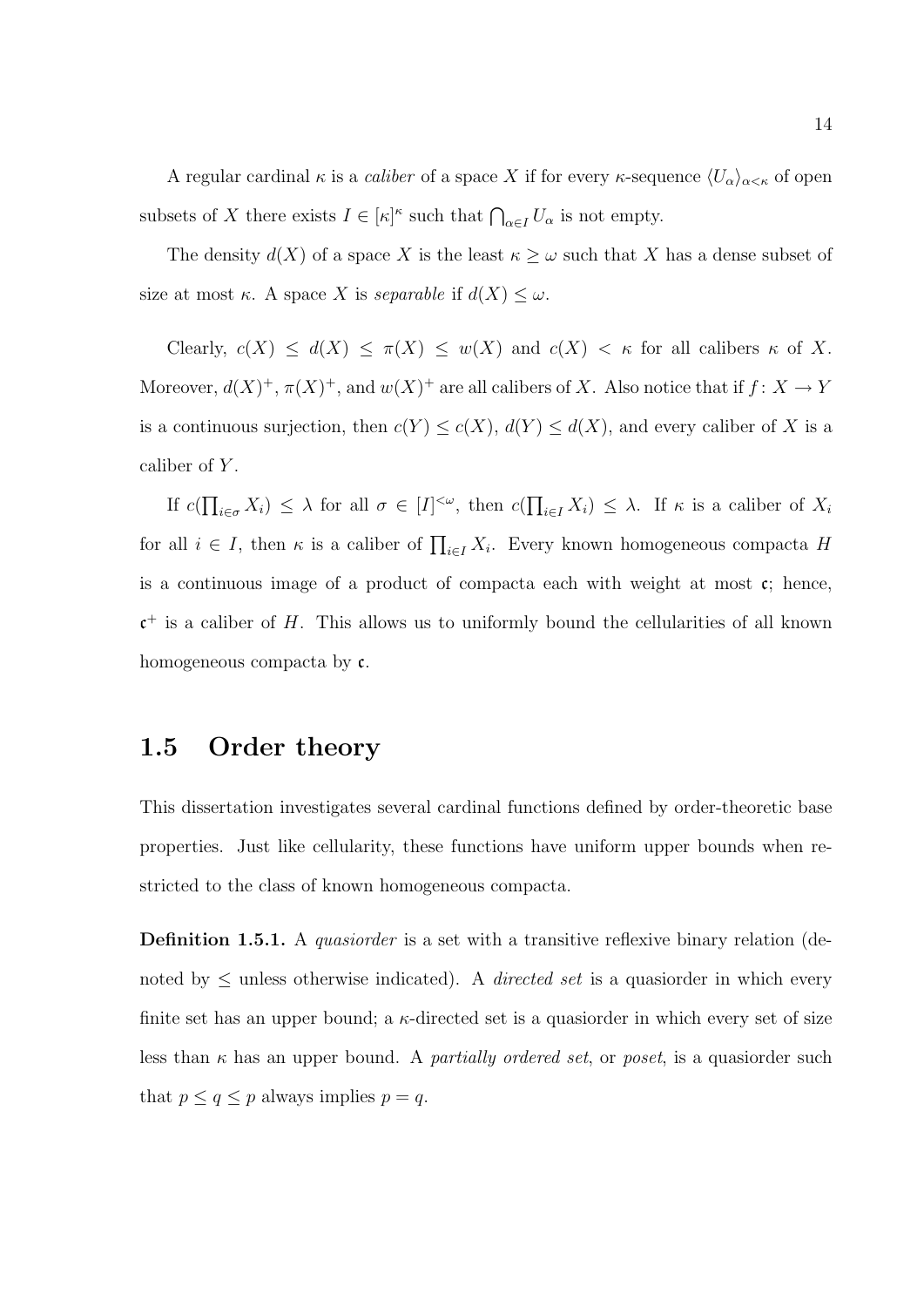**Definition 1.5.2.** Given a subset E of a quasiorder  $Q$ , let  $\uparrow_Q E = \{q \in Q : \exists e \in E \, e \leq q\}$ and  $\downarrow_Q E = \{q \in Q : \exists e \in E \mid q \leq e$ . Given  $q \in Q$ , let  $\uparrow_Q q = \uparrow_Q \{q\}$  and  $\downarrow_Q q = \downarrow_Q \{q\}$ . A subset C of a quasion der Q is cofinal if  $Q = \downarrow_Q C$ . The cofinality of Q is the smallest cardinal  $\kappa$  such that Q has a cofinal subset of size  $\kappa$ .

Notice that this definition agrees with Definition 1.2.5 for ordinals.

Definition 1.5.3. A quasionder is *well-founded* if every subset contains a minimal element. A well-founded quasiorder is well-quasiordered if it does not contain an infinite set of pairwise incomparable elements.

Every quasiorder has a well-founded cofinal subset.

**Definition 1.5.4.** Given a quasionder  $\langle Q, \leq \rangle$ , let  $Q^{\text{op}}$  denote  $\langle Q, \geq \rangle$ . A subset D of a quasional  $Q$  is *dense* if  $D$  is cofinal in  $Q^{\text{op}}$ .

**Definition 1.5.5.** Given a cardinal  $\kappa$ , define a poset to be  $\kappa$ -like ( $\kappa$ <sup>op</sup>-like) if no element is above (below)  $\kappa$ -many elements. Define a poset to be *almost*  $\kappa^{\rm op}\text{-}like$  if it has a  $\kappa^{\rm op}\text{-}like$ dense subset.

In the context of families of subsets of a topological space, we always implicitly order by inclusion. Consider the following order-theoretic cardinal functions.

**Definition 1.5.6.** Given a space X, let the *Noetherian type* of X, or  $Nt(X)$ , be the least  $\kappa \geq \omega$  such that X has a base that is  $\kappa^{\rm op}$ -like. Analogously define Noetherian  $\pi$ -type in terms of  $\pi$ -bases and denote it by  $\pi N t(X)$ . Given a subset E of X, let the *local Noetherian type* of E in X, or  $\chi N t(E, X)$ , be the least  $\kappa \geq \omega$  such that there is a  $\kappa^{op}$ -like neighborhood base of E. Given  $p \in X$ , let the local Noetherian type of p, or  $\chi N t(p, X)$ , be  $\chi N t(\{p\}, X)$ . Let the local Noetherian type of X, or  $\chi N t(X)$ , be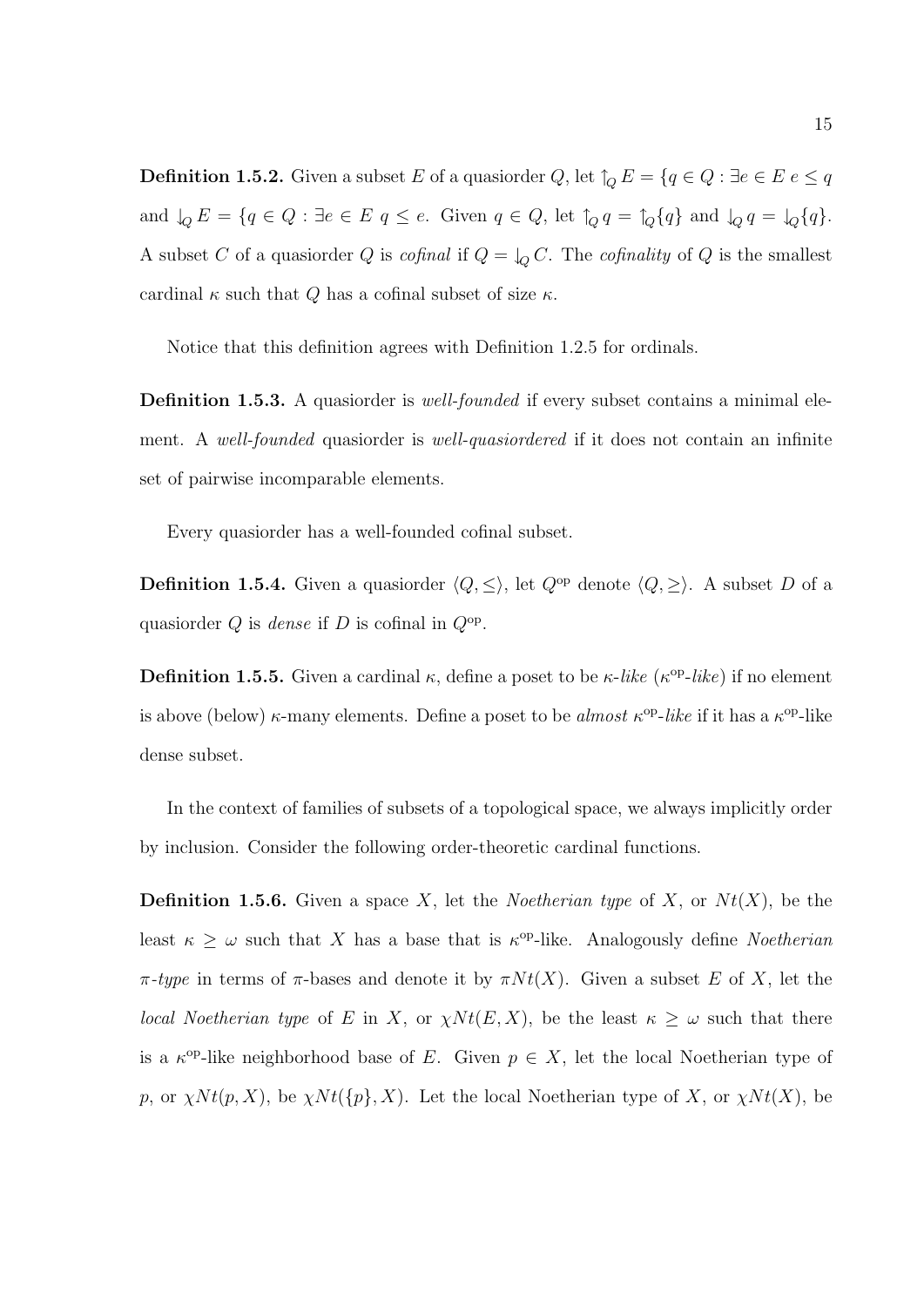the supremum of the local Noetherian types of its points. Let the compact Noetherian type of X, or  $\chi_K N t(X)$ , be the supremum of the local Noetherian types of its compact subsets. We call Nt,  $\pi N t$ ,  $\chi N t$ , and  $\chi_K N t$  Noetherian cardinal functions.

Noetherian type and Noetherian  $\pi$ -type were introduced by Peregudov [54]. Preceding this introduction are several papers by Peregudov, Šapirovski $\check{\mathrm{u}}$  and Malykhin [42, 52, 53, 55] about  $\min\{N t(\cdot), \omega_2\}$  and  $\min\{\pi N t(\cdot), \omega_2\}$  (using different terminologies). Also, Dow and Zhou [16] showed that  $\beta\omega \setminus \omega$  has a point with local Noetherian type  $\omega$ . (An easier construction of such a point will be given in the proof of Theorem 3.5.15, which is a generalization of a construction of Isbell [32].)

It is also reasonable to define an order-theoretic analog of  $\pi$ -character.

**Definition 1.5.7.** Let the *local Noetherian*  $\pi$ -type  $\pi \chi N t(p, X)$  of a point p in a space X denote the least  $\kappa \geq \omega$  such that p has a  $\kappa^{\text{op}}$ -like local  $\pi$ -base. Let the local Noetherian  $\pi$ -type  $\pi \chi N t(X)$  of X denote the supremum of the local Noetherian  $\pi$ -types.

However, it is not known whether there is a space X such that  $\pi \chi N t(X) \neq \omega$ .

#### 1.6 Models of set theory

Definition 1.6.1. We will need some model theory.

- A *language* is a set of constant symbols, *n*-ary function symbols, and *n*-ary relation symbols (for each  $n < \omega$ ).
- Given a language  $\mathcal{L}$ , a (first order)  $\mathcal{L}\text{-}structure$  or  $\mathcal{L}\text{-}model$   $\mathcal{M}$  is a list consisting of set M, the universe of M, and interpretations of each symbol in  $\mathcal{L}$ : an element  $c^{\mathcal{M}} \in M$  for each constant symbol  $c \in \mathcal{L}$ , a relation  $R^{\mathcal{M}} \subseteq M^n$  for each *n*-ary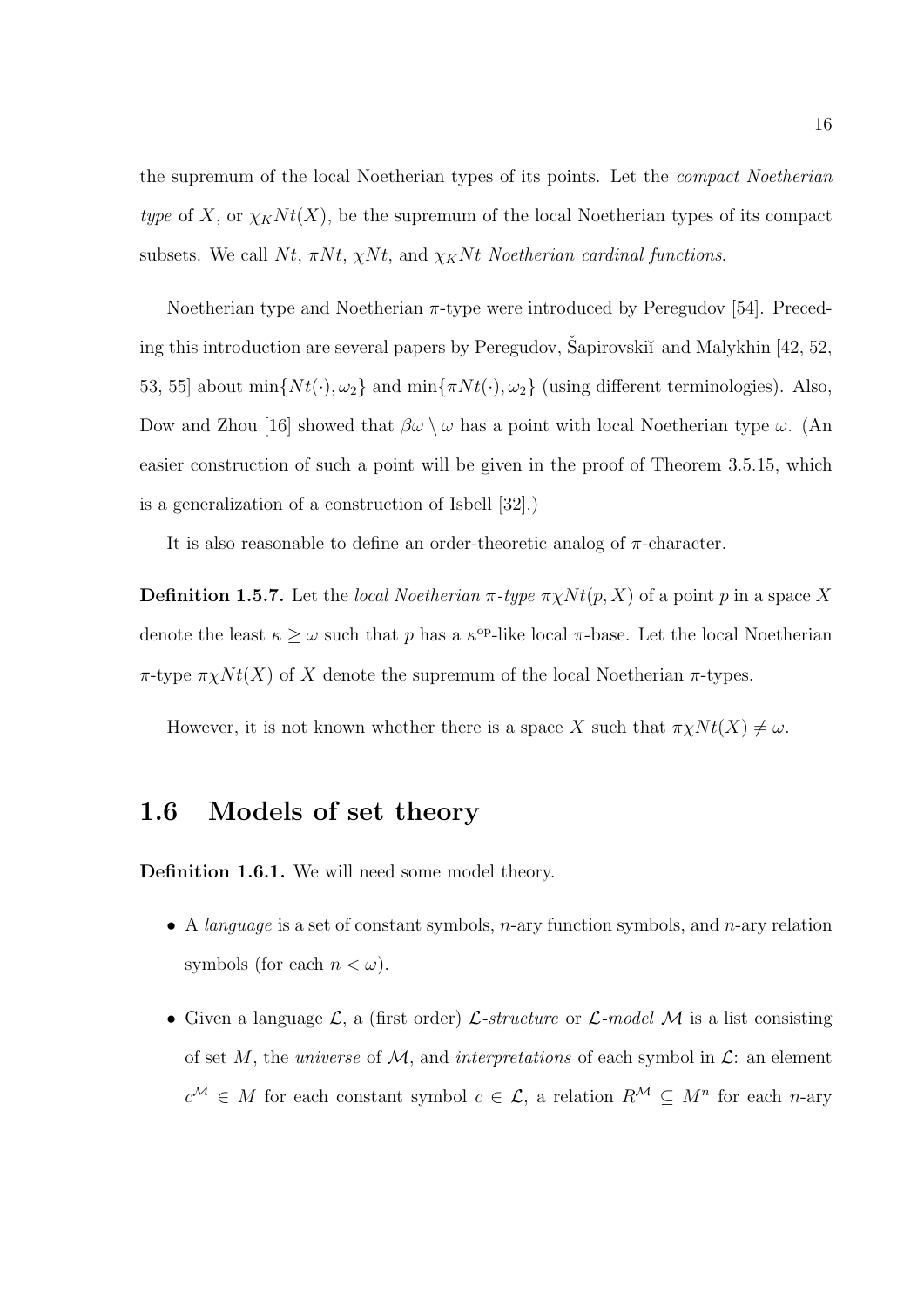relation symbol  $R \in \mathcal{L}$ , and a function  $F^{\mathcal{M}}: M^n \to M$  for each *n*-ary function symbol  $F \in \mathcal{L}$ . We will often abbreviate  $\mathcal M$  by  $M$ .

- Given languages  $\mathcal{L} \subseteq \mathcal{L}'$ , an  $\mathcal{L}'$ -structure M' is an expansion of an  $\mathcal{L}$ -structure M if  $M = M'$  and M and M' agree on their interpretations of symbols in  $\mathcal{L}$ .
- Given *L*-models M and N, we say M is a *submodel* of N if  $M \subseteq N$ ,  $c^{\mathcal{M}} = c^{\mathcal{N}}$ ,  $F^{\mathcal{M}} = F^{\mathcal{N}} \restriction M^n$ , and  $R^{\mathcal{M}} = R^{\mathcal{N}} \cap M^n$  for all constant, function, and relation symbols  $c, F, R \in \mathcal{L}$ .
- An  $\mathcal{L}$ -term with parameters from a set A is an expression built using function symbols in  $\mathcal{L}$ , constant symbols in  $\mathcal{L}$ , elements of A acting as additional constant symbols, and variable symbols.
- An *atomic L-formula* with parameters from a set A is a formula of the form  $R(t_0, \ldots, t_{n-1})$  or  $t_0 = t_1$  where R is an n-ary relation symbol in  $\mathcal L$  and  $t_0, \ldots, t_{n-1}$ are  $\mathcal{L}$ -terms with parameters from A.
- An  $\mathcal{L}$ -formula with parameters from a set A is a logical formula built using existential quantifiers, universal quantifiers, conjunctions, disjunctions, implications, negations, bi-implications, and  $\mathcal{L}$ -terms with parameters from A.
- An  $\mathcal{L}\text{-structure }\mathcal{M}$  interprets an  $\mathcal{L}\text{-formula by using its interpretations of all sym$ bols in  $\mathcal L$  and interpreting quantifications  $\exists x$  and  $\forall x \in M$  and  $\forall x \in M$ , respectively.
- An L-structure M satisfies an L-formula, or  $\mathcal{M} \models \mathcal{L}$ , if its interpretation of that formula is a true statement.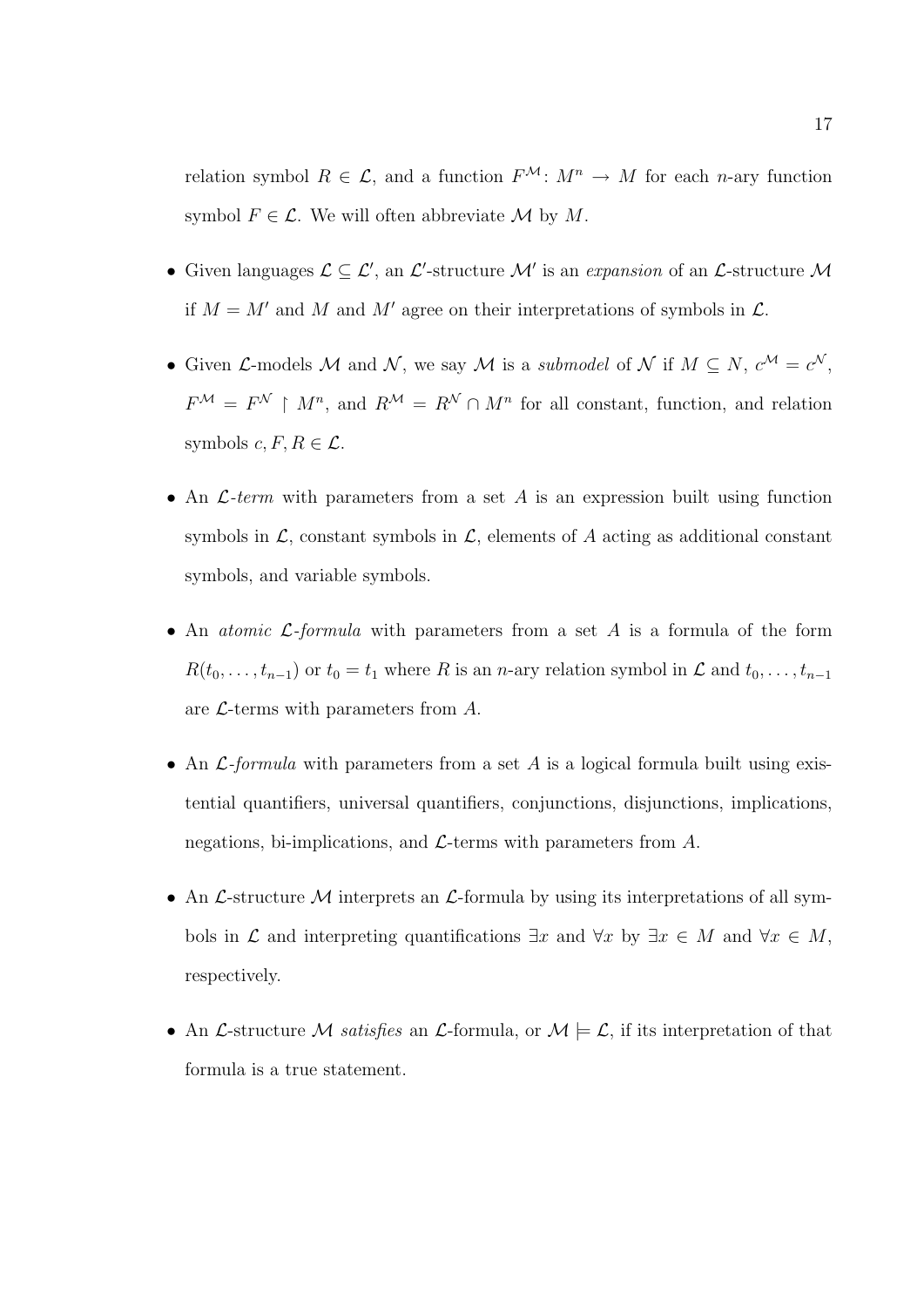- An subset S of  $M^n$  is *definable* from a subset E of M if M satisfies a formula  $\varphi(v_0, \ldots, v_{n-1})$  with variables  $v_0, \ldots, v_{n-1}$  and parameters from E such that for all  $a_0, \ldots, a_{n-1} \in M$ , we have  $M \models \varphi(a_0, \ldots, a_{n-1})$  if and only if  $\langle a_i \rangle_{i \le n} \in S$ .
- An element a of M is definable from E if  $\{a\}$  is definable from E.
- A submodel M of an  $\mathcal{L}$ -model N is an *elementary submodel* of N, or  $\mathcal{M} \prec \mathcal{N}$ , if  $\mathcal M$  and  $\mathcal N$  satisfy the same  $\mathcal L$ -formulae with parameters from  $M$ .

The downward Lowenheim-Skolem Theorem states that for every  $\mathcal{L}$ -model M and  $A \subseteq M$ , there is an elementary submodel N such that  $A \subseteq N$  and  $|N| \leq |A||\mathcal{L}|\omega$ .

The language of set theory is just a single binary relation symbol:  $\{\in\}$ . The standard list of axioms of set theory is denoted by ZFC. This list is infinite, but has a finite description. (There is a simple computer algorithm that can decide whether an arbitrary {∈}-formula is one of the ZFC axioms.) The exact contents of ZFC are not important here, but it should be noted that these axioms are strong enough for the formalization of almost all of mathematics in the language of set theory.

**Definition 1.6.2.** Given a regular infinite cardinal  $\theta$ , let  $H_{\theta}$  denote the class of all sets x hereditarily smaller than  $\theta$ , *i.e.*, those x for which  $|x| < \theta$ ,  $|y| < \theta$  for all  $y \in x$ ,  $|z| < \theta$ for all  $z \in y \in x$ ,  $|w| < \theta$  for all  $w \in z \in y \in x$ ...

The class  $H_{\theta}$  is actually a set of size  $2^{<\theta}$ . Moreover, if  $\theta$  is regular and uncountable, then  $\langle H_\theta, \in \rangle$  satisfies every axiom of ZFC except possibly the power set axiom, which asserts that for every set A, there is a set  $\mathcal{P}(A) = \{B : B \subseteq A\}$ . ( $H_{\theta}$  satisfies all of ZFC if and only if  $\theta$  is inaccessible.) However, proofs of statements about a fixed object A almost always talk only about sets of size at most  $2^{|A|}$  or  $2^{2^{|A|}}$  (or occasionally some other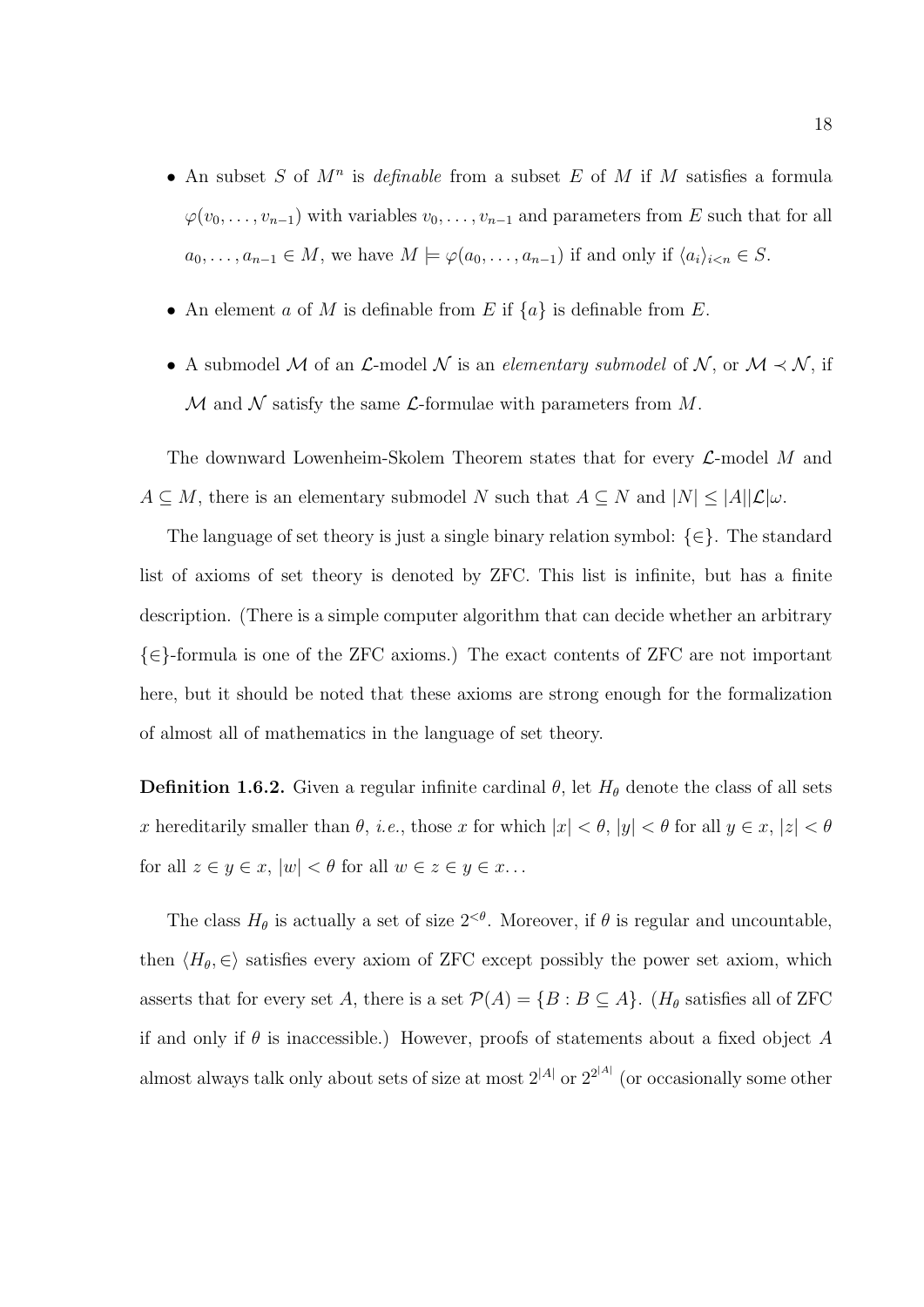upper bound). Such proofs are valid in  $H_{\theta}$  for sufficiently large regular  $\theta$ . Henceforth,  $\theta$ will denote a sufficiently large regular cardinal.

We will use elementary submodels of the  $\{\in\}$ -structure  $H_{\theta}$  (with the symbol "∈" interpreted as actual membership) to greatly simplify and shorten "closing off" arguments that appear in many of our proofs. Sometimes arbitrary elementary submodels of  $H_{\theta}$  will not be sufficiently closed off for our purposes. One easy fix is to add constant symbols for a small number of objects that we care about. For example, it sometimes suffices simply to expand  $\langle H_\theta, \in \rangle$  to  $\langle H_\theta, \in, C(X) \rangle$  for some space X that we want our elementary substructures to "know" about. When this trick does not suffice, we will use elementary chains.

**Definition 1.6.3.** A sequence of models  $\langle M_{\alpha}\rangle_{\alpha<\eta}$  such that  $M_{\alpha}\prec M_{\beta}$  for all  $\alpha<\beta<\eta$ is an *elementary chain*. An elementary chain  $\langle M_\alpha\rangle_{\alpha<\eta}$  is *continuous* if  $M_\alpha=\bigcup_{\beta<\alpha}M_\beta$ for all limit  $\alpha < \eta$ . A continuous elementary chain of  $\{\in\}$ -models is a *continuous*  $\in$ -*chain* if  $M_{\alpha} \in M_{\beta}$  for all  $\alpha < \beta < \eta$ .

Given an elementary chain  $\langle M_{\alpha}\rangle_{\alpha<\eta}$ , we have  $M_{\alpha} \prec \bigcup_{\beta<\eta} M_{\beta}$  for all  $\alpha<\eta$ . If we also have  $M_{\alpha} \prec N$  for all  $\alpha < \eta$ , then  $\bigcup_{\alpha < \eta} M_{\alpha} \prec N$ . If  $\langle M_{\alpha} \rangle_{\alpha < \eta}$  is a continuous  $\in$ -chain of elementary submodels of  $H_{\theta}$ , then  $\eta \subseteq \bigcup_{\alpha<\eta} M_{\alpha}$ . If  $A \in M \prec H_{\theta}$  and  $|A| \subseteq M$ , then  $A \subseteq M$ .

Using elementary chains, one can prove that if  $\kappa = \text{cf } \kappa > \omega$  and A is a set of size less than  $\kappa$ , then there exists  $M \prec H_{\theta}$  such that  $|M| \leq \kappa$ ,  $A \subseteq M$ , and  $M \cap \kappa \in \kappa$ . The last relation is equivalent to the more useful  $M \cap [H_\theta]^{<\kappa} = M \cap [M]^{<\kappa}$ , which says that if  $B \in M$  and  $|B| < \kappa$ , then  $B \subseteq M$ .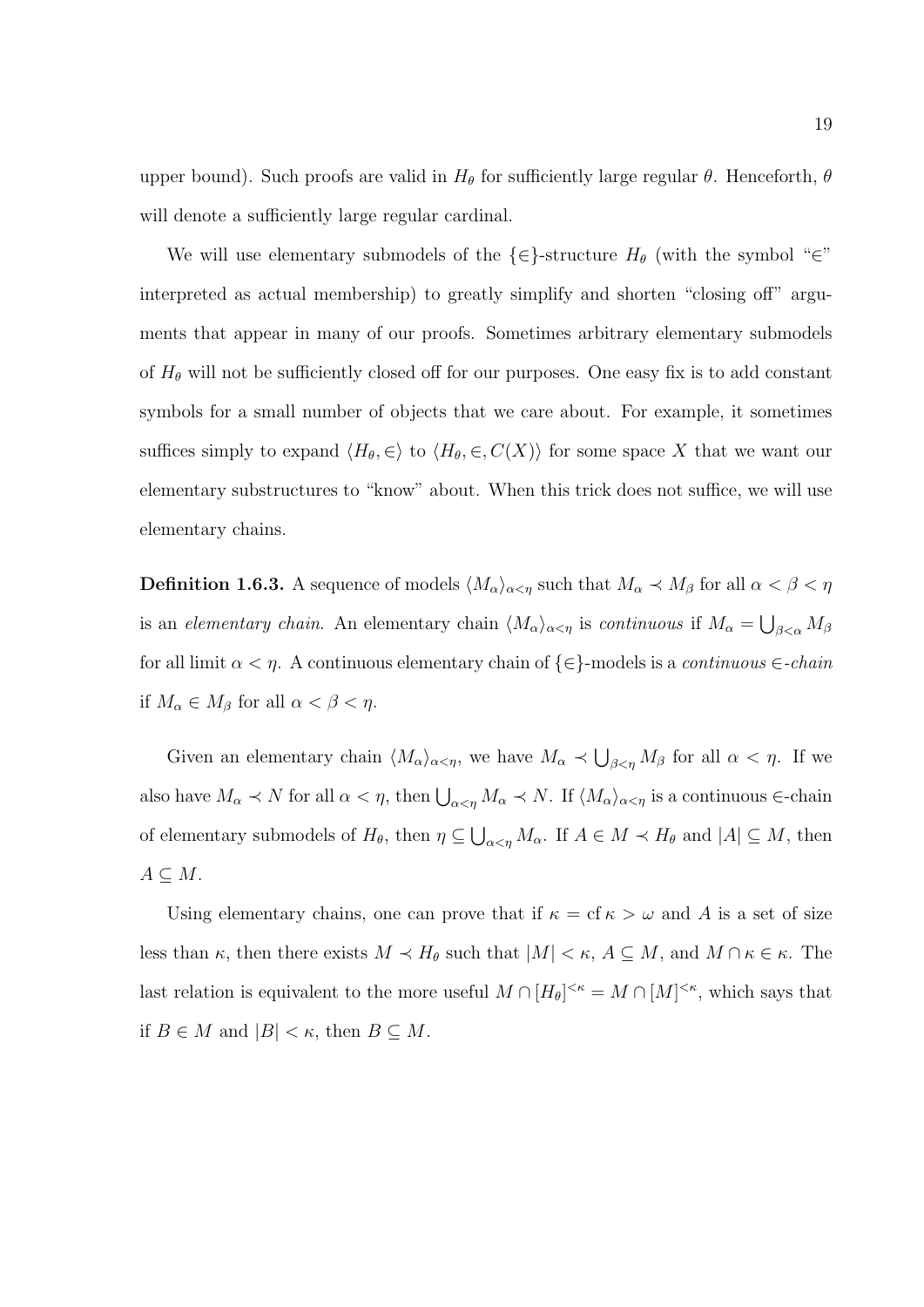#### 1.7 Forcing

**Definition 1.7.1.** The *Continuum Hypothesis*, or CH, is the assertion that  $2^{\omega} = \omega_1$ . The *Generalized Continuum Hypothesis*, or GCH, is the assertion that  $2^{\kappa} = \kappa^+$  for all infinite cardinals  $\kappa$ .

Gödel proved that ZFC does not refute GCH. Cohen invented the technique of forcing to prove that ZFC also does not prove CH. In other words, GCH and ¬CH are both consistent with ZFC (but not with each other). Since then a flood of consistency results have been proven using forcing. In Chapter 5, we will extensively use forcing to prove that many (often mutually inconsistent) statements about the values of Noetherian cardinal functions for  $\beta\omega \setminus \omega$  are consistent with ZFC.

**Definition 1.7.2.** A maximum of a quasionder Q is an element  $q \in Q$  such that  $p \leq q$ for all  $p \in Q$ . A *forcing* is a quasionder with a distinguished maximum. This maximum is typically denoted by 1.

In the context of forcing, a boolean algebra B refers to the forcing  $B \setminus \{0\}.$ 

Given any finite list of ZFC axioms, ZFC proves that there is a countable transitive set M such that  $\langle M, \in \rangle$  satisfies them. This is all that one needs to prove all of our consistency results, but for simplicity we posit the existence of a countable transitive model  $\langle M, \in \rangle$  of all of ZFC. There is no danger in doing so because every ZFC proof, being finite, uses only a finite part of ZFC. (In any case, to get an actual countable transitive model of ZFC, one need only assume the existence of an inaccessible cardinal. This is a very mild assumption, the weakest in a grand hierarchy of "large cardinal axioms.")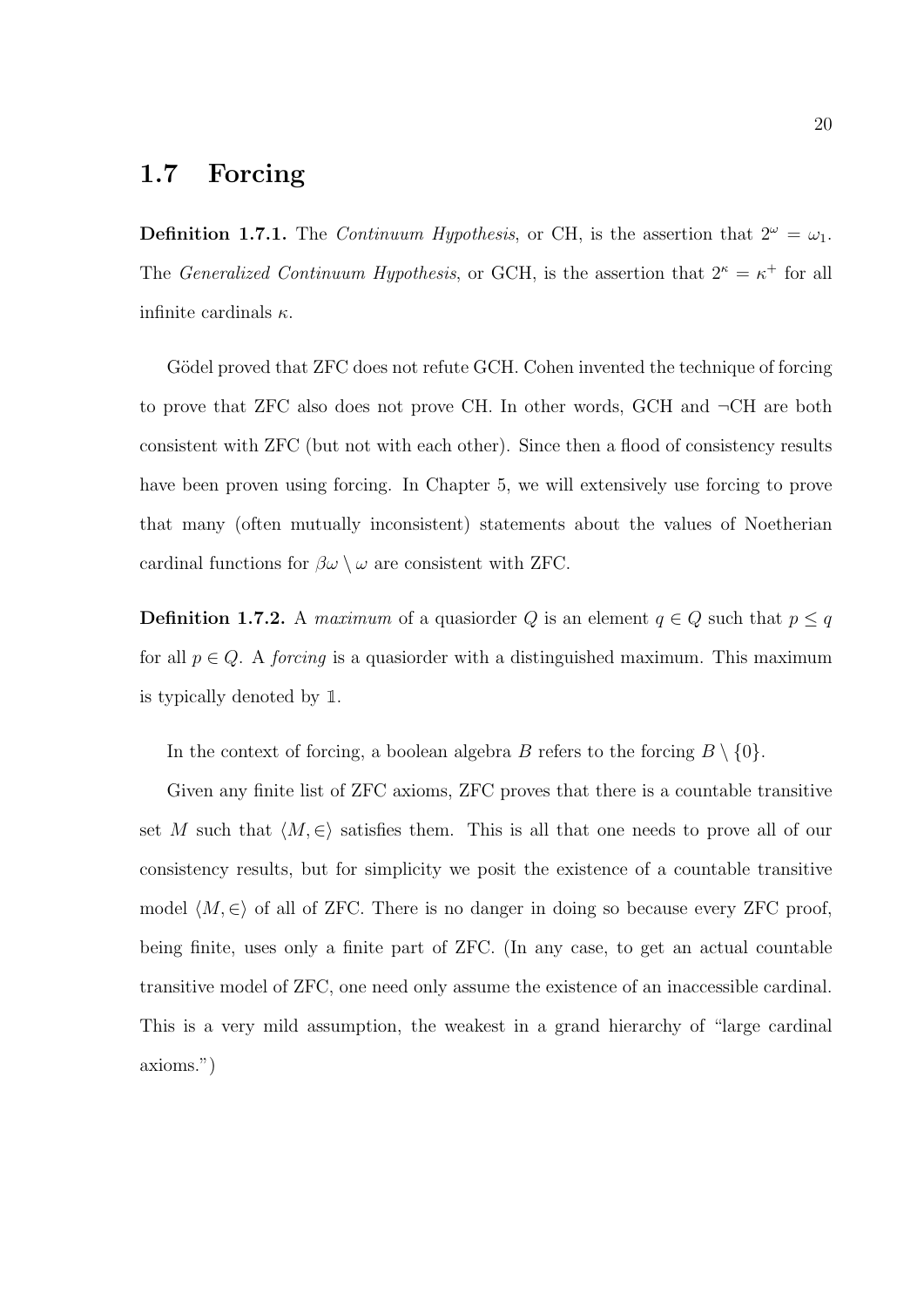**Definition 1.7.3.** Given a subset E of a quasion der  $Q$ , let  $\uparrow_Q E$  denote the set of  $q \in Q$ for which q has a lower bound in E. A subset F of a quasiorder Q is a filter if  $F = \uparrow_Q F$ and every finite subset of  $F$  has a lower bound in  $F$ . A filter  $G$  of a quasiorder  $Q$  is Q-generic over a class M if G intersects every dense subset D of Q for which  $D \in M$ .

For every quasiorder  $Q$  and countable set  $M$ , one can easily show that there is a Q-generic filter over M. If M is also a transitive model of ZFC, then one can say much more.

**Definition 1.7.4.** Given a transitive model  $\langle M, \in \rangle$  of ZFC and a set E, let M[E] denote the intersection of all transitive models  $\langle N, \in \rangle$  of ZFC for which  $N \supseteq M \cup \{E\}.$ 

**Theorem 1.7.5.** Let  $\langle M, \in \rangle$  be a countable transitive model of ZFC,  $\mathbb{P}$  a forcing such that  $\mathbb{P} \in M$ , and G a  $\mathbb{P}$ -generic filter over M. Then  $\langle M[G], \in \rangle$  is a countable transitive model of ZFC with the same ordinals as M. We call  $M[G]$  a P-generic extension of M.

We can more usefully describe  $M[G]$  through names.

**Definition 1.7.6.** Given  $M$ ,  $\mathbb{P}$ , and  $G$  as above, the set  $M^{\mathbb{P}}$  of  $\mathbb{P}$ -names in  $M$  is defined by  $\epsilon$ -recursion as follows. If  $\sigma \in M$  and all elements of  $\sigma$  are pairs of the form  $\langle \tau, p \rangle$ where  $p \in \mathbb{P}$  and  $\tau$  is a  $\mathbb{P}$ -name in M, then  $\sigma$  is a  $\mathbb{P}$ -name in M. The *interpretation*  $\sigma_G$ of a P-name  $\sigma$  by G is recursively defined as  $\{\tau_G : \langle \tau, p \rangle \in \sigma \text{ and } p \in G\}$ . Every  $x \in M$ has a canonical name  $\check{x}$  recursively defined as  $\{\langle \check{y}, \mathbb{I} \rangle : y \in x\}$ ; hence,  $\check{x}_G = x$ . The P-forcing language in M is the set of all  $\{\in\}$ -formulae with parameters from  $M^{\mathbb{P}}$ .

**Theorem 1.7.7** (The Forcing Theorem). Given M, P, and G as above,  $M[G] = {\sigma_G : S}$  $\sigma \in M^{\mathbb{P}}$ . Moreover, there is a binary relation  $\mathbb{P}$  that is definable in M, has domain  $\mathbb{P}$ , has codomain consisting of the  $\mathbb P$ -forcing language in M, and has the following properties.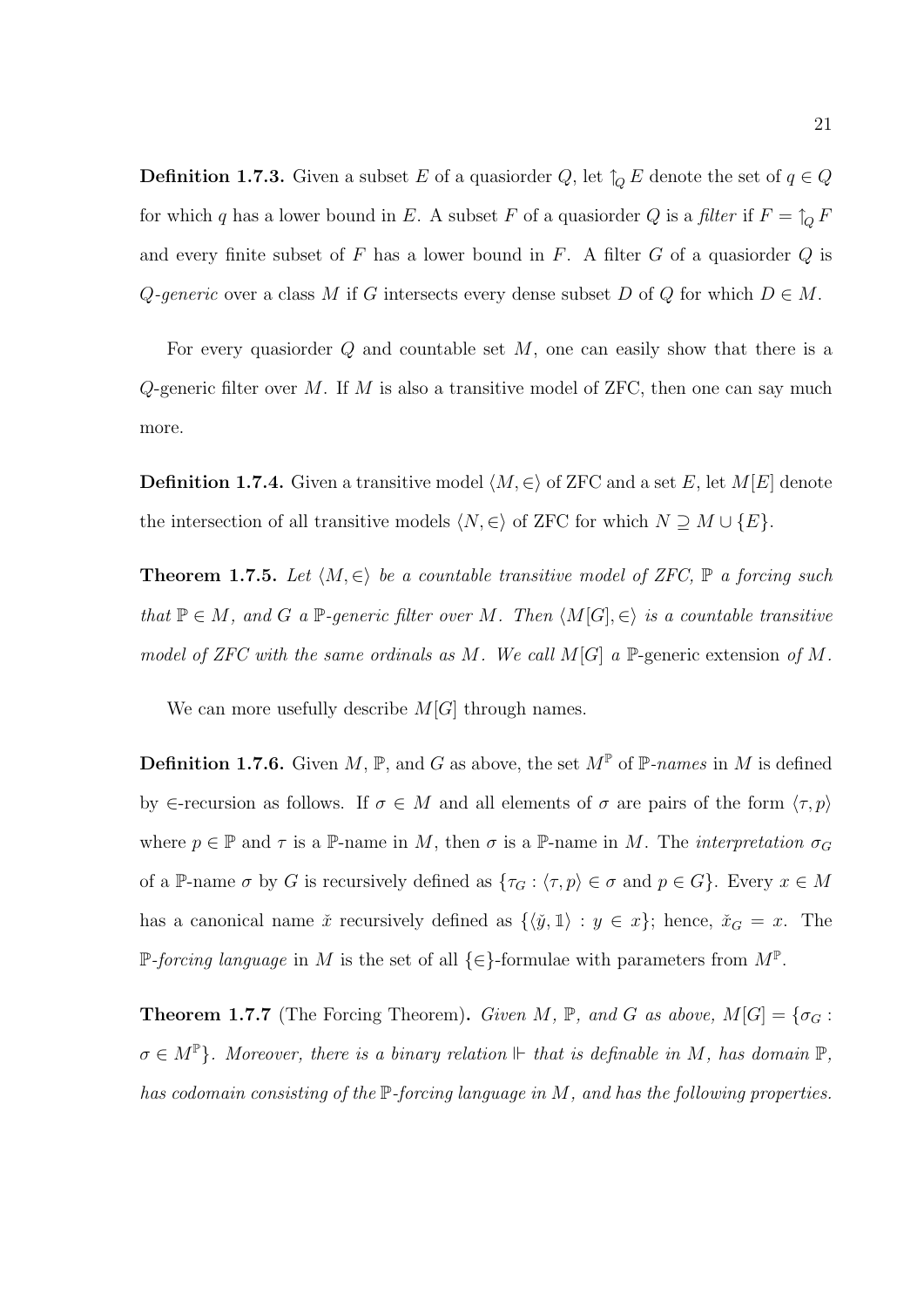- $M[G] \models \varphi(\sigma_G^{(0)}, \ldots, \sigma_G^{(n-1)})$  if and only if  $p \Vdash \varphi(\sigma^{(0)}, \ldots, \sigma^{(n-1)})$  for some  $p \in G$ .
- $\mathbb{1} \Vdash \varphi$  if  $\varphi$  is a theorem of ZFC.
- If  $p \Vdash \varphi$  and  $p \Vdash \varphi \rightarrow \psi$ , then  $p \Vdash \psi$ .
- $p \Vdash \varphi \wedge \psi$  if and only if  $p \Vdash \varphi$  and  $p \Vdash \psi$ .
- If  $q \leq p$  and  $p \Vdash \varphi$ , then  $q \Vdash \varphi$ .
- $p \Vdash \neg \varphi$  if and only if  $q \Vdash \varphi$  for all  $q \leq p$ .
- $p \Vdash \exists x \; \varphi(\sigma^{(0)}, \ldots, \sigma^{(n-1)}, x) \; \text{if and only if } p \Vdash \varphi(\sigma^{(0)}, \ldots, \sigma^{(n-1)}, \tau) \text{ for some } \tau.$

We call  $\Vdash$  the forcing relation.

In Chapter 5 and sometimes in this section, instead of talking about generic extensions of countable models, we will use a convenient shorthand. In set theory, V denotes the class of all sets. However, in the context of forcing we will implicitly use  $V$ , also referred to as the ground model, to denote a countable transitive model of ZFC. (Among the advantages of this shorthand is that we can speak directly about an uncountable forcing  $\mathbb{P}$ , as opposed to the interpretation of a definition of  $\mathbb{P}$  by some countable transitive model  $M$ .) The justification for this convention is that all of the implications in our theorems and proofs are ZFC implications, and as such they are valid in any model of ZFC.

**Definition 1.7.8.** We say elements p and q of a forcing  $\mathbb{P}$  are *incompatible* and write  $p \perp q$  if there is no  $r \in \mathbb{P}$  such that  $p \geq r \leq q$ . We say a subset A of  $\mathbb{P}$  is an *antichain* if  $p \perp q$  for all distinct  $p, q \in A$ . We say  $\mathbb P$  is *ccc* if all its antichains are countable. We say a subset L of  $\mathbb P$  is linked if no two elements of L are incompatible. We say  $\mathbb P$  has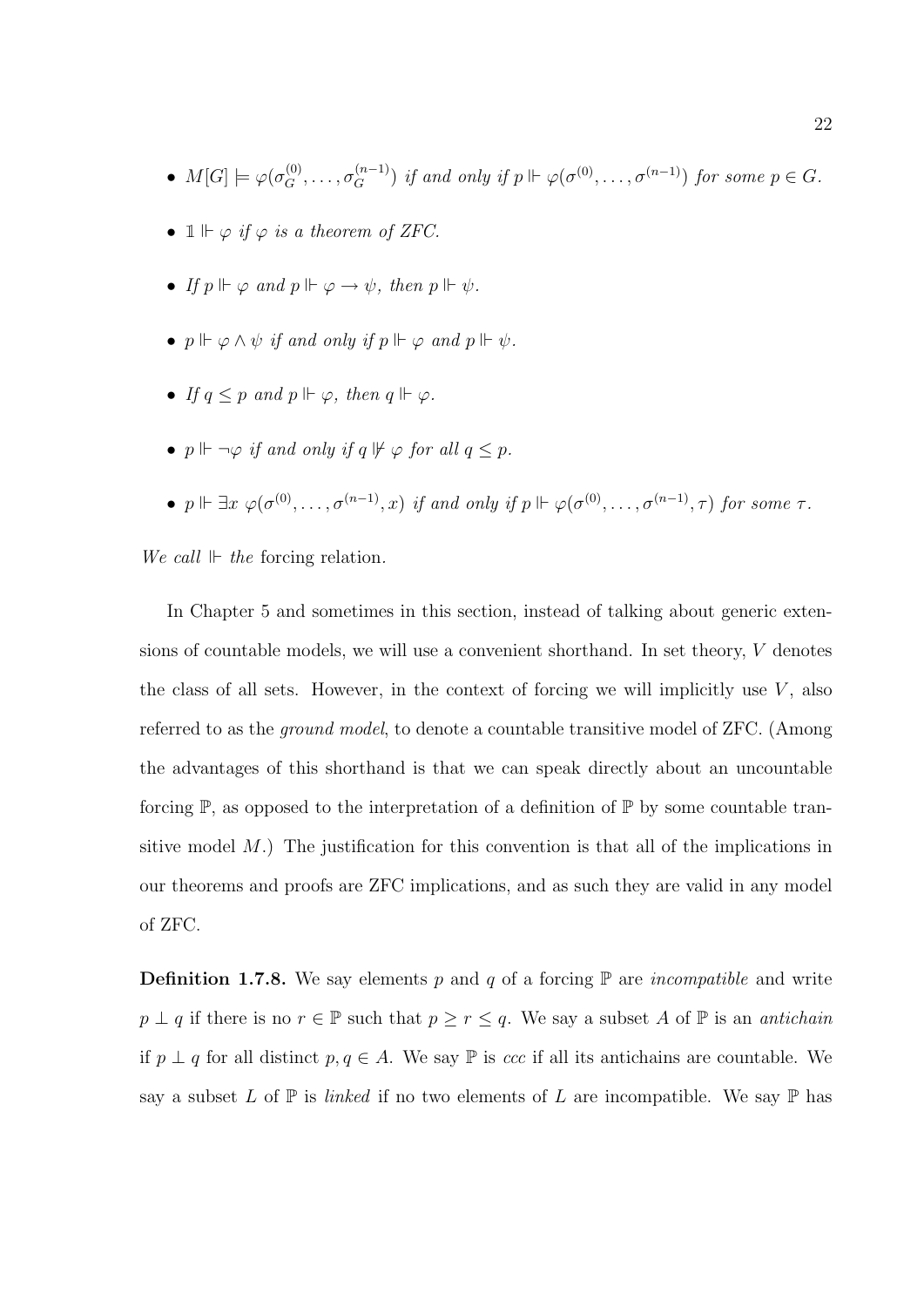property  $(K)$  if every uncountable subset of  $\mathbb P$  contains an uncountable linked set. We say a subset C of  $\mathbb P$  is *centered* if every finite subset of C has a lower bound in  $\mathbb P$ . We say  $\mathbb P$  is  $\sigma$ -centered if it is the union of some countable family of centered sets.

Every  $\sigma$ -centered forcing has property (K); every forcing with property (K) is ccc. If P is a ccc forcing and G is a P-generic over V, then  $V[G]$  preserves cardinals and cofinalities, meaning that if  $\alpha \in On$ , then the V-interpretation and  $V[G]$ -interpretation of  $|\alpha|$  and cf  $\alpha$  are identical. We symbolically denote these identities by writing  $|\alpha|^{V[G]} = |\alpha|$  and  $(\text{cf }\alpha)^{V[G]} = \text{cf }\alpha$ . Moreover, if  $A \in V[G]$  and A is an infinite subset of V, then there is a set  $B \in V$  such that  $A \subseteq B$  and  $|A| = |B|$ . If  $\mathbb P$  also has a dense subset of size  $\kappa$ , then  $|\lambda^{\mu}|^{V[G]} \leq (\kappa \lambda)^{\mu}$  for all cardinals  $\lambda$  and infinite cardinals  $\mu$ . This is because if  $\mathbb P$  is ccc and  $D \subseteq \mathbb P$  is dense, then  $p \Vdash \sigma \subseteq \check{B}$  implies that  $p \Vdash \sigma = \tau$  for some  $\tau = \{\{\check{b}\}\times A_b : b \in B\}$  where each  $A_b$  is a countable antichain contained in D.

**Definition 1.7.9.** *Martin's Axiom*, or MA, says that for every ccc forcing  $\mathbb{P}$  and every family D of fewer than c-many dense subsets of  $\mathbb{P}$ , there is already in V a filter of  $\mathbb{P}$  that meets every dense set in D.

CH implies that  $\mathcal D$  as above must be countable, so CH implies MA. Morever, Solovay and Tennenbaum proved that if  $\omega < \kappa = \kappa^{\leq \kappa}$ , then  $V[G] \models MA + \mathfrak{c} = \kappa$  for some ccc generic extension  $V[G]$ , so MA does not imply CH.

**Definition 1.7.10.** A map  $f : \mathbb{P} \to \mathbb{Q}$  between forcings is:

- order preserving if  $p \leq q$  implies  $f(p) \leq f(q)$ ;
- an order embedding if  $p \leq q$  is equivalent to  $f(p) \leq f(q)$ ;
- incompatibility preserving if  $p \perp q$  implies  $f(p) \perp f(q)$ ;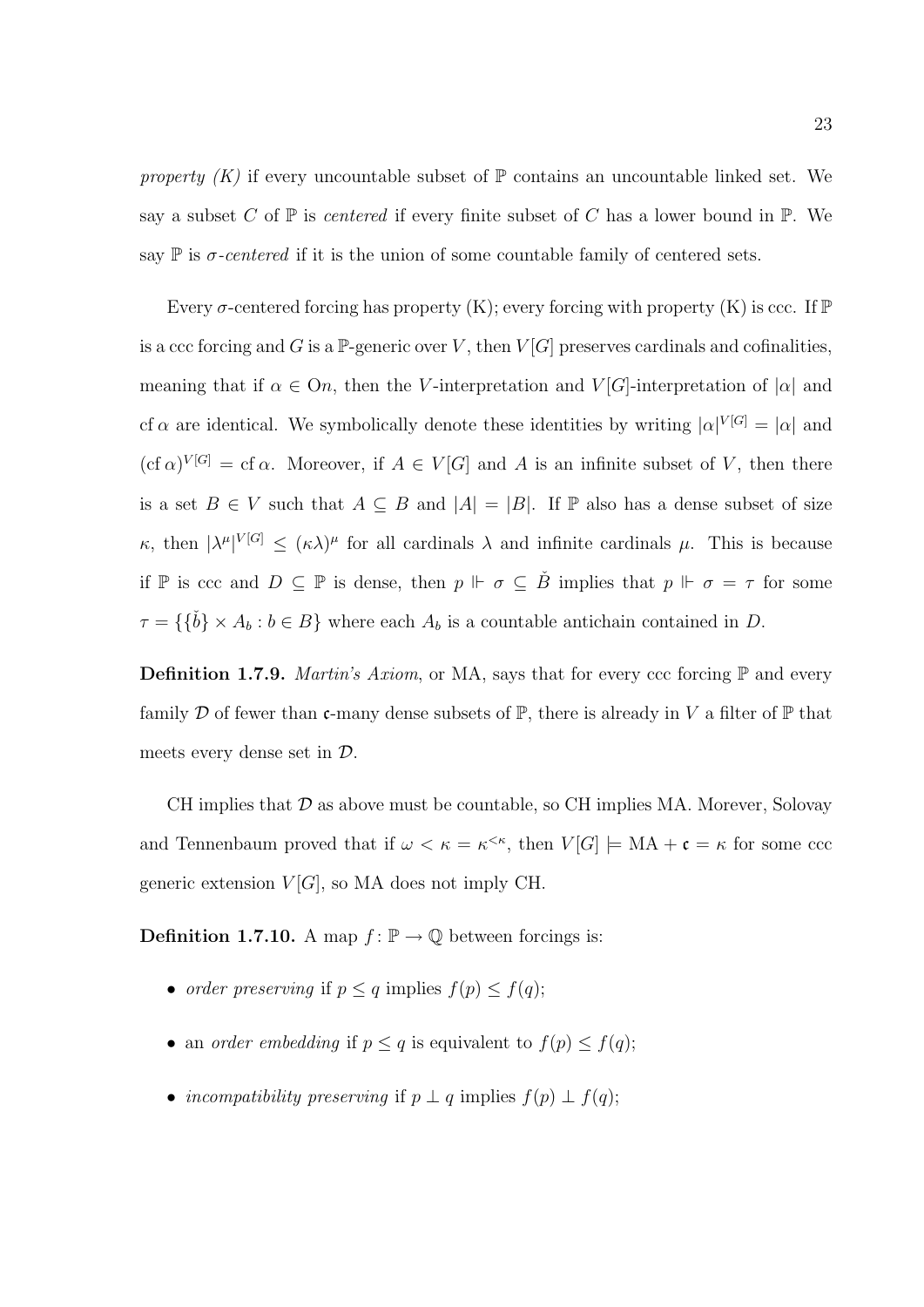- a reduction of a map  $g: \mathbb{Q} \to \mathbb{P}$  if  $\forall p \in \mathbb{P} \ \forall q \leq f(p) \ g(q) \not\perp p$ ;
- a complete embedding if it is order preserving, is incompatibility preserving, and has a reduction;
- a *dense embedding* if it is order preserving, is incompatibility preserving, and has dense range.

Every order embedding with dense range is a dense embedding; every dense embedding is a complete embedding. Every complete embedding  $j: \mathbb{P} \to \mathbb{Q}$  induces an embedding of names, which in turn induces an embedding of forcing languages. If we call all these embeddings j, then, for every  $p \in \mathbb{P}$  and every atomic  $\varphi$  in the  $\mathbb{P}$ -forcing language,  $p \Vdash \varphi$  if and only if  $j(p) \Vdash j(\varphi)$ . Moreover, if H is Q-generic, then  $j^{-1}H$  is P-generic and  $V[j^{-1}H] \subseteq V[H]$ . If j is a dense embedding, then  $V[j^{-1}H] = V[H]$ .

**Definition 1.7.11.** Let  $\text{Fn}(A, B, \kappa)$  denote the set of partial functions f from A to B such that  $|\text{dom } f| < \kappa$ . Let  $\text{Fn}(A, B)$  denote  $\text{Fn}(A, B, \omega)$ . Unless otherwise indicated, sets of this form are ordered by  $\supseteq$ .

**Definition 1.7.12.** A subset of c of  $\omega$  is Cohen over V if the indicator function  $\chi_c$  of c in  $2^{\omega}$  is the union of a generic filter of  $Fn(\omega, 2)$ ; such a c is also called a *Cohen real*.

There is a dense embedding from  $Fn(\omega, 2)$  to  $\mathcal{B}/\mathcal{M}$  where  $\mathcal{B}$  is the Borel algebra of  $2^{\omega}$  and M is the meager ideal, *i.e.*, the set of meager elements of B. It follows that c as above is Cohen over V if and only if  $\chi_c$  avoids every meager set in V. Moreover, for every  $\kappa \geq \omega$  there is a dense embedding from  $\text{Fn}(\kappa, 2)$  to  $\mathcal{B}_{\kappa}/\mathcal{M}_{\kappa}$  where  $\mathcal{B}_{\kappa}$  the Borel algebra of  $2^{\kappa}$  and  $\mathcal{M}_{\kappa}$  is its meager ideal. (Cohen proved that if G is  $Fn(\omega_2, 2)$ -generic, then  $V[G] \models \neg CH$ .) It is also useful to know that  $Fn(\kappa, 2)$  has property (K) and that if  $I \subseteq J \subseteq \kappa$ , then the identity map is a complete embedding of  $Fn(I, 2)$  into  $Fn(J, 2)$ .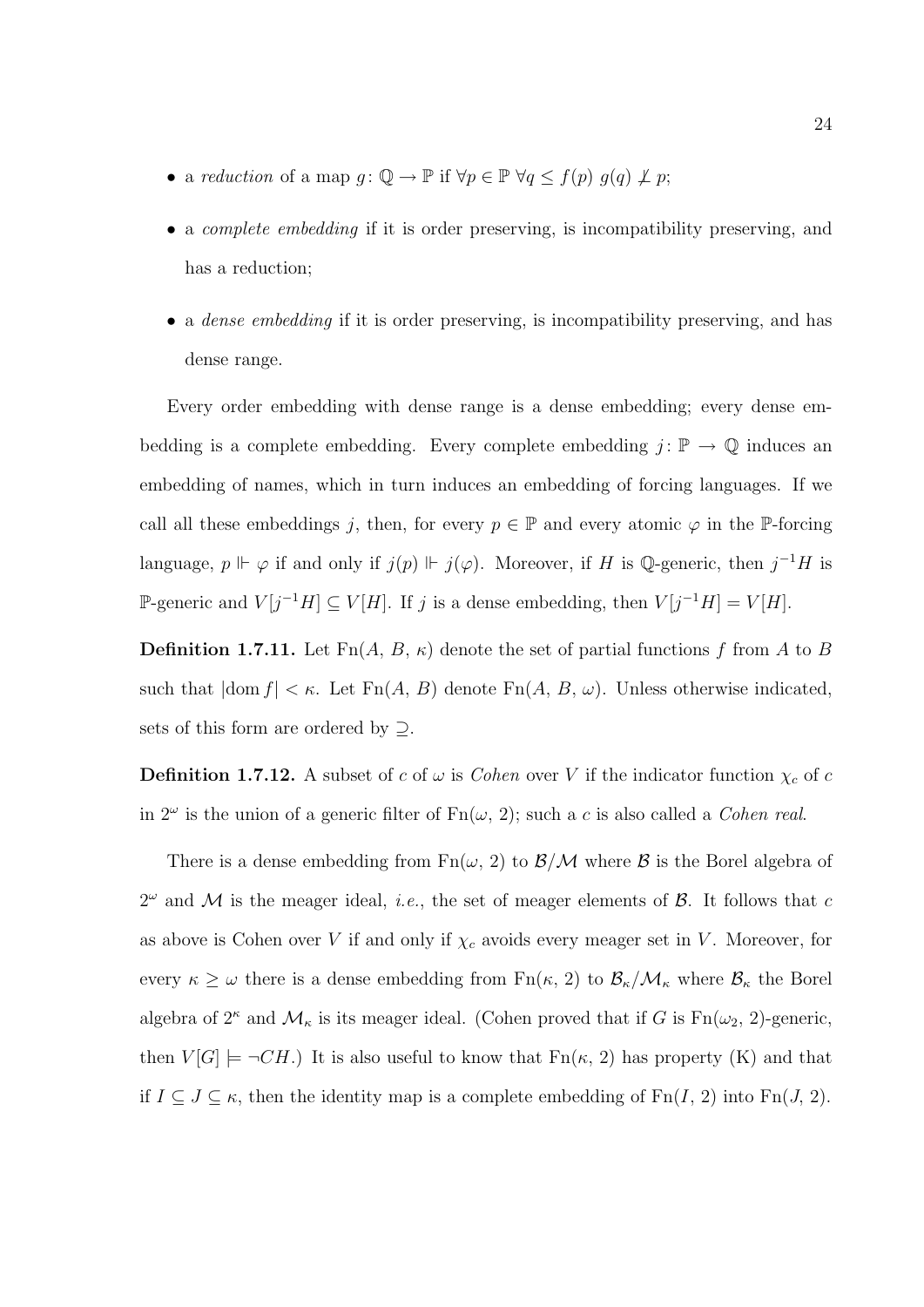**Definition 1.7.13.** Given  $A \subseteq [\omega]^\omega$  with the SFIP, define the *Booth forcing for* A to be  $[\omega]^{<\omega} \times [A]^{<\omega}$  ordered by  $\langle \sigma_0, F_0 \rangle \leq \langle \sigma_1, F_1 \rangle$  if and only if  $F_0 \supseteq F_1$  and  $\sigma_1 \subseteq \sigma_0 \subseteq$  $\sigma_1 \cup \bigcap F_1$ . Define a *generic pseudointersection* of A to be  $\bigcup_{\langle \sigma, F \rangle \in G} \sigma$  where G is a generic filter of  $[\omega]^{<\omega} \times [A]^{<\omega}$ .

If  $\sigma_0 = \sigma_1$ , then  $\langle \sigma_0, F_0 \rangle \ge \langle \sigma_0, F_0 \cup F_1 \rangle \le \langle \sigma_1, F_1 \rangle$ , so Booth forcing is always  $\sigma$ -centered.

Definition 1.7.14. Hechler forcing, which is denoted by  $\mathbb{D}$ , consists of pairs of the form  $\langle s, f \rangle \in \text{Fn}(\omega, \omega) \times \omega^{\omega}$  where  $\langle s', f' \rangle \leq \langle s, f \rangle$  if  $s' \supseteq s$ ,  $f'(n) \geq f(n)$  for all  $n < \omega$ , and  $s'(n) \ge f(n)$  for all  $n \in \text{dom}(s' \setminus s)$ . If G is a generic filter of  $\mathbb{D}$ , then the *generic* dominating real or Hechler real  $g = \bigcup_{\langle s,f\rangle \in G} s \in \omega^\omega$  dominates  $\omega^\omega \cap V$ , meaning that every  $f \in \omega^{\omega} \cap V$  is eventually dominated by g.

If  $s = s'$ , then  $\langle s, f \rangle \ge \langle s, \max\{f, f'\}\rangle \le \langle s', f'\rangle$ , so  $\mathbb D$  is  $\sigma$ -centered.

**Definition 1.7.15.** A subset r of  $\omega$  is random over V if its indicator function  $\chi_r$  avoids every  $E \in V$  such that E is a Borel subset of  $2^{\omega}$  with Haar measure zero; a random r is also called a random real.

If B is the Borel algebra of  $2^{\omega}$  and N is the so-called null ideal consisting of zero-measure elements of B, then every  $(\mathcal{B} \setminus \mathcal{N})$ -generic filter G is such that  $\bigcap G = \{x\}$  for some random real x. (There is a natural dense embedding from  $\mathcal{B} \setminus \mathcal{N}$  to  $\mathcal{B} \setminus \mathcal{N}$ .) Since  $2^{\omega}$  has finite Haar measure, it cannot contain uncountably many pairwise disjoint Borel sets each with positive measure. Hence,  $\mathcal{B} \setminus \mathcal{N}$  is ccc.

In contrast with Hechler forcing, every element of  $\omega^{\omega}$  in a  $(\mathcal{B} \setminus \mathcal{N})$ -generic extension of V is eventually dominated by some element of  $\omega^{\omega} \cap V$ .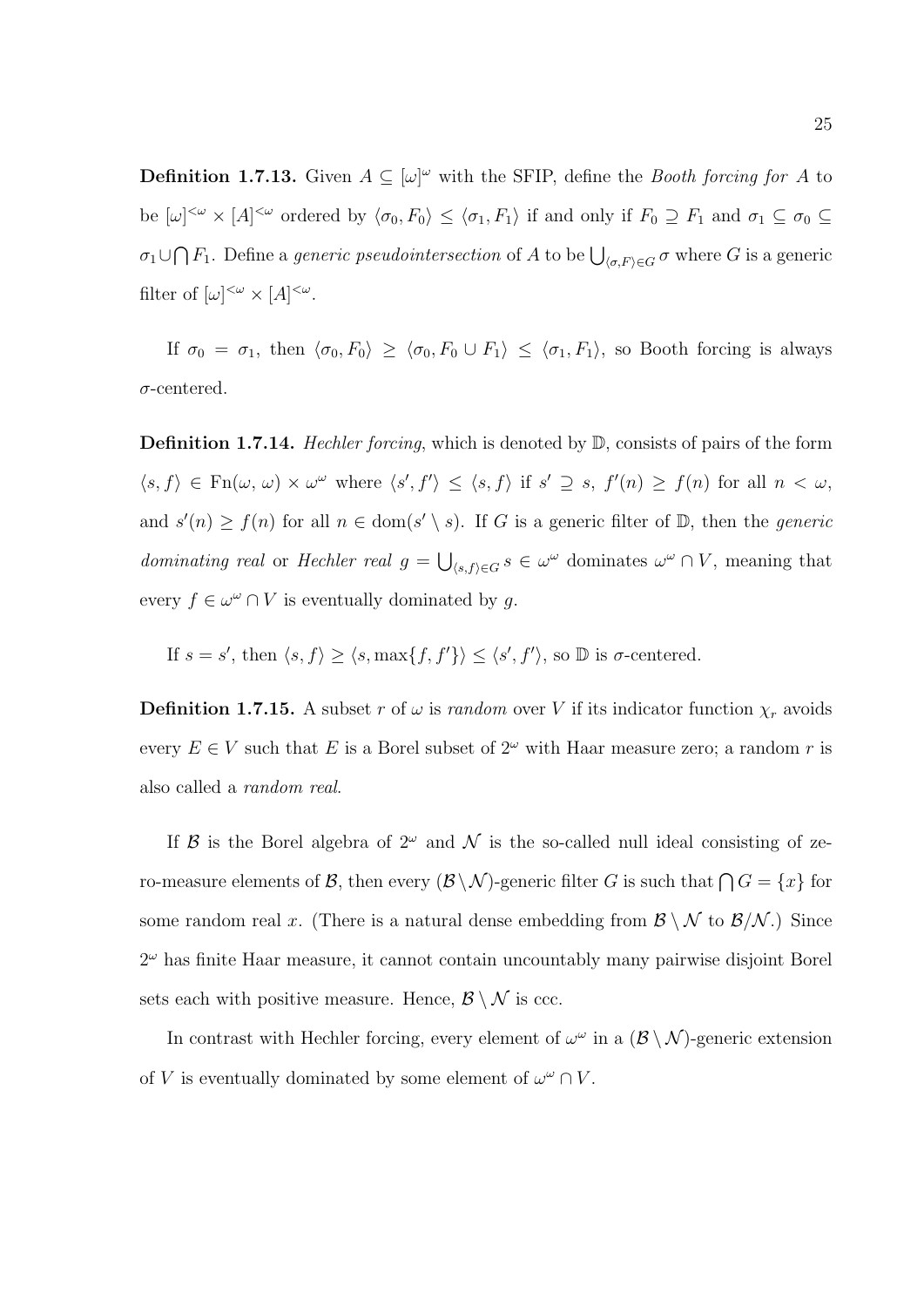**Definition 1.7.16.** The product  $P \times Q$  of two quasionders P and Q is defined by  $\langle p_0, q_0 \rangle \le \langle p_1, q_1 \rangle$  iff  $p_0 \le p_1$  and  $q_0 \le q_1$ .

Given forcings  $\mathbb{P}, \mathbb{Q} \in V$ , there are complete embeddings i and j from  $\mathbb{P}$  and  $\mathbb{Q}$  to  $\mathbb{P} \times \mathbb{Q}$  given by  $i(p) = \langle p, \mathbb{1}_{\mathbb{Q}} \rangle$  and  $j(q) = \langle \mathbb{1}_{\mathbb{P}}, q \rangle$ . Moreover, if G is a  $(\mathbb{P} \times \mathbb{Q})$ -generic filter, then  $G = i^{-1}G \times j^{-1}G$ ,  $i^{-1}G$  is P-generic over  $V[j^{-1}G]$ ,  $j^{-1}G$  is Q-generic over  $V[i^{-1}G],$  and  $V[i^{-1}G][j^{-1}G] = V[j^{-1}G][i^{-1}G] = V[G].$  Furthermore, if  $\mathbb P$  and  $\mathbb Q$  both have property (K), then so does  $\mathbb{P} \times \mathbb{Q}$ .

**Definition 1.7.17.** Given a forcing  $\mathbb P$  and  $\mathbb P$ -names  $\mathbb Q$ ,  $\leq_{\mathbb Q}$ ,  $\mathbb 1_{\mathbb Q}$  such that  $\mathbb 1_{\mathbb Q} \in \text{dom } \mathbb Q$ and  $\mathbb{1}_{\mathbb{P}}$  forces  $\mathbb{Q}, \leq_{\mathbb{Q}}$ , and  $\mathbb{1}_{\mathbb{Q}}$  to form a forcing, define the *two-step iterated forcing*  $\mathbb{P} * \mathbb{Q}$ as the set of all pairs  $\langle p, q \rangle \in \mathbb{P} \times$  dom  $\mathbb{Q}$  for which  $p \Vdash q \in \mathbb{Q}$ , with the ordering given by  $\langle p', q' \rangle \leq \langle p, q \rangle$  if  $p' \leq p$  and  $p' \Vdash q' \leq q$ .

Given  $\mathbb P$  and  $\mathbb Q$  as above, there is a complete embedding  $i: \mathbb P \to \mathbb P * \mathbb Q$  given by  $i(p) = \langle p, 1_{\mathbb{Q}} \rangle$ . Moreover, if K is (P  $* \mathbb{Q}$ )-generic over V, then  $G = i^{-1}K$  is P-generic over V and  $H = \{q_G : \exists p \in \mathbb{P} \langle p, q \rangle \in K\}$  is  $\mathbb{Q}_G$ -generic over  $V[G],$  and  $V[G][H] = V[K].$ 

Next, we define a transfinite generalization of the two-step iteration.

**Definition 1.7.18.** Finite support iterations are recursively defined as follows. Given a successor ordinal  $\alpha + 1$  and a finite support iteration  $\langle \mathbb{P}_{\beta} \rangle_{\beta \leq \alpha}$ , we say that $\langle \mathbb{P}_{\beta} \rangle_{\beta \leq \alpha+1}$ is a finite support iteration if  $\mathbb{P}_{\alpha+1}$  is a quasiondered set of functions all with domain  $\alpha + 1$  and there is an order isomorphism from some two-step iteration  $\mathbb{P}_{\alpha} * \mathbb{Q}_{\alpha}$  to  $\mathbb{P}_{\alpha+1}$ given by  $\langle p, q \rangle \mapsto p \cup \{\langle \alpha, q \rangle\}$ . Given a limit ordinal  $\eta$  and a sequence  $\langle \mathbb{P}_{\beta} \rangle_{\beta < \eta}$  such that  $\langle \mathbb{P}_{\gamma} \rangle_{\gamma \leq \beta}$  is a finite support iteration for all  $\beta < \eta$ , we say that  $\langle \mathbb{P}_{\beta} \rangle_{\beta \leq \eta}$  is a finite support iteration if  $\mathbb{P}_\eta$  is a quasiondered set of functions all with domain  $\eta$  and there is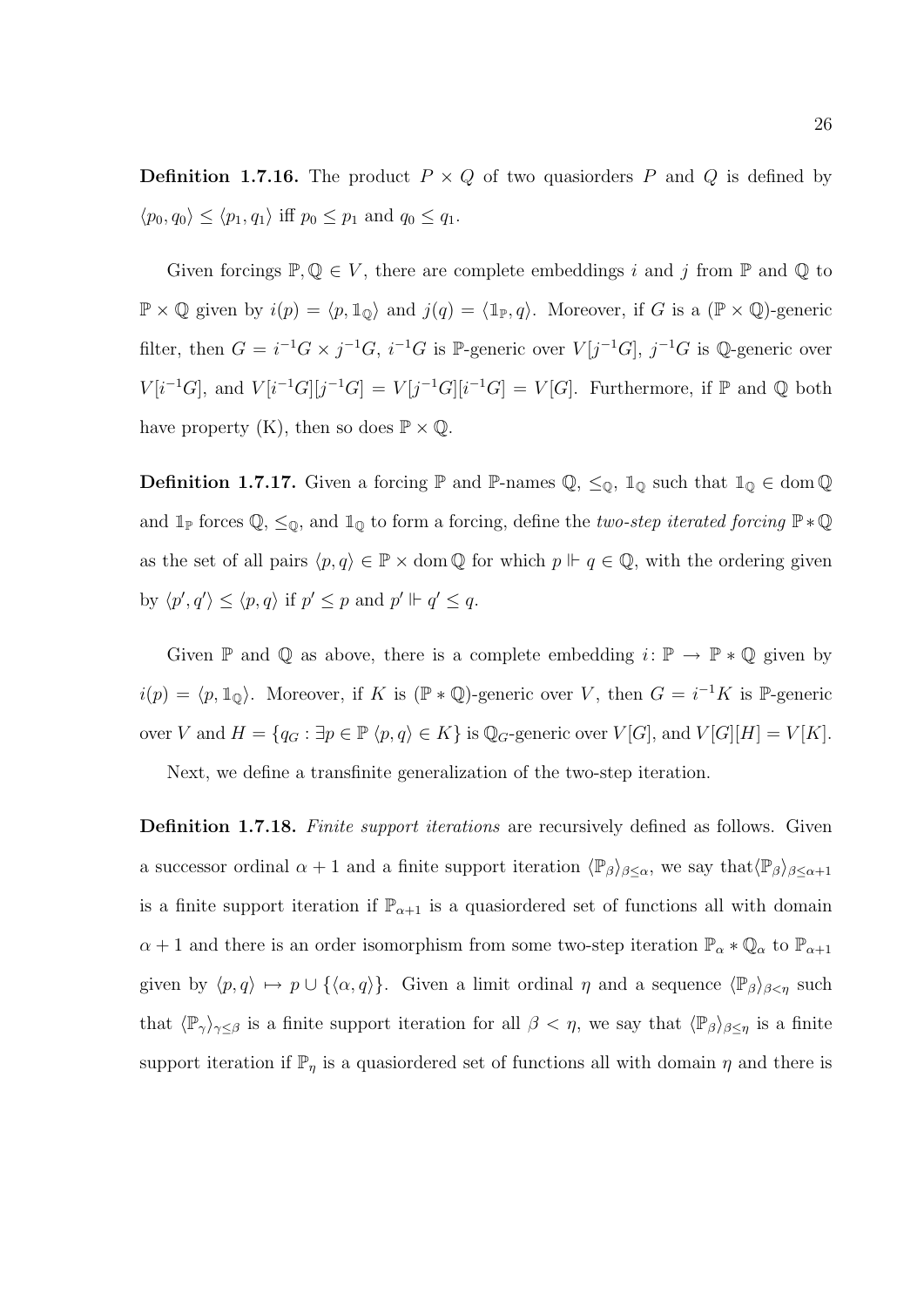a bijection h from  $\bigcup_{\beta<\eta} \mathbb{P}_{\beta}$  to  $\mathbb{P}_{\eta}$  given by  $\mathbb{P}_{\beta} \ni p \mapsto p \cup \langle \mathbb{1}_{\zeta} \rangle_{\beta \leq \zeta \leq \eta}$ , such that  $h \upharpoonright P_{\beta}$  is an order embedding for all  $\beta < \eta$ .

If  $\langle \mathbb{P}_{\delta} \rangle_{\delta \leq \gamma}$  is a finite support iteration as above, then every  $p \in \mathbb{P}_{\gamma}$  satisfies  $p(\delta) = \mathbb{1}_{\delta}$ for all but finitely many  $\delta < \gamma$ . We call the set of these finitely many  $\delta < \gamma$  the support of p, or supp(p). Also, for all  $\zeta < \delta \leq \gamma$  there is a complete embedding from  $\mathbb{P}_{\zeta}$  to  $\mathbb{P}_{\delta}$ given by  $p \mapsto p \cup \langle \mathbb{1}_{\nu} \rangle_{\zeta \leq \nu < \delta}$ . Indeed, this map has a natural reduction given by  $q \mapsto q \upharpoonright \zeta$ .

If  $\langle \mathbb{P}_{\delta} \rangle_{\delta \leq \gamma}$  is a finite support iteration as above and  $\mathbb{1}_{\mathbb{P}_{\delta}}$  forces  $\mathbb{Q}_{\delta}$  to be ccc (have property (K)) for all  $\delta < \gamma$ , then  $\mathbb{P}_{\gamma}$  is ccc (has property (K)). Conversely, if  $\mathbb{P}_{\gamma}$  is ccc, then  $\mathbb{1}_{\mathbb{P}_{\delta}}$  forces  $\mathbb{Q}_{\delta}$  to be ccc for all  $\delta < \gamma$ .

#### 1.8 Combinatorial set theory

**Lemma 1.8.1** (Pigeonhole Principle). If  $f: A \rightarrow B$  and  $\max\{|B|, \kappa\}$  < |A|, then f is constant on a set of size  $\kappa^+$ . If  $f: A \to B$  and  $|B| < c f |A|$ , then f is constant on a set of size  $|A|$ .

**Definition 1.8.2.** A subset C of a limit ordinal  $\eta$  is closed unbounded, or club, if it is closed (in the order topology) and is a cofinal subset of  $\eta$ . A subset S of a limit ordinal  $\eta$  is stationary if it intersects every club subset of  $\eta$ . A subset  $\mathcal E$  of a set of the form  $[A]^\omega$ is closed unbounded, or club, if  $\mathcal E$  is cofinal in  $\langle [A]^\omega, \subseteq \rangle$  and every increasing  $\omega$ -sequence  $\langle E_n \rangle_{n \leq \omega} \in \mathcal{E}^{\omega}$  has union in  $\mathcal{E}$ . A subset S of a set of the form  $[A]^{\omega}$  is stationary if it intersects every club subset of  $[A]^{\omega}$ .

For all regular infinite cardinals  $\kappa < \lambda$ , the set  $\{\alpha < \lambda : \text{cf } \alpha = \kappa\}$  is a stationary subset of  $\lambda$ , the set  $\{\sup(M \cap \lambda) : M \prec H_\theta \wedge |M| < \lambda\}$  is a club subset of  $\lambda$ , and the set  ${M : M \lt H_\theta \wedge |M| = \omega}$  is a club subset of  $[H_\theta]^\omega$ .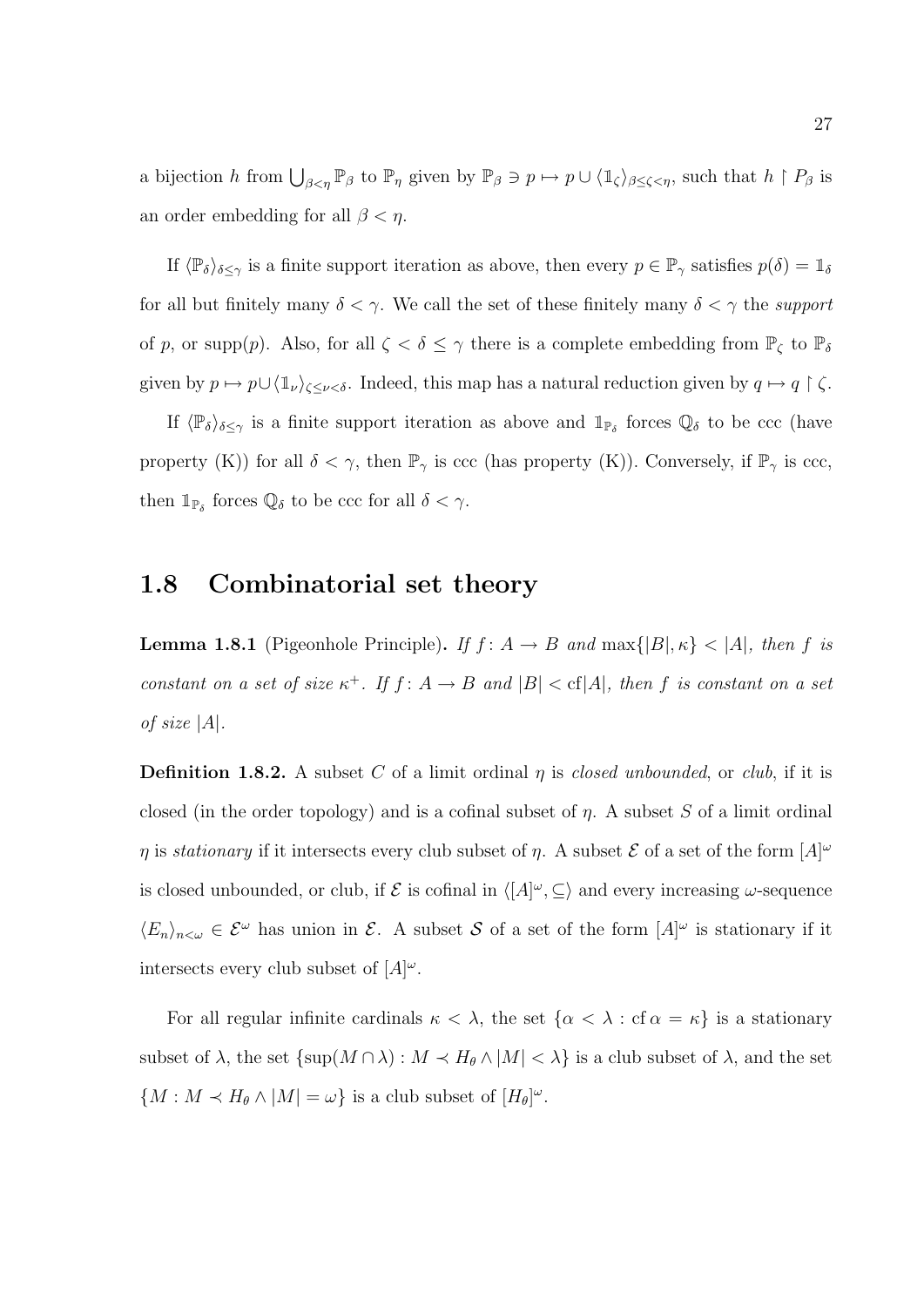If S is a stationary subset of a regular uncountable cardinal  $\kappa$ , then S can be partitioned into  $\kappa$ -many disjoint stationary subsets of  $\kappa$ . If C is a family of fewer than  $\kappa$ -many club subsets of a regular uncountable cardinal  $\kappa$ , then  $\bigcap \mathcal{C}$  is a club subset of  $\kappa$ . If  $\mathcal{C}$  is a countable family of club subsets of  $[A]^\omega$  for some A, then  $\bigcap \mathcal{C}$  is a club subset of  $[A]^\omega$ .

Lemma 1.8.3 (Pressing Down Lemma). If S is a stationary subset of a regular uncountable cardinal  $\kappa$ , and  $f: S \to \kappa$  is regressive, i.e.,  $f(\alpha) < \alpha$  for all  $\alpha \in S$ , then there is a stationary  $T \subseteq \kappa$  such that  $T \subseteq S$  and  $f \upharpoonright T$  is constant.

**Definition 1.8.4.** A set E is a  $\Delta$ -system if there is some r such that  $a \cap b = r$  for all distinct  $a, b \in E$ . Such an r is called the root of E.

**Lemma 1.8.5** ( $\Delta$ -System Lemma). If E is a set of finite sets and  $|E| \ge \kappa = \text{cf } \kappa > \omega$ , then there exists a  $\Delta$ -system  $D \in [E]^{\kappa}$ .

**Definition 1.8.6.** Given a stationary subset S of a regular uncountable cardinal  $\kappa$ , let  $\Diamond(S)$  denote the statement that there is a sequence  $\langle \Xi_\alpha \rangle_{\alpha \in S}$  such that for every  $A \subseteq \kappa$ there is a stationary  $T \subseteq \kappa$  such that  $T \subseteq S$  and  $A \cap \alpha = \Xi_{\alpha}$  for all  $\alpha \in T$ . Let  $\diamondsuit$  denote  $\Diamond(\omega_1).$ 

Jensen first defined  $\Diamond$  and proved its consistency with ZFC. ZFC proves that  $\Diamond$ implies CH, but does not prove the converse.

**Definition 1.8.7.** A *Suslin line* is a linear order that is ccc with respect to the order topology yet is not separable.

 $ZFC+GCH$  neither proves nor refutes the existence of Suslin lines.  $ZFC+MA+\neg CH$ refutes the existence of Suslin lines.  $ZFC + \Diamond$  implies the existence of Suslin lines.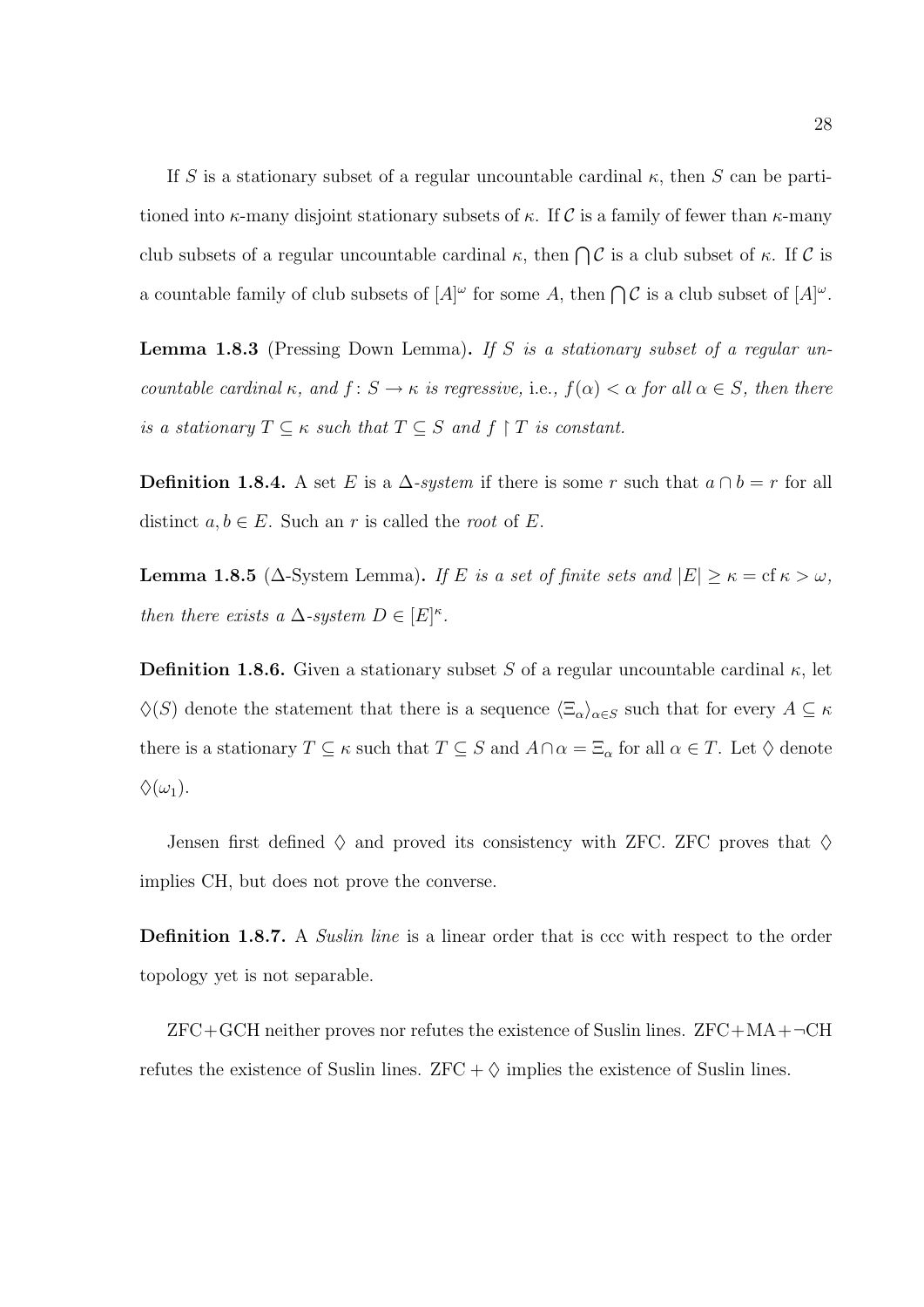**Definition 1.8.8.** A *pseudointersection* of a subset A of  $[\omega]^\omega$  is an  $x \in [\omega]^\omega$  such that  $|x \setminus a| < \omega$  for all  $a \in A$ . A subset A of  $[\omega]^\omega$  has the strong finite intersection property, or SFIP, if  $|\bigcap \sigma| = \omega$  for all  $\sigma \in [A]^{<\omega}$ .

Every countable A as above has a pseudointersection if it has the SFIP. MA implies that this implication is also true for all  $A \in [[\omega]^{\omega}]^{<\mathfrak{c}}$ .

**Definition 1.8.9.** A forcing  $\mathbb{P}$  is proper if for every uncountable  $A \in V$  and for every stationary  $S \subseteq [A]^{\omega}$  such that  $S \in V$ , we have that S remains a stationary subset of  $[A]^{\omega}$  in  $V[G]$  for every P-generic filter G. The *Proper Forcing Axiom*, or PFA, asserts that for every proper forcing  $\mathbb P$  and every family  $\mathcal D$  of  $\omega_1$ -many dense subsets of  $\mathbb P$ , there is already in V a filter of  $\mathbb P$  that meets every dense set in  $\mathcal D$ .

ZFC proves that PFA implies  $MA + \mathfrak{c} = \omega_2$ , but does not prove the converse. Assuming sufficiently strong large cardinal axioms, PFA is consistent with ZFC.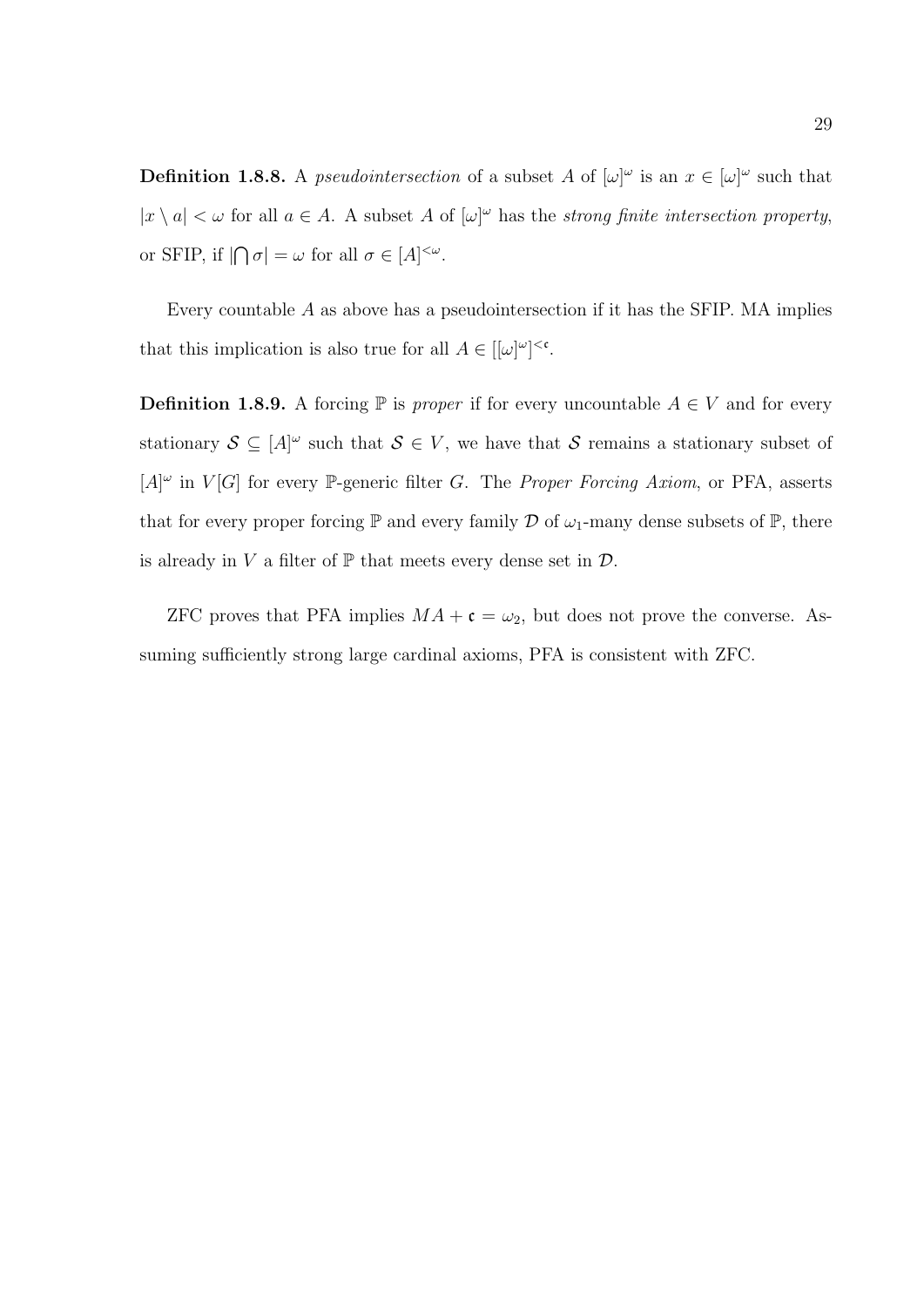## Chapter 2

# Amalgams

## 2.1 Introduction

M. A. Maurice [44] constructed a family of homogeneous compact ordered spaces with cellularity c. All these spaces are zero-dimensional. Indeed, it is easy to see that no compact ordered space with uncountable cellularity can be path-connected. The cone over any of Maurice's spaces is path-connected but not homogeneous or ordered. However, there is a path-connected homogeneous compactum with cellularity c which, though not an ordered space, has small inductive dimension 1; we construct such a space by gluing copies of powers of one of Maurice's spaces together in a uniform way. Moreover, this space is not homeomorphic to a product of dyadic compacta and first countable compacta. To the best of the author's knowledge, there is only one other known construction, due to van Mill [46] (and generalized by Hart and Ridderbos [27]), of a homogeneous compactum not homeomorphic to such a product, and the homogeneity all spaces so constructed is independent of ZFC.

The above amalgamation technique also can be used to construct new connectifications, where a connected (path-connected) space  $Y$  is a *connectification (pathwise* connectification) of a space X if X can be densely embedded in Y, and the connectification is proper if the embedding can be chosen not to be surjective. Whether a space has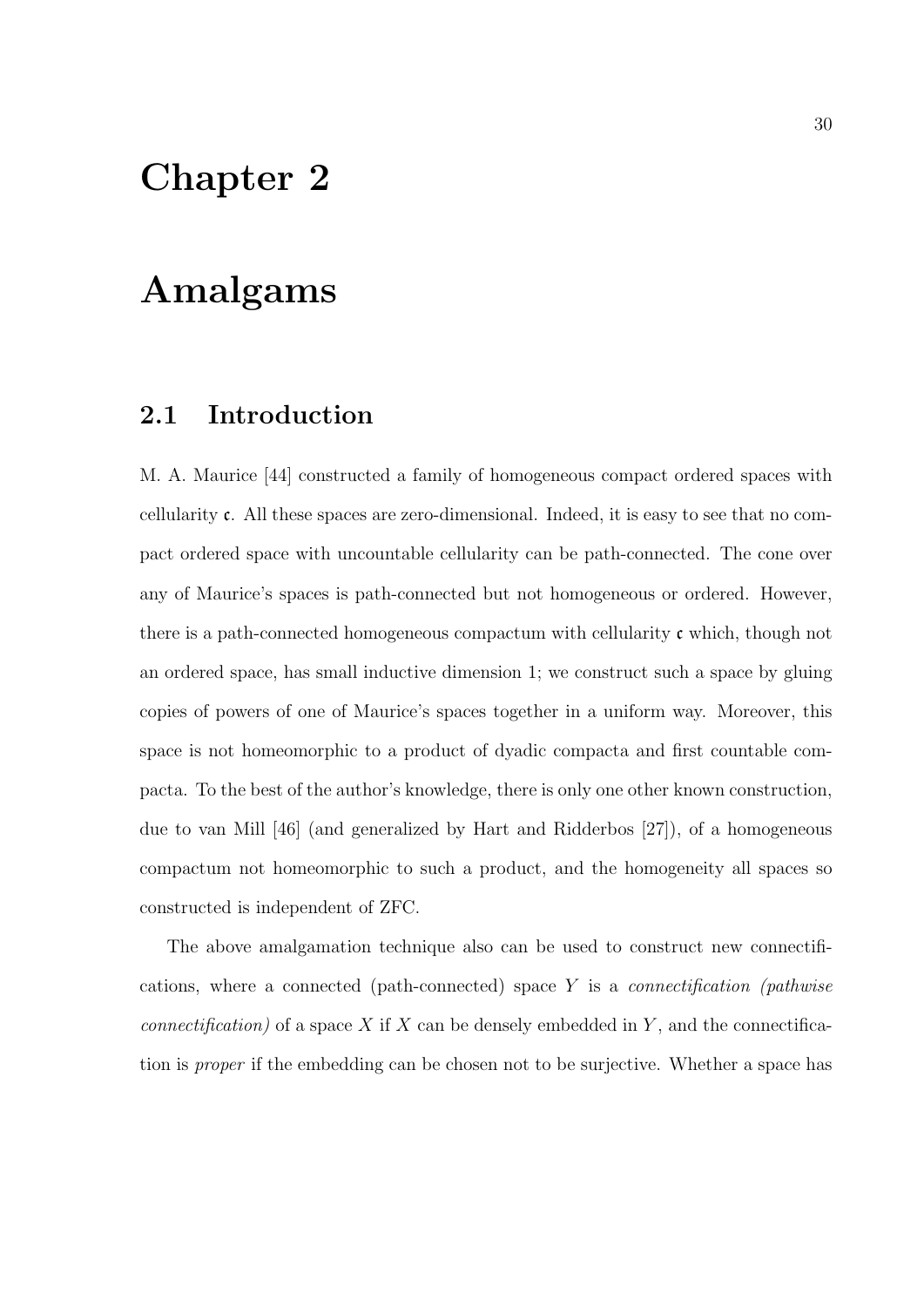a connectification is uninteresting unless we restrict to connectifications that are at least  $T_2$ . For a broad survey of connectification results, see Wilson [71]. Our focus will be on which  $T_2$  ( $T_3$ ,  $T_{3.5}$ , metric) spaces have  $T_2$  ( $T_3$ ,  $T_{3.5}$ , metric) connectifications or pathwise connectifications. Only partial characterizations are known. For example, Watson and Wilson [70] showed that a countable  $T_2$  space has a  $T_2$  connectification if and only if it has no isolated points. Emeryk and Kulpa [19] proved that the Sorgenfrey line has a  $T_2$ connectification, but no  $T_3$  connectification. Alas *et al* [1] showed that every separable metric space without nonempty open compact subsets has a metric connectification. Gruenhage, Kulesza, and Le Donne [26] showed that every nowhere locally compact metric space has a metric connectification.

There are only a handful of results about pathwise connectifications. For example, Fedeli and Le Donne [22] showed that a nonsingleton countable first countable  $T_2$  space has a  $T_2$  pathwise connectication if and only if it has no isolated points. Druzhinina and Wilson [17] showed that a metric space has a metric pathwise connectification if its path components are open and not locally compact; similarly, a first countable  $T_2$  $(T_3)$  space has a  $T_2$   $(T_3)$  connectification if its path components are open and not locally feebly compact. See also Costantini, Fedeli, and Le Donne [13] for some results about pathwise connectifications of spaces adjoined with a free open filter.

Suppose  $i \in \{1, 2, 3, 3.5\}$  and X has a proper  $T_i$  connectification. Then  $X \times Z$  has a proper  $T_i$  connectification for all  $T_i$  spaces Z. Thus, given one proper connectification, this product closure property gives us a new connectification. We omit the easy proof of this fact here because we shall prove much stronger amalgam closure properties, which in many cases are also valid for pathwise connectifications. The reals are a pathwise connectification of the Baire space  $\omega^{\omega}$  because  $\omega^{\omega} \cong \mathbb{R} \setminus \mathbb{Q}$ . By applying amalgam closure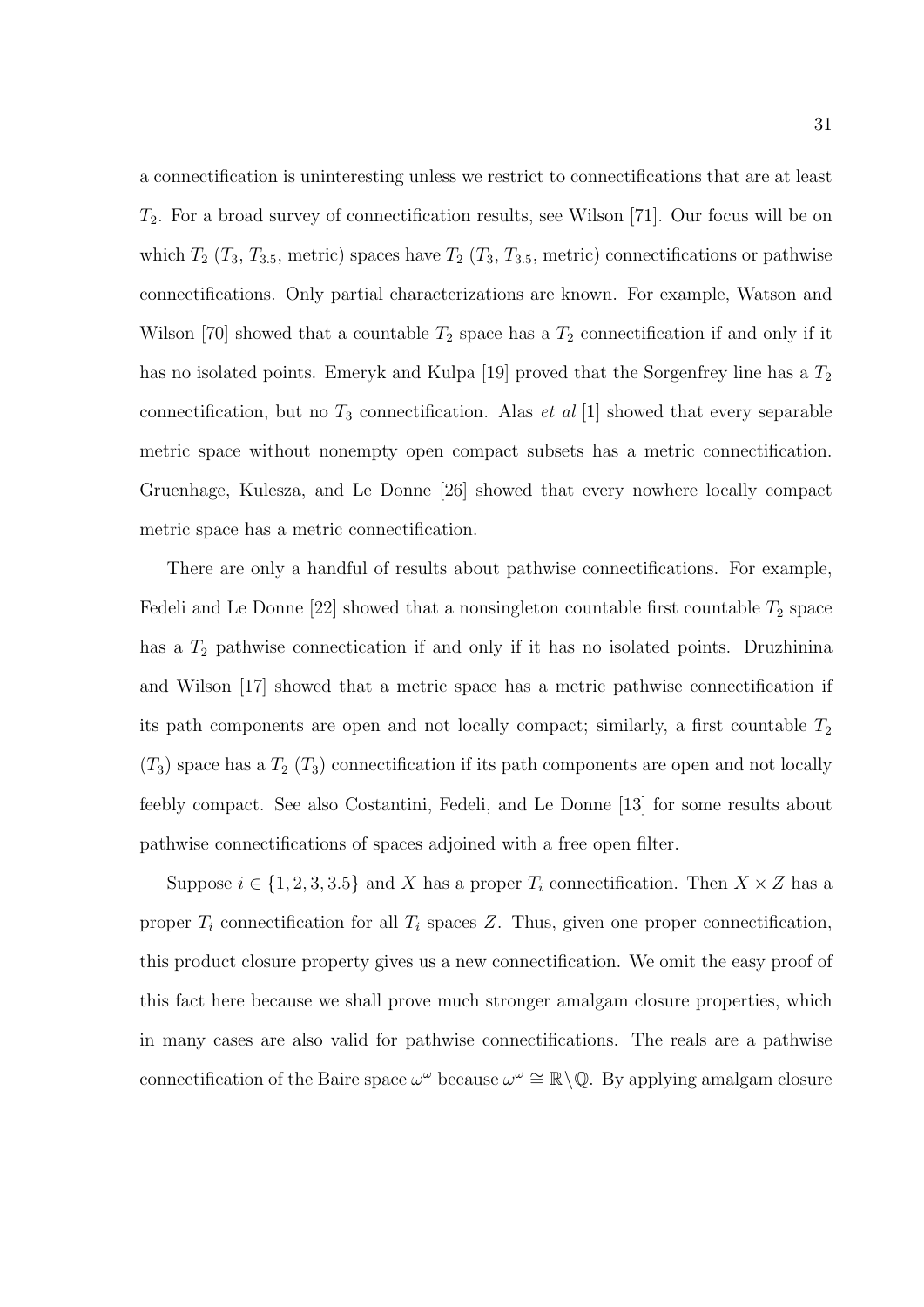properties to this particular connectification, we shall prove the following theorem.

**Theorem 2.1.1.** If  $i \in \{1, 2, 3, 3.5\}$ , then every infinite product of infinite topological sums of  $T_i$  spaces has a  $T_i$  pathwise connectification. Every countably infinite product of infinite topological sums of metrizable spaces has a metrizable pathwise connectification.

The previously known result most similar to Theorem 2.1.1 is due to Fedeli and Le Donne [21]: a product of  $T_2$  spaces with open components has a  $T_2$  connectification if and only if it does not contain a nonempty proper open subset that is H-closed.

### 2.2 Amalgams

**Definition 2.2.1.** Given a topological space X, let  $S(X)$  denote the set of all subbases of X that do not include  $\emptyset$ .

Let X be a nonempty  $T_0$  space and let  $\mathscr{S} \in \mathbb{S}(X)$ . For each  $S \in \mathscr{S}$ , let  $Y_S$  be a nonempty topological space. The amalgam of  $\langle Y_S : S \in \mathscr{S} \rangle$  is the set Y defined by

$$
Y = \bigcup_{p \in X} \prod_{p \in S \in \mathscr{S}} Y_S.
$$

We say that X is the base space of Y. For each  $S \in \mathscr{S}$ , we say that  $Y_S$  is a factor of Y. Every amalgam has a natural projection  $\pi$  to its base space: because X is  $T_0$ , we may define  $\pi: Y \to X$  by  $\pi^{-1}{p} = \prod_{p \in S \in \mathscr{S}} Y_S$  for all  $p \in X$ . Amalgams also have natural partial projections to their factors: for each  $S \in \mathscr{S}$ , define  $\pi_S : \pi^{-1}S \to Y_S$  by  $y \mapsto y(S)$ .

Consider sets of the form  $\pi_S^{-1}U$  where  $S \in \mathscr{S}$  and U open in  $Y_S$ . We say such sets are *subbasic* and finite intersections of such sets are *basic*. We topologize  $Y$  by declaring these basic sets to be a base of open sets. Let us list some easy consequences of this topologization.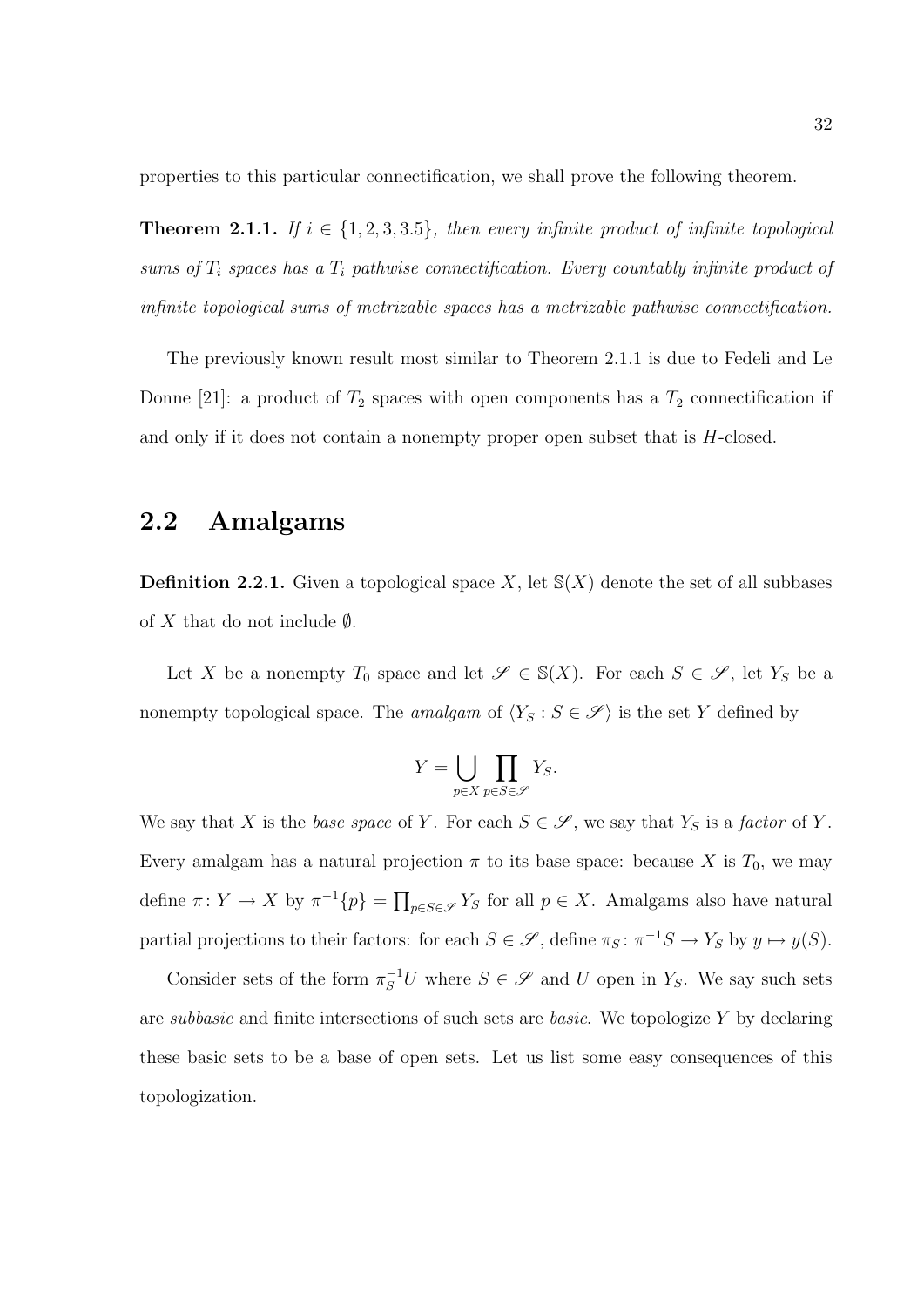- For all  $S \in \mathscr{S}$ , the map  $\pi_S$  is continuous and open and has open domain.
- The map  $\pi$  is continuous and open.
- If  $|Y_S| = 1$  for all  $S \in \mathscr{S}$ , then  $Y \cong X$ .
- For each  $p \in X$ , the product topology of  $\prod_{p \in S \in \mathscr{S}} Y_S$  is also the subspace topology inherited from Y.
- Suppose, for each  $S \in \mathscr{S}$ , that  $Z_S$  is a subspace of  $Y_S$ . Then the topology of the amalgam of  $\langle Z_S : S \in \mathscr{S} \rangle$  is also the subspace topology inherited from Y.
- Suppose, for each  $S \in \mathscr{S}$ , that  $\mathscr{S}_S$  is a subbase of  $Y_S$ . Then the set

$$
\{\pi_S^{-1}T:S\in\mathscr{S}\text{ and }T\in\mathscr{S}_S\}
$$

is a subbase of  $Y$ .

Throughout this chapter, X,  $\mathscr{S}$ , and  $\langle Y_S \rangle_{S \in \mathscr{S}}$  will vary, but Y will always denote the amalgam of  $\langle Y_S \rangle_{S \in \mathscr{S}}$ .

Up to homeomorphism, an amalgam is a quotient of the product of its base space and its factors. Specifically, the map from  $X \times \prod_{S \in \mathscr{S}} Y_S$  to Y given by

$$
\langle x, y \rangle \mapsto y \upharpoonright \{ S \in \mathscr{S} : x \in S \}
$$

is easily verified to be a quotient map.

We say that a class A of nonempty  $T_0$  spaces is *amalgamative* if an amalgam is always in  $A$  if its base space and all its factors are in  $A$ . Therefore, any class of nonempty  $T_0$  spaces closed with respect to products and quotients is amalgamative. In particular, amalgams preserve compactness, connectedness, and path-connectedness. The next theorem says that several other well-known productive classes are also amalgamative.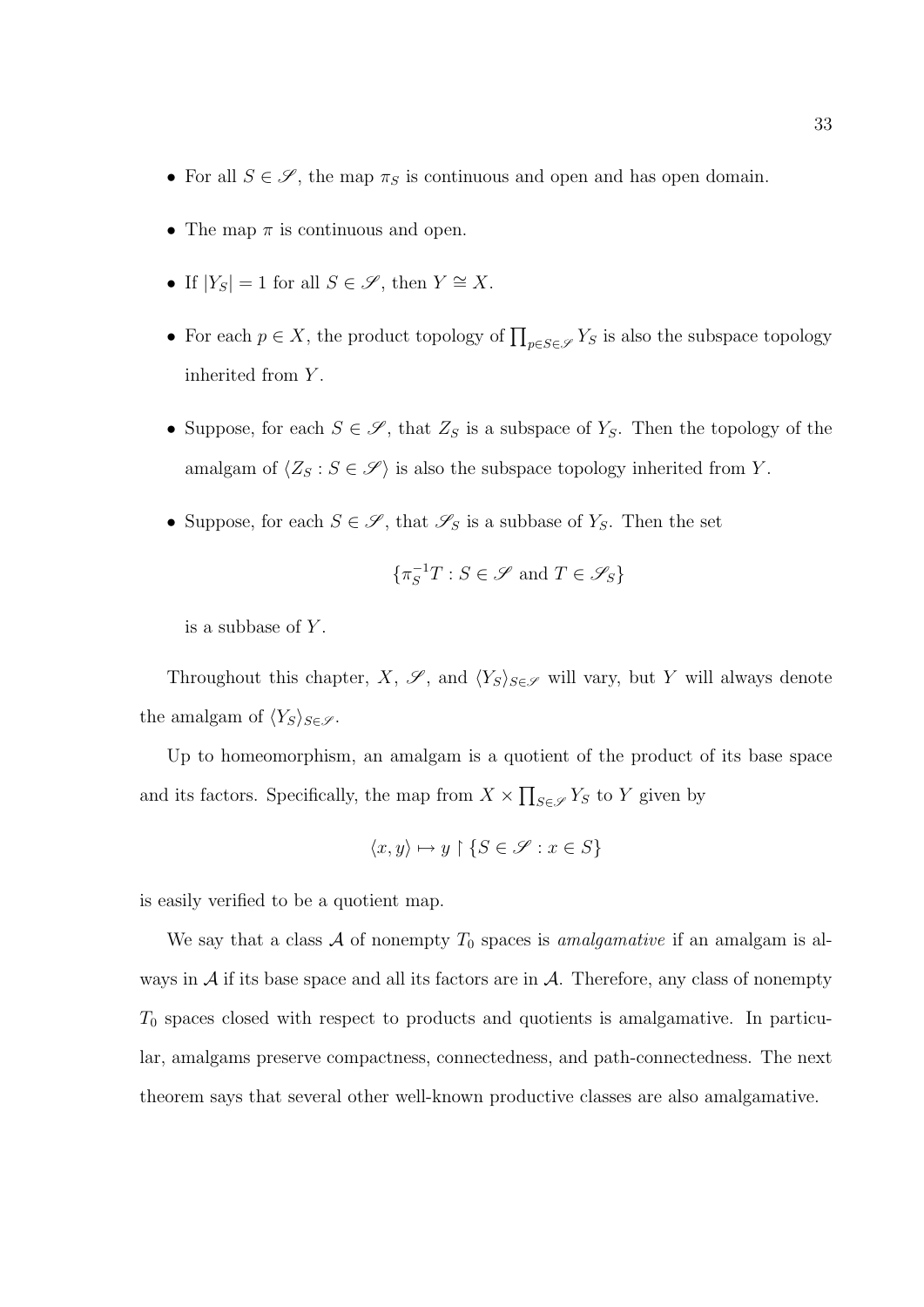**Theorem 2.2.2.** The classes listed below are amalgamative provided we exclude the empty space. Conversely, if an amalgam is in one of these classes, then its base space and all its factors are also in that class.

- 1.  $T_0$  spaces
- 2. T<sup>1</sup> spaces
- 3. T<sup>2</sup> spaces
- 4. T<sup>3</sup> spaces
- 5.  $T_{3.5}$  spaces
- 6. totally disconnected  $T_0$  spaces
- 7.  $T_0$  spaces with small inductive dimension 0

*Proof.* For (1)-(3), suppose  $y_0$  and  $y_1$  are distinct elements of Y. If  $\pi(y_0) = \pi(y_1)$ , then there exists  $S \in \text{dom } y_0 = \text{dom } y_1$  such that  $y_0(S) \neq y_1(S)$ ; whence, if  $U_0$  and  $U_1$  are neighborhoods of  $y_0(S)$  and  $y_1(S)$  witnessing the relevant separation axiom for  $y_0(S)$ and  $y_1(S)$ , then  $\pi_S^{-1}U_0$  and  $\pi_S^{-1}U_1$  witness the the same separation axiom for  $y_0$  and  $y_1$ . If  $\pi(y_0) \neq \pi(y_1)$ , then let  $U_0$  and  $U_1$  be neighborhoods of  $\pi(y_0)$  and  $\pi(y_1)$  witnessing the relevant separation axiom for  $\pi(y_0)$  and  $\pi(y_1)$ . Then  $\pi^{-1}U_0$  and  $\pi^{-1}U_1$  witness the same separation axiom for  $y_0$  and  $y_1$ .

For (4) and (5), suppose C is a closed subset of Y and  $y \in Y \setminus C$ . Then there exist  $n < \omega$  and  $\langle S_i \rangle_{i \le n} \in (\text{dom } y)^n$  and  $\langle U_i \rangle_{i \le n}$  such that  $U_i$  is an open neighborhood of  $y(S_i)$  for all  $i < n$  and  $\bigcap_{i < n} \pi_{S_i}^{-1}$  $\overline{S}_i^{-1}U_i$  is disjoint from C. For each  $i < n$ , let  $V_i$  be an open neighborhood of  $y(S_i)$  such that  $\overline{V_i} \subseteq U_i$ . Let U be an open neighborhood of  $\pi(y)$  such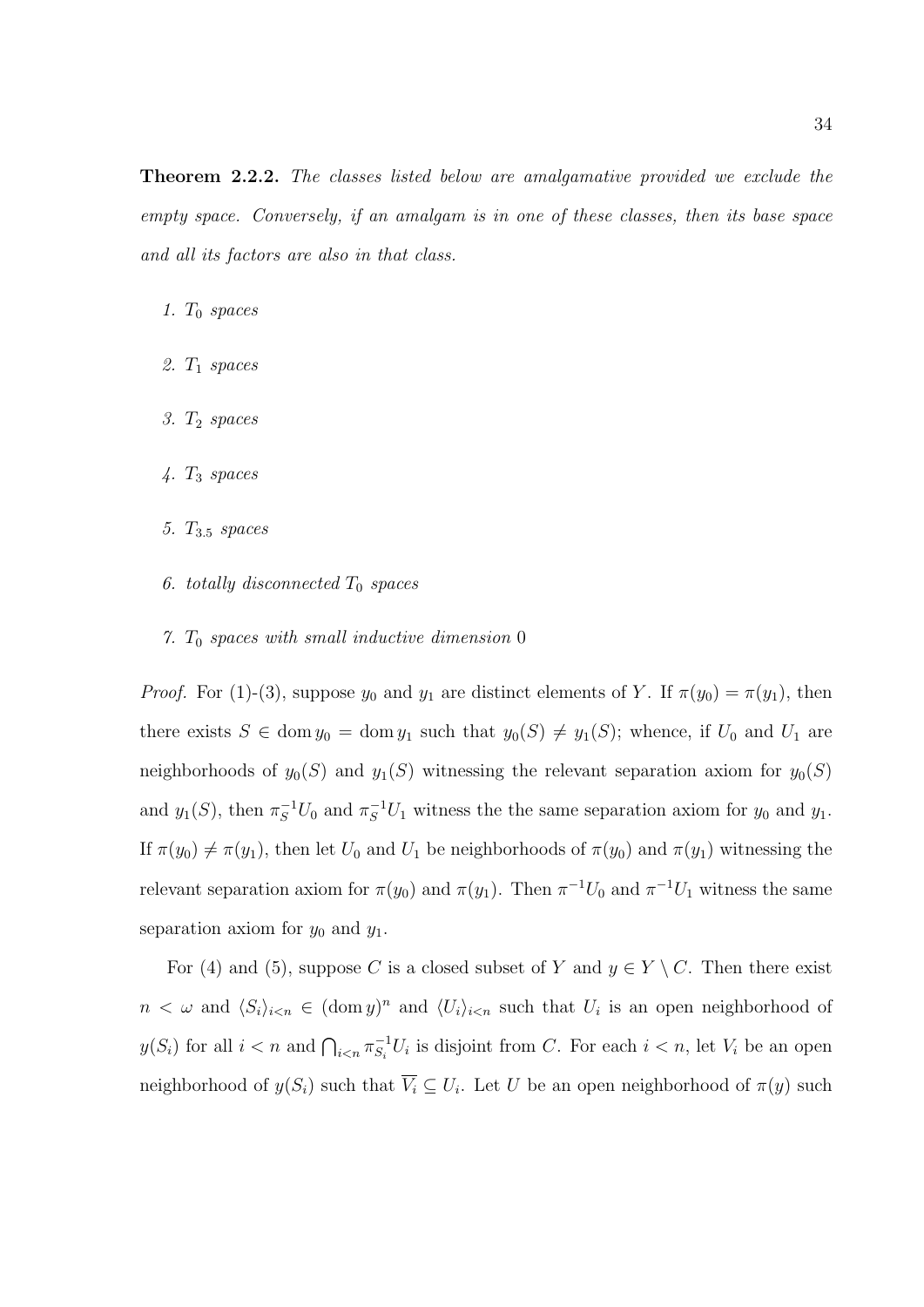that  $\overline{U} \subseteq \bigcap_{i \leq n} S_i$ . Set  $V = \pi^{-1} U \cap \bigcap_{i \leq n} \pi_{S_i}^{-1}$  $S_i^{-1}V_i$ . Then V is an open neighborhood of y and we have

$$
\overline{V} \subseteq \bigcap_{i < n} \pi^{-1} S_i \cap \bigcap_{i < n} \pi_{S_i}^{-1} U_i = \bigcap_{i < n} \pi_{S_i}^{-1} U_i;
$$

whence,  $\overline{V}$  is disjoint from C.

Now suppose there is a continuous map  $f: X \to [0,1]$  such that  $f(\pi(y)) = 1$  and  $f[X \setminus U] = \{0\}$ . For each  $i < n$ , likewise suppose there is a continuous map  $f_i: Y_{S_i} \to$ [0, 1] such that  $f_i(y(S_i)) = 1$  and  $f[Y_{S_i} \setminus U_i] = \{0\}$ . Define  $g: \bigcap_{i \le n} \pi^{-1}S_i \to [0, 1]$  by  $z \mapsto f(\pi(z))f_0(z(S_0))\cdots f_{n-1}(z(S_{n-1}))$ . Define  $h : \pi^{-1}(X \setminus \overline{U}) \to [0,1]$  by  $z \mapsto 0$ . By the pasting lemma,  $g \cup h$  is continuous and separates y and C.

For  $(6)$ , suppose C is a nonempty connected subset of Y and X and Y<sub>S</sub> are totally disconnected for all  $S \in \mathscr{S}$ . Then  $\pi[C]$  is connected; whence,  $\pi[C] = \{p\}$  for some  $p \in X$ . For each  $S \in \mathscr{S}$ , if  $p \in S$ , then  $\pi_S[C]$  is connected; whence,  $|\pi_S[C]| = 1$ . Thus,  $|C| = 1.$ 

For (7), suppose  $S \in \mathscr{S}$  and U open in  $Y_S$  and  $y \in \pi_S^{-1}U$ . Let V be a clopen neighborhood of  $y(S)$  contained in U. Then  $\pi_S^{-1}V$  is clopen in  $\pi^{-1}S$ . Let W be a clopen neighborhood of  $\pi(y)$  contained in S. Then  $\pi^{-1}W \cap \pi_S^{-1}V$  is a clopen neighborhood of y contained in  $\pi_S^{-1}U$ .

For the converse, first note that each of the classes  $(1)-(7)$  is closed with respect to subspaces. Second,  $Y_S$  can be embedded in Y for all  $S \in \mathscr{S}$  because  $\prod_{p \in S \in \mathscr{S}} Y_S$  is a subspace of Y for all  $p \in X$ . Finally, X can be embedded in Y because the amalgam of  $\langle \{f(S)\} \rangle_{S \in \mathscr{S}}$  is homeomorhpic to X for all  $f \in \prod_{S \in \mathscr{S}} Y_S$ .  $\Box$ 

A countable product of metrizable spaces is metrizable; the next theorem is the analog for amalgams.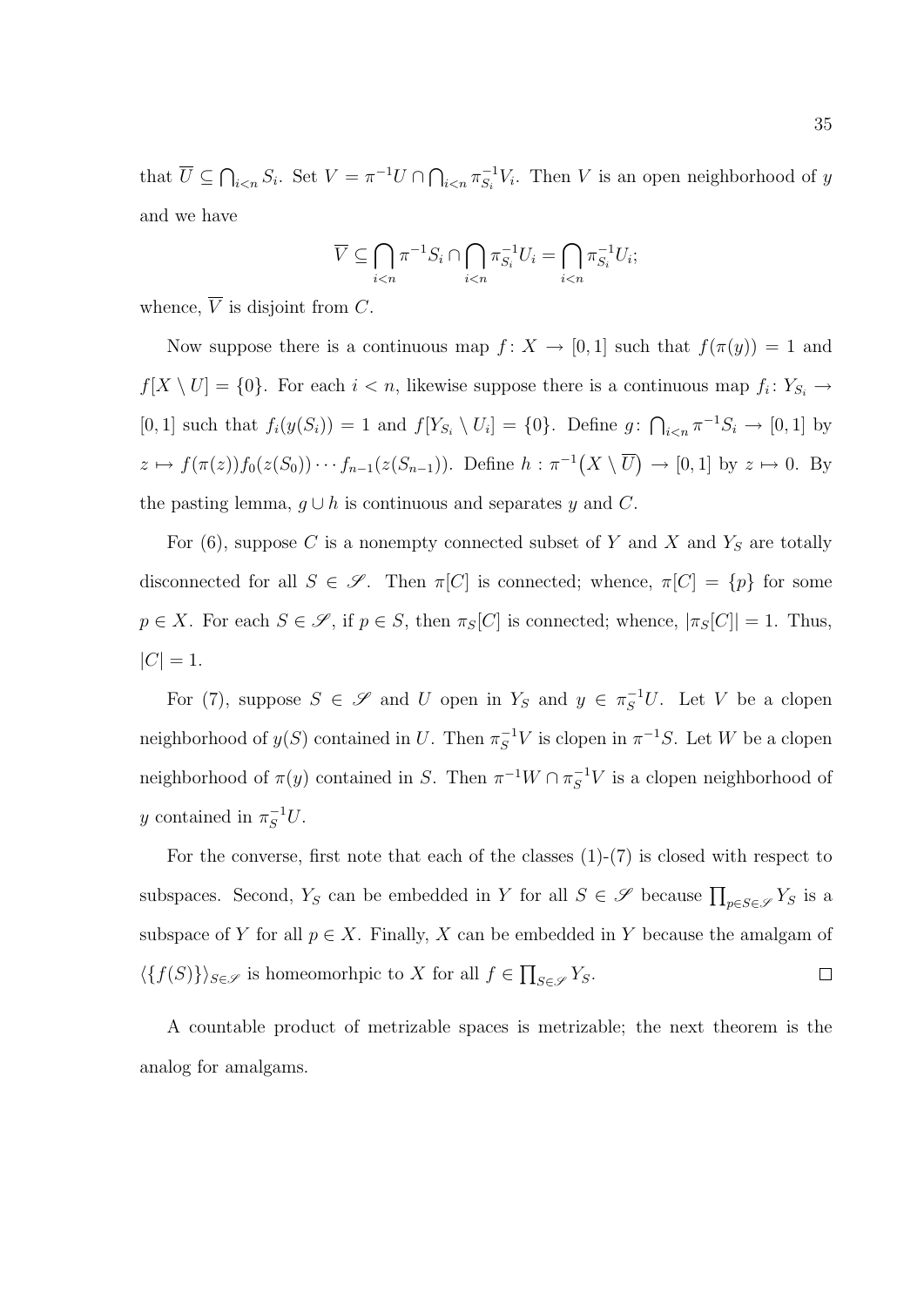**Theorem 2.2.3.** Suppose X and  $Y_S$  are metrizable for all  $S \in \mathcal{S}$  and there is a countable  $\mathscr{T} \subseteq \mathscr{S}$  such that  $|Y_S| = 1$  for all  $S \in \mathscr{S} \setminus \mathscr{T}$ . Then Y is metrizable.

*Proof.* Since Y is  $T_3$  by Theorem 2.2.2, it suffices to exhibit a  $\sigma$ -locally finite base for Y. For each  $T \in \mathscr{T}$ , let  $\bigcup_{n<\omega} \mathcal{U}_{T,n}$  be a  $\sigma$ -locally finite base for  $Y_T$ ; let  $\bigcup_{n<\omega} \mathcal{U}_n$  be a σ-locally finite base for X. For each  $n < \omega$  and  $\tau \in \text{Fn}(\mathscr{T}, \omega)$ , set  $\mathcal{U}_{n,\tau} = \{U \in \mathcal{U}_n :$  $\overline{U} \subseteq \bigcap \text{dom } \tau$  and

$$
\mathcal{V}_{n,\tau} = \left\{ \pi^{-1} U \cap \bigcap_{T \in \text{dom}\,\tau} \pi_T^{-1} U_T : U \in \mathcal{U}_{n,\tau} \text{ and } (\forall T \in \text{dom}\,\tau)(U_T \in \mathcal{U}_{T,\tau(T)}) \right\}.
$$

Then  $\bigcup_{n<\omega}\bigcup_{\tau\in\text{Fn}(\mathscr{T},\omega)}\mathcal{V}_{n,\tau}$  is easily verified to be a  $\sigma$ -locally finite base for Y.  $\Box$ 

In general, productiveness is logically incomparable to amalgamativeness: the class of finite  $T_0$  spaces is amalgamative but only finitely productive; the class of powers of 2 is productive but not amalgamative. However, all amalgamative classes are finitely productive because if  $X \in \mathscr{S}$  and  $|Y_S| = 1$  for all  $S \in \mathscr{S} \setminus \{X\}$ , then  $Y \cong X \times Y_X$ .

Given Theorem 2.2.2, it is tempting to conjecture that amalgams are really subspaces of products in disguise. This conjecture is false. To see this, consider the class of nonempty Urysohn spaces. This class is closed with respect to arbitrary products and subspaces, yet, as demonstrated by the following example, this class is not amalgamative.

**Example 2.2.4.** Let  $X = \mathbb{Q}$  with the topology generated by  $\{\mathbb{Q} \setminus K\}$  and the order topology of  $\mathbb Q$  where  $K = \{2^{-n} : n < \omega\}$ . Then X is Urysohn. Let  $\mathbb Q \setminus K \in \mathscr S$  and, for all  $S \in \mathscr{S}$ , let  $|Y_S| = 1$  if  $S \neq \mathbb{Q} \setminus K$ . Set  $Y_{\mathbb{Q} \setminus K} = 2$  (with the discrete topology). Then all the factors of Y are Urysohn. For each  $i < 2$ , define  $y_i \in Y$  by  $\{y_i\} = \pi^{-1}\{0\} \cap \pi_{\mathbb{Q}\setminus K}^{-1}\{i\}.$ Suppose  $U_0$  and  $U_1$  are disjoint closed neighborhoods of  $y_0$  and  $y_1$ , respectively. Then  $\pi[U_0]$  and  $\pi[U_1]$  are neighborhoods of 0. Therefore,  $2^{-n} \in \overline{\pi[U_0]} \cap \overline{\pi[U_1]}$  for some  $n < \omega$ .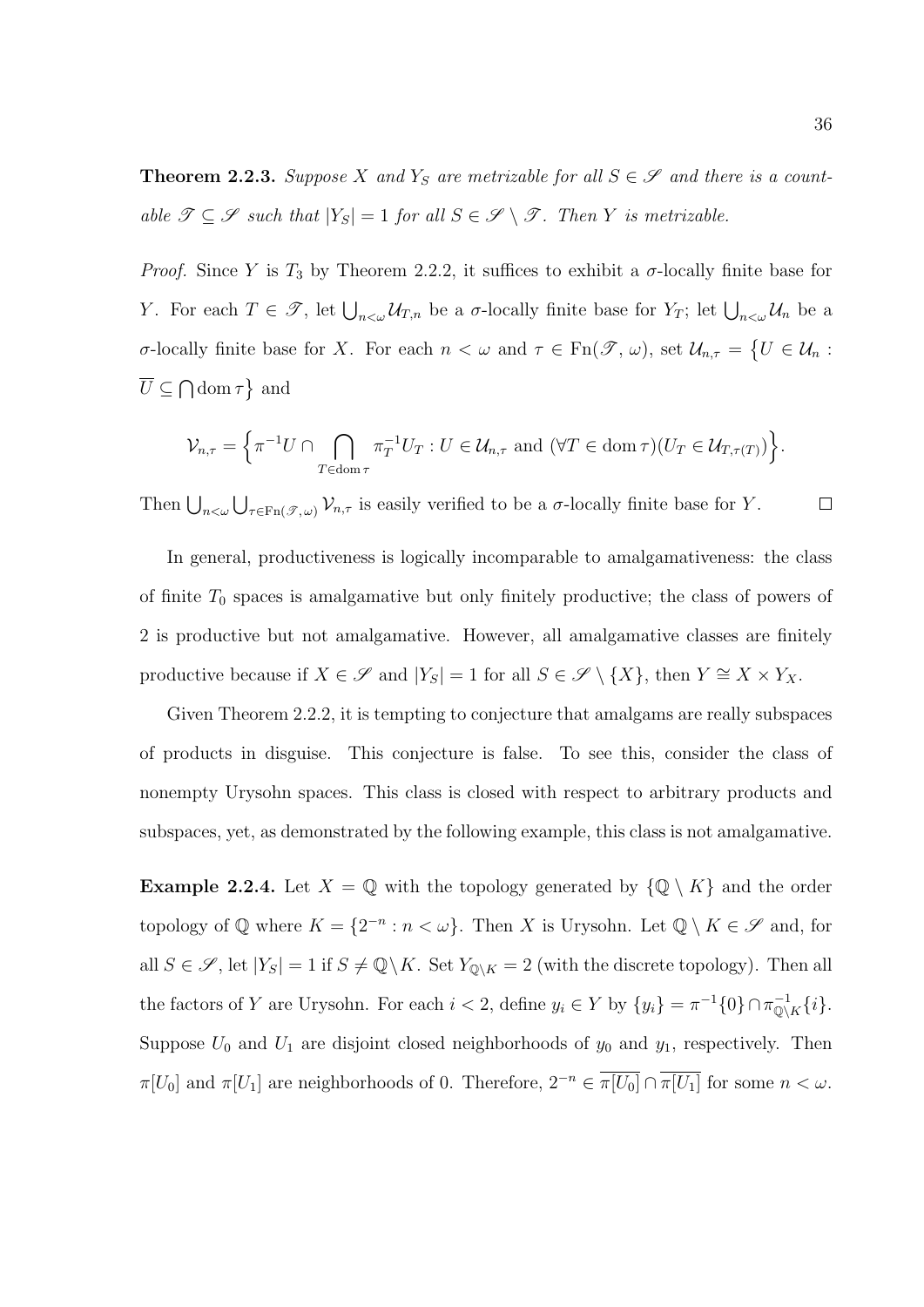If  $2^{-n} \in S \in \mathscr{S}$ , then  $|Y_S| = 1$ ; hence,  $\{\pi^{-1}S : 2^{-n} \in S \in \mathscr{S}\}\$ is a local subbase for  $y_2$ where  $\{y_2\} = \pi^{-1}\{2^{-n}\}\$ . Since  $2^{-n} \in \overline{\pi[U_0]} \cap \overline{\pi[U_1]}$ , every finite intersection of elements of this local subbase will intersect  $U_0$  and  $U_1$ . Hence,  $y_2 \in \overline{U_0} \cap \overline{U_1} = U_0 \cap U_1$ , which is absurd. Therefore, Y is not Urysohn.

Question 2.2.5. A space is said to be realcompact if it is homeomorphic to a closed subspace of a power of R. Is the class of nonempty realcompact spaces amalgamative?

Despite Example 2.2.4, there is a sense in which  $Y$  is almost homeomorphic to a subspace of the product of its factors. For each  $S \in \mathscr{S}$ , let  $Z_S$  be  $Y_S$  with an added point  $q_S$  whose only neighborhood is  $Z_S$ . Then Y is easily seen to be homeomorphic to the set

$$
\bigcup_{p\in X} \left\{ z \in \prod_{S \in \mathscr{S}} Z_S : (\forall S \in \mathscr{S})(z(S) = q_S \Leftrightarrow p \notin S) \right\}
$$

with the subspace topology inherited from  $\prod_{S \in \mathscr{S}} Z_S$ . Moreover, this result still holds if we make  $q_S$  isolated for all clopen  $S \in \mathscr{S}$ .

Let us make some auxiliary definitions relating amalgams to continuous maps and subspaces.

**Definition 2.2.6.** Suppose, for each  $S \in \mathscr{S}$ , that  $Z_S$  is a nonempty space and  $f_S: Y_S \to Y_S$ Z<sub>S</sub>. Let Z be the amalgam of  $\langle Z_S \rangle_{S \in \mathscr{S}}$ . Then the *amalgam* of  $\langle f_S \rangle_{S \in \mathscr{S}}$  is the map f defined by

$$
f = \bigcup_{p \in X} \prod_{p \in S \in \mathscr{S}} f_S.
$$

In the above definition, it is immediate that  $f$  is a map from  $Y$  to  $Z$ . Moreover, if  $f_S$  is continuous for each  $S \in \mathscr{S}$ , then f is a continuous map from Y to Z. Similarly, an amalgam of homeomorphisms is a homeomorphism.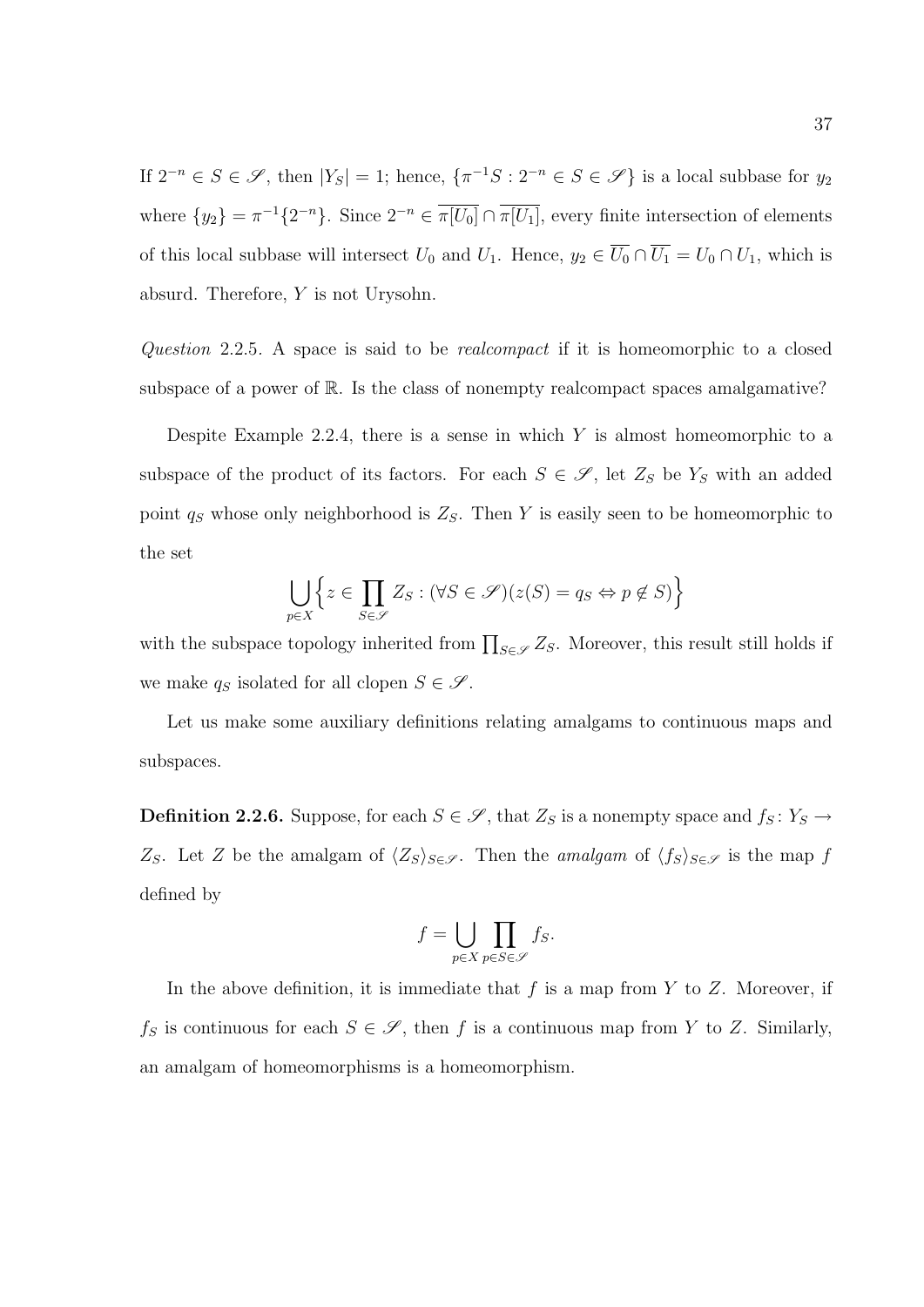**Definition 2.2.7.** Suppose W is a subspace of X. The reduced amalgam of  $\langle Y_s \rangle_{s \in \mathscr{S}}$ over W is the space Z defined as follows. Set  $\mathscr{T} = \{S \cap W : S \in \mathscr{S}\}\setminus \{\emptyset\}$ . Then  $\mathscr{T} \in \mathbb{S}(W)$ . Given  $S_0, S_1 \in \mathscr{S}$ , declare  $S_0 \sim S_1$  if  $S_0 \cap W = S_1 \cap W$ . For each  $T \in \mathscr{T}$ , let  $\varepsilon(T)$  be the unique  $\mathscr E$  that is an equivalence class of  $\sim$  for which  $W \cap \bigcap \mathscr E = T$ . For all  $T \in \mathscr{T}$ , set  $Z_T = \prod_{S \in \varepsilon(T)} Y_S$ . Let Z be the amalgam of  $\langle Z_T \rangle_{T \in \mathscr{T}}$ .

In the above definition, Z is homeomorphic to  $\bigcup_{p\in W} \prod_{p\in S\in\mathscr{S}} Y_S$  with the subspace topology inherited from Y.

### 2.3 Connectifiable amalgams

Theorems 2.2.2 and 2.2.3 demonstrate similarities between products and amalgams. Of course, amalgams would not be very interesting if there were no major differences between them and products. Such differences arise for connectedness: unlike a product, an amalgam can be connected even if all its factors are not; connectedness of the base space is sufficient in most cases. Path-connectedness of an amalgam with a path-connected base space is harder to guarantee, but not by much. Some new positive connectification results fall out as corollaries.

**Theorem 2.3.1.** Suppose X is connected (path-connected) and there is a finite  $E \subseteq X$ such that for all  $S \in \mathscr{S}$  we have  $E \nsubseteq S$  or  $Y_S$  is connected (path-connected). Then Y is connected (path-connected).

*Proof.* Proceed by induction on |E|. If  $E = \emptyset$ , then Y is connected (path-connected) because it is a quotient of the product of its base space and its factors, all of which are connected (path-connected).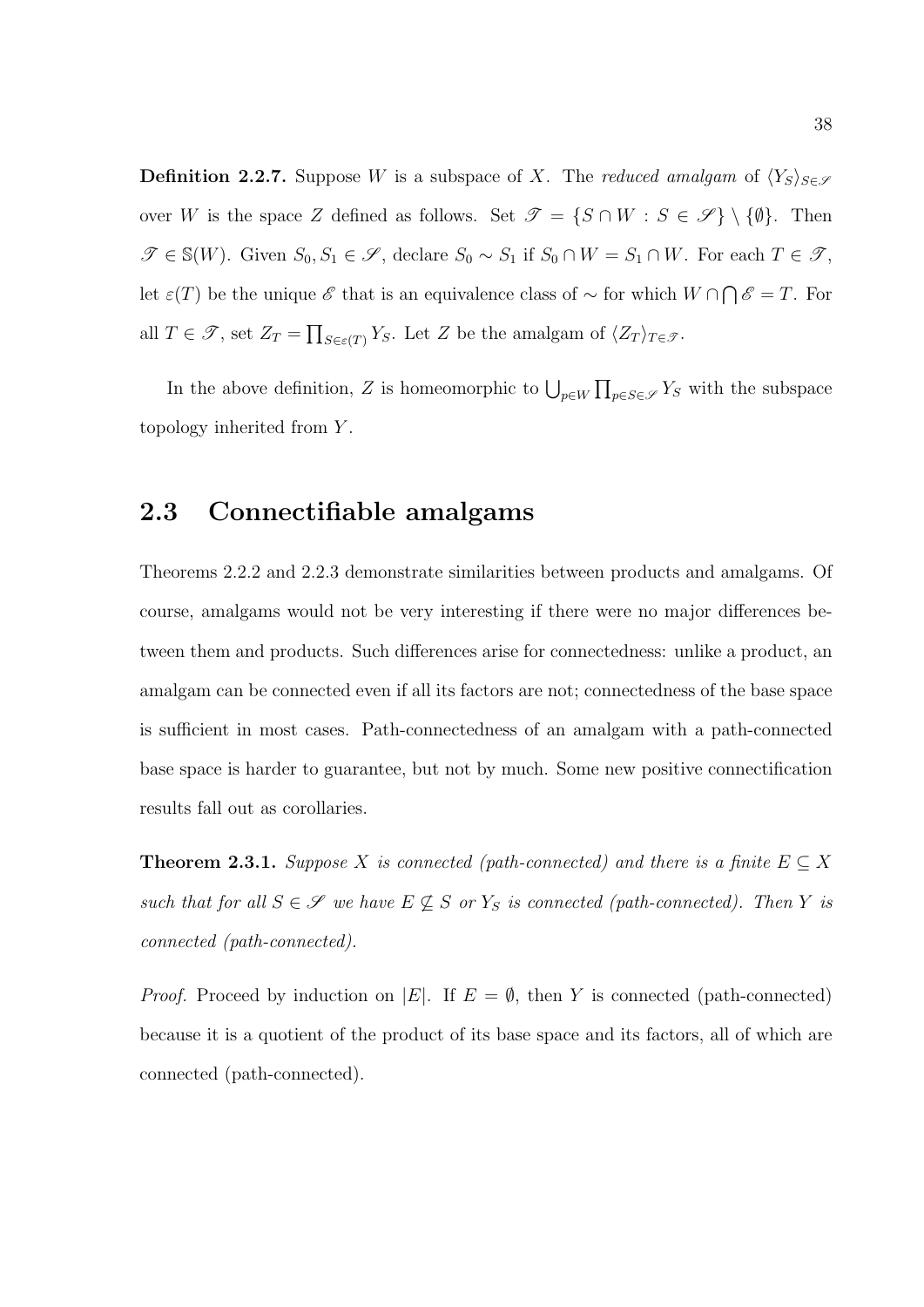Now suppose  $E \neq \emptyset$  and the theorem holds for all smaller E. Choose  $e \in E$  and set  $E' = E \setminus \{e\}$ . For each  $S \in \mathscr{S}$ , set  $Z_S = Y_S$  if  $e \in S$  and choose  $Z_S \in [Y_S]^1$  if  $e \notin S$ . Hence, if  $E' \subseteq S \in \mathscr{S}$ , then  $Z_S$  is connected (path-connected) because either  $E \subseteq S$ , which implies  $Z_S$  connected (path-connected) by assumption, or  $e \notin S$ , which implies  $|Z_S| = 1$ . Let Z be the amalgam of  $\langle Z_S \rangle_{S \in \mathscr{S}}$ . By the induction hypothesis, Z is a connected (path-connected) subspace of Y. Suppose  $y \in Y$  and choose  $f \in$  $\prod_{S \in \mathscr{S}} Y_S$  extending y. Let F be the amalgam of  $\langle \{f(S)\}\rangle_{S \in \mathscr{S}}$ . Then  $y \in F \cong X$  and  $\langle f(S)\rangle_{e\in S\in\mathscr{S}} \in F\cap Z$ ; hence, the component (path component) of y contains Z. Since  $\Box$ y was chosen arbitrarily,  $Y$  is connected (path-connected).

**Example 2.3.2.** Suppose  $X = [0, 1]$  and  $\mathscr{S} = \{U \subseteq [0, 1] : U$  open} and  $|Y_S| = 1$  for all  $S \in \mathscr{S} \setminus \{[0,1)\}\$ . Then Y is homeomorphic to the cone over  $Y_{[0,1)}$ . If  $1 \in S \in \mathscr{S}$ , then  $|Y_S| = 1$ ; hence, Theorem 2.3.1 implies Y is path-connected. Thus, Theorem 2.3.1 may be interpreted as constructing a class of generalized cones.

Corollary 2.3.3. Suppose  $i \in \{1, 2, 3, 3.5\}$  and X has a proper  $T_i$  connectification  $\tilde{X}$ and  $Y_S$  is  $T_i$  for all  $S \in \mathscr{S}$ . Then Y has a proper  $T_i$  connectification  $\tilde{Y}$ . Moreover, if  $\tilde{X}$ is path-connected, then we may choose  $\tilde{Y}$  to be path-connected.

*Proof.* Fix  $p \in \tilde{X} \setminus X$ . For each  $S \in \mathscr{S}$ , let  $\Phi(S)$  be an open subset of  $\tilde{X} \setminus \{p\}$  such that  $\Phi(S) \cap X = S$ . Extend  $\Phi[\mathscr{S}]$  to some  $\tilde{\mathscr{S}} \in \mathbb{S}(\tilde{X})$ . For all  $S \in \mathscr{S}$ , set  $\tilde{Y}_{\Phi(S)} = Y_S$ . For all  $S \in \tilde{\mathscr{S}} \setminus \Phi[\mathscr{S}]$ , set  $\tilde{Y}_S = 1$ . Let  $\tilde{Y}$  be the amalgam of  $\langle \tilde{Y}_S \rangle_{S \in \tilde{\mathscr{S}}}$ . By Theorem 2.2.2,  $\tilde{Y}$ is  $T_i$ ; by Theorem 2.3.1,  $\tilde{Y}$  is connected, for  $|\tilde{Y}_S|=1$  if  $p\in S\in\tilde{\mathscr{S}}$ . Define  $f:Y\to\tilde{Y}$  as follows. Given  $y \in Y$ , let  $\pi(f(y)) = \pi(y)$ ; set  $f(y)(\Phi(S)) = y(S)$  for all  $S \in \text{dom } y$ ; set  $f(y)(S) = 0$  for all  $S \in \tilde{\mathscr{S}} \setminus \Phi[\text{dom } y]$  such that  $\pi(y) \in S$ . Then f is an embedding of Y into  $\tilde{Y}$  with dense range  $\pi^{-1}X$ ; hence,  $\tilde{Y}$  is a proper  $T_i$  connectification of Y. Finally,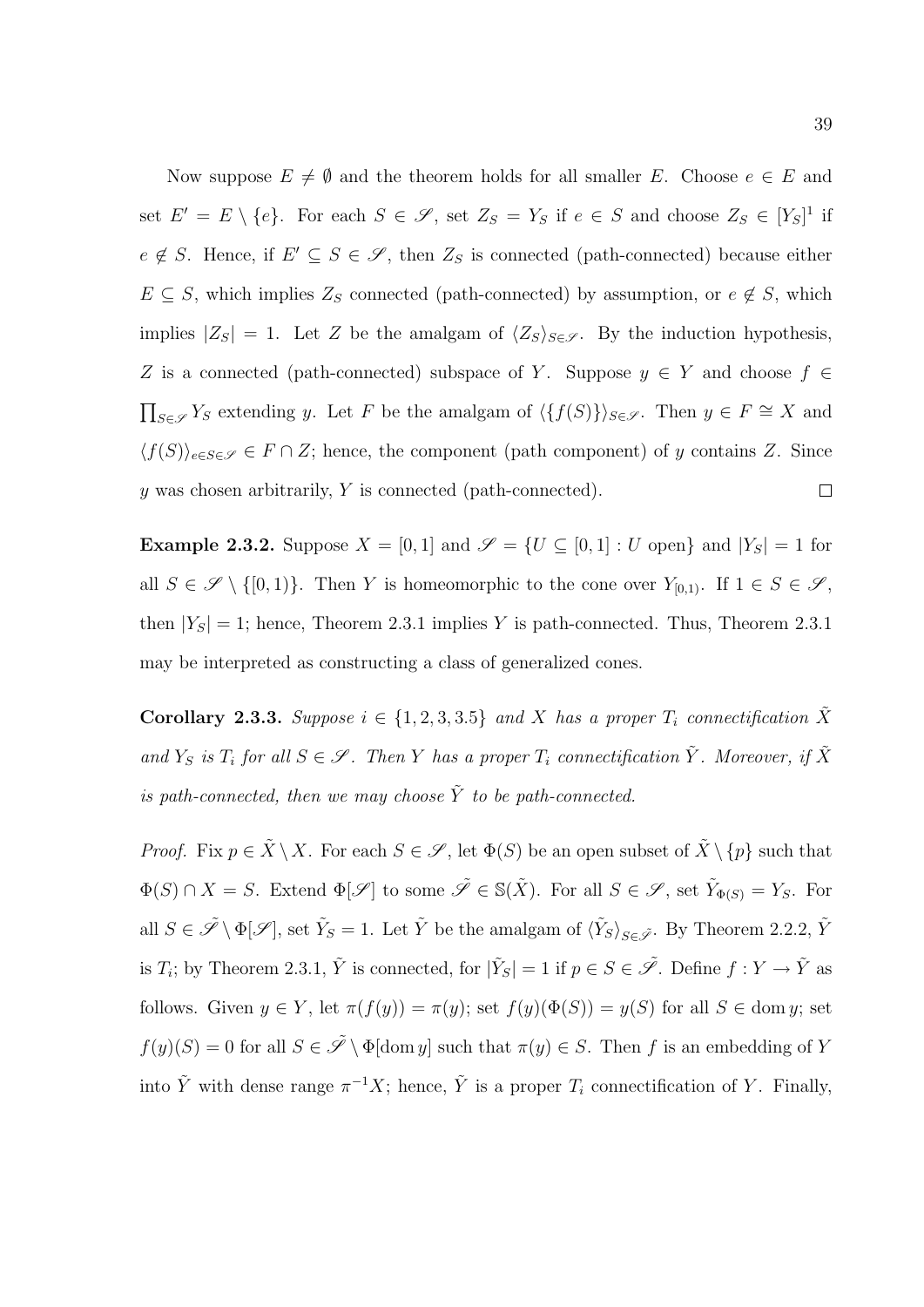The previously known result most similar to Corollary 2.3.3 is due to Druzhinina and Wilson [17]: if all the path components of a  $T_2$  ( $T_3$ , metric) space are open and have proper pathwise connectifications, then the space has a  $T_2$  ( $T_3$ , metric) proper pathwise connectification.

Proof of Theorem 2.1.1. Every infinite product is an infinite product of countably infinite subproducts; every infinite topological sum is a countably infinite topological sum of topological sums. Moreover, products preserve the property of having a  $T_i$  pathwise connectification; topological sums preserve the  $T_i$  axiom and metrizability. Therefore, we only need to prove the theorem for all countably infinite products of countably infinite topological sums. Set  $X = \omega^{\omega}$  with the product topology. For each  $m, n < \omega$ , let  $Z_{m,n}$  be a nonempty  $T_i$  space and let  $S_{m,n} = \{p \in X : p(m) = n\}$ ; set  $Y_{S_{m,n}} = Z_{m,n}$ . Set  $\mathscr{S} = \{S_{m,n} : m, n < \omega\} \in \mathbb{S}(X)$ . Then  $Y \cong \prod_{m < \omega} \bigoplus_{n < \omega} Z_{m,n}$  is witnessed by the map  $\langle \langle y(S_{m,\pi(y)(m)}) \rangle_{m \langle \omega} \rangle_{y \in Y}$ . Since  $X \cong \mathbb{R} \setminus \mathbb{Q}$ , there is a proper metrizable pathwise connectification of X, namely a copy of R. By Corollary 2.3.3, Y has a proper  $T_i$  pathwise connectification. For the metrizable case, construct a connectification  $\tilde{Y}$  of Y as in the proof of Corollary 2.3.3, with  $\tilde{X}$  chosen to be homeomorphic to R. Since  $\mathscr S$  is countable, the space  $\tilde{Y}$  is metrizable by Theorem 2.2.3.  $\Box$ 

If we care about connectedness but not path-connectedness, then Theorem 2.3.1 and Corollary 2.3.3 can be considerably strengthened.

**Theorem 2.3.4.** Suppose X is connected and either  $X \notin \mathcal{S}$  or  $Y_X$  is connected. Then Y is connected.

 $\Box$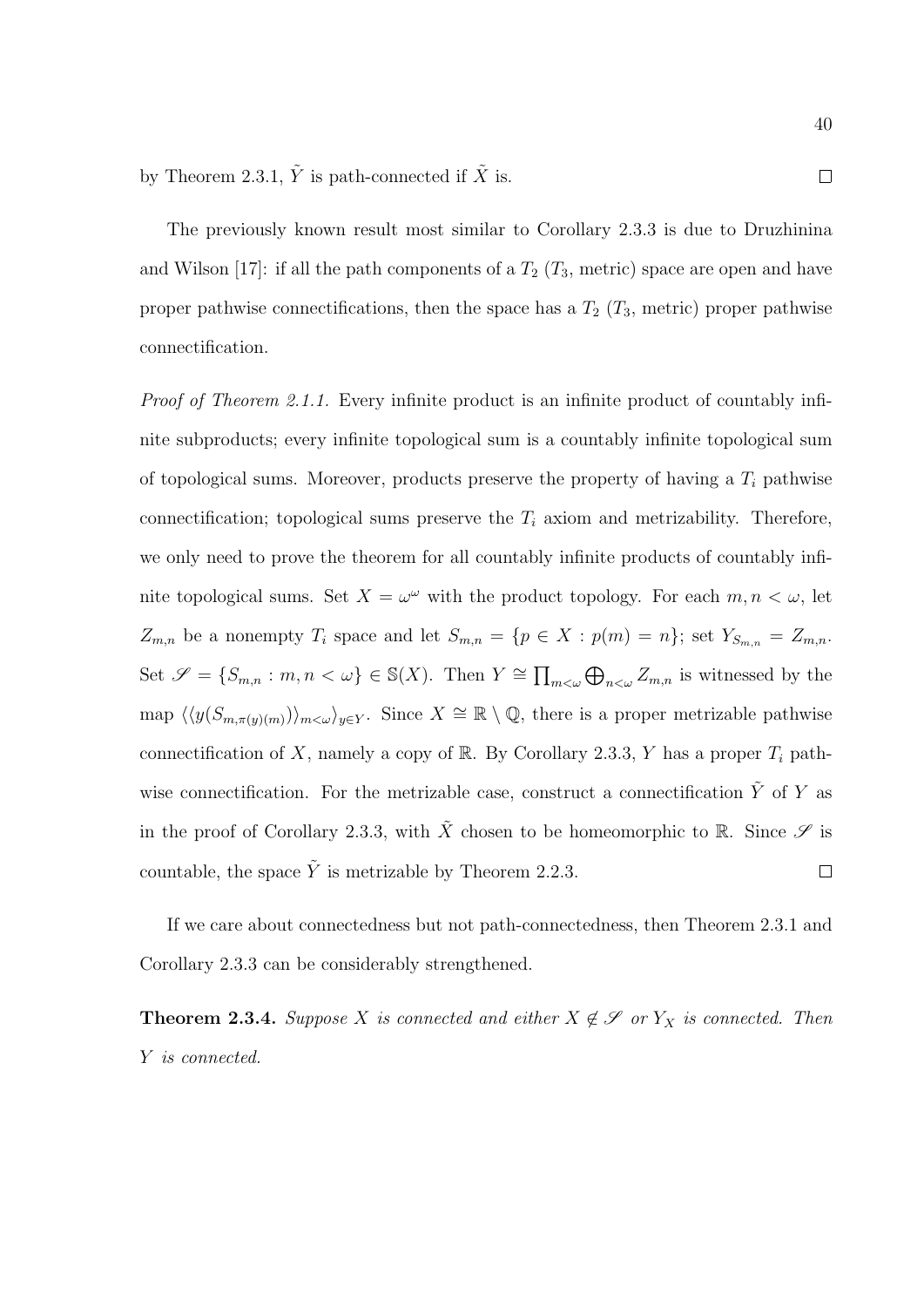*Proof.* Let  $y_0, y_1 \in Y$ . It suffices to show  $y_1$  is in the closure of the component of  $y_0$ . Let U be a basic open neighborhood of  $y_1$ . Then there exist  $n < \omega$  and  $\langle S_i \rangle_{i \le n} \in (\text{dom } y_1)^n$  and  $\langle U_i \rangle_{i \le n}$  such that  $U_i$  is an open neighborhood of  $y_1(S_i)$  for all  $i \le n$  and  $U = \bigcap_{i \le n} \pi_{S_i}^{-1}$  $S_i^{-1}U_i$ . Then there exists  $E \subseteq X$  such that E is finite and  $E \nsubseteq S$  for all  $S \in \{S_i : i < n\} \setminus \{X\}$ . Choose  $f \in \prod_{S \in \mathscr{S}} Y_S$  extending  $y_0$ . For each  $S \in \mathscr{S}$ , set  $Z_S = Y_S$  if  $Y_S$  is connected or  $S \in \{S_i : i < n\}$ ; otherwise, set  $Z_S = \{f(S)\}\$ . Let Z be the amalgam of  $\langle Z_S \rangle_{S \in \mathscr{S}}$ . Then Z is connected by Theorem 2.3.1. Moreover,  $y_0 \in Z$  and  $Z \cap U \neq \emptyset$ . Thus,  $y_1$  is in the  $\Box$ closure of the component of  $y_0$ .

Corollary 2.3.5. Suppose  $i \in \{1, 2, 3, 3.5\}$  and X has a  $T_i$  connectification and  $Y_S$  is  $T_i$  for all  $S \in \mathscr{S}$ . Further suppose X has a proper  $T_i$  connectification or  $X \notin \mathscr{S}$  or  $Y_X$ is connected. Then  $Y$  has a  $T_i$  connectification.

*Proof.* If X has a proper  $T_i$  connectification, then so does Y by Corollary 2.3.3. If X is  $T_i$  and connected but has no proper  $T_i$  connectification, then Y is connected by Theorem 2.3.4.  $\Box$ 

### 2.4 A new homogeneous compactum

Definition 2.4.1. We say that a homogeneous compactum is exceptional if it is not homeomorphic to a product of dyadic compacta and first countable compacta.

In the previous section, we constructed a machine for strengthening connectification results. Next, we construct a machine that takes a homogeneous compactum and produces a path-connected homogeneous compactum. Applying this machine to a particular homogeneous compactum with cellularity  $\mathfrak{c}$ , we get a path-connected homogeneous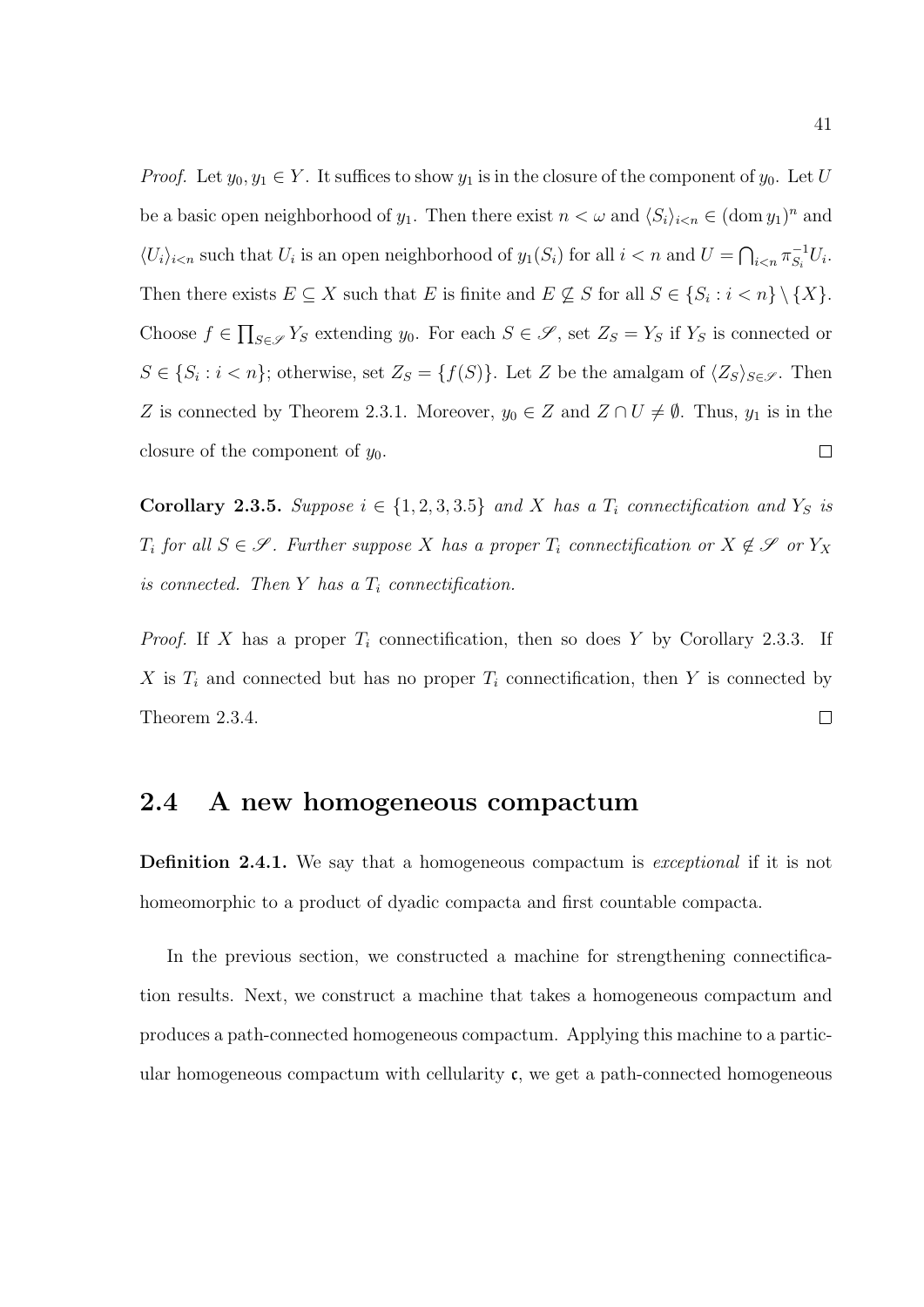compactum with cellularity  $\mathfrak{c}$ . Moreover, more careful analysis of the latter space's connectedness properties shows that it is exceptional.

All compact groups are dyadic (Kuz'minov  $[41]$ ), and most other known examples of homogeneous compacta are products of first countable compacta (see Kunen [37] and van Mill [46]). Besides the exceptional homogeneous compactum we shall construct, there is, to the best of the author's knowledge, only one known construction of an exceptional homogeneous compactum, and its soundness is independent of ZFC. In [46], van Mill constructed a compactum K satisfying  $\pi(K) = \omega$  (where  $\pi(\cdot)$ ) here denotes  $\pi$ -weight) and  $\chi(K) = \omega_1$ . Clearly,  $\chi(Z) = \omega \leq \pi(Z)$  for all first countable spaces Z. Moreover, Efimov [18] and Gerlits [24] independently proved that  $\pi\chi(Z) = w(Z)$  for all dyadic compacta Z. Hence,  $\chi(Z) \leq \pi(Z)$  for all Z homeomorphic to products of dyadic compacta and first countable compacta; hence,  $K$  is not homeomorphic to such a product. Under the assumption  $p > \omega_1$  (which follows from  $MA + \neg CH$ ), van Mill proved that  $K$  is homogeneous. However, van Mill also noted that all homogeneous compacta Z satisfy  $2^{\chi(Z)} \leq 2^{\pi(Z)}$  as a corollary of a result of Van Douwen [15]. In particular, if  $2^{\omega} < 2^{\omega_1}$ , then K is not homogeneous.

Remark 2.4.2. Hart and Ridderbos' [27] generalization of van Mill's construction produces only compacta that have the properties of  $K$  listed above. However, van Mill's  $K$ is infinite dimensional, while Hart and Ridderbos produce a zero-dimensional example. It is not clear whether there is a consistently homogeneous compactum Z satisfying  $0<\operatorname{ind} Z<\omega$  and  $\pi(Z)<\chi(Z).$  Our machine for producing path-connected homogeneous compacta will get us  $0 < \text{ind } Z < \omega$ , but it will also be easy to see that it entails  $\pi \chi(Z) \geq \mathfrak{c}.$ 

**Definition 2.4.3.** Given a group G acting on a set A with element a, let the *stabilizer*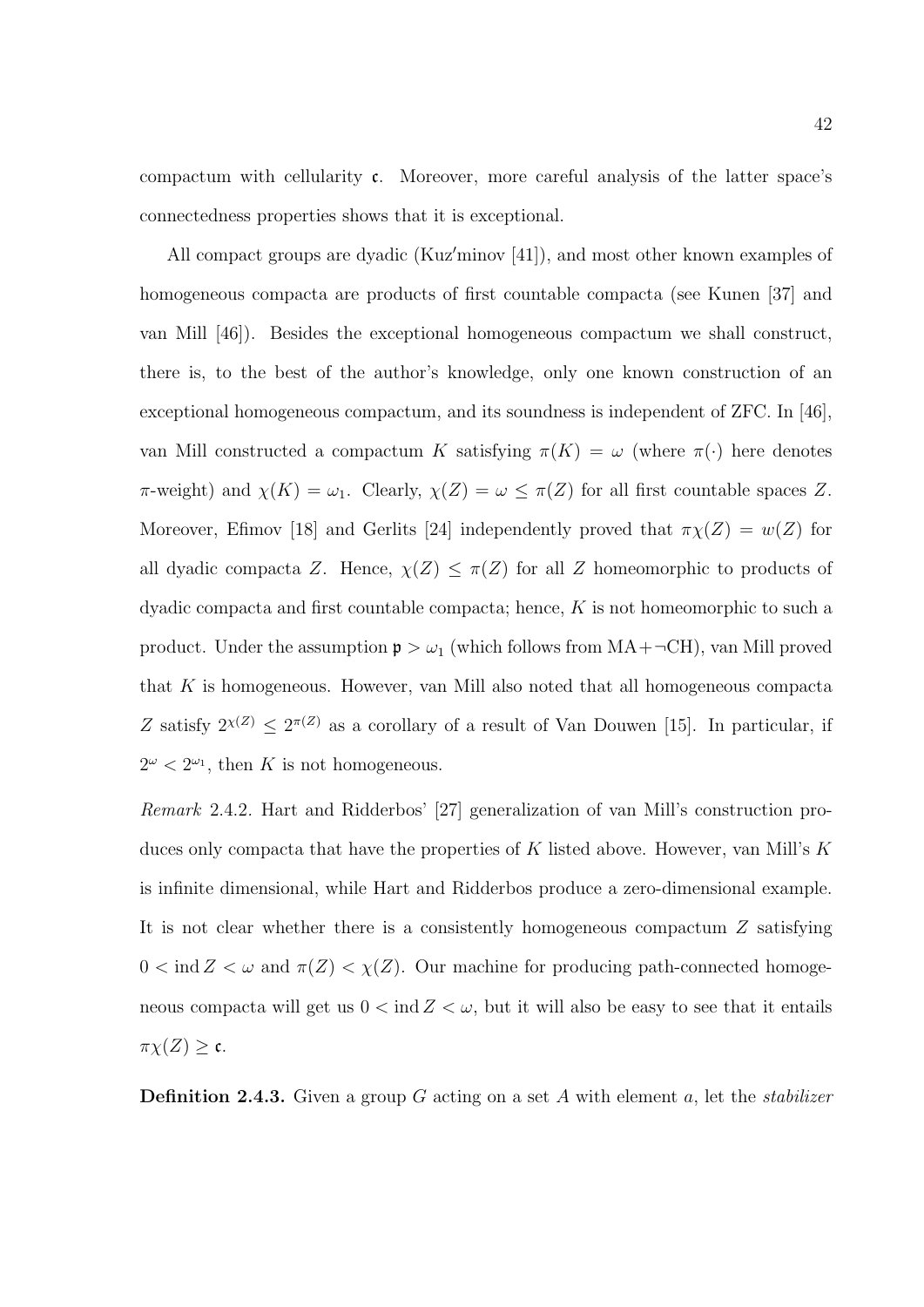of a in G denote  ${g \in G : ga = a}.$ 

**Definition 2.4.4.** Given a topological space Z, let  $Aut(Z)$  denote the group of autohomeomorphisms of Z. Let Aut(Z) act on Z in the natural way:  $gz = g(z)$  for all  $z \in Z$ and  $g \in Aut(Z)$ . Let  $Aut(Z)$  act on  $\mathcal{P}(\mathcal{P}(Z))$  such that  $g\mathcal{E} = \{g[E] : E \in \mathcal{E}\}\)$  for all  $\mathcal{E} \subseteq \mathcal{P}(Z)$  and  $g \in \text{Aut}(Z)$ .

**Lemma 2.4.5.** Let G be the stabilizer of  $\mathscr S$  in Aut(X). Suppose Z is a homogeneous space and  $Y_S = Z$  for all  $S \in \mathcal{S}$ . Further suppose G acts transitively on X. Then Y is homogeneous.

*Proof.* Let  $y_0, y_1 \in Y$ . Choose  $g \in G$  such that  $g(\pi(y_0)) = \pi(y_1)$ . Define  $f: Y \to Y$  as follows. Given  $y \in Y$ , let  $\pi(f(y)) = g(\pi(y))$  and  $f(y)(gS) = y(S)$  for all  $S \in \text{dom } y$ . Then  $f \in Aut(Y)$  because  $f[\pi_S^{-1}U] = \pi_{gS}^{-1}U$  and  $f^{-1}(\pi_S^{-1}U) = \pi_{g^{-1}S}^{-1}U$  for all  $S \in \mathcal{S}$ and U open in Z. Since  $y_1, f(y_0) \in Z^{\text{dom } y_1}$ , there exists  $\langle h_S \rangle_{S \in \mathscr{S}} \in \text{Aut}(Z)^{\mathscr{S}}$  such that  $(\prod_{S \in \text{dom } y_1} h_S)(f(y_0)) = y_1$ . Let h be the amalgam of  $\langle h_S \rangle_{S \in \mathscr{S}}$ . Then  $h \in \text{Aut}(Y)$  and  $\Box$  $h(f(y_0)) = y_1$ . Thus, Y is homogeneous.

**Lemma 2.4.6.** Suppose X and  $Y_s$  are  $T_3$  and ind  $Y_s = 0$  for all  $S \in \mathscr{S}$ . Then ind  $Y =$  $\operatorname{ind} X$ .

*Proof.* Set  $n = \text{ind } X$ . By (7) of Theorem 2.2.2, we may assume  $n > 0$ . We may also assume the lemma holds if  $X$  is replaced by a  $T_3$  space with small inductive dimension less than *n*. First, *Y* is  $T_3$  by Theorem 2.2.2. Next, given any  $f \in \prod_{S \in \mathscr{S}} Y_S$ , the amalgam of  $\langle \{f(S)\}\rangle_{S\in\mathscr{S}}$  is homeomorphic to X; hence, ind  $Y \geq n$ . Let  $y \in Y$  and let U be an open neighborhood of y. Then  $y \in V_0 \subseteq U$  where  $V_0 = \bigcap_{i \le m} \pi_{S_i}^{-1}$  $\overline{S}_i^{-1}U_i$  for some  $m < \omega$  and  $\langle S_i \rangle_{i \le m} \in (\text{dom } y)^m$  and  $\langle U_i \rangle_{i \le m}$  such that  $U_i$  is a clopen neighborhood of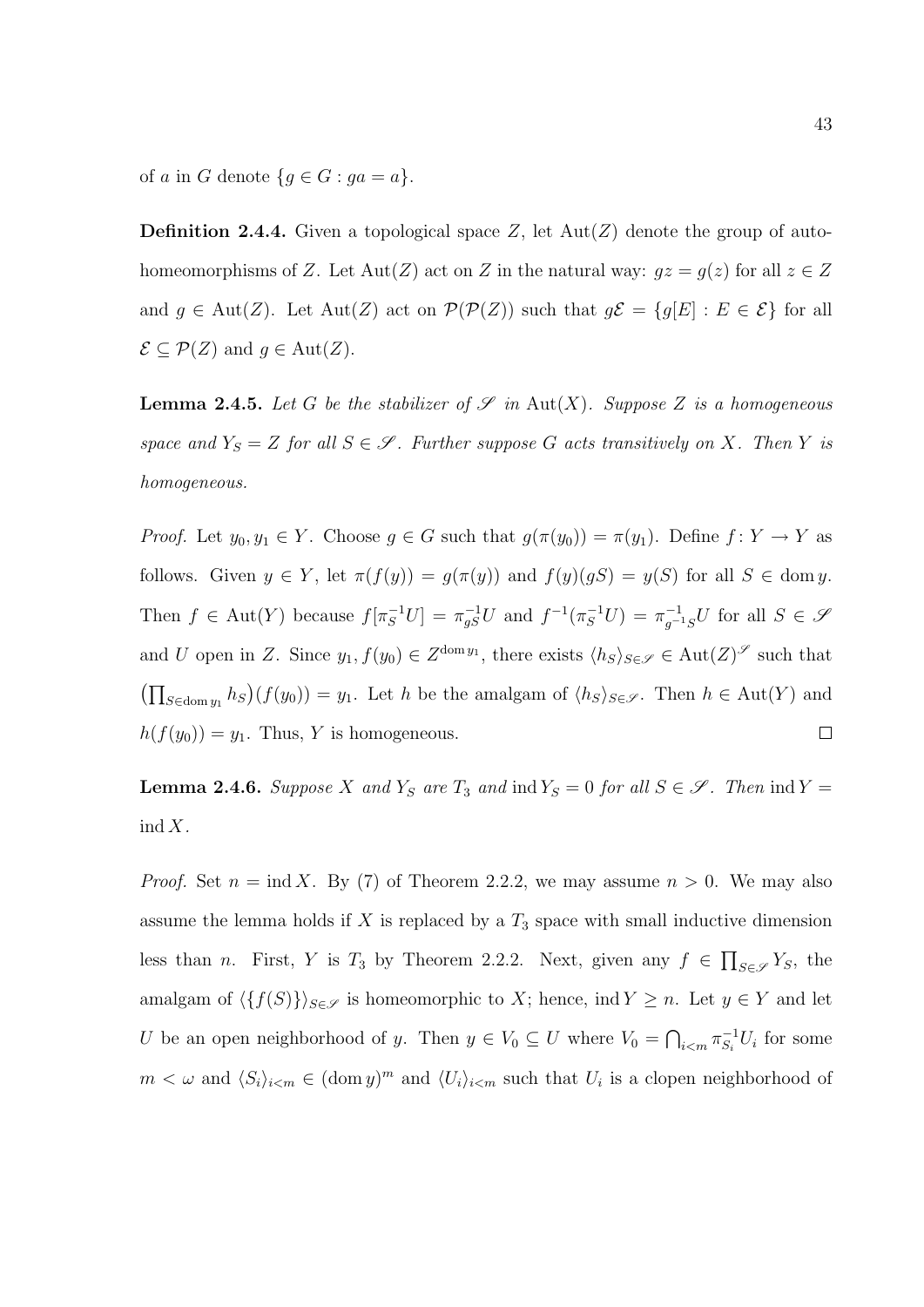$y(S_i)$  for all  $i < m$ . Let W be an open neighborhood of  $\pi(y)$  such that  $W \subseteq \bigcap_{i \le m} S_i$ and ind  $\partial W < n$ . Set  $V_1 = V_0 \cap \pi^{-1}W$ .

It suffices to show that ind  $\partial V_1 < n$ . Set  $V_2 = \pi^{-1} \partial W$ . Then  $\partial V_1 = V_0 \cap V_2$ ; hence, it suffices to show that ind  $V_2 < n$ . Let Z be the reduced amalgam of  $\langle Y_S \rangle_{S \in \mathscr{S}}$  over  $\partial W$ . Then  $Z \cong V_2$  and ind  $Z = \text{ind } \partial W$  because ind  $\partial W < n$  and every factor of Z, being a product of factors of Y , has small inductive dimension 0.  $\Box$ 

**Theorem 2.4.7.** There is a path-connected homogeneous compact Hausdorff space Y with cellularity c, weight c, and small inductive dimension 1. Moreover, Y is not homeomorphic to a product of compacta that all have character less than  $\mathfrak c$  or have  $cf(\mathfrak c)$  a caliber. In particular, Y is exceptional.

*Proof.* Let X be the unit circle  $\{\langle x, y \rangle \in \mathbb{R}^2 : x^2 + y^2 = 1\}$ . Let  $\mathscr{S}$  be the set of open semicircles contained in X. Let  $\gamma$  be an indecomposable ordinal (*i.e.*, not a sum of two lesser ordinals) strictly between  $\omega$  and  $\omega_1$ . For each  $S \in \mathscr{S}$ , let  $Y_S$  be  $2^{\gamma}$  with the topology induced by its lexicographic ordering. It is easily seen that  $Y<sub>S</sub>$  is zero-dimensional compact Hausdorff and  $w(Y_s) = c(Y_s) = \mathfrak{c}$ . Moreover,  $Y_s$  is homogeneous [44]. Since  $|\mathcal{S}| = \mathfrak{c}$ , we have  $w(Y) = c(Y) = c$ . Moreover, Y is compact Hausdorff by Theorem 2.2.2. Since no  $S \in \mathscr{S}$  contains a pair of antipodes, Y is path-connected by Theorem 2.3.1. The stabilizer of  $\mathscr S$  in Aut $(X)$  contains all the rotations of X and therefore acts transitively on X; hence, Y is homogeneous by Lemma 2.4.5. Also, by Lemma 2.4.6, ind  $Y = \text{ind } X = 1$ .

Seeking a contradiction, suppose Y is homeomorphic to a product of compacta that all have character less than c or have cf(c) a caliber. Then there exist a compactum Z with cf(c) a caliber, a sequence of nonsingleton compacta  $\langle W_i \rangle_{i \in I}$  all with character less than c, and a homeomorphism  $\varphi$  from  $Z \times \prod_{i \in I} W_i$  to Y. Clearly,  $W_i$  is path-connected for all  $i \in I$ . Choose  $p \in X$ . Then  $\varphi^{-1}\pi^{-1}\{p\}$  is a  $G_{\delta}$ -set; hence, there exist a nonempty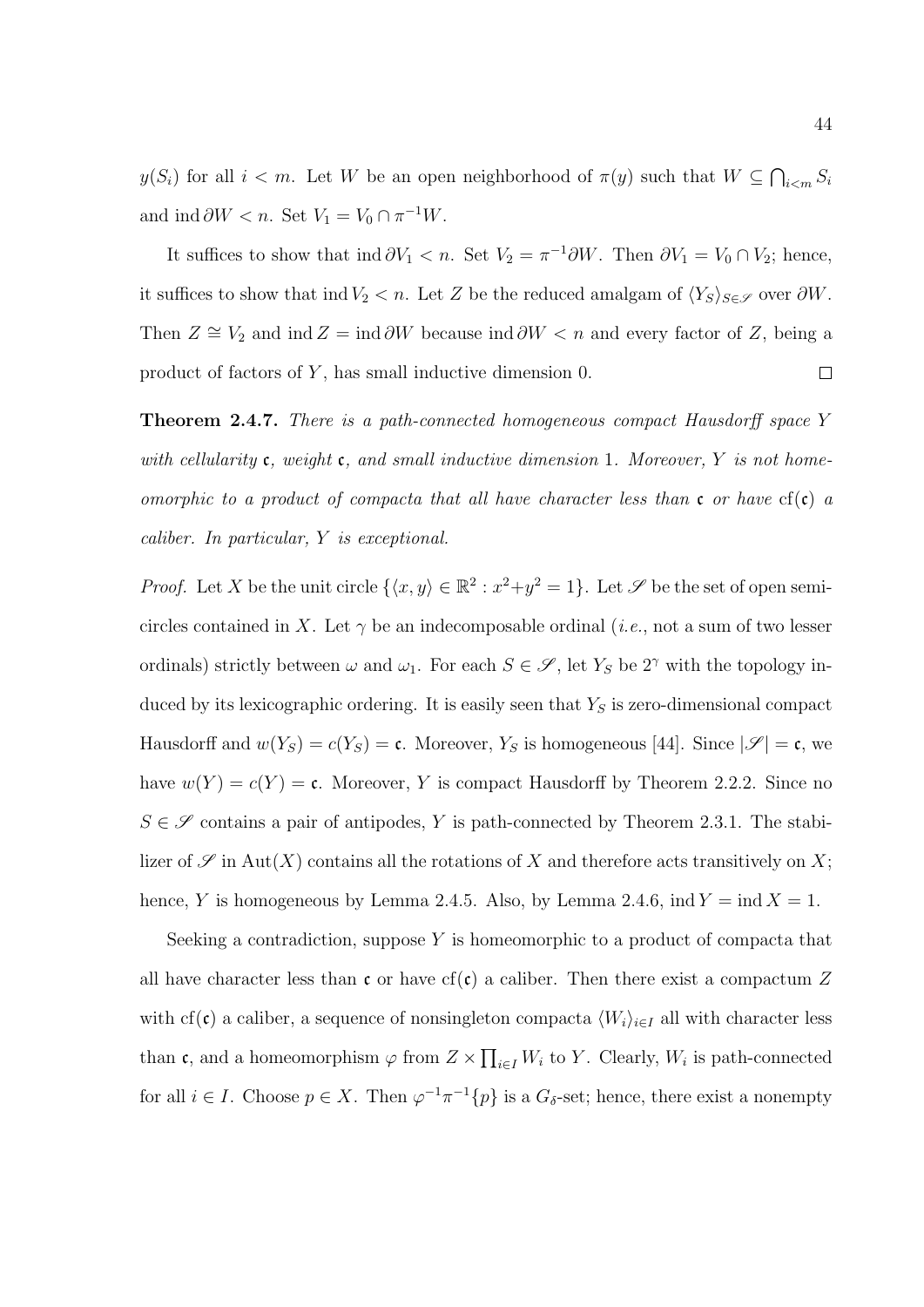$Z_0 \subseteq Z$  and  $J \in [I]^{\leq \omega}$  and  $q \in \prod_{j \in J} W_j$  such that  $Z_0 \times \{q\} \times \prod_{i \in I \setminus J} W_i \subseteq \varphi^{-1} \pi^{-1} \{p\}.$ Since  $\pi^{-1}{p} = \prod_{p \in S \in \mathscr{S}} Y_S$ , which is zero-dimensional,  $Z_0 \times {q} \times \prod_{i \in I \setminus J} W_i$  is also zero-dimensional; hence,  $\prod_{i\in I\setminus J} W_i$  is also zero-dimensional. Hence,  $W_i$  is not connected for all  $i \in I \setminus J$ ; hence,  $I = J$ ; hence, I is countable. Set  $W = \prod_{i \in I} W_i$ . Then  $\chi(W) < \mathfrak{c}$ because cf(c)  $>\omega$ .

Let  $H \subseteq X$  be an open arc subtending  $\pi/2$  radians. Set  $\mathscr{T} = \{S \in \mathscr{S} : H \subseteq S\}.$ Then  $|\mathscr{T}| = \mathfrak{c}$ . Choose a nonempty open box  $U \times V \subseteq Z \times W$  such that  $U \times V \subseteq \varphi^{-1} \pi^{-1} H$ and  $U = \bigcup_{n \leq \omega} U_n$  where  $U_n$  is open and  $\overline{U}_n \subseteq U_{n+1}$  for all  $n < \omega$ . Choose  $r \in V$  and set  $\kappa = \chi(r, W) < \mathfrak{c}$ . Let  $\langle V_{\alpha} \rangle_{\alpha \leq \kappa}$  enumerate a local base at r. By compactness, we may choose, for each  $\alpha < \kappa$  and  $n < \omega$ , a finite set  $\sigma_{n,\alpha}$  of basic open subsets of Y such that  $\overline{U}_n \times \{r\} \subseteq \varphi^{-1} \bigcup \sigma_{n,\alpha} \subseteq U_{n+1} \times V_\alpha$ . Set  $G = \bigcup_{n<\omega} \bigcap_{\alpha<\kappa} \bigcup \sigma_{n,\alpha}$ . Since  $\kappa < \mathfrak{c}$ , there exist nonempty  $\mathscr{R} \subseteq \mathscr{T}$  and  $E \subseteq \bigcup_{x \in H} \prod_{x \in S \in \mathscr{S} \setminus \mathscr{R}} Y_S$  such that  $G = E \times \prod_{S \in \mathscr{R}} Y_S$ . Hence,  $c(G) = \mathfrak{c}$ . Since  $\varphi^{-1}G = U \times \{r\}$ , we have  $c(U) = \mathfrak{c}$ . Since U is an open subset of Z, we have  $c(Z) \geq \mathfrak{c}$ , which yields our desired contradiction, for  $cf(\mathfrak{c}) \in cal(Z)$ .  $\Box$ 

Remark 2.4.8. If there is a homogeneous compactum with cellularity  $\kappa > c$  (that is, if Van Douwen's Problem (see Kunen [37]) has a positive solution), then the proof of Theorem 2.4.7 is easily modified to produce a path-connected homogeneous compactum with cellularity  $\kappa$ .

It is also easy to modify the above proof so that the unit circle is replaced with an  $n$ -dimensional sphere or torus, thereby producing a Y as in Theorem 2.4.7 except it is n-dimensional. The unit circle can also be replaced by its  $\omega$ th power so as to produce a Y as in Theorem 2.4.7 except it is infinite dimensional.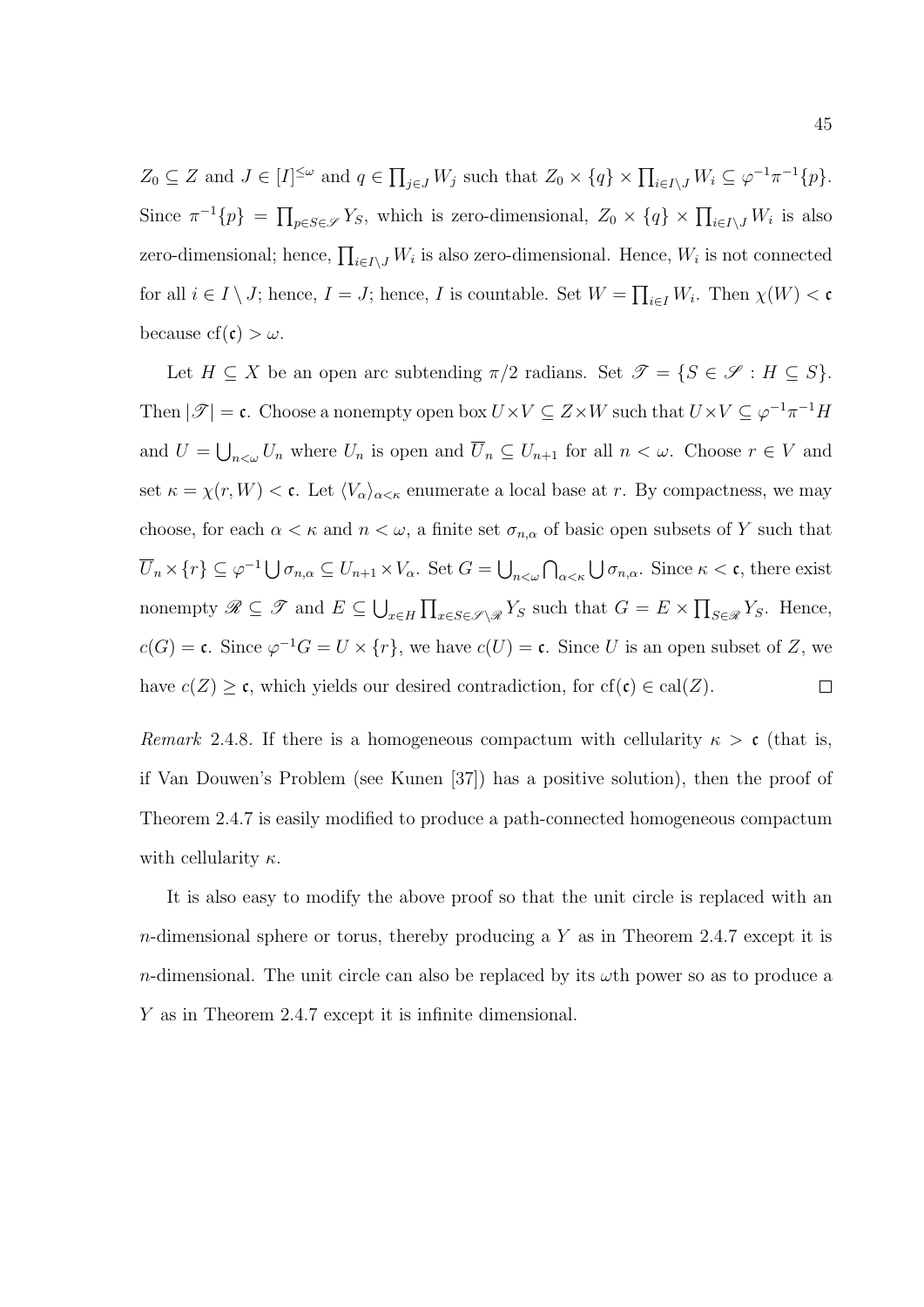## Chapter 3

# Noetherian types of homogeneous compacta and dyadic compacta

## 3.1 Introduction

Van Douwen's Problem (see Kunen [37]) asks whether there is a homogeneous compactum of cellularity exceeding  $\mathfrak c$ . A homogeneous compactum of cellularity  $\mathfrak c$  exists by Maurice [44], but Van Douwen's Problem remains open in all models of ZFC.

By Arhangel'skiï's Theorem, first countable compacta have size at most  $c$ ; dyadic compacta (such as compact groups [41]) are ccc. Since the cellularity of a product space equals the supremum of the cellularities of its finite subproducts (see p. 107 of [35]), all nonexceptional homogeneous compacta have cellularity at most c. To the best of the author's knowledge, there are only two classes of examples of exceptional homogeneous compacta; these two kinds of spaces have cellularities  $\omega$  and  $\mathfrak{c}$ .

(In particular, Hart and Kunen [28] have observed that by a result of Uspenskii [69], not only is every compact group dyadic, but every space (such as a compact quasigroup) that is acted on continuously and transitively by some  $\omega$ -bounded group is Dugundji, which is stronger than being dyadic.)

We investigate several cardinal functions defined in terms of order-theoretic base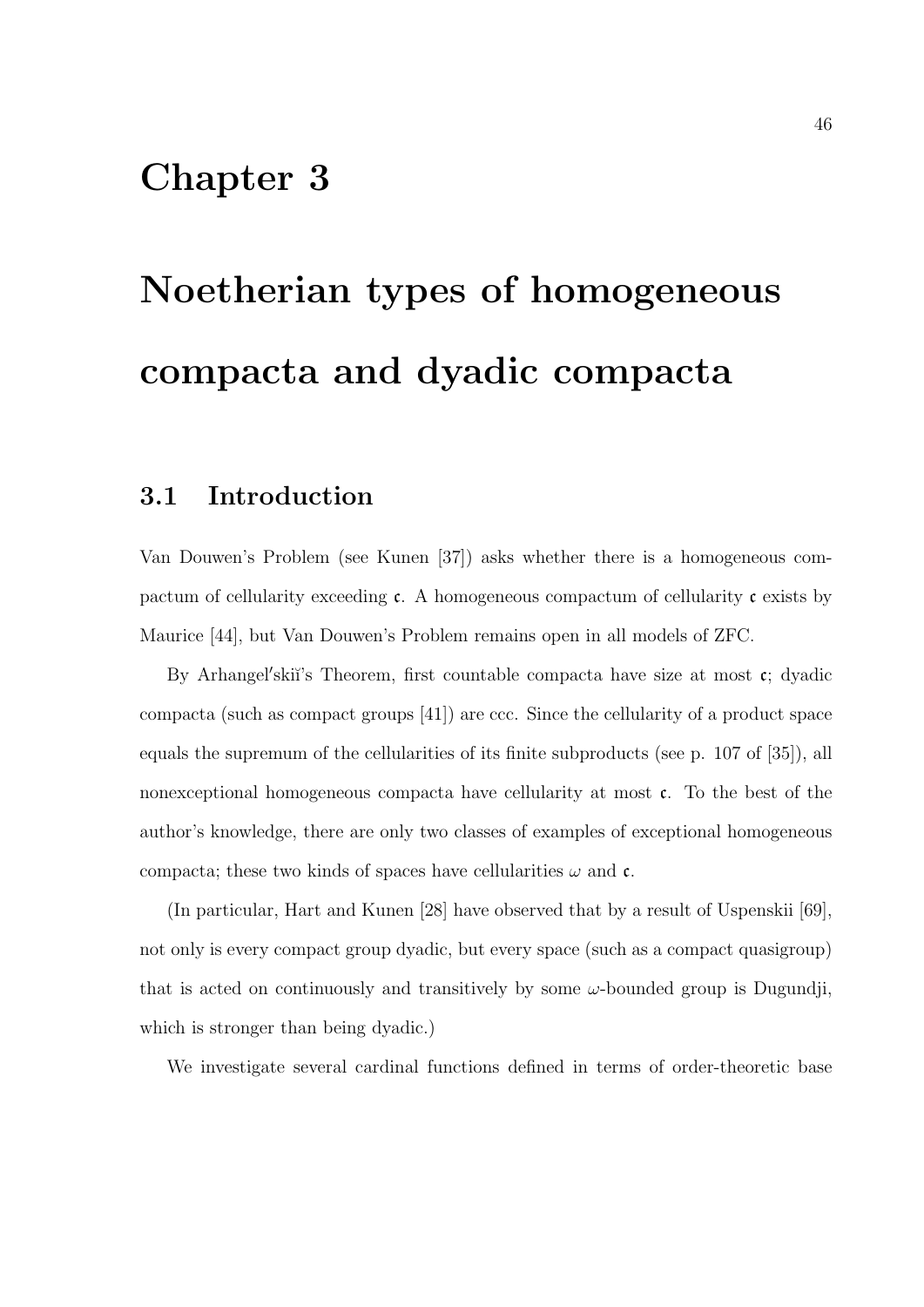properties. Just like cellularity, these functions have upper bounds when restricted to the class of known homogeneous compacta. Moreover, GCH implies that one of these functions is a lower bound on cellularity when restricted to homogeneous compacta.

Observation 3.1.1. Every known homogeneous compactum  $X$  satisfies the following.

- 1.  $Nt(X) \leq c^{+}$ .
- 2.  $\pi N t(X) \leq \omega_1$ .
- 3.  $\chi N t(X) = \omega$ .
- 4.  $\chi_K N t(X) \leq \mathfrak{c}$ .

We justify this observation in Section 3.2, except that we postpone the case of homogeneous dyadic compacta to Section 3.3, where we investigate Noetherian cardinal functions on dyadic compacta in general. The results relevant to Observation 3.1.1 are summarized by the following theorem.

**Theorem 3.1.2.** Suppose X is a dyadic compactum. Then  $\pi N t(X) = \chi_K N t(X) = \omega$ . Moreover, if X is homogeneous, then  $Nt(X) = \omega$ .

Also in Section 3.3, we generalize the above theorem to continuous images of products of compacta with bounded weight; we also prove the following:

**Theorem 3.1.3.** The class of Noetherian types of dyadic compacta includes  $\omega$ , excludes  $\omega_1$ , includes all singular cardinals, and includes  $\kappa^+$  for all cardinals  $\kappa$  with uncountable cofinality.

Section 3.4 generalizes our results about dyadic compacta to the proper superclass of k-adic compacta.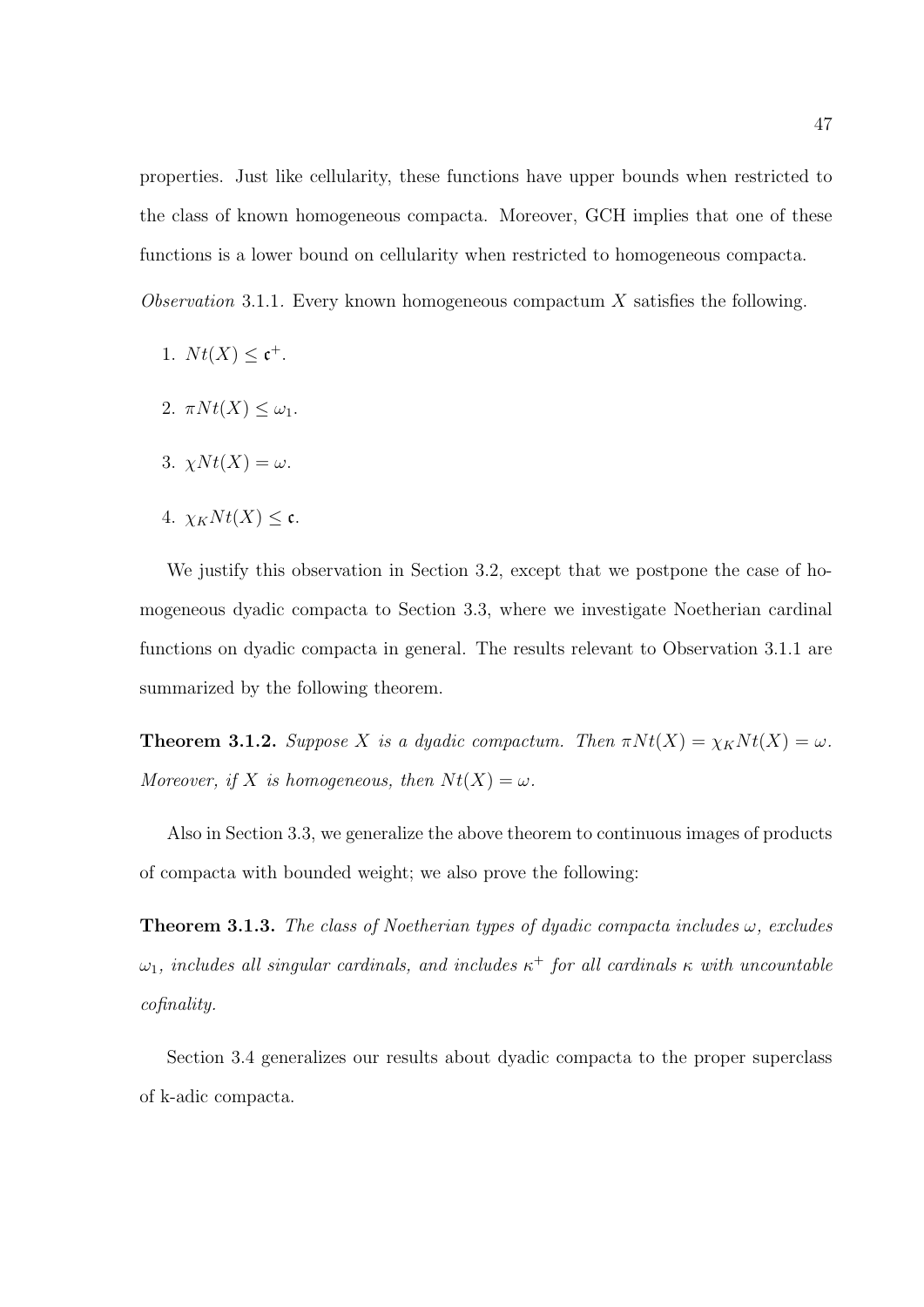Finally, in Section 3.5, we prove several results about the local Noetherian types of all homogeneous compacta, known and unknown, including the following theorem.

**Theorem 3.1.4** (GCH). If X is a homogeneous compactum, then  $\chi N t(X) \leq c(X)$ .

# 3.2 Observed upper bounds on Noetherian cardinal functions

First, we note some very basic facts about Noetherian cardinal functions.

**Definition 3.2.1.** Given a subset E of a product  $\prod_{i \in I} X_i$  and  $\sigma \in [I]^{<\omega}$ , we say that E has support  $\sigma$ , or  $\text{supp}(E) = \sigma$ , if  $E = \pi_{\sigma}^{-1} \pi_{\sigma}[E]$  and  $E \neq \pi_{\tau}^{-1} \pi_{\tau}[E]$  for all  $\tau \subsetneq \sigma$ .

**Theorem 3.2.2.** Given a point p and a compact subset K of a product space  $X =$  $\prod_{i\in I} X_i$ , we have the following relations.

$$
Nt(X) \le \sup_{i \in I} Nt(X_i)
$$
  

$$
\pi Nt(X) \le \sup_{i \in I} \pi Nt(X_i)
$$
  

$$
\chi Nt(p, X) \le \sup_{i \in I} \chi Nt(p(i), X_i)
$$
  

$$
\chi Nt(K, X) \le \sup_{\sigma \in [I]^{<\omega}} \chi Nt(\pi_{\sigma}[K], \pi_{\sigma}[X])
$$

Proof. See Peregudov [54] for a proof of the first relation. That proof can be easily modified to demonstrate the next two relations. Let us prove the last relation. For each  $\sigma \in [I]^{<\omega}$ , set  $\kappa_{\sigma} = \chi N t(\pi_{\sigma}[K], \pi_{\sigma}[X])$  and let  $\mathcal{A}_{\sigma}$  be a  $\kappa_{\sigma}^{\text{op-like}}$  neighborhood base of  $\pi_{\sigma}[K]$ . For each  $\sigma \in [I]^{<\omega}$ , let  $\mathcal{B}_{\sigma}$  denote the set of sets of the form  $\pi_{\sigma}^{-1}U$  where  $U \in \mathcal{A}_{\sigma}$  and supp $(U) = \sigma$ . Note that if  $U \in \mathcal{A}_{\sigma}$  and supp $(U) \subsetneq \sigma$ , then there exists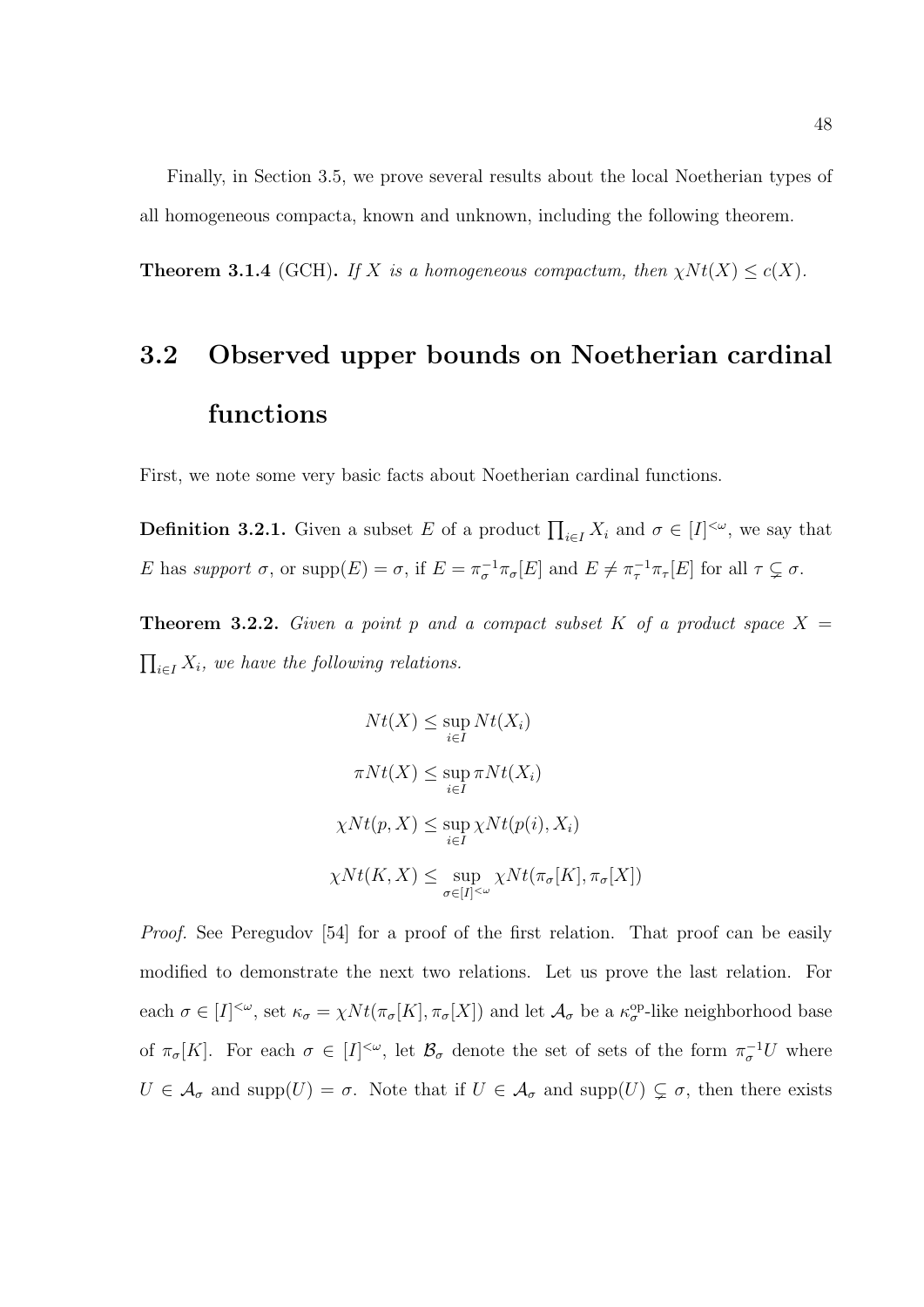$\tau \subsetneq \sigma$  and  $V \in \mathcal{A}_{\tau}$  such that  $\pi_{\tau}^{-1}V \subseteq \pi_{\sigma}^{-1}U$ . Moreover, for any minimal such  $\tau$ , we have  $\pi_\tau^{-1} V \in \mathcal{B}_\tau.$ 

Set  $\mathcal{B} = \bigcup_{\sigma \in [I]^{<\omega}} \mathcal{B}_{\sigma}$ . By compactness,  $\mathcal{B}$  is a neighborhood base of K. Moreover, if  $\sigma, \tau \in [I]^{<\omega}$  and  $\mathcal{B}_{\sigma} \ni U \subseteq V \in \mathcal{B}_{\tau}$ , then  $\sigma = \text{supp}(U) \supseteq \text{supp}(V) = \tau$ ; hence, given U, there are at most  $(\sup_{\tau \subseteq \sigma} \kappa_{\tau})$ -many possibilities for V. Thus,  $\mathcal{B}$  is  $(\sup_{\sigma \in [I]^{\leq \omega}} \kappa_{\sigma})^{\text{op-like}}$ as desired.  $\Box$ 

### **Lemma 3.2.3.** Every poset P is almost  $|P|^{op}\text{-}like$ .

*Proof.* Let  $\kappa = |P|$  and let  $\langle p_{\alpha} \rangle_{\alpha \leq \kappa}$  enumerate P. Define a partial map  $f: \kappa \to P$  as follows. Suppose  $\alpha < \kappa$  and we have a partial map  $f_{\alpha}: \alpha \to P$ . If ran  $f_{\alpha}$  is dense in P, then set  $f_{\alpha+1} = f_{\alpha}$ . Otherwise, set  $\beta = \min\{\delta \leq \kappa : p_{\delta} \not\geq q \text{ for all } q \in \text{ran } f_{\alpha}\}\$ and let  $f_{\alpha+1}$  be the smallest map extending  $f_{\alpha}$  such that  $f_{\alpha+1}(\alpha) = p_{\beta}$ . For limit ordinals  $\gamma \leq \kappa$ , set  $f_{\gamma} = \bigcup_{\alpha < \gamma} f_{\alpha}$ . Then  $f_{\kappa}$  is nonincreasing; hence, ran  $f_{\kappa}$  is  $\kappa^{\text{op}}$ -like. Moreover, ran  $f_{\kappa}$  is dense in P.  $\Box$ 

**Theorem 3.2.4.** For any space  $X$  with point p, we have

- $\chi N t(p, X) \leq \chi(p, X),$
- $\pi N t(X) \leq \pi(X)$ ,
- $Nt(X) \leq w(X)^+$ , and
- $\chi_K N t(X) \leq w(X)$ .

Proof. The first two relations immediately follow from Lemma 3.2.3; the third relation is trivial. For the last relation, note that if  $K$  is a compact subset of  $X$ , then it has a neighborhood base of size at most  $w(X)$ ; apply Lemma 3.2.3.  $\Box$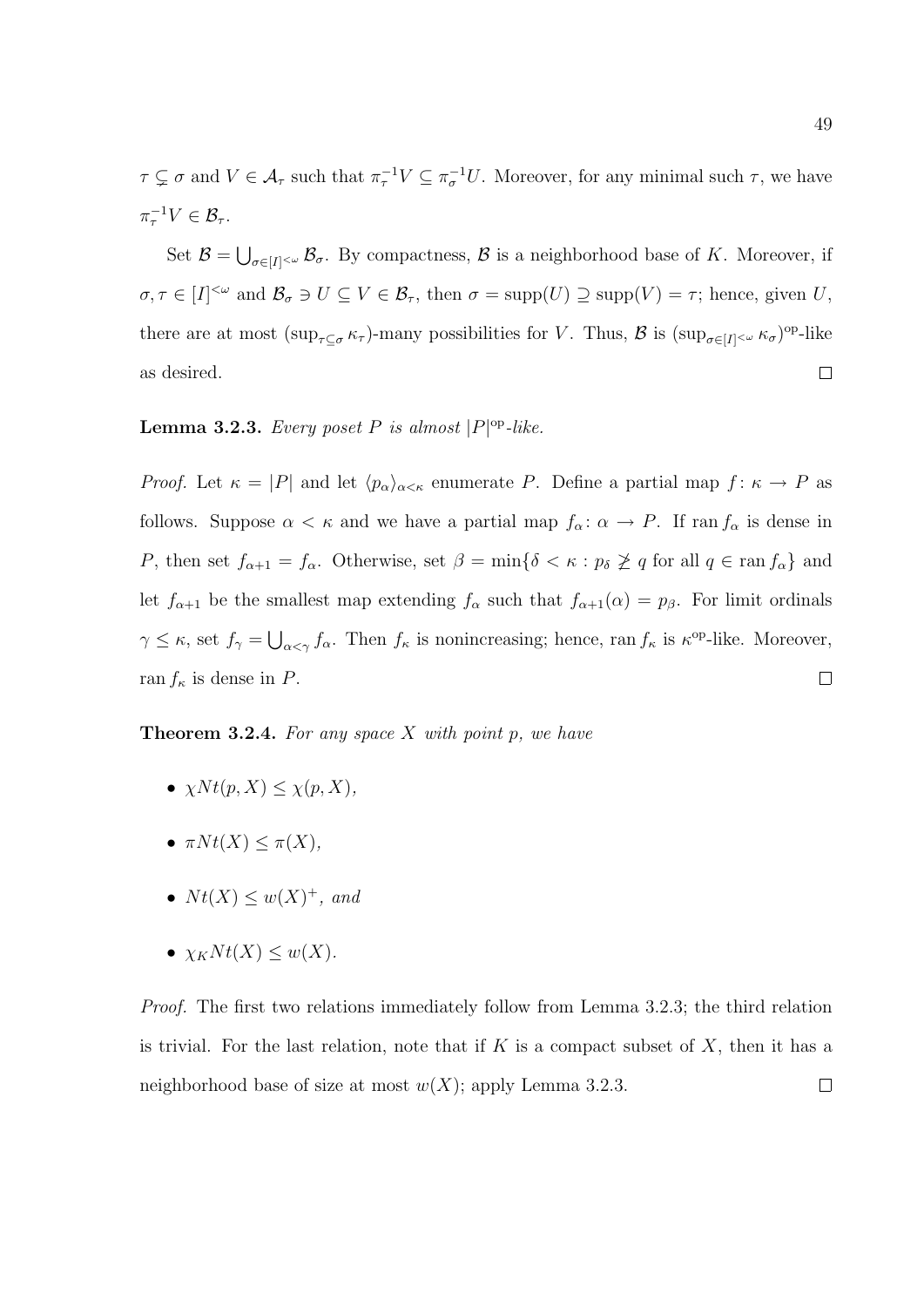Given Theorem 3.2.2, justifying Observation 3.1.1 for  $N t(\cdot)$ ,  $\pi N t(\cdot)$ , and  $\chi N t(\cdot)$ amounts to justifying it for first countable homogeneous compacta, dyadic homogeneous compacta, and the two known kinds of exceptional homogeneous compacta. The first countable case is the easiest. By Arhangel'skii's Theorem, first countable compacta have weight at most  $\mathfrak{c}$ , and therefore have Noetherian type at most  $\mathfrak{c}^+$ . Moreover, every point in a first countable space clearly has an  $\omega^{\rm op}$ -like local base. The only nontrivial bound is the one on Noetherian  $\pi$ -type. For that, the following theorem suffices.

**Definition 3.2.5.** Give a space X, let  $\pi s w(X)$  denote the least  $\kappa$  such that X has a  $\pi$ -base A such that  $\bigcap \mathcal{B} = \emptyset$  for all  $\mathcal{B} \in [\mathcal{A}]^{\kappa^+}$ .

**Theorem 3.2.6.** If X is a compactum, then  $\pi N t(X) \leq \pi s w(X)^{+} \leq t(X)^{+} \leq \chi(X)^{+}$ .

*Proof.* Only the second relation is nontrivial; it is a theorem of Šapirovskiı̆ $[60]$ .  $\Box$ 

For dyadic homogeneous compacta, it is trivially seen that Theorem 3.1.2 implies Observation 3.1.1; we will prove this theorem in Section 3.3. Now consider the two known classes of exceptional homogeneous compacta. They are constructed by two techniques, resolutions and amalgams. First we consider the exceptional resolution.

**Definition 3.2.7.** Suppose X is a space,  $\langle Y_p \rangle_{p \in X}$  is a sequence of nonempty spaces, and  $\langle f_p \rangle_{p \in X} \in \prod_{p \in X} C(X \setminus \{p\}, Y_p)$ . Then the *resolution* Z of X at each point p into Y<sub>p</sub> by  $f_p$  is defined by setting  $Z = \bigcup_{p \in X} (\{p\} \times Y_p)$  and declaring Z to have weakest topology such that, for every  $p \in X$ , open neighborhood U of p in X, and open  $V \subseteq Y_p$ , the set  $U \otimes V$  is open in Z where

$$
U \otimes V = (\{p\} \times V) \cup \bigcup_{q \in U \cap f_p^{-1}V} (\{q\} \times Y_q).
$$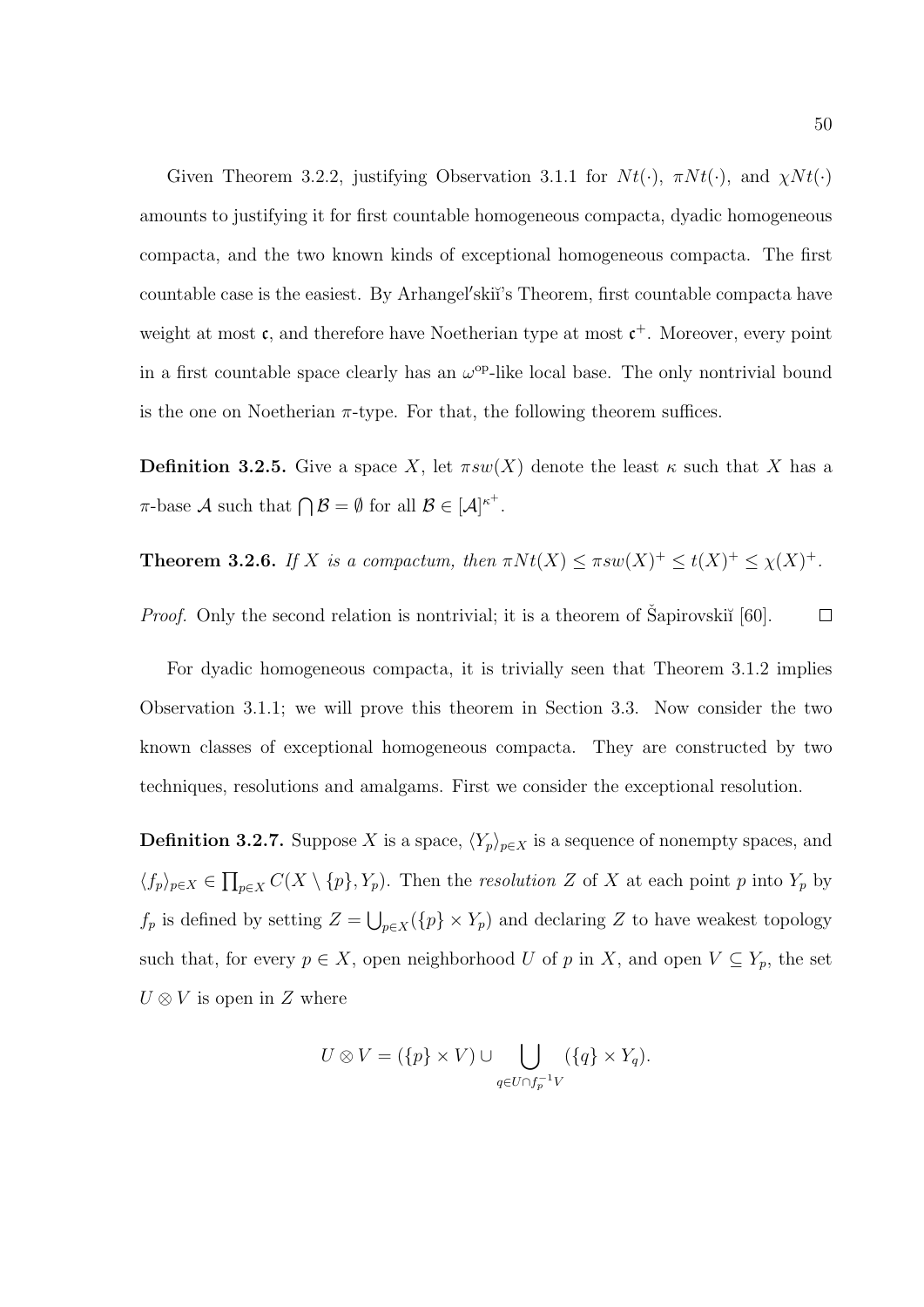The resolution of concern to us in constructed by van Mill [46]. It is a compactum with weight c,  $\pi$ -weight  $\omega$ , and character  $\omega_1$ . Moreover, assuming MA +  $\neg$ CH (or just  $\mathfrak{p} > \omega_1$ ), this space is homogeneous. (It is not homogeneous if  $2^{\omega} < 2^{\omega_1}$ .) Clearly, this space has sufficiently small Noetherian type and  $\pi$ -type. We just need to show that it has local Noetherian type  $\omega$ . Van Mill's space is a resolution of  $2^{\omega}$  at each point into  $\mathbb{T}^{\omega_1}$  where  $\mathbb T$  is the circle group  $\mathbb{R}/\mathbb{Z}$ .

Notice that  $\mathbb T$  is metrizable. The following lemma proves that every metric compactum has Noetherian type  $\omega$ , along with some results that will be useful in Section 3.3.

**Lemma 3.2.8.** Let X be a metric compactum with base A. Then there exists  $\mathcal{B} \subseteq \mathcal{A}$ satisfying the following.

- 1.  $\mathcal{B}$  is a base of X.
- 2.  $\mathcal{B}$  is  $\omega^{\mathrm{op}}$ -like.
- 3. If  $U, V \in \mathcal{B}$  and  $U \subseteq V$ , then  $\overline{U} \subseteq V$ .
- 4. For all  $\Gamma \in [\mathcal{B}]^{<\omega}$ , there are only finitely many  $U \in \mathcal{B}$  such that  $\Gamma$  contains  $\{V \in \mathcal{B} \mid V \in \mathcal{B}\}$  $\mathcal{B}: U \subsetneq V$ .

*Proof.* Construct a sequence  $\langle \mathcal{B}_n \rangle_{n \leq \omega}$  of finite subsets of A as follows. For each  $n < \omega$ , let  $E_n$  be the union of the set of all singletons in  $\bigcup_{m\leq n} \mathcal{B}_m$ . Let  $\mathcal{C}_n$  be the set of all  $U \in \mathcal{A}$  for which  $U \cap E_n = \emptyset$  and

$$
2^{-n} \ge \operatorname{diam} U < \min \left\{ \operatorname{diam} V : V \in \bigcup_{m < n} \mathcal{B}_m \text{ and } 0 < \operatorname{diam} V \right\}
$$

and  $\overline{U} \subseteq V$  for all  $V \in \bigcup_{m \leq n} \mathcal{B}_m$  strictly containing U. Then  $\bigcup \mathcal{C}_n = X \setminus E_n$ . Let  $\mathcal{B}_n$ be a minimal finite subcover of  $\mathcal{C}_n$ . Set  $\mathcal{B} = \bigcup_{n<\omega} \mathcal{B}_n$ . To prove (3), suppose  $U \in \mathcal{B}_n$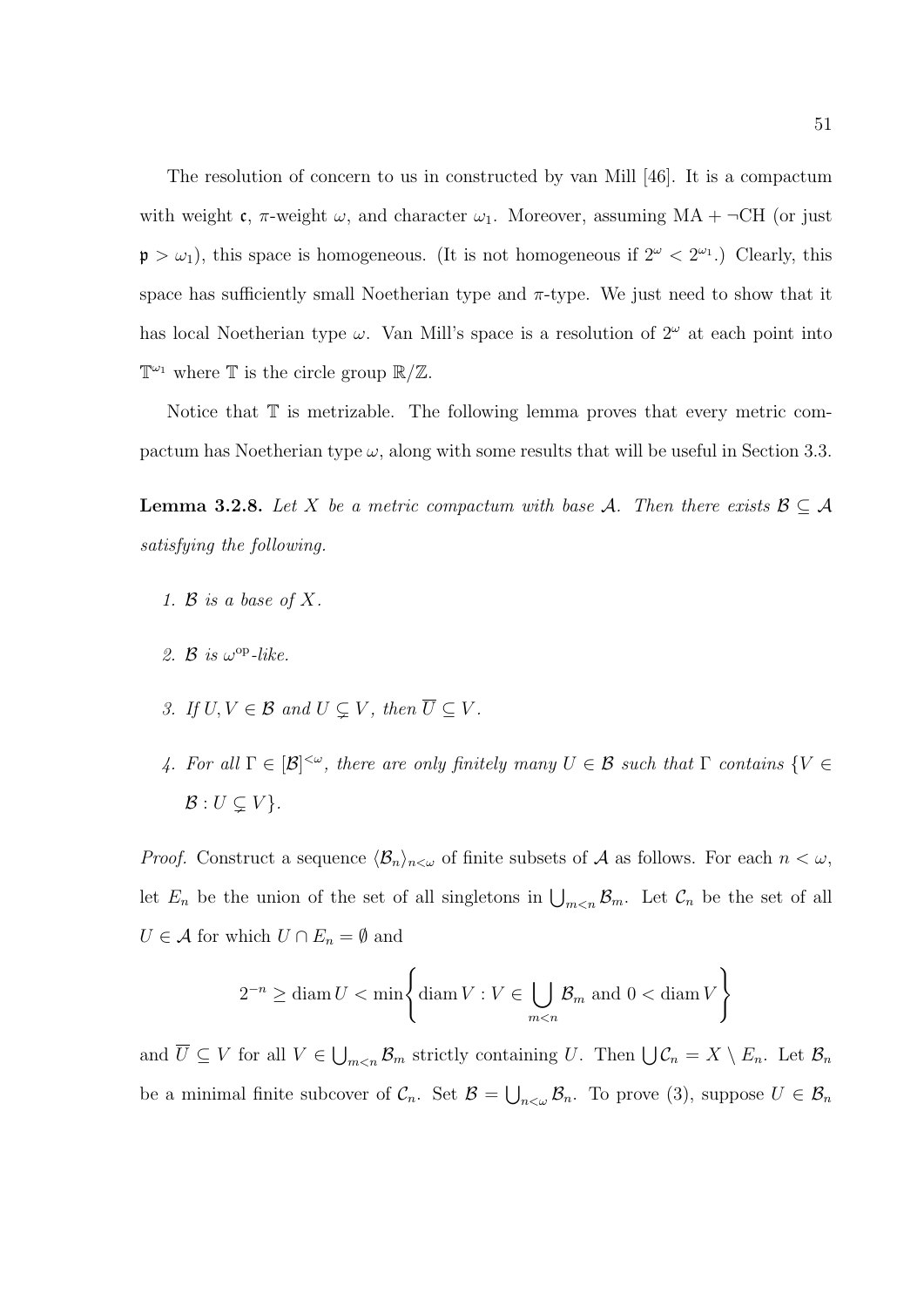and  $V \in \mathcal{B}_m$  and  $U \subsetneq V$ . Then  $m \neq n$  by minimality of  $\mathcal{B}_n$ . Also,  $0 < \text{diam } V$  because  $\emptyset \neq U \subsetneq V$ . Hence, if  $m > n$ , then diam  $V <$  diam U, in contradiction with  $U \subsetneq V$ . Hence,  $m < n$ ; hence,  $\overline{U} \subseteq V$ .

For (1), let  $p \in X$  and  $n < \omega$ , and let V be the open ball with radius  $2^{-n}$  and center p. Then we just need to show that there exists  $U \in \mathcal{B}$  such that  $p \in U \subseteq V$ . Hence, we may assume  $\{p\} \notin \mathcal{B}$ . Hence,  $p \notin E_{n+1}$ ; hence, there exists  $U \in \mathcal{B}_{n+1}$  such that  $p \in U$ . Since diam  $U \leq 2^{-n-1}$ , we have  $U \subseteq V$ .

For (2), let  $n < \omega$  and  $U \in \mathcal{B}_n$ . If U is a singleton, then every superset of U in B is in  $\bigcup_{m\leq n} \mathcal{B}_m$ . If U is not a singleton, then U has diamater at least  $2^{-m}$  for some  $m < \omega$ ; whence, every superset of U in B is in  $\bigcup_{l \leq m} \mathcal{B}_l$ .

For (4), suppose  $\Gamma \in [\mathcal{B}]^{\leq \omega}$  and there exist infinitely many  $U \in \mathcal{B}$  such that  $\{V \in \mathcal{B}\}$  $\mathcal{B}: U \subsetneq V$   $\subseteq \Gamma$ . We may assume  $\Gamma$  contains no singletons. Choose an increasing sequence  $\langle k_n \rangle_{n \leq \omega}$  in  $\omega$  such that, for all  $n < \omega$ , there exists  $U_n \in \mathcal{B}_{k_n}$  such that  $\{V \in$  $\mathcal{B}: U_n \subsetneq V \subseteq \Gamma$ . For each  $n < \omega$ , choose  $p_n \in U_n$ . Since  $\{U_n : n < \omega\}$  is infinite, we may choose  $\langle p_n \rangle_{n \leq \omega}$  such that  $\{p_n : n \leq \omega\}$  is infinite. Let p be an accumulation point of  $\{p_n : n < \omega\}$ . Choose  $m < \omega$  such that  $2^{-m} < \text{diam } V$  for all  $V \in \Gamma$ . Since p is not an isolated point, there exists  $W \in \mathcal{B}_m$  such that  $p \in W$ . Then  $W \notin \Gamma$ ; hence, W does not strictly contain  $U_n$  for any  $n < \omega$ . Choose  $q \in W \setminus \{p\}$  such that W contains  $\{x : d(p,x) \leq d(p,q)\}\;$  set  $r = d(p,q)$ . Let B be the open ball of radius  $r/2$ centered about p. Then there exists  $n < \omega$  such that  $2^{-k_n} < r/2$  and  $p_n \in B$ . Hence, diam  $U_n < r/2$  and  $U_n \cap B \neq \emptyset$ ; hence,  $U_n \subseteq W$  and  $q \notin U_n$ ; hence,  $U_n \subsetneq W$ , which is absurd. Therefore, for each  $\Gamma \in [\mathcal{B}]^{<\omega}$ , there are only finitely many  $U \in \mathcal{B}$  such that  $\{V \in \mathcal{B} : U \subsetneq V\} \subseteq \Gamma.$  $\Box$ 

We have  $Nt(2^{\omega}) = Nt(\mathbb{T}^{\omega_1}) = \omega$  by Lemma 3.2.8 and Theorem 3.2.2. Therefore, the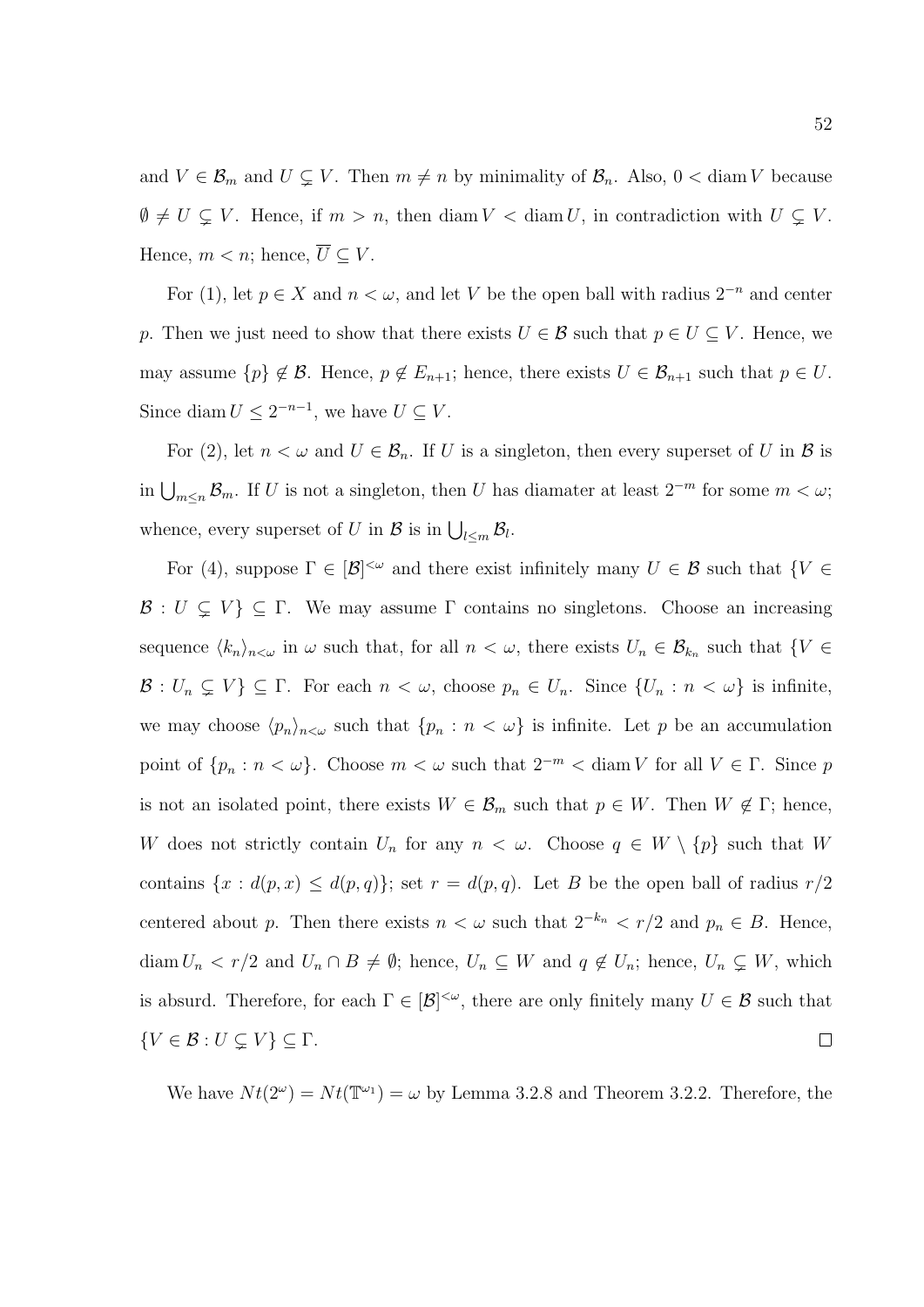following theorem implies that van Mill's space has local Noetherian type  $\omega$ .

**Lemma 3.2.9** ([46]). Suppose X,  $\langle Y_p \rangle_{p \in X}$ ,  $\langle f_p \rangle_{p \in X}$ , and Z are as in Definition 3.2.7. Suppose U is a local base at a point p in X and V is a local base at a point y in  $Y_p$ . Then  $\{U \otimes V : \langle U, V \rangle \in \mathcal{U} \times (\mathcal{V} \cup \{Y_p\})\}$  is a local base at  $\langle p, y \rangle$  in Z.

**Theorem 3.2.10.** Suppose X,  $\langle Y_p \rangle_{p \in X}$ ,  $\langle f_p \rangle_{p \in X}$ , and Z are as in Definition 3.2.7. Then  $\chi N t(\langle p, y \rangle, Z) \leq N t(X) \chi N t(y, Y_p)$  for all  $\langle p, y \rangle \in Z$ .

*Proof.* Set  $\kappa = Nt(X)\chi Nt(y, Y_p)$ . Let A be a  $\kappa^{\rm op}$ -like base of X and let B be a  $\kappa^{\rm op}$ -like local base at y in  $Y_p$ ; we may assume  $Y_p \in \mathcal{B}$ . Set  $\mathcal{C} = \{U \in \mathcal{A} : p \in U\}$ . Set  $\mathcal{D} = \{U \otimes V : \langle U, V \rangle \in \mathcal{C} \times \mathcal{B}\},\$  which is a local base at  $\langle p, y \rangle$  in Z by Lemma 3.2.9. If there exists  $U \otimes V \in \mathcal{D}$  such that  $U \cap f_p^{-1}V = \emptyset$ , then  $U \otimes V$  is homeomorphic to V; whence,  $\chi N t(\langle p, y \rangle, Z) = \chi N t(y, Y_p) \leq \kappa$ . Hence, we may assume  $U \cap f_p^{-1}V \neq \emptyset$  for all  $U \otimes V \in \mathcal{D}$ .

It suffices to show that  $\mathcal D$  is  $\kappa^{\text{op}}$ -like. Suppose  $U_i \otimes V_i \in \mathcal D$  for all  $i < 2$  and  $U_0 \otimes V_0 \subseteq U_1 \otimes V_1$ . Then  $V_0 \subseteq V_1$  and  $\emptyset \neq U_0 \cap f_p^{-1}V_0 \subseteq U_1 \cap f_p^{-1}V_1$ . Since  $\mathcal{B}$  is  $\kappa^{\text{op-like}}$ , there are fewer than  $\kappa$ -many possibilities for  $V_1$  given  $V_0$ . Since A is a  $\kappa$ <sup>op</sup>-like base, there are fewer than  $\kappa$ -many possibilities for  $U_1$  given  $U_0$  and  $V_0$ . Hence, there are fewer than  $\kappa$ -many possibilities for  $U_1 \otimes V_1$  given  $U_0 \otimes V_0$ .  $\Box$ 

**Definition 3.2.11.** Let **p** denote the least  $\kappa$  for which some  $\mathcal{A} \in [[\omega]^{\omega}]^{\kappa}$  has the strong finite intersection property but does not have a nontrivial pseudointersection. By a theorem of Bell [10], **p** is also the least  $\kappa$  for which there exist a  $\sigma$ -centered poset  $\mathbb{P}$  and a family D of  $\kappa$ -many dense subsets of  $\mathbb P$  such that  $\mathbb P$  does not have a filter that meets every set in D.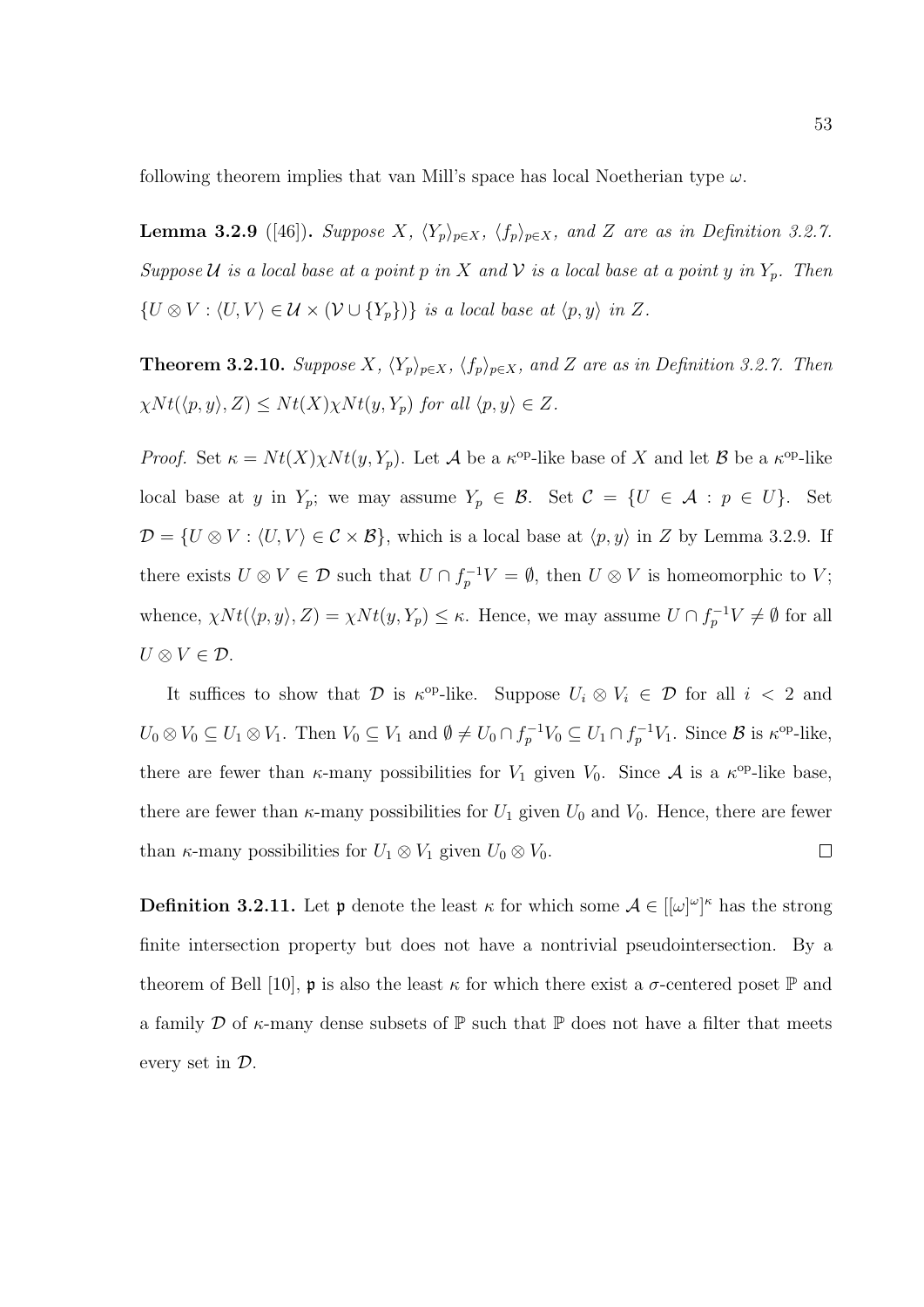**Definition 3.2.12.** Given a space X, let  $Aut(X)$  denote the set of its autohomeomorphisms.

Van Mill's construction has been generalized by Hart and Ridderbos [27]. They show that one can produce an exceptional homogeneous compactum with weight  $\mathfrak c$  and  $\pi$ -weight  $\omega$  by carefully resolving each point of  $2^{\omega}$  into a fixed space Y satisfying the following conditions.

1. Y is a homogeneous compactum.

$$
2. \, \omega_1 \le \chi(Y) \le w(Y) < \mathfrak{p}.
$$

- 3.  $\exists d \in Y \; \exists \eta \in \text{Aut}(Y) \; \{ \eta^n(d) : n < \omega \} = Y.$
- 4. If  $\gamma\omega$  is a compactification of  $\omega$  and  $\gamma\omega \setminus \omega \cong Y$ , then Y is a retract of  $\gamma\omega$ .

By Theorem 3.2.10, to show that such resolutions have local Noetherian type  $\omega$ , it suffices to show that every such Y has local Noetherian type  $\omega$ . Theorem 3.2.15 will accomplish this.

**Theorem 3.2.13.** Suppose X is a compactum and  $\pi \chi(p, X) = \chi(q, X)$  for all  $p, q \in X$ . Then  $\chi N t(p, X) = \omega$  for some  $p \in X$ . In particular, if X is a homogeneous compactum and  $\pi \chi(X) = \chi(X)$ , then  $\chi N t(X) = \omega$ .

The proof of Theorem 3.2.13 will be delayed until Section 3.5.

The following lemma is essentially a generalization of a similar result of Juhász [36].

**Lemma 3.2.14.** Suppose X is a compactum and  $\omega = d(X) \leq w(X) < \mathfrak{p}$ . Then there exists  $p \in X$  such that  $\chi(p, X) \leq \pi(X)$ .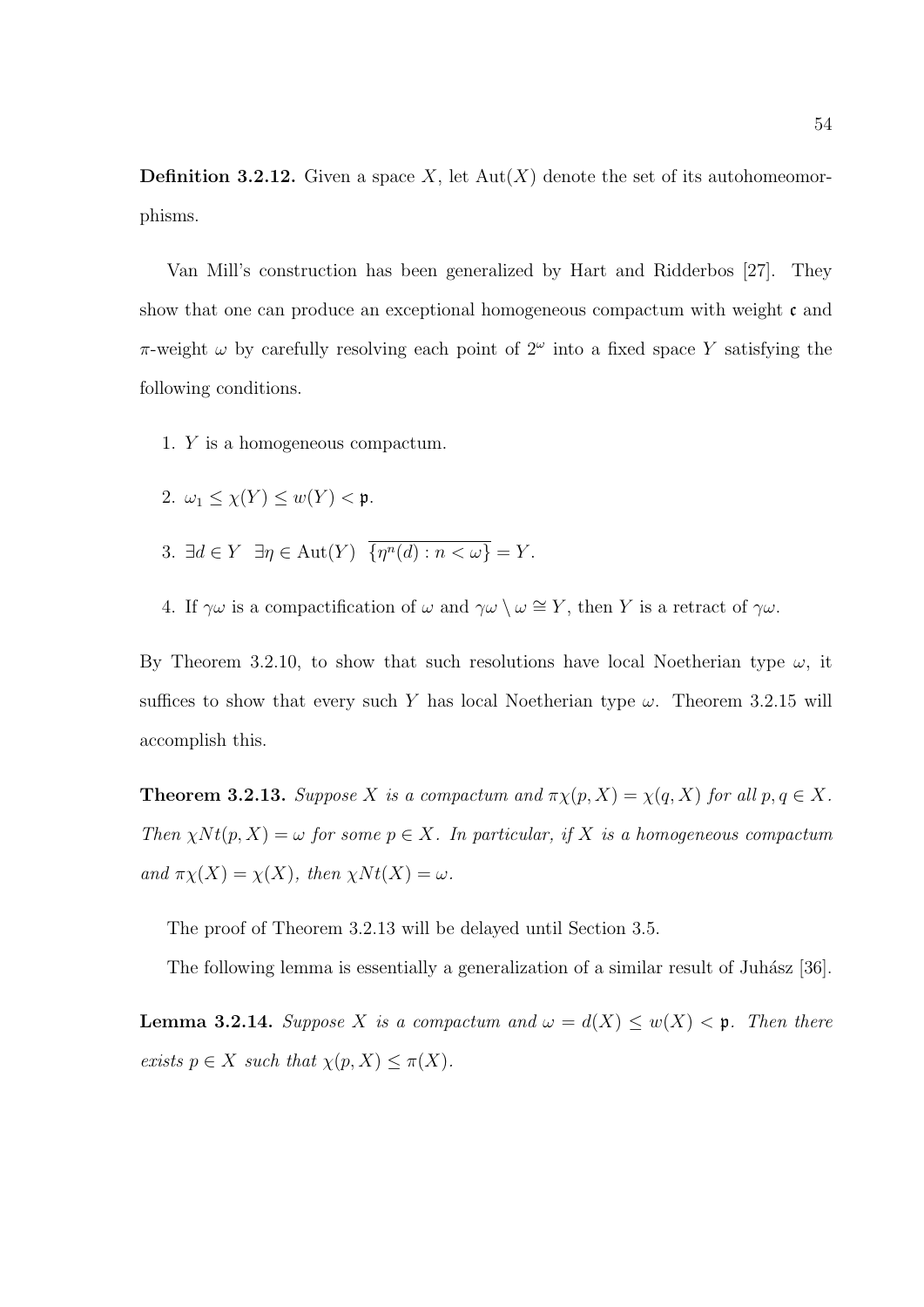*Proof.* Let A be a base of X of size at most  $w(X)$ . Let B be a  $\pi$ -base of X of size at most  $\pi(X)$ . For each  $\langle U, V \rangle \in \mathcal{B}^2$  satisfying  $\overline{U} \subseteq V$ , choose a closed  $G_{\delta}$ -set  $\Phi(U, V)$  such that  $\overline{U} \subseteq \Phi(U, V) \subseteq V$ . Then ran  $\Phi$ , ordered by  $\subseteq$ , is  $\sigma$ -centered because  $d(X) = \omega$ . Since  $|\mathcal{A}| < \mathfrak{p}$ , there is a filter G of ran  $\Phi$  such that for all disjoint  $U, V \in \mathcal{A}$  some  $K \in \mathcal{G}$ satisfies  $U \cap K = \emptyset$  or  $V \cap K = \emptyset$ . Hence, there exists a unique  $p \in \bigcap \mathcal{G}$ . Hence, p has pseudocharacter, and therefore character, at most  $|\mathcal{G}|$ , which is at most  $\pi(X)$ .  $\Box$ 

**Theorem 3.2.15.** If X is a homogeneous compactum and  $\omega = d(X) \leq w(X) < \mathfrak{p}$ , then  $\chi N t(X) = \omega$ .

Proof. By Lemma 3.2.14,  $\chi(X) \leq \pi(X) = \pi \chi(X)d(X) = \pi \chi(X)$ . Hence, by Theorem 3.2.13,  $\chi N t(X) = \omega$ .  $\Box$ 

Recall the most basic definitions and notation for amalgams.

**Definition 3.2.16.** Suppose X is a  $T_0$  space,  $\mathscr S$  is a subbase of X such that  $\emptyset \notin \mathscr S$ , and  $\langle Y_S \rangle_{S \in \mathscr{S}}$  is a sequence of nonempty spaces. The *amalgam Y* of  $\langle Y_S : S \in \mathscr{S} \rangle$  is defined by setting  $Y = \bigcup_{p \in X} \prod_{p \in S \in \mathcal{S}} Y_S$  and declaring Y to have the weakest topology such that, for each  $S \in \mathscr{S}$  and open  $U \subseteq Y_S$ , the set  $\pi_S^{-1}U$  is open in Y where  $\pi_S^{-1}U =$  ${p \in Y : S \in \text{dom } p \text{ and } p(S) \in U}$ . Define  $\pi : Y \to X$  by  ${\pi(p)} = \bigcap \text{dom } p \text{ for all }$  $p \in Y$ . It is easily verified that  $\pi$  is continuous.

**Theorem 3.2.17.** Suppose X,  $\mathscr{S}$ ,  $\langle Y_{S} \rangle_{S \in \mathscr{S}}$ , and Y are as in Definition 3.2.16. Then we have the following relations for all  $p \in Y$ .

$$
Nt(Y) \leq Nt(X) \sup_{S \in \mathscr{S}} Nt(Y_S)
$$
  

$$
\pi Nt(Y) \leq \pi Nt(X) \sup_{S \in \mathscr{S}} \pi Nt(Y_S)
$$
  

$$
\chi Nt(p, Y) \leq \chi Nt(\pi(p), X) \sup_{S \in \text{dom } p} \chi Nt(p(S), Y_S)
$$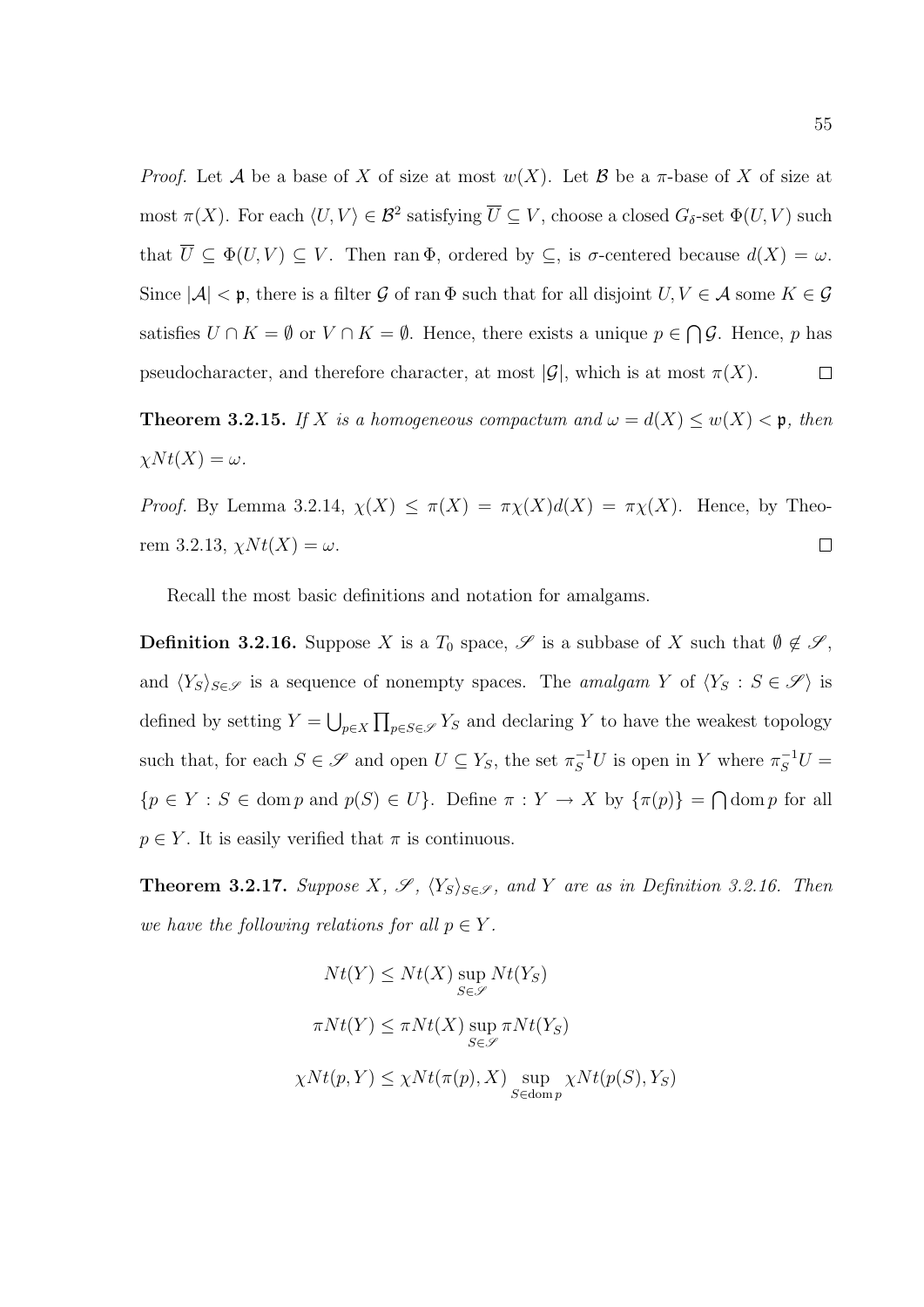Proof. We will only prove the first relation; the proofs of the others are almost identical. Set  $\kappa = Nt(X) \sup_{S \in \mathcal{S}} Nt(Y_S)$ . Let  $\mathcal A$  be a  $\kappa^{\text{op}}$ -like base of X. For each  $S \in \mathcal{S}$ , let  $\mathcal{B}_S$ be a  $\kappa^{\text{op}}$ -like base of  $Y_s$ . Set

$$
\mathcal{C} = \left\{ \pi^{-1}U \cap \bigcap_{S \in \text{dom}\,\tau} \pi_S^{-1}\tau(S) : \tau \in \bigcup_{\mathcal{F} \in [\mathscr{S}]^{<\omega}} \prod_{S \in \mathcal{F}} \mathcal{B}_S \setminus \{Y_S\} \text{ and } \mathcal{A} \ni U \subseteq \bigcap \text{dom}\,\tau \right\}.
$$

Then C is clearly a base of Y. Let us show that C is  $\kappa^{op}$ -like. Suppose  $\pi^{-1}U_i \cap$  $\bigcap_{S \in \text{dom } \tau_i} \pi_S^{-1}$  $\overline{S}^1 \tau_i(S) \in \mathcal{C}$  for all  $i < 2$  and

$$
\pi^{-1}U_0 \cap \bigcap_{S \in \text{dom } \tau_0} \pi_S^{-1} \tau_0(S) \subseteq \pi^{-1}U_1 \cap \bigcap_{S \in \text{dom } \tau_1} \pi_S^{-1} \tau_1(S).
$$

Then  $U_0 \subseteq U_1$  and dom  $\tau_0 \supseteq \text{dom } \tau_1$  and  $\tau_0(S) \subseteq \tau_1(S)$  for all  $S \in \text{dom } \tau_1$ . Hence, there  $\Box$ are fewer than  $\kappa$ -many possibilities for  $U_1$  and  $\tau_1$  given  $U_0$  and  $\tau_0$ .

An exceptional homogeneous compactum Y is constructed with  $X = \mathbb{T}$  and  $w(Y_S) =$  $\pi(Y_S) = \mathfrak{c}$  and  $\chi(Y_S) = \omega$  for all  $S \in \mathcal{S}$ . Hence,  $Nt(Y_S) \leq \mathfrak{c}^+$  and  $\chi Nt(Y_S) = \omega$ for each  $S \in \mathscr{S}$ . Moreover, each  $Y_S$  is  $2_{\text{lex}}^{\gamma}$  (*i.e.*,  $2^{\gamma}$  ordered lexicographically) where  $\gamma$  is a fixed indecomposable ordinal in  $\omega_1 \setminus (\omega + 1)$ . Since  $cf \gamma = \omega$ , it is easy to construct an  $\omega^{\rm op}$ -like  $\pi$ -base of this space. Hence, by Theorem 3.2.17,  $Nt(Y) \leq \mathfrak{c}^+$  and  $\pi N t(Y) = \chi N t(Y) = \omega$ . Thus, Observation 3.1.1 is justified for  $N t(\cdot)$ ,  $\pi N t(\cdot)$ , and  $\chi N t(\cdot).$ 

It remains to justify Observation 3.1.1 for  $\chi_K N t(\cdot)$ . We first note that all known homogeneous compacta are continuous images of products of compacta each of weight at most c. (Moreover, any Z as in Definition 3.2.16 is a continuous image of  $X \times \prod_{S \in \mathscr{S}} Y_S$ .) Therefore, the following theorem will suffice.

**Theorem 3.2.18.** Suppose Y is a continuous image of a product  $X = \prod_{i \in I} X_i$  of compacta. Then  $\chi_K N t(Y) \leq \sup_{i \in I} w(X_i)$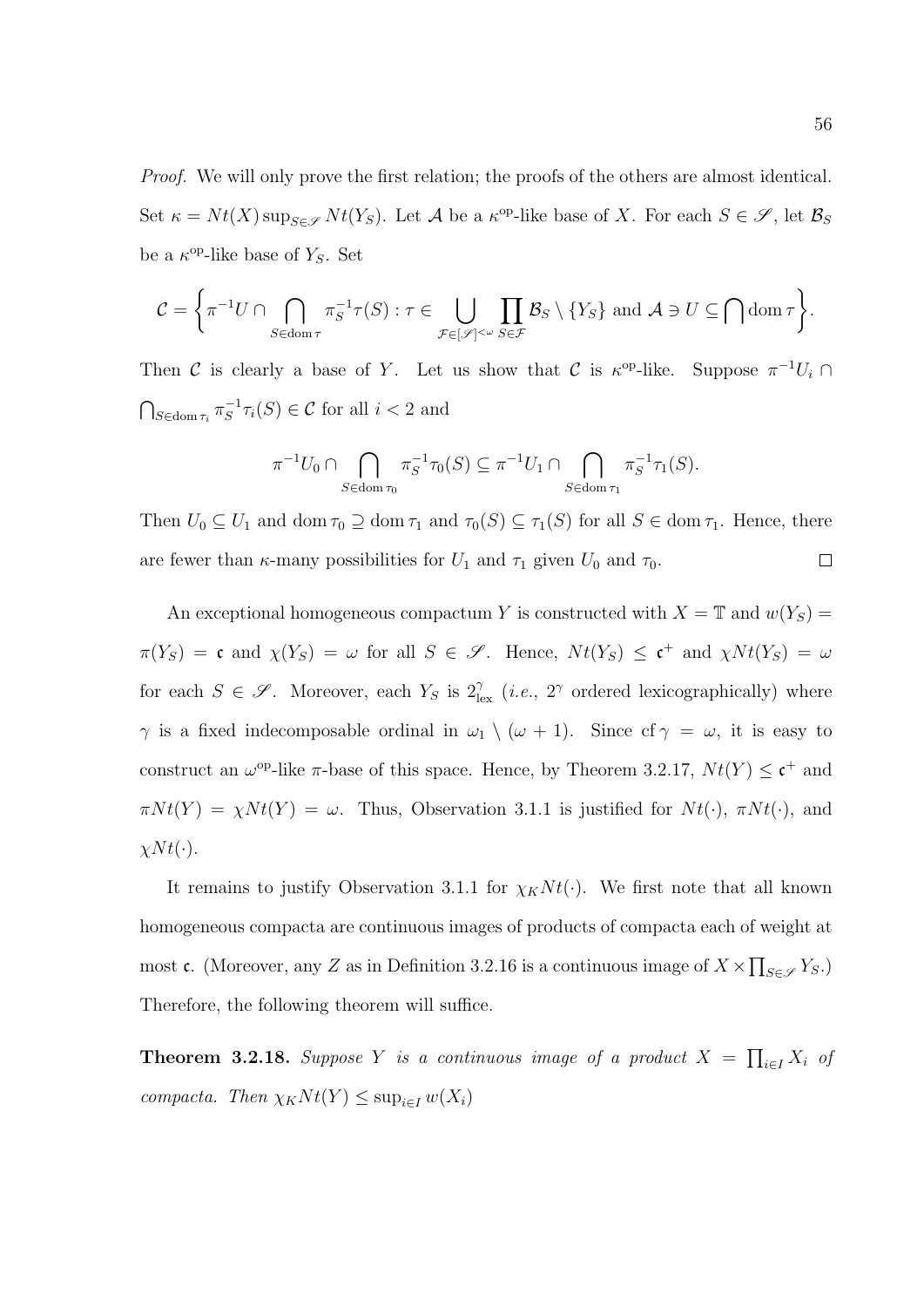Before proving the above theorem, we first prove two lemmas.

**Definition 3.2.19.** Given subsets P and Q of a common poset, define P and Q to be mutually dense if for all  $p_0 \in P$  and  $q_0 \in Q$  there exist  $p_1 \in P$  and  $q_1 \in Q$  such that  $p_0 \geq q_1$  and  $q_0 \geq p_1$ .

**Lemma 3.2.20.** Let  $\kappa$  be a cardinal and let P and Q be mutually dense subsets of a common poset. Then P is almost  $\kappa^{\rm op}$ -like if and only if Q is.

*Proof.* Suppose D is a  $\kappa^{\rm op}$ -like dense subset of P. Then it suffices to construct a  $\kappa^{\rm op}$ -like dense subset of Q. Define a partial map f from  $|D|$ <sup>+</sup> to Q as follows. Set  $f_0 = \emptyset$ . Suppose  $\alpha$  <  $|D|^+$  and we have constructed a partial map  $f_\alpha$  from  $\alpha$  to Q. Set  $E =$  ${d \in D : d \not\geq q \text{ for all } q \in \text{ran } f_\alpha }$ . If  $E = \emptyset$ , then set  $f_{\alpha+1} = f_\alpha$ . Otherwise, choose  $q \in Q$  such that  $q \leq e$  for some  $e \in E$ , and let  $f_{\alpha+1}$  be the smallest function extending  $f_{\alpha}$  such that  $f_{\alpha+1}(\alpha) = q$ . For limit ordinals  $\gamma \leq |D|^+$ , set  $f_{\gamma} = \bigcup_{\alpha < \gamma} f_{\alpha}$ . Set  $f = f_{|D|^+}$ .

Let us show that ran f is  $\kappa^{\text{op}}$ -like. Suppose otherwise. Then there exists  $q \in \text{ran } f$ and an increasing sequence  $\langle \xi_\alpha \rangle_{\alpha < \kappa}$  in dom f such that  $q \leq f(\xi_\alpha)$  for all  $\alpha < \kappa$ . By the way we constructed f, there exists  $\langle d_{\alpha} \rangle_{\alpha \leq \kappa} \in D^{\kappa}$  such that  $f(\xi_{\beta}) \leq d_{\beta} \neq d_{\alpha}$  for all  $\alpha < \beta < \kappa$ . Choose  $p \in P$  such that  $p \leq q$ . Then choose  $d \in D$  such that  $d \leq p$ . Then  $d \leq d_{\beta} \neq d_{\alpha}$  for all  $\alpha < \beta < \kappa$ , which contradicts that D is  $\kappa^{\rm op}$ -like. Therefore, ran f is  $\kappa^{\rm op}\text{-like}.$ 

Finally, let us show that ran f is a dense subset of Q. Suppose  $q \in Q$ . Choose  $p \in P$ such that  $p \leq q$ . Then choose  $d \in D$  such that  $d \leq p$ . By the way we constructed f, there exists  $r \in \text{ran } f$  such that  $r \leq d$ ; hence,  $r \leq q$ .  $\Box$ 

**Lemma 3.2.21.** Suppose  $f: X \to Y$  is a continuous surjection between compacta and C is closed in Y. Then  $\chi N t(f^{-1}C, X) = \chi N t(C, Y)$ .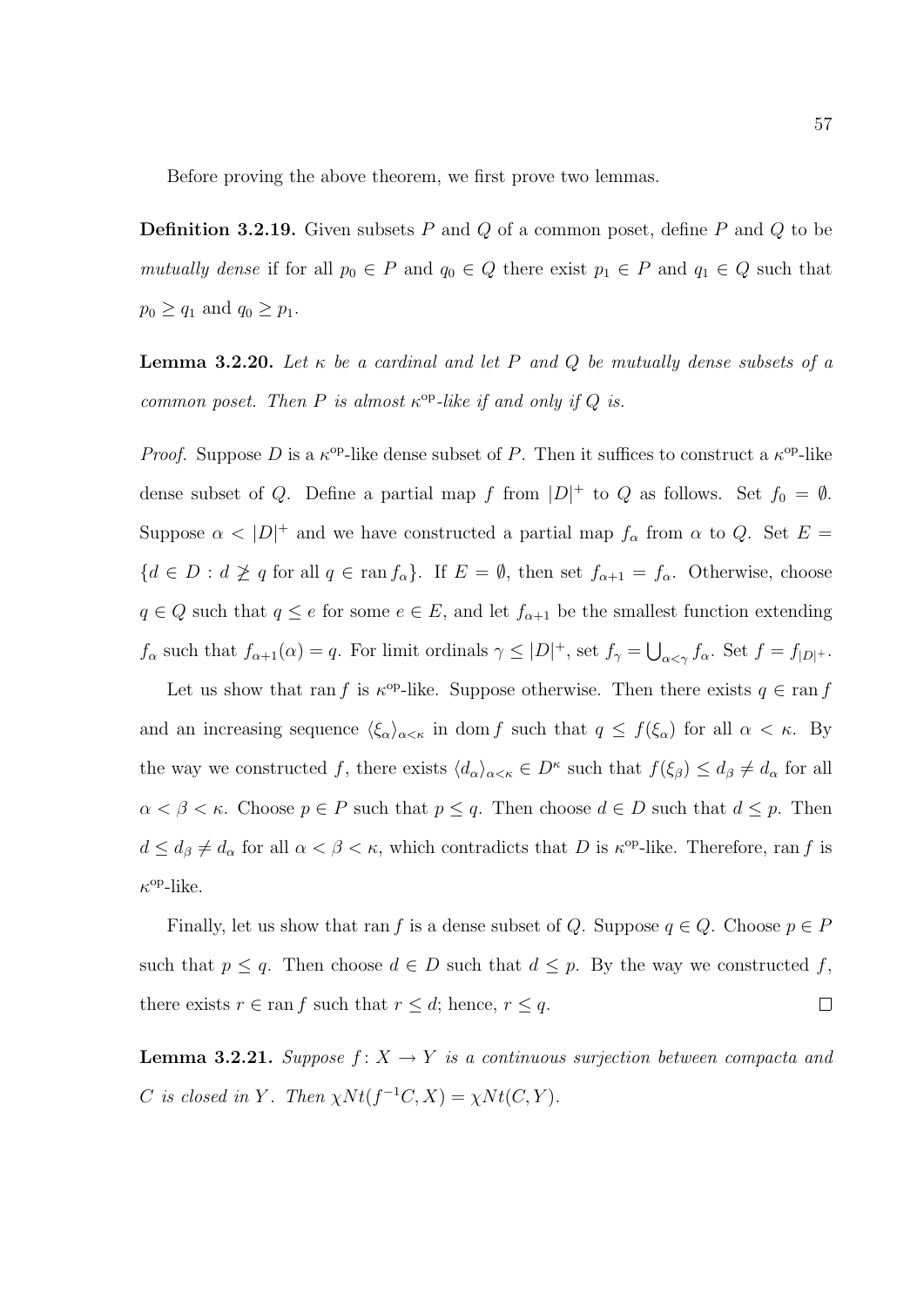*Proof.* Let  $A$  be a neighborhood base of  $C$ . By Lemma 3.2.20, it suffices to show that  ${f^{-1}V : V \in \mathcal{A}}$  is a neighborhood base of  $f^{-1}C$ . Suppose U is a neighborhood of  $f^{-1}C$ . By normality of Y, we have  $f^{-1}C = \bigcap_{V \in \mathcal{A}} f^{-1}\overline{V}$ . By compactness of X, we have  $f^{-1}\overline{V} \subseteq U$  for some  $V \in \mathcal{A}$ . Thus,  $\{f^{-1}V : V \in \mathcal{A}\}\$ is a neighborhood base of  $f^{-1}C$  as desired.  $\Box$ 

*Proof of Theorem 3.2.18.* By Lemma 3.2.21, we may assume  $Y = X$ . By Theorem 3.2.2, we may assume I is finite. Apply Theorem 3.2.4.  $\Box$ 

How sharp are the bounds of Observation 3.1.1? (3) is trivially sharp as every space has local Noetherian type at least  $\omega$ . We will show that there is a homogeneous compactum with Noethian type  $c^+$ , namely, the double arrow space. Moreover, we will show that Suslin lines have uncountable Noetherian  $\pi$ -type. It is known to be consistent that there are homogeneous compact Suslin lines, but it is also known to be consistent that there are no Suslin lines. It is not clear whether it is consistent that all homogeneous compacta have Noetherian  $\pi$ -type  $\omega$ , even if we restrict to the first countable case. Also, it is not clear in any model of ZFC whether all homogeneous compacta have compact Noetherian type  $\omega$ , even if we restrict to the first countable case.

The following proposition is essentially due to Peregudov [54].

### **Proposition 3.2.22.** If X is a space and  $\pi(X) < \text{cf } \kappa \leq \kappa \leq w(X)$ , then  $Nt(X) > \kappa$ .

Proof. Suppose A is a base of X and B is  $\pi$ -base of X of size  $\pi(X)$ . Then  $|\mathcal{A}| \geq \kappa$ ; hence, there exist  $\mathcal{U} \in [\mathcal{A}]^{\kappa}$  and  $V \in \mathcal{B}$  such that  $V \subseteq \bigcap \mathcal{U}$ . Hence, there exists  $W \in \mathcal{A}$ such that  $W \subseteq V \subseteq \bigcap \mathcal{U}$ ; hence,  $\mathcal{A}$  is not  $\kappa^{\text{op}}$ -like.  $\Box$ 

**Example 3.2.23.** The double arrow space, defined as  $((0,1] \times \{0\}) \cup ([0,1] \times \{1\})$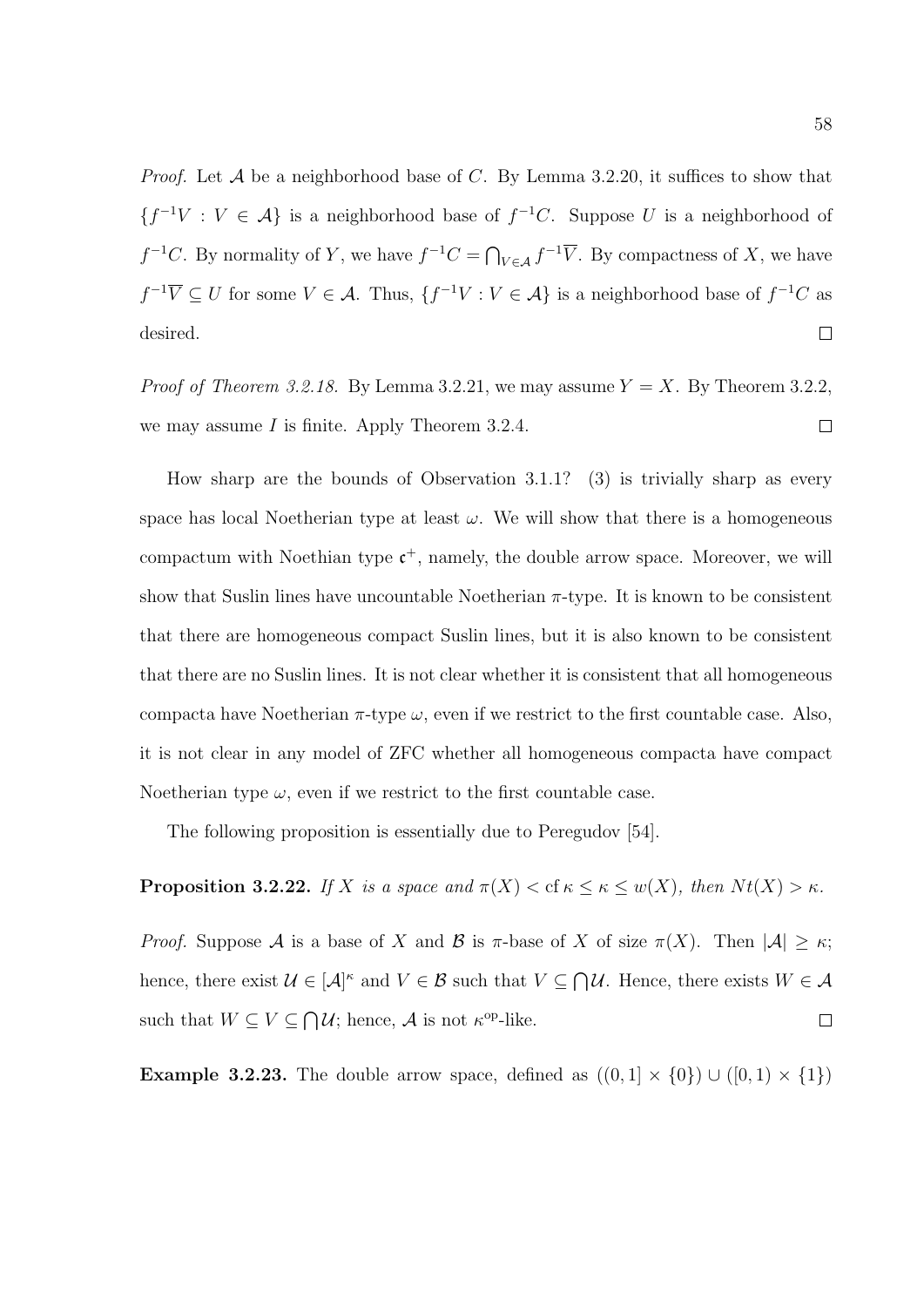ordered lexicographically, has  $\pi$ -weight  $\omega$  and weight c, and is known to be compact and homogeneous. By Proposition 3.2.22, it has Noetherian type  $\mathfrak{c}^+$ .

**Theorem 3.2.24.** Suppose X is a Suslin line. Then  $\pi N t(X) \geq \omega_1$ .

*Proof.* Let A be a  $\pi$ -base of X consisting only of open intervals. By Lemma 3.2.20, it suffices to show that A is not  $\omega^{\text{op}}$ -like. Construct a sequence  $\langle \mathcal{B}_n \rangle_{n \leq \omega}$  of maximal pairwise disjoint subsets of A as follows. Choose  $\mathcal{B}_0$  arbitrarily. Given  $n < \omega$  and  $\mathcal{B}_n$ , choose  $\mathcal{B}_{n+1}$  such that it refines  $\mathcal{B}_n$  and  $\mathcal{B}_n \cap \mathcal{B}_{n+1} \subseteq [X]^1$ .

Let E denote the set of all endpoints of intervals in  $\bigcup_{n<\omega}\mathcal{B}_n$ . Since X is Suslin, there exists  $U \in \mathcal{A} \setminus [X]^1$  such that  $U \cap E = \emptyset$ . For each  $n < \omega$ , the set  $\bigcup \mathcal{B}_n$  is dense in X by maximality; whence, there exists  $V_n \in \mathcal{B}_n$  such that  $U \cap V_n \neq \emptyset$ . Since  $U \cap E = \emptyset$ , we have  $U \subseteq \bigcap_{n<\omega} V_n$ . Thus, A is not  $\omega^{\text{op}}$ -like.  $\Box$ 

 $MA + \neg CH$  implies there are no Suslin lines. It is not clear whether it further implies every homogeneous compactum has Noetherian  $\pi$ -type  $\omega$ . However, the next theorem gives us a partial result. First, we need a lemma very similar to the result that  $MA+\neg CH$ implies all Aronszajn trees are special.

**Lemma 3.2.25.** Assume MA. Suppose Q is an  $\omega_1^{\text{op}}$  $_{1}^{\mathrm{op}}$ -like poset of size less than  $\mathfrak{c}$ . Then  $Q$  is almost  $\omega^{\rm op}$ -like or  $Q$  has an uncountable centered subset.

Proof. Set  $\mathbb{P} = [Q]^{<\omega}$  and order  $\mathbb P$  such that  $\sigma \leq \tau$  if and only if  $\sigma \cap \uparrow_Q \tau = \tau$ . A sufficiently generic filter G of  $\mathbb P$  will be such that  $\bigcup G$  is a dense  $\omega^{\text{op}}$ -like subset of Q. Hence, if  $\mathbb P$  is ccc, then Q is almost  $\omega^{\text{op}}$ -like. Hence, we may assume  $\mathbb P$  has an antichain A of size  $\omega_1$ . We may assume A is a  $\Delta$ -system with root  $\rho$ . Since Q is  $\omega_1^{\rm op}$  $n_1^{\rm op}$ -like, we may assume  $\sigma \cap \uparrow_Q \rho = \rho$  for all  $\sigma \in A$ . Choose a bijection  $\langle a_\alpha \rangle_{\alpha < \omega_1}$  from  $\omega_1$  to A.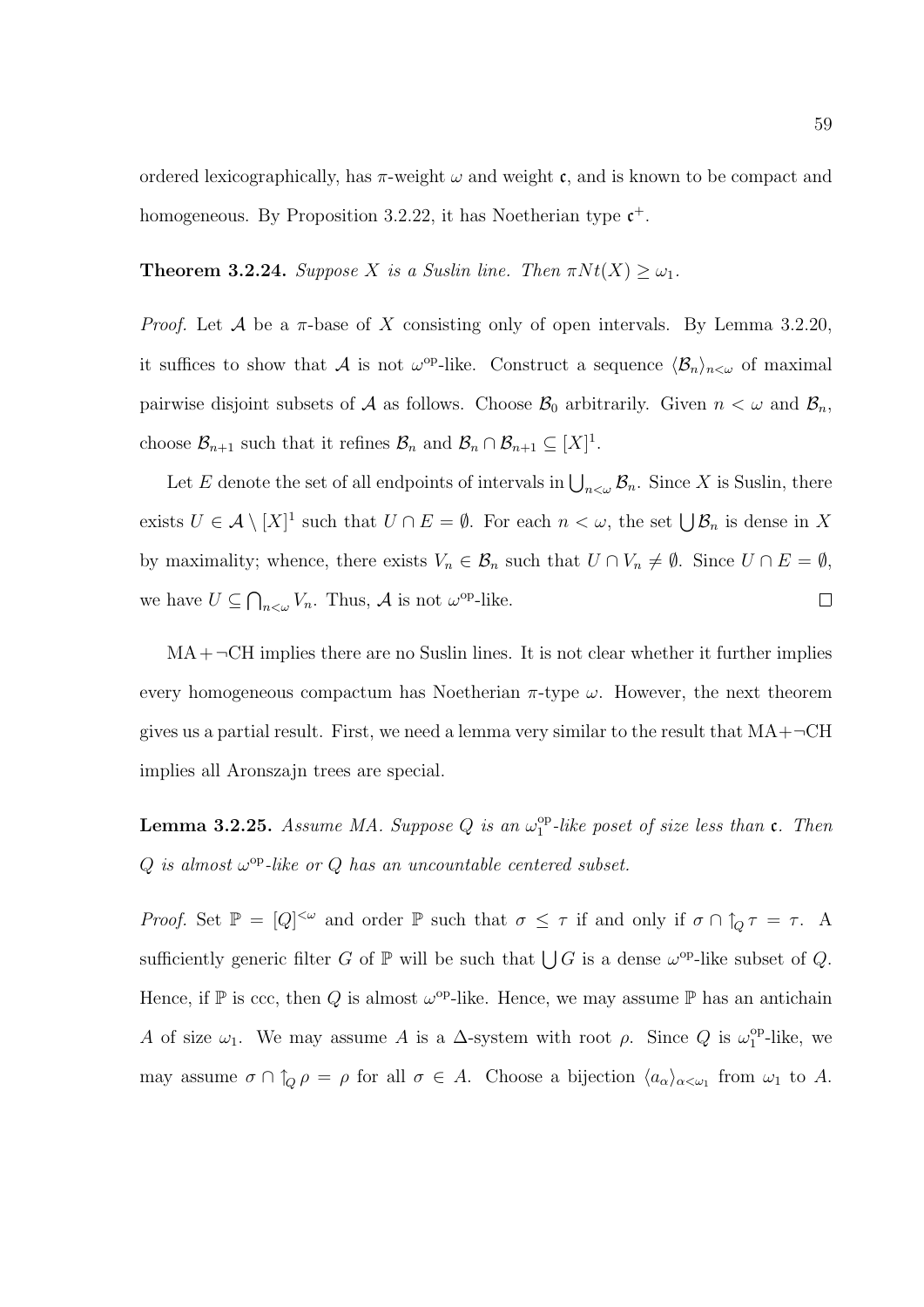We may assume there exists an  $n < \omega$  such that  $|a_{\alpha} \rangle \rho = n$  for all  $\alpha < \omega_1$ . For each  $\alpha < \omega_1$ , choose a bijection  $\langle a_{\alpha,i} \rangle_{i \leq n}$  from n to  $a_{\alpha} \setminus \rho$ . For each  $x \in Q$  and  $i < n$ , set  $E_{x,i} = \{\alpha < \omega_1 : x \leq_Q a_{\alpha,i}$  or  $a_{\alpha,i} \leq_Q x\}$ . For each  $\alpha < \omega_1$ , since A is an antichain, we have  $\bigcup_{i\leq n}\bigcup_{j\leq n}E_{a_{\alpha,i},j}=\omega_1$ . Choose a uniform ultrafilter  $\mathcal U$  on  $\omega_1$ . Then we may choose  $B \in [(\bigcup A) \setminus \rho]^{\omega_1}$  and  $i < n$  such that  $E_{x,i} \in \mathcal{U}$  for all  $x \in B$ .

It suffices to show that B is centered. Let  $\sigma \in [B]^{<\omega}$ . Set  $E = \bigcap_{x \in \sigma} E_{x,i}$ . Then  $E \in \mathcal{U}$ ; hence,  $|E| = \omega_1$ ; hence, we may choose  $\alpha \in E \setminus \{\beta < \omega_1 : a_{\beta,i} \in \hat{I}_Q \sigma\}$ . Then  $\Box$  $a_{\alpha,i} \leq Q \ x$  for all  $x \in \sigma$ . Thus, B is centered.

**Lemma 3.2.26.** Suppose  $f: X \rightarrow Y$  is an irreducible continuous surjection between spaces and X is regular. Then  $\pi N t(X) = \pi N t(Y)$ .

*Proof.* Let A be a  $\pi N t(X)$ <sup>op</sup>-like  $\pi$ -base of X and let B be a  $\pi N t(Y)$ <sup>op</sup>-like  $\pi$ -base of Y. By Lemma 3.2.20, we may assume  $A$  consists only of regular open sets. Set  $\mathcal{C} = \{f^{-1}U : U \in \mathcal{B}\}.$  Then  $\mathcal{C}$  is  $\pi N t(Y)$ <sup>op</sup>-like. Suppose U is a nonempty open subset of X. Then we may choose  $V \in \mathcal{B}$  such that  $V \cap f[X \setminus U] = \emptyset$ . Then  $f^{-1}V \subseteq U$ . Thus, C is a  $\pi$ -base of X; hence,  $\pi N t(X) \leq \pi N t(Y)$ .

Set  $\mathcal{D} = \{Y \setminus f[X \setminus U] : U \in \mathcal{A}\}.$  Suppose V is a nonempty open subset of Y. Then we may choose  $U \in \mathcal{A}$  such that  $U \subseteq f^{-1}V$ . Then  $Y \setminus f[X \setminus U] \subseteq V$ . Thus,  $\mathcal{D}$ is a  $\pi$ -base of Y. Now suppose  $U_0, U_1 \in \mathcal{A}$  and  $U_0 \nsubseteq U_1$ . Then  $U_0 \nsubseteq \overline{U}_1$  by regularity. By irreducibility, we may choose  $p \in Y \setminus f[X \setminus (U_0 \setminus \overline{U}_1)]$ . Then  $p \in f[X \setminus U_1]$  and  $p \notin f[X \setminus U_0]$ . Hence,  $Y \setminus f[X \setminus U_0] \nsubseteq Y \setminus f[X \setminus U_1]$ . Thus,  $\mathcal D$  is  $\pi N t(X)$ <sup>op</sup>-like; hence,  $\pi N t(Y) \leq \pi N t(X).$  $\Box$ 

**Theorem 3.2.27.** Assume MA. Let X be a compactum such that  $t(X) = \omega$  and  $\pi(X)$ c. Then  $\pi N t(X) = \omega$ .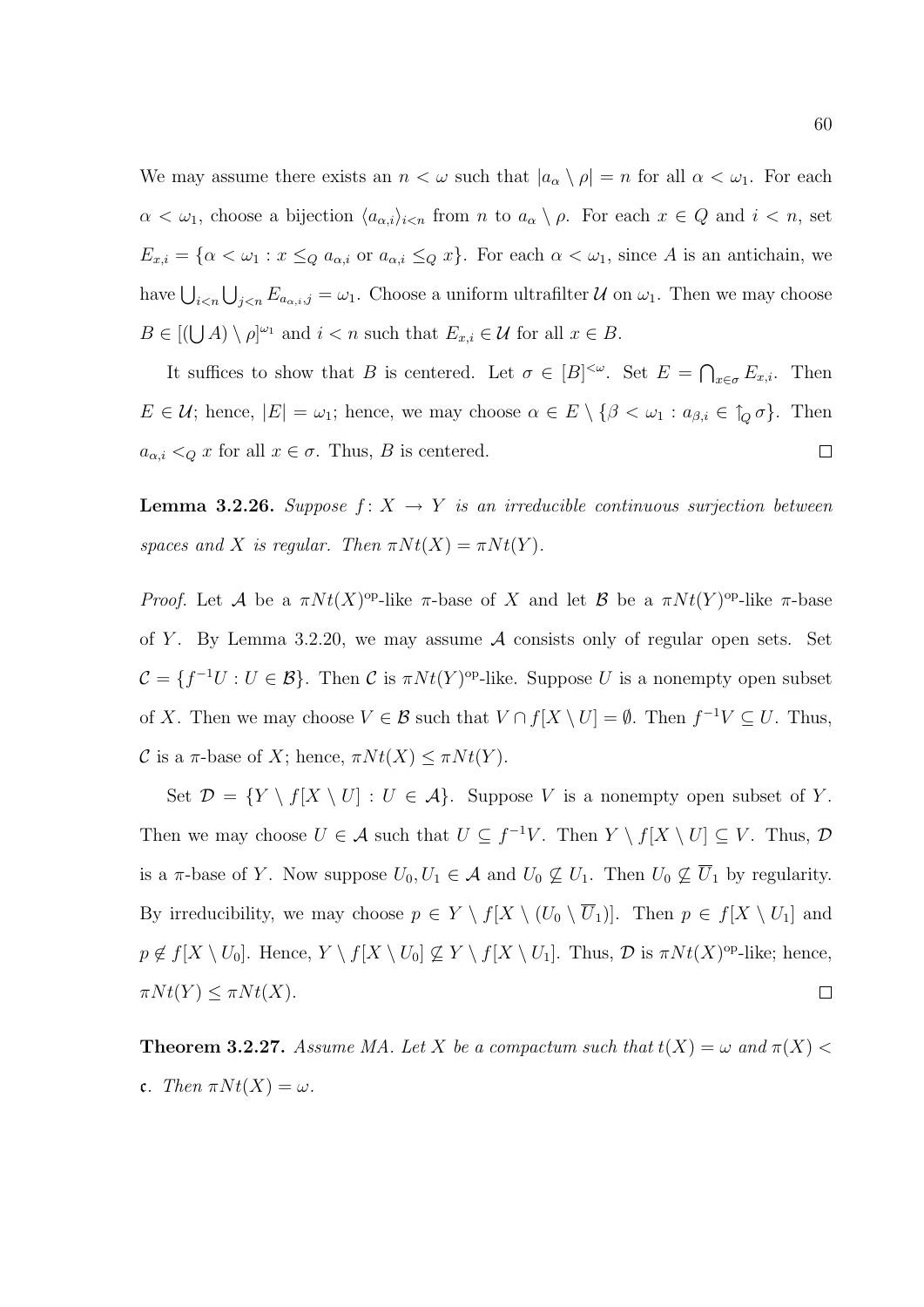*Proof.* We may assume X is a closed subspace of  $[0,1]^{\kappa}$  for some cardinal  $\kappa$ . By a result of Šapirovskiı̆ $[60]$ , since  $t(X) = \omega$ , there is an irreducible continuous map f from X onto a subspace of  $\bigcup_{I \in [\kappa]^{\omega}} [0,1]^I \times \{0\}^{\kappa \setminus I}$ . Because of Lemma 3.2.26, we may replace our hypothesis of  $t(X) = \omega$  with  $X \subseteq \bigcup_{I \in [\kappa]^{\omega}} [0,1]^I \times \{0\}^{\kappa \setminus I}$ . Set  $\mathcal{F} = \text{Fn}(\kappa, (\mathbb{Q} \cap (0,1])^2)$ and

$$
\mathcal{A} = \left\{ X \cap \bigcap_{\alpha \in \text{dom}\,\sigma} \pi_{\alpha}^{-1}(\sigma(\alpha)(0), \sigma(\alpha)(1)) : \sigma \in \mathcal{F} \right\} \setminus \{\emptyset\},\
$$

which is a  $\pi$ -base of X. Then A witnesses that  $\pi sw(X) = \omega$ . Hence, by Theorem 3.2.6 and Lemma 3.2.20, A contains an  $\omega_1^{\rm op}$  $_{1}^{\text{op}}$ -like dense subset  $\mathcal{B}$ , and it suffices to show that B is almost  $\omega^{\rm op}$ -like. Seeking a contradiction, suppose B is not almost  $\omega^{\rm op}$ -like. By Lemma 3.2.25,  $\beta$  contains an uncountable centered subset  $\beta$ . Let the map

$$
\left\langle X \cap \bigcap_{\alpha \in \text{dom}\,\sigma_{\beta}} \pi_{\alpha}^{-1}(\sigma_{\beta}(\alpha)(0), \sigma_{\beta}(\alpha)(1)) \right\rangle_{\beta < \omega_1}
$$

be an injection from  $\omega_1$  to C. Then  $|\bigcup_{\beta<\omega_1}$  dom  $\sigma_\beta|=\omega_1$ . By compactness, the set

$$
X \cap \bigcap_{\beta < \omega_1} \bigcap_{\alpha \in \text{dom}\,\sigma_\beta} \pi_\alpha^{-1}[\sigma_\beta(\alpha)(0), \sigma_\beta(\alpha)(1)]
$$

is nonempty, in contradiction with  $X \subseteq \bigcup_{I \in [\kappa]^{\omega}} [0,1]^I \times \{0\}^{\kappa \setminus I}.$ 

Concerning compact Noetherian type, we note that if there is a homogeneous compactum X for which  $\chi_K N t(X) \geq \omega_1$ , then X is not an ordered space.

**Definition 3.2.28.** A point p in a space X is  $P_{\kappa}$ -point if, for every set A of fewer than  $\kappa$ -many neighborhoods of p, the set  $\bigcap \mathcal{A}$  has p in its interior. A P-point is a  $P_{\omega_1}$ -point.

**Theorem 3.2.29.** If X is a homogeneous ordered compactum, then  $\chi_K N t(X) = \omega$ .

*Proof.* We may assume X is infinite; hence, X has a point that is not a P-point. By homogeneity, min X is not a P-point; hence, min X has countable character. By homogeneity, X is first countable. Let C be closed in X. Then  $X\setminus C$  is a disjoint union of open

 $\Box$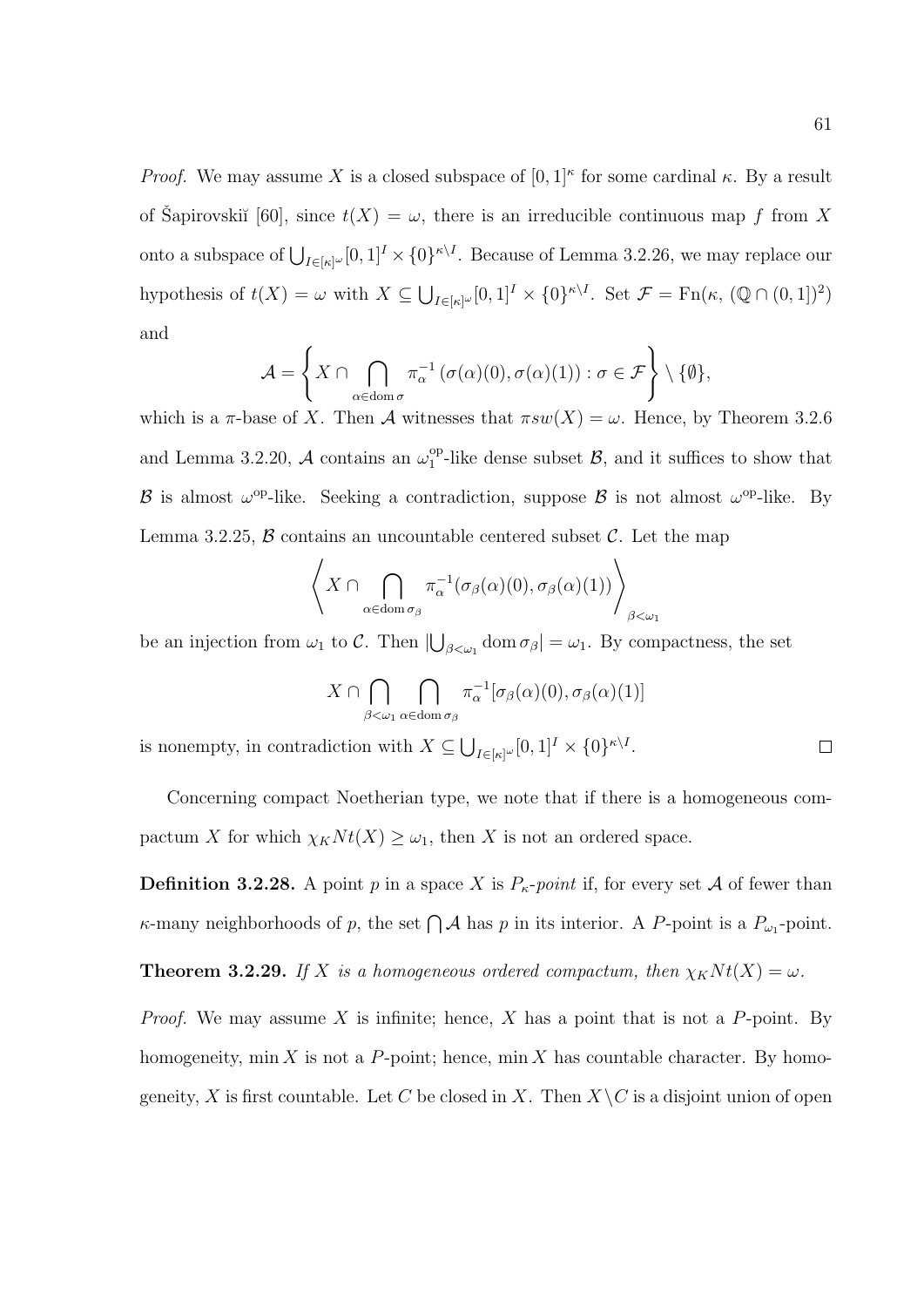intervals  $\bigcup_{i\in I}(a_i,b_i)$  such that  $(a_i,b_i) = \bigcup_{n<\omega}[a_{i,n},b_{i,n}]$  and  $\langle a_{i,n}\rangle_{n<\omega}$  is nonincreasing and  $\langle b_{i,n} \rangle_{n \leq \omega}$  is nondecreasing for all  $i \in I$ . Hence,  $\{X \setminus \bigcup_{i \in \text{dom }\sigma} [a_{i,\sigma(i)}, b_{i,\sigma(i)}]: \sigma \in \text{Fn}(I, \omega)\}\$ is an  $\omega^{\rm op}$ -like neighborhood base of C.  $\Box$ 

It is worth noting that while products do not decrease cellularity, they can decrease  $N t(\cdot)$ ,  $\pi N t(\cdot)$ , and  $\chi N t(\cdot)$ , as shown by the following theorem, which trivially generalizes a result of Malykhin [42].

**Theorem 3.2.30.** Let  $p \in X = \prod_{i \in I} X_i$  where  $X_i$  is a nonsingleton  $T_1$  space for all  $i \in I$ . If  $\sup_{i \in I} w(X_i) \leq |I|$ , then  $Nt(X) = \omega$ . If  $\sup_{i \in I} \pi(X_i) \leq |I|$ , then  $\pi Nt(X) = \omega$ . If  $\sup_{i\in I} \chi(p(i), X_i) \leq |I|$ , then  $\chi N t(p, X) = \omega$ .

*Proof.* Let us prove the first implication; the others are proved very similarly. For each  $\Box$  $i \in I$ , let  $\{U_{i,0}, U_{i,1}\}$  be a nontrivial cover of X by two open sets.

In constrast,  $\chi_K N t(\cdot)$  is not decreased by products when the factors are compacta. Just as is true of cellularity, the compact Noetherian type of a product of compacta is the supremum of the compact Noetherian types of its finite subproducts.

**Theorem 3.2.31.** If  $X = \prod_{i \in I} X_i$  is a product of compacta, then

$$
\chi_K Nt(X) = \sup_{\sigma \in [I]^{<\omega}} \chi_K Nt(\prod_{i \in \sigma} X_i).
$$

*Proof.* To prove " $\leq$ ", apply Theorem 3.2.2. To prove " $\geq$ ", apply Lemma 3.2.21.  $\Box$ 

Though cellularity and compact Noetherian type behave similarly for compacta, they do not coincide, even assuming homogeneity. Given any indecomposable ordinal  $\gamma$  strictly between  $\omega$  and  $\omega_1$ , the space  $2^{\gamma}_{\text{lex}}$  (*i.e.*, 2<sup> $\gamma$ </sup> ordered lexicographically) is homogeneous and compact and has cellularity  $\mathfrak c$  by a result of Maurice [44]. However, by Theorem 3.2.29, this space has compact Noetherian type  $\omega$ .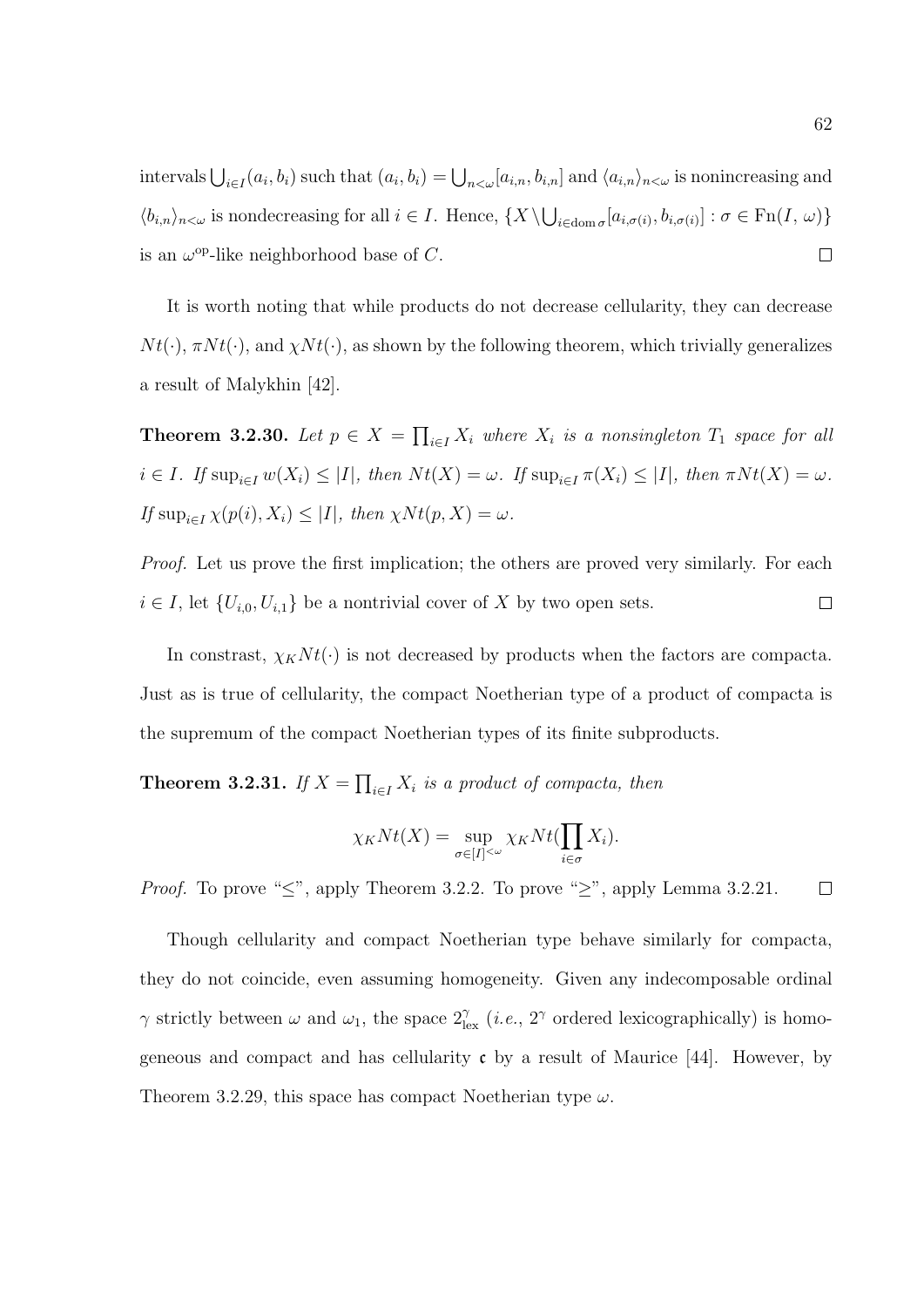### 3.3 Dyadic compacta

In this section, we prove a strengthened version of Theorem 3.1.2 and generalize it to continuous images of products of compacta with bounded weight. We also investigate the spectrum of Noetherian types of dyadic compacta. Our approach is to start with results about subsets of free boolean algebras and then use Stone duality to apply them to families of open subsets of dyadic compacta.

By Lemma 3.2.3, every countable subset of a free boolean algebra is almost  $\omega^{\rm op}\text{-like}$ . We wish to prove this for all subsets of free boolean algebras. We achieve this by approximating free boolean algebras by smaller free subalgebras using elementary submodels. More specifically, we use elementary submodels of  $H_{\theta}$  where  $\theta$  is a regular cardinal and  $H_{\theta}$  is the  $\{\in\}$ -structure of all sets that hereditarily have size less than  $\theta$ . Whenever we use  $H_{\theta}$  in an argument, we implicitly assume that  $\theta$  is sufficiently large to make the argument valid. As is typical with elementary submodels of  $H_{\theta}$ , we need reflection properties. For our purposes, the crucial reflection property of free boolean algebras is given by the following lemma.

**Lemma 3.3.1.** Let B be a free boolean algebra and let  $\{B, \wedge, \vee\} \subseteq M \prec H_{\theta}$ . Then, for all  $q \in B$ , there exists  $r \in B \cap M$  such that, for all  $p \in B \cap M$ , we have  $p \geq q$  if and only if  $p \geq r$ . In particular,  $r \geq q$ .

*Proof.* Let  $q \in B$ . We may assume  $q \neq 0$ . By elementarity, there exists a map  $g \in M$ enumerating a set of mutually independent generators of B. Set  $G = \bigcup \{ \{g(i), g(i)'\} :$  $i \in \text{dom } g$ . Then there exists  $\eta \in [[G]^{<\omega}]^{<\omega}$  such that  $q = \bigvee_{\tau \in \eta} \bigwedge \tau$  and  $\bigwedge \tau \neq 0$  for all  $\tau \in \eta$ . Set  $r = \bigvee_{\tau \in \eta} \bigwedge (\tau \cap M)$ . Let  $p \in B \cap M$ ; we may assume  $p \neq 1$ . Then there exists  $\zeta \in [[G \cap M]^{<\omega}]^{<\omega}$  such that  $p = \bigwedge_{\sigma \in \zeta} \bigvee \sigma$  and  $\bigvee \sigma \neq 1$  for all  $\sigma \in \zeta$ . Hence,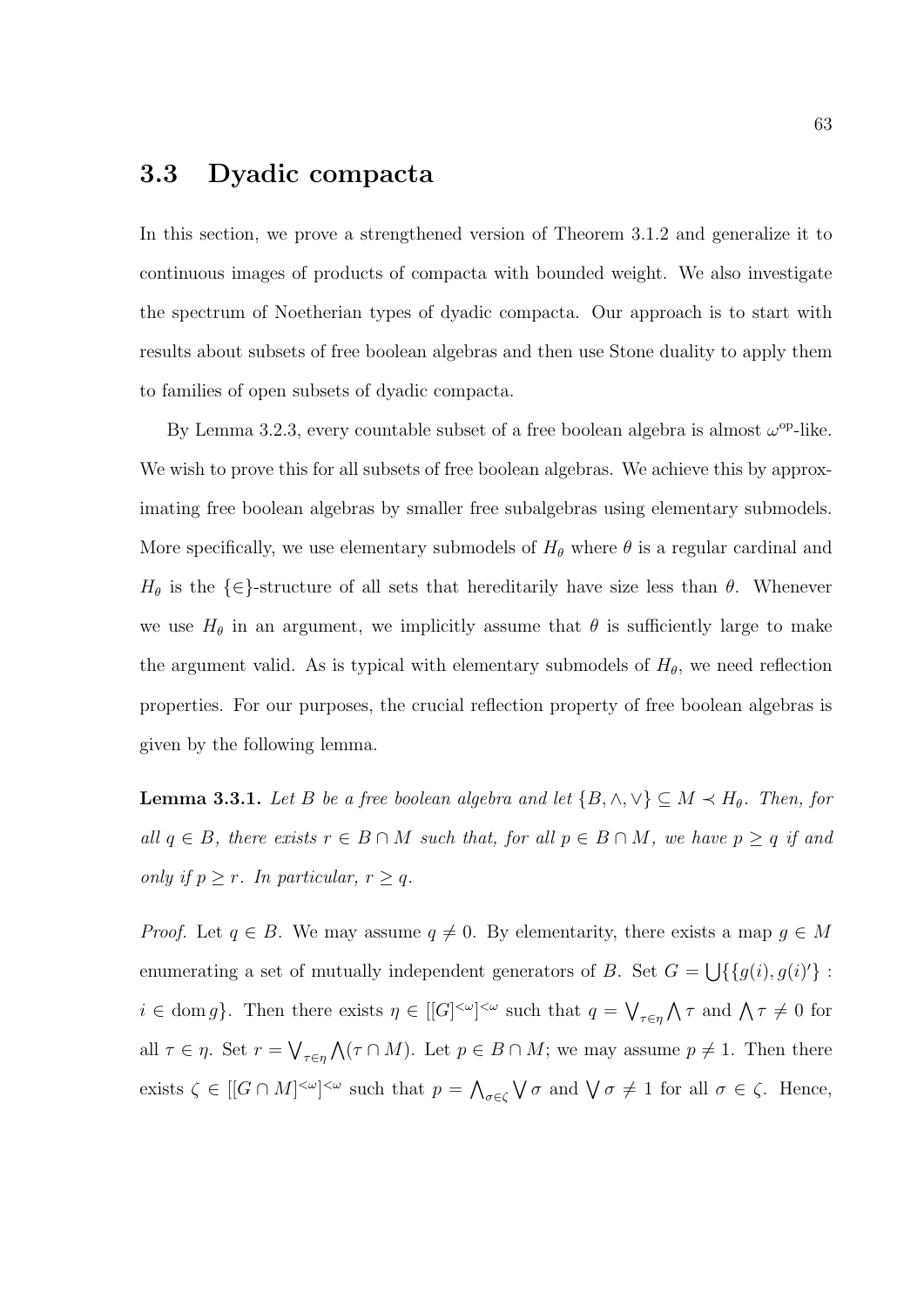$p \geq q$  iff, for all  $\sigma \in \zeta$  and  $\tau \in \eta$ , we have  $\bigvee \sigma \geq \bigwedge \tau$ , which is equivalent to  $\sigma \cap \tau \neq \emptyset$ , which is equivalent to  $\sigma \cap \tau \cap M \neq \emptyset$ . Thus,  $p \geq q$  if and only if  $p \geq r$ .  $\Box$ 

The above lemma is not new. Fuchino proved that the conclusion of the above lemma is equivalent to the Freese-Nation property, a property free boolean algebras are known to have. (See section 2.2 and Theorem A.2.1 of [31] for details.)

### **Theorem 3.3.2.** Every subset of every free boolean algebra is almost  $\omega^{\rm op}$ -like.

*Proof.* Let B be a free boolean algebra; set  $\kappa = |B|$ . Given  $A \subseteq B$ , let  $\uparrow A$  denote the smallest semifilter of B containing A; if  $A = \{a\}$  for some a, then set  $\uparrow a = \uparrow A$ . Let Q be a subset of B. If Q is a countable, then Q is almost  $\omega^{\rm op}$ -like by Lemma 3.2.3. Therefore, we may assume that  $\kappa > \omega$  and the theorem is true for all free boolean algebras of size less than  $\kappa$ .

We will construct a continuous elementary chain  $\langle M_{\alpha}\rangle_{\alpha<\kappa}$  of elementary submodels of  $H_{\theta}$  and a continuous increasing sequence of sets  $\langle D_{\alpha}\rangle_{\alpha<\kappa}$  satisfying the following conditions for all  $\alpha < \kappa$ .

- 1.  $\alpha \cup \{B, \wedge, \vee, Q\} \subseteq M_\alpha$  and  $|M_\alpha| \leq |\alpha| + \omega$ .
- 2.  $D_{\alpha}$  is a dense subset of  $Q \cap M_{\alpha}$ .
- 3.  $D_{\alpha} \cap \uparrow q$  is finite for all  $q \in Q \cap M_{\alpha}$ .
- 4.  $D_{\alpha+1} \cap \uparrow q = D_{\alpha} \cap \uparrow q$  for all  $q \in Q \cap M_{\alpha}$ .

Given this construction, set  $D = \bigcup_{\alpha < \kappa} D_\alpha$ . Then D is a dense subset of Q by (2). Moreover, if  $\alpha < \kappa$  and  $d \in D_{\alpha}$ , then  $d \in Q \cap M_{\alpha}$  by (2); whence, d is below at most finitely many elements of D by (3) and (4). Hence, Q is almost  $\omega^{\rm op}\text{-like}$ .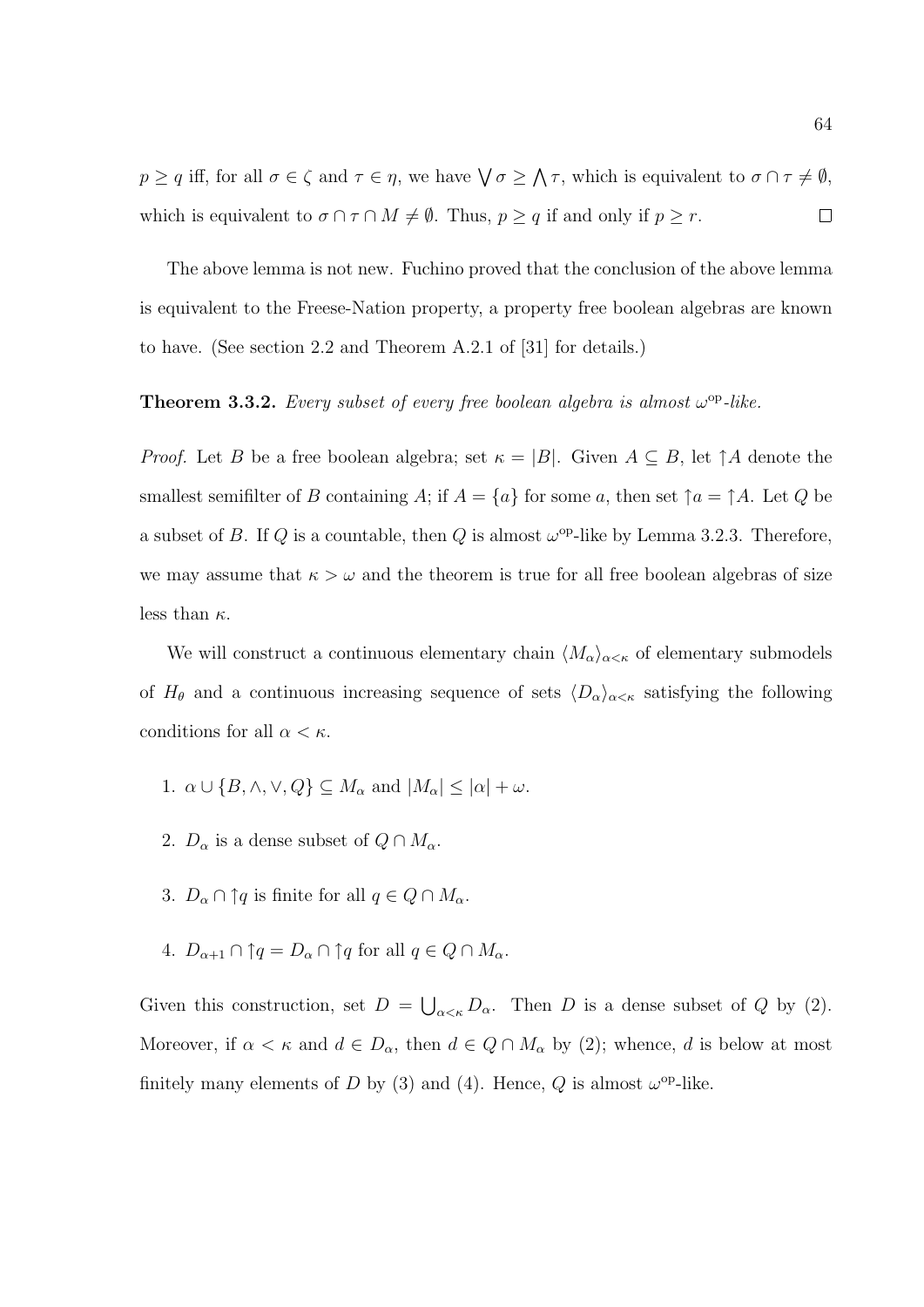For stage 0, choose any  $M_0 \prec H_\theta$  satisfying (1). Since  $Q \cap M_0 \subseteq B \cap M_0$ , we may choose  $D_0$  to be an  $\omega^{\text{op}}$ -like dense subset of  $Q \cap M_0$ , exactly what (2) and (3) require. At limit stages, (1) and (2) are clearly preserved, and (3) is preserved because of (4).

For a successor stage  $\alpha + 1$ , choose  $M_{\alpha+1}$  such that  $M_{\alpha} \prec M_{\alpha+1} \prec H_{\theta}$  and (1) holds for stage  $\alpha + 1$ . Since  $Q \cap M_{\alpha+1} \subseteq B \cap M_{\alpha+1}$ , there is an  $\omega^{\rm op}$ -like dense subset E of  $Q \cap M_{\alpha+1}$ . Set  $D_{\alpha+1} = D_{\alpha} \cup (E \setminus \uparrow (Q \cap M_{\alpha}))$ . Then (4) is easily verified: if  $q \in Q \cap M_{\alpha}$ , then

$$
D_{\alpha+1} \cap \uparrow q = (D_{\alpha} \cap \uparrow q) \cup ((E \cap \uparrow q) \setminus \uparrow (Q \cap M_{\alpha})) = D_{\alpha} \cap \uparrow q.
$$

Let us verify (2) for stage  $\alpha + 1$ . Let  $q \in Q \cap M_{\alpha+1}$ . If  $q \in \hat{P}(Q \cap M_{\alpha})$ , then  $q \in \uparrow D_\alpha \subseteq \uparrow D_{\alpha+1}$  because of (2) for stage  $\alpha$ . Suppose  $q \notin \uparrow (Q \cap M_\alpha)$ . Choose  $e \in E$ such that  $e \leq q$ . Then  $e \notin \uparrow (Q \cap M_\alpha)$ ; hence,  $q \in \uparrow (E \setminus \uparrow (Q \cap M_\alpha)) \subseteq \uparrow D_{\alpha+1}$ .

It remains only to verify (3) for stage  $\alpha + 1$ . Let  $q \in Q \cap M_{\alpha+1}$ . Then  $E \cap \uparrow q$  is finite; hence, by the definition of  $D_{\alpha+1}$ , it suffices to show that  $D_{\alpha} \cap \uparrow q$  is finite. By Lemma 3.3.1, there exists  $r \in B \cap M_\alpha$  such that  $r \geq q$  and  $M_\alpha \cap \uparrow q = M_\alpha \cap \uparrow r$ ; hence,  $D_{\alpha} \cap \uparrow q = D_{\alpha} \cap \uparrow r$ . Since  $q \in Q$ , we have  $r \in M_{\alpha} \cap \uparrow Q$ . By elementarity, there exists  $p \in Q \cap M_\alpha$  such that  $p \leq r$ ; hence,  $D_\alpha \cap \uparrow r \subseteq D_\alpha \cap \uparrow p$ . By (2) for stage  $\alpha$ , we have  $D_{\alpha} \cap \uparrow p$  is finite; hence,  $D_{\alpha} \cap \uparrow q$  is finite.  $\Box$ 

**Theorem 3.3.3.** Let X be a dyadic compactum and let U be a family of subsets of X such that for all  $U \in \mathcal{U}$  there exists  $V \in \mathcal{U}$  such that  $\overline{V} \cap \overline{X \setminus U} = \emptyset$ . Then  $\mathcal{U}$  is almost  $\omega^{\rm op}\text{-}like.$ 

*Proof.* Let  $f: 2^{\kappa} \to X$  be a continuous surjection for some cardinal  $\kappa$ . Set  $\mathcal{B} = \text{Clop}(2^{\kappa})$ . Then B is a free boolean algebra. Set  $V = \{f^{-1}U : U \in \mathcal{U}\}\$ . Then it suffices to show that V is almost  $\omega^{\text{op}}$ -like. Let Q denote the set of all  $B \in \mathcal{B}$  such that  $V \subseteq B$  for some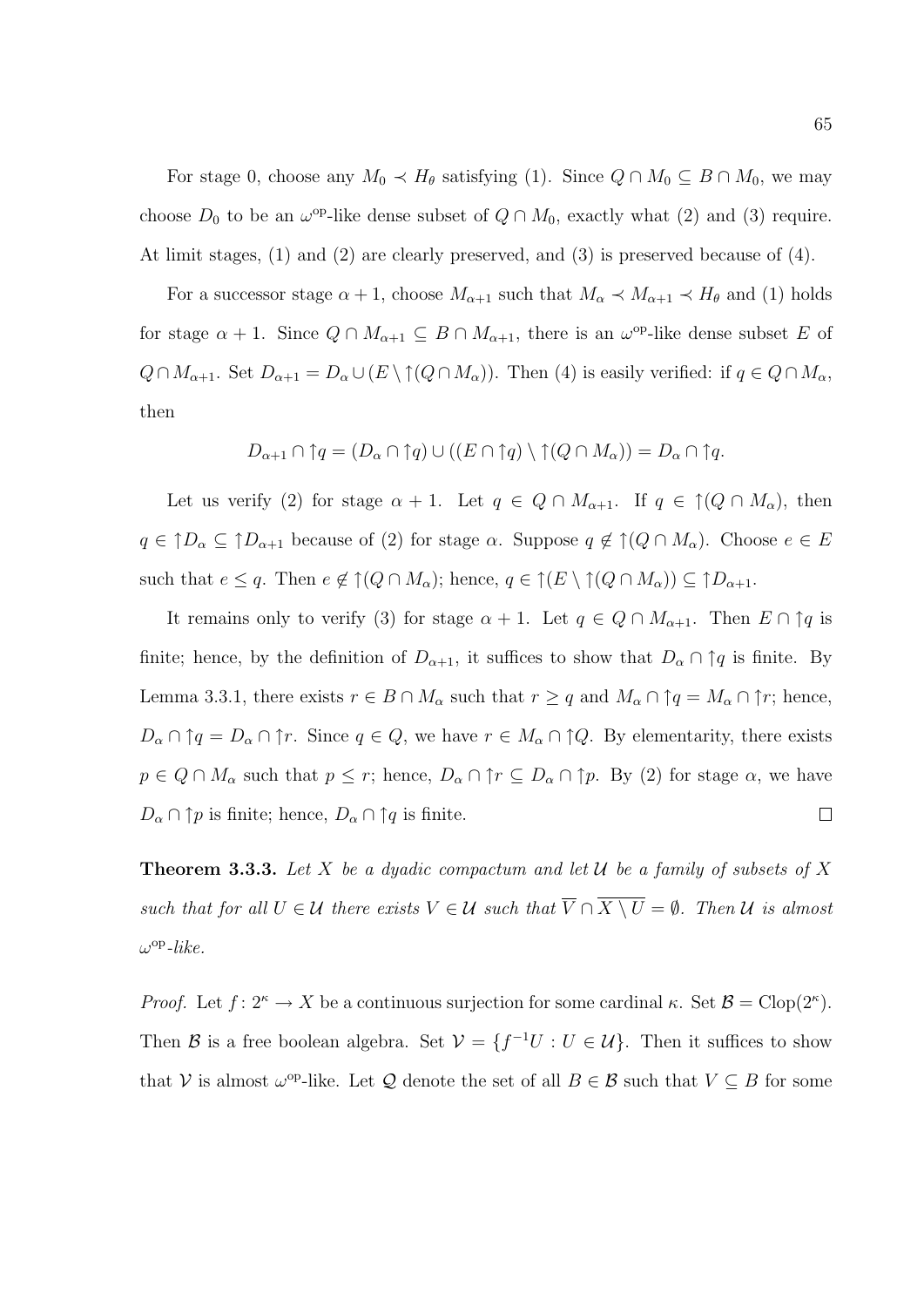$V \in V$ . By Theorem 3.3.2, Q is almost  $\omega^{\rm op}$ -like. Hence, by Lemma 3.2.20, it suffices to show that  $Q$  and  $V$  are mutually dense. By definition, every  $Q \in \mathcal{Q}$  contains some  $V \in \mathcal{V}$ ; hence, it suffices to show that every  $V \in \mathcal{V}$  contains some  $Q \in \mathcal{Q}$ . Suppose  $V \in \mathcal{V}$ . Choose  $U \in \mathcal{U}$  such that  $\overline{U} \cap \overline{X \setminus f[V]} = \emptyset$ . Then there exists  $B \in \mathcal{B}$  such that  $f^{-1}\overline{U} \subseteq B \subseteq V$ ; hence,  $V \supseteq B \in \mathcal{Q}$ .  $\Box$ 

The following corollary is immediate and it implies the first half of Theorem 3.1.2.

**Corollary 3.3.4.** Let X be a dyadic compactum. Then, for all closed subsets  $C$  of  $X$ , every neighborhood base of C contains an  $\omega^{\rm op}$ -like neighborhood base of C. Moreover, every  $\pi$ -base of X contains an  $\omega^{\rm op}$ -like  $\pi$ -base of X.

Remark 3.3.5. The first half of the above corollary can also be proved simply by citing Theorem 3.2.18 and Lemma 3.2.20.

Next we state the natural generalizations of Lemma 3.3.1, Theorem 3.3.2, Theorem 3.3.3, and Corollary 3.3.4 to continuous images of products of compacta with bounded weight. We will only remark briefly about the proofs of these generalizations, for they are easy modifications of the corresponding old proofs.

**Lemma 3.3.6.** Let  $\kappa$  be a regular uncountable cardinal and let B be a coproduct  $\prod_{i\in I} B_i$ of boolean algebras all of size less than  $\kappa$ ; let  $\{B, \wedge, \vee, \langle B_i \rangle_{i \in I}\} \subseteq M \prec H_\theta$  and  $M \cap \kappa \in$  $\kappa + 1$ . Then, for all  $q \in B$ , there exists  $r \in B \cap M$  such that, for all  $p \in B \cap M$ , we have  $p \geq q$  if and only if  $p \geq r$ . In particular,  $r \geq q$ .

*Proof.* Note that the subalgebra  $B \cap M$  is the subcoproduct  $\coprod_{i \in I \cap M} B_i$  naturally embedded in B. Then proceed as in the proof of Lemma 3.3.1 with  $\bigcup_{i\in I} B_i$ , naturally embedded in B, playing the role of G. $\Box$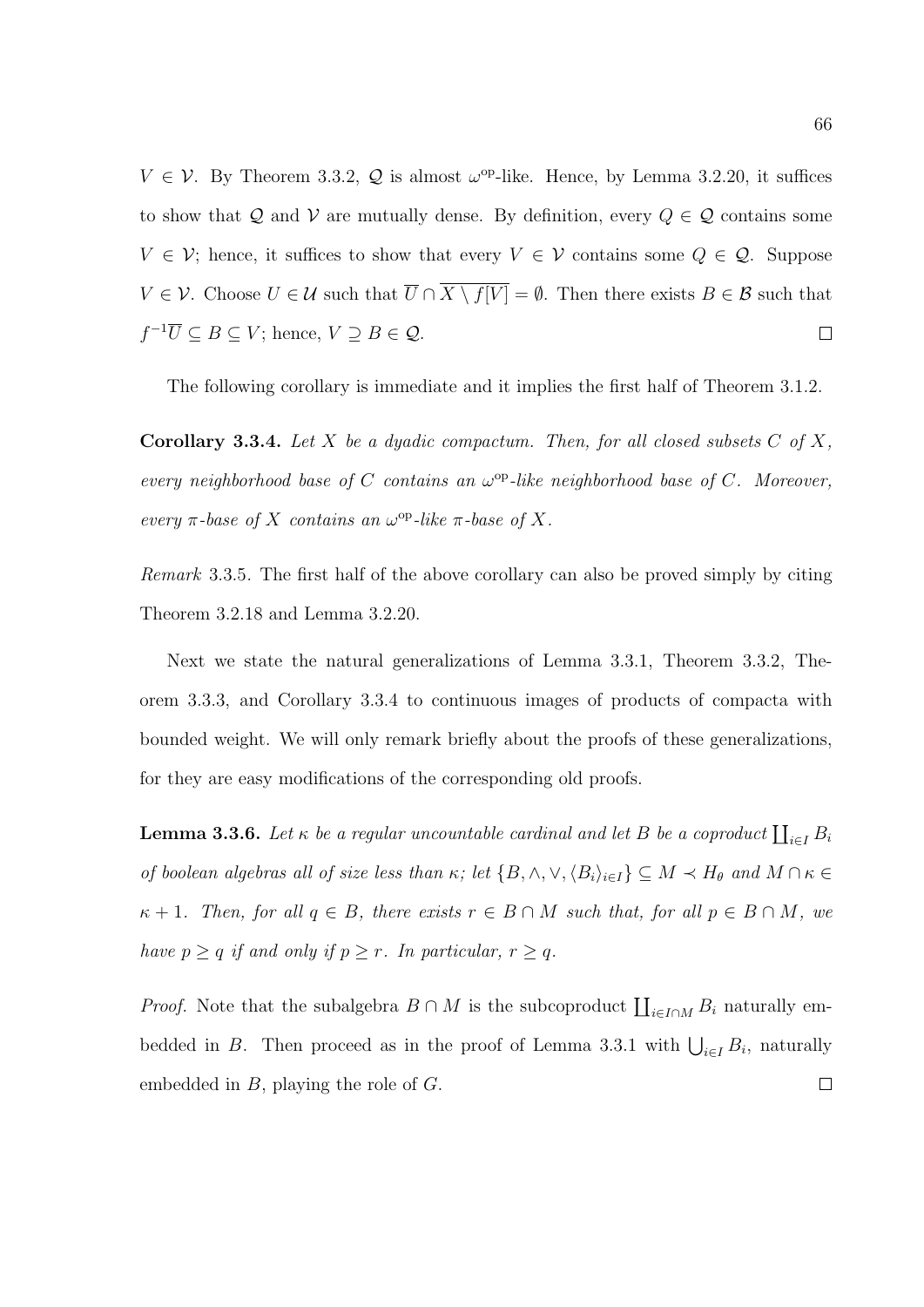**Theorem 3.3.7.** Let  $\kappa \geq \omega$  and B be a coproduct of boolean algebras all of size at most  $\kappa$ . Then every subset of B is almost  $\kappa^{\rm op}\text{-}like$ .

Proof. The proof is essentially the proof of Theorem 3.3.2. Instead of using Lemma 3.3.1, use the instance of Lemma 3.3.6 for the regular uncountable cardinal  $\kappa^+$ .  $\Box$ 

**Theorem 3.3.8.** Let  $\kappa \geq \omega$  and let X be Hausdorff and a continuous image of a product of compacta all of weight at most  $\kappa$ ; let  $\mathcal U$  be a family of subsets of X such that, for all  $U \in \mathcal{U}$ , there exists  $V \in \mathcal{U}$  such that  $\overline{V} \cap \overline{X \setminus U} = \emptyset$ . Then  $\mathcal{U}$  is almost  $\kappa^{\rm op}\text{-}like$ .

*Proof.* Let  $h: \prod_{i \in I} X_i \to X$  be a continuous surjection where each  $X_i$  is a compactum with weight at most  $\kappa$ . Each  $X_i$  embeds into  $[0,1]^{\kappa}$  and is therefore a continuous image of a closed subspace of  $2^{\kappa}$ . Hence, we may assume  $\prod_{i\in I} X_i$  is totally disconnected. The rest of the proof is just the proof of Theorem 3.3.3 with Theorem 3.3.7 replacing Theorem 3.3.2.  $\Box$ 

The following corollary is immediate.

Corollary 3.3.9. Let  $\kappa \geq \omega$  and let X be Hausdorff and a continuous image of a product of compacta all of weight at most  $\kappa$ . Then, for all closed subsets C of X, every neighborhood base of C contains a  $\kappa^{\rm op}$ -like neighborhood base of C. Moreover, every  $\pi$ -base of X contains a  $\kappa^{\rm op}\text{-}like$   $\pi$ -base of X.

Remark 3.3.10. Again, the first half of the above corollary can also proved simply by citing Theorem 3.2.18 and Lemma 3.2.20.

In contrast to Corollary 3.3.4, not all dyadic compacta have  $\omega^{\rm op}\text{-like}$  bases. The following proposition is essentially due to Peregudov (see Lemma 1 of [54]). It makes it easy to produce examples of dyadic compacta X such that  $N t(X) > \omega$ .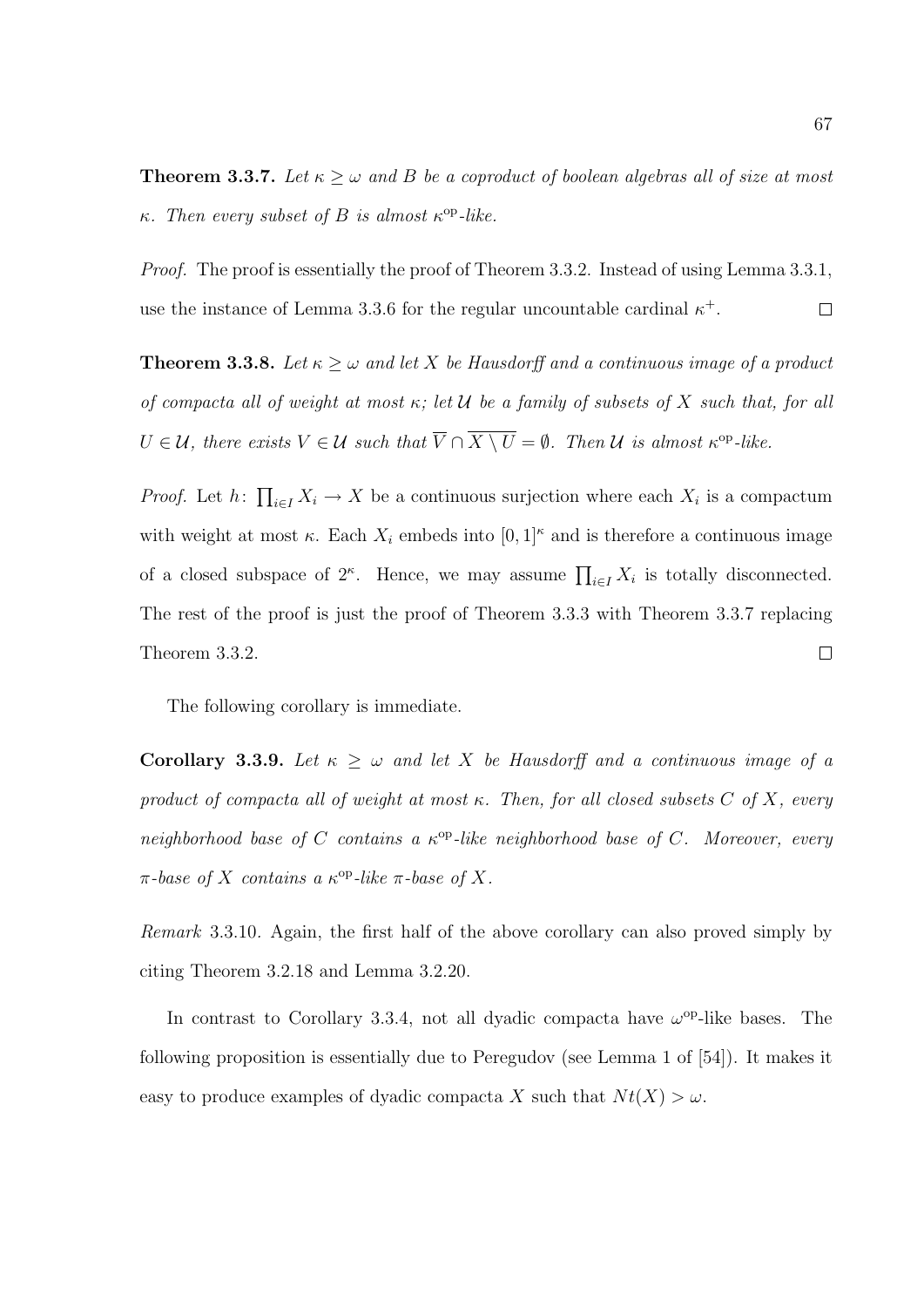**Proposition 3.3.11.** Suppose a point p in a space X satisfies  $\pi \chi(p, X) < \text{cf } \kappa = \kappa \leq$  $\chi(p, X)$ . Then  $Nt(X) > \kappa$ .

*Proof.* Let A be a base of X. Let  $\mathcal{U}_0$  and  $\mathcal{V}_0$  be, respectively, a local  $\pi$ -base at p of size at most  $\pi \chi(p, X)$  and a local base at p of size  $\chi(p, X)$ . For each element of  $\mathcal{U}_0$ , choose a subset in A, thereby producing a local  $\pi$ -base U at p that is a subset of A of size at most  $\pi \chi(p, X)$ . Similarly, for each element of  $\mathcal{V}_0$ , choose a smaller neighborhood of p in A, thereby producing a local base V at p that is a subset of A of size  $\chi(p, X)$ . Every element of V contains an element of U. Hence, some element of U is contained in  $\kappa$ -many elements of  $\mathcal{V}$ ; hence,  $\mathcal{A}$  is not  $\kappa^{\text{op}}$ -like.  $\Box$ 

**Example 3.3.12.** Let X be the discrete sum of  $2^{\omega}$  and  $2^{\omega_1}$ . Let Y be the quotient of X resulting from collapsing a point in  $2^{\omega}$  and a point in  $2^{\omega_1}$  to a single point p. Then  $\pi \chi(p, Y) = \omega$  and  $\chi(p, Y) = \omega_1$ ; hence,  $Nt(Y) > \omega_1$ .

As we shall see in Theorem 3.3.21, if we make an additional assumption about a dyadic compactum X, namely, that all its points have  $\pi$ -character equal to its weight, then X has an  $\omega^{\rm op}$ -like base. Also, we may choose this  $\omega^{\rm op}$ -like base to be a subset of an arbitrary base of  $X$ . To prove this, we approximate such an  $X$  by metric compacta. Each such metric compactum is constructed using the following technique due to Bandlow [6].

**Definition 3.3.13.** Suppose X is a space and F is a set. For all  $p \in X$ , let  $p/\mathcal{F}$  denote the set of  $q \in X$  satisfying  $f(p) = f(q)$  for all  $f \in \mathcal{F} \cap C(X)$ . For each  $f \in \mathcal{F}$ , define  $f/\mathcal{F}: X/\mathcal{F} \to \mathbb{R}$  by  $(f/\mathcal{F})(p/\mathcal{F}) = f(p)$  for all  $p \in X$ .

**Lemma 3.3.14.** Suppose X is a compactum and  $\mathcal{F} \subseteq C(X)$ . Then  $X/\mathcal{F}$  (with the quotient topology) is a compactum and its topology is the coarsest topology for which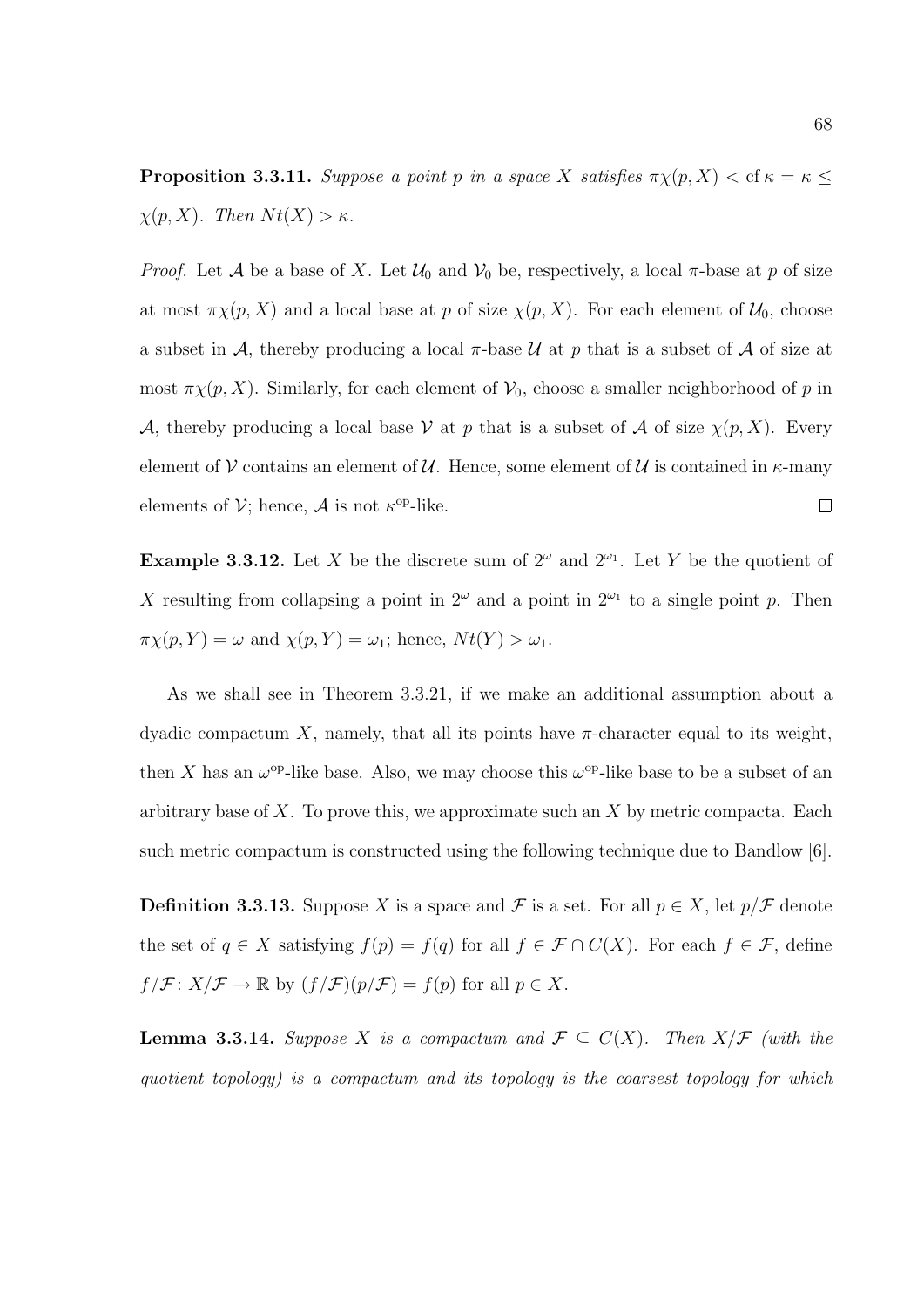$f/\mathcal{F}$  is continuous for all  $f \in \mathcal{F}$ . Further suppose  $\{X \setminus f^{-1}\{0\} : f \in \mathcal{F}\}\$ is a base of X and  $\mathcal{F} \in M \prec H_{\theta}$ . Then  $\{(X \setminus f^{-1}\{0\})/(\mathcal{F} \cap M) : f \in \mathcal{F} \cap M\}$  is a base of  $X/(\mathcal{F} \cap M)$ .

*Proof.* If  $f \in \mathcal{F}$ , then  $f/\mathcal{F}$  is clearly continuous with respect to the quotient topology of  $X/\mathcal{F}$ . Therefore, the compact quotient topology on  $X/\mathcal{F}$  is finer than the Hausdorff topology induced by  $\{f/\mathcal{F} : f \in \mathcal{F}\}\$ . If a compact topology  $\mathcal{T}_0$  is finer than a Hausdorff topology  $\mathcal{T}_1$ , then  $\mathcal{T}_0 = \mathcal{T}_1$ . Hence, the quotient topology on  $X/\mathcal{F}$  is the topology induced by  $\{f/\mathcal{F} : f \in \mathcal{F}\}.$ 

Set  $\mathcal{A} = \{X \setminus f^{-1}\{0\} : f \in \mathcal{F}\}\$ . Suppose  $\mathcal A$  is a base of X and  $\mathcal{F} \in M \prec H_{\theta}$ . Let us show that  $\{(X \setminus f^{-1}\{0\})/(\mathcal{F} \cap M) : f \in \mathcal{F} \cap M\}$  is a base of  $X/(\mathcal{F} \cap M)$ . Let U denote the set of preimages of open rational intervals with respect to elements of  $\mathcal{F} \cap M$ . Let V denote the set of nonempty finite intersections of elements of  $\mathcal{U}$ . Then  $\mathcal{V} \subseteq M$  and  $\{V/(\mathcal{F} \cap M) : V \in \mathcal{V}\}\$ is base of  $X/(\mathcal{F} \cap M)$ . Suppose  $p \in V_0 \in \mathcal{V}$ . Then it suffices to find  $W \in \mathcal{A} \cap M$  such that  $p \in W \subseteq V_0$ . Choose  $V_1 \in \mathcal{V}$  such that  $p \in V_1 \subseteq \overline{V}_1 \subseteq V_0$ . Then there exist  $n < \omega$  and  $W_0, \ldots, W_{n-1} \in \mathcal{A}$  such that  $\overline{V}_1 \subseteq \bigcup_{i \leq n} W_i \subseteq V_0$ . By elementarity, we may assume  $W_0, \ldots, W_{n-1} \in M$ . Hence, there exists  $i < n$  such that  $p \in W_i \subseteq V_0$  and  $W_i \in \mathcal{A} \cap M$ .  $\Box$ 

Given a suitable dyadic compactum X, we will construct an  $\omega^{\rm op}$ -like base of X by applying Lemma 3.2.8 to metrizable quotient spaces  $X/(\mathcal{F} \cap M)$  where  $\mathcal{F} \subseteq C(X)$ and M ranges over a transfinite sequence of countable elementary submodels of  $H_{\theta}$ . This sequence is constructed such that, loosely speaking, each submodel in the sequence knows about the preceding submodels.

**Definition 3.3.15.** Let  $\kappa$  be a regular uncountable cardinal and let  $\langle H_\theta, \ldots \rangle$  be an expansion of the  $\{\in\}$ -structure  $H_{\theta}$  to an  $\mathcal{L}$ -structure for some language  $\mathcal{L}$  of size less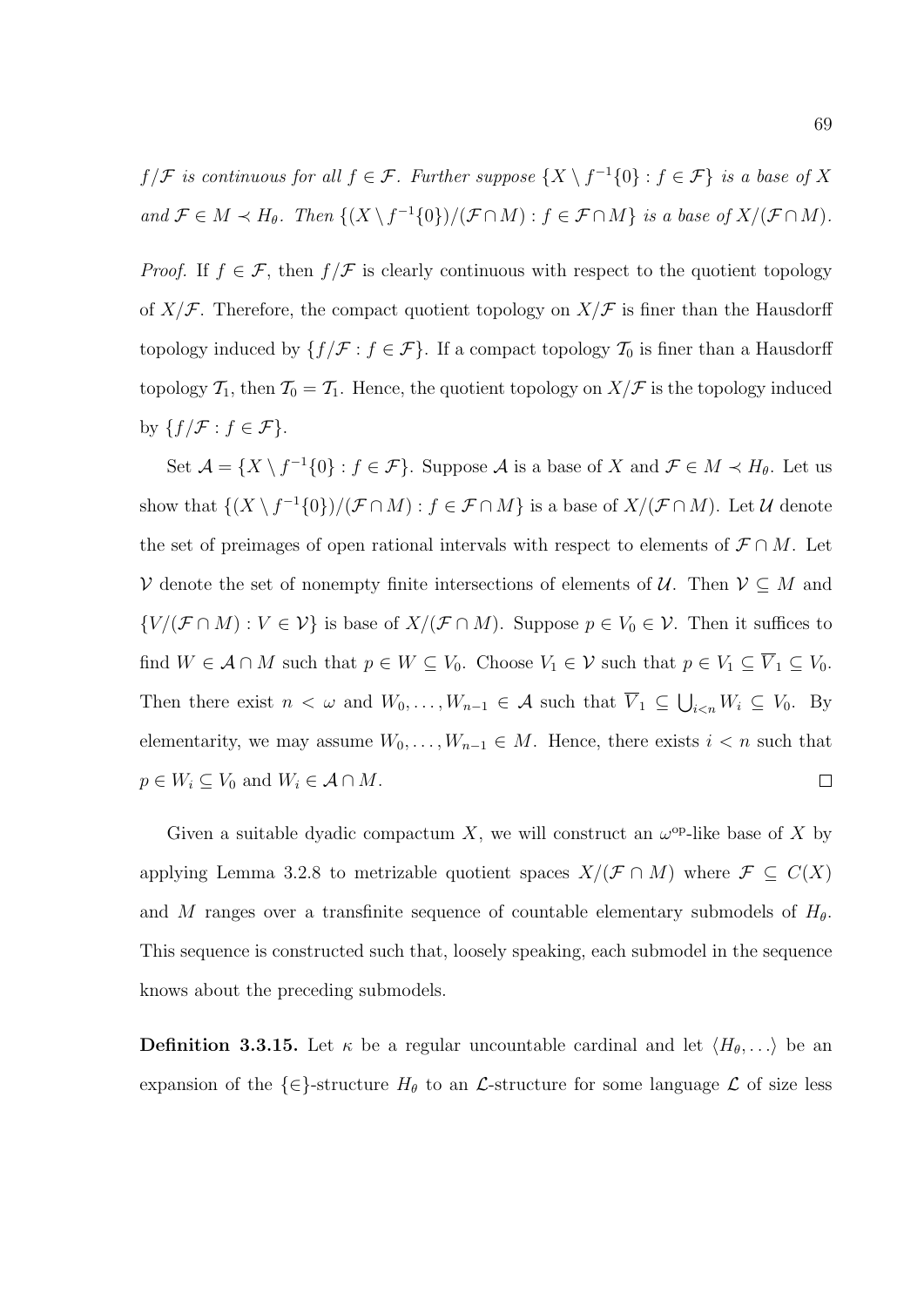than κ. Then a κ-approximation sequence in  $\langle H_\theta, \ldots \rangle$  is an ordinally indexed sequence  $\langle M_{\alpha}\rangle_{\alpha<\eta}$  such that for all  $\alpha<\eta$  we have  $\{\kappa,\langle M_{\beta}\rangle_{\beta<\alpha}\}\subseteq M_{\alpha}\prec\langle H_{\theta},\ldots\rangle$  and  $|M_{\alpha}|\subseteq$  $M_{\alpha} \cap \kappa \in \kappa$ .

The following lemma is a generalization of a technique of Jackson and Mauldin [34] of approximating a model by a tree of elementary submodels.

**Lemma 3.3.16.** If  $\kappa$  and  $\langle H_\theta, \ldots \rangle$  are as in Definition 3.3.15, then there exists a  $\{\kappa\}$ -definable map  $\Psi$  that sends every  $\kappa$ -approximation sequence  $\langle M_{\alpha}\rangle_{\alpha<\eta}$  in  $\langle H_{\theta},\ldots\rangle$ to a sequence  $\langle \Sigma_{\alpha} \rangle_{\alpha \leq \eta}$  such that we have the following for all  $\alpha \leq \eta$ .

- 1.  $\Sigma_{\alpha}$  is a finite set.
- 2.  $|N| \subset N \prec \langle H_{\theta}, \ldots \rangle$  for all  $N \in \Sigma_{\alpha}$ .
- 3.  $\bigcup \Sigma_{\alpha} = \bigcup_{\beta < \alpha} M_{\beta}$ .
- 4. If  $\alpha < \eta$ , then  $\Sigma_{\alpha} \in M_{\alpha}$ .
- 5.  $\Sigma_{\alpha}$  is an ∈-chain.
- 6. If  $N_0, N_1 \in \Sigma_\alpha$  and  $N_0 \in N_1$ , then  $|N_0| > |N_1|$ .
- 7.  $\langle \Sigma_{\beta} \rangle_{\beta \leq \alpha} = \Psi(\langle M_{\beta} \rangle_{\beta \leq \alpha}).$

Moreover,  $|\Sigma_{\lambda}| = 1$  and  $\{\alpha < \lambda : |\Sigma_{\alpha}| = 1\}$  is closed unbounded in  $\lambda$  for all infinite cardinals  $\lambda \leq \eta$ .

Proof. Let  $\Omega$  denote the class of  $\langle \gamma_i \rangle_{i \leq n} \in \Omega n^{\langle \omega \rangle} \setminus \{ \emptyset \}$  for which  $\kappa \leq |\gamma_i| > |\gamma_j|$  for all  $i < j < n$  and  $|\gamma_{n-1}| < \kappa$ . Order  $\Omega$  lexicographically and let  $\Upsilon$  be the order isomorphism from On to  $\Omega$ . Given any  $\sigma = \langle \gamma_i \rangle_{i \leq n} \in \Omega n^{\leq \omega}$  and  $i \leq n$ , set  $\phi_i(\sigma) = \langle \gamma_0, \ldots, \gamma_{i-1}, 0 \rangle$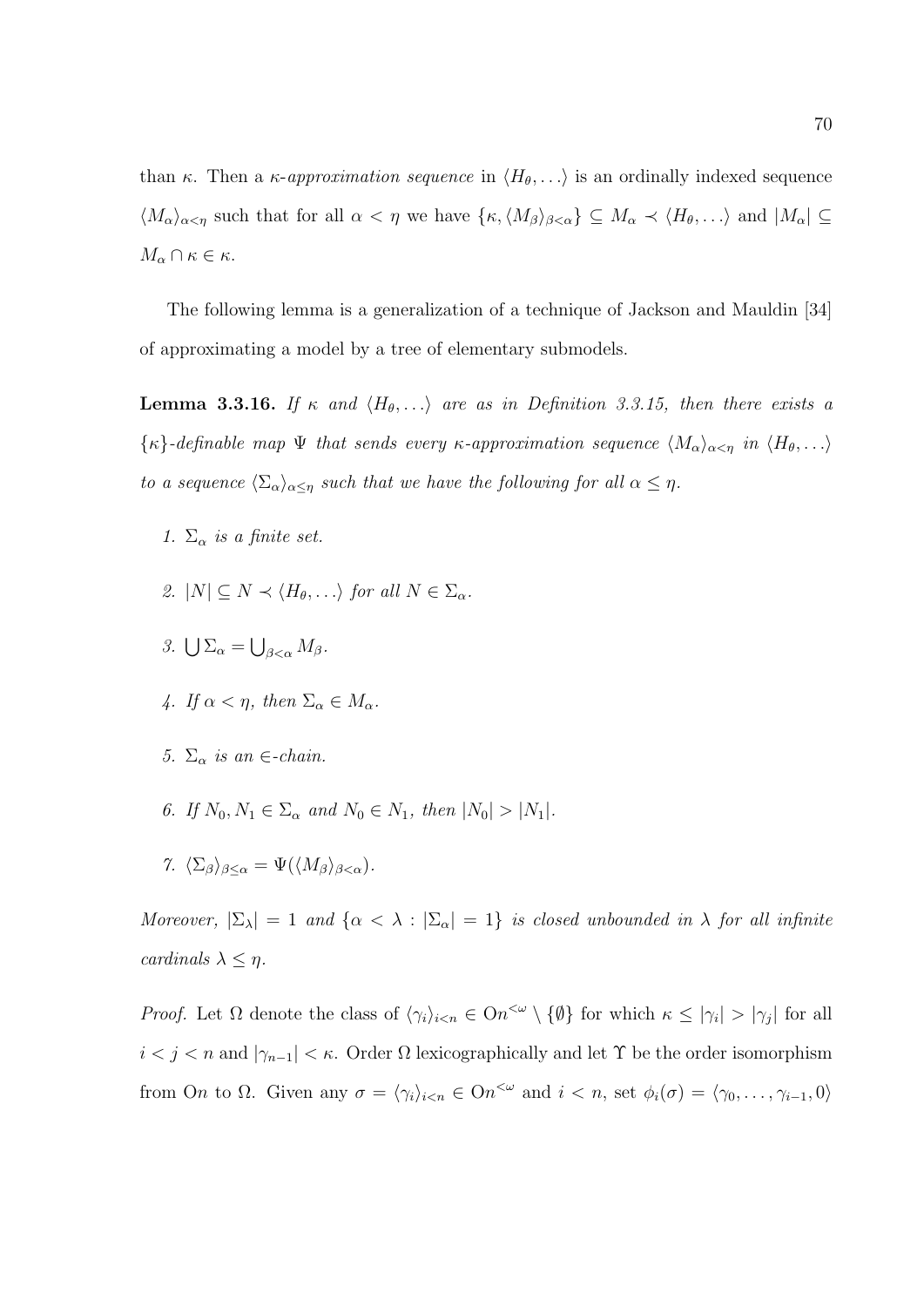and  $\phi_n(\sigma) = \sigma$ . Let  $\langle M_\alpha \rangle_{\alpha < \eta}$  be a  $\kappa$ -approximation sequence in  $\langle H_\theta, \ldots \rangle$ . For all  $\alpha \leq \eta$ and  $i \in \text{dom } \Upsilon(\alpha)$ , set

$$
N_{\alpha,i} = \bigcup \{ M_{\beta} : \phi_i(\Upsilon(\alpha)) \leq \Upsilon(\beta) < \phi_{i+1}(\Upsilon(\alpha)) \};
$$

set  $\Sigma_{\alpha} = \{N_{\alpha,i} : i \in \text{dom } \Upsilon(\alpha)\}\setminus \{\emptyset\}.$  Then  $\Psi$  is  $\{\kappa\}$ -definable and it is easily verified that  $|\Sigma_{\lambda}| = 1$  and  $\{\alpha < \lambda : |\Sigma_{\alpha}| = 1\}$  is closed unbounded in  $\lambda$  for all infinite cardinals  $\lambda \leq \eta$ . Let us prove (1)-(7). (1), (3), (4), and (7) immediately follow from the relevant definitions. Let  $\alpha \leq \eta$  and  $\langle \beta_i \rangle_{i \leq n} = \Upsilon(\alpha)$ . We may assume  $n > 0$ . For all  $\sigma \in \Omega$  and  $i < n-1$ , we have  $\phi_i(\Upsilon(\alpha)) \leq \sigma < \phi_{i+1}(\Upsilon(\alpha))$  if and only if  $\sigma$  is the concatenation of  $\langle \beta_j \rangle_{j \leq i}$  and some  $\tau \in \Omega$  satisfying  $\tau \langle \beta_i, 0 \rangle$ . Therefore,  $|N_{\alpha,i}| = |\beta_i|$  for all  $i \leq n-1$ . For all  $\sigma \in \Omega$ , we have  $\phi_{n-1}(\Upsilon(\alpha)) \leq \sigma < \phi_n(\Upsilon(\alpha))$  if and only if  $\sigma = \langle \beta_0, \ldots, \beta_{n-2}, \gamma \rangle$ for some  $\gamma < \beta_{n-1}$ . Hence,  $|N_{\alpha,n-1}| < \kappa$ ; hence,  $|N_{\alpha,i}| > |N_{\alpha,j}|$  for all  $i < j < n$ . Let  $\Upsilon(\alpha_i) = \phi_i(\Upsilon(\alpha))$  for all  $i < n$ . If  $i < j < n$ , then  $\{N_{\alpha,k} : k < j\} = \Sigma_{\alpha_{j-1}}$ ; whence, either  $N_{\alpha,j} = \emptyset$  or  $N_{\alpha,i} \in M_{\alpha_{j-1}} \subseteq N_{\alpha,j}$ , depending on whether  $\beta_j = 0$ . Thus, (5) and (6) hold.

Finally, let us prove (2). Proceed by induction on  $\alpha$ . Suppose  $\beta_{n-1} > 0$ . Since  $\{N_{\alpha,i} :$  $i < n-1$ } =  $\Sigma_{\alpha_{n-1}}$  and  $\alpha_{n-1} + \beta_{n-1} = \alpha$ , it suffices to show that  $|N_{\alpha,n-1}| \subseteq N_{\alpha,n-1} \prec$  $\langle H_\theta, \ldots \rangle$ . If  $\beta_{n-1} \in \text{Lim}$ , then  $N_{\alpha,n-1}$  is the union of the  $\in$ -chain  $\langle N_{\alpha_{n-1}+\gamma,n-1} \rangle_{\gamma < \beta_{n-1}}$ ; hence,  $|N_{\alpha,n-1}| \subseteq N_{\alpha,n-1} \prec \langle H_\theta, \ldots \rangle$ . If  $\beta_{n-1} \notin \text{Lim, then } N_{\alpha,n-1} = N_{\alpha-1,n-1} \cup M_{\alpha-1} =$  $M_{\alpha-1}$  because  $N_{\alpha-1,n-1} \in M_{\alpha-1}$  and  $|N_{\alpha-1,n-1}| < \kappa$ ; hence,  $|N_{\alpha,n-1}| \subseteq N_{\alpha,n-1} \prec$  $\langle H_\theta, \ldots \rangle$ .

Therefore, we may assume  $\beta_{n-1} = 0$ . Hence,  $\Sigma_{\alpha} = \{N_{\alpha,i} : i \leq n-1\}$ ; hence, we may assume  $n > 1$ . Since  $\{N_{\alpha,i} : i < n-2\} = \sum_{\alpha_{n-2}}$  and  $\alpha_{n-2} < \alpha$ , it suffices to show that  $|N_{\alpha,n-2}| \subseteq N_{\alpha,n-2} \prec \langle H_\theta,\ldots \rangle$ . If  $\beta_{n-2} = \kappa$ , then  $N_{\alpha,n-2}$  is the union of the ∈-chain  $\langle N_{\alpha_{n-2}+\gamma,n-2}\rangle_{\gamma\leq\kappa}$ ; hence,  $|N_{\alpha,n-2}|\subseteq N_{\alpha,n-2}\prec\langle H_{\theta},\ldots\rangle$ . Hence, we may assume  $\beta_{n-2}$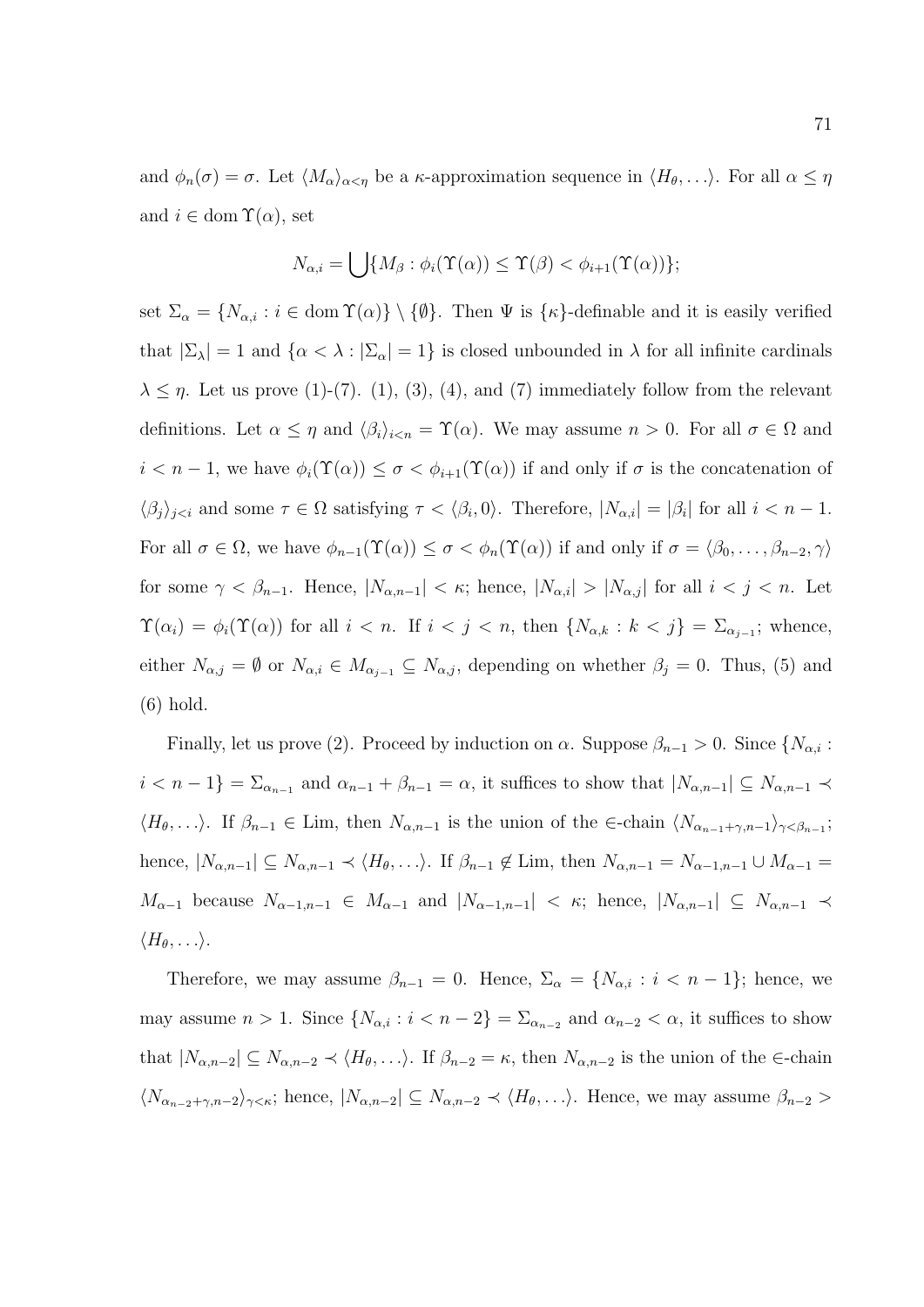κ. Let  $\Upsilon(\delta_\gamma) = \langle \beta_0, \ldots, \beta_{n-3}, \gamma, 0 \rangle$  for all  $\gamma \in [\kappa, \beta_{n-2})$ . If  $\beta_{n-2} \in \text{Lim}$ , then  $N_{\alpha,n-2}$  is the union of the ∈-chain  $\langle N_{\delta_{\gamma},n-2}\rangle_{\kappa\leq \gamma<\beta_{n-2}}$ ; hence,  $|N_{\alpha,n-2}|\subseteq N_{\alpha,n-2}\prec \langle H_{\theta},\ldots\rangle$ . Hence, we may let  $\beta_{n-2} = \varepsilon + 1$ . Suppose  $|\varepsilon| = \kappa$ . Then  $N_{\alpha,n-2} = N_{\delta_{\varepsilon},n-2} \cup \bigcup_{\gamma<\kappa} M_{\delta_{\varepsilon}+\gamma}$ . If  $\gamma < \kappa$ , then  $\phi_{n-1}(\Upsilon(\delta_{\varepsilon} + \gamma)) = \Upsilon(\delta_{\varepsilon})$ ; whence,  $\delta_{\varepsilon}$  and  $\gamma$  are definable from  $\delta_{\varepsilon} + \gamma$  and  $\kappa$ ; whence,  $\gamma \cup \bigcup_{\rho<\gamma} M_{\delta_{\varepsilon}+\rho} \subseteq M_{\delta_{\varepsilon}+\gamma}$ . Hence,  $|N_{\delta_{\varepsilon},n-2}| = \kappa \subseteq \bigcup_{\gamma<\kappa} M_{\delta_{\varepsilon}+\gamma} \prec \langle H_{\theta}, \ldots \rangle$ . Moreover, since  $N_{\delta_{\varepsilon},n-2} \in M_{\delta_{\varepsilon}}$ , we have  $N_{\delta_{\varepsilon},n-2} \subseteq \bigcup_{\gamma<\kappa} M_{\delta_{\varepsilon}+\gamma}$ ; hence,  $|N_{\alpha,n-2}| = \kappa \subseteq$  $N_{\alpha,n-2} \prec \langle H_\theta, \ldots \rangle$ .

Therefore, we may assume  $|\varepsilon| > \kappa$ . Let  $\Upsilon(\zeta_\gamma) = \langle \beta_0, \ldots, \beta_{n-3}, \varepsilon, \kappa + \gamma, 0 \rangle$  for all  $\gamma$  <  $|\varepsilon|$ . Then  $N_{\alpha,n-2} = N_{\delta_{\varepsilon},n-2} \cup \bigcup_{\gamma<|\varepsilon|} N_{\zeta_{\gamma},n-1}$ . If  $\gamma < |\varepsilon|$ , then  $\Upsilon(\zeta_{\gamma})(n-1) =$  $\kappa + \gamma$ ; whence,  $\gamma \in M_{\zeta_{\gamma}} \subseteq N_{\zeta_{\gamma+1},n-1}$ . Hence,  $|\varepsilon| \subseteq \bigcup_{\gamma < |\varepsilon|} N_{\zeta_{\gamma},n-1} \prec \langle H_{\theta}, \ldots \rangle$ . Since  $|N_{\delta_{\varepsilon},n-2}|=|\varepsilon|$  and  $N_{\delta_{\varepsilon},n-2}\in M_{\delta_{\varepsilon}}\subseteq N_{\zeta_0,n-1}$ , we have  $N_{\delta_{\varepsilon},n-2}\subseteq \bigcup_{\gamma<|\varepsilon|}N_{\zeta_{\gamma},n-1}$ . Hence,  $|N_{\alpha,n-2}| = |\varepsilon| \subseteq N_{\alpha,n-2} \prec \langle H_\theta, \ldots \rangle.$  $\Box$ 

**Proposition 3.3.17.** If X is a topological space, then every base of X contains a base of size at most  $w(X)$ .

*Proof.* Let A be an arbitrary base of X; let B be a base of X of size at most  $w(X)$ . Since X is hereditarily  $w(X)^+$ -compact, we may choose, for each  $U \in \mathcal{B}$ , some  $\mathcal{A}_U \in [\mathcal{A}]^{\leq w(X)}$ such that  $U = \bigcup \mathcal{A}_U$ . Then  $\bigcup \{\mathcal{A}_U : U \in \mathcal{B}\}$  is a base of X and in  $[\mathcal{A}]^{\leq w(X)}$ .  $\Box$ 

**Lemma 3.3.18.** Let X be a dyadic compactum such that  $\pi \chi(p, X) = w(X)$  for all  $p \in X$ . Let A be a base of X consisting only of cozero sets. Then A contains an  $\omega^{\rm op}\text{-}like$ base of X.

*Proof.* Set  $\kappa = w(X)$ ; by Proposition 3.3.17, we may assume  $|\mathcal{A}| = \kappa$ . Choose  $\mathcal{F} \subseteq C(X)$ such that  $\mathcal{A} = \{X \setminus g^{-1}\{0\} : g \in \mathcal{F}\}\$ . Let  $h: 2^{\lambda} \to X$  be a continuous surjection for some cardinal  $\lambda$ . Let  $\beta$  be the free boolean algebra Clop(2<sup> $\lambda$ </sup>). By Lemma 3.2.8, we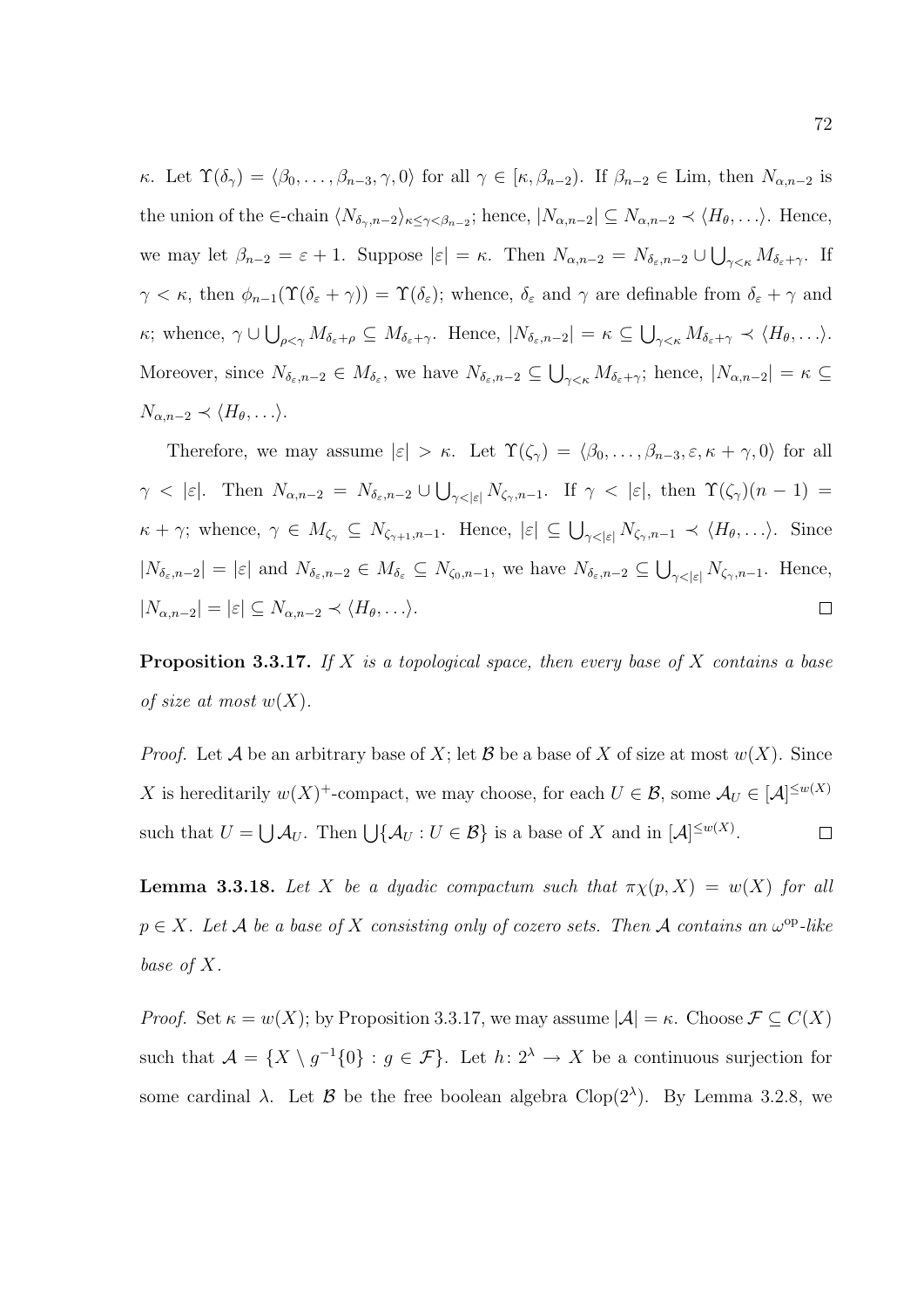may assume  $\kappa > \omega$ . Let  $\langle M_{\alpha}\rangle_{\alpha<\kappa}$  be an  $\omega_1$ -approximation sequence in  $\langle H_{\theta}, \in, \mathcal{F}, h \rangle$ ; set  $\langle \Sigma_{\alpha} \rangle_{\alpha \leq \kappa} = \Psi(\langle M_{\alpha} \rangle_{\alpha \leq \kappa})$  as defined in Lemma 3.3.16.

For each  $\alpha < \kappa$ , set  $\mathcal{A}_{\alpha} = \mathcal{A} \cap M_{\alpha}$  and  $\mathcal{F}_{\alpha} = \mathcal{F} \cap M_{\alpha}$ . For every  $\mathcal{H} \subseteq \mathcal{A}_{\alpha}$ , let  $\mathcal{H}/\mathcal{F}_{\alpha}$ denote  $\{U/\mathcal{F}_{\alpha}: U \in \mathcal{H}\}\$ . By Lemma 3.3.14,  $\mathcal{A}_{\alpha}/\mathcal{F}_{\alpha}$  is a base of  $X/\mathcal{F}_{\alpha}$ . Since  $X/\mathcal{F}_{\alpha}$ is a metric compactum, there exists  $W_\alpha \subseteq A_\alpha$  such that  $W_\alpha/\mathcal{F}_\alpha$  is a base of  $X/\mathcal{F}_\alpha$ satisfying  $(2)$ ,  $(3)$ , and  $(4)$  of Lemma 3.2.8. By  $(2)$  of Lemma 3.2.8, we may choose, for each  $U \in \mathcal{W}_{\alpha}$ , some  $E_{\alpha,U} \in \mathcal{B} \cap M_{\alpha}$  such that  $h^{-1}\overline{U} \subseteq E_{\alpha,U} \subseteq h^{-1}V$  for all  $V \in \mathcal{W}_{\alpha}$ satisfying  $\overline{U} \subseteq V$ . Set  $\mathcal{G}_{\alpha} = \{E_{\alpha,U} : U \in \mathcal{W}_{\alpha}\}.$ 

Suppose  $\mathcal{G}_\alpha$  is not  $\omega^{\text{op}}$ -like. Then there exist  $U \in \mathcal{W}_\alpha$  and  $\langle V_n \rangle_{n \leq \omega} \in \mathcal{W}_\alpha^{\omega}$  such that  $E_{\alpha,U} \subsetneq E_{\alpha,V_n} \neq E_{\alpha,V_m}$  for all  $m \langle n \rangle \langle n \rangle$ . Set  $\Gamma = \{W \in \mathcal{W}_{\alpha} : U \subsetneq W\}$ . By (2) of Lemma 3.2.8, Γ is finite; hence, by (4) of Lemma 3.2.8, there exists  $n < \omega$ such that  $\{W \in \mathcal{W}_\alpha : V_n \subsetneq W\} \nsubseteq \Gamma$ . Hence, there exists  $W \in \mathcal{W}_\alpha$  such that W strictly contains  $V_n$  but not U. Hence, by (3) of Lemma 3.2.8,  $E_{\alpha,V_n} \subseteq h^{-1}W$ ; hence,  $h^{-1}U \subseteq E_{\alpha,U} \subsetneq E_{\alpha,V_n} \subseteq h^{-1}W$ ; hence,  $U \subsetneq W$ , which is absurd. Therefore,  $\mathcal{G}_{\alpha}$  is  $\omega^{\rm op}\text{-like}.$ 

Let  $\mathcal{V}_{\alpha}$  denote the set of  $V \in \mathcal{W}_{\alpha}$  satisfying  $U \nsubseteq V$  for all nonempty open  $U \in \bigcup \Sigma_{\alpha}$ . Let us show that  $\mathcal{V}_{\alpha}/\mathcal{F}_{\alpha}$  is a base of  $X/\mathcal{F}_{\alpha}$ . If  $V \in \mathcal{V}_{\alpha}$ , then  $\mathcal{P}(V) \cap \mathcal{W}_{\alpha} \subseteq \mathcal{V}_{\alpha}$ ; hence, it suffices to show that  $\mathcal{V}_\alpha$  covers X. Since  $|\bigcup \Sigma_\alpha| < \kappa$ , every point of X has a neighborhood in A that does not contain any nonempty open subset of X in  $\bigcup \Sigma_{\alpha}$ . By compactness, there is a cover of X by finitely many such neighborhoods, say,  $W_0, \ldots, W_{n-1}$ . By elementarity, we may assume  $W_0, \ldots, W_{n-1} \in \mathcal{A}_{\alpha}$ . Then  $\{W_i : i < n\}$  has a refining cover  $S \subseteq \mathcal{W}_\alpha$ . Hence,  $S \subseteq \mathcal{V}_\alpha$ ; hence,  $\mathcal{V}_\alpha$  covers X as desired.

Let  $\mathcal{U}_{\alpha}$  denote the set of  $U \in \mathcal{V}_{\alpha}$  such that  $\overline{U} \subseteq V$  for some  $V \in \mathcal{V}_{\alpha}$ . Then  $\mathcal{U}_{\alpha}/\mathcal{F}_{\alpha}$  is clearly a base of  $X/\mathcal{F}_{\alpha}$ . Set  $\mathcal{E}_{\alpha} = \{E_{\alpha,U} : U \in \mathcal{U}_{\alpha}\}\$ . Then  $\mathcal{E}_{\alpha}$  is  $\omega^{\text{op}}$ -like because it is a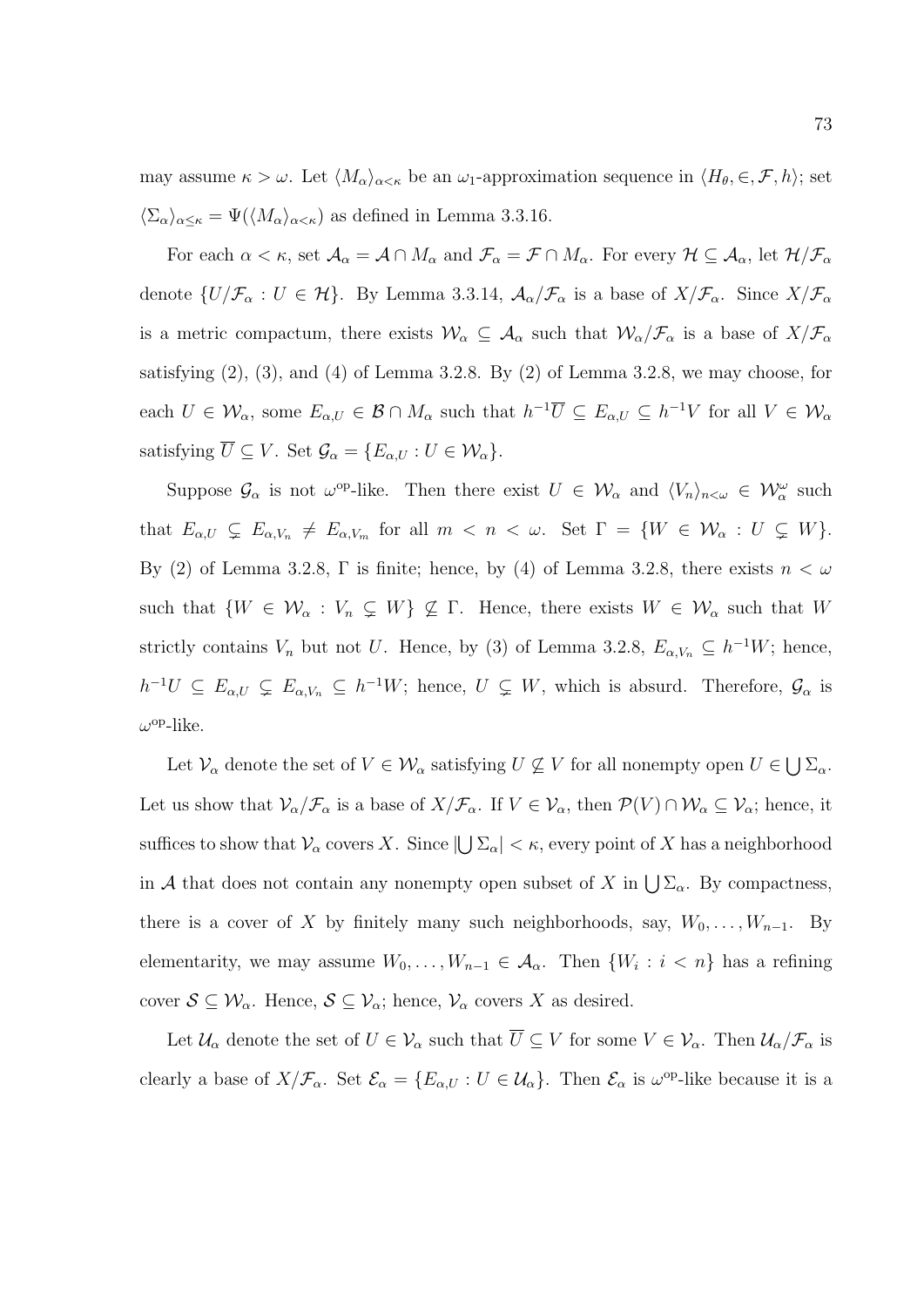subset of  $\mathcal{G}_{\alpha}$ .

For all  $\mathcal{I} \subseteq \mathcal{P}(2^{\kappa})$ , set  $\mathcal{I} \mathcal{I} = \{H \subseteq 2^{\kappa} : H \supseteq I \text{ for some } I \in \mathcal{I}\}\.$  For all  $H \subseteq 2^{\kappa}$ , set  $\uparrow H = \uparrow \{H\}$ . Set  $\mathcal{U} = \bigcup_{\alpha < \kappa} \mathcal{U}_{\alpha}$  and  $\mathcal{C} = \mathcal{B} \cap \uparrow \{h^{-1}U : U \in \mathcal{U}\}$ . For all  $\alpha \leq \kappa$ , set  $\mathcal{D}_{\alpha} = \bigcup_{\beta < \alpha} \mathcal{E}_{\beta}$ . Then we claim the following for all  $\alpha \leq \kappa$ .

- 1.  $\mathcal{D}_{\alpha}$  is a dense subset of  $\mathcal{C} \cap \bigcup \Sigma_{\alpha}$ .
- 2.  $\mathcal{D}_{\alpha} \cap \uparrow H$  is finite for all  $H \in \mathcal{C} \cap \bigcup \Sigma_{\alpha}$ .
- 3. If  $\alpha < \kappa$ , then  $\mathcal{D}_{\alpha+1} \cap \uparrow H = \mathcal{D}_{\alpha} \cap \uparrow H$  for all  $H \in \mathcal{C} \cap \bigcup \Sigma_{\alpha}$ .

We prove this claim by induction. For stage 0, the claim is vacuous. For limit stages, (1) is clearly preserved, and (2) is preserved because of (3). Suppose  $\alpha < \kappa$  and (1) and (2) hold for stage  $\alpha$ . Then it suffices to prove (3) for stage  $\alpha$  and to prove (1) and (2) for stage  $\alpha + 1$ .

Let us verify (3). Seeking a contradiction, suppose  $H \in \mathcal{C} \cap \bigcup \Sigma_{\alpha}$  and  $\mathcal{D}_{\alpha+1} \cap \uparrow H \neq$  $\mathcal{D}_{\alpha} \cap \uparrow H$ . Then  $\mathcal{E}_{\alpha} \cap \uparrow H \neq \emptyset$ ; hence, there exists  $U \in \mathcal{U}_{\alpha}$  such that  $H \subseteq E_{\alpha,U}$ . By (1), there exist  $\beta < \alpha$  and  $W \in \mathcal{U}_{\beta}$  such that  $E_{\beta,W} \subseteq H$ . By definition, there exists  $V \in \mathcal{V}_{\alpha}$ such that  $\overline{U} \subseteq V$ . Hence,  $h^{-1}W \subseteq E_{\beta,W} \subseteq H \subseteq E_{\alpha,U} \subseteq h^{-1}V$ ; hence,  $W \subseteq V$ . Since  $W \in M_\beta \subseteq \bigcup \Sigma_\alpha$  and  $V \in \mathcal{V}_\alpha$ , we have  $W \nsubseteq V$ , which yields our desired contradiction.

Let us verify (1) for stage  $\alpha + 1$ . By (1) for stage  $\alpha$ , we have

$$
\mathcal{D}_{\alpha+1}=\mathcal{D}_{\alpha}\cup\mathcal{E}_{\alpha}\subseteq(\mathcal{C}\cap\bigcup\Sigma_{\alpha})\cup(\mathcal{C}\cap M_{\alpha})=\mathcal{C}\cap\bigcup\Sigma_{\alpha+1},
$$

so we just need to show denseness. Let  $H \in \mathcal{C} \cap \bigcup \Sigma_{\alpha+1}$ . If  $H \in \bigcup \Sigma_{\alpha}$ , then  $H \in \mathcal{D}_{\alpha}$ , so we may assume  $H \in M_\alpha$ . By elementarity, there exists  $U_0 \in \mathcal{U}_\alpha$  such that  $h^{-1}U_0 \subseteq H$ . Choose  $U_1 \in \mathcal{U}_{\alpha}$  such that  $\overline{U}_1 \subseteq U_0$ . Then  $E_{\alpha,U_1} \subseteq h^{-1}U_0$ ; hence,  $E_{\alpha,U_1} \subseteq H$ . Hence,  $H \in \uparrow \mathcal{D}_{\alpha+1}.$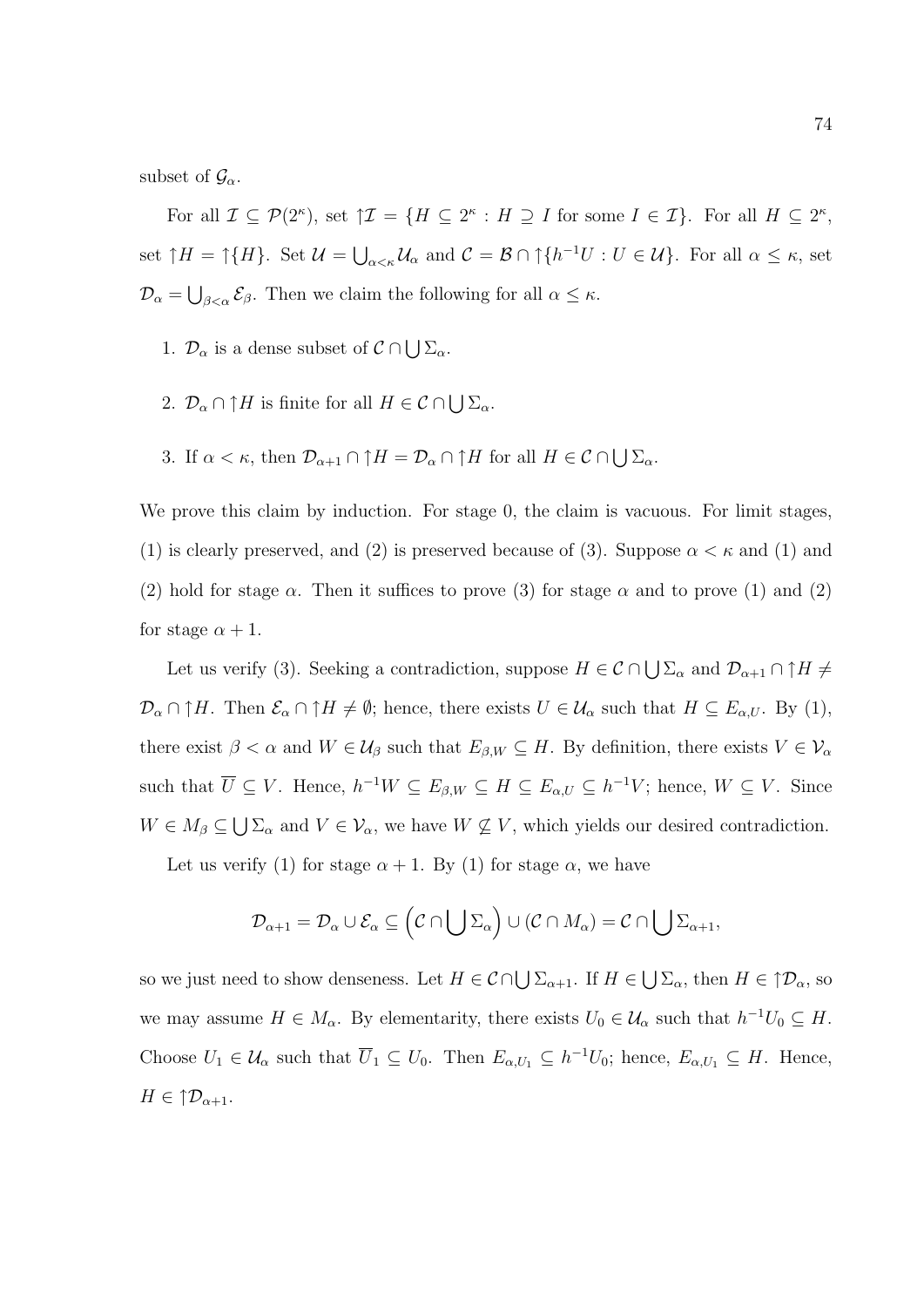To complete the proof of the claim, let us verify (2) for stage  $\alpha + 1$ . By (1) for stage  $\alpha + 1$ , it suffices to prove  $\mathcal{D}_{\alpha+1} \cap \uparrow H$  is finite for all  $H \in \mathcal{D}_{\alpha+1}$ . By (3), if  $H \in \mathcal{D}_{\alpha}$ , then  $\mathcal{D}_{\alpha+1} \cap \uparrow H = \mathcal{D}_{\alpha} \cap \uparrow H$ , which is finite by (1) and (2) for stage  $\alpha$ . Hence, we may assume  $H \in \mathcal{E}_{\alpha}$ . Since  $\mathcal{E}_{\alpha}$  is  $\omega^{\text{op-like}}$ , it suffices to show that  $\mathcal{D}_{\alpha} \cap \uparrow H$  is finite. Since  $\mathcal{D}_{\alpha} \subseteq \bigcup \Sigma_{\alpha}$ , it suffices to show that  $\mathcal{D}_{\alpha} \cap N \cap \uparrow H$  is finite for all  $N \in \Sigma_{\alpha}$ . Let  $N \in \Sigma_{\alpha}$ . By Lemma 3.3.1, there exists  $G \in \mathcal{B} \cap N$  such that  $G \supseteq H$  and  $\mathcal{B} \cap N \cap \uparrow H = \mathcal{B} \cap N \cap \uparrow G$ ; hence,  $\mathcal{D}_{\alpha} \cap N \cap \uparrow H = \mathcal{D}_{\alpha} \cap N \cap \uparrow G$ . Since  $G \supseteq H \in \mathcal{C}$ , we have  $G \in \mathcal{C}$ . By (2) for stage  $\alpha$ , the set  $\mathcal{D}_{\alpha} \cap N \cap \uparrow G$  is finite; hence,  $\mathcal{D}_{\alpha} \cap N \cap \uparrow H$  is finite.

Since  $\mathcal{U} \subseteq \mathcal{A}$ , it suffices to prove that  $\mathcal{U}$  is an  $\omega^{\text{op}}$ -like base of X. Suppose  $p \in V \in \mathcal{A}$ . Then there exists  $\alpha < \kappa$  such that  $V \in \mathcal{A}_{\alpha}$ . Hence, there exists  $U \in \mathcal{U}_{\alpha}$  such that  $p/\mathcal{F}_{\alpha} \in U/\mathcal{F}_{\alpha} \subseteq V/\mathcal{F}_{\alpha}$ ; hence,  $p \in U \subseteq V$ . Thus,  $\mathcal{U}$  is a base of X.

Let us show that U is  $\omega^{\text{op}}$ -like. Suppose not. Then there exists  $\alpha < \kappa$  and  $U_0 \in \mathcal{U}_\alpha$ such that there exist infinitely many  $V \in \mathcal{U}$  such that  $U_0 \subseteq V$ . Choose  $U_1 \in \mathcal{U}_{\alpha}$  such that  $\overline{U}_1 \subseteq U_0$ . Suppose  $\beta < \kappa$  and  $U_0 \subseteq V \in \mathcal{U}_{\beta}$ . Then  $E_{\alpha,U_1} \subseteq h^{-1}U_0 \subseteq h^{-1}V \subseteq E_{\beta,V}$ . By (1) and (2),  $\mathcal{D}_{\kappa}$  is  $\omega^{\text{op}}$ -like; hence, there are only finitely many possible values for  $E_{\beta,V}$ . Therefore, there exist  $\langle \gamma_n \rangle_{n \langle \omega} \in \kappa^\omega$  and  $\langle V_n \rangle_{n \langle \omega} \in \prod_{n \langle \omega} \mathcal{U}_{\gamma_n}$  such that  $V_m \neq V_m$ and  $E_{\gamma_m,V_m} = E_{\gamma_n,V_n}$  for all  $m < n < \omega$ . Suppose that for some  $\delta < \kappa$  we have  $\gamma_n = \delta$  for all  $n < \omega$ . Let  $i < \omega$  and set  $\Gamma = \{W \in \mathcal{W}_{\delta} : V_i \subsetneq W\}$ . By (2) and (4) of Lemma 3.2.8, there exists  $j < \omega$  such that  $\{W \in \mathcal{W}_{\delta} : V_j \subsetneq W\} \nsubseteq \Gamma$ . Hence, there exists  $W \in \mathcal{W}_{\delta}$ such that W strictly contains  $V_j$  but not  $V_i$ . By (3) of Lemma 3.2.8,  $\overline{V}_j \subseteq W$ . Hence,  $h^{-1}\overline{V}_i \subseteq E_{\delta,V_i} = E_{\delta,V_j} \subseteq h^{-1}W$ . Hence,  $\overline{V}_i \subseteq W$ . Since W does not strictly contain  $V_i$ , we must have  $V_i = \overline{V}_i = W$ . Hence,  $h^{-1}V_i = E_{\delta, V_i} = E_{\delta, V_0}$ . Since i was arbitrary chosen, we have  $V_m = V_n = h[E_{\delta, V_0}]$  for all  $m, n < \omega$ , which is absurd. Therefore, our supposed  $\delta$  does not exist; hence, we may assume  $\gamma_0 < \gamma_1$ . By definition, there exists  $W \in \mathcal{V}_{\gamma_1}$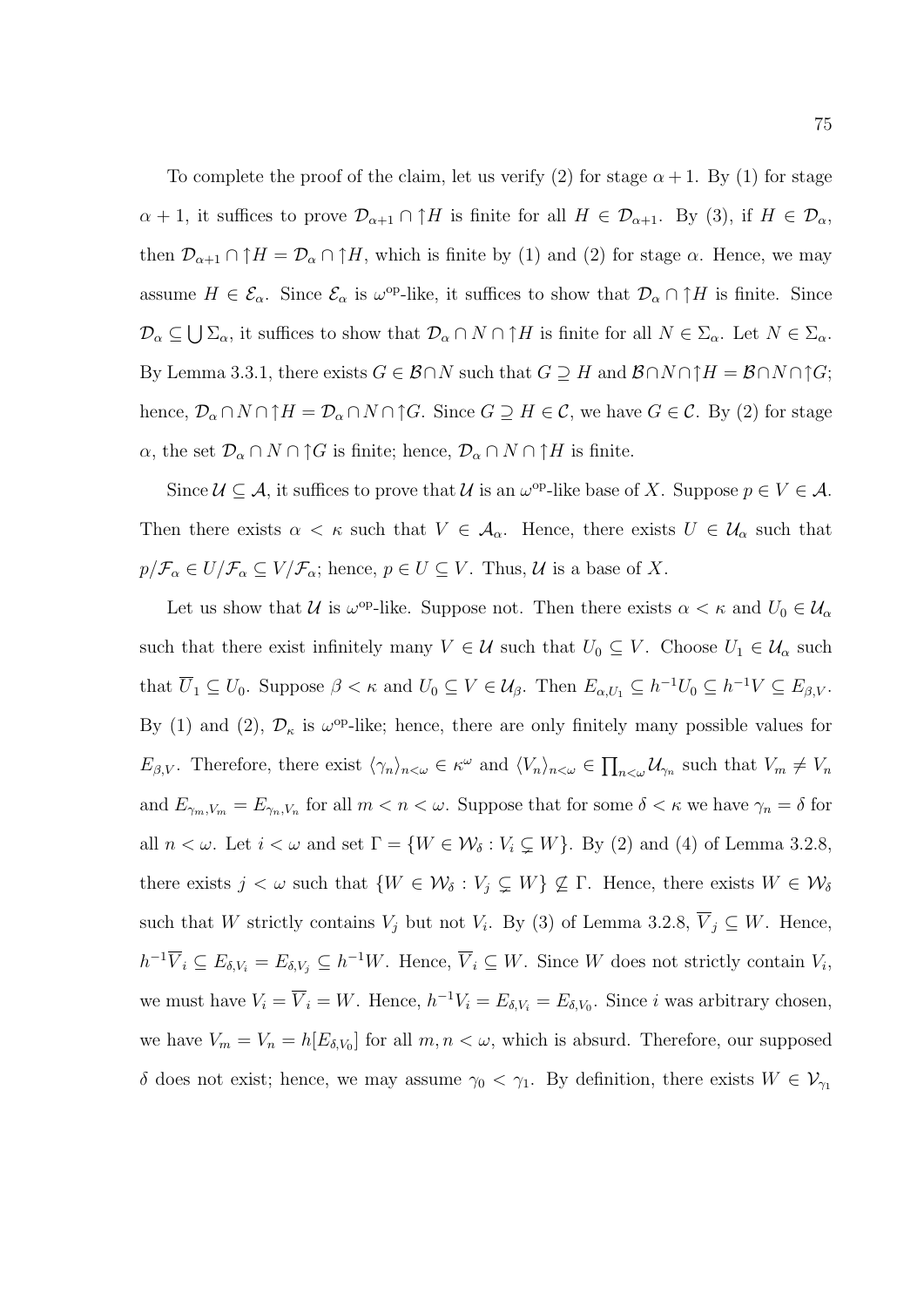such that  $\overline{V}_1 \subseteq W$ . Therefore,  $h^{-1}V_0 \subseteq E_{\gamma_0,V_0} = E_{\gamma_1,V_1} \subseteq h^{-1}W$ ; hence,  $V_0 \subseteq W$ . Since  $V_0 \in M_{\gamma_0} \subseteq \bigcup \Sigma_{\gamma_1}$  and  $W \in \mathcal{V}_{\gamma_1}$ , we have  $V_0 \nsubseteq W$ , which is absurd. Therefore, U is  $\omega^{\rm op}\text{-like}.$  $\Box$ 

Let us show that we may remove the requirement that the base  $\mathcal A$  in Lemma 3.3.18 consist only of cozero sets.

**Lemma 3.3.19.** Suppose X is a space with no isolated points and  $\chi(p, X) = w(X)$ for all  $p \in X$ . Further suppose  $\kappa = \text{cf } \kappa \le \min\{Nt(X), w(X)\}\$  and X has a network consisting of at most  $w(X)$ -many  $\kappa$ -compact sets. Then every base of X contains an  $Nt(X)$ <sup>op</sup>-like base of X.

*Proof.* Set  $\lambda = N t(X)$  and  $\mu = w(X)$ . Let A be an arbitrary base of X; let B be a  $\lambda^{\text{op}}$ -like base of X; let N be a network of X consisting of at most  $\mu$ -many  $\kappa$ -compact sets. By Proposition 3.3.17, we may assume  $|\mathcal{B}| = \mu$ . Let  $\langle \langle N_{\alpha}, B_{\alpha} \rangle \rangle_{\alpha \leq \mu}$  enumerate  $\{\langle N, B\rangle \in \mathcal{N} \times \mathcal{B} : N \subseteq B\}.$  Construct a sequence  $\langle \mathcal{G}_{\alpha}\rangle_{\alpha\leq \mu}$  as follows. Suppose  $\alpha < \mu$  and  $\langle \mathcal{G}_{\beta} \rangle_{\beta < \alpha}$  is a sequence of elements of  $[\mathcal{B}]^{<\kappa}$ . For each  $p \in N_{\alpha}$ , we have  $\chi(p, X) = \mu \geq \kappa = \text{cf } \kappa$ ; hence, we may choose  $U_{\alpha, p} \in \mathcal{B}$  such that  $p \in U_{\alpha, p} \notin \bigcup_{\beta < \alpha} \mathcal{G}_{\beta}$ . Choose  $\sigma_{\alpha} \in [N_{\alpha}]^{\leq \kappa}$  such that  $N_{\alpha} \subseteq \bigcup_{p \in \sigma_{\alpha}} U_{\alpha,p}$ . Set  $\mathcal{G}_{\alpha} = \{U_{\alpha,p} : p \in \sigma_{\alpha}\}.$ 

For each  $\alpha < \mu$ , choose  $\mathcal{F}_{\alpha} \in [\mathcal{A}]^{<\kappa}$  such that  $N_{\alpha} \subseteq \bigcup \mathcal{F}_{\alpha} \subseteq B_{\alpha}$  and  $\mathcal{F}_{\alpha}$  refines  $\mathcal{G}_{\alpha}$ . Set  $\mathcal{F} = \bigcup_{\alpha<\mu} \mathcal{F}_{\alpha}$ , which is easily seen to be a base of X. Let us show that  $\mathcal{F}$ is  $\lambda^{\text{op}}$ -like. Suppose not. Then, since  $\kappa = \text{cf } \kappa \leq \lambda$ , there exist  $V \in \mathcal{F}, I \in [\mu]^{\lambda}$ , and  $\langle W_{\alpha}\rangle_{\alpha\in I}\in\prod_{\alpha\in I}\mathcal{F}_{\alpha}$  such that  $V\subseteq\bigcap_{\alpha\in I}W_{\alpha}$ . For each  $\alpha\in I$ , there is a superset of  $W_{\alpha}$ in  $\mathcal{G}_{\alpha}$ . By induction,  $\mathcal{G}_{\alpha} \cap \mathcal{G}_{\beta} = \emptyset$  for all  $\alpha < \beta < \mu$ ; hence, V has  $\lambda$ -many supersets in the  $\lambda^{\rm op}$ -like base  $\mathcal{B}$ , which is absurd, for V has a subset in  $\mathcal{B}$ .  $\Box$ 

Remark 3.3.20. If X is regular and locally  $\kappa$ -compact and  $\kappa \leq w(X)$ , then it is easily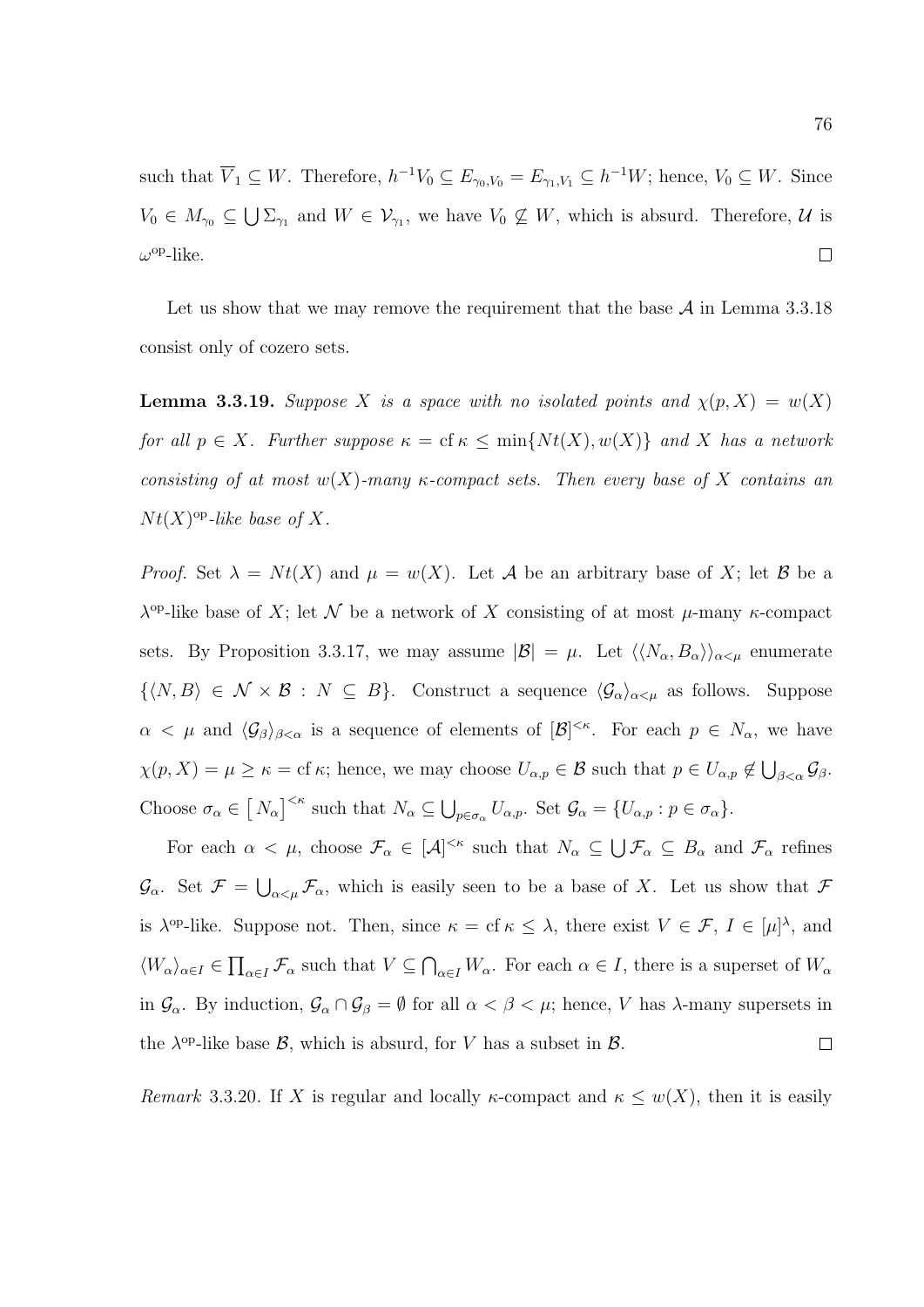seen that X has a network consisting of at most  $w(X)$ -many  $\kappa$ -compact sets.

**Theorem 3.3.21.** Let X be a dyadic compactum such that  $\pi \chi(p, X) = w(X)$  for all  $p \in X$ . Then every base A of X contains an  $\omega^{\rm op}$ -like base of X.

*Proof.* By Lemma 3.3.18,  $Nt(X) = \omega$ . Since  $w(X) = \pi \chi(p, X) \leq \chi(p, X) \leq w(X)$  for all  $p \in X$ , we may apply Lemma 3.3.19 to get a subset of A that is an  $\omega^{\text{op}}$ -like base of X.  $\Box$ 

Finally, let us prove the second half of Theorem 3.1.2.

**Corollary 3.3.22.** Let X be a homogeneous dyadic compactum with base A. Then A contains an  $\omega^{\rm op}\text{-}like$  base of X.

*Proof.* Efimov [18] and Gerlits [24] independently proved that the  $\pi$ -character of every dyadic compactum is equal to its weight. Since X is homogeneous,  $\pi \chi(p, X) = w(X)$ for all  $p \in X$ . Hence, A contains an  $\omega^{\rm op}$ -like base of X by Theorem 3.3.21.  $\Box$ 

Note that a compactum is dyadic if and only if it is a continous image of a product of second countable compacta. Let us prove generalizations of Theorem 3.3.21 and Corollary 3.3.22 about continuous images of products of compacta with bounded weight.

**Lemma 3.3.23.** Suppose  $\kappa = \text{cf } \kappa > \omega$  and X is a space such that  $\pi \chi(p, X) = w(X) \ge \kappa$ for all  $p \in X$ . Further suppose X has a network consisting of at most  $w(X)$ -many  $\kappa$ -compact closed sets. Then every base of X contains a  $w(X)$ <sup>op</sup>-like base of X.

*Proof.* Set  $\lambda = w(X)$  and let A be an arbitrary base of X. By Proposition 3.3.17, we may assume  $|\mathcal{A}| = \lambda$ . Let N be a network of X consisting of at most  $\lambda$ -many κ-compact sets. Let  $\langle M_{\alpha}\rangle_{\alpha<\lambda}$  be a continuous elementary chain such that for all  $\alpha<\lambda$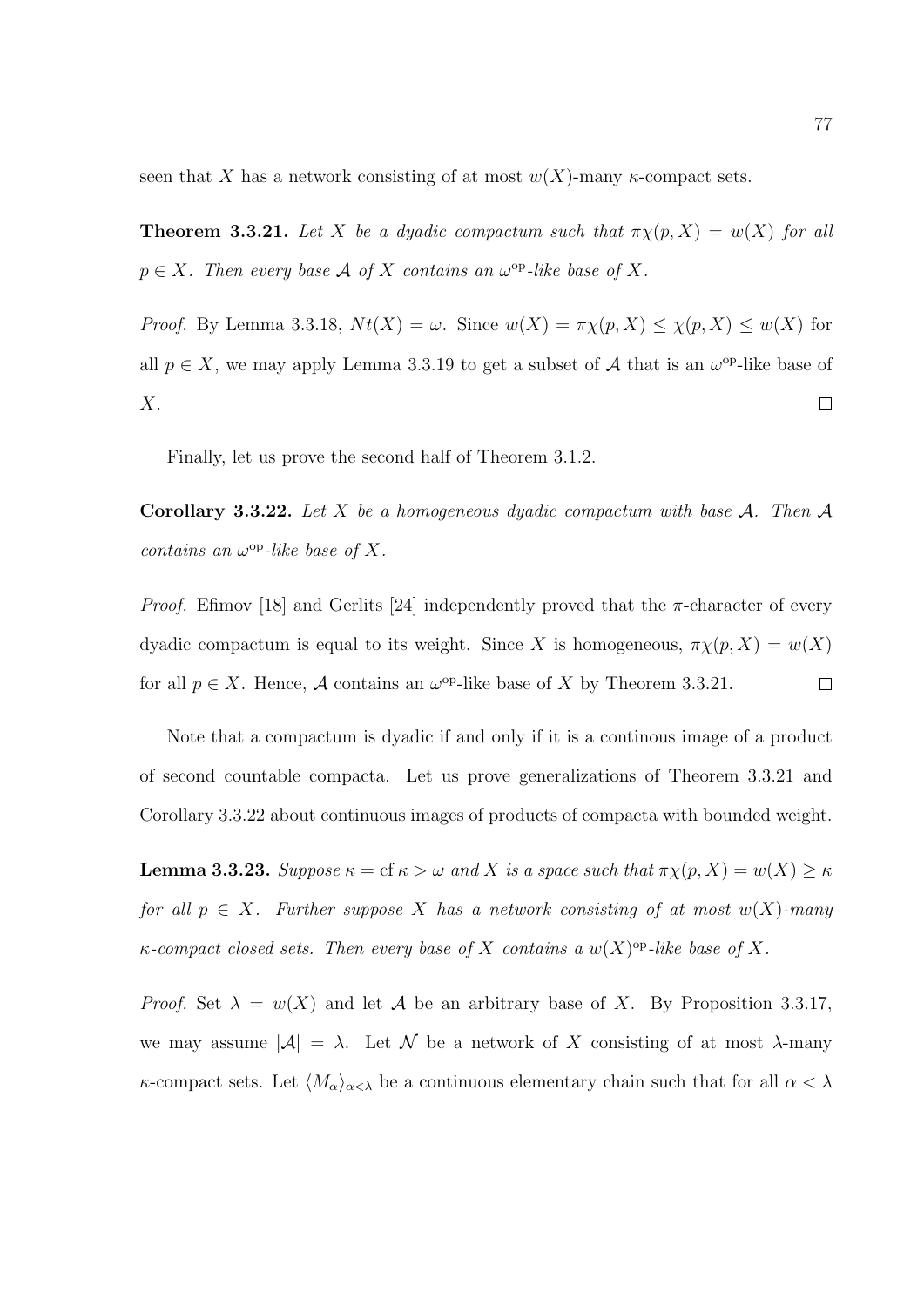we have  $A, \mathcal{N}, M_{\alpha} \in M_{\alpha+1} \prec H_{\theta}$ . We may also require that  $M_{\alpha} \cap \kappa \in \kappa > |M_{\alpha}|$  for all  $\alpha < \kappa$  and  $|M_{\alpha}| = |\kappa + \alpha|$  for all  $\alpha \in \lambda \setminus \kappa$ . For each  $\alpha < \lambda$ , set  $\mathcal{A}_{\alpha} = \mathcal{A} \cap M_{\alpha}$ . Set  $\mathcal{B} = \bigcup_{\alpha < \lambda} A_{\alpha+1} \setminus \uparrow \mathcal{A}_{\alpha}$ , which is clearly  $\lambda^{\rm op}\text{-like}$ . Let us show that  $\mathcal{B}$  is a base of X. Suppose  $p \in U \in \mathcal{A}$ . Choose  $N \in \mathcal{N}$  such that  $p \in N \subseteq U$ . Choose  $\alpha < \lambda$  such that  $N, U \in \mathcal{A}_{\alpha+1}$ . For each  $q \in N$ , choose  $V_q \in \mathcal{A} \setminus \uparrow \mathcal{A}_{\alpha}$  such that  $q \in V_q \subseteq U$ . Then there exists  $\sigma \in [N]^{<\kappa}$  such that  $N \subseteq \bigcup_{q \in \sigma} V_q$ . By elementarity, we may assume  $\langle V_q \rangle_{q \in \sigma} \in M_{\alpha+1}$ . Choose  $q \in \sigma$  such that  $p \in V_q$ . Then  $V_q \in \mathcal{B}$  and  $p \in V_q \subseteq U$ . Thus,  $\Box$  $\mathcal{B}$  is a base of X.

**Theorem 3.3.24.** Let  $\kappa \geq \omega$  and let X be Hausdorff and a continuous image of a product of compacta each with weight at most κ. Suppose  $\pi \chi(p, X) = w(X)$  for all  $p \in X$ . Then every base of X contains a  $\kappa^{\rm op}$ -like base.

*Proof.* Let  $h: \prod_{i \in I} X_i \to X$  be a continuous surjection where each  $X_i$  is a compactum with weight at most  $\kappa$ . Each  $X_i$  embeds into  $[0,1]^{\kappa}$  and is therefore a continuous image of a closed subspace of  $2^{\kappa}$ . Hence, we may assume  $\prod_{i\in I} X_i$  is totally disconnected. Set  $\lambda = w(X)$ ; by Lemmas 3.2.8 and 3.3.23, we may assume  $\lambda > \kappa$ . By Theorem 3.3.21, we may assume  $\kappa > \omega$ . Inductively construct a  $\kappa^+$ -approximation sequence  $\langle M_{\alpha} \rangle_{\alpha < \lambda}$ in  $\langle H_\theta, \in, C(X), h, \langle \text{Clop}(X_i) \rangle_{i \in I}$  as follows. For each  $\alpha < \lambda$ , let  $\langle N_{\alpha,\beta} \rangle_{\beta < \kappa}$  be an  $\omega_1$ -approximation sequence in

$$
\langle H_{\theta}, \in, C(X), h, \kappa, \langle \text{Clop}(X_i) \rangle_{i \in I}, \langle M_{\beta} \rangle_{\beta < \alpha} \rangle.
$$

Set  $\langle \Gamma_{\alpha,\beta}\rangle_{\beta\leq\kappa} = \Psi(\langle N_{\alpha,\beta}\rangle_{\beta<\kappa})$  as defined in Lemma 3.3.16; let  $\{M_{\alpha}\} = \Gamma_{\alpha,\kappa}$ . Set  $\langle \Sigma_{\alpha} \rangle_{\alpha \leq \lambda} = \Psi(\langle M_{\alpha} \rangle_{\alpha \leq \lambda}).$  Set  $\mathcal{F} = C(X) \cap \bigcup \Sigma_{\lambda}$  and  $\mathcal{A} = \{X \setminus f^{-1}\{0\} : f \in \mathcal{F}\}.$ Then  $A$  is a base of X. By Lemma 3.3.19, it suffices to construct a subset of  $A$  that is a  $\kappa$ <sup>op</sup>-like base of X.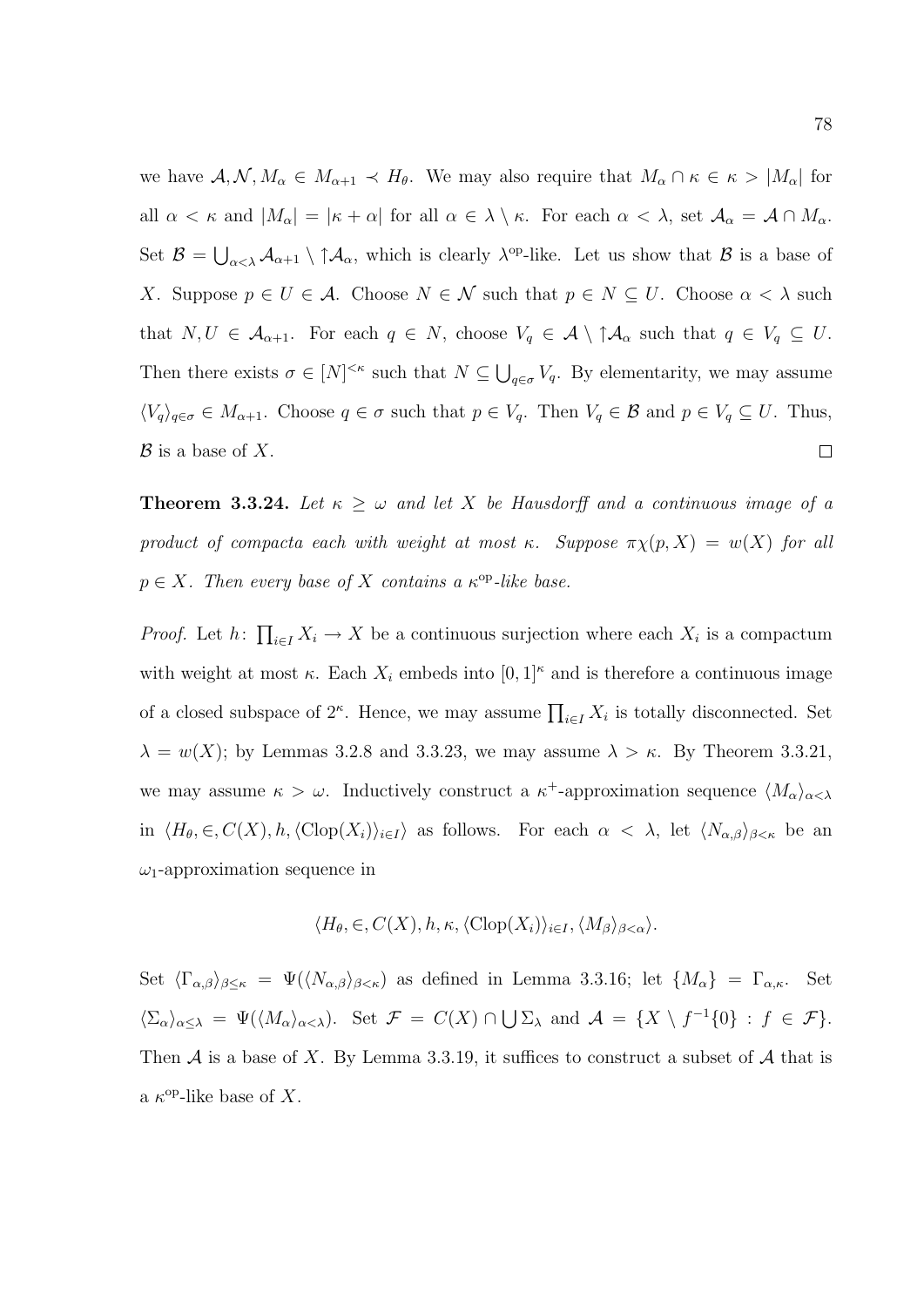For each  $\alpha < \lambda$ , set  $\mathcal{F}_{\alpha} = \mathcal{F} \cap M_{\alpha}$ . Let  $\mathcal{V}_{\alpha}$  denote the set of  $V \in \mathcal{A} \cap M_{\alpha}$  satisfying  $U \not\subseteq V$  for all nonempty open  $U \in \bigcup \Sigma_{\alpha}$ . Arguing as in the proof Lemma 3.3.18,  $\mathcal{V}_{\alpha}/\mathcal{F}_{\alpha}$ is a base of  $X/\mathcal{F}_{\alpha}$ . For each  $\beta < \kappa$ , let  $\mathcal{V}_{\alpha,\beta}$  denote the set of all  $V \in \mathcal{V}_{\alpha} \cap N_{\alpha,\beta}$  satisfying  $U \nsubseteq V$  for all nonempty open  $U \in \bigcup \Gamma_{\alpha,\beta}$ . Let  $\mathcal{R}_{\alpha,\beta}$  denote the set of  $\langle U, V \rangle \in \mathcal{V}^2_{\alpha,\beta}$  for which  $\overline{U} \subseteq V$ ; set  $\mathcal{U}_{\alpha,\beta} = \text{dom }\mathcal{R}_{\alpha,\beta}$ ; set  $\mathcal{U}_{\alpha} = \bigcup_{\beta < \kappa} \mathcal{U}_{\alpha,\beta}$ .

Let us show that  $\mathcal{U}_{\alpha}/\mathcal{F}_{\alpha}$  is also a base of  $X/\mathcal{F}_{\alpha}$ . Suppose  $p \in V \in \mathcal{V}_{\alpha}$ . Extend  $\{V\}$ to a finite subcover  $\sigma$  of  $\mathcal{V}_{\alpha}$  such that  $p \notin \bigcup_{\sigma \setminus \{V\}} (\sigma \setminus \{V\})$ . Choose  $\beta < \kappa$  such that  $\sigma \in N_{\alpha,\beta}$ . For each  $q \in X$ , choose  $V_{q,0}, V_{q,1} \in \mathcal{A}$  such that  $q \in V_{q,0}$  and there exists  $W \in \sigma$  such that  $U \nsubseteq \overline{V}_{q,0} \subseteq V_{q,1} \subseteq W$  for all nonempty open  $U \in \bigcup \Sigma_{\alpha} \cup \bigcup \Gamma_{\alpha,\beta}$ . Choose  $\tau \in [X]^{<\omega}$ such that  $X = \bigcup_{q \in \tau} V_{q,0}$ . By elementarity, we may assume  $\langle V_{q,i} \rangle_{\langle q,i\rangle \in \tau \times 2} \in N_{\alpha,\beta}$ . Choose  $q \in \tau$  such that  $p \in V_{q,0}$ . Then  $V_{q,0} \in \mathcal{U}_{\alpha,\beta}$  and  $p \in V_{q,0} \subseteq V$ . Thus,  $\mathcal{U}_{\alpha}/\mathcal{F}_{\alpha}$  is a base of  $X/\mathcal{F}_{\alpha}$ .

Set  $\mathcal{B} = \text{Clop}(\prod_{i \in I} X_i)$ . For each  $\langle U_0, U_1 \rangle \in \bigcup_{\beta < \kappa} \mathcal{R}_{\alpha,\beta}$ , choose  $E_\alpha(U_0, U_1) \in \mathcal{B} \cap M_\alpha$ such that  $h^{-1}\overline{U}_0 \subseteq E_\alpha(U_0, U_1) \subseteq h^{-1}U_1$ . Set  $\mathcal{E}_{\alpha,\beta} = E_\alpha[\mathcal{R}_{\alpha,\beta}]$ . Set  $\mathcal{E}_\alpha = \bigcup_{\beta < \kappa} \mathcal{E}_{\alpha,\beta}$ . Let us show that  $\mathcal{E}_{\alpha}$  is  $\kappa^{\text{op-like}}$ . Suppose  $\beta, \gamma < \kappa$  and  $\mathcal{E}_{\alpha,\beta} \ni H \subseteq K \in \mathcal{E}_{\alpha,\gamma}$ . Then it suffices to show that  $\gamma \leq \beta$ . Seeking a contradiction, suppose  $\beta < \gamma$ . There exist  $\langle U_0, U_1 \rangle \in \mathcal{R}_{\alpha,\beta}$  and  $\langle V_0, V_1 \rangle \in \mathcal{R}_{\alpha,\gamma}$  such that  $H = E_{\alpha}(U_0, U_1)$  and  $K = E_{\alpha}(V_0, V_1)$ . Hence,  $\bigcup \Gamma_{\alpha,\gamma} \ni U_0 \subseteq V_1 \in V_{\alpha,\gamma}$ , in contradiction with the definition of  $V_{\alpha,\gamma}$ .

Set  $\mathcal{U} = \bigcup_{\alpha < \lambda} \mathcal{U}_{\alpha}$  and  $\mathcal{C} = \mathcal{B} \cap \mathcal{U} \mid h^{-1}U : U \in \mathcal{U}$ . For all  $\alpha \leq \lambda$ , set  $\mathcal{D}_{\alpha} = \bigcup_{\beta < \alpha} \mathcal{E}_{\beta}$ . Then we claim the following for all  $\alpha \leq \lambda$ .

- 1.  $\mathcal{D}_{\alpha}$  is a dense subset of  $\mathcal{C} \cap \bigcup \Sigma_{\alpha}$ .
- 2.  $|\mathcal{D}_{\alpha} \cap \uparrow H| < \kappa$  for all  $H \in \mathcal{C} \cap \bigcup \Sigma_{\alpha}$ .
- 3. If  $\alpha < \lambda$ , then  $\mathcal{D}_{\alpha+1} \cap \uparrow H = \mathcal{D}_{\alpha} \cap \uparrow H$  for all  $H \in \mathcal{C} \cap \bigcup \Sigma_{\alpha}$ .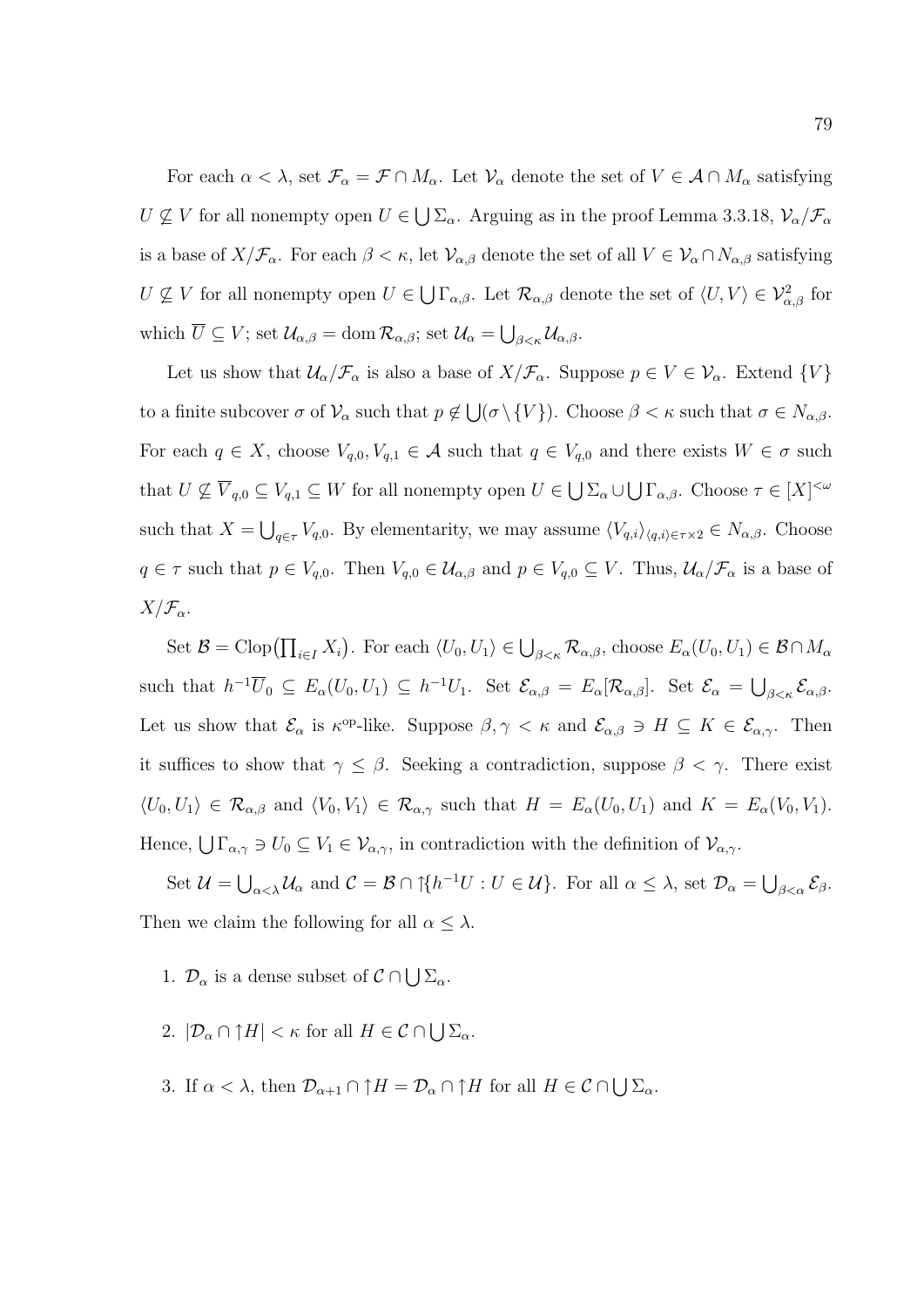We prove this claim by induction. For stage 0, the claim is vacuous. For limit stages, (1) is clearly preserved, and (2) is preserved because of (3). Suppose  $\alpha < \kappa$  and (1) and (2) hold for stage  $\alpha$ . Then it suffices to prove (3) for stage  $\alpha$  and to prove (1) and (2) for stage  $\alpha + 1$ .

Let us verify (3). Seeking a contradiction, suppose  $H \in \mathcal{C} \cap \bigcup \Sigma_{\alpha}$  and  $\mathcal{D}_{\alpha+1} \cap \uparrow H \neq$  $\mathcal{D}_{\alpha} \cap \uparrow H$ . Then  $\mathcal{E}_{\alpha} \cap \uparrow H \neq \emptyset$ ; hence, there exists  $V \in \mathcal{U}_{\alpha}$  such that  $H \subseteq h^{-1}V$ . By (1), there exist  $\beta < \alpha$  and  $U \in \mathcal{U}_{\beta}$  and  $K \in \mathcal{E}_{\beta}$  such that  $h^{-1}\overline{U} \subseteq K \subseteq H$ . Hence,  $U \subseteq V$ . Since  $U \in M_\beta \subseteq \bigcup \Sigma_\alpha$  and  $V \in \mathcal{V}_\alpha$ , we have  $U \nsubseteq V$ , which yields our desired contradiction.

Let us verify (1) for stage  $\alpha + 1$ . By (1) for stage  $\alpha$ , we have

$$
\mathcal{D}_{\alpha+1} = \mathcal{D}_{\alpha} \cup \mathcal{E}_{\alpha} \subseteq (\mathcal{C} \cap \bigcup \Sigma_{\alpha}) \cup (\mathcal{C} \cap M_{\alpha}) = \mathcal{C} \cap \bigcup \Sigma_{\alpha+1},
$$

so we just need to show denseness. Let  $H \in \mathcal{C} \cap \bigcup \Sigma_{\alpha+1}$ . If  $H \in \bigcup \Sigma_{\alpha}$ , then  $H \in \mathcal{D}_{\alpha}$ , so we may assume  $H \in M_\alpha$ . By elementarity, there exists  $U \in \mathcal{U}_\alpha$  such that  $h^{-1}U \subseteq H$ . Choose  $\beta < \kappa$  such that  $U \in \mathcal{U}_{\alpha,\beta}$ ; choose  $V \in \mathcal{U}_{\alpha,\beta}$  such that  $\overline{V} \subseteq U$ . Then  $E_{\alpha}(V, U) \subseteq$ H; hence,  $H \in \mathcal{D}_{\alpha+1}$ .

The proof of the claim is completed by noting that (2) for stage  $\alpha + 1$  can be verified just as in the proof of Lemma 3.3.18, except that Lemma 3.3.6 is used in place of Lemma 3.3.1.

Just as in the proof of Lemma 3.3.18,  $\mathcal U$  is a base of X; hence, it suffices to show that U is  $\kappa^{\text{op-like}}$ . Suppose  $\gamma < \lambda$  and  $\delta < \kappa$  and  $U \in \mathcal{U}_{\gamma,\delta}$  and  $\langle\langle \zeta_\alpha, \eta_\alpha \rangle\rangle_{\alpha < \kappa} \in (\lambda \times \kappa)^\kappa$  and  $\langle W_{\alpha}\rangle_{\alpha<\kappa}\in\prod_{\alpha<\kappa}U_{\zeta_{\alpha},\eta_{\alpha}}$  and  $U\subseteq\bigcap_{\alpha<\kappa}W_{\alpha}$ . Then it suffices to show that  $W_{\alpha}=W_{\beta}$  for some  $\alpha < \beta < \kappa$ . Choose  $V \in \mathcal{U}_{\gamma,\delta}$  such that  $\overline{V} \subseteq U$ . For each  $\alpha < \kappa$ , choose  $V_{\alpha} \in \mathcal{V}_{\zeta_{\alpha},\eta_{\alpha}}$ such that  $\overline{W}_{\alpha} \subseteq V_{\alpha}$ ; set  $H_{\alpha} = E_{\zeta_{\alpha}}(W_{\alpha}, V_{\alpha})$ . Then  $E_{\gamma}(V, U) \subseteq \bigcap_{\alpha < \kappa} H_{\alpha}$ . By (1) and (2),  $\mathcal{D}_{\lambda}$  is  $\kappa^{\text{op-like}}$ ; hence, there exists  $J \in [\kappa]^{\omega_1}$  such that  $H_{\alpha} = H_{\beta}$  for all  $\alpha, \beta \in J$ ;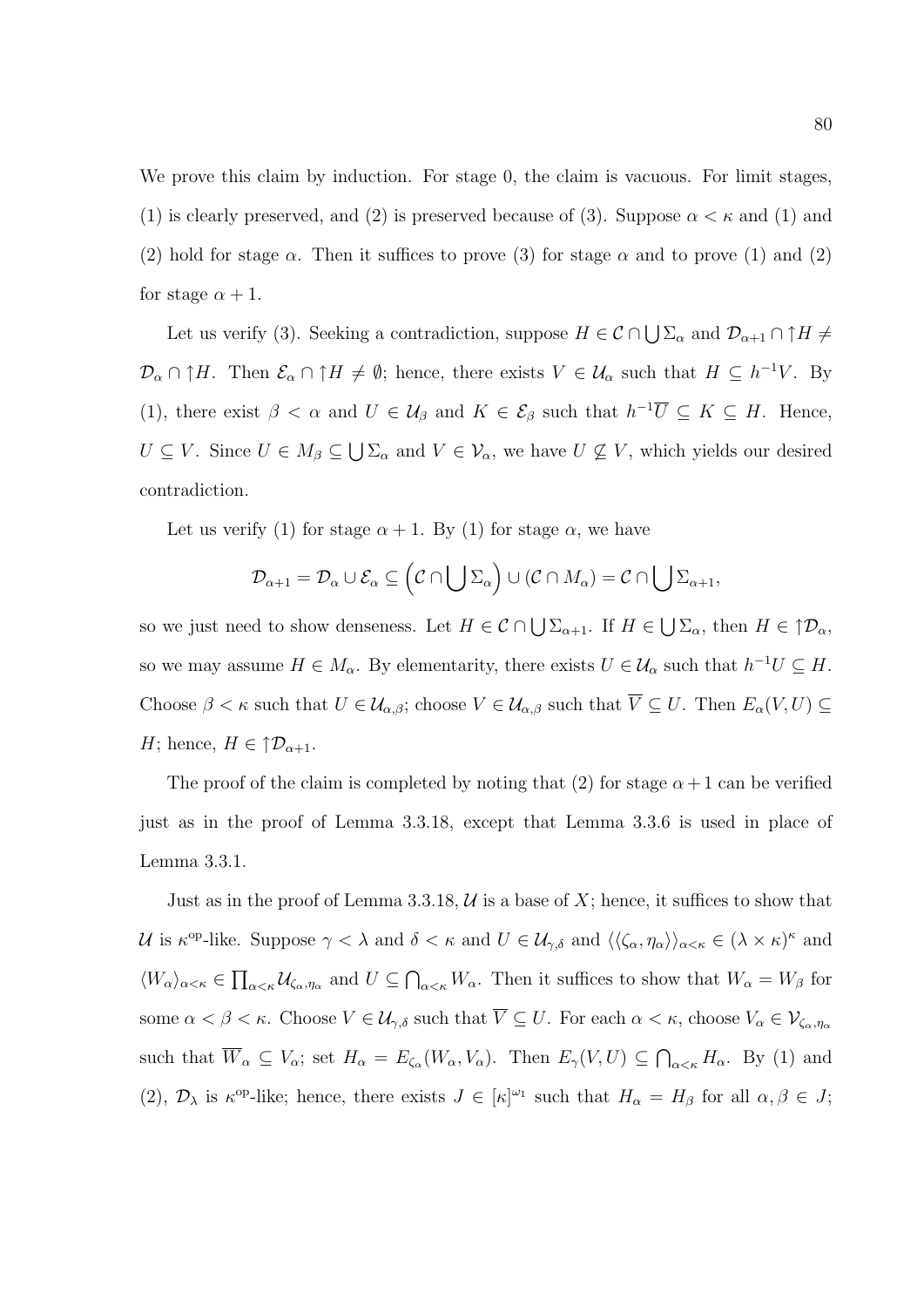hence,  $W_{\alpha} \subseteq V_{\beta}$  for all  $\alpha, \beta \in J$ . If  $\alpha, \beta \in J$  and  $\zeta_{\alpha} < \zeta_{\beta}$ , then  $\bigcup \Sigma_{\zeta_{\beta}} \ni W_{\alpha} \subseteq V_{\beta}$ , in contradiction with  $V_{\beta} \in \mathcal{V}_{\zeta_{\beta}}$ . Hence,  $\zeta_{\alpha} = \zeta_{\beta}$  for all  $\alpha, \beta \in J$ . If  $\alpha, \beta \in J$  and  $\eta_{\alpha} < \eta_{\beta}$ , then  $\bigcup \Gamma_{\zeta_{\beta},\eta_{\beta}} \ni W_{\alpha} \subseteq V_{\beta}$ , in contradiction with  $V_{\beta} \in V_{\zeta_{\beta},\eta_{\beta}}$ . Hence,  $\eta_{\alpha} = \eta_{\beta}$ for all  $\alpha, \beta \in J$ . Hence,  $\{W_{\alpha} : \alpha \in J\} \subseteq N_{\zeta_{\min J}, \eta_{\min J}}$ ; hence,  $W_{\alpha} = W_{\beta}$  for some  $\alpha < \beta < \kappa$ .  $\Box$ 

**Lemma 3.3.25.** Let  $\kappa$  be an uncountable regular cardinal; let X be a compactum such that  $w(X) \geq \kappa$  and X is a continuous image of a product of compacta each with weight less than  $\kappa$ . Then  $\pi(X) = w(X)$ .

*Proof.* It suffices to prove that  $\pi(X) \geq \kappa$ . Seeking a contradiction, suppose A is a π-base of X of size less than κ. Let  $\langle X_i \rangle_{i \in I}$  be a sequence of compacta each with weight less than  $\kappa$  and let h be a continuous surjection from  $\prod_{i\in I} X_i$  to X. Choose  $M \prec H_\theta$ such that  $A \cup \{C(X), h, \langle C(X_i) \rangle_{i \in I}\} \subseteq M$  and  $|M| = |A|$ . Choose  $p \in M \cap \prod_{i \in I} X_i$ and set  $Y = \{q \in \prod_{i \in I} X_i : p \restriction (I \setminus M) = q \restriction (I \setminus M)\}\.$  Then it suffices to show that  $h[Y] = X$ , for that implies  $\kappa \leq w(X) \leq w(Y) < \kappa$ . Seeking a contradiction, suppose  $h[Y] \neq X$ . Then there exists  $U \in \mathcal{A}$  such that  $U \cap h[Y] = \emptyset$ . By elementarity, there exists  $\sigma \in [I \cap M]^{<\omega}$  and  $\langle V_i \rangle_{i \in \sigma}$  such that  $V_i$  is a nonempty open subset of  $X_i$  for all  $i \in \sigma$ , and  $\bigcap_{i \in \sigma} \pi_i^{-1} V_i \subseteq h^{-1} U$ . Hence,  $Y \cap \bigcap_{i \in \sigma} \pi_i^{-1} V_i \neq \emptyset$ , in contradiction with  $U \cap h[Y] = \emptyset.$  $\Box$ 

**Definition 3.3.26.** Given any cardinal  $\kappa$ , set  $\log \kappa = \min\{\lambda : 2^{\lambda} \geq \kappa\}.$ 

**Lemma 3.3.27.** Let  $\kappa$  be an uncountable regular cardinal; let X be a compactum such that  $w(X) \geq \kappa$  and X is a continuous image of a product of compacta each with weight less than  $\kappa$ . Then  $\pi \chi(X) = w(X)$ .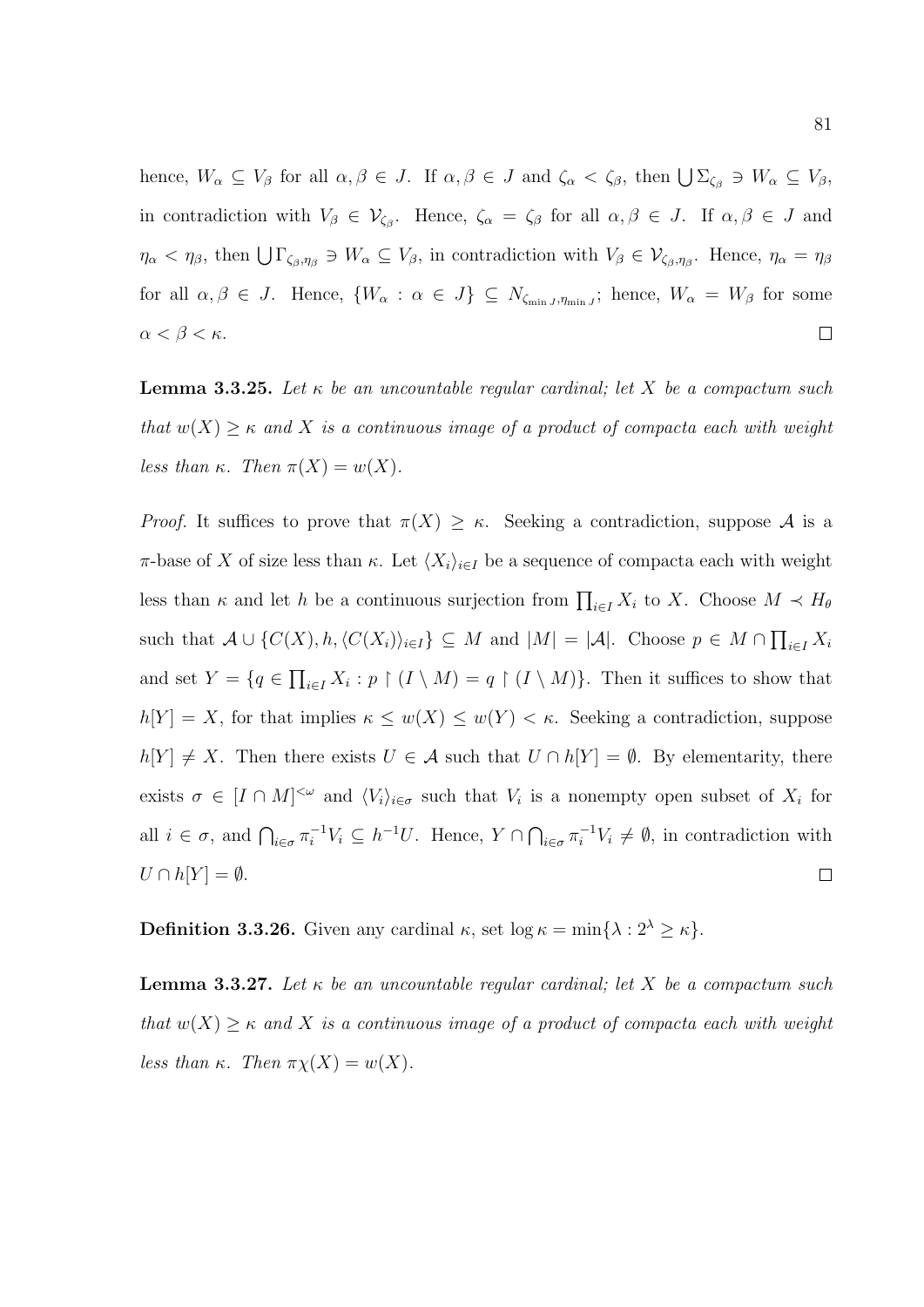*Proof.* Let  $\langle X_i \rangle_{i \in I}$  be a sequence of compacta each with weight less than  $\kappa$  and let h be a continuous surjection from  $\prod_{i\in I} X_i$  to X. For any space Y, we have  $\pi(Y) =$  $\pi\chi(Y)d(Y)$ . Hence,  $w(X) = \pi(X) = \pi\chi(X)d(X)$  by Lemma 3.3.25; hence, we may assume  $d(X) = w(X)$ . Arguing as in the proof of Lemma 3.3.25, if A is a  $\pi$ -base of X and  $\mathcal{A} \cup \{C(X), h, \langle C(X_i) \rangle_{i \in I}\} \subseteq M \prec H_\theta$ , then X is a continuous image of  $\prod_{i \in I \cap M} X_i$ ; hence, we may assume  $|I| = \pi(X)$ . By 5.5 of [35],  $d(X) \leq d(\prod_{i \in I} X_i) \leq \kappa \cdot \log|I|$ . By 2.37 of [35],  $d(Y) \leq \pi \chi(Y)^{c(Y)}$  for all  $T_3$  non-discrete spaces Y. Since  $\kappa$  is a caliber of  $X_i$  for all  $i \in I$ , it is also a caliber of X; hence,  $|I| = \pi(X) = d(X) \leq \pi \chi(X)^{\kappa}$ ; hence,  $\log|I| \leq \kappa \cdot \pi \chi(X)$ . Therefore,  $w(X) = d(X) \leq \kappa \cdot \pi \chi(X)$ ; hence, we may assume  $w(X) = \kappa$ .

Let  $\langle U_{\alpha}\rangle_{\alpha<\kappa}$  enumerate a base of X. For each  $\alpha<\kappa$ , choose  $p_{\alpha}\in U_{\alpha}$ . Since  $d(X) = w(X) = \kappa$ , there is no  $\alpha < \kappa$  such that  $\{p_{\beta} : \beta < \alpha\}$  is dense in X. Since  $\kappa$  is a caliber of X, we may choose  $p \in X \setminus \bigcup_{\alpha < \kappa} \{p_\beta : \beta < \alpha\}.$  It suffices to show that  $\pi \chi(p, X) = \kappa$ . Seeking a contradiction, suppose  $\pi \chi(p, X) < \kappa$ . Then there exists  $\alpha < \kappa$  such that  $\{U_\beta : \beta < \alpha\}$  contains a local  $\pi$ -base at  $p$ ; hence,  $p \in \overline{\{p_\beta : \beta < \alpha\}}$ , in  $\Box$ contradiction with how we chose p.

**Theorem 3.3.28.** Let  $\langle X_i \rangle_{i \in I}$  be a sequence of compacta; let X be a homogeneous compactum; let h:  $\prod_{i\in I} X_i \to X$  be a continuous surjection. If there is a regular cardinal  $\kappa$  such that  $w(X_i) < \kappa \leq w(X)$  for all  $i \in I$ , then every base of X contains a  $(\sup_{i\in I} w(X_i))^{\text{op}-like}$  base. Otherwise,  $w(X) \leq \sup_{i\in I} w(X_i)$  and every base of X trivially contains a  $(w(X)^+)^\text{op}-like$  base.

Proof. The latter case is a trivial application of Proposition 3.3.17. In the former case, Lemma 3.3.27 implies  $\pi \chi(p, X) = w(X)$  for all  $p \in X$ ; apply Theorem 3.3.24.  $\Box$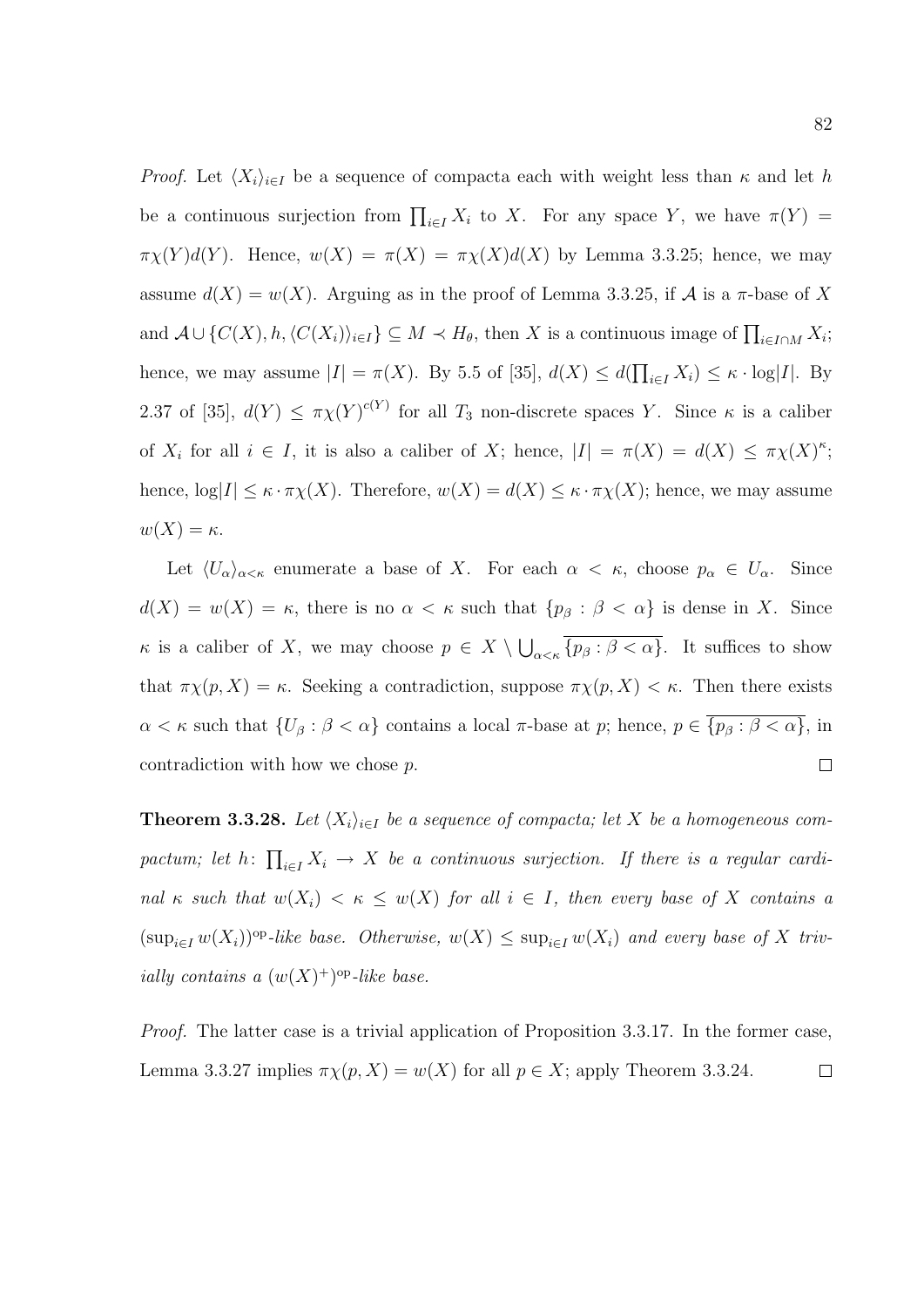Every known homogeneous compactum is a continuous image of a product of compacta each with weight at most  $\mathfrak{c}$ ; hence, Theorem 3.3.28 provides a uniform justification for our observation that all known homogeneous compacta have Noetherian type at most c <sup>+</sup>. Analogously, since every known homogeneous compactum is such a continuous image, it has  $c^+$  among its calibers; hence, it has cellularity at most  $c$ .

Let us now turn to the spectrum of Noetherian types of dyadic compacta and a proof of Theorem 3.1.3.

**Theorem 3.3.29.** Let  $\kappa$  and  $\lambda$  be infinite cardinals such that  $\lambda < \kappa$ . Let X be the discrete sum of  $2^{\kappa}$  and  $2^{\lambda}$ . Let Y be the quotient space induced by collapsing  $\langle 0 \rangle_{\alpha \leq \kappa}$  and  $\langle 0 \rangle_{\alpha < \lambda}$  to a single point p. If  $\lambda <$  cf  $\kappa$ , then  $Nt(Y) = \kappa^+$ . If  $\lambda \geq$  cf  $\kappa$ , then  $Nt(Y) = \kappa$ . Proof. Clearly  $\chi(p, Y) = \kappa$  and  $\pi \chi(p, Y) = \lambda$ . Hence, if  $\lambda <$  cf  $\kappa$ , then  $\kappa^+ \leq N t(Y) \leq$  $w(Y)^{+} = \kappa^{+}$  by Proposition 3.3.11. Suppose  $\lambda \geq cf \kappa$ . We still have  $\kappa \leq Nt(Y)$ by Proposition 3.3.11, so it suffices to construct a  $\kappa^{op}$ -like base of Y. Let  $\sim$  be the equivalence relation such that  $Y = X/\sim$ . In building a base of Y, we proceed in the canonical way when away from p: for each  $\mu \in \{\kappa, \lambda\}$ , set

$$
\mathcal{A}_{\mu} = \{ \{x \in 2^{\mu} : \eta \subseteq x \} / \sim : \eta \in \operatorname{Fn}(\mu, 2) \text{ and } \eta^{-1} \{1\} \neq \emptyset \}.
$$

Choose  $f_0: \kappa \to \mathrm{cf} \kappa$  such that for all  $\alpha < \mathrm{cf} \kappa$  the preimage  $f_0^{-1}\{\alpha\}$  is bounded in  $\kappa$ . Define  $f: [\kappa]^{<\omega} \to \mathrm{cf} \kappa$  by  $f(\sigma) = f_0(\sup \sigma)$  for all  $\sigma \in [\kappa]^{<\omega}$ . Choose  $g_0: \lambda \to \mathrm{cf} \kappa$  such that for all  $\alpha <$  cf  $\kappa$  the preimage  $g_0^{-1}\{\alpha\}$  is unbounded in  $\lambda$ . Define  $g: [\lambda]^{<\omega} \to$  cf  $\kappa$  by  $g(\sigma) = g_0(\sup \sigma)$  for all  $\sigma \in [\lambda]^{<\omega}$ . Set

$$
\mathcal{A}_p = \bigcup_{\alpha < \text{cf } \kappa} \left\{ \left( \{ x \in 2^{\kappa} : x[\sigma] = \{0\} \} \cup \{ x \in 2^{\lambda} : x[\tau] = \{0\} \} \right) / \sim : \right\}
$$
\n
$$
\langle \sigma, \tau \rangle \in f^{-1} \{ \alpha \} \times g^{-1} \{ \alpha \} \left\}.
$$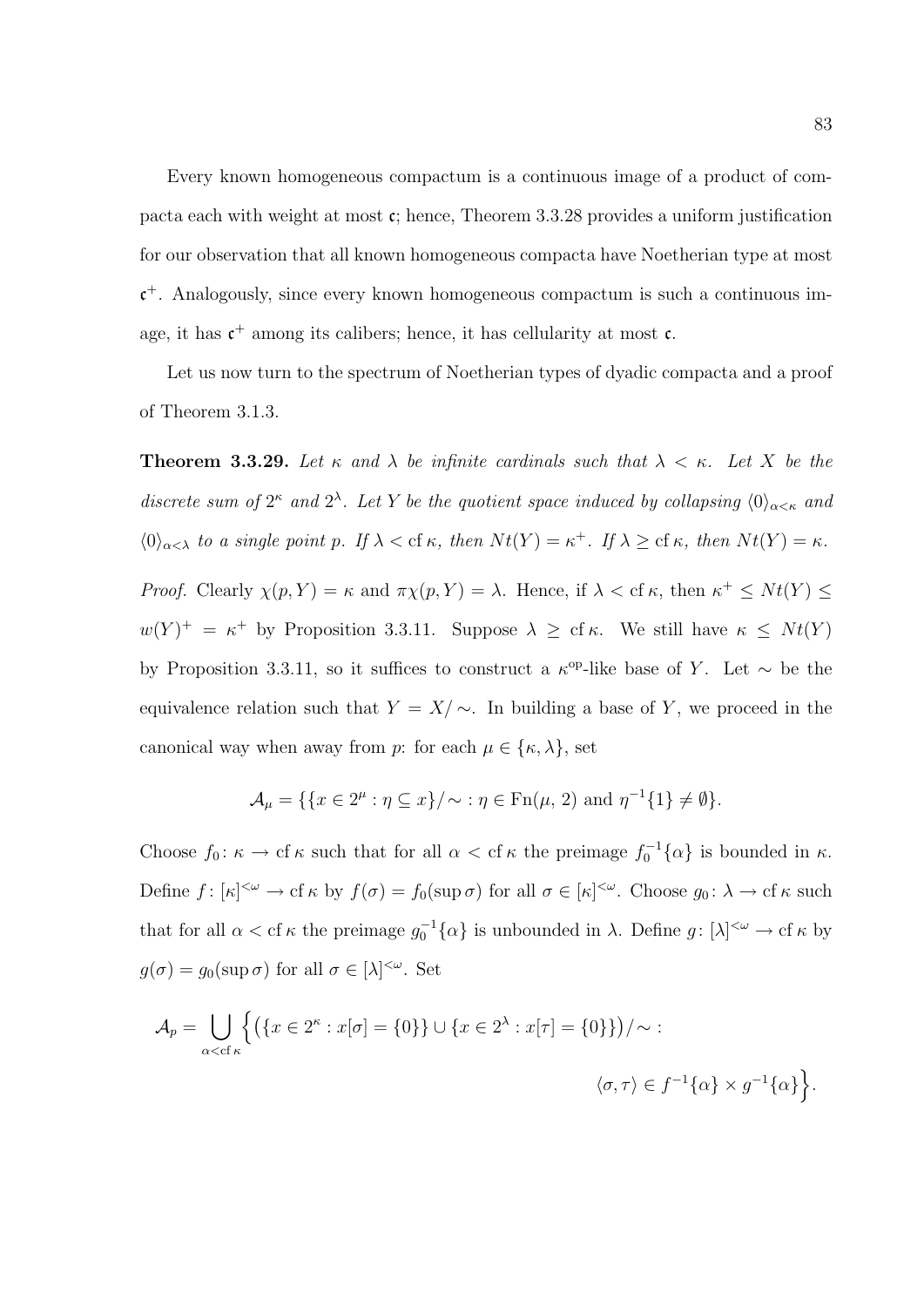Set  $\mathcal{A} = \mathcal{A}_{\kappa} \cup \mathcal{A}_{\lambda} \cup \mathcal{A}_{p}$ . Let us show that  $\mathcal{A}$  is a  $\kappa^{\text{op}}$ -like base of Y. The only nontrivial aspect of showing that  $A$  is a base of Y is verifying that  $A_p$  is a local base at p. Suppose U is an open neighborhood of p. Then there exist  $\sigma \in [\kappa]^{<\omega}$  and  $\tau \in [\lambda]^{<\omega}$  such that

$$
(\{x \in 2^k : x[\sigma] = \{0\}\} \cup \{x \in 2^{\lambda} : x[\tau] = \{0\}\}) / \sim \subseteq U.
$$

Choose  $\alpha < \lambda$  such that  $\sup \tau < \alpha$  and  $g_0(\alpha) = f(\sigma)$ . Set  $\tau' = \tau \cup {\alpha}$  and

$$
V = (\{x \in 2^{\kappa} : x[\sigma] = \{0\}\} \cup \{x \in 2^{\lambda} : x[\tau'] = \{0\}\}) / \sim.
$$

Then  $V \subseteq U$  and  $V \in \mathcal{A}_p$  because  $f(\sigma) = g(\tau')$ . Thus,  $\mathcal{A}$  is a base of Y.

Let us show that  $\mathcal A$  is  $\kappa^{\text{op-like}}$ . Suppose  $U, V \in \mathcal A$  and  $U \subseteq V$ . If  $U \in \mathcal A_\kappa$ , then, fixing U, there are only finitely many possibilities for V in  $A_{\kappa}$ ; the same is true if  $\kappa$  is replaced by  $\lambda$  or p. Hence, we may assume  $U \in \mathcal{A}_i$  and  $V \in \mathcal{A}_j$  for some  $\{i, j\} \in [\{\kappa, \lambda, p\}]^2$ . Since no element of  $\mathcal{A}_p$  is a subset of an element of  $\mathcal{A}_{\kappa} \cup \mathcal{A}_{\lambda}$ , we have  $i \neq p$ . Hence, there exists  $\eta \in \text{Fn}(i, 2)$  such that  $U = \{x \in 2^i : \eta \subseteq x\}/\sim$ . Since  $\bigcup \mathcal{A}_{\kappa} \cap \bigcup \mathcal{A}_{\lambda} = \emptyset$ , we have  $j = p$ . Hence, there exist  $\sigma \in [\kappa]^{<\omega}$  and  $\tau \in [\lambda]^{<\omega}$  such that

$$
V = (\{x \in 2^{\kappa} : x[\sigma] = \{0\}\} \cup \{x \in 2^{\lambda} : x[\tau] = \{0\}\})/\sim.
$$

If  $i = \kappa$ , then  $\sigma \subseteq \eta^{-1}{0}$ ; hence, fixing U, there are only finitely many possibilities for  $\sigma$ , and at most  $\lambda$ -many possibilities for  $\tau$ . If  $i = \lambda$ , then  $\tau \subseteq \eta^{-1}\{0\}$ ; hence, fixing U, there are only finitely many possibilities for  $\tau$ , and at most  $|\sup f_0^{-1}{g(\tau)}\rangle|^{&\omega}$ -many possibilities for  $\sigma$  given  $\tau$ . Thus, there are fewer than  $\kappa$ -many possibilities for V given U. Thus,  $\mathcal A$  is  $\kappa^{\mathrm{op}}$ -like.  $\Box$ 

Corollary 3.3.30. If  $\kappa$  is a cardinal of uncountable cofinality, then there is a totally disconnected dyadic compactum with Noetherian type  $\kappa^+$ . If  $\kappa$  is a singular cardinal, then there is a totally disconnected dyadic compactum with Noetherian type  $\kappa$ .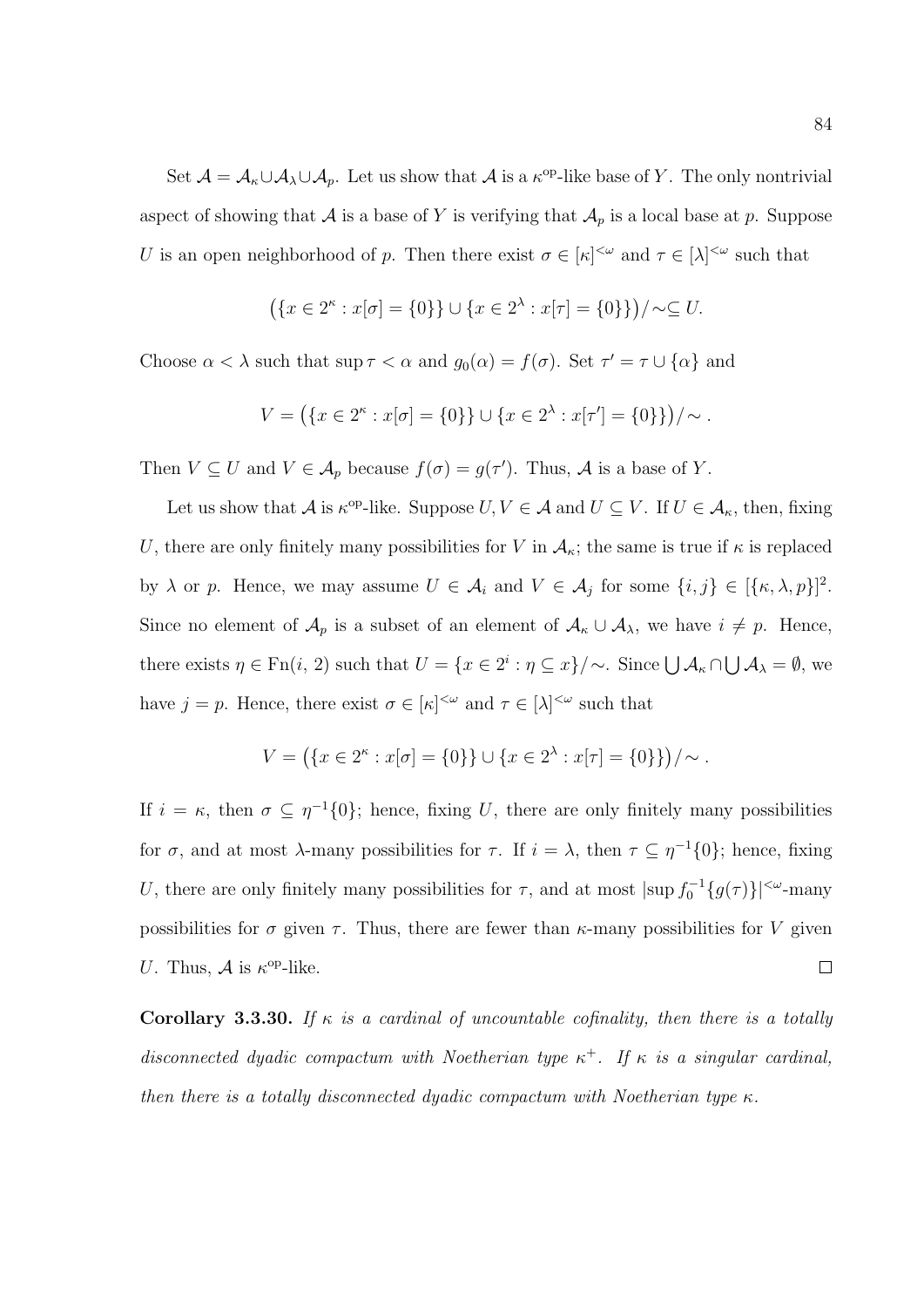*Proof.* For the first case, apply Theorem 3.3.29 with  $\lambda = \omega$ . For the second case, apply Theorem 3.3.29 with  $\lambda = cf \kappa$ .  $\Box$ 

Combining the above corollary with the following theorem (and a trivial example like  $Nt(2^{\omega}) = \omega$  immediately proves Theorem 3.1.3.

**Theorem 3.3.31.** Let X be a dyadic compactum with base  $A$  consisting only of cozero sets. If  $Nt(X) \leq \omega_1$ , then A contains an  $\omega^{\rm op}-like$  base of X. Hence, no dyadic compactum has Noetherian type  $\omega_1$ .

*Proof.* Let  $Q$  be an  $\omega_1^{\text{op}}$ <sup>op</sup>-like base of X of size  $w(X)$ . Import all the notation from the proof of Lemma 3.3.18 verbatim, except require that  $\langle M_{\alpha}\rangle_{\alpha<\kappa}$  be an  $\omega_1$ -approximation sequence in  $\langle H_\theta, \in, \mathcal{F}, h, \mathcal{Q} \rangle$ . Then U is an  $\omega^{\rm op}\text{-like}$  subset of A as before. On the other hand,  $\mathcal{V}_{\alpha}/\mathcal{F}_{\alpha}$  is not necessarily a base of  $X/\mathcal{F}_{\alpha}$  for all  $\alpha < \kappa$ . However, we will show that U is still a base of X. In doing so, we will repeatedly use the fact that if  $U, Q \in M \prec H_{\theta}$ and U is a nonempty open subset of X, then all supersets of U in  $\mathcal Q$  are in M because  $\{V\in\mathcal{Q}:U\subseteq V\}$  is a countable element of  $M.$ 

Suppose  $q \in Q \in \mathcal{Q}$ . Then it suffices to find  $U \in \mathcal{U}$  such that  $q \in U \subseteq Q$ . Let  $\beta$  be the least  $\alpha < \kappa$  such that there exists  $A \in \mathcal{A}_{\alpha}$  satisfying  $q \in A \subseteq \overline{A} \subseteq Q$ . Fix such an  $A \in \mathcal{A}_{\beta}$ . For each  $p \in \overline{A}$ , choose  $\langle A_p, Q_p \rangle \in \mathcal{A} \times \mathcal{Q}$  such that  $p \in A_p \subseteq Q_p \subseteq \overline{Q}_p \subseteq Q$ . Since  $M_{\beta} \ni A \subseteq Q \in \mathcal{Q}$ , we have  $Q \in M_{\beta}$ . Hence, by elementarity, we may assume there exists  $\sigma \in \left[\overline{A}\right]^{<\omega}$  such that  $\langle\langle A_p, Q_p \rangle\rangle_{p \in \sigma} \in M_\beta$  and  $\overline{A} \subseteq \bigcup_{p \in \sigma} A_p$ . Choose  $p \in \sigma$ such that  $q \in A_p$ . Suppose  $Q_p \notin \bigcup \Sigma_{\beta}$ . Then all nonempty open subsets of  $Q_p$  are also not in  $\bigcup \Sigma_{\beta}$ ; hence, there exist  $U \in \mathcal{U}_{\beta}$  and  $V \in \mathcal{V}_{\beta}$  such that  $q/\mathcal{F}_{\beta} \subseteq U \subseteq V \subseteq A_p \subseteq Q$ . Therefore, we may assume  $Q_p \in \bigcup \Sigma_{\beta}$ .

Choose  $\alpha < \beta$  such that  $Q_p \in M_\alpha$ . Then  $Q \in M_\alpha$  because  $Q_p \subseteq Q$ . Hence, there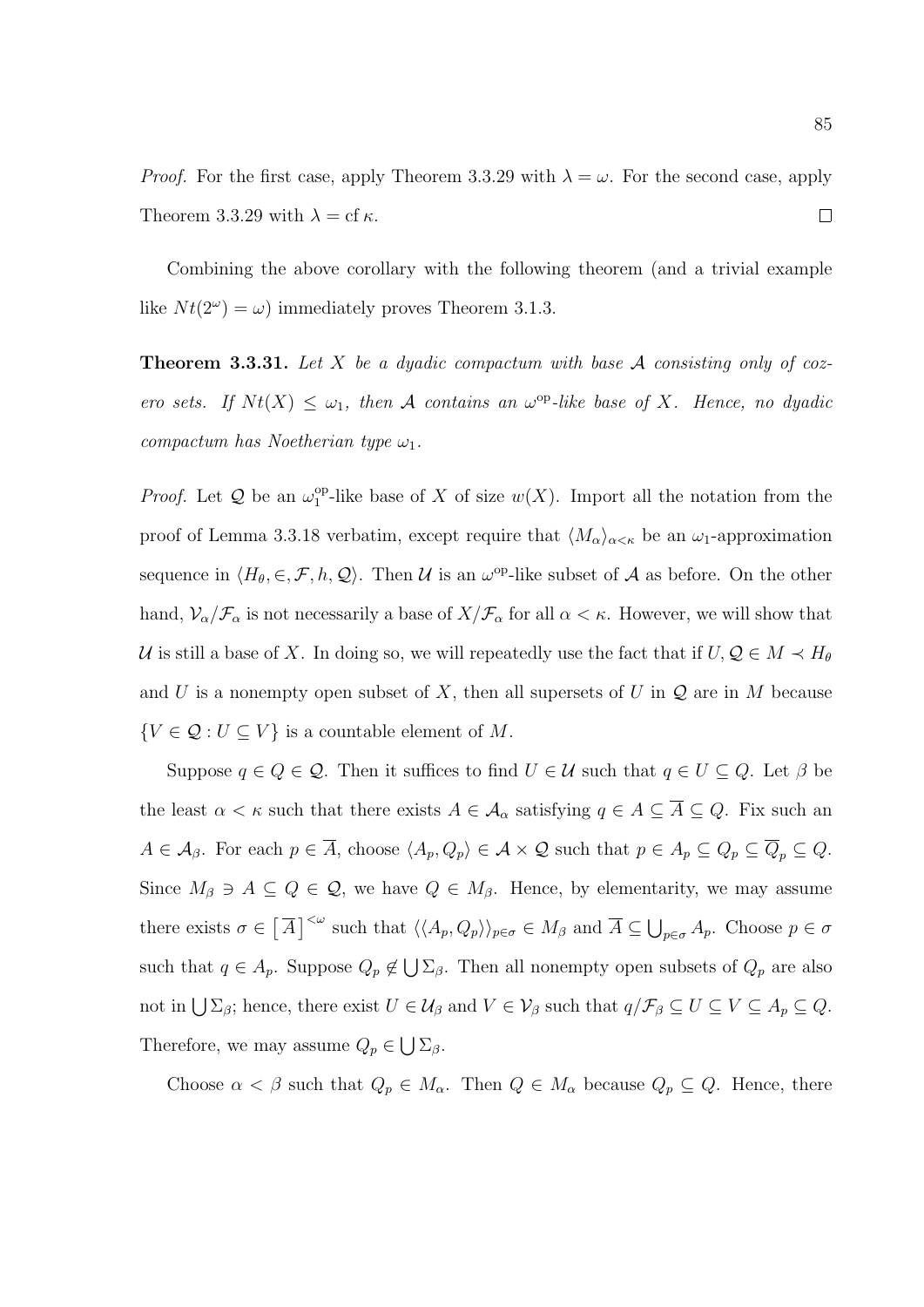exists  $\tau \in [\mathcal{A}_{\alpha}]^{<\omega}$  such that  $\overline{Q}_p \subseteq \bigcup \tau \subseteq \overline{U\tau} \subseteq Q$ . Choose  $W \in \tau$  such that  $q \in W$ . Then  $q \in W \subseteq \overline{W} \subseteq Q$ , in contradiction with the minimality of  $\beta$ . Thus,  $\mathcal{U}$  is a base of X.  $\Box$ 

We note that the spectrum of Noetherian types of all compacta is trivial.

**Theorem 3.3.32.** Let  $\kappa$  be a regular uncountable cardinal. Then there exists a totally disconnected compactum X such that  $N t(X) = \kappa$  and X has a  $P_{\kappa}$ -point.

*Proof.* Let X be the closed subspace of  $2^{\kappa}$  consisting of all  $f \in 2^{\kappa}$  for which  $f(\alpha) = 0$ or  $f[\alpha] = \{1\}$  for all odd  $\alpha < \kappa$ . First, let us show that X has a  $\kappa^{\text{op}}$ -like base. For each  $\sigma \in \mathrm{Fn}(\kappa, 2)$ , set  $U_{\sigma} = \{f \in X : f \supseteq \sigma\}$ . Let E denote the set of  $\sigma \in \mathrm{Fn}(\kappa, 2)$  for which sup dom  $\sigma$  is even and  $U_{\sigma} \neq \emptyset$ . Set  $\mathcal{A} = \{U_{\sigma} : \sigma \in E\}$ , which is clearly a base of X. Let us show that A is  $\kappa^{op}\text{-like}$ . Suppose  $\sigma, \tau \in E$  and  $U_{\sigma} \subseteq U_{\tau}$ . If sup dom  $\sigma < \sup \text{dom } \tau$ , then for each  $f \in U_{\sigma}$  the sequence

$$
(f \restriction \sup \operatorname{dom} \tau) \cup \{ \langle \sup \operatorname{dom} \tau, 1 - \tau(\sup \operatorname{dom} \tau) \rangle \} \cup \{ \langle \beta, 0 \rangle : \sup \operatorname{dom} \tau < \beta < \kappa \}
$$

is in  $U_{\sigma} \setminus U_{\tau}$ , which is absurd. Hence, sup dom  $\tau \leq \sup \text{dom } \sigma$ ; hence, there are fewer than  $\kappa$ -many possibilities for  $\tau$  given  $\sigma$ . Thus,  $\mathcal A$  is  $\kappa^{\text{op}}$ -like.

Finally, it suffices to show that  $\langle 1 \rangle_{\alpha \leq \kappa}$  is a  $P_{\kappa}$ -point of X, for a  $P_{\kappa}$ -point must have local Noetherian type at least κ. For each  $\alpha < \kappa$ , set  $\sigma_{\alpha} = \{\langle 2\alpha + 1, 1 \rangle\}$ . Then  $\{U_{\sigma_\alpha}: \alpha < \kappa\}$  is a local base at  $\langle 1 \rangle_{\alpha < \kappa}$ . Moreover,  $U_{\sigma_\alpha} \supsetneq U_{\sigma_\beta}$  for all  $\alpha < \beta < \kappa$ . Since  $\Box$  $\kappa$  is regular, it follows that  $\langle 1 \rangle_{\alpha \leq \kappa}$  is a  $P_{\kappa}$ -point.

Corollary 3.3.33. Every infinite cardinal is the Noetherian type of some totally disconnected compactum.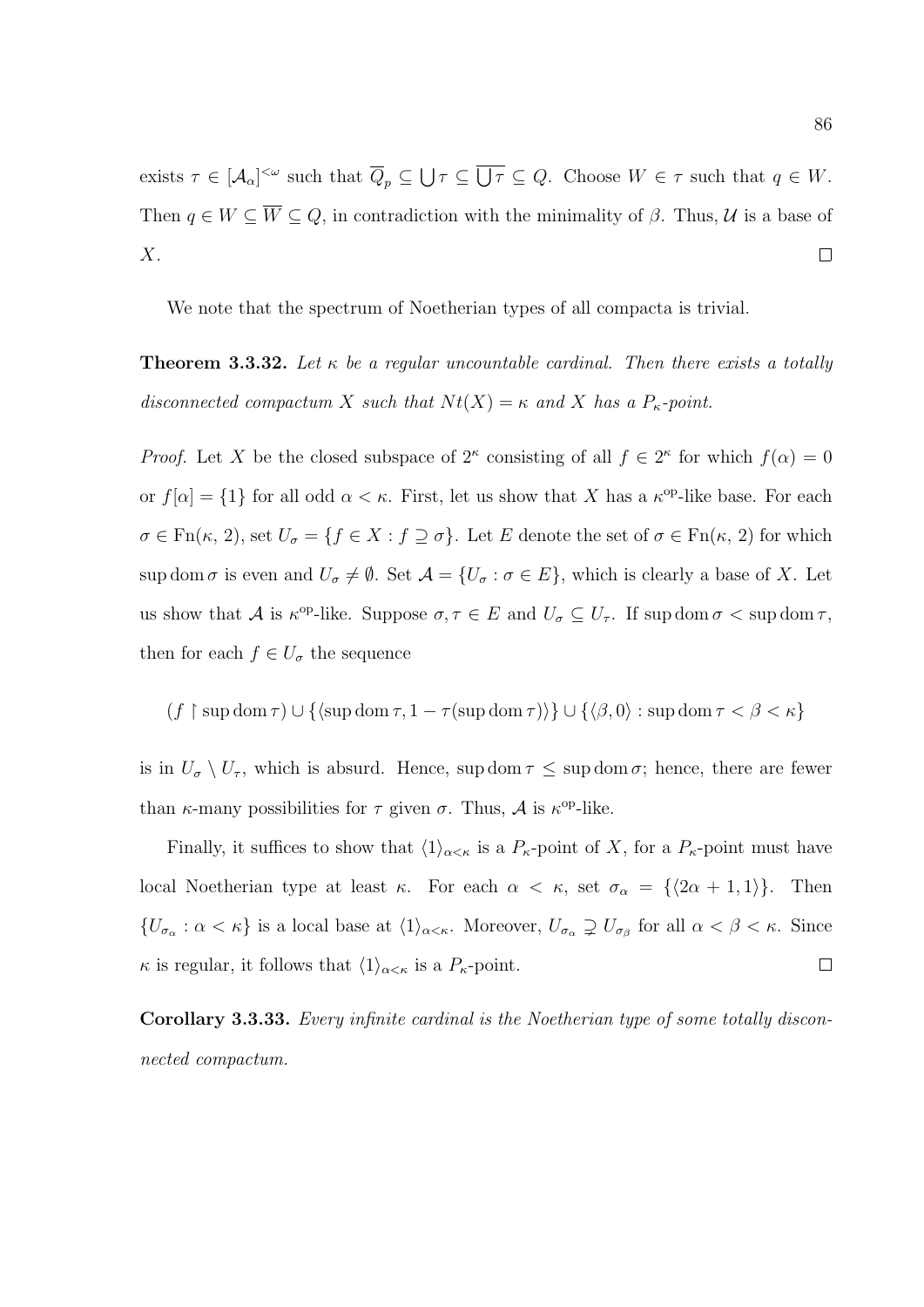Proof. By Lemma 3.2.8, all totally disconnected metric compacta have Noetherian type  $ω$ . By Theorem 3.3.32, if  $κ$  is a regular uncountable cardinal, then there is a totally disconnected compactum X with Noetherian type  $\kappa$ . If  $\kappa$  is a singular cardinal, then there is a totally disconnected dyadic compactum with Noetherian type  $\kappa$  by Corol- $\Box$ lary 3.3.30.

## 3.4 k-adic compacta

The results of the previous section used reflection properties of free boolean algebras—see Lemma 3.3.1—and more generally coproducts of boolean algebras of bounded size—see Lemma 3.3.6. Let us define a more general family of reflection properties.

**Definition 3.4.1.** Let B be a boolean algebra and let  $\kappa$  and  $\lambda$  be cardinals. Then we say B has the  $(\kappa, \lambda)$ -FN if and only if, for every M such that  $\{B, \wedge, \vee\} \subseteq M \prec H_{\theta}$  and  $|M| \cap \kappa \subseteq M \cap \kappa \in \kappa + 1$ , and for every  $b \in B$ , there exists  $A \in [B \cap M]^{<\lambda}$  such that  $M \cap \uparrow b = M \cap \uparrow A.$ 

Remark 3.4.2. For regular  $\kappa$ , the  $(\kappa, \kappa)$ -FN and the  $(\kappa^+, \kappa)$ -FN are both equivalent to the  $\kappa$ -FN as defined by Fuchino, Koppelberg, and Shelah [23]. In particular, the  $(\omega_1, \omega)$ -FN is equivalent to the Freese-Nation property and the  $(\omega_2, \omega_1)$ -FN is equivalent to the weak Freese-Nation property.

The  $(\kappa, \omega)$ -FN is equivalent to the  $(\kappa, 2)$ -FN for all  $\kappa$ : if  $A \in [B \cap M]^{<\omega}$  and  $M \cap \uparrow b =$  $M \cap \uparrow A$ , then  $\bigwedge A \in M$  and  $M \cap \uparrow b = M \cap \uparrow \bigwedge A$ . Therefore, a boolean algebra has the  $(\omega_1, \omega)$ -FN if and only if it satisfies the conclusion of Lemma 3.3.1. Likewise, a boolean algebra satisfies the conclusion of Lemma 3.3.6 if and only if it has the  $(\kappa, \omega)$ -FN.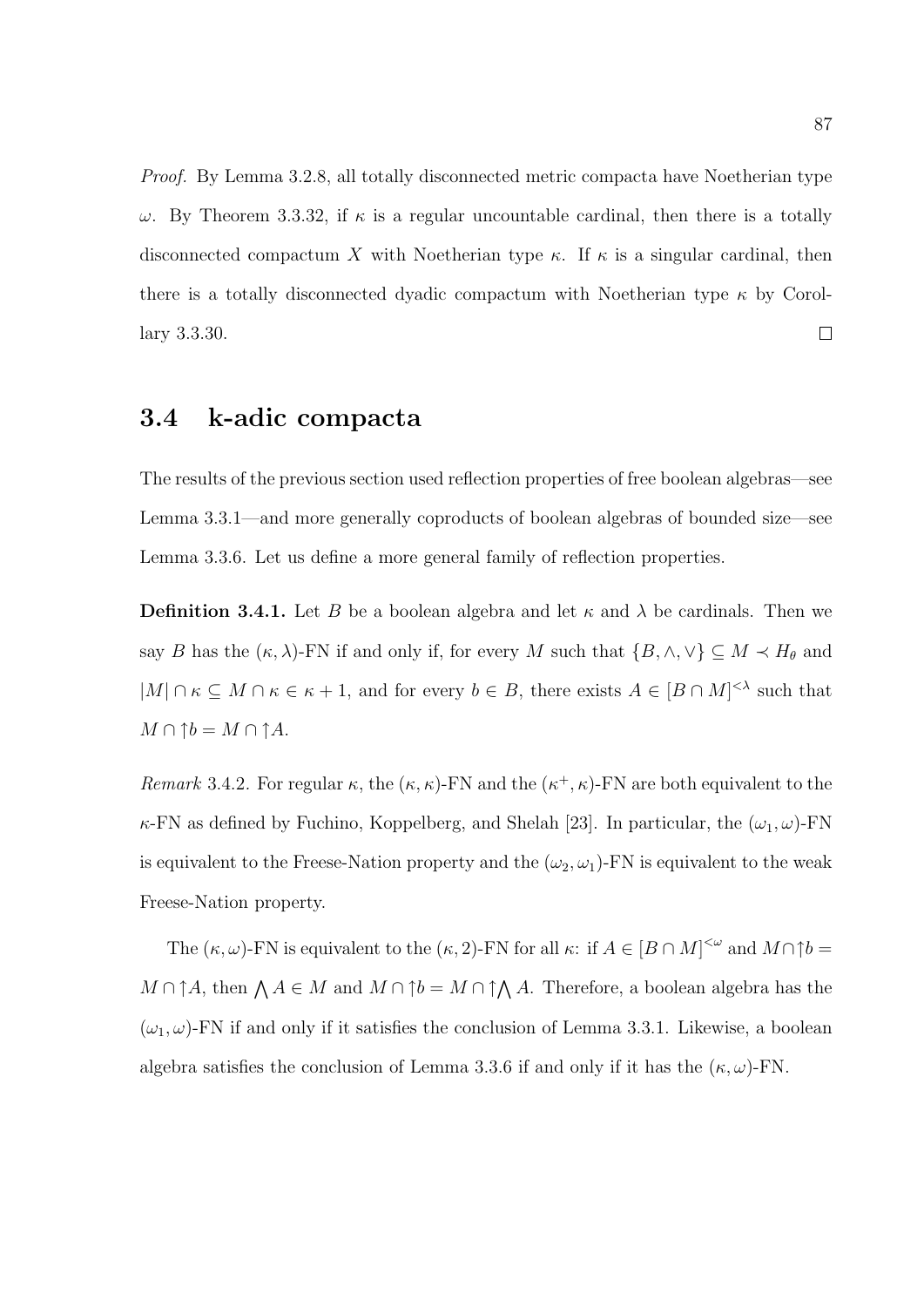**Theorem 3.4.3.** If  $\kappa \geq \omega$  and B has the  $(\kappa^+, \text{cf } \kappa)$ -FN, then every subset of B is almost  $\kappa^{\rm op}\text{-}like.$ 

Proof. Proceed as in the proof of Theorem 3.3.2. The only modifications worth noting happen in the last paragraph. Where Lemma 3.3.1 is used to produce  $r \in B \cap M_\alpha$  such that  $M_\alpha \cap \uparrow q = M_\alpha \cap \uparrow r$ , instead use the  $(\kappa^+, c f \kappa)$ -FN to produce  $A \in [B \cap M_\alpha]^{< c f \kappa}$  such that  $M_\alpha \cap \uparrow q = M_\alpha \cap \uparrow A$ . For each  $r \in A$ , argue as before that there exists  $p_r \in Q \cap M_\alpha$ such that  $D_{\alpha} \cap \uparrow r \subseteq D_{\alpha} \cap \uparrow p_r$ . By an induction hypothesis,  $|D_{\alpha} \cap \uparrow p_r| < \kappa$ ; hence,  $|D_{\alpha} \cap \uparrow q| \leq |\bigcup_{r \in A} (D_{\alpha} \cap \uparrow p_r)| < \kappa.$  $\Box$ 

Corollary 3.4.4. It is independent of  $\neg CH$  whether every separable compactum X satisfies  $\chi N t(X) \leq \omega_1$ .

*Proof.* Fuchino, Koppelberg, and Shelah [23] proved that  $\mathcal{P}(\omega)$  has the  $(\omega_2, \omega_1)$ -FN in the Cohen model. Arguing as in the proof of Theorem 3.3.3, every separable compactum X, being a continuous image of  $\beta\omega$ , satisfies  $\chi_K N t(X) \leq \omega_1$  and  $\pi N t(X) \leq \omega_1$  in this model. On the other hand,  $\mathfrak{p} = \mathfrak{c}$  implies there is a  $P_{\mathfrak{c}}$ -point p in  $\beta\omega \setminus \omega$ . Assuming  $\mathfrak{p} = \mathfrak{c} > \omega_1$ , let us show that this p does not have an  $\omega_1^{\text{op}}$  $1^{\text{op}}$ -like base in the separable compactum  $\beta\omega$ . Let U be a local base at p in  $\beta\omega$ . Choose  $V \in [\mathcal{U}]^{\omega_1}$  and  $U \in \mathcal{U}$  such that  $\overline{U} \setminus \omega \subseteq \bigcap \mathcal{V}$ . For every  $V \in \mathcal{V}$ , the compact set  $\overline{U} \setminus V$  is contained in  $\omega$ , so  $\overline{U} \setminus V \subseteq n$ for some  $n < \omega$ . Therefore, there exist  $W \in |\mathcal{V}|^{\omega_1}$  and  $n < \omega$  such that  $\overline{U} \setminus W \subseteq n$  for all  $W \in \mathcal{W}$ . Choose  $U_0 \in \mathcal{U}$  such that  $U_0 \subseteq U \setminus n$ . Then  $U_0 \subseteq \bigcap \mathcal{W}$ ; hence,  $\mathcal{U}$  is not  $\omega_1^{\mathrm{op}}$  $_{1}^{\text{op}}$ -like.  $\Box$ 

**Theorem 3.4.5.** Let  $\kappa \geq \omega$  and let X be a compactum such that  $\pi \chi(p, X) = w(X)$  for all  $p \in X$  and such that X is a continuous image of a totally disconnected compactum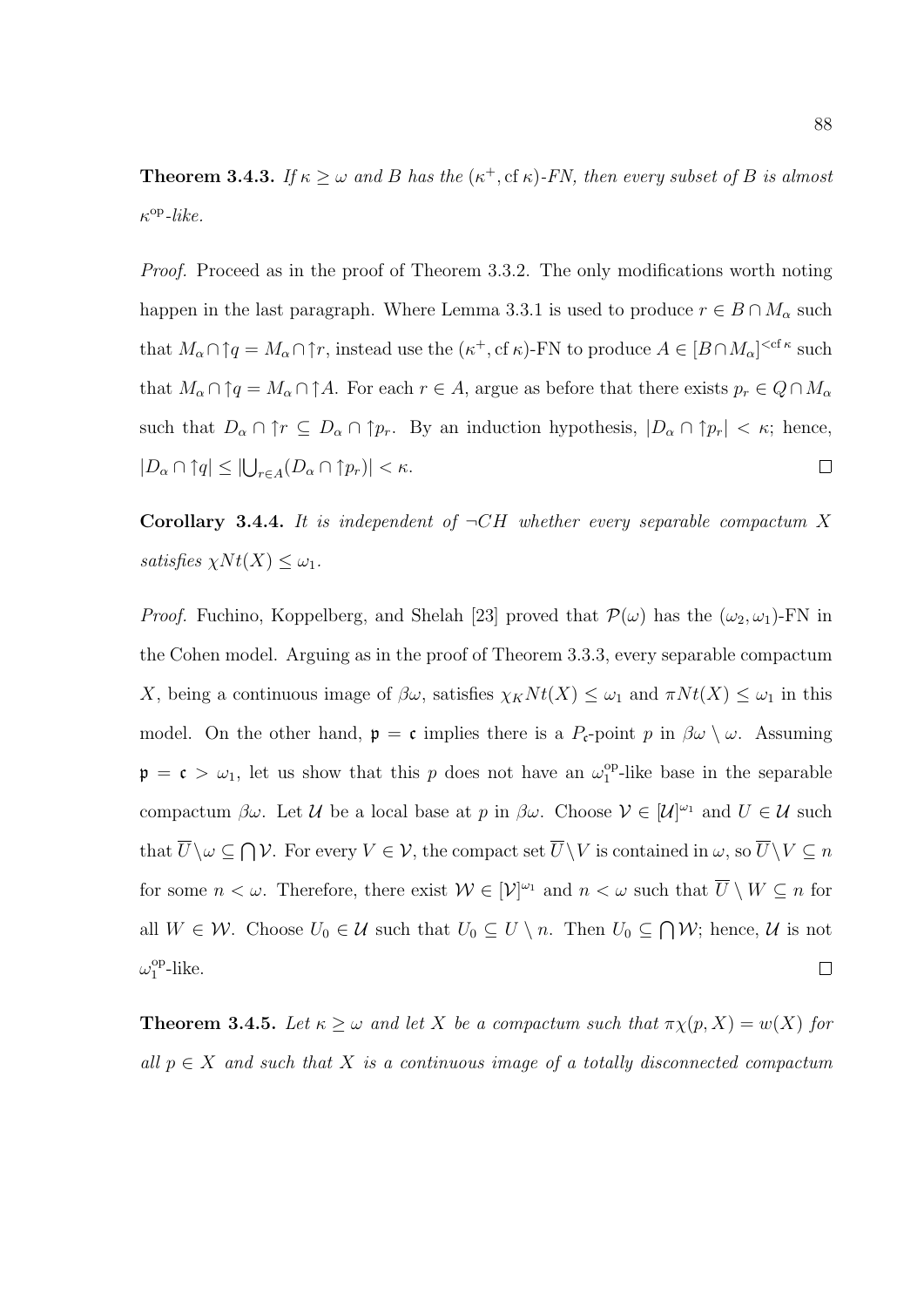Y such that Clop(Y) has the  $(\kappa^+, c f \kappa)$ -FN. Then every base of X contains an  $\kappa^{\rm op}$ -like base of X.

Proof. Proceed as in the proof of Theorem 3.3.24. Modify that proof just as the proof of Theorem 3.3.2 was modified in the above proof of Theorem 3.4.3.  $\Box$ 

Sčepin discovered a nice characterization of the Stone spaces of boolean algebras having the  $(\omega_1, \omega)$ -FN.

**Definition 3.4.6** (Scepin [61]). Given a space X, let  $RC(X)$  denote the set of regular closed subsets of X. A space X is k-metrizable if there exists  $\rho: X \times RC(X) \to [0,\infty)$ such that we have the following for all  $C \in RC(X)$ .

- 1.  $C = \{x \in X : \rho(x, C) = 0\}.$
- 2. If  $C \supseteq B \in RC(X)$ , then  $\rho(x, C) \leq \rho(x, B)$  for all  $x \in X$ .
- 3. The map  $\rho_C \colon X \to \mathbb{R}$  defined by  $\rho_C(x) = \rho(x, C)$  is continuous.
- 4. For each increasing union  $\bigcup_{\alpha<\beta}C_{\alpha}$  of regular closed sets, if  $C=\bigcup_{\alpha<\beta}C_{\alpha}$ , then  $\rho(x, C) = \inf_{\alpha < \beta} \rho(x, C_{\alpha}).$

A compactum is k-adic if it is a continuous image of k-metrizable compactum.

Remark 3.4.7. Stepin's notation is " $\kappa$ -metrizable." Let us use "k-metrizable" for two reasons. First, " $\kappa$ " has nothing to do with a cardinal  $\kappa$ ; it is a Russian abbreviation for canonical. (Canonically closed means regular closed in this context.) Second, for some authors,  $\kappa$ -metrizable means something else, such as having a decreasing uniform base of the form  $\{U_{\alpha}\}_{{\alpha<\kappa}}$ .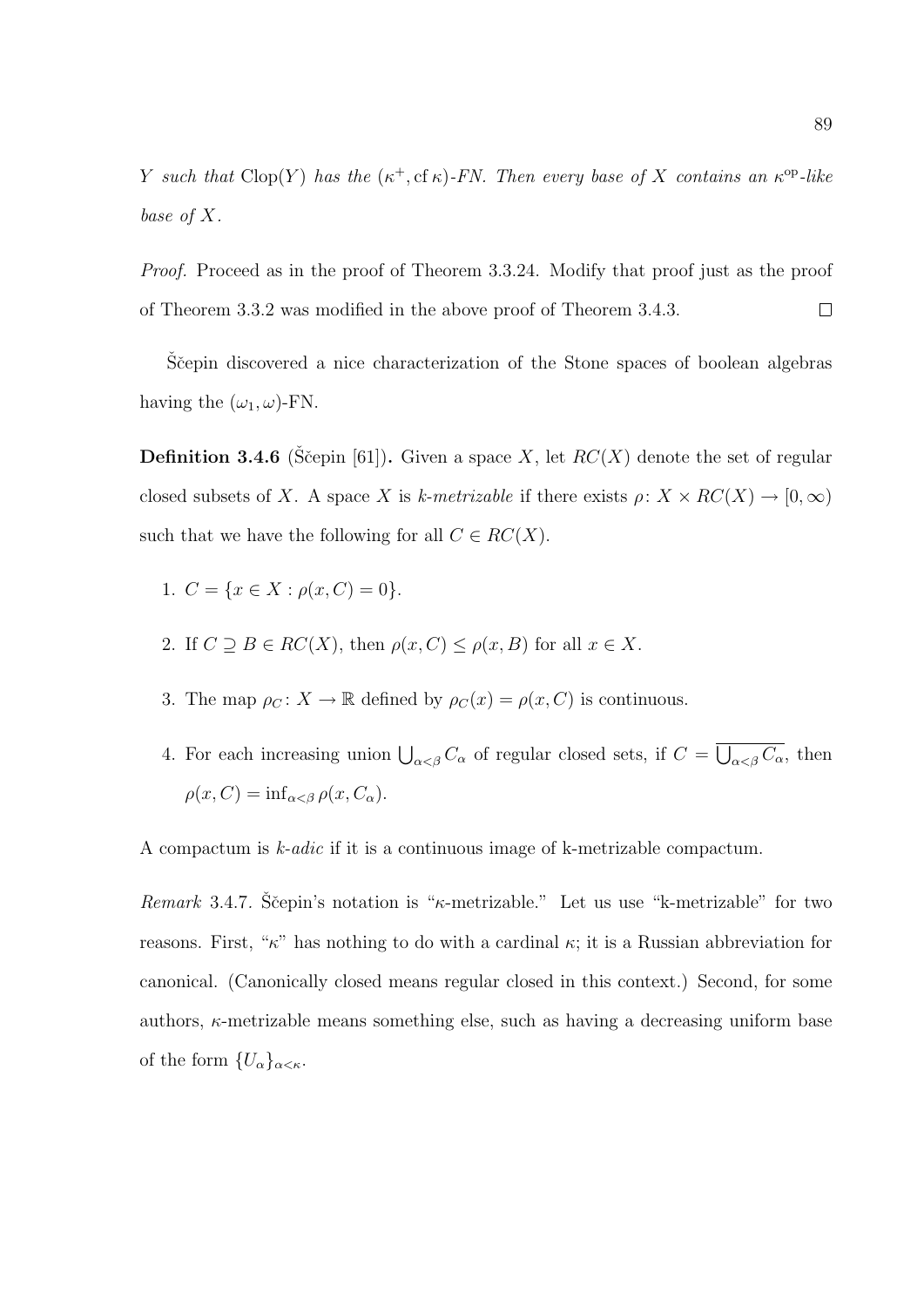The following theorem is implicit in results of Scepin [61] and more explicit in Heindorf and Šapiro  $[31]$ . (See especially Section 2.9 of the latter.)

**Theorem 3.4.8.** A totally disconnected compactum  $X$  is k-metrizable if and only if  $Clop(X)$  has the  $(\omega_1, \omega)$ -FN.

**Lemma 3.4.9** (Ščepin [61]). If X is a k-adic compactum, then  $\pi \chi(X) = w(X)$ .

Given the above lemma and the preceding three theorems, it is trivial to generalize our main results from the previous section about the class of dyadic compacta, which are continuous images of powers of 2, to the class of compacta that are continuous images of totally disconnected k-metrizable compacta. Moreover, the next two theorems show that the latter class properly contains the former class.

**Theorem 3.4.10** (Sčepin [61]). Metrizable spaces are k-metrizable. Moreover, products and hyperspaces (with the Vietoris topology) preserve k-metrizability. In particular, every power of 2 is k-metrizable.

**Theorem 3.4.11** (Šapiro [59]). If  $\kappa \geq \omega_2$ , then the hyperspace of  $2^{\kappa}$  is not dyadic. Hence, there is a totally disconnected compactum that is k-metrizable but not dyadic.

With a little more care, we can further generalize our results about dyadic compacta to all k-adic compacta.

**Definition 3.4.12.** Given a space X and a set M, define  $\pi_M^X: X \to X/M$  by  $\pi_M^X(p) =$  $p/M$ .

**Lemma 3.4.13.** Let X be a compactum. Then X is k-metrizable if and only if  $\pi_M^X$  is an open map for all M satisfying  $C(X) \in M \prec H_{\theta}$ .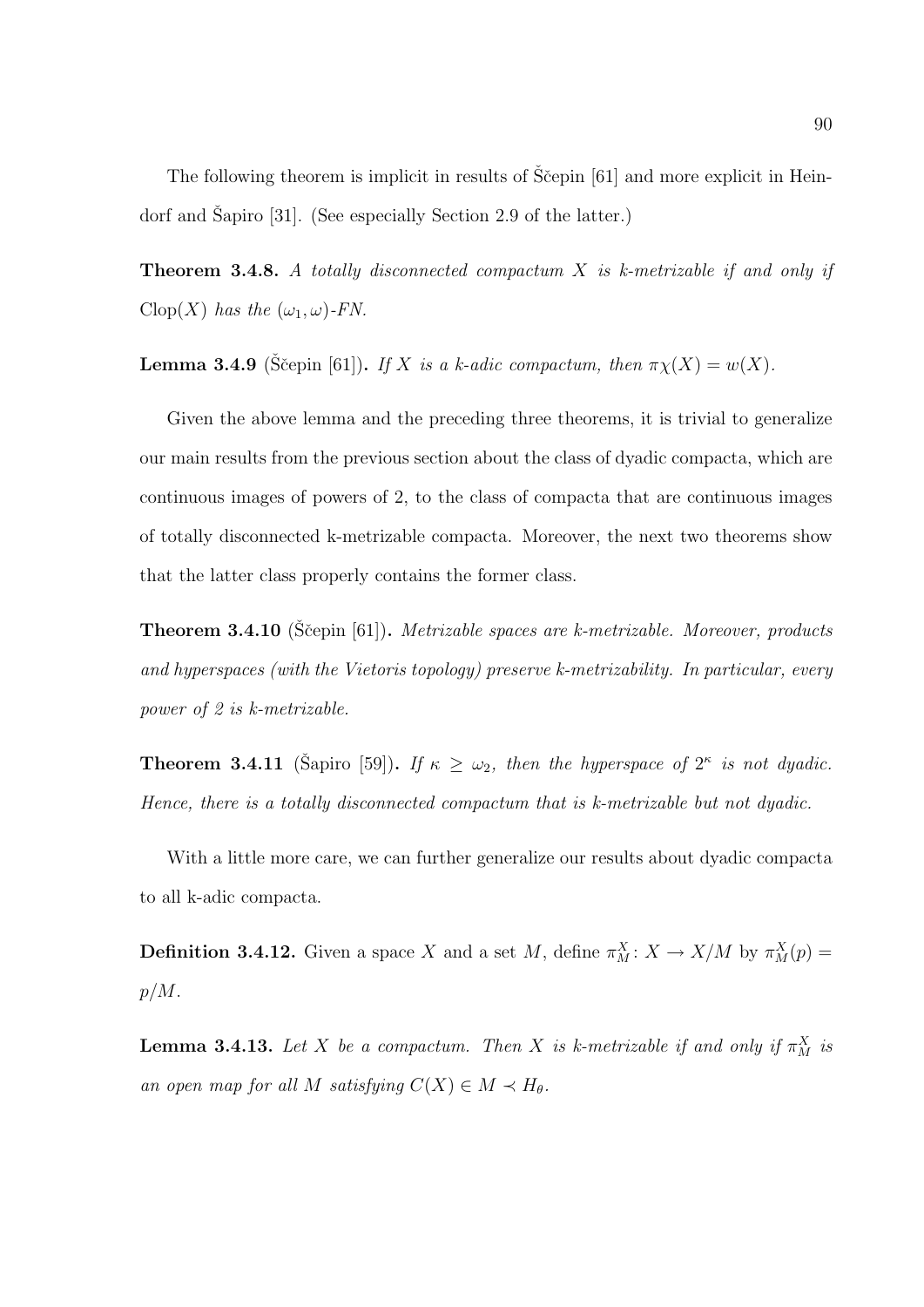*Proof.* Sčepin [62] proved that a compactum X is k-metrizable if and only if, for all sufficiently large regular cardinals  $\mu$ , there is a closed unbounded  $C \subseteq [H_{\mu}]^{\omega}$  such that  $C(X) \in M \prec H_{\mu}$  and  $\pi_M^X$  is open for all  $M \in C$ . (Si epin stated this result in terms of  $\sigma$ -complete inverse systems of metric compacta; the above formulation is due to Bandlow [7].) It follows at once that X is k-metrizable if  $\pi_M^X$  is open for all M satisfying  $C(X) \in M \prec H_{\theta}$ . Conversely, suppose X is k-metrizable and  $C(X) \in M \prec H_{\theta}$ . Fix  $\mu$ and C as above. We may assume  $\theta > \mu^{\omega}$ ; hence, by elementarity, we may assume  $C \in M$ . Choose a countable  $N \prec H_{(2 \le \theta)^+}$  such that  $C(X), C, M \in N$ . Then  $M \cap N \cap H_\mu \in C$ , so  $\pi^X_{M \cap N \cap H_\mu}$ , which is equal to  $\pi^X_{M \cap N}$ , is open. Suppose  $U \subseteq X$  is open and  $p \in U$ . Since  $\pi_{M\cap N}^X$  is open, there exists a cozero  $V \subseteq X$  such that  $p \in V \in M \cap N$  and  $V/(M \cap N) \subseteq U/(M \cap N)$ . The last relation is equivalent to the statement that, for all  $q \in V$ , there exists  $r \in U$  such that, for all  $f \in C(X) \cap M \cap N$ , we have  $f(q) = f(r)$ . By elementarity, for every open  $U \subseteq X$  and  $p \in U$ , there exists a cozero  $V \subseteq X$  such that  $p \in V \in M$  and, for all  $q \in V$ , there exists  $r \in U$  such that, for all  $f \in C(X) \cap M$ , we have  $f(q) = f(r)$ . Thus,  $p/M \in V/M \subseteq U/M$ . Since V is cozero and  $V \in M$ , the set  $V/M$  is cozero. Hence,  $\pi_M^X$  is open.  $\Box$ 

**Theorem 3.4.14.** Let  $X$  be a k-metrizable compactum and  $Q$  a family of cozero subsets of X such that for every  $U \in Q$  there exists  $V \in Q$  such that  $\overline{V} \subseteq U$ . Then Q is almost  $\omega^{\rm op}\text{-}like.$ 

*Proof.* Proceed by induction on  $|Q|$ . Argue as in the proof of Theorem 3.3.2 until the verification of (3) for stage  $\alpha+1$ , where we need a different argument to show that  $D_{\alpha}\cap \uparrow q$ is finite. Let  $U = q$  and choose  $V \in Q$  such that  $\overline{V} \subseteq U$ . By Lemma 3.4.13,  $U/M_{\alpha}$  is open; hence, there exists  $f \in C(X) \cap M_\alpha$  such that  $V/M_\alpha \subseteq (f^{-1}{0})/M_\alpha \subseteq U/M_\alpha$ . Since  $f \in M_\alpha$ , we have  $V \subseteq f^{-1}{0}$ . By elementarity, there exists  $W \in Q \cap M_\alpha$  such that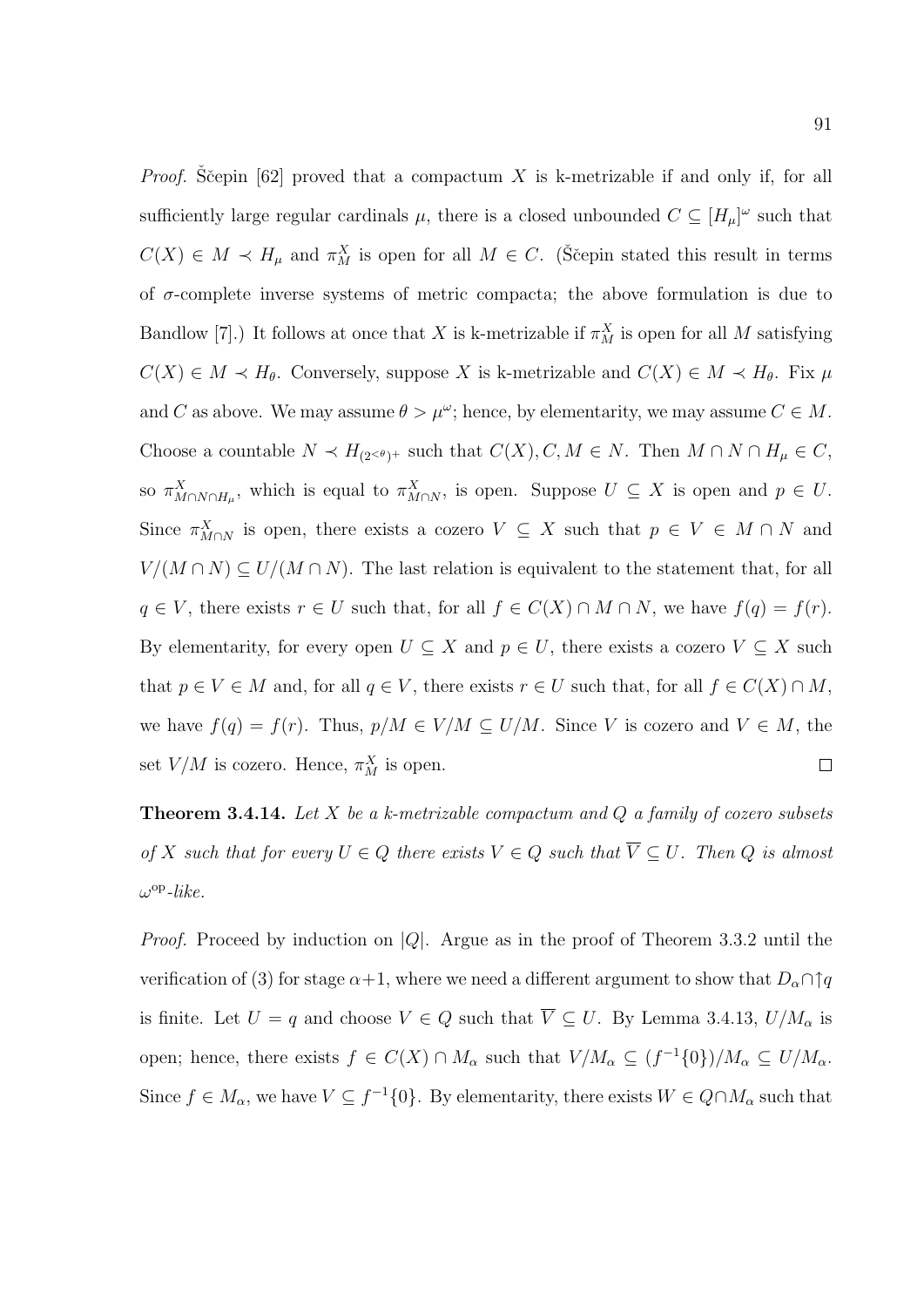$W \subseteq f^{-1}{0}$ . By (3) for stage  $\alpha$ , it suffices to show that  $D_{\alpha} \cap \uparrow U \subseteq D_{\alpha} \cap \uparrow W$ . Suppose  $Z \in D_\alpha \cap U$ . Then  $W/M_\alpha \subseteq (f^{-1}{0})/M_\alpha \subseteq U/M_\alpha \subseteq Z/M_\alpha$ . Since  $Z \in D_\alpha \subseteq M_\alpha$ and Z is cozero, we have  $W \subseteq Z$ . Thus,  $D_{\alpha} \cap \uparrow U \subseteq D_{\alpha} \cap \uparrow W$ .  $\Box$ 

Corollary 3.4.15. Let X be a k-adic compactum and  $U$  be a family of subsets of X such that for all  $U \in \mathcal{U}$  there exists  $V \in \mathcal{U}$  such that  $\overline{V} \cap \overline{X \setminus U} = \emptyset$ . Then  $\mathcal{U}$  is almost  $\omega^{\rm op}\text{-}like.$  Hence,  $\pi Nt(X) = \chi_K Nt(X) = \omega$ .

Proof. Proceed as in the proof of Theorem 3.3.3. Use the above theorem instead of Theorem 3.3.2.  $\Box$ 

**Theorem 3.4.16.** Let X be a homogeneous k-adic compactum with base A. Then A contains an  $\omega^{\rm op}\text{-}like$  base of X.

*Proof.* By homogeneity and Lemma 3.4.9, we have  $\pi \chi(p, X) = w(X)$  for all  $p \in X$ . By Lemma 3.3.19, we may assume A consists only of cozero sets. Proceed as in the proof of Lemma 3.3.18. Replace  $2^{\lambda}$  with a k-metrizable compactum Y and replace  $\beta$  with the set of cozero subsets of Y. For the proof of (2) for stage  $\alpha+1$ , we need a different argument that, given  $H \in \mathcal{E}_{\alpha}$  and  $N \in \Sigma_{\alpha}$ , the set  $\mathcal{D}_{\alpha} \cap N \cap \uparrow H$  is finite.

Choose  $U \in \mathcal{U}_{\alpha}$  such that  $H = E_{\alpha,U}$ ; choose  $V \in \mathcal{U}_{\alpha}$  such that  $\overline{V} \subseteq U$ . Since  $\pi_N^Y$ is open by Lemma 3.4.13, we have  $(h^{-1}V)/N \subseteq (f^{-1}{0})/N \subseteq (h^{-1}U)/N$  for some  $f \in C(Y) \cap N$ . Since  $f \in N$ , we have  $h^{-1}V \subseteq f^{-1}\{0\}$ . Choose  $\beta < \alpha$  such that  $f \in M_{\beta}$ . By elementarity, we may choose  $W_0 \in A_\beta$  such that  $h^{-1}W_0 \subseteq f^{-1}\{0\}$ . Choose  $W_1 \in V_\beta$ such that  $\overline{W}_1 \subseteq W_0$ ; choose  $W_2 \in \mathcal{U}_{\beta}$  such that  $\overline{W}_2 \subseteq W_1$ . By (2) for stage  $\alpha$ , it suffices to prove  $\mathcal{D}_{\alpha} \cap N \cap \uparrow E_{\alpha,U} \subseteq \uparrow E_{\beta,W_2}$ . Suppose  $G \in \mathcal{D}_{\alpha} \cap N \cap \uparrow E_{\alpha,U}$ . Then we have

$$
(f^{-1}{0})/N \subseteq (h^{-1}U)/N \subseteq E_{\alpha,U}/N \subseteq G/N.
$$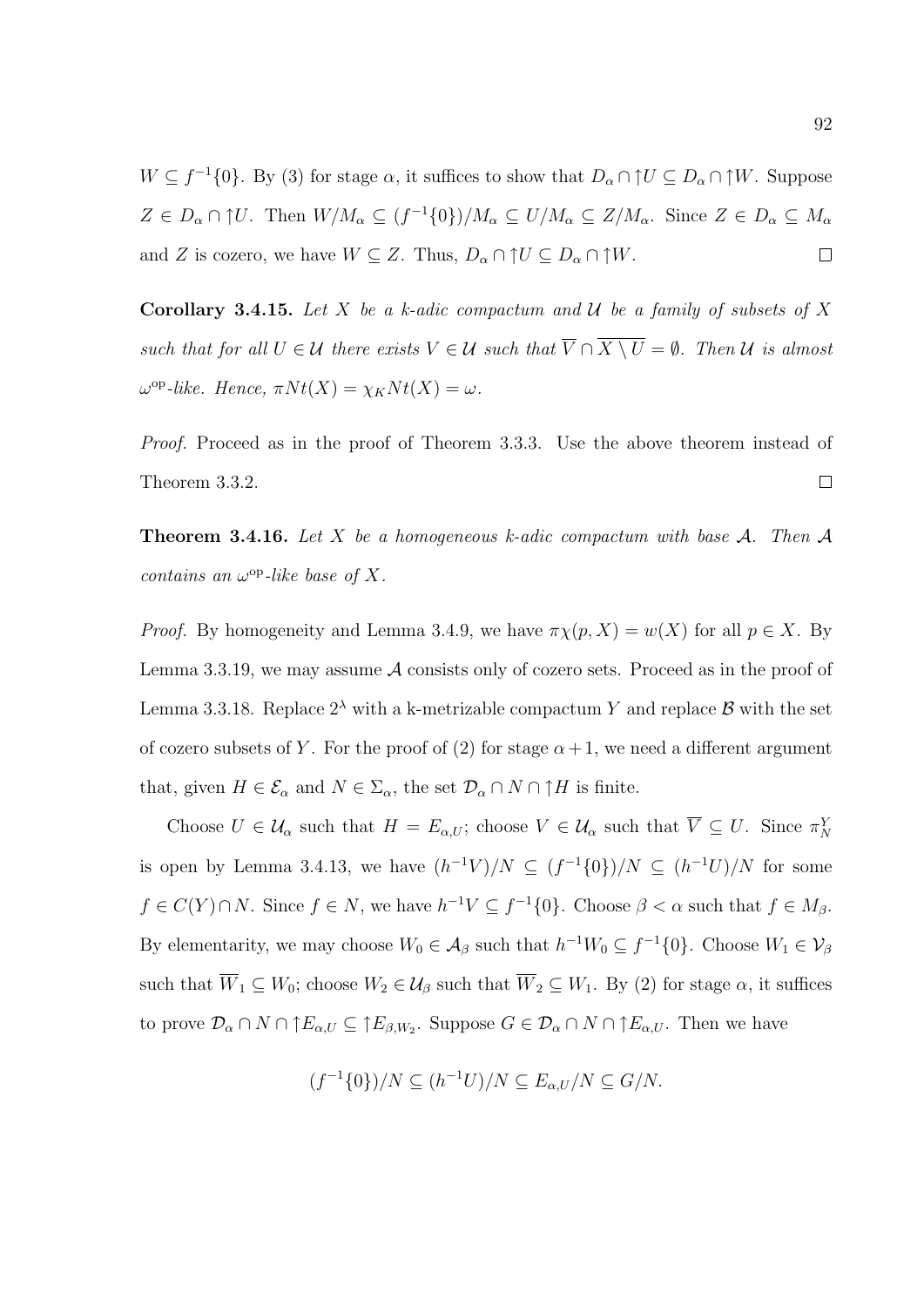Since  $G \in N$  and G is cozero, we have  $f^{-1}\{0\} \subseteq G$ . Hence,

$$
E_{\beta,W_2} \subseteq h^{-1}W_1 \subseteq h^{-1}W_0 \subseteq f^{-1}\{0\} \subseteq G.
$$

Thus,  $\mathcal{D}_{\alpha} \cap N \cap \uparrow E_{\alpha,U} \subseteq \uparrow E_{\beta,W_2}$  as desired.

**Theorem 3.4.17.** Let X be a k-adic compactum. Then  $Nt(X) \neq \omega_1$ .

Proof. Proceed as in the proof of Theorem 3.3.31.

If still greater generality is desired, then one can easily combine the techniques of the proofs of Theorems 3.4.3, 3.4.14, and 3.4.16 to prove the following.

**Theorem 3.4.18.** Let  $\kappa$  be an infinite cardinal and let Y be a compactum such that, for all open  $U \subseteq Y$  and for all M satisfying  $C(Y) \in M \prec H_{\theta}$  and  $\kappa^+ \cap |M| \subseteq \kappa^+ \cap M \in$  $\kappa^+ + 1$ , the set  $U/M$  is the intersection of fewer than (cf  $\kappa$ )-many open subsets of Y/M. If  $X$  is Hausdorff and a continuous image of  $Y$ , then we have the following.

- 1. If  $U \subseteq \mathcal{P}(X)$  and, for all  $U \in \mathcal{U}$ , there exists  $V \in \mathcal{U}$  such that  $\overline{V} \cap \overline{X \setminus U} = \emptyset$ , then U is almost  $\kappa^{\rm op}\text{-}like$ . Hence,  $\pi N t(X) \leq \kappa$  and  $\chi_K N t(X) \leq \kappa$ .
- 2. If  $\pi \chi(p, X) = w(X)$  for all  $p \in X$ , then every base of X contains a  $\kappa^{\rm op}$ -like base.

On the other hand, Lemma 3.4.9 cannot be so easily generalized. For example, if X is the Stone space of the interval algrebra generated by  $\{[a, b) : a, b \in \mathbb{R}\},\$  then  $w(X) = \mathfrak{c}$  and  $\pi \chi(X) = \pi(X) = \omega$ , despite it being shown in [23] that Clop(X) has the  $(\omega_2, \omega_1)$ -FN.

 $\Box$ 

 $\Box$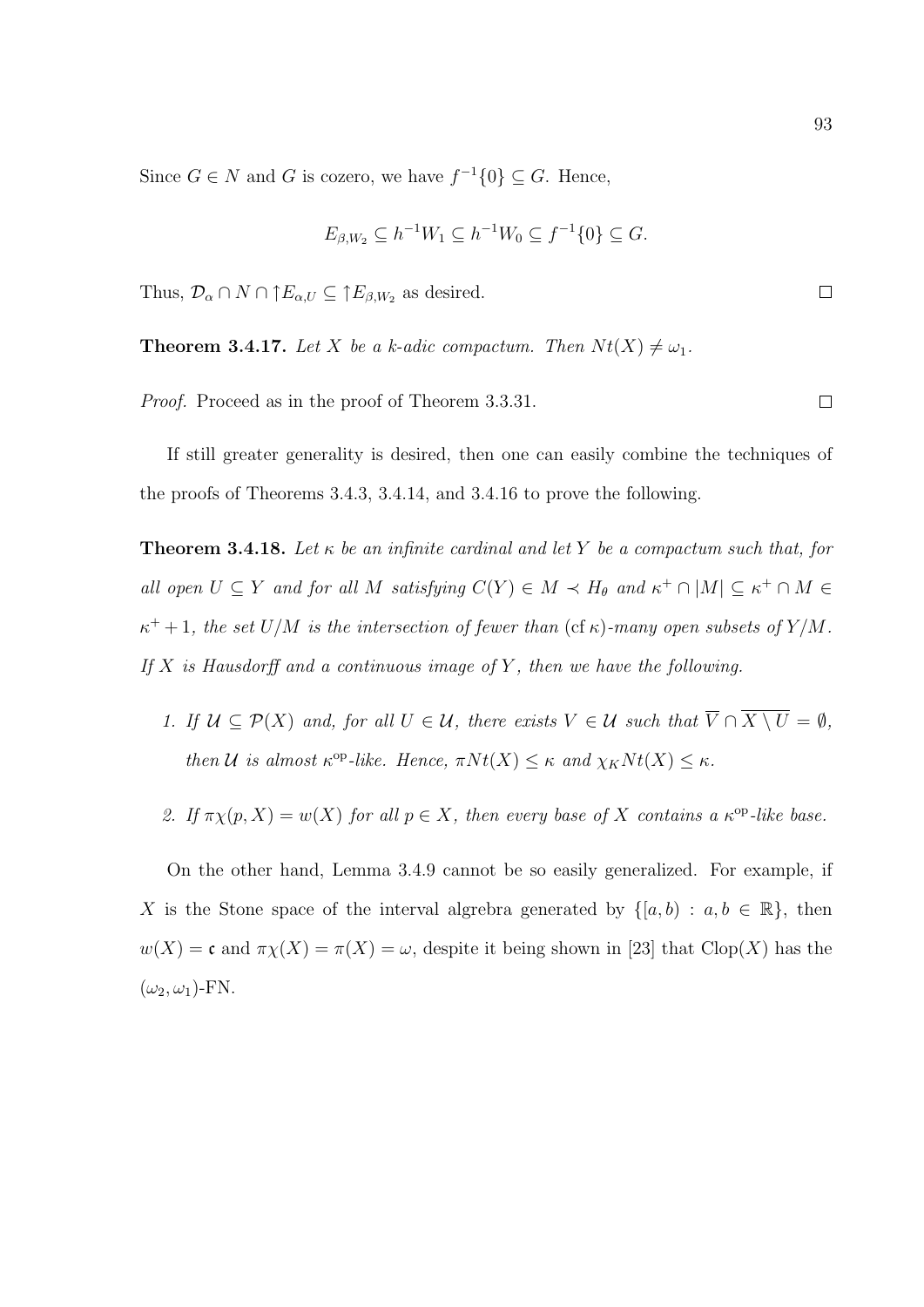## 3.5 More on local Noetherian type

In this section, we find two sufficient conditions for a compactum to have a point with an  $\omega^{\rm op}$ -like local base. The first of these conditions will be used to prove Theorem 3.1.4. We also present some related results about local bases in terms of Tukey reducibility.

**Definition 3.5.1.** Given cardinals  $\lambda \geq \kappa \geq \omega$  and a subset E in a space X, a local  $\langle \lambda, \kappa \rangle$ -splitter at E is a set U of  $\lambda$ -many open neighborhoods of E such that E is not contained in the interior of  $\bigcap V$  for any  $V \in [U]^{\kappa}$ . If  $p \in X$ , then we call a local  $\langle \lambda, \kappa \rangle$ -splitter at  $\{p\}$  a local  $\langle \lambda, \kappa \rangle$ -splitter at p.

**Theorem 3.5.2.** Suppose X is a compactum and  $\omega_1 \leq \kappa = \min_{p \in X} \pi \chi(p, X)$ . Then there is a local  $\langle \kappa, \omega \rangle$ -splitter at some  $p \in X$ .

*Proof.* Given any map f, let  $\prod f$  denote  $\{\langle x_i \rangle_{i \in \text{dom } f} : \forall i \in \text{dom } f \ x_i \in f(i)\}\$ . Given any infinite open family  $\mathcal{E}$ , let  $\Phi(\mathcal{E})$  denote the set of  $\langle \sigma, \Gamma \rangle \in [\mathcal{E}]^{<\omega} \times ([\mathcal{E}]^{\omega})^{<\omega}$  for which every  $\tau \in \prod \Gamma$  satisfies  $\bigcap \sigma \subseteq \overline{\bigcup \operatorname{ran} \tau}$ . Then  $\Phi(\mathcal{E}) = \emptyset$  always implies  $\mathcal{E}$  is  $\omega^{\operatorname{op-like}}$  and centered.

Let R denote the set of nonempty regular open subsets of X. Choose  $\langle W_n \rangle_{n \leq \omega} \in \mathcal{R}^\omega$ such that  $\overline{W}_{n+1} \subsetneq W_n \neq X$  for all  $n < \omega$ . Let  $\Omega$  denote the class of transfinite sequences  $\langle\langle U_{\alpha}, V_{\alpha} \rangle\rangle_{\alpha < \eta}$  of elements of  $\mathcal{R}^2$  satisfying the following.

- 1.  $\eta \geq \omega$  and  $\langle \langle U_n, V_n \rangle \rangle_{n \leq \omega} = \langle \langle W_{n+1}, W_n \rangle \rangle_{n \leq \omega}$ .
- 2.  $\overline{U}_{\alpha} \subseteq V_{\alpha}$  for all  $\alpha < \eta$ .
- 3.  $\mathcal{P}(V_{\alpha}) \cap \left\{ \bigcap \sigma \setminus \overline{\bigcup \tau} : \sigma, \tau \in \left[\bigcup_{\beta < \alpha} \{U_{\beta}, V_{\beta}\}\right]^{<\omega} \right\} \subseteq \{\emptyset\} \text{ for all } \alpha < \eta.$
- 4.  $\Phi\left(\bigcup_{\alpha<\eta}\{U_{\alpha},V_{\alpha}\}\right)=\emptyset.$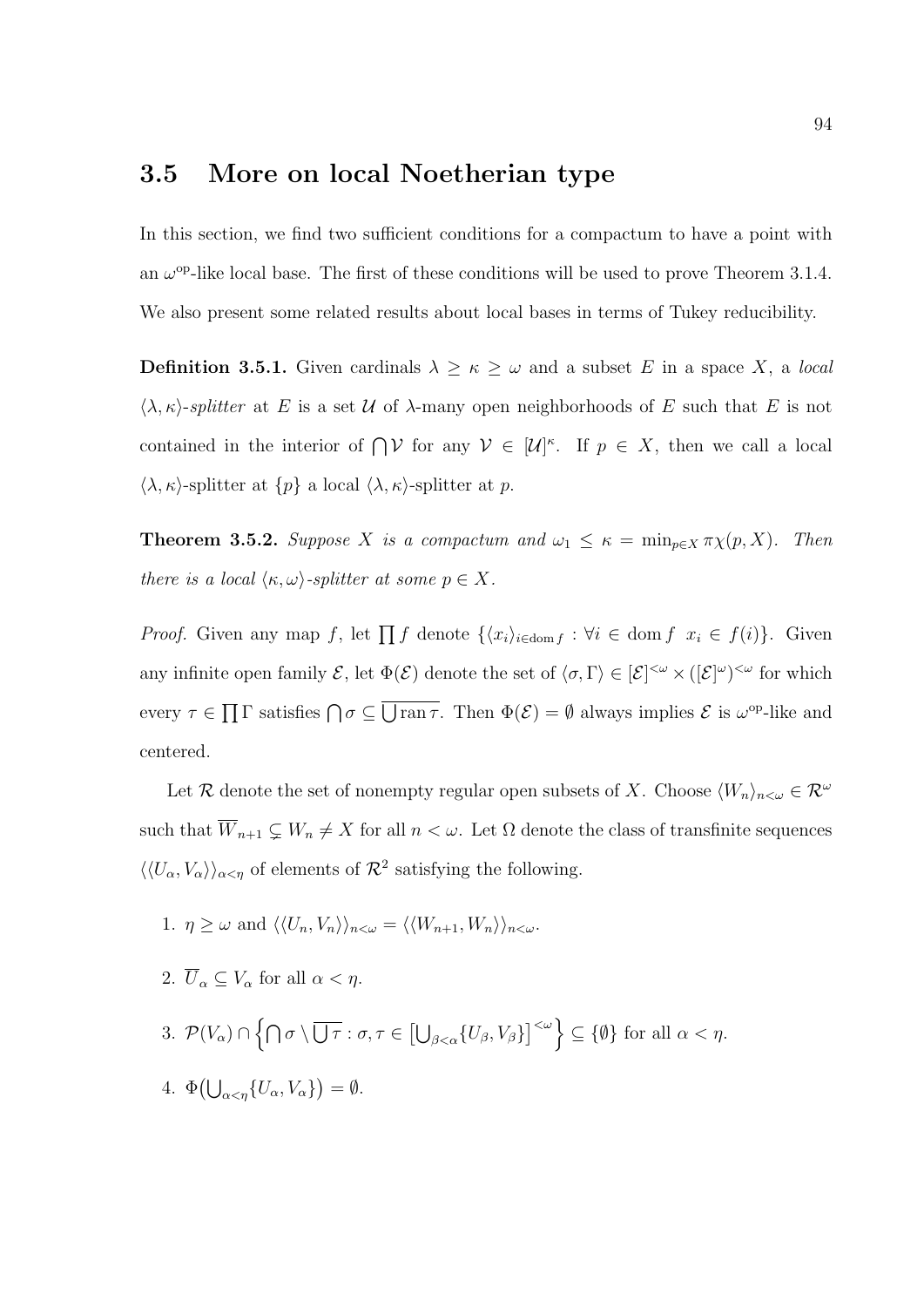Seeking a contradiction, suppose  $\eta$  is a limit ordinal and  $\langle\langle U_{\alpha}, V_{\alpha}\rangle\rangle_{\alpha<\eta} \notin \Omega$ , but  $\langle\langle U_{\beta}, V_{\beta}\rangle\rangle_{\beta<\alpha} \in \Omega$  for all  $\alpha < \eta$ . Then (1), (2), and (3) hold for  $\langle\langle U_{\alpha}, V_{\alpha}\rangle\rangle_{\alpha<\eta}$ , so there exists  $\langle \sigma, \Gamma \rangle \in \Phi(\bigcup_{\alpha < \eta} \{U_{\alpha}, V_{\alpha}\})$ . We may choose  $i \in \text{dom }\Gamma$  such that  $\Gamma(i) \nsubseteq$  $\bigcup_{\beta<\alpha}\{U_{\beta},V_{\beta}\}\)$  for all  $\alpha<\eta$ . Set  $\Lambda=\Gamma\restriction$  (dom  $\Gamma\setminus\{i\}$ ). We may assume dom  $\Gamma$  is minimal among its possible values; hence, there exists  $\tau \in \prod \Lambda$  such that  $\bigcap \sigma \nsubseteq \bigcup \text{ran } \tau$ . Choose  $\alpha < \eta$  and  $W \in \Gamma(i)$  such that  $\sigma \cup \text{ran } \tau \subseteq \bigcup_{\beta < \alpha} \{U_{\beta}, V_{\beta}\}\$ and  $W \in \{U_{\alpha}, V_{\alpha}\}.$ Then  $\bigcap \sigma \setminus \bigcup \operatorname{ran} \tau \nsubseteq W$  by (2) and (3). Since W is regular,  $\bigcap \sigma \setminus \bigcup \operatorname{ran} \tau \nsubseteq \overline{W}$ ; hence,  $\bigcap \sigma \not\subseteq \overline{W} \cup \bigcup \text{ran } \tau$ , in contradiction with  $\langle \sigma, \Gamma \rangle \in \Phi(\bigcup_{\alpha < \eta} \{U_{\alpha}, V_{\alpha}\})$ . Thus,  $\Omega$  is closed with respect to unions of increasing chains.

It follows from (3) that  $\Omega \subseteq (\mathcal{R}^2)^{|\mathcal{R}|^+}$ . Moreover,  $\langle\langle W_{n+1}, W_n \rangle\rangle_{n \leq \omega} \in \Omega$ . Hence, by Zorn's Lemma,  $\Omega$  has a maximal element  $\langle\langle U_{\alpha}, V_{\alpha}\rangle\rangle_{\alpha<\eta}$ . Set  $\mathcal{B}=\bigcup_{\alpha<\eta}\{U_{\alpha}, V_{\alpha}\}.$ Let us show that  $\eta \geq \kappa$ . Suppose not. For each  $x \in X$ , choose  $Y_x, Z_x \in \mathcal{R}$  such that  $x \in Y_x \subseteq \overline{Y}_x \subseteq Z_x$  and  $Z_x$  does not contain any nonempty open set of the form  $\bigcap \sigma \setminus \overline{\bigcup_{\tau}}$  where  $\sigma, \tau \in [\mathcal{B}]^{<\omega}$ . Choose  $\rho \in [X]^{<\omega}$  such that  $\bigcup_{x \in \rho} Y_x = X$ . Let us show that  $\Phi(\mathcal{B} \cup \{Y_x, Z_x\}) = \emptyset$  for some  $x \in \rho$ . Seeking a contradiction, suppose  $\langle \sigma_x, \Gamma_x \rangle \in \Phi(\mathcal{B} \cup \{Y_x, Z_x\})$  for all  $x \in \rho$ . We may assume  $\bigcup_{x \in \rho} \bigcup \text{ran } \Gamma_x \subseteq \mathcal{B}$ . Let  $\Lambda$  be a concatenation of  $\{\Gamma_x : x \in \rho\}$  and set  $\tau = \mathcal{B} \cap \bigcup_{x \in \rho} \sigma_i$ . Then for all  $\zeta \in \prod \Lambda$  we have

$$
\bigcap \tau = \bigcap_{y \in \rho} \bigcap (\sigma_y \cap \mathcal{B}) = \bigcup_{x \in \rho} \left( Y_x \cap \bigcap_{y \in \rho} \bigcap (\sigma_y \cap \mathcal{B}) \right) \subseteq \bigcup_{x \in \rho} \bigcap \sigma_x \subseteq \overline{\bigcup \operatorname{ran} \zeta}.
$$

Hence,  $\langle \tau, \Lambda \rangle \in \Phi(\mathcal{B})$ , in contradiction with (4). Therefore, we may choose  $x \in \rho$  such that  $\Phi(\mathcal{B} \cup \{Y_x, Z_x\}) = \emptyset$ . But then  $\langle \langle U_\alpha, V_\alpha \rangle \rangle_{\alpha < \eta+1} \in \Omega$  if we set  $U_\eta = Y_x$  and  $V_\eta = Z_x$ , in contradiction with the maximality of  $\langle\langle U_{\alpha}, V_{\alpha}\rangle\rangle_{\alpha<\eta}$ . Thus,  $\eta \geq \kappa$ .

Set  $\mathcal{A} = \{V_\alpha : \alpha < \eta\}$ . By (3),  $|\mathcal{A}| = |\eta| \geq \kappa$ . Set  $K = \bigcap_{\alpha < \eta} \overline{U}_\alpha$ . Then it suffices to show that A is a local  $\langle |\eta|, \omega \rangle$ -splitter at some  $x \in K$ . Suppose not. Then each  $x \in K$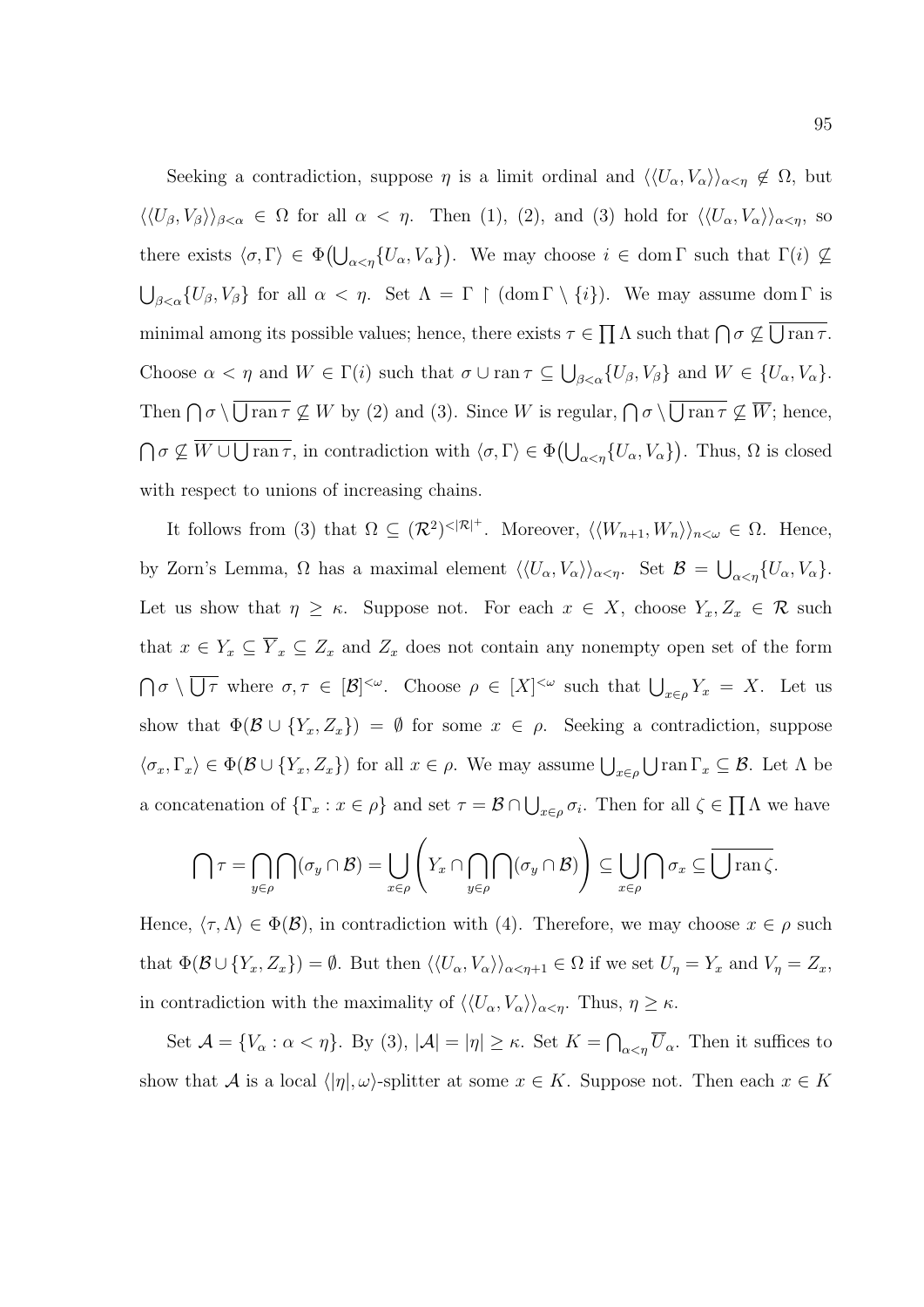has an open neighborhood  $W_x$  that is a subset of infinitely many elements of  $A$ . Hence,  $\Phi(\mathcal{B}\cup \{W_x\})\neq \emptyset$  for all  $x\in K$ . Choose  $\rho\in [K]^{<\omega}$  such that  $K\subseteq \bigcup_{x\in \rho}W_x$ . Choose an open set W such that  $W \cup \bigcup_{x \in \rho} W_x = X$  and  $\overline{W} \cap K = \emptyset$ . By compactness,  $\mathcal{B} \cup \{W\}$ is not centered; hence,  $\Phi(\mathcal{B} \cup \{W\}) \neq \emptyset$ . Reusing our earlier concatenation argument, we have  $\Phi(\mathcal{B})\neq\emptyset$ , in contradiction with (4). Thus, A is a local  $\langle |\eta|,\omega\rangle$ -splitter at some  $x \in K$ .  $\Box$ 

**Lemma 3.5.3.** Suppose X is a space with a point p at which there is no finite local base. Then  $\chi N t(p, X)$  is the least  $\kappa \geq \omega$  for which there is a local  $\langle \chi(p, X), \kappa \rangle$ -splitter at p. Moreover, if  $\lambda > \chi(p, X)$ , then p does not have a local  $\langle \lambda, \kappa \rangle$ -splitter at p for any  $\kappa < \lambda$ or  $\kappa \leq$  cf  $\lambda$ .

*Proof.* By Lemma 3.2.3,  $\chi(p, X) \geq \chi N t(p, X)$ ; hence, a  $\chi N t(p, X)$ <sup>op</sup>-like local base at p (which necessarily has size  $\chi(p, X)$ ) is a local  $\langle \chi(p, X), \chi N t(p, X) \rangle$ -splitter at p. To show the converse, let  $\lambda = \chi(p, X)$  and let  $\langle U_{\alpha} \rangle_{\alpha < \lambda}$  be a sequence of open neighborhoods of p. Let  $\{V_\alpha : \alpha < \lambda\}$  be a local base at p. For each  $\alpha < \lambda$ , choose  $W_\alpha \in \{V_\beta : \beta < \lambda\}$ such that  $W_{\alpha} \subseteq U_{\alpha} \cap V_{\alpha}$ . Then  $\{W_{\alpha} : \alpha < \lambda\}$  is a local base at p. Let  $\kappa < \chi Nt(p, X)$ . Then there exist  $\alpha < \lambda$  and  $I \in [\lambda]^{\kappa}$  such that  $W_{\alpha} \subseteq \bigcap_{\beta \in I} W_{\beta}$ . Hence, p is in the interior of  $\bigcap_{\beta \in I} U_\beta$ . Hence,  $\{U_\alpha : \alpha < \lambda\}$  is not a local  $\langle \lambda, \kappa \rangle$ -splitter at p.

To prove the second half of the lemma, suppose  $\lambda > \chi(p, X)$  and  $\mathcal A$  is a set of  $\lambda$ -many open neighborhoods of p. Let B be a local base at p of size  $\chi(p, X)$ . Then, for all  $\kappa < \lambda$ and  $\kappa \leq cf \lambda$ , there exist  $U \in \mathcal{B}$  and  $\mathcal{C} \in [\mathcal{A}]^{\kappa}$  such that  $U \subseteq \bigcap \mathcal{C}$ . Hence,  $\mathcal{A}$  is not a local  $\langle \lambda, \kappa \rangle$ -splitter at p.  $\Box$ 

*Proof of Theorem 3.2.13.* We may assume  $\chi(X) \geq \omega_1$ . By Theorem 3.5.2, there is a local  $\langle \chi(X), \omega \rangle$ -splitter at some  $p \in X$ . By Lemma 3.5.3,  $\chi N t(p, X) = \omega$ .  $\Box$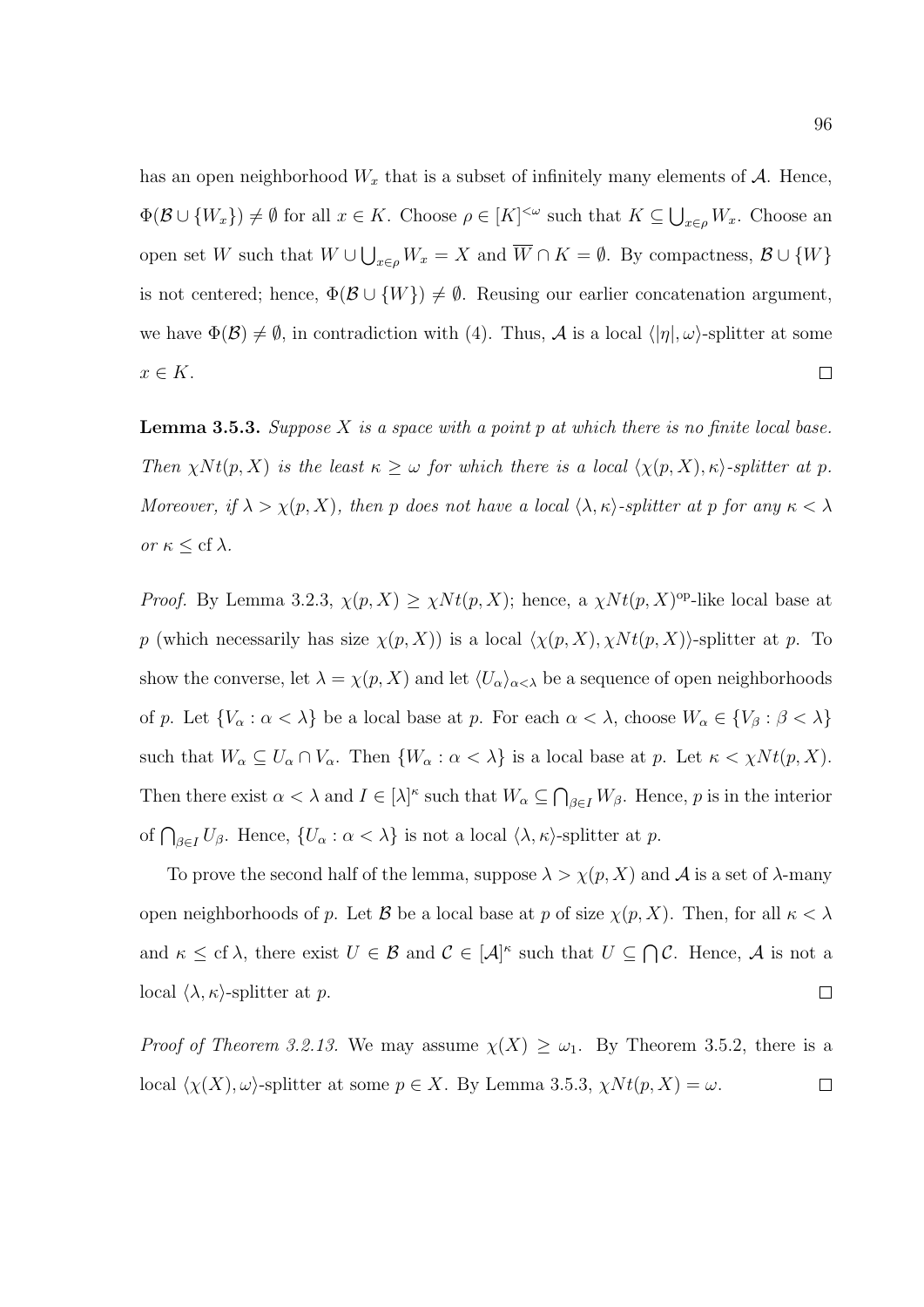*Proof of Theorem 3.1.4.* Let X be a homogeneous compactum. By a result of Arhangel'skiĭ (see 1.5 of [2]),  $|Y| \leq 2^{\pi \chi(Y)c(Y)}$  for all homogeneous  $T_3$  spaces Y. Since  $|X| =$  $2^{x(X)}$  by Arhangel'skiı's Theorem and the Čech-Pospisil Theorem, we have  $\chi(X) \leq$  $\pi\chi(X)c(X)$  by GCH. If  $\pi\chi(X) = \chi(X)$ , then  $\chi N t(X) = \omega$  by Theorem 3.2.13. Hence, we may assume  $\pi \chi(X) < \chi(X)$ ; hence,  $\chi N t(X) \leq \chi(X) \leq c(X)$  by Theorem 3.2.4.  $\Box$ 

**Example 3.5.4.** Consider  $2^{\omega_1}_{\text{lex}}$  (*i.e.*,  $2^{\omega_1}$  ordered lexicographically). Every point in this space has character and local Noetherian type  $\omega_1$ , and some but not all points have  $\pi$ -character  $\omega$ .

**Definition 3.5.5** (Tukey [68]). Given two quasiorders P and Q, we say f is a Tukey map from P to Q and write  $f: P \leq_T Q$  if  $f$  is a map from P to Q such that all preimages of bounded subsets of  $Q$  are bounded in  $P$ . We say that  $P$  is Tukey reducible to  $Q$  and write  $P \leq_T Q$  if there exists  $f: P \leq_T Q$ . We say that P and Q are Tukey equivalent and write  $P \equiv_T Q$  if  $P \leq_T Q \leq_T P$ .

Tukey showed that two directed sets are Tukey equivalent if and only if they embed as cofinal subsets of a common directed set. In particular, any two local bases at a common point in a topological space are Tukey equivalent. Another, easily checked fact is that  $P \leq_T \langle [cf P]^{<\omega}, \subseteq \rangle$  for every directed set P. Also,  $[\kappa]^{<\omega} \leq_T [\lambda]^{<\omega}$  if  $\kappa \leq \lambda$ .

**Lemma 3.5.6.** Suppose  $\kappa \geq \omega$  and E is a subset of a space X with a local  $\langle \kappa, \omega \rangle$ -splitter at E. Then  $\langle [\kappa]^{<\omega}, \subseteq \rangle \leq_T \langle A, \supseteq \rangle$  for every neighborhood base A of E.

*Proof.* Let U be a local  $\langle \kappa, \omega \rangle$ -splitter at E. Let N be the set of open neighborhoods of E. Then  $\mathcal N$  is Tukey equivalent to every neighborhood base of E (with respect to  $\supseteq$ ), so it suffices to show that  $[\mathcal{U}]^{<\omega} \leq_T \langle \mathcal{N}, \supseteq \rangle$ . Define  $f : [\mathcal{U}]^{<\omega} \to \mathcal{N}$  by  $f(\sigma) = \bigcap \sigma$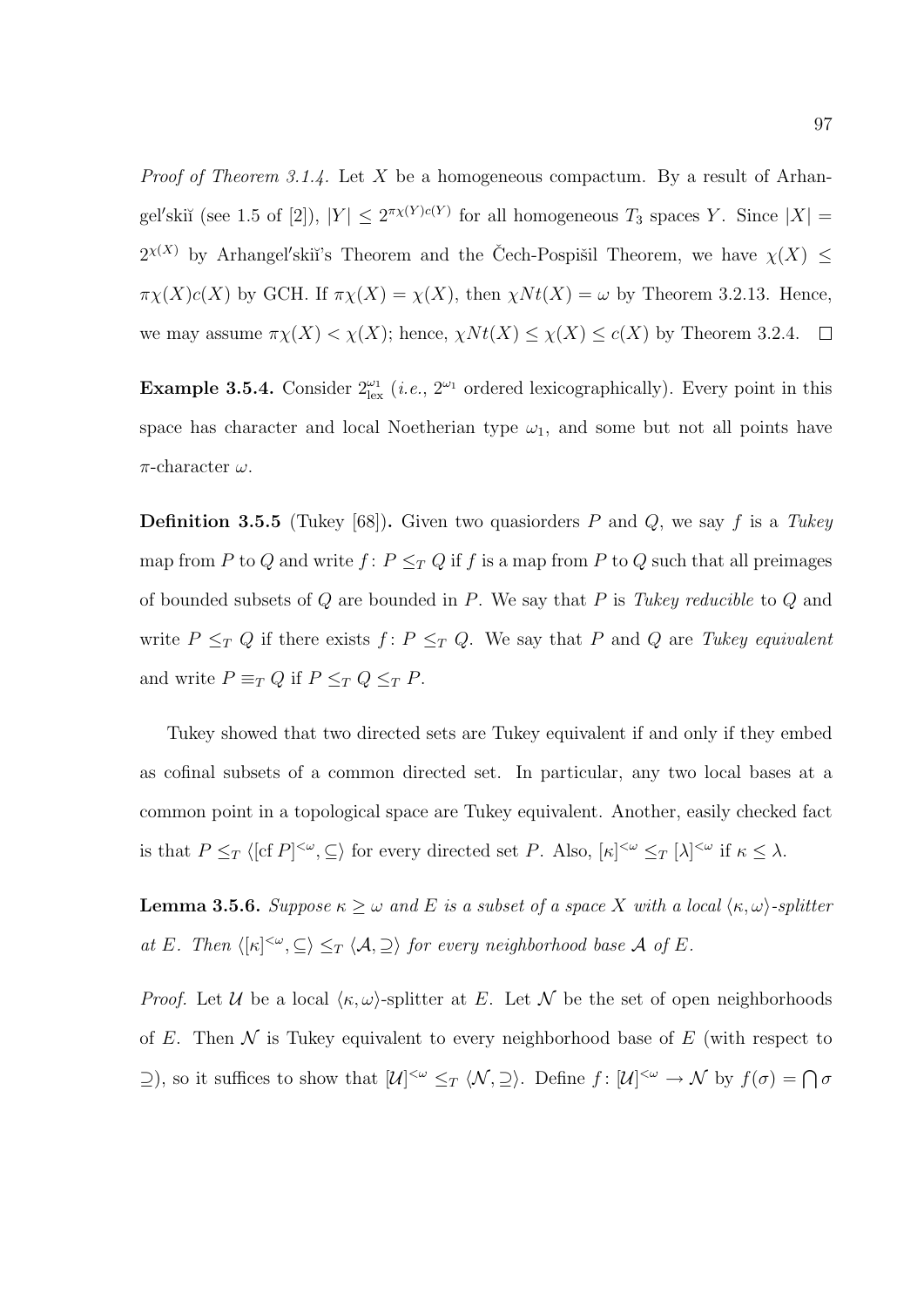for all  $\sigma \in [\mathcal{U}]^{<\omega}$ . Then, for all  $N \in \mathcal{N}$ , we have  $|f^{-1} \uparrow N| < \omega$  because  $\mathcal{U}$  is a local  $\langle \kappa, \omega \rangle$ -splitter; whence,  $f^{-1} \uparrow N$  is bounded in  $[\mathcal{U}]^{<\omega}$ . Thus,  $f : [\mathcal{U}]^{<\omega} \leq_T \langle \mathcal{N}, \supseteq \rangle$ .  $\Box$ 

**Theorem 3.5.7.** Suppose X is a compactum and  $\omega_1 \leq \kappa = \min_{p \in X} \pi \chi(p, X)$ . Then, for some  $p \in X$ , every local base  $\mathcal A$  at  $p$  satisfies  $\langle [\kappa]^{<\omega}, \subseteq \rangle \leq_T \langle \mathcal A, \supseteq \rangle$ .

Proof. Combine Theorem 3.5.2 and Lemma 3.5.6.

**Lemma 3.5.8.** Suppose  $E$  is a subset of a space  $X$  and  $E$  has no finite neighborhood base. Then the following are equivalent.

- 1.  $\chi N t(E, X) = \omega$ .
- 2. There is a local  $\langle \chi(E, X), \omega \rangle$ -splitter at E.
- 3. Every neighborhood base A of E satisfies  $\langle [\chi(E, X)]^{<\omega}, \subseteq \rangle \equiv_T \langle A, \supseteq \rangle$ .

*Proof.* By Lemma 3.5.3, (1) and (2) are equivalent. Let  $\beta$  be a neighborhood base of E of size  $\chi(E, X)$ . By Lemma 3.5.6, (2) implies  $[\chi(E, X)]^{\lt \omega} \leq_T \langle A, \supseteq \rangle \equiv_T \langle B, \supseteq$  $\sum_{i}$   $[\chi(E, X)]^{\leq \omega}$  for every neighborhood base A of E. Thus, (2) implies (3). Finally, suppose A is a neighborhood base of E and  $[\chi(E, X)]^{\lt \omega} \equiv_T \langle A, \supseteq \rangle$ . Then  $[\chi(E, X)]^{\lt \omega}$ and  $\langle \mathcal{A}, \supseteq \rangle$  embed as cofinal subsets of a common directed set. Hence,  $\langle \mathcal{A}, \subseteq \rangle$  is almost  $ω<sup>op</sup>$ -like by Lemma 3.2.20. Hence, *A* contains an  $ω<sup>op</sup>$ -like neighborhood base of *E*. Thus,  $\Box$ (3) implies (1).

**Theorem 3.5.9.** Suppose X is an infinite homogeneous compactum and  $\pi \chi(X) = \chi(X)$ . Then, for all  $p \in X$  and for all local bases A at p, we have  $\langle A, \supseteq \rangle \equiv_T \langle [\chi(X)]^{<\omega}, \subseteq \rangle$ .

Proof. Combine Theorem 3.2.13 and Lemma 3.5.8. $\Box$ 

 $\Box$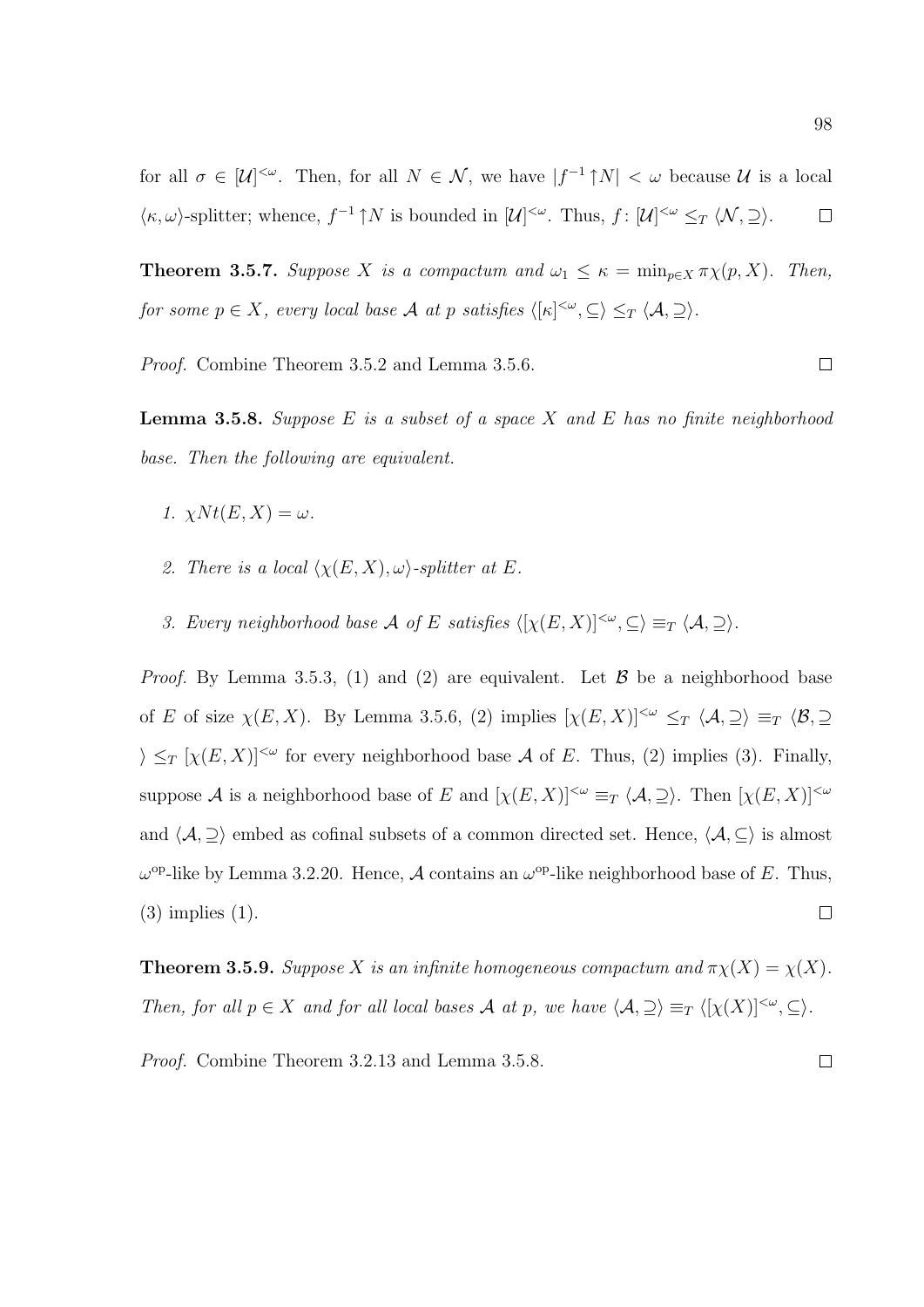**Definition 3.5.10.** Given  $n < \omega$  and ordinals  $\alpha, \beta_0, \ldots, \beta_n$ , let  $\alpha \to (\beta_0, \ldots, \beta_n)$  denote the proposition that for all  $f: [\alpha]^2 \to n+1$  there exist  $i \leq n$  and  $H \subseteq \alpha$  such that  $f[[H]^2] = \{i\}$  and H has order type  $\beta_i$ .

**Lemma 3.5.11.** Suppose  $\kappa = \text{cf } \kappa > \omega$  and P is a directed set such that  $[\kappa]^{<\omega} \leq_T P$ . Then P contains a set of  $\kappa$ -many pairwise incomparable elements.

*Proof.* Let Q be a well-founded, cofinal subset of P. Then  $P \equiv_T Q$ ; let  $f: [\kappa]^{<\omega} \leq_T Q$ . Define  $g: [\kappa]^2 \to 3$  by  $g({\{\alpha < \beta\}}) = 0$  if  $f({\{\alpha\}}) \nleq f({\{\beta\}}) \nleq f({\{\alpha\}})$  and  $g({\{\alpha < \beta\}})$  $\beta$ }) = 1 if  $f(\{\alpha\}) > f(\{\beta\})$  and  $g(\{\alpha < \beta\}) = 2$  if  $f(\{\alpha\}) \le f(\{\beta\})$ . By the Erdös-Dushnik-Miller Theorem,  $\kappa \to (\kappa, \omega + 1, \omega + 1)$ . Since Q is well-founded, there is no  $H \in |\kappa|^{\omega}$  such that  $g[[H]^2] = \{1\}$ . Since f is Tukey and all infinite subsets of  $|\kappa|^{<\omega}$ are unbounded, there is no  $H \subseteq \kappa$  of order type  $\omega + 1$  such that  $g[[H]^2] = \{2\}$ . Hence, there exists  $H \in [\kappa]^{\kappa}$  such that  $g[[H]^2] = \{0\}$ ; whence,  $f[[H]^1]$  is a  $\kappa$ -sized, pairwise incomparable subset of P.  $\Box$ 

**Theorem 3.5.12.** Suppose  $\kappa = \text{cf } \kappa > \omega$  and X is a compactum such that every point has a local base not containing a set of  $\kappa$ -many pairwise incomparable elements. Then some point in X has  $\pi$ -character less than  $\kappa$ .

Proof. Combine Theorem 3.5.7 and Lemma 3.5.11 to prove the contrapositive of the theorem.  $\Box$ 

**Corollary 3.5.13.** Suppose X is a compactum such that every point has a local base that is well-quasiordered with respect to  $\supseteq$ . Then some point in X has countable  $\pi$ -character.

Finally, let us present a few results about local Noetherian type and topological embeddings.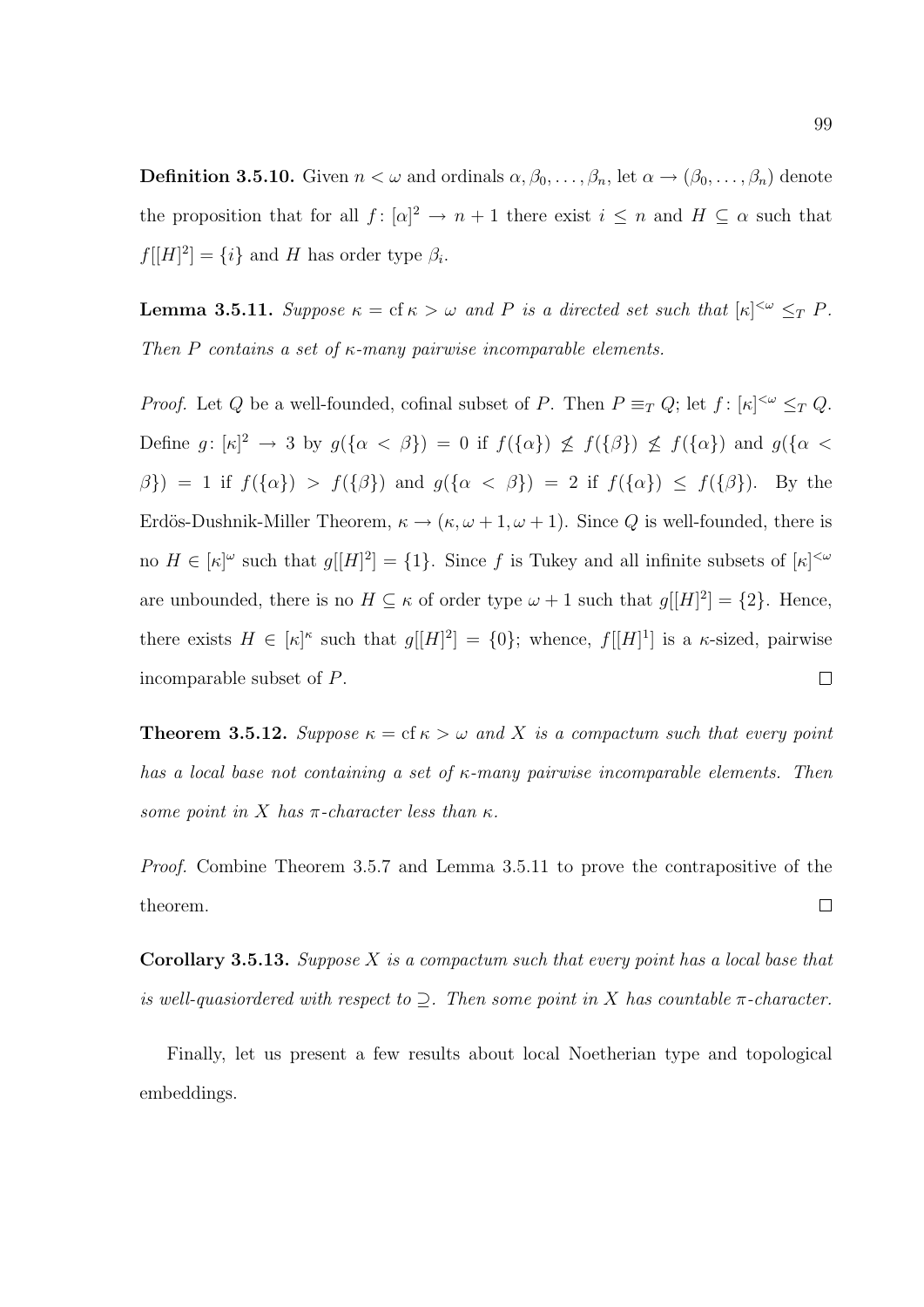**Lemma 3.5.14.** Suppose X is a space,  $Y \subseteq X$ , and  $p \in Y$  satisfies  $\chi(p, Y) = \chi(p, X)$ . Then  $\chi N t(p, X) \leq \chi N t(p, Y)$ .

*Proof.* Set  $\lambda = \chi(p, Y)$  and  $\kappa = \chi N t(p, Y)$ ; we may assume  $\lambda > \omega$  by Theorem 3.2.4. By Lemma 3.5.3, we may choose a local  $\langle \lambda, \kappa \rangle$ -splitter A at p in Y. For each  $U \in \mathcal{A}$ , choose an open subset  $f(U)$  of X such that  $f(U) \cap Y = U$ . Set  $\mathcal{B} = f[\mathcal{A}]$ . Then  $|\mathcal{B}| = \lambda$  because f is bijective. Suppose  $\mathcal{C} \in [\mathcal{B}]^{\kappa}$  and p is in the interior of  $\bigcap \mathcal{C}$  with respect to X. Then p is in the interior of  $Y \cap \bigcap \mathcal{C}$  with respect to Y, in contradiction with how we chose A. Thus, B is a local  $\langle \lambda, \kappa \rangle$ -splitter at p in X. By Lemma 3.5.3,  $\chi N t(p, X) \leq \kappa$ .  $\Box$ 

**Theorem 3.5.15.** For each  $\kappa \geq \omega$ , there exists  $p \in u(\kappa)$  such that  $\chi N t(p, u(\kappa)) = \omega$ and  $\chi(p, u(\kappa)) = 2^{\kappa}$ .

*Proof.* Generalizing an argument of Isbell [32] about  $\beta\omega$ , let A be an independent family of subsets of  $\kappa$  of size  $2^{\kappa}$ . Set  $B = \bigcup_{F \in [A]^{\omega}} \{x \subseteq \kappa : \forall y \in F \mid x \setminus y \mid \kappa\}$ . Since A is independent, we may extend A to an ultrafilter p on  $\kappa$  such that  $p \cap B = \emptyset$ . For each  $x \subseteq \kappa$ , set  $x^* = \{q \in u(\kappa) : x \in q\}$ . Then  $\{x^* : x \in A\}$  is a local  $\langle 2^{\kappa}, \omega \rangle$ -splitter at p. Since  $\chi(p, u(\kappa)) \leq 2^{\kappa}$ , it follows from Lemma 3.5.3 that  $\chi N t(p, u(\kappa)) = \omega$  and  $\chi(p, u(\kappa)) = 2^{\kappa}.$  $\Box$ 

**Theorem 3.5.16.** Suppose  $\kappa \geq \omega$  and X is a space such that  $\chi(X) = 2^{\kappa}$  and  $u(\kappa)$ embeds in X. Then there is an  $\omega^{\rm op}$ -like local base at some point in X. Hence,  $\chi N t(X) =$  $\omega$  if X is homogeneous.

*Proof.* Let j embed  $u(\kappa)$  into X. By Theorem 3.5.15, there exists  $p \in u(\kappa)$  such that  $\chi N t(p, u(\kappa)) = \omega$  and  $\chi(p, u(\kappa)) = 2^{\kappa}$ . By Lemma 3.5.14,  $\chi N t(j(p), X) = \omega$ .  $\Box$ 

**Theorem 3.5.17.** Suppose p is a point in a dense subspace Y of a  $T_3$  space X. Then  $\chi N t(p, X) \geq \chi N t(p, Y).$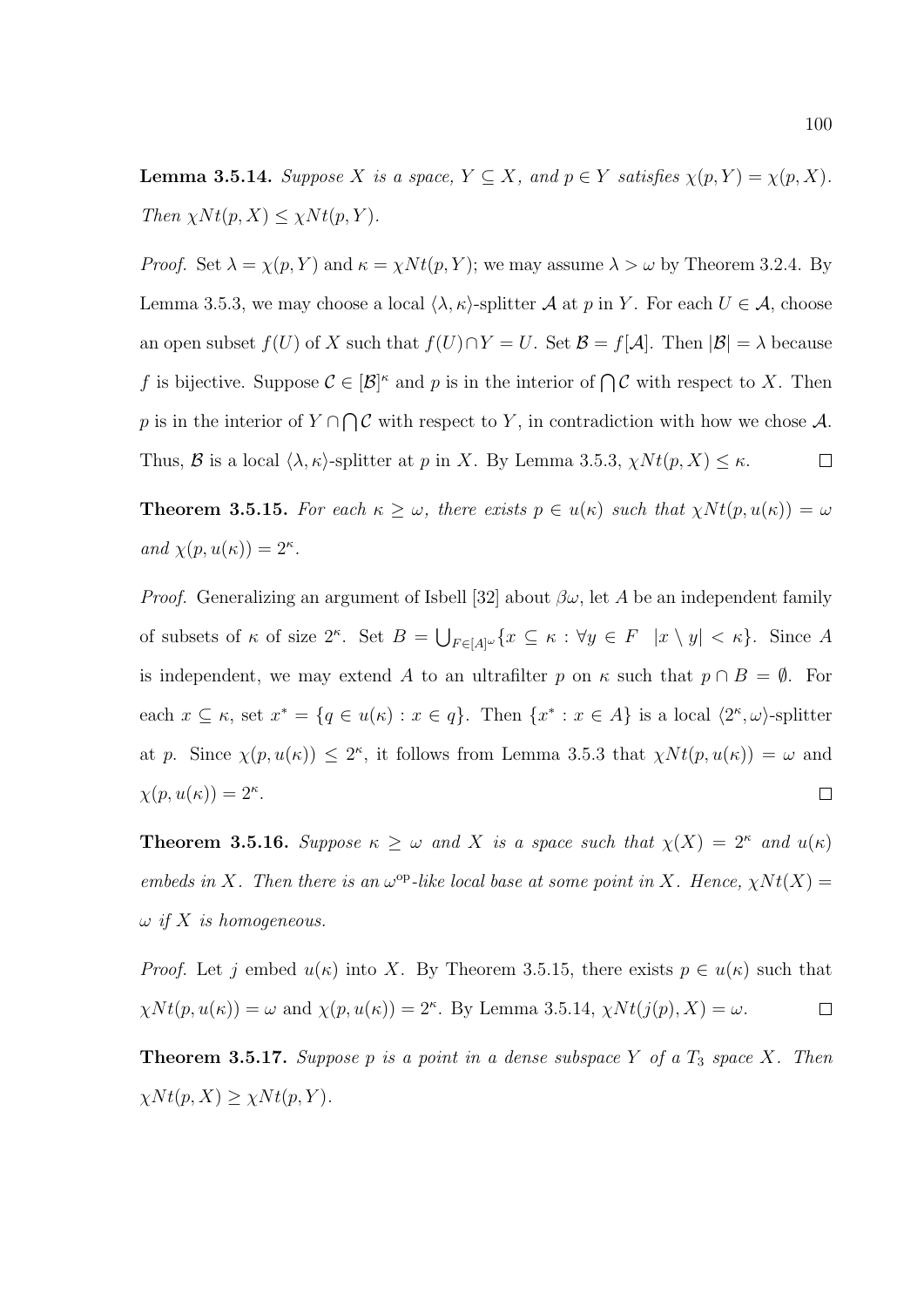*Proof.* Set  $\kappa = \chi N t(p, Y)$  and let A be a  $\kappa^{\text{op-like}}$  local base at p in X. By Lemma 3.2.20, we may assume A consists only of regular open sets. Set  $\mathcal{B} = \{U \cap Y : U \in \mathcal{A}\}.$  Given any  $U, V \in \mathcal{A}$  such that  $U \nsubseteq V$ , we have  $U \setminus \overline{V} \neq \emptyset$ ; whence,  $U \cap Y \setminus \overline{V} \neq \emptyset$ ; whence,  $U \cap Y \nsubseteq V \cap Y$ . Therefore,  $\mathcal{B}$  is  $\kappa^{\text{op-like}}$ ; hence,  $\chi N t(p, Y) \leq \chi N t(p, X)$ .  $\Box$ 

**Example 3.5.18.** Consider the sequential fan Y with  $\omega$ -many spines. More explicitly, Y is the space  $\omega^2 \cup \{p\}$  obtained by taking  $\omega \times (\omega+1)$  and collapsing the subspace  $\omega \times {\{\omega\}}$ to a point p. It is easily checked that Y is  $T_{3.5}$ . Choose a compactification X of Y. Then  $c(X) = c(Y) = \omega$  and X is not homogeneous because it has isolated points. We will show  $\chi N t(p, X) \geq \omega_1$ , thereby demonstrating that homogeneity cannot be removed from the hypothesis of Theorem 3.1.4. It suffices to show that  $\chi N t(p, Y) \geq \omega_1$ , for we can then apply Theorem 3.5.17. Given  $f \in \omega^{\omega}$ , set  $U_f = \{p\} \cup \{\langle m, n \rangle \in \omega^2 : n \ge f(m)\}.$ Set  $\mathcal{A} = \{U_f : f \in \omega^\omega\}$ , which is a local base at p in Y. Suppose  $\mathcal{B} \subseteq \mathcal{A}$  and B is a local base at p. Then it suffices to show that B is not  $\omega^{\rm op}$ -like. By an easy diagonalization argument, no local base at p is countable. Choose  $\mathcal{B}_0 \in [\mathcal{B}]^{\omega_1}$ . Given  $n < \omega, \mathcal{B}_n \in [\mathcal{B}]^{\omega_1}$ , and  $U_{f_0}, \ldots, U_{f_{n-1}} \in \mathcal{B}$ , choose  $\mathcal{B}_{n+1} \in [\mathcal{B}_n]^{\omega_1}$  such that  $g(n) = h(n)$ for all  $U_g, U_h \in \mathcal{B}_{n+1}$ . Then choose  $U_{f_n} \in \mathcal{B}_{n+1} \setminus \{U_{f_0}, \ldots, U_{f_{n-1}}\}$ . For each  $n < \omega$ , set  $g(n) = \max\{f_0(n), \ldots, f_n(n)\}\$ Then  $U_g \subseteq U_{f_n}$  for all  $n < \omega$ ; hence,  $\mathcal{B}$  is not  $\omega^{\mathrm{op}}$ -like.

## 3.6 Questions

Question 3.6.1. Do there exist spaces X and Y such that  $\chi_K N t(X \times Y)$  exceeds  $\chi_K N t(X) \chi_K N t(Y)$ ? [In very recent unpublished work, Santi Spadaro has shown that there is a  $T_{3.5}$  space X such that such that  $N t(\omega_1) = \omega_2 > \omega_1 = N t(X \times \omega_1)$ .

Question 3.6.2. Does ZFC prove there is a homogeneous compactum  $X$  such that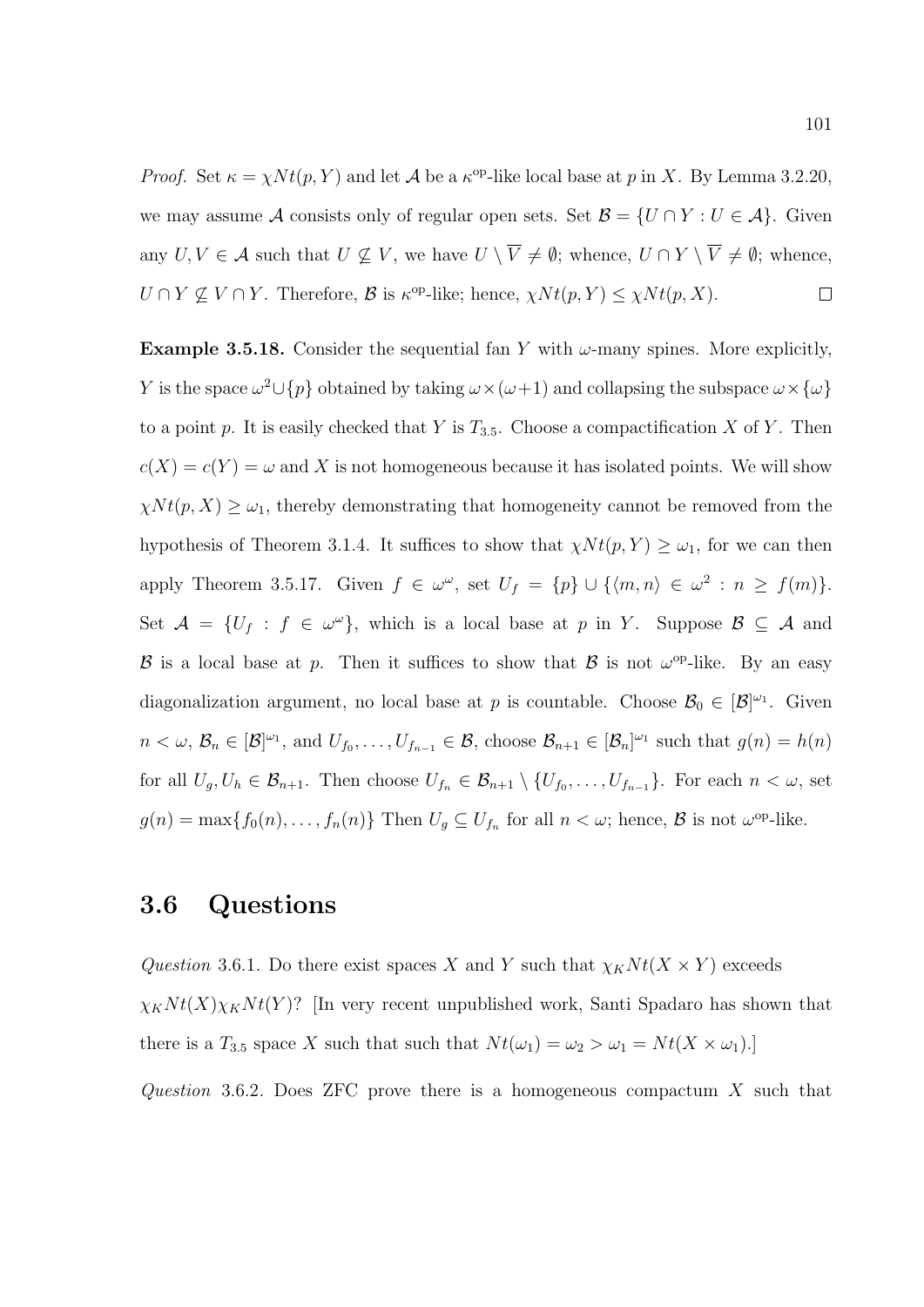$\pi N t(X) \geq \omega_1$ ?

Question 3.6.3. Suppose X is a compactum and  $\chi_K N t(X) \geq \omega_1$ . Can X be homogeneous? first countable? both?

Question 3.6.4. Is there a dyadic compactum X such that  $\pi \chi(p, X) = \chi(p, X)$  for all  $p \in X$  but X has no  $\omega^{\text{op}}$ -like base? In particular, if Y is as in Example 3.3.12 and Z is the discrete sum of Y and  $2^{\omega_2}$ , then does  $Z^{\omega_1}$  have an  $\omega^{\rm op}\text{-like base?}$ 

Question 3.6.5. If  $\kappa$  is a singular cardinal with cofinality  $\omega$ , then is there a dyadic compactum with Noetherian type  $\kappa^+$ ? Is there a dyadic compactum with weakly inaccessible Noetherian type?

Question 3.6.6. Is every k-adic compactum a continuous image of a totally disconnected k-metrizable compactum?

Question 3.6.7. Is there a homogeneous compactum with a local base Tukey equivalent to  $\omega \times \omega_1$ ? For each  $n < \omega$ , all the local bases in  $\prod_{i \leq n} 2^{\omega_i}_{\text{lex}}$  are Tukey equivalent to  $\prod_{i\leq n}\omega_i$ , but these spaces are not homogeneous for  $n\geq 1$  because some but not all points have countable  $\pi$ -character. By Theorem 3.1.4, if a homogeneous compactum X in a model of GCH has a local base Tukey equivalent to  $\prod_{i\leq n}\omega_i$  for some  $n\geq 2$ , then  $c(X) > c$  in that model.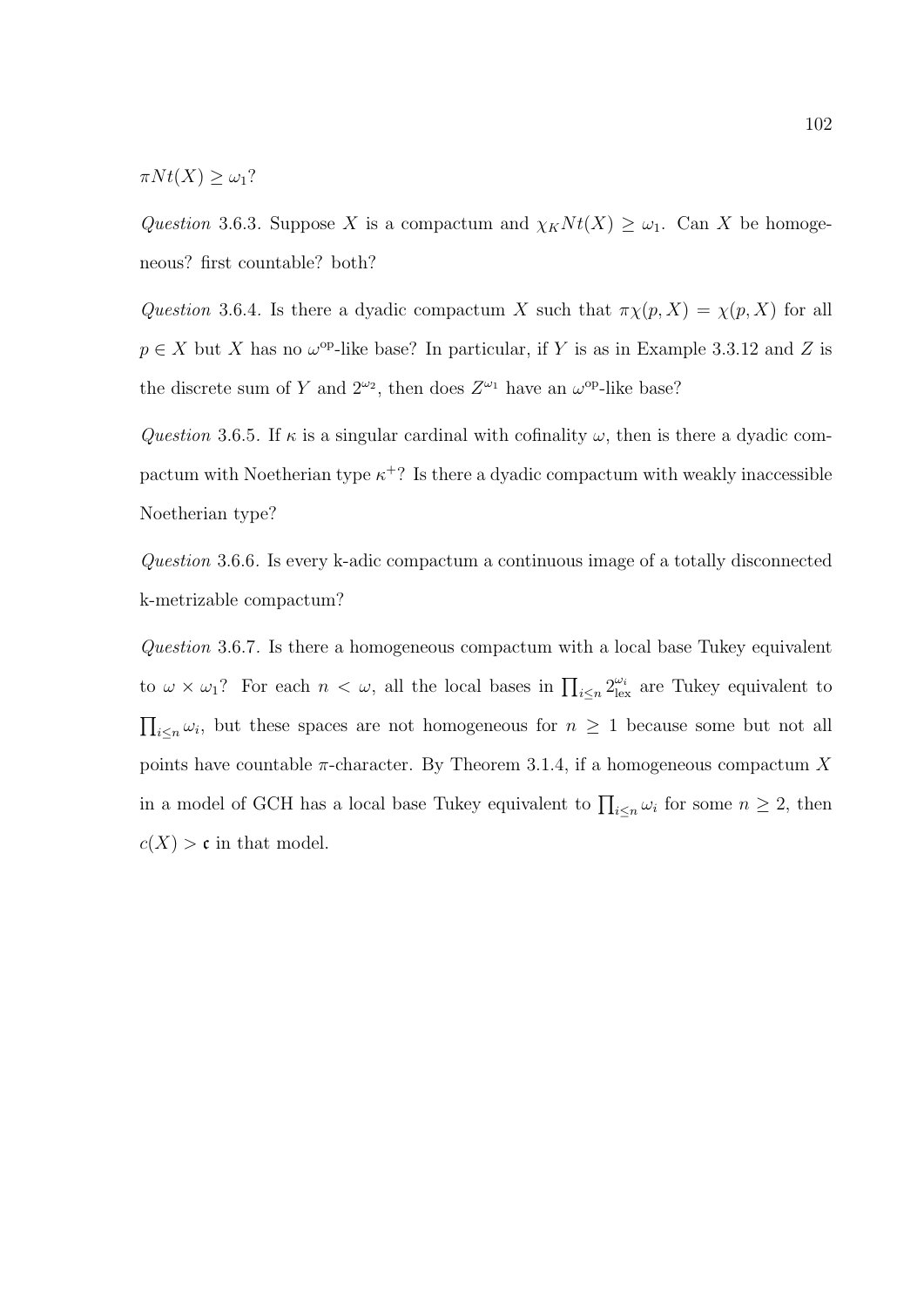## Chapter 4

## More about Noetherian type

#### 4.1 Subsets of bases

Given a space X, does every base of X contain an  $Nt(X)$ <sup>op</sup>-like base of X? There is no known counterexample, and Lemma 3.3.19 says the answer is yes for the wide class of spaces X satisfying  $\chi(p, X) = w(X)$  for all  $p \in X$ . We will present some further partial answers to this question. In particular, it is consistent that the answer is yes for all homogeneous compacta.

**Proposition 4.1.1.** If X is a space and A is a  $(w(X)^+)$ <sup>op</sup>-like base of X, then  $|A| \leq$  $w(X)$ .

*Proof.* Seeking a contradiction, suppose  $|\mathcal{A}| > w(X)$ . Let B be a base of X of size w(X). Then every element of A contains an element of B. Hence, some  $U \in \mathcal{B}$  is contained in  $w(X)^+$ -many elements of A. Clearly U contains some  $V \in \mathcal{A}$ , so A is not  $(w(X)^+)^\text{op-like}.$  $\Box$ 

**Lemma 4.1.2.** If X is a compactum and  $\pi \chi(p, X) <$  cf  $\kappa = \kappa \leq w(X)$  for all  $p \in X$ , then  $N t(X) > \kappa$ .

*Proof.* Let A be a base of X. By Misčenko's Lemma, there exist  $p \in X$  and  $\mathcal{B} \in [\mathcal{A}]^{\kappa}$ such that  $p \in \bigcap \mathcal{B}$ . Let  $\mathcal{C} \in [\mathcal{A}]^{<\kappa}$  be a local  $\pi$ -base at p. Then some element of  $\mathcal{C}$  is contained in  $\kappa$ -many elements of  $\beta$ . Hence,  $\mathcal A$  is not  $\kappa^{\text{op-like}}$ .  $\Box$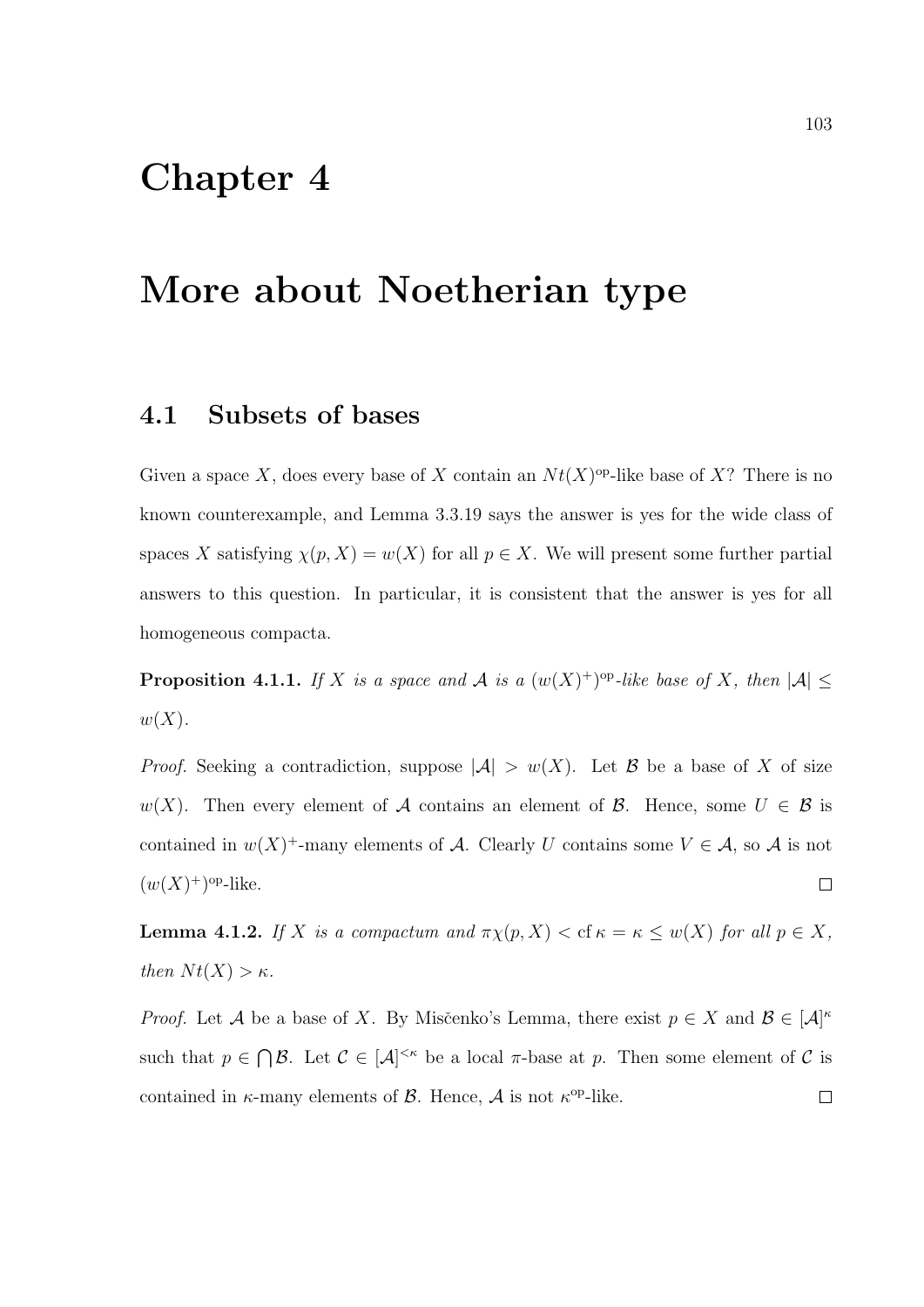**Theorem 4.1.3.** If X is a homogeneous compactum with regular weight, then every base of X contains an  $Nt(X)$ <sup>op</sup>-like base.

*Proof.* If  $\chi(X) = w(X)$ , then just apply Lemma 3.3.19. If  $\chi(X) < w(X)$ , then  $Nt(X) =$  $w(X)^+$  by Lemma 4.1.2; whence, by Proposition 3.3.17, every base A of X contains a base  $\mathcal{B}$  that is  $Nt(X)$ <sup>op</sup>-like simply because  $|\mathcal{B}| < Nt(X)$ .  $\Box$ 

We can exchange the above requirement that  $w(X)$  be regular for a weak form of GCH.

Corollary 4.1.4. Suppose every limit cardinal is strong limit. Then, for every homogeneous compactum X, every base of X contains an  $Nt(X)$ <sup>op</sup>-like base.

*Proof.* By Arhangel'skii's Theorem,  $\chi(X) \leq w(X) \leq 2^{\chi(X)}$ . If  $\chi(X) < w(X)$ , then  $w(X)$ is a successor cardinal; apply Theorem 4.1.3. If  $\chi(X) = w(X)$ , then apply Lemma 3.3.19.

Without assuming homogeneity, we still can get some weak results. Lemma 3.3.23 says that for a broad class of spaces X, if  $\pi \chi(p, X) = w(X)$  for all  $p \in X$ , then  $N t(X) \leq w(X)$ . We also have the following.

**Theorem 4.1.5.** Suppose  $\kappa$  is a regular cardinal and X is a locally  $\kappa$ -compact  $T_3$  space such that  $N t(X) \leq w(X) = \kappa$ . Then every base of X contains a  $\kappa^{\rm op}$ -like base of X.

*Proof.* Let A be a base of X and let B be a  $\kappa^{\rm op}$ -like base of X. By Proposition 3.3.17, we may assume  $|\mathcal{A}| = |\mathcal{B}| = \kappa$ . Suppose  $\kappa = \omega$ . Then X is a metrizable; fix a compatible metric. Moreover, there is a sequence  $\langle U_n \rangle_{n \leq \omega}$  of open subsets of X such that  $X = \bigcup_{n<\omega} U_n$  and  $\overline{U}_n$  is compact for all  $n<\omega$ . For each  $\langle m,n\rangle \in \omega^2$ , let  $\mathcal{A}_{m,n}$  be a finite cover of  $\overline{U}_m$  by elements of A with diameter less than  $2^{-n}$ . Set  $\mathcal{A}' = \bigcup_{m < n < \omega} \mathcal{A}_{m,n}$ .

$$
\boxed{\phantom{0}}
$$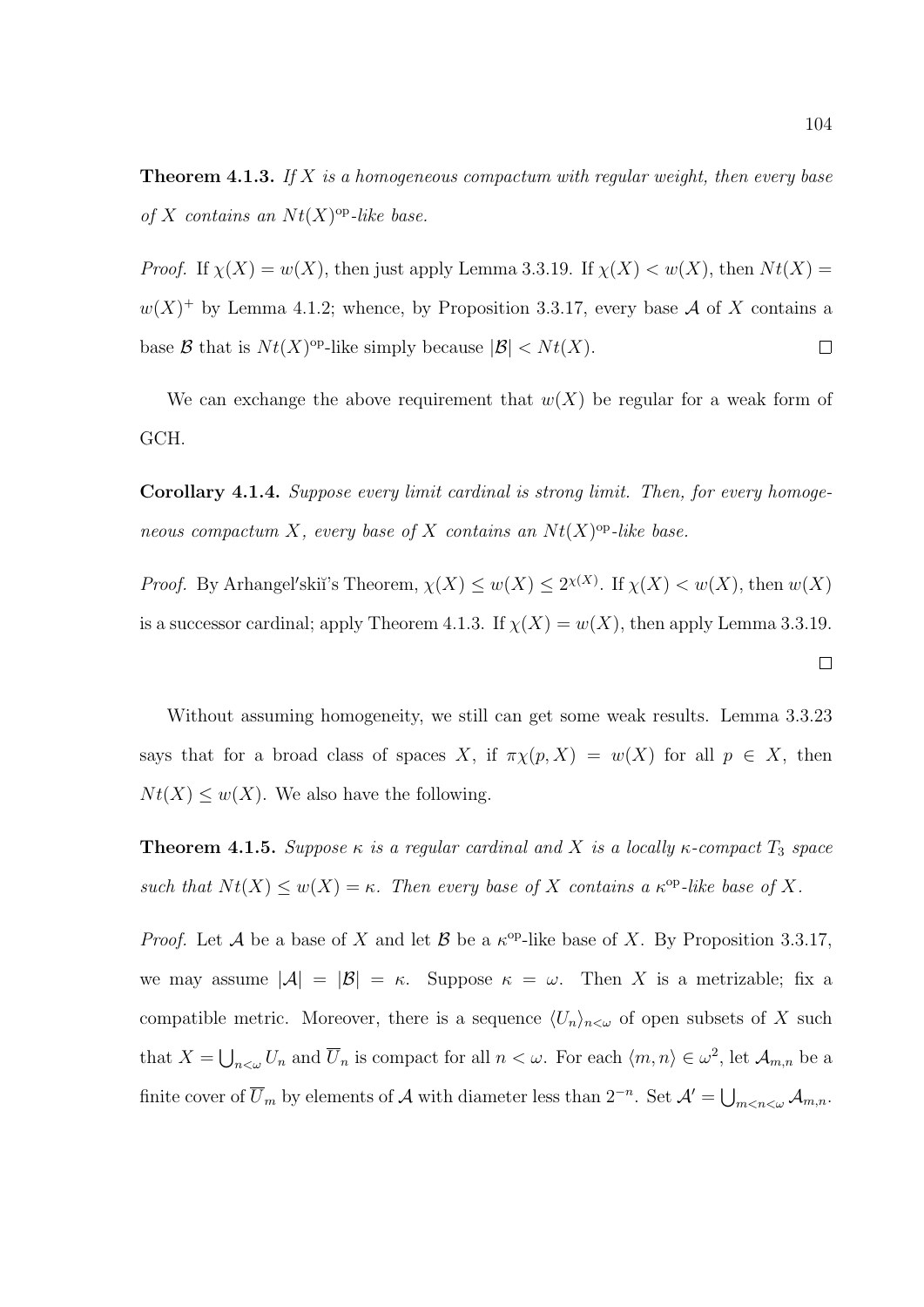Then  $\mathcal{A}' \subseteq \mathcal{A}$  and  $\mathcal{A}'$  is a base of X. Suppose  $V, W \in \mathcal{A}'$  and  $V \subsetneq W$ . Then V contains a ball of radius  $2^{-n}$  for some  $n < \omega$ ; hence, diam  $W \ge 2^{-n}$ ; hence,  $W \in \bigcup_{l < m < n} A_{l,m}$ . Thus,  $\mathcal{A}'$  is  $\omega^{\mathrm{op}}$ -like.

Suppose  $\kappa > \omega$ . Let  $\langle M_{\alpha}\rangle_{\alpha\leq\kappa}$  be a continuous elementary chain such that  $\{M_{\beta} : \beta < \kappa\}$  $\alpha$ } $\cup$ { $\mathcal{A}, \mathcal{B}$ }  $\subseteq M_{\alpha} \prec H_{\theta}$  and  $|M_{\alpha}| \leq \kappa$  and  $M_{\alpha} \cap \kappa \in \kappa$  for all  $\alpha \leq \kappa$ . Then  $\mathcal{A} \cup \mathcal{B} \subseteq M_{\kappa}$ . For each  $\alpha < \kappa$ , let  $\mathcal{U}_{\alpha}$  denote the set of all  $U \in \mathcal{A} \cap M_{\alpha+1}$  for which U has a superset in  $\mathcal{B}\setminus M_\alpha$ . Set  $\mathcal{U}=\bigcup_{\alpha<\kappa}\mathcal{U}_\alpha\subseteq\mathcal{A}$ . First, let us show that  $\mathcal{U}$  is  $\kappa^{\text{op-like}}$ . Suppose  $\alpha<\kappa$  and  $\mathcal{U}_{\alpha} \ni U \subseteq V \in \mathcal{U}$ . Then there exist  $\beta < \kappa$  and  $B \in \mathcal{B} \setminus M_{\beta}$  such that  $B \supseteq V \in M_{\beta+1}$ . Hence,  $U \subseteq B$ ; hence,  $B \in \{W \in \mathcal{B} : U \subseteq W\} \in M_{\alpha+1} \cap [\mathcal{B}]^{<\kappa}$ ; hence,  $B \in M_{\alpha+1}$ ; hence,  $\beta \leq \alpha$ ; hence,  $V \in M_{\alpha+1}$ . Thus,  $\mathcal U$  is  $\kappa^{\text{op}}$ -like.

Finally, let us show that U is a base of X. Suppose  $p \in B \in \mathcal{B}$  and  $\overline{B}$  is  $\kappa$ -compact. Then it suffices to find  $U \in \mathcal{U}$  such that  $p \in U \subseteq B$ . Let  $\beta$  be the least  $\alpha < \kappa$  such that there exists  $A \in \mathcal{A} \cap M_{\alpha+1}$  satisfying  $p \in A \subseteq \overline{A} \subseteq B$ . Fix such an A. If  $B \notin M_{\beta}$ , then  $A \in \mathcal{U}_{\beta}$  and  $p \in A \subseteq B$ . Hence, we may assume  $B \in M_{\beta}$ . For each  $q \in \overline{A}$ , choose  $\langle A_q, B_q \rangle \in \mathcal{A} \times \mathcal{B}$  such that  $q \in A_q \subseteq B_q \subseteq \overline{B}_q \subseteq B$ . Then there exists  $\sigma \in [\overline{A}]^{< \kappa}$ such that  $\overline{A} \subseteq \bigcup_{q \in \sigma} A_q$ . By elementarity, we may assume  $\langle \langle A_q, B_q \rangle \rangle_{q \in \sigma} \in M_{\beta+1}$ ; hence,  $A_q, B_q \in M_{\beta+1}$  for all  $q \in \sigma$ . Choose  $q \in \sigma$  such that  $p \in A_q$ . If  $B_q \notin M_{\beta}$ , then  $A_q \in \mathcal{U}_{\beta}$ and  $p \in A_q \subseteq B$ . Hence, we may assume  $B_q \in M_\beta$ ; hence, we may choose  $\alpha < \beta$  such that  $B_q \in M_{\alpha+1}$ . Then  $B \in \{W \in \mathcal{B} : B_q \subseteq W\} \in M_{\alpha+1} \cap [\mathcal{B}]^{<\kappa}$ ; hence,  $B \in M_{\alpha+1}$ . For each  $r \in \overline{B_q}$ , choose  $W_r \in \mathcal{A}$  such that  $r \in W_r \subseteq \overline{W}_r \subseteq B$ . Then there exists  $\tau \in \left[\overline{B}_q\right]^{\leq \kappa}$ such that  $\overline{B}_q \subseteq \bigcup_{r \in \tau} W_r$ . By elementarity, we may assume  $\langle W_r \rangle_{r \in \tau} \in M_{\alpha+1}$ . Choose  $r \in \tau$  such that  $p \in W_r$ . Then  $W_r \in \mathcal{A} \cap M_{\alpha+1}$  and  $p \in W_r \subseteq \overline{W_r} \subseteq B$ , in contradiction with the minimality of  $\beta$ . Thus,  $\mathcal U$  is a base of X.  $\Box$ 

Question 4.1.6. Is there a space X with a base that does not contain an  $Nt(X)$ <sup>op</sup>-like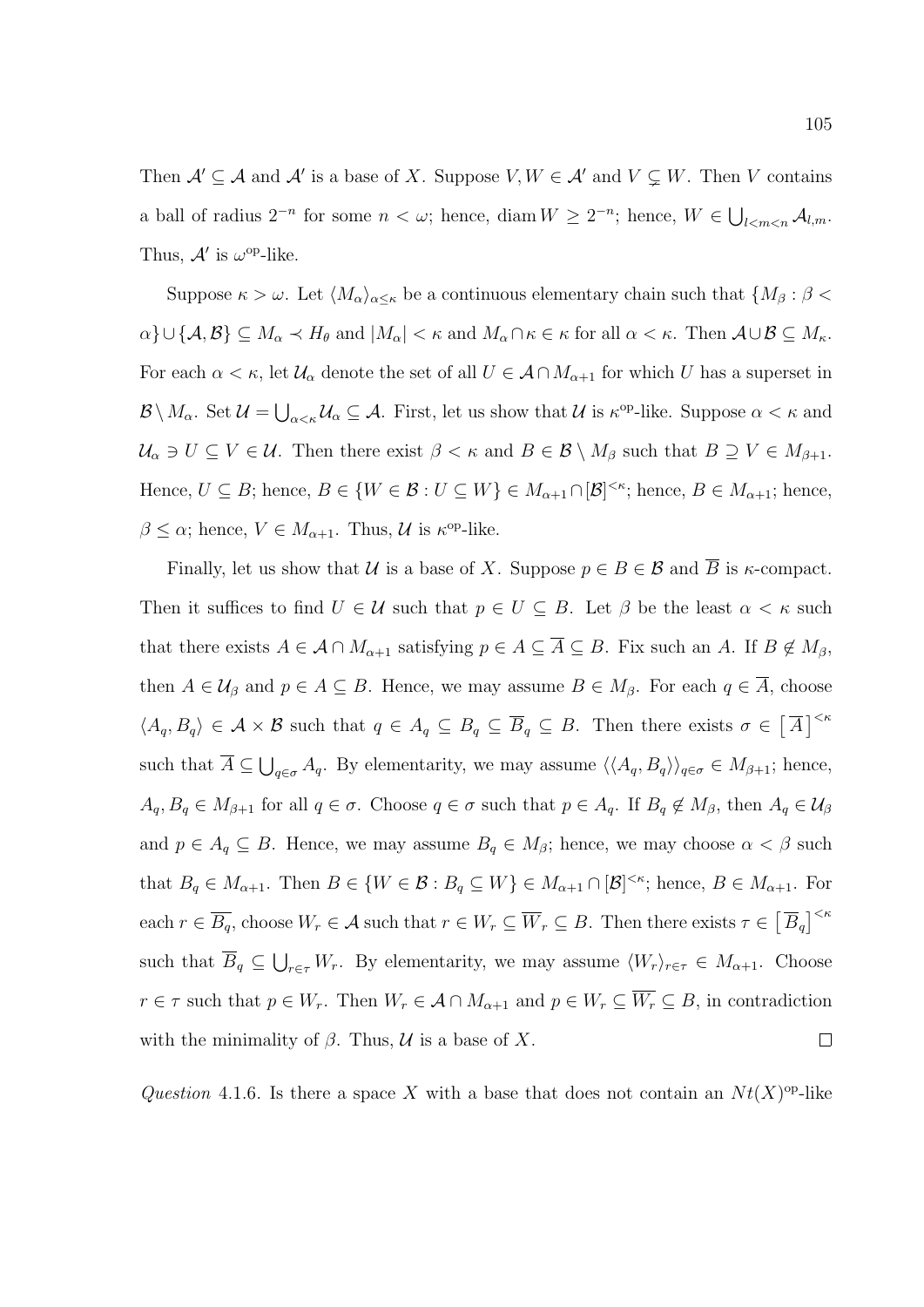base of X? Is there such a metric space? Can  $X = \omega^{\omega}$ ?

## 4.2 Power homogeneous compacta

This section is joint work of Guit-Jan Ridderbos and myself.

**Definition 4.2.1.** A space is *power homogeneous* if some power of it is homogeneous.

The following theorem is due to van Mill [45].

**Theorem 4.2.2.** Every power homogeneous compactum X satisfies  $|X| \leq 2^{\pi\chi(X)c(X)}$ .

Arhangel'skiï's identical result for homogeneous  $T_3$  spaces was used in the proof of Theorem 3.1.4. Given the above extension of Arhangel'skii's result, it is natural to ask to what extent Theorem 3.1.4 is true of power homogeneous compacta. Specifically, assuming GCH, do all power homogeneous compacta X satisfy  $\chi N t(X) \leq c(X)$ , or at least  $\chi N t(X) \leq d(X)$ ? This section presents a partial positive answer to the last question. We show that if  $d(X) <$  cf  $\chi(X) = \max_{p \in X} \chi(p, X)$ , then there is a nonempty open  $U \subseteq X$  such that  $\chi N t(p, X) = \omega$  for all  $p \in U$ . (Note that  $\chi N t(X) \leq \chi(X)$ .)

**Definition 4.2.3.** A sequence  $\langle U_i \rangle_{i \in I}$  of neighborhoods of a point p in a space X is  $\lambda$ -splitting at p if, for all  $J \in [I]^{\lambda}$ , we have  $p \notin \text{int} \bigcap_{j \in J} U_j$ .

Given an infinite cardinal  $\kappa$  and a point p in a space X, let split<sub> $\kappa$ </sub> $(p, X)$  denote the least λ such that there exists a λ-splitting sequence  $\langle U_{\alpha}\rangle_{\alpha<\kappa}$  of neighborhoods of p. Set  $\text{split}_{\kappa}(X) = \sup_{p \in X} \text{split}_{\kappa}(p, X).$ 

Remark 4.2.4. Note that if  $\kappa = \chi(p, X)$ , then  $\chi N t(p, X) = \text{split}_{\kappa}(p, X)$ . If  $\kappa > \chi(p, X)$ , then split<sub> $\kappa$ </sub> $(p, X) = \kappa^+$ . Also, if  $\kappa \leq \chi(p, X)$ , then split $\kappa$  $(p, X) \leq \chi N t(p, X) \leq \chi(p, X)$ .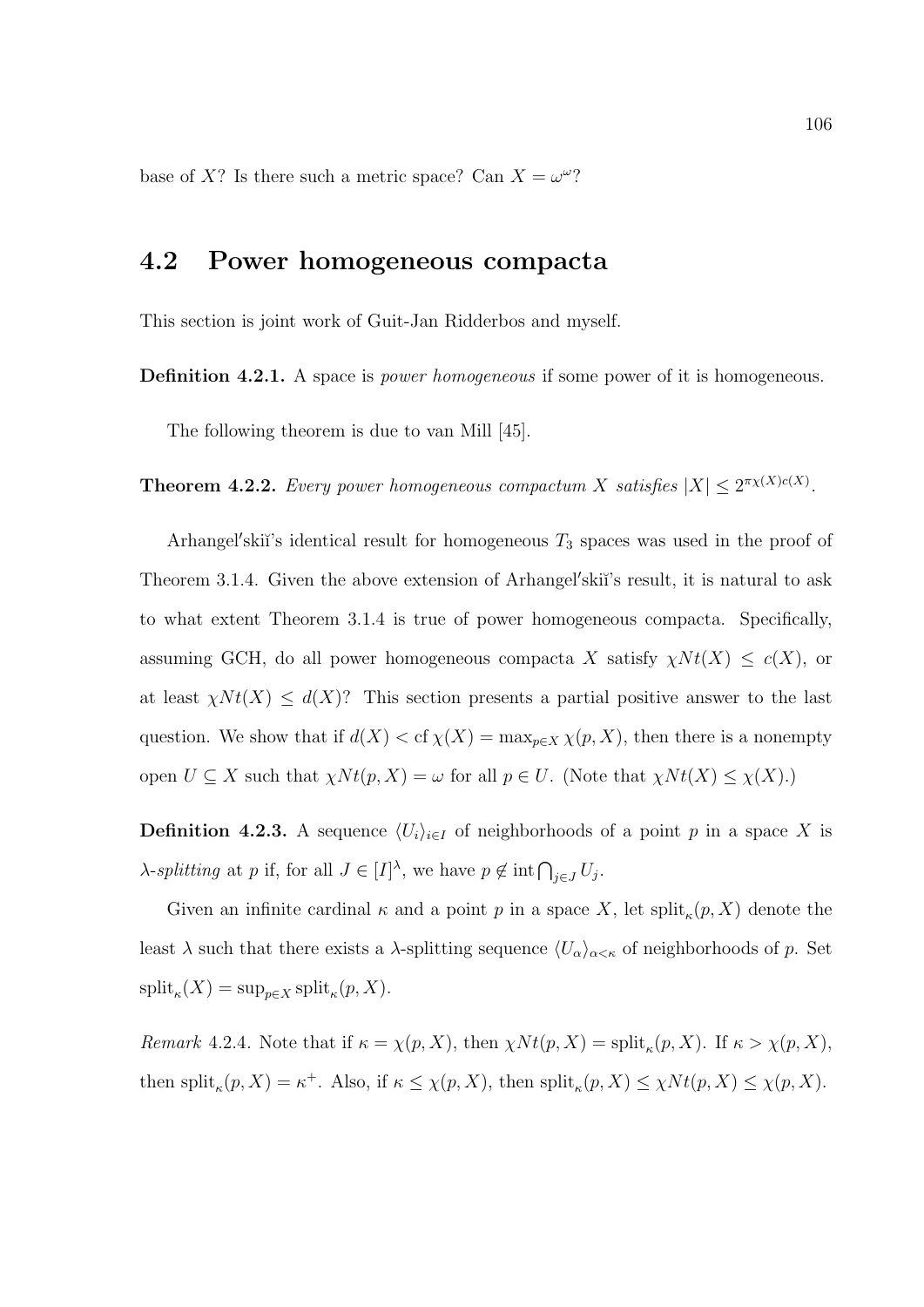**Definition 4.2.5.** Given I and p, let  $\Delta_I(p)$  denote the constant function  $\langle p \rangle_{i \in I}$ .

**Definition 4.2.6.** Given a subset E of a product  $\prod_{i\in I} X_i$  and a subset J of I, we say that E is supported on J, or  $\text{supp}(E) \subseteq J$ , if  $E = (\pi_J^I)^{-1} [\pi_J^I[E]]$ . If there is a least set J for which E is supported on J, then we may write  $\text{supp}(E) = J$ .

*Remark* 4.2.7. We always have that  $\text{supp}(E) \subseteq A$  and  $\text{supp}(E) \subseteq B$  together imply  $\text{supp}(E) \subseteq A \cap B$ . If a subset E of a product space is open, closed, or finitely supported, then there exists J such that  $\text{supp}(E) = J$ , so we may unambiguously speak of  $\text{supp}(E)$ .

**Definition 4.2.8.** A map f from a space X to a space Y is *open* at a point p in X if  $f(p) \in \text{int } f[N]$  for every neighborhood N of p (where int  $f[N]$  denotes the interior of  $f[N]$  in Y).

**Lemma 4.2.9.** Suppose  $f: X \to Y$  and  $p \in X$  and f is continuous at p and open at p. Then split<sub> $\kappa$ </sub> $(p, X) \leq$  split $_{\kappa}$  $(f(p), Y)$  for all  $\kappa$ .

*Proof.* Set  $\lambda = \text{split}_{\kappa}(f(p), Y)$  and let  $\langle V_{\alpha} \rangle_{\alpha \leq \kappa}$  be a  $\lambda$ -splitting sequence of neighborhoods of  $f(p)$ . For each  $\alpha < \kappa$ , choose a neighborhood  $U_{\alpha}$  of p such that  $U_{\alpha} \subseteq f^{-1}[V_{\alpha}]$ . Suppose  $I \in [\kappa]^\lambda$ . Then  $f(p) \notin \text{int} \bigcap_{\alpha \in I} V_\alpha$ . If  $p \in \text{int} \bigcap_{\alpha \in I} U_\alpha$ , then  $f(p) \in \text{int} f \big[ \bigcap_{\alpha \in I} U_\alpha \big] \subseteq$  $\int_{\alpha \in I} V_{\alpha}$ , which is absurd. Thus,  $p \notin \text{int} \bigcap_{\alpha \in I} U_{\alpha}$ , so  $\text{split}_{\kappa}(p, X) \leq \lambda$ .  $\Box$ 

**Lemma 4.2.10.** Suppose p is a point in a space X and  $n < \omega$ . Then  $split_{\kappa}(\Delta_n(p), X^n) =$  $\text{split}_{\kappa}(p, X)$  for all  $\kappa$ .

*Proof.* By Lemma 4.2.9, it suffices to show that  $split_{\kappa}(\Delta_n(p), X^n) \geq split_{\kappa}(p, X)$ . Set  $\lambda = \text{split}_{\kappa}(\Delta_n(p), X^n)$  and let  $\langle V_{\alpha} \rangle_{\alpha \leq \kappa}$  be a  $\lambda$ -splitting sequence of neighborhoods of  $\Delta_n(p)$ . We may shrink each  $V_\alpha$  to a smaller neighborhood of  $\Delta_n(p)$  while preserving  $\lambda$ -splitting, so we may assume that each  $V_{\alpha}$  is a finite product  $\prod_{i\leq n} V_{\alpha,i}$  of open sets.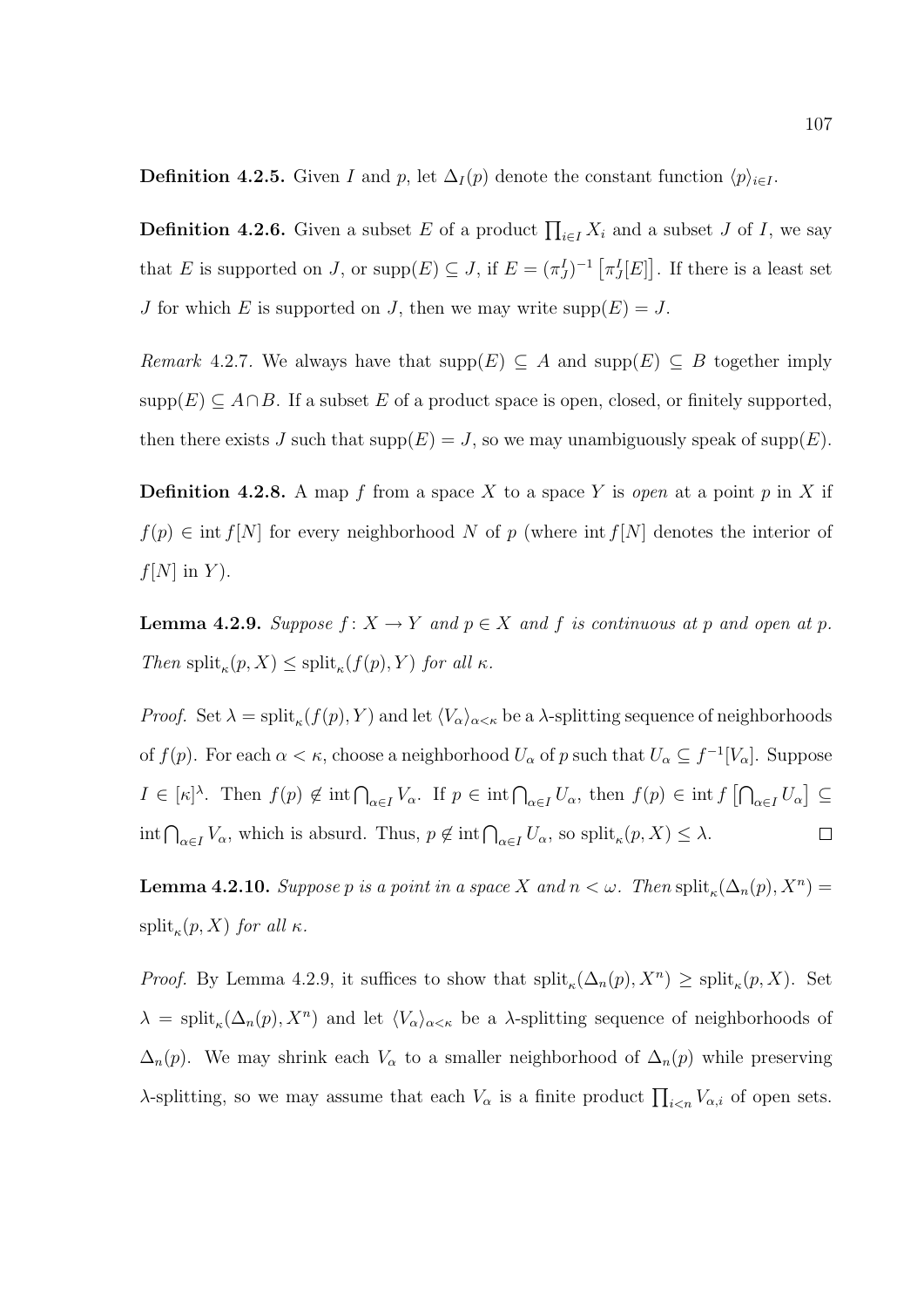Set  $U_{\alpha} = \bigcap_{i \leq n} V_{\alpha,i}$  for all  $\alpha$ . Suppose  $I \in [\kappa]^{\lambda}$ . Then  $\Delta_n(p) \notin \text{int} \bigcap_{\alpha \in I} V_{\alpha}$ . If  $p \in$  $\int_{\alpha \in I} U_{\alpha}$ , then  $\Delta_n(p) \in (\text{int} \bigcap_{\alpha \in I} U_{\alpha})^n \subseteq \text{int} \bigcap_{\alpha \in I} V_{\alpha}$ , which is absurd. Thus,  $p \notin I$  $\int_{\alpha \in I} U_{\alpha}$ , so  $\text{split}_{\kappa}(p, X) \leq \lambda$ .  $\Box$ 

**Lemma 4.2.11.** Suppose p is a point in a space X and  $\gamma < \text{cf } \kappa \geq \omega$ . Then

$$
\mathrm{split}_{\kappa}(\Delta_{\gamma}(p), X^{\gamma}) = \mathrm{split}_{\kappa}(p, X).
$$

*Proof.* By Lemma 4.2.9, it suffices to show that  $split_{\kappa}(\Delta_{\gamma}(p), X^{\gamma}) \geq split_{\kappa}(p, X)$ . Set  $\lambda = \text{split}_{\kappa}(\Delta_{\gamma}(p), X^{\gamma})$  and let  $\langle V_{\alpha}\rangle_{\alpha<\kappa}$  be a  $\lambda$ -splitting sequence of neighborhoods of  $\Delta_{\gamma}(p)$ . We may assume each  $V_{\alpha}$  has finite support and therefore choose  $\sigma_{\alpha} \in \text{Fn}(\gamma, \{U \subseteq$  $X: U$  open}) such that  $V_{\alpha} = \bigcap_{(\beta,U)\in\sigma_{\alpha}} \pi_{\beta}^{-1}U$ . Since  $|[\gamma]^{<\omega}| < \text{cf } \kappa$ , we may assume there is some  $s \in [\gamma]^{<\omega}$  such that dom  $\sigma_\alpha = s$  for all  $\alpha < \kappa$ . But then  $\langle \pi_s^{\gamma} [V_\alpha] \rangle_{\alpha < \kappa}$  is  $\lambda$ -splitting at  $\Delta_s(p)$  in X<sup>s</sup>. Thus,  $\text{split}_{\kappa}(\Delta_{\gamma}(p), X^{\gamma}) \ge \text{split}_{\kappa}(\Delta_s(p), X^s)$ . Apply Lemma 4.2.10.

**Definition 4.2.12.** Let U be an open neighborhood of a set K in a product space. We say that U is a simple neighborhood of K if, for every open V satisfying  $K \subseteq V \subseteq U$ , we have  $\text{supp}(U) \subseteq \text{supp}(V)$ .

**Lemma 4.2.13.** If K is a compact subset of a compact product space  $X = \prod_{i \in I} X_i$  and U is an open neighborhood of  $K$ , then  $K$  has a finitely supported simple neighborhood that is contained in U.

*Proof.* Set  $\sigma = \text{supp}(U)$ . By compactness of K, we may shrink U such that  $\sigma$  is finite. Hence, we may further shrink U until it is minimal in the sense that if  $V$  is open and  $K \subseteq V \subseteq U$ , then supp $(V)$  is not a proper subset of  $\sigma$ . Suppose V is open and  $K \subseteq V \subseteq U$ ; set  $\tau = \text{supp}(V)$ . Then it suffices to show that  $\sigma \subseteq \tau$ . Suppose  $p \in K$ and  $q \in X$  and  $\pi^I_{\sigma \cap \tau}(p) = \pi^I_{\sigma \cap \tau}(q)$ . Set  $r = (p \restriction \tau) \cup q \restriction (I \setminus \tau)$ . Then  $\pi^I_{\tau}(r) = \pi^I_{\tau}(p)$ , so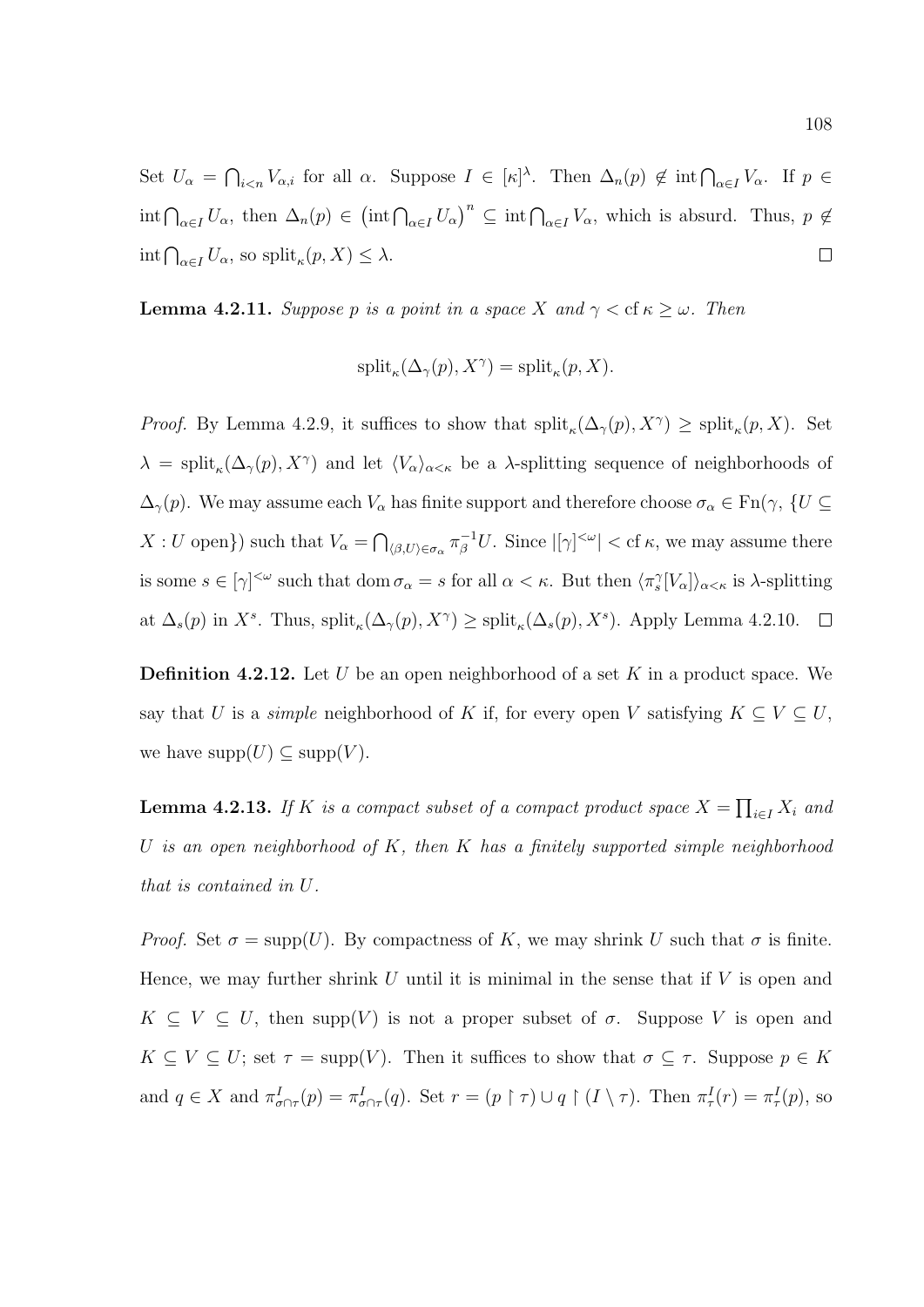$r \in V \subseteq U$ . Moreover,  $\pi^I_\sigma(q) = \pi^I_\sigma(r)$ , so  $q \in U$ . Thus,  $(\pi^I_{\sigma \cap \tau})^{-1} [\pi^I_{\sigma \cap \tau}[K]] \subseteq U$ . By the Tube Lemma, there is an open W such that  $K \subseteq W \subseteq U$  and  $\text{supp}(W) \subseteq \sigma \cap \tau$ . By minimality of U, the set  $\sigma \cap \tau$  is not a proper subset of  $\sigma$ ; hence,  $\sigma \subseteq \tau$ .  $\Box$ 

**Lemma 4.2.14.** Suppose  $\kappa$  is a regular uncountable cardinal and I is a set and X =  $\prod_{i\in I} X_i$  is a compactum and  $p \in X$  and  $h \in \text{Aut}(X)$  and  $\text{split}_{\kappa}(p(i), X_i) \geq \omega_1$  for all  $i \in I$ . Further suppose  $\{C(X), p, h\} \subseteq M \prec H_{\theta}$  and  $\kappa \cap M \in \kappa + 1$ . Then we have

$$
\operatorname{supp}(h\left[ (\pi_{I\cap M}^I)^{-1}\left[\left\{ \pi_{I\cap M}^I(p) \right\} \right] \right])\subseteq M.
$$

*Proof.* For each  $i \in I$ , let  $\mathcal{U}_i$  denote the set of open neighborhoods of  $p(i)$ . For each  $U \in \mathcal{U}_i$ , let  $V(U, i)$  be a finitely supported simple neighborhood of  $h \left[ \pi_i^{-1} \right]$  $\binom{-1}{i}$ [ $\{p(i)\}\]$  that is contained in  $h\left[\pi_i^{-1}\right]$  $i^{-1}[U]$  (using Lemma 4.2.13); set  $\sigma(U, i) = \text{supp}(V(U, i))$ . By elementarity, we may assume the map V is in M, so  $\sigma \in M$  too. Let  $W(U, i)$  be an open neighborhood of  $p(i)$  with such that  $\pi_i^{-1}$  $i_i^{-1}[W(U,i)] \subseteq h^{-1}[V(U,i)].$ 

Fix  $j \in I$ . Suppose  $\left|\bigcup_{U\in\mathcal{U}_j}\sigma(U,j)\right| \geq \kappa$ . Then there exists  $\langle U_\alpha\rangle_{\alpha<\kappa} \in \mathcal{U}_j^{\kappa}$  such that  $\sigma(U_{\alpha},j) \nsubseteq \sigma(U_{\beta},j)$  for all  $\beta < \alpha < \kappa$ . Fix  $E \in [\kappa]^{\omega}$  and an open neighborhood H of  $h\left[\pi_i^{-1}\right]$  $j^{-1}[\{p(j)\}]$  with finite support  $\tau$ . Choose  $\alpha \in E$  such that  $\sigma(U_{\alpha},j) \nsubseteq \tau$ . By simplicity,  $H \nsubseteq V(U_\alpha, j)$ . Thus,  $h \left[ \pi_i^{-1} \right]$  $\left[\prod_{j=1}^{j-1} [\{p(j)\}] \right] \nsubseteq \text{int} \bigcap_{\alpha \in E} V(U_{\alpha}, j);$  hence,

$$
\pi_j^{-1}[\{p(j)\}] \nsubseteq \text{int} \bigcap_{\alpha \in E} h^{-1}[V(U_\alpha, j)] \supseteq \text{int} \bigcap_{\alpha \in E} \pi_j^{-1}[W(U_\alpha, j)];
$$

hence,  $p(j) \notin \text{int} \bigcap_{\alpha \in E} W(U_\alpha, j)$ . Since E was arbitrary,  $\{W(U_\alpha, j) : \alpha < \kappa\}$  is  $\omega$ -splitting at  $p(j)$ , in contradiction with  $\text{split}_{\kappa}(p(j), X_j) \geq \omega_1$ . Thus,  $\bigcup_{U \in \mathcal{U}_j} \sigma(U, j)$  $\lt$ κ.

Hence, for each  $i \in I \cap M$ , we have  $\bigcup_{U \in \mathcal{U}_i} \sigma(U,i) \in [I]^{<\kappa} \cap M \subseteq \mathcal{P}(M)$ ; hence,

$$
\operatorname{supp}(h\left[ (\pi_{I\cap M}^I)^{-1}\left[\left\{ \pi_{I\cap M}^I(p)\right\} \right]\right])\subseteq \bigcup_{i\in I\cap M}\bigcup_{U\in\mathcal{U}_i}\sigma(U,i)\subseteq M.
$$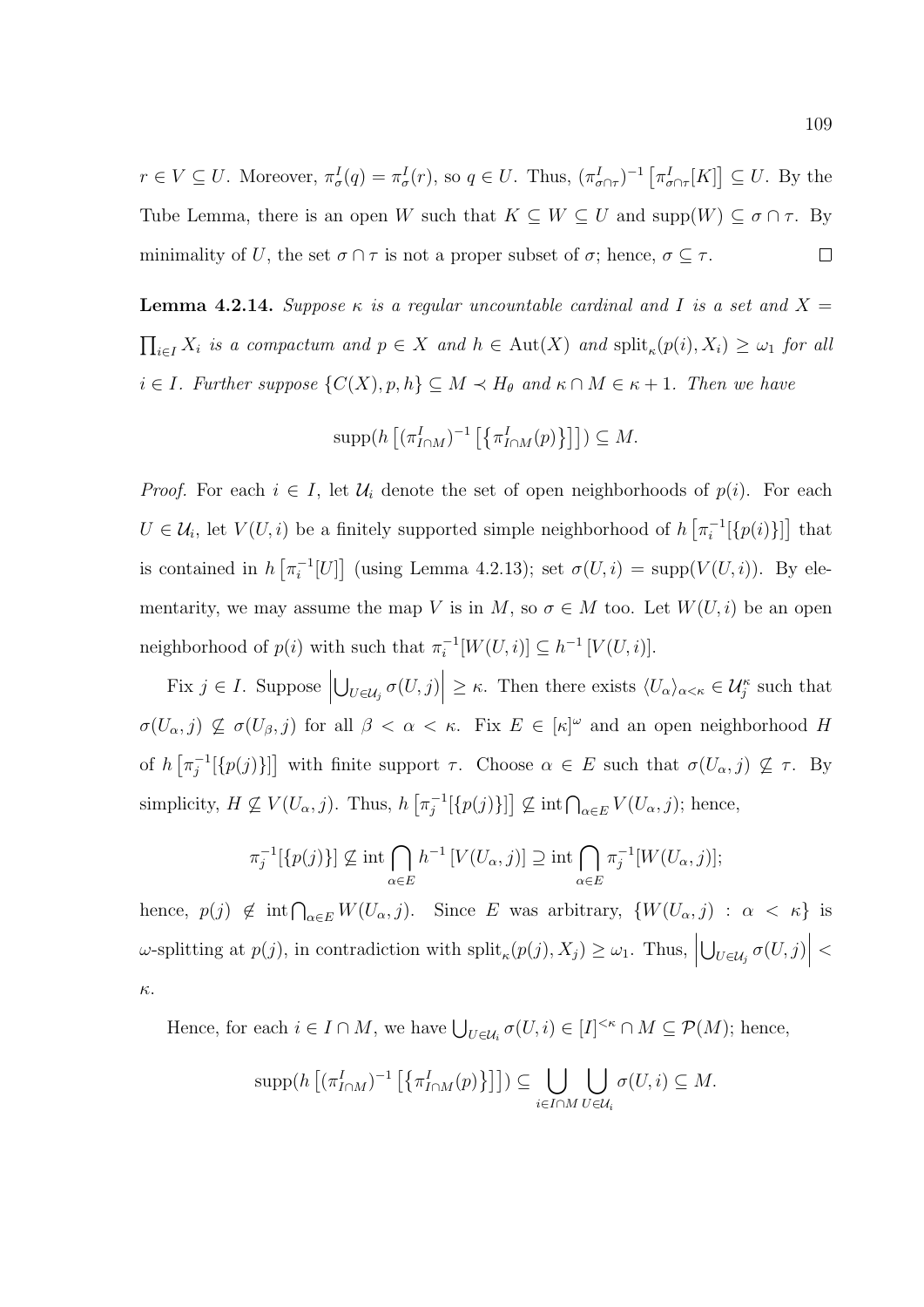$\Box$ 

110

Corollary 4.2.15. Let X be a compactum and  $\kappa$  an infinite cardinal. Suppose F is a closed subset of X and  $\chi(F, X) < \kappa$  and  $\pi \chi(p, X) \geq \kappa$  for all  $p \in F$ . Then  $\text{split}_{\kappa}(p, X) =$  $\omega$  for some  $p \in F$ .

*Proof.* Since  $\pi \chi(p, X) \leq \pi \chi(p, F) \chi(F, X)$  for all  $p \in F$ , we have  $\pi \chi(p, F) \geq \kappa$  for all  $\Box$  $p \in F$ . Apply Theorem 3.5.2 to F.

The following theorem is an easy generalization of Ridderbos' Lemma 2.2 in [57].

**Theorem 4.2.16.** Suppose X is a power homogeneous Hausdorff space,  $\kappa$  is a regular uncountable cardinal, and D is a dense subset of X such that  $\pi \chi(d, X) < \kappa$  for all  $d \in D$ . Then  $\pi \chi(p, X) < \kappa$  for all  $p \in X$ .

**Theorem 4.2.17.** Let  $\kappa$  be a regular uncountable cardinal, X be a power homogeneous compactum, and D be a dense subset of X of size less than  $\kappa$ . Suppose split<sub> $\kappa$ </sub> $(d, X) \geq \omega_1$ for all  $d \in D$ . Then  $\text{split}_{\kappa}(p, X) = \text{split}_{\kappa}(q, X)$  for all  $p, q \in X$ . Moreover,  $\pi(X) < \kappa$ .

*Proof.* Let us first show that  $split_{\kappa}(p, X) = \text{split}_{\kappa}(q, X)$  for all  $p, q \in X$ . Fix  $p, q \in X$ such that  $\text{split}_{\kappa}(p, X) \geq \omega_1$  and  $\text{split}_{\kappa}(q, X) = \min_{x \in X} \text{split}_{\kappa}(x, X)$ . Then it suffices to show that that  $split_{\kappa}(p, X) = \text{split}_{\kappa}(q, X)$ . By Lemmas 4.2.9 and 4.2.11, it suffices to show that there exist  $A \in [I]^{<\kappa}$  and  $f: X^A \to X^A$  such that  $f(\Delta_A(p)) = \Delta_A(q)$ and f is continuous at  $\Delta_A(p)$  and open at  $\Delta_A(p)$ . Choose I and  $h \in Aut(X^I)$  such that  $h(\Delta_I(p)) = h(\Delta_I(q))$ . Fix  $M \prec H_\theta$  such that  $|M| < \kappa$  and  $\kappa \cap M \in \kappa$  and  $\{C(X), D, h, p\} \subseteq M$ . Set  $A = I \cap M$  and  $Y = X^A \times \{p\}^{I \setminus A} \cong X^A$ . Set  $f = \pi_A^I \circ (h \upharpoonright Y)$ , which is continuous. Since  $f(\Delta_I(p)) = \Delta_A(q)$ , it suffices to show that f is open at  $\Delta_I(p)$ .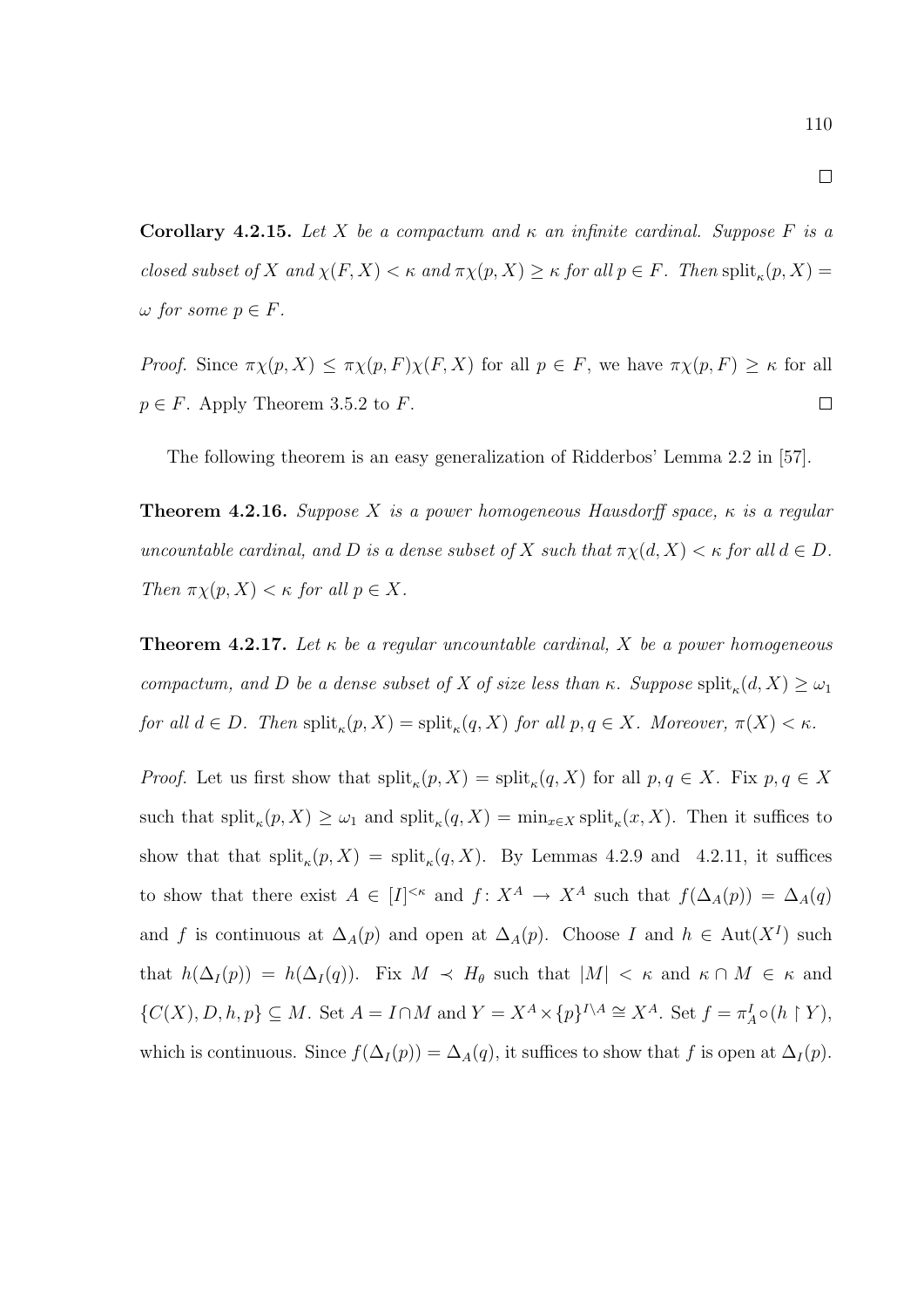Fix a closed neighborhood  $C \times \{p\}^{I \setminus A}$  of  $\Delta_I (p)$  in Y. By the Tube Lemma and Lemma 4.2.14, there is an open neighborhood U of  $\Delta_A(q)$  in  $X^A$  such that  $(\pi_A^I)^{-1}U \subseteq$  $h\left[ (\pi_A^I)^{-1}[C] \right]$ . Hence, it suffices to show that  $U \subseteq f\left[ C \times \{p\}^{I \setminus A} \right]$ . Set

$$
E = \bigcup \{ D^{\sigma} \times \{p\}^{I \setminus \sigma} : \sigma \in [I]^{<\omega} \}
$$

and  $Z = \pi_A^I[E] \times \{p\}^{I \setminus A} = E \cap M$ . Then  $\pi_A^I[Z]$  is dense in  $X^A$ . Fix  $z \in \pi_A^I[Z] \cap U$ . By Lemma 4.2.14 applied to  $h^{-1}$  and  $z \cup \Delta_{I\setminus A}(p)$ , we have  $\text{supp}(h^{-1}[(\pi_A^I)^{-1}[\{z\}]]) \subseteq A;$ hence, for all  $x \in \pi_A^I \left[ h^{-1} \left[ (\pi_A^I)^{-1} [\{z\}] \right] \right] \subseteq C$ , we have  $f(x \cup \Delta_{I \setminus A}(p)) = z$ . Thus,  $\pi_A^I[Z] \cap U \subseteq f \left[ C \times \{p\}^{I \setminus A} \right]$ . Hence,  $U \subseteq f \left[ C \times \{p\}^{I \setminus A} \right] = f \left[ C \times \{p\}^{I \setminus A} \right]$ .

Thus,  $\text{split}_{\kappa}(p, X) = \text{split}_{\kappa}(q, X) \geq \omega_1$  for all  $p, q \in X$ . By Corollary 4.2.15, X has no closed  $G_{\delta}$  subset K for which  $\pi \chi(p, X) \geq \kappa$  for all  $p \in K$ . Hence, X has no open subset U for which  $\pi \chi(p, X) \geq \kappa$  for all  $p \in U$ . By Theorem 4.2.16,  $\pi \chi(p, X) < \kappa$  for all  $p \in X$ . Hence,  $\pi(X) \leq \sum_{d \in D} \pi \chi(d, X) < \kappa$ .  $\Box$ 

**Corollary 4.2.18.** Let D be a dense subset of a power homogeneous compactum X and let  $\kappa$  be a regular uncountable cardinal. Suppose  $\max_{p\in X} \chi(p, X) = \kappa$  and  $|D| < \kappa$  and  $\chi N t(d, X) \geq \omega_1$  for all  $d \in D$ . Then  $\pi(X) < \chi(p, X) = \kappa$  and  $\chi N t(p, X) = \chi N t(X)$ for all  $p \in X$ .

*Proof.* Every  $d \in D$  either has character  $\kappa$ , in which case  $split_{\kappa}(d, X) = \chi N t(d, X) \geq \omega_1$ , or has character less than  $\kappa$ , in which case  $\text{split}_{\kappa}(d, X) = \kappa^+ \geq \omega_1$ . By Theorem 4.2.17,  $\text{split}_{\kappa}(p, X) = \text{split}_{\kappa}(q, X)$  for all  $p, q \in X$  and  $\pi(X) < \kappa$ . If  $\text{split}_{\kappa}(X) = \kappa^+$ , then no point of X has character  $\kappa$ , which is absurd. Hence,  $\text{split}_{\kappa}(X) \leq \kappa$ ; hence, every point of X has character at least  $\kappa$ ; hence, every point has character  $\kappa$ ; hence,  $\chi N t(p, X) =$  $\text{split}_{\kappa}(X)$  for all  $p \in X$ .  $\Box$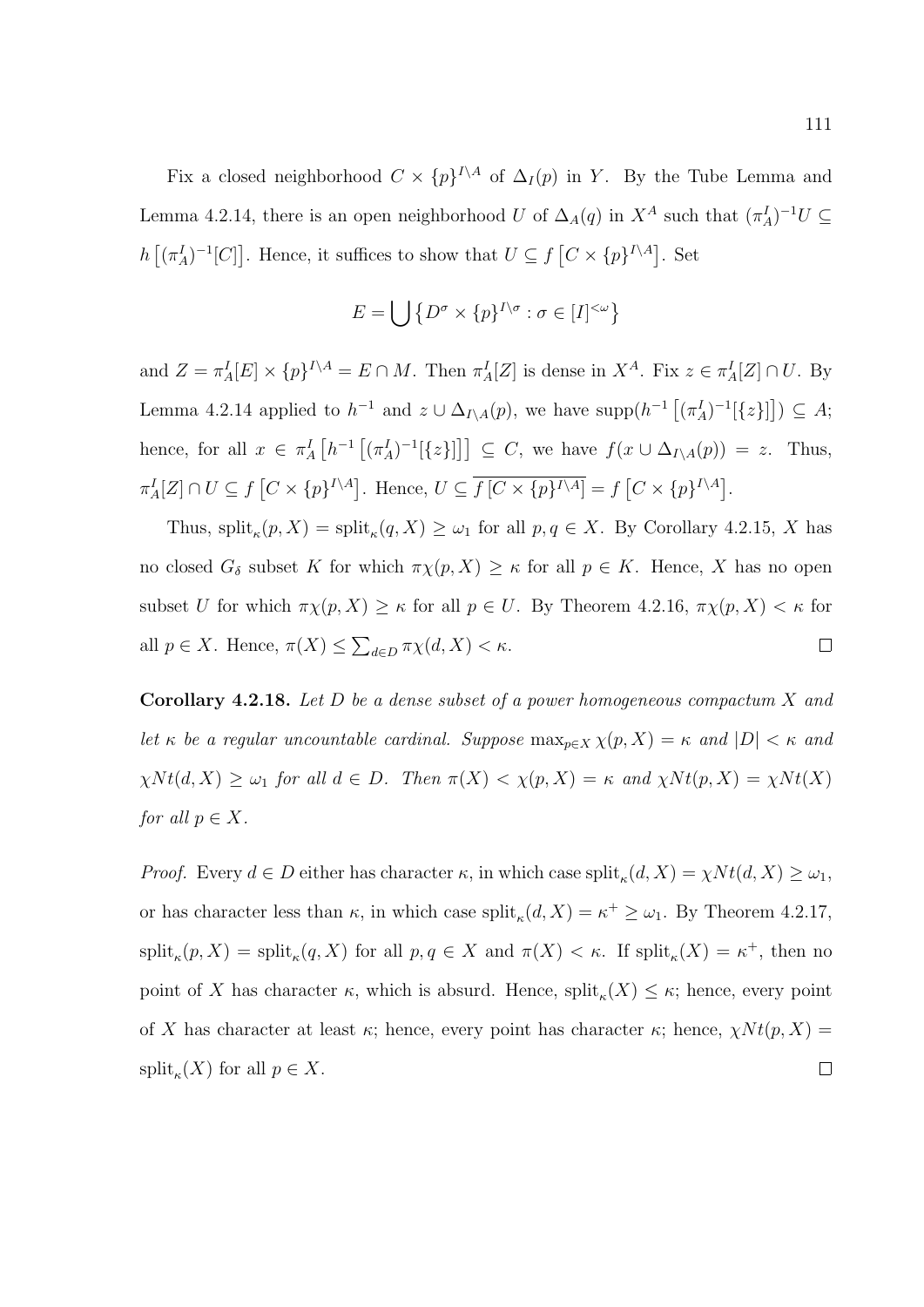**Corollary 4.2.19** (GCH). There do not exist X, D, and  $\kappa$  as in the previous corollary. Hence, if X is a power homogeneous compactum and  $\max_{p\in X} \chi(p, X) = \text{cf } \chi(X) > d(X)$ , then there is a nonempty open  $U \subseteq X$  such that  $\chi N t(p, X) = \omega$  for all  $p \in U$ .

*Proof.* Seeking a contradiction, suppose X, D, and  $\kappa$  are as in the previous corollary. By Arhangel'skiï's Theorem and the Čech-Pospišil Theorem,  $|X| = 2^{\kappa}$ . Hence, by GCH and Theorem 4.2.2,  $\kappa \leq \pi \chi(X)c(X)$ . Since,  $\pi \chi(X) \leq \pi(X) < \kappa$ , it follows that  $\kappa \leq c(X)$ . Hence,  $\kappa \leq c(X) \leq \pi(X) < \kappa$ , which is absurd.  $\Box$ 

### 4.3 Noetherian types of ordered Lindelöf spaces

We will show that a Lindelöf linearly ordered topological space has an  $\omega^{\rm op}$ -like base if and only if it is metric. Moreover, a compact linearly ordered topological space has an  $\omega_1^{\mathrm{op}}$  $_{1}^{\text{op}}$ -like base if and only if it is metric.

#### **Theorem 4.3.1.** Every metric space has an  $\omega^{\rm op}$ -like base.

*Proof.* Let X be a metric space. For each  $n < \omega$ , let  $\mathcal{A}_n$  be a locally finite open refinement of the balls of radius  $2^{-n}$  in X. Set  $\mathcal{A} = \bigcup_{n<\omega} \mathcal{A}_n$ . Then  $\mathcal{A}$  is a base of X because if  $p \in X$  and  $n < \omega$ , then there exists  $U \in \mathcal{A}_{n+1}$  such that  $p \in U$  and U is contained in the ball of radius  $2^{-n}$  with center p. Let us show that A is  $\omega^{\text{op}}$ -like. Suppose  $m < \omega$ and  $U \in \mathcal{A}$  and  $V \in \mathcal{A}_m$  and  $U \subsetneq V$ . Then there exist  $p \in U$  and  $\epsilon_0 > \epsilon_1 > 0$  such that the  $\epsilon_0$ -ball with center p is contained in U and the  $\epsilon_1$ -ball with center p intersects only finitely many elements of  $\mathcal{A}_n$  for all  $n < \omega$  satisfying  $2^{-n} > \epsilon_0/2$ . If  $2^{-m} \leq \epsilon_0/2$ , then V is contained in the  $\epsilon_0$ -ball with center p, in contradiction with  $U \subsetneq V$ . Hence,  $2^{-m} > \epsilon_0/2$ ; hence, there are only finitely many possibilities for m and V given U, for V intersects the  $\epsilon_1$ -ball with center p.  $\Box$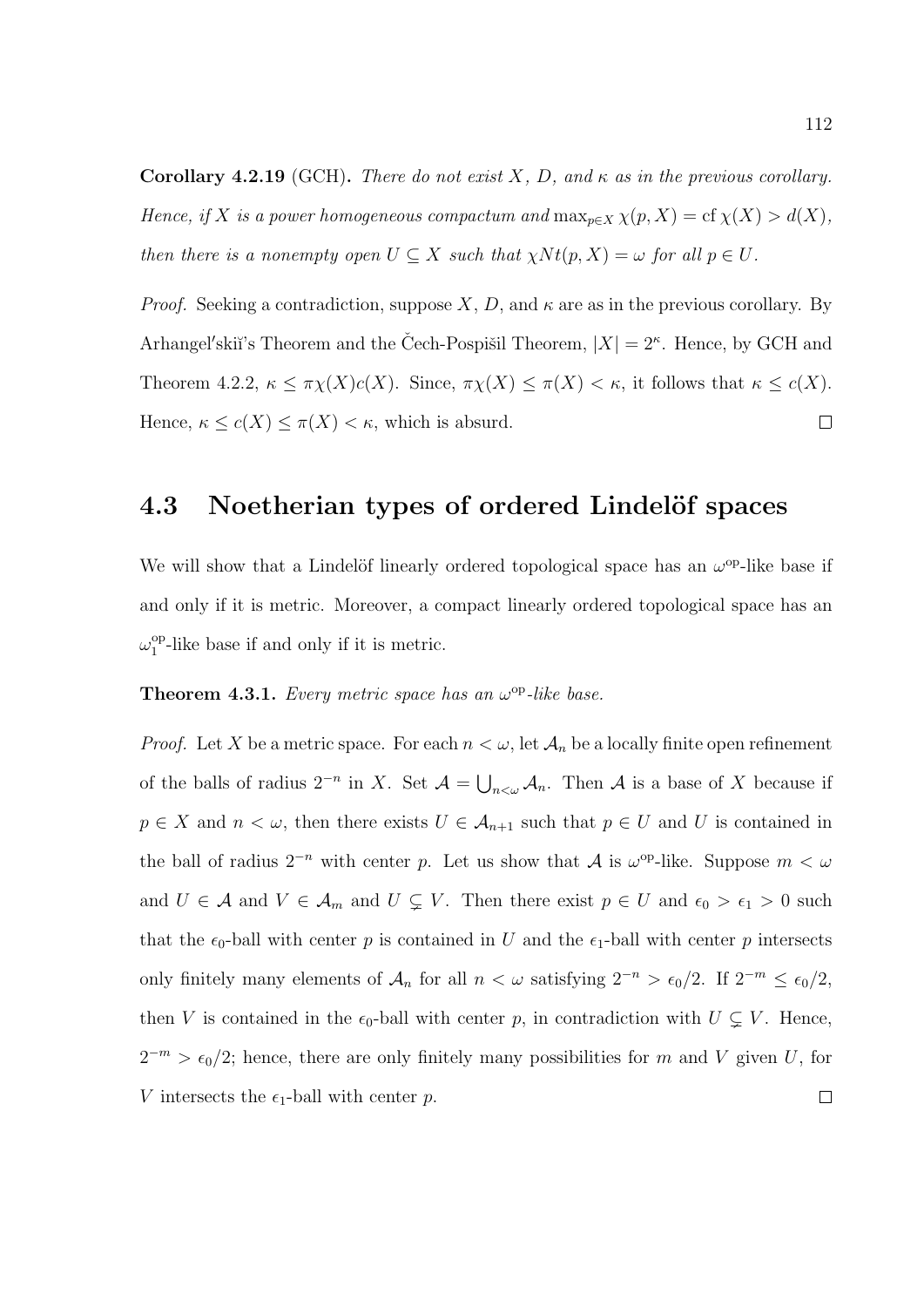**Lemma 4.3.2.** Let  $X$  be a Lindelöf linearly ordered topological space with open cover A. Then A has a countable, locally finite refinement consisting only of countable unions of open intervals.

*Proof.* Let  $\{A_n : n < \omega\}$  be a countable refinement of A consisting only of open intervals. For each  $n < \omega$ , set  $B_n = A_n \setminus \bigcup_{m \le n} A_m$ ; set  $\mathcal{B} = \{B_n : n < \omega\}$ . Then  $\mathcal{B}$  is a locally finite refinement of  $A$ . Let  $C$  be the set of open intervals of  $X$  which intersect only finitely many elements of  $\mathcal{B}$ . Let  $\mathcal{D}$  be the set of  $U \in \mathcal{C}$  satisfying  $\overline{U} \subseteq V$  for some  $V \in \mathcal{C}$ . Let  $\{D_n : n < \omega\}$  be a countable subcover of  $D$ . For each  $n < \omega$ , set  $E_n = D_n \setminus \bigcup_{m < n} D_m$ ; set  $\mathcal{E} = \{E_n : n < \omega\}$ . Then  $\mathcal E$  is a locally finite refinement of  $\mathcal C$ . For each  $n < \omega$ , set  $F_n = A_n \setminus \bigcup \{ E \in \mathcal{E} : B_n \cap E = \emptyset \}$ , which is a countable union of intervals; set  $\mathcal{F} = \{F_n : n < \omega\}$ . Since  $\mathcal{E}$  is locally finite, each  $F_n$  is open. Hence, each  $F_n$  is a countable union of open intervals. Moreover,  $B_n \subseteq F_n \subseteq A_n$  for all  $n < \omega$ ; hence,  $\mathcal F$  is a refinement of A.

Thus, it suffices to show that  $\mathcal F$  is locally finite. Since  $\mathcal E$  is a locally finite cover of X, it suffices to show that each element of  $\mathcal E$  only intersects finitely many elements of F. Let  $i < \omega$  and choose  $V \in \mathcal{C}$  such that  $E_i \subseteq V$ . Suppose  $j < \omega$  and  $E_i \cap F_j \neq \emptyset$ . Then  $E_i \cap B_j \neq \emptyset$  by definition of  $F_j$ . Hence,  $V \cap B_j \neq \emptyset$ ; hence, there are only finitely possibilities for  $B_j$ ; hence, there are only finitely many possibilities for  $F_j$ .  $\Box$ 

**Lemma 4.3.3.** Let  $X$  be a nonseparable, Lindelöf, linearly ordered topological space. Then X does not have an  $\omega^{\rm op}\text{-}like$  base.

*Proof.* Let A be a base of X. Let us show that A is not  $\omega^{\rm op}$ -like. First, let us construct sequences of open sets  $\langle A_{n,k}\rangle_{n,k\lt\omega}$  and  $\langle B_{n,k}\rangle_{n,k\lt\omega}$ . Our requirements are that  $B_{n,i}\subseteq$  $A_{n,i} \in \mathcal{A}$ , that  $B_{n,i}$  is a countable union of open intervals, that  $\{B_{n,k}: k < \omega\}$  is a locally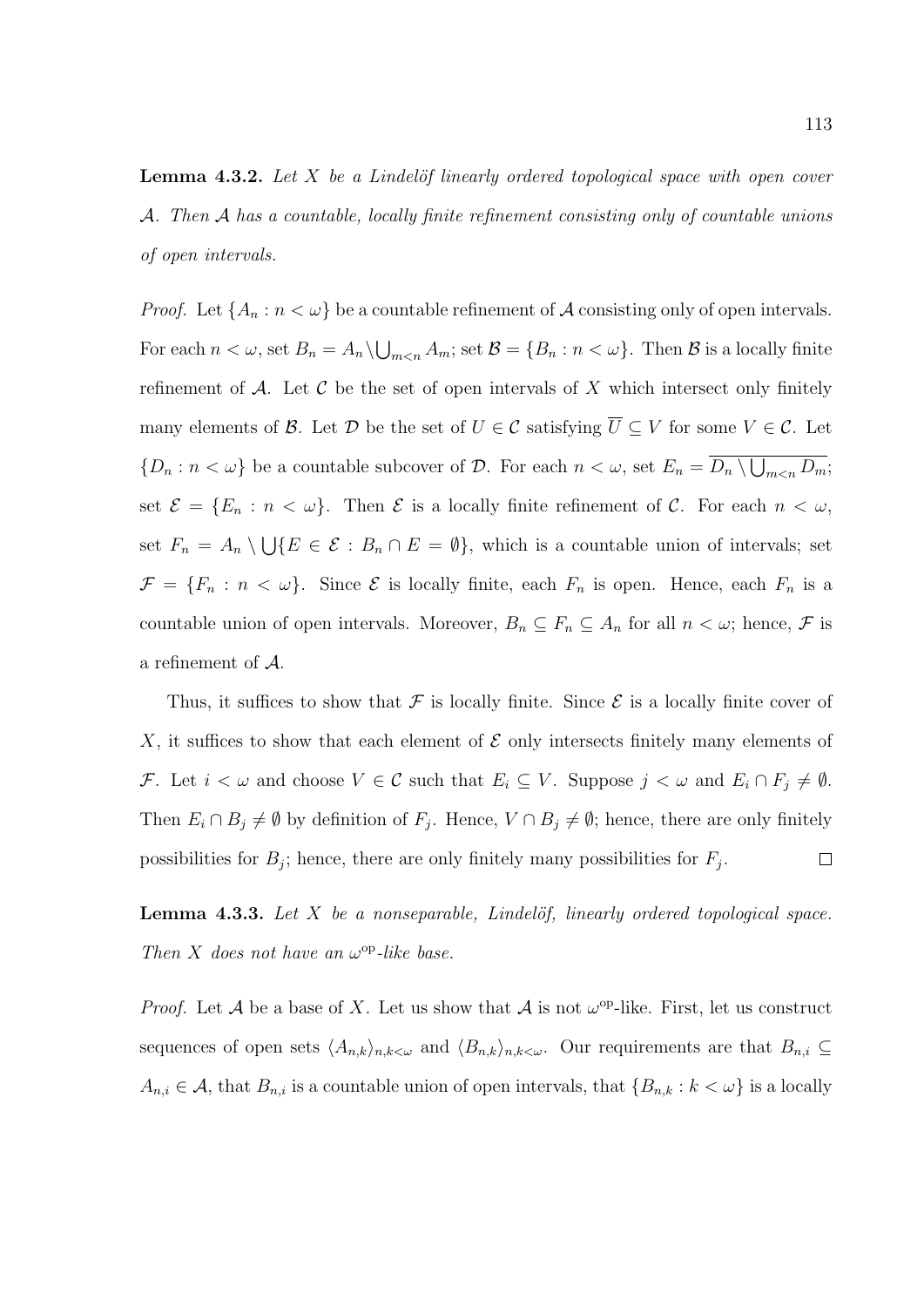finite cover of X and pairwise  $\subseteq$ -incomparable, and that  $\{A_{i,k}: k < \omega\} \cap \{A_{j,k}: k < \omega\}$  $\{\omega\} \subseteq [X]^1$  for all  $i < j < \omega$  and  $n < \omega$ .

Suppose  $n < \omega$  and we are given  $\langle A_{m,k}\rangle_{k\lt\omega}$  and  $\langle B_{m,k}\rangle_{k\lt\omega}$  for all  $m < n$  and they meet our requirements. Let  $p \in X$ . Set  $V_p = \bigcap \{B_{m,k} : m \leq n \text{ and } k \leq \omega \text{ and } p \in B_{m,k}\}.$ Then  $V_p$  is open. If  $|V_p| = 1$ , then set  $U_p = V_p$ . If  $|V_p| > 1$ , then choose  $U_p \in \mathcal{A}$  such that  $p \in U_p \subsetneq V_p$ . Set  $\mathcal{U} = \{U_p : p \in X\}$ . By Lemma 4.3.2, there exists a countable, locally finite refinement  $\mathcal{B}_n$  of U consisting only of countable unions of open intervals. Since  $\mathcal{B}_n$  is locally finite, it has no infinite ascending chains; hence, we may assume  $\mathcal{B}_n$ is pairwise  $\subseteq$ -incomparable because we may shrink  $\mathcal{B}_n$  to its maximal elements. Let  ${B_{n,k} : k < \omega} = \mathcal{B}_n$ . For each  $k < \omega$ , set  $A_{n,k} = U_p$  for some  $p \in X$  satisfying  $B_{n,k} \subseteq U_p$ . Suppose  $m < n$  and  $i, j < \omega$  and  $A_{m,i} = A_{n,j} \notin [X]^1$ . Choose  $p \in X$  such that  $A_{n,j} = U_p$ ; choose  $k < \omega$  such that  $p \in B_{m,k}$ . Then  $B_{m,i} \subseteq A_{m,i} = U_p \subsetneq V_p \subseteq B_{m,k}$ , in contradiction with the pairwise  $\subseteq$ -incomparability of  $\{B_{m,l}: l < \omega\}$ . Thus,  $\{A_{m,l}:$  $l < \omega$ }  $\cap$  { $A_{n,l} : l < \omega$ }  $\subseteq [X]^1$  for all  $m < n$ . By induction,  $\langle A_{n,k} \rangle_{n,k < \omega}$  and  $\langle B_{n,k} \rangle_{n,k < \omega}$ meet our requirements.

Let  $\{X,\leq,\mathcal{A}\}\subseteq M \prec H_{\theta}$  and  $|M|=\omega$ . Choose  $x \in X\setminus\overline{X\cap M}$ . Then there exists  $y, z \in X$  such that  $y < x < z$  and  $(y, z)$  does not intersect M. Choose  $U \in \mathcal{A}$ such that  $U \subseteq (y, z)$ . By elementarity, we may assume that  $A_{n,k}, B_{n,k} \in M$  for all  $n, k < \omega$ . For each  $n < \omega$ , choose  $i_n < \omega$  such that  $x \in B_{n,i_n}$ . Fix  $n < \omega$ . Since  $x \notin M$ , we cannot have  $A_{n,i_n} = \{x\}$ ; hence,  $A_{n,i_n} \neq A_{m,i_m}$  for all  $m < n$ . Hence, it suffices to show that  $U \subseteq A_{n,i_n}$ . There exist  $\langle u_j \rangle_{j \leq \omega}, \langle v_j \rangle_{j \leq \omega} \in (X \cup \{\infty, -\infty\})^{\omega} \cap M$ such that  $B_{n,i_n} = \bigcup_{j < \omega} (u_j, v_j)$ . Hence, there exists  $j < \omega$  such that  $u_j < x < v_j$ . Since  $x \in (y, z) \cap (u_j, v_j)$  and  $(y, z)$  does not intersect M, we have  $(y, z) \subseteq (u_j, v_j)$ ; hence,  $U \subseteq A_{n,i_n}$ .  $\Box$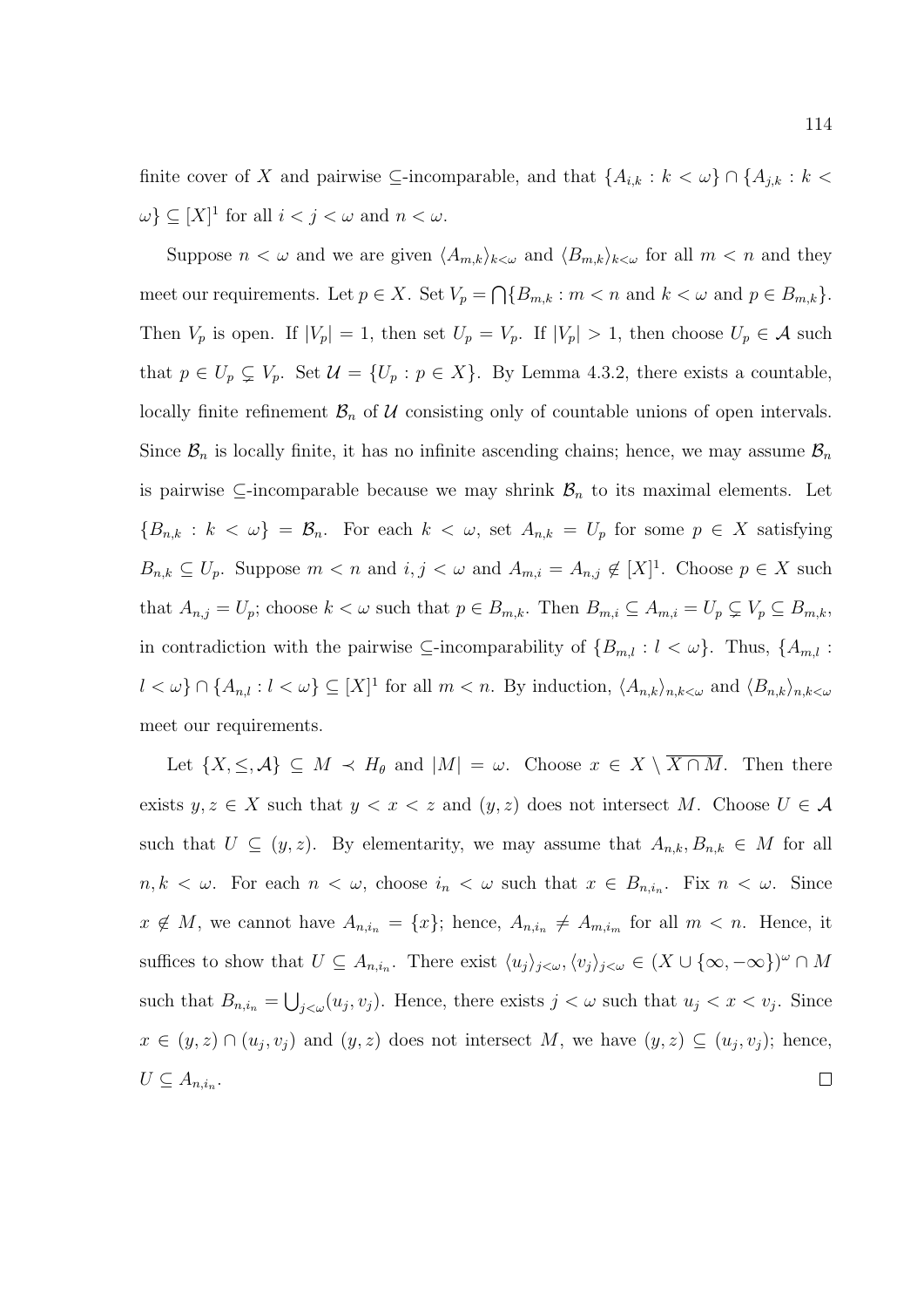**Theorem 4.3.4.** Let  $X$  be a Lindelöf linearly ordered topological space. Then the following are equivalent.

- 1. X is metric.
- 2. X has an  $\omega^{\rm op}\text{-}like$  base.
- 3. X is separable and has an  $\omega_1^{\rm op}$  $i_1^{\rm op}$ -like base.

*Proof.* By Theorem 4.3.1, (1) implies (2). By Lemma 4.3.3, (2) implies (3). Hence, it suffices to show that (3) implies (1). Suppose X has a countable dense subset  $D$  and an  $\omega_1^{\rm op}$ <sup>op</sup>-like base. Then  $\pi(X) = \omega$ ; hence, by Proposition 3.2.22,  $w(X) = \omega$ ; hence, X is metric.  $\Box$ 

For compact linearly ordered topological spaces, Theorem 4.3.4 can be strengthened.

**Lemma 4.3.5.** Suppose  $\kappa$  is a regular uncountable cardinal and X is a linearly ordered compactum such that  $N t(X) \leq \kappa$ . Then  $d(X) < \kappa$ .

*Proof.* Suppose  $d(X) \geq \kappa$  and A is a  $\kappa^{\text{op-like}}$  base of X. Let  $\{X, \leq, \mathcal{A}\} \in M \prec H_{\theta}$ and  $|M| < \kappa$  and  $M \cap \kappa \in \kappa$ . By compactness, X contains a nonempty open interval  $(x, y)$  that is maximal among the open convex subsets of X that are disjoint from M. If  $x, y \in M$ , then  $(x, y) \cap M$  is nonempty by elementarity; hence, we may assume  $x \notin M$ . Therefore, by maximality of  $(x, y)$ , we have  $x = \sup([ \min X, x) \cap M)$ . Choose  $z \in (x, y)$ ; choose  $U \in \mathcal{A}$  such that  $x \in U \subseteq \left[\min X, z\right]$ . Then there exist  $u, v \in X$  such that  $x \in (u, v) \subseteq U$ . Hence, there exist  $p_0, p_1, p_2 \in M$  such that  $u < p_0 < p_1 < p_2 < x$ . Choose  $V \in \mathcal{A}$  such that  $p_1 \in V \subseteq (p_0, p_2)$ ; by elementarity, we may assume  $V \in M$ . Set  $\mathcal{B} = \{W \in \mathcal{A} : V \subseteq W\}$ . Then  $U \in \mathcal{B} \in M$  and  $|\mathcal{B}| < \kappa$ ; hence,  $U \in M$ . Set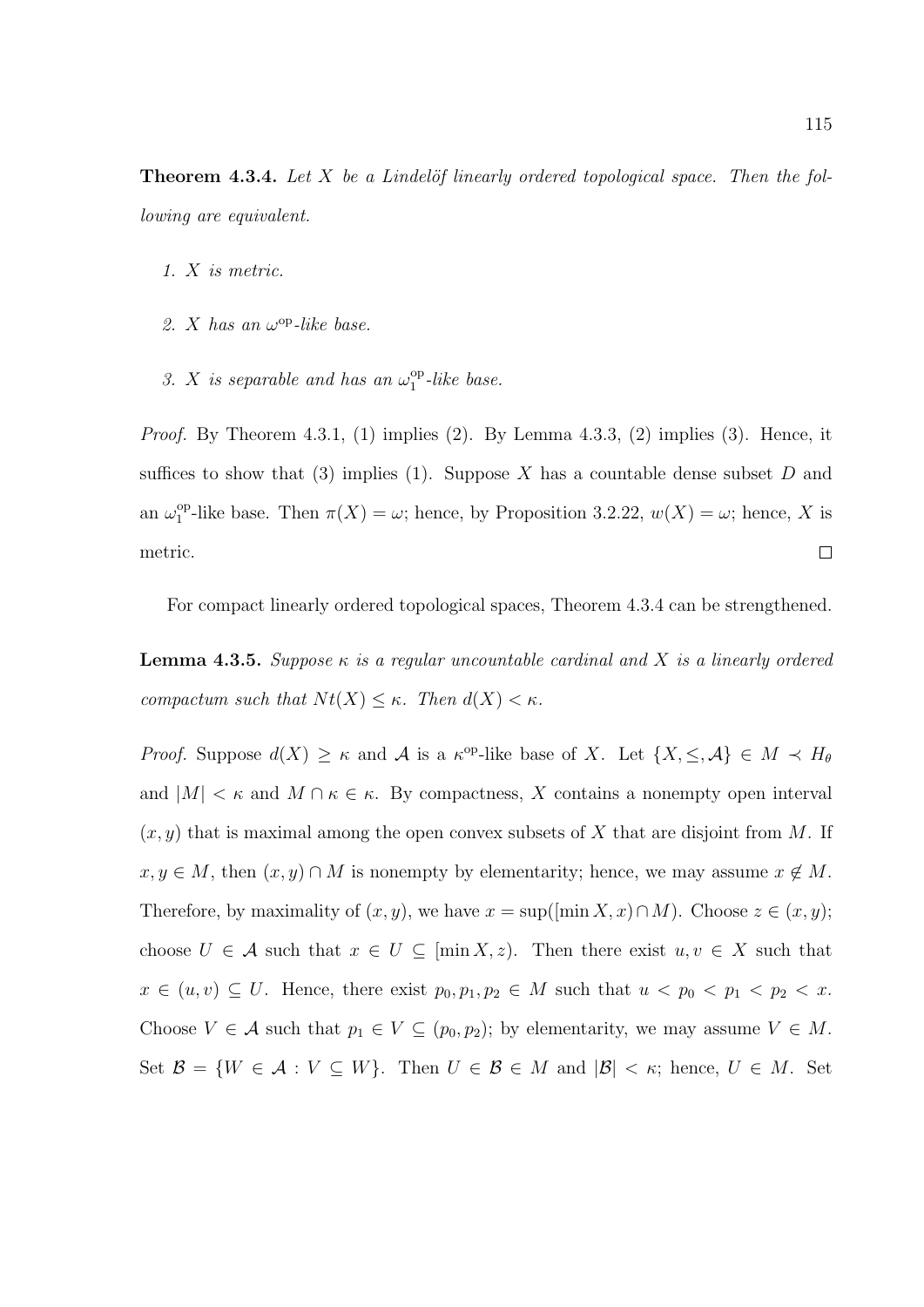$w = \min([p_1, \max X] \setminus U)$ . Then  $w \in M$  and  $v \leq w \leq z$ ; hence,  $w \in (x, y) \cap M$ , which is absurd. Thus,  $d(X) < \kappa$ .  $\Box$ 

**Theorem 4.3.6.** Let  $X$  be a linearly ordered compactum. Then the following are equivalent.

- 1. X is metric.
- 2. X has an  $\omega^{\rm op}\text{-}like$  base.
- 3. X has an  $\omega_1^{\rm op}$  $_1^{\rm op}$ -like base.
- 4. X is separable and has an  $\omega_1^{\rm op}$  $i_1^{\rm op}$ -like base.

*Proof.* By Theorem 4.3.4,  $(1)$ ,  $(2)$ , and  $(4)$  are equivalent. Moreover,  $(2)$  trivially implies (3). By Lemma 4.3.5, (3) implies (4).  $\Box$ 

Example 4.3.7. Theorem 4.3.6 fails for Lindelöf linearly ordered topological spaces. Let X be  $(\omega_1 \times \mathbb{Z}) \cup (\{\omega_1\} \times \{0\})$  ordered lexicographically. Then X is Lindelöf and nonseparable and  $\{\{\langle \alpha, n \rangle\} : \alpha < \omega_1 \text{ and } n \in \mathbb{Z}\}\cup \{X \setminus (\alpha \times \mathbb{Z}) : \alpha < \omega_1\} \text{ is an } \omega_1^{\text{op}}$  $v_1^{\rm op}$ -like base of X.

## 4.4 The Noetherian spectrum of ordered compacta

Theorem 4.3.6 implies that no linearly ordered compactum has Noetherian type  $\omega_1$ . What is the class of Noetherian types of linearly ordered compacta? We shall prove that an infinite cardinal  $\kappa$  is the Noetherian type of a linearly ordered compactum if and only if  $\kappa \neq \omega_1$  and  $\kappa$  is not weakly inaccessible.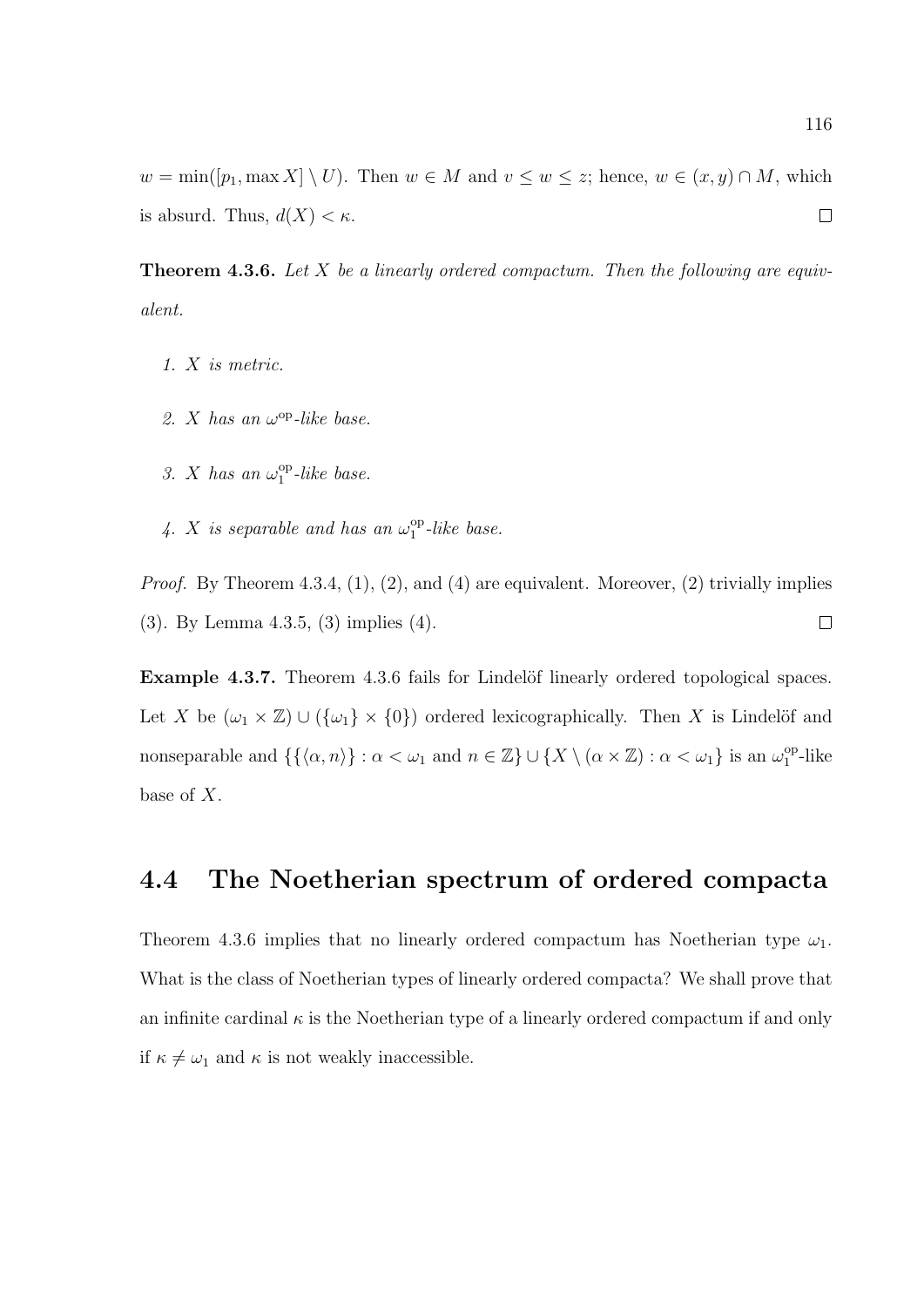**Theorem 4.4.1.** Let  $\kappa$  be an uncountable cardinal and give  $\kappa + 1$  the order topology. If  $\kappa$  is regular, then  $Nt(\kappa + 1) = \kappa^+$ ; otherwise,  $Nt(\kappa + 1) = \kappa$ .

*Proof.* Let A be a base of  $\kappa + 1$  and let  $\lambda$  be a regular cardinal  $\leq \kappa$ . Let us show that A is not  $\lambda^{\text{op-like}}$ . For every limit ordinal  $\alpha < \lambda$ , choose  $U_{\alpha} \in \mathcal{A}$  such that  $\alpha = \max U_{\alpha}$ ; choose  $\eta(\alpha) < \alpha$  such that  $[\eta(\alpha), \alpha] \subseteq U_\alpha$ . By the Pressing Down Lemma,  $\eta$  is constant on a stationary subset S of  $\lambda$ . Hence,  $\mathcal{A} \ni \{\eta(\min S) + 1\} \subseteq U_\alpha$  for all  $\alpha \in S$ ; hence, A is not  $\lambda^{\text{op-like}}$ . Hence,  $Nt(\kappa+1) \geq \kappa$  and  $Nt(\kappa+1) > \text{cf } \kappa$ . Moreover,  $Nt(\kappa+1) \leq w(\kappa+1)^{+} = \kappa^{+}$ . Hence, it suffices to show that  $\kappa+1$  has a  $\kappa^{\text{op}}$ -like base if  $\kappa$  is singular. Suppose  $E \in [\kappa]^{<\kappa}$  is unbounded in  $\kappa$ . Let F be the set of limit points of E in  $\kappa + 1$ . Define B by

$$
\mathcal{B} = \{ (\beta, \alpha) : E \ni \beta < \alpha \in F \text{ or } \sup(E \cap \alpha) \leq \beta < \alpha \in \kappa \setminus F \}.
$$

Then  $\beta$  is a  $\kappa^{\rm op}$ -like base of  $\kappa + 1$ .

**Definition 4.4.2.** Given a poset P with ordering  $\leq$ , let P<sup>op</sup> denote the set P with ordering ≥.

**Theorem 4.4.3.** Suppose  $\kappa$  is a singular cardinal. Then there is a linearly ordered compactum with Noetherian type  $\kappa^+$ .

Proof. Set  $\lambda = \text{cf } \kappa$  and  $X = \lambda^+ + 1$ . Partition the set of limit ordinals in  $\lambda^+$  into  $\lambda$ -many stationary sets  $\langle S_{\alpha}\rangle_{\alpha<\lambda}$ . Let  $\langle \kappa_{\alpha}\rangle_{\alpha<\lambda}$  be an increasing sequence of regular cardinals with supremum κ. For each  $\alpha < \lambda$  and  $\beta \in S_\alpha$ , set  $Y_\beta = (\kappa_\alpha + 1)^\text{op}$ . For each  $\alpha \in X \setminus \bigcup_{\beta < \lambda} S_\beta$ , set  $Y_{\alpha} = 1$ . Set  $Y = \bigcup_{\alpha \in X} {\{\alpha\}} \times Y_{\alpha}$  ordered lexicographically. Then  $Nt(Y) \leq w(Y)^{+} \leq$  $|Y|^+ = \kappa^+$ . Hence, it suffices to show that Y has no  $\kappa^{\text{op}}$ -like base.

Seeking a contradiction, suppose  $\mathcal A$  is a  $\kappa^{\text{op}}$ -like base of Y. For each  $\alpha < \lambda$ , let  $\mathcal U_\alpha$ be the set of all  $U \in \mathcal{A}$  that have at least  $\kappa_{\alpha}$ -many supersets in  $\mathcal{A}$ . Then, for all isolated

 $\Box$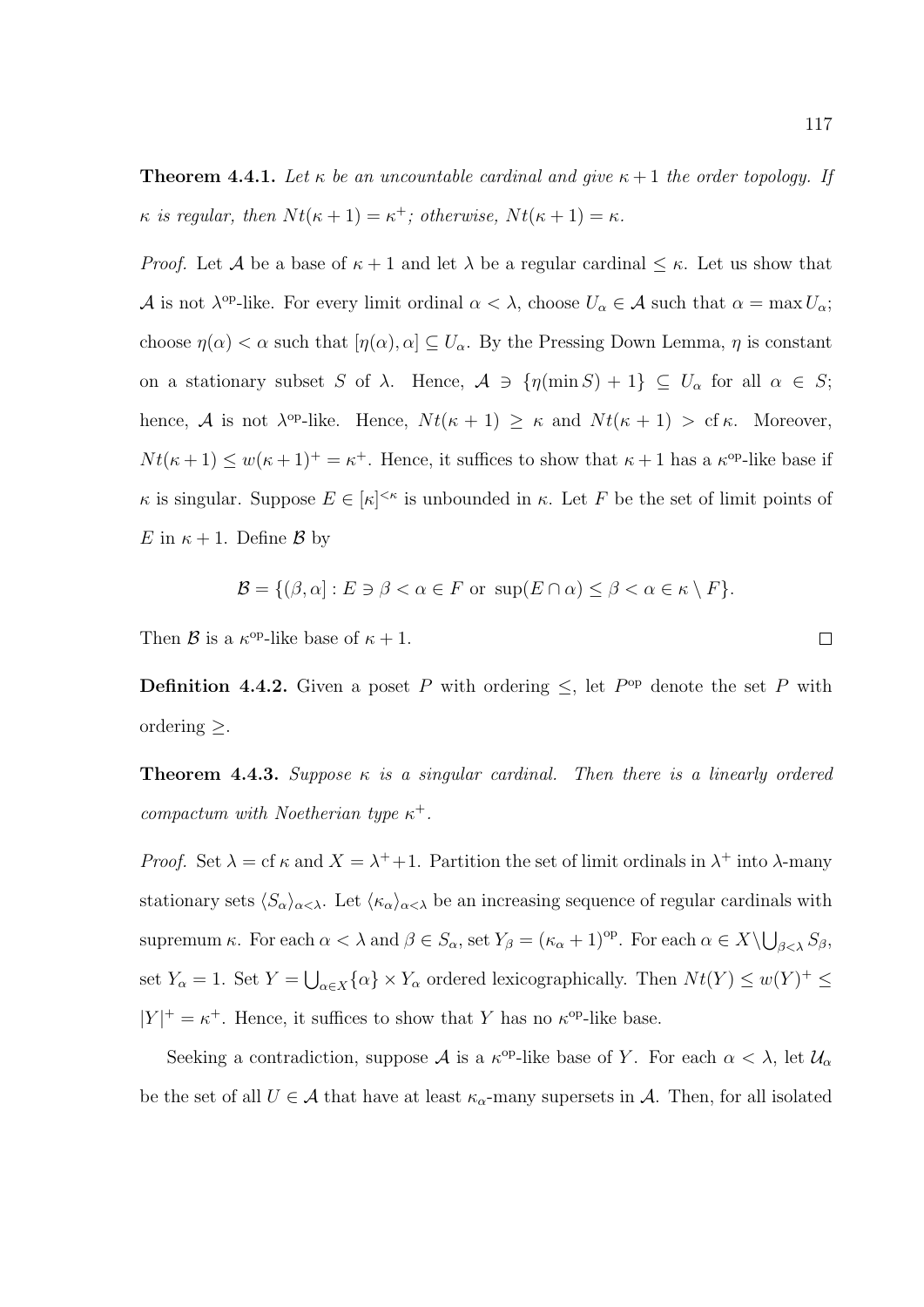points p of Y, there exists  $\alpha < \lambda$  such that  $\{p\} \notin \mathcal{U}_{\alpha}$ ; whence,  $p \notin \bigcup \mathcal{U}_{\alpha}$ . Since  $\langle \alpha + 1, 0 \rangle$ is isolated for all  $\alpha < \lambda^+$ , there exist  $\beta < \lambda$  and a set E of successor ordinals in  $\lambda^+$  such that  $|E| = \lambda^+$  and  $(E \times 1) \cap \bigcup \mathcal{U}_{\beta} = \emptyset$ . Let C be the closure of E in  $\lambda^+$ . Then C is closed unbounded; hence, there exists  $\gamma \in C \cap S_{\beta+1}$ . Set  $q = \langle \gamma, \kappa_{\beta+1} \rangle$ . Then  $q \in \overline{E \times 1}$ ; hence,  $q \notin \bigcup \mathcal{U}_{\beta}$ . Since q has coinitiality  $\kappa_{\beta+1}$ , any local base  $\beta$  at q will contain an element U such that U has  $\kappa_{\beta}$ -many supersets in B. Hence, there exists  $U \in \mathcal{U}_{\beta}$  such that  $q \in U$ ; hence,  $q \in \bigcup \mathcal{U}_{\beta}$ , which yields our desired contradiction.  $\Box$ 

Theorem 4.4.4. No linearly ordered compactum has weakly inaccessible Noetherian type.

*Proof.* Suppose  $\kappa$  is weakly inaccessible and X is a linearly ordered compactum satisfying  $N t(X) \leq \kappa$ . Then it suffices to prove  $N t(X) < \kappa$ . By Lemma 4.3.5, we have  $\pi(X) =$  $d(X) < \kappa$ . If  $w(X) \geq \kappa$ , then  $Nt(X) > \kappa$  by Proposition 3.2.22, in contradiction with our assumptions about X. Hence,  $w(X) < \kappa$ ; hence,  $Nt(X) \leq w(X)^{+} < \kappa$ .  $\Box$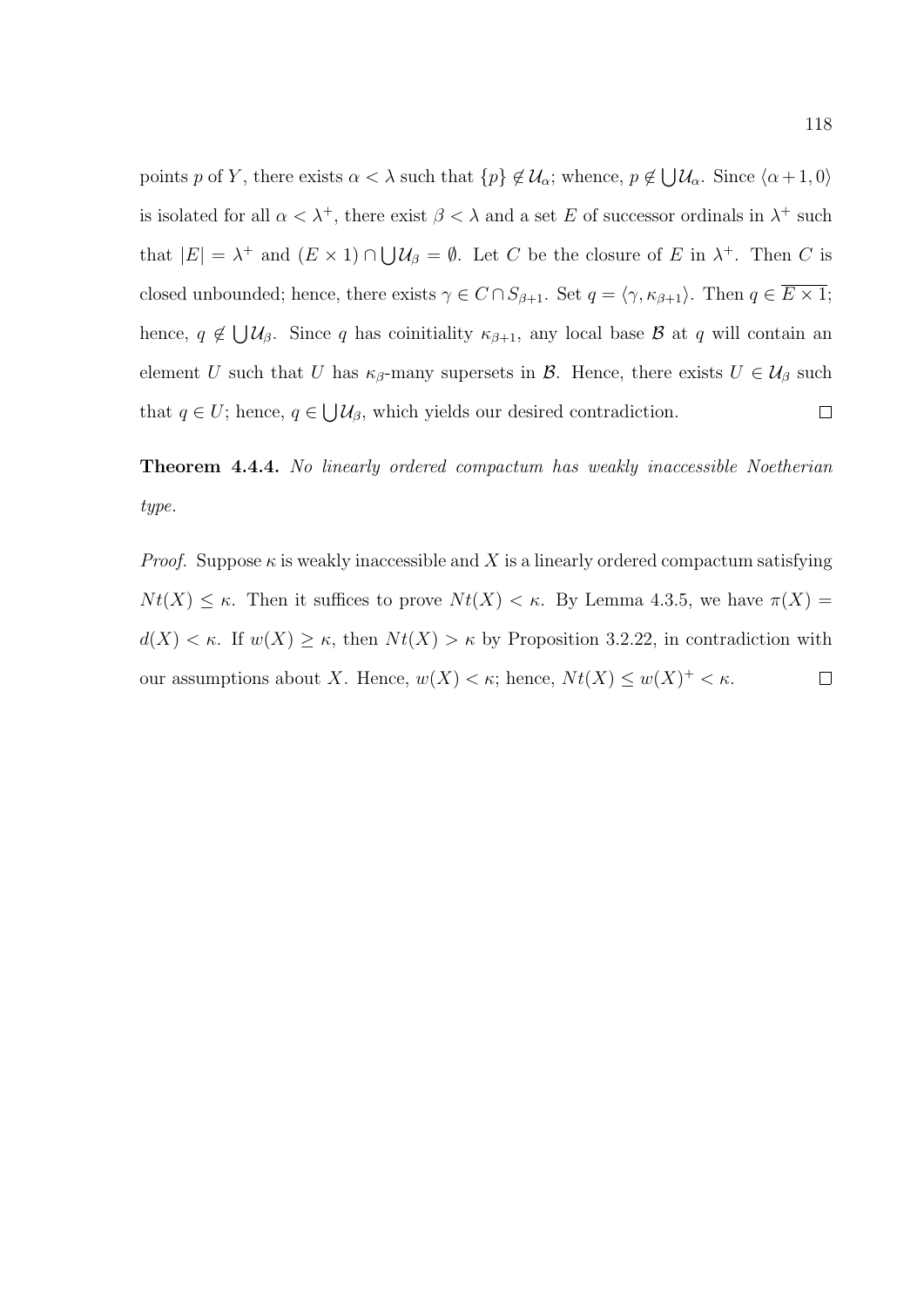## Chapter 5

# Splitting families and the Noetherian type of  $\beta\omega \setminus \omega$

## 5.1 Introduction

Let  $\omega^*$  denote the space of nonprincipal ultrafilters on  $\omega$ . Malykhin [42] proved that MA implies  $\pi N t(\omega^*) = \mathfrak{c}$  and CH implies  $N t(\omega^*) = \mathfrak{c}$ . We extend these results by investigating  $Nt(\omega^*)$ ,  $\pi Nt(\omega^*)$ ,  $\chi Nt(\omega^*)$ , and  $\pi \chi Nt(\omega^*)$  as cardinal characteristics of the continuum. For background on such cardinals, see Blass [11]. We also examine the sequence  $\langle Nt((\omega^*)^{1+\alpha})\rangle_{\alpha\in\mathcal{O}n}$ .

**Definition 5.1.1.** Let  $\mathfrak b$  denote the minimum of  $|\mathcal F|$  where  $\mathcal F$  ranges over the subsets of  $\omega^{\omega}$  that have no upper bound in  $\langle \omega^{\omega} \rangle$ , where  $\leq^*$  denotes eventual domination.

**Definition 5.1.2.** A tree  $\pi$ -base of a space X is a  $\pi$ -base that is a tree when ordered by containment. Let  $\mathfrak h$  be the minimum of the set of heights of tree  $\pi$ -bases of  $\omega^*$ .

Balcar, Pelant, and Simon [3] proved that tree  $\pi$ -bases of  $\omega^*$  exist, and that  $\mathfrak{h} \leq$  $\min\{\mathfrak{b},\mathrm{cf}\,\mathfrak{c}\}\.$  They also proved that the above definition of  $\mathfrak{h}$  is equivalent to the more common definition of  $\mathfrak h$  as the distributivity number of  $[\omega]^\omega$  ordered by  $\subseteq^*$ .

**Definition 5.1.3.** Given  $x, y \in [\omega]^\omega$ , we say that x splits y if  $|y \cap x| = |y \setminus x| = \omega$ . Let r be the minimum value of |A| where A ranges over the subsets of  $[\omega]^\omega$  such that no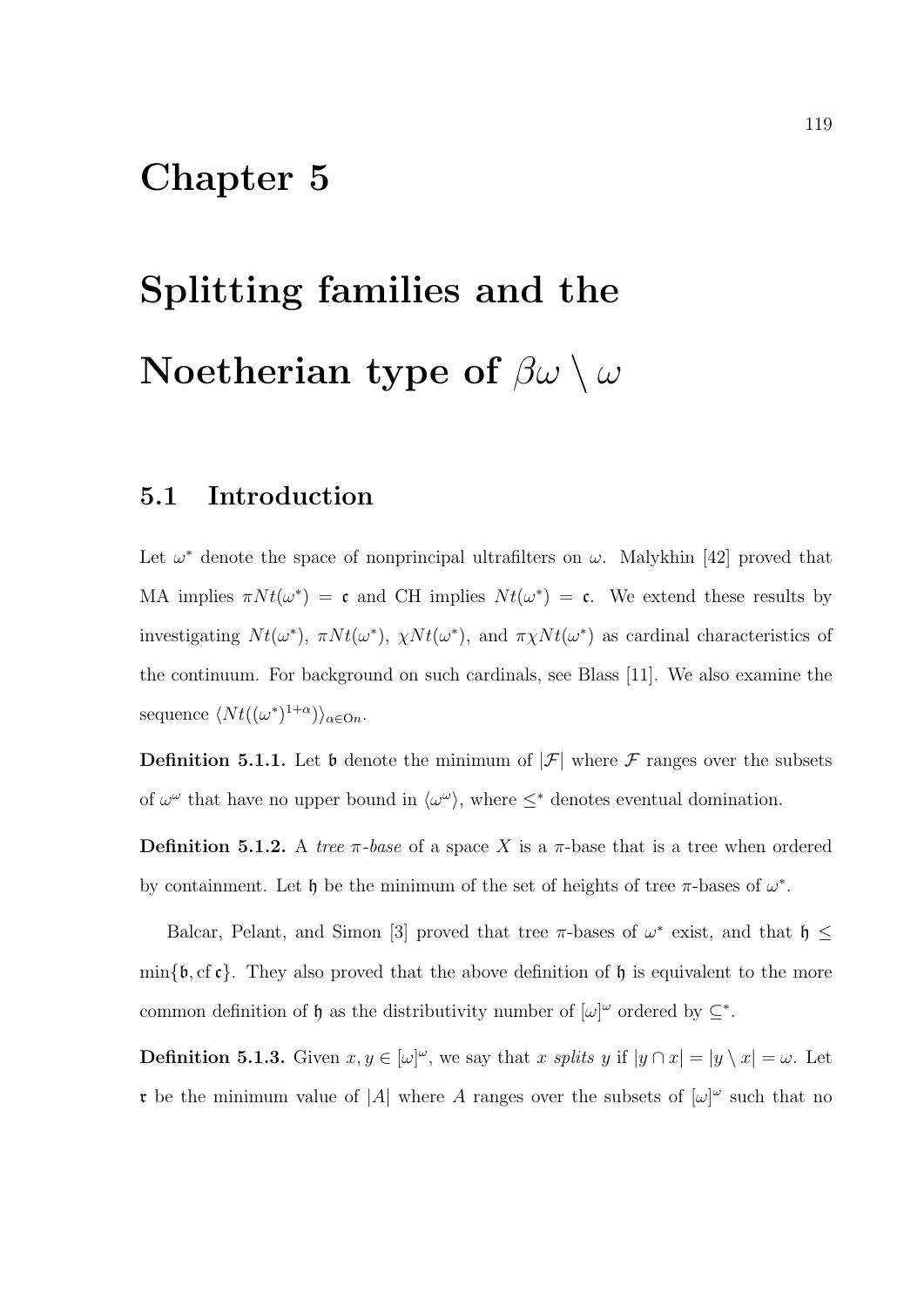$x \in [\omega]^\omega$  splits every  $y \in A$ . Let s be the minimum value of |A| where A ranges over the subsets of  $[\omega]^\omega$  such that every  $x \in [\omega]^\omega$  is split by some  $y \in A$ .

It is known that  $\mathfrak{b} \leq \mathfrak{r}$  and  $\mathfrak{h} \leq \mathfrak{s}$ . (See Theorems 3.8 and 6.9 of [11].)

Clearly,  $Nt(\omega^*) \leq w(\omega^*)^+ = \mathfrak{c}^+$ . We will show that also  $\pi \chi Nt(\omega^*) = \omega$  and  $\pi N t(\omega^*) = \mathfrak{h}$  and  $\mathfrak{s} \leq N t(\omega^*)$ . Furthermore,  $N t(\omega^*)$  can consistently be c, c<sup>+</sup>, or any regular  $\kappa$  satisfying  $2^{<\kappa} = \mathfrak{c}$ . Also,  $Nt(\omega^*) = \omega_1$  is relatively consistent with any values of  $\mathfrak b$  and  $\mathfrak c$ . The relations  $\omega_1 < \mathfrak b = \mathfrak s = Nt(\omega^*) < \mathfrak c$  and  $\omega_1 = \mathfrak b = \mathfrak s < Nt(\omega^*) < \mathfrak c$ are also each consistent. We also prove some relations between  $\mathfrak{r}$  and  $Nt(\omega^*)$ , as well as some consistency results about the local Noetherian type of points in  $\omega^*$ .

## 5.2 Basic results

**Definition 5.2.1.** For all  $x \in [\omega]^\omega$ , set  $x^* = \{p \in \omega^* : p \in x\}.$ 

**Theorem 5.2.2.** It is relatively consistent with any value of c satisfying  $cf c > \omega_1$  that  $Nt(\omega^*)=\mathfrak{c}^+.$ 

*Proof.* We may assume cf  $\mathfrak{c} > \omega_1$ . By Exercise A10 on p. 289 of Kunen [40], there is a ccc generic extension  $V[G]$  such that  $\tilde{\mathfrak{c}} = \mathfrak{c}^{V[G]}$  and, in  $V[G]$ , there exists  $p \in \omega^*$  such that  $\chi(p,\omega^*) = \omega_1$ . Henceforth work in  $V[G]$ . Let  $\varphi$  be a bijection from  $\omega^2$  to  $\omega$ . Define  $\psi: \omega^* \to \omega^*$  by

$$
x \mapsto \{ E \subseteq \omega : \{ m < \omega : \{ n < \omega : \varphi(m, n) \in E \} \in p \} \in x \}.
$$

Since  $\pi \chi(p, \omega^*) \leq \chi(p, \omega^*) = \omega_1$ , there exists  $\langle E_\alpha \rangle_{\alpha < \omega_1} \in ([\omega]^\omega)^{\omega_1}$  such that every neighborhood of p contains  $E^*_{\alpha}$  for some  $\alpha < \omega_1$ . Hence, for all  $x \in \omega^*$ , every neighborhood of  $\psi(x)$  contains  $(\varphi[\{m\}\times E_\alpha])^*$  for some  $m < \omega$  and  $\alpha < \omega_1$ ; whence,  $\pi\chi(\psi(x), \omega^*) = \omega_1$ .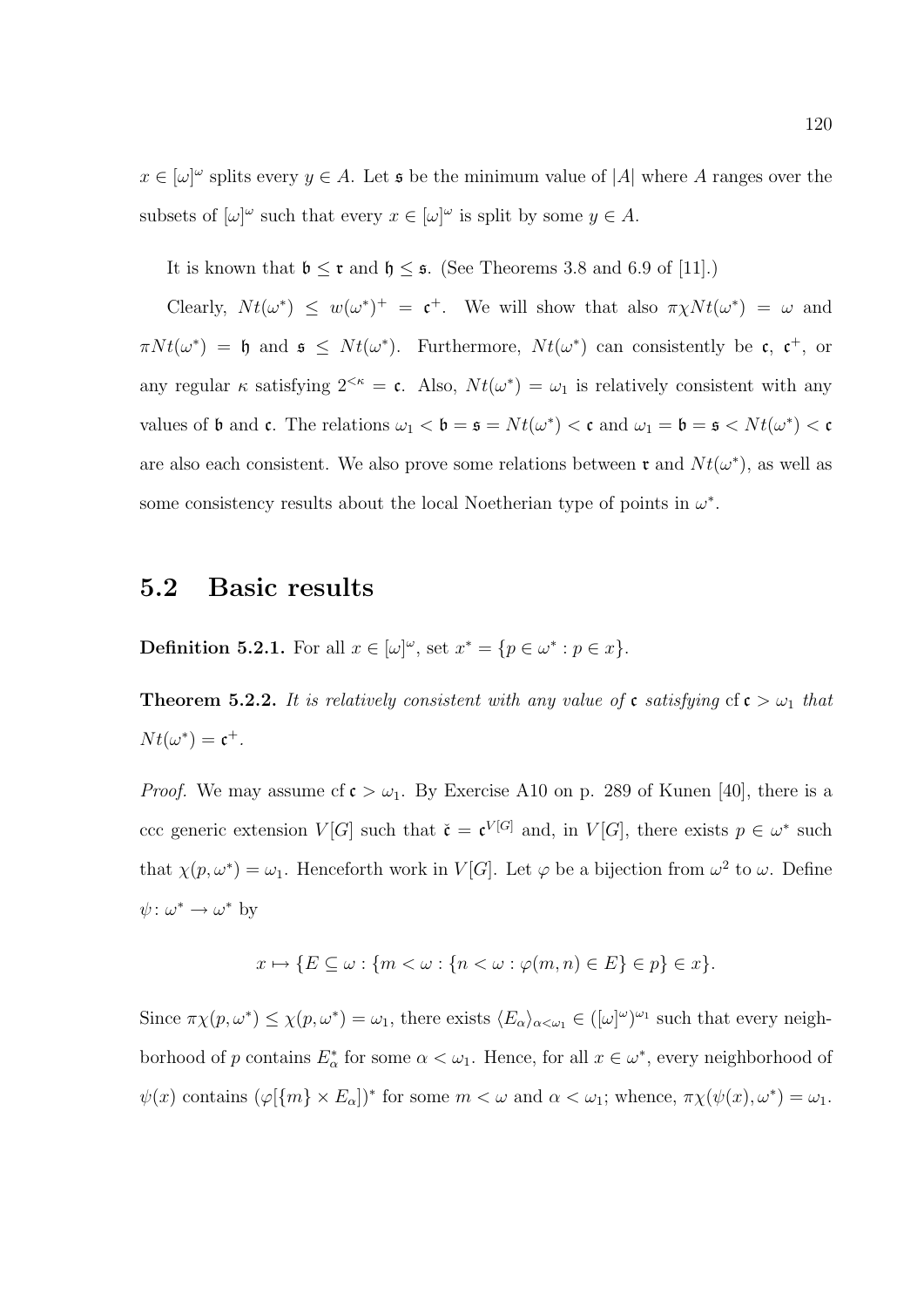Since  $\psi$  is easily verified to be a topological embedding,  $\chi(x, \omega^*) \leq \chi(\psi(x), \omega^*)$  for all  $x \in \omega^*$ . By a result of Pospišil [56], there exists  $q \in \omega^*$  such that  $\chi(q, \omega^*) = \mathfrak{c}$ . Hence,  $\pi \chi(\psi(q), \omega^*) = \omega_1$  and  $\chi(\psi(q), \omega^*) = \mathfrak{c}$ . By Proposition 3.3.11,  $Nt(\omega^*) > \chi(\psi(q), \omega^*) =$ c.  $\Box$ 

**Definition 5.2.3.** Given  $n < \omega$ , let  $\mathfrak{ss}_n$  ( $\mathfrak{ss}_\omega$ ) denote the least cardinal  $\kappa$  for which there exists a sequence  $\langle f_\alpha \rangle_{\alpha < \mathfrak{c}}$  of functions on  $\omega$  each with range contained in n (each with finite range) such that for all  $I \in [\mathfrak{c}]^{\kappa}$  and  $x \in [\omega]^{\omega}$  there exists  $\alpha \in I$  such that  $f_{\alpha}$  is not eventually constant on x. (The notation  $\mathfrak{ss}$  was chosen with the phrase "supersplitting" number" in mind.) Note that if such an  $\langle f_{\alpha}\rangle_{\alpha<\mathfrak{c}}$  does not exist for any  $\kappa\leq\mathfrak{c}$ , then  $\mathfrak{ss}_n$  $(\mathfrak{ss}_{\omega})$  is by definition equal to  $\mathfrak{c}^+$ .

Clearly  $\mathfrak{ss}_n \geq \mathfrak{ss}_{n+1} \geq \mathfrak{ss}_{\omega}$  for all  $n < \omega$ . Moreover, since  $\mathrm{cf} \mathfrak{c} > \omega$ , we have  $\mathfrak{ss}_{\omega} = \mathfrak{ss}_n$ for some  $n < \omega$ . However, for any particular  $n \in \omega \setminus 2$ , it is not clear whether ZFC proves  $\mathfrak{ss}_{\omega} = \mathfrak{ss}_n$ .

**Definition 5.2.4.** Given  $\lambda \geq \kappa \geq \omega$  and a space X, a  $\langle \lambda, \kappa \rangle$ -splitter of X is a sequence  $\langle \mathcal{F}_\alpha \rangle_{\alpha < \lambda}$  of finite open covers of X such that, for all  $I \in [\lambda]^{\kappa}$  and  $\langle U_\alpha \rangle_{\alpha \in I} \in \prod_{\alpha \in I} \mathcal{F}_\alpha$ , the interior of  $\bigcap_{\alpha \in I} U_{\alpha}$  is empty.

**Lemma 5.2.5.** Suppose X is a compact space with a base A of size at most  $w(X)$  such that  $U \cap V \in \mathcal{A} \cup \{\emptyset\}$  for all  $U, V \in \mathcal{A}$ . If  $\kappa \leq w(X)$  and X has a  $\langle w(X), \kappa \rangle$ -splitter, then A contains a  $\kappa^{\rm op}-like$  base of X. Hence,  $Nt(\omega^*) \leq \mathfrak{ss}_{\omega}$ .

Proof. Set  $\lambda = w(X)$  and let  $\langle \mathcal{F}_{\alpha} \rangle_{\alpha < \lambda}$  be a  $\langle \lambda, \kappa \rangle$ -splitter of X. For each  $\alpha < \lambda$ , the cover  $\mathcal{F}_{\alpha}$  is refined by a finite subcover of  $\mathcal{A}$ ; hence, we may assume  $\mathcal{F}_{\alpha} \subseteq \mathcal{A}$ . Let  $\mathcal{A} = \{U_{\alpha} : \alpha < \lambda\}.$  For each  $\alpha < \lambda$ , set  $\mathcal{B}_{\alpha} = \{U_{\alpha} \cap V : V \in \mathcal{F}_{\alpha}\}.$  Set  $\mathcal{B} = \bigcup_{\alpha < \lambda} \mathcal{B}_{\alpha} \setminus \{\emptyset\}.$ Then  $\mathcal B$  is easily seen to be a base of X and a  $\kappa^{\text{op}}$ -like subset of A.  $\Box$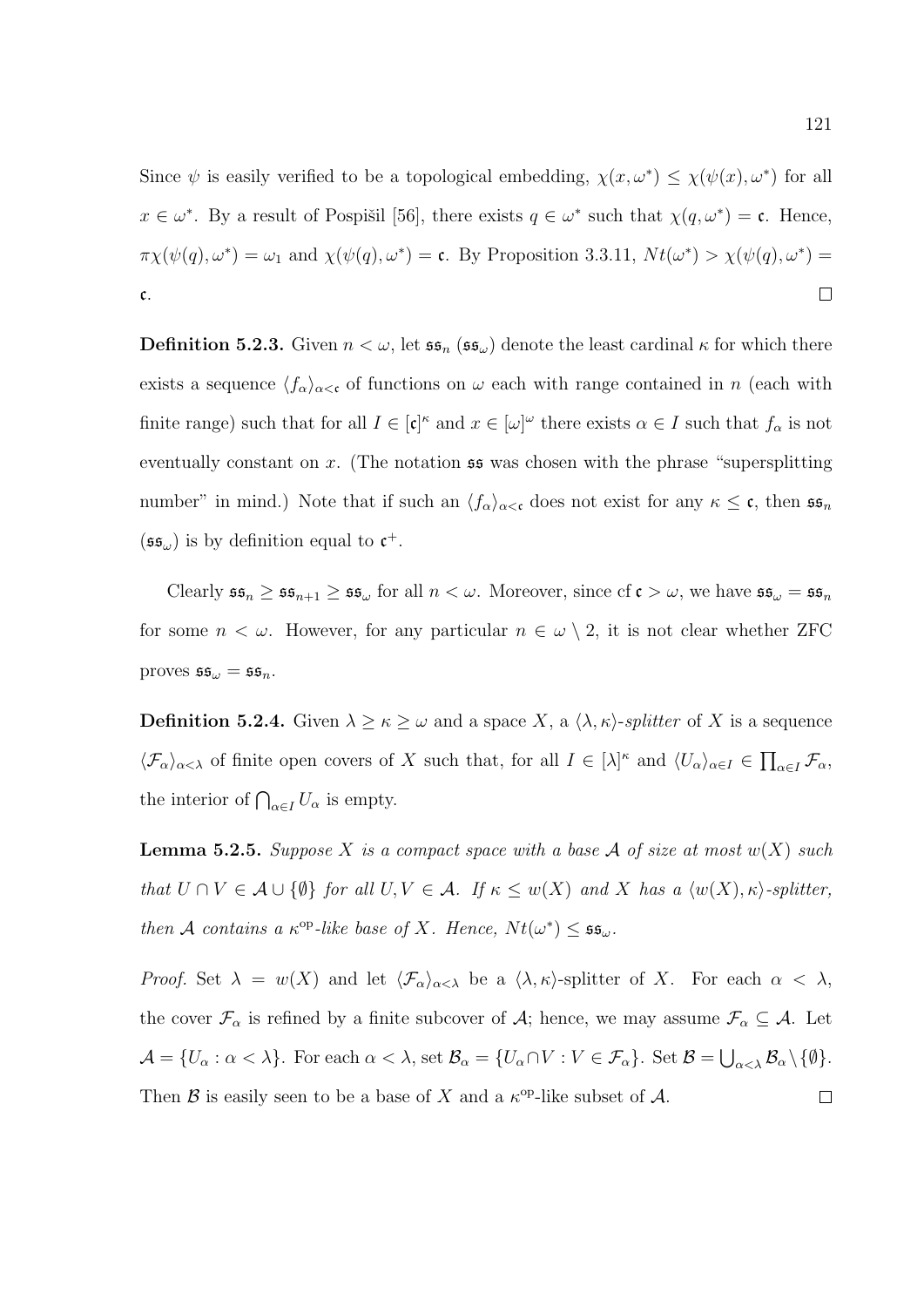**Lemma 5.2.6.** Let X be a compact space without isolated points and let  $\omega \leq \kappa \leq \lambda \leq$  $\min_{p\in X} \chi(p, X)$ . If X has no  $\langle \lambda, \kappa \rangle$ -splitter, then  $N t(X) > \kappa$ .

*Proof.* Let A be a base of X. Construct a sequence  $\langle \mathcal{F}_{\alpha} \rangle_{\alpha < \lambda}$  of finite subcovers of A as follows. Suppose we have  $\alpha < \lambda$  and  $\langle \mathcal{F}_{\beta} \rangle_{\beta < \alpha}$ . For each  $p \in X$ , choose  $V_p \in \mathcal{A}$ such that  $p \in V_p \notin \bigcup_{\beta < \alpha} \mathcal{F}_{\beta}$ . Let  $\mathcal{F}_{\alpha}$  be a finite subcover of  $\{V_p : p \in X\}$ . Then  $\mathcal{F}_{\alpha} \cap \mathcal{F}_{\beta} = \emptyset$  for all  $\alpha < \beta < \lambda$ . Suppose X has no  $\langle \lambda, \kappa \rangle$ -splitter. Then choose  $I \in [\lambda]^{\kappa}$ and  $\langle U_{\alpha}\rangle_{\alpha\in I} \in \prod_{\alpha\in I} \mathcal{F}_{\alpha}$  such that  $\bigcap_{\alpha\in I} U_{\alpha}$  has nonempty interior. Then there exists  $W \in \mathcal{A}$  such that  $W \subseteq \bigcap_{\alpha \in I} U_{\alpha}$ . Thus,  $\mathcal{A}$  is not  $\kappa^{\text{op-like}}$ .  $\Box$ 

**Definition 5.2.7.** Let u denote the minimum of the set of characters of points in  $\omega^*$ . Let  $\pi\mathfrak{u}$  denote the minimum of the set of  $\pi$ -characters of points in  $\omega^*$ .

By a theorem of Balcar and Simon [4],  $\pi u = \mathfrak{r}$ .

**Theorem 5.2.8.** Suppose  $\mathfrak{u} = \mathfrak{c}$ . Then  $Nt(\omega^*) = \mathfrak{ss}_{\omega}$ .

*Proof.* By Lemma 5.2.5,  $Nt(\omega^*) \leq \mathfrak{ss}_{\omega}$ . Suppose  $\kappa \leq \mathfrak{c}$ . Since every finite open cover of  $\omega^*$  is refined by a finite, pairwise disjoint, clopen cover,  $\omega^*$  has a  $\langle \mathfrak{c}, \kappa \rangle$ -splitter if and only if  $\mathfrak{ss}_{\omega} \leq \kappa$ . Hence,  $Nt(\omega^*) \geq \mathfrak{ss}_{\omega}$  by Lemma 5.2.6.  $\Box$ 

Lemma 5.2.9. Suppose  $\mathfrak{r} = \mathfrak{c}$ . Then  $\mathfrak{ss}_2 \leq \mathfrak{c}$ .

*Proof.* Let  $\langle x_\alpha \rangle_{\alpha < \mathfrak{c}}$  enumerate  $[\omega]^\omega$ . Construct  $\langle y_\alpha \rangle_{\alpha < \mathfrak{c}} \in ([\omega]^\omega)^\mathfrak{c}$  as follows. Given  $\alpha < \mathfrak{c}$ and  $\langle y_\beta \rangle_{\beta < \alpha}$ , choose  $y_\alpha$  such that  $y_\alpha$  splits every element of  $\{x_\alpha\} \cup \{y_\beta : \beta < \alpha\}$ . Suppose  $I \in [\mathfrak{c}]^{\mathfrak{c}}$  and  $\alpha < \mathfrak{c}$ . Then  $x_{\alpha}$  is split by  $y_{\beta}$  for all  $\beta \in I \setminus \alpha$ . Thus,  $\langle \{y_{\alpha}, \omega \setminus y_{\alpha}\} \rangle_{\alpha < \alpha}$ witnesses  $\mathfrak{ss}_2 \leq \mathfrak{c}$ .  $\Box$ 

**Theorem 5.2.10.** The cardinals **r** and  $Nt(\omega^*)$  are related as follows.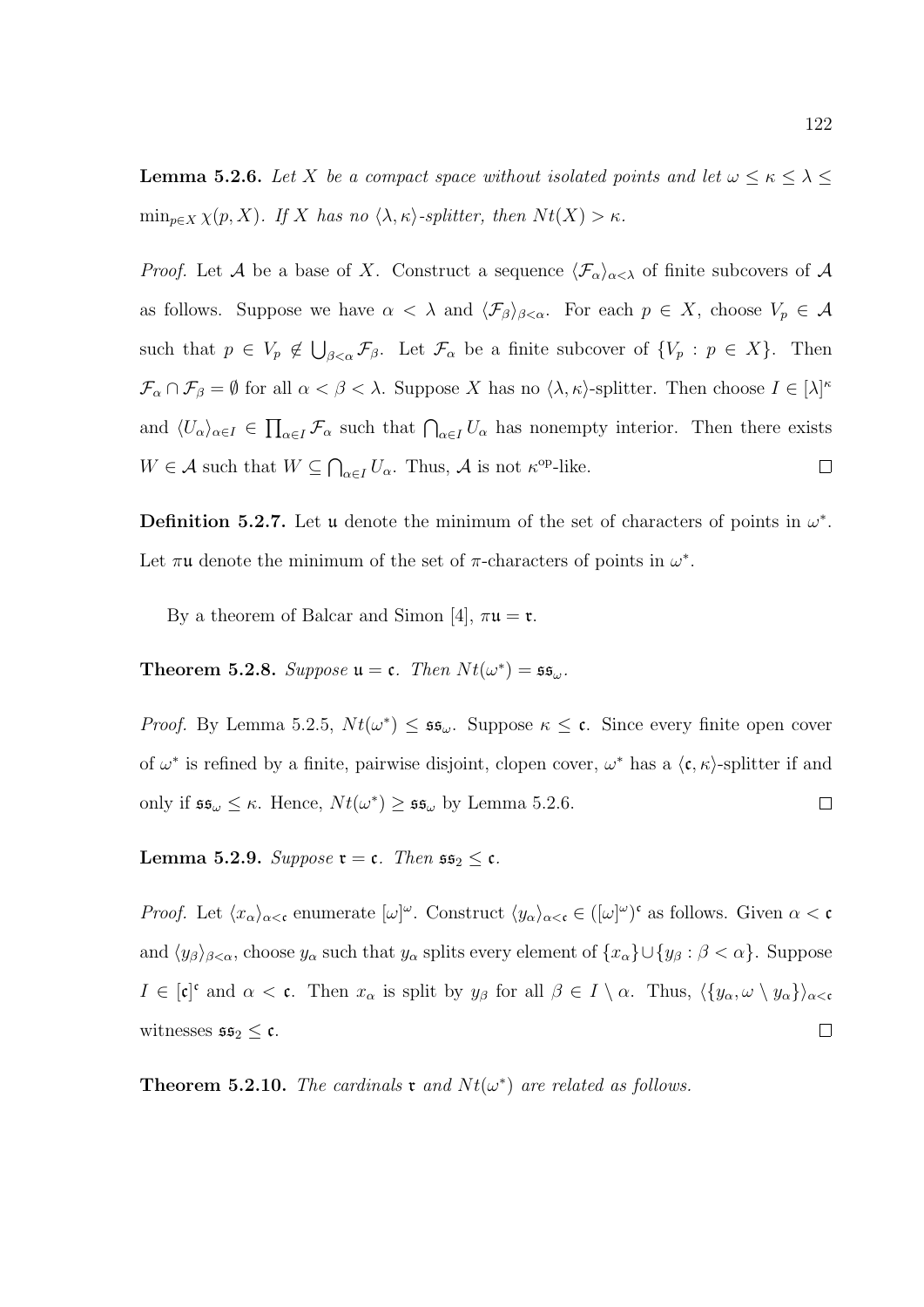1. If  $\mathfrak{r} = \mathfrak{c}$ , then  $Nt(\omega^*) = \mathfrak{ss}_{\omega} \leq \mathfrak{c}$ .

2. If 
$$
\mathfrak{r} < \mathfrak{c}
$$
, then  $Nt(\omega^*) \geq \mathfrak{c}$ .

3. If  $\mathfrak{r} < \text{cf } \mathfrak{c}$ , then  $Nt(\omega^*) = \mathfrak{c}^+$ .

*Proof.* Statement (1) follows from Lemma 5.2.9, Theorem 5.2.8, and  $\pi u = \tau$ . The proof of Theorem 5.2.2 shows how to construct  $p \in \omega^*$  such that  $\pi \chi(p, \omega^*) = \pi \mathfrak{u} = \mathfrak{r}$  and  $\chi(p,\omega^*)$  = c. Hence, (2) and (3) follow from Proposition 3.3.11.  $\Box$ 

**Definition 5.2.11.** Let  $\mathfrak{d} = \text{cf } (\langle \omega^{\omega}, \leq^* \rangle)$ . Given a regular cardinal  $\kappa$ ,  $\kappa$ -scale is a cofinal subset of  $\langle, \omega^\omega, \leq^* \rangle$  that has order type  $\kappa$ .

A  $\kappa$ -scale exists if and only if  $\mathfrak{b} = \mathfrak{d} = \kappa$ .

**Theorem 5.2.12.** For all cardinals  $\kappa$  satisfying  $\kappa > c f \kappa > \omega$ , it is consistent that  $\mathfrak{r} = \mathfrak{u} = \mathfrak{b} = \mathfrak{d} = \mathrm{cf} \kappa \text{ and } N t(\omega^*) = \mathfrak{ss}_2 = \mathfrak{c} = \kappa.$ 

*Proof.* Assuming GCH in the ground model, construct a finite support iteration  $\langle \mathbb{P}_{\alpha} \rangle_{\alpha \leq \kappa}$ as follows. First choose some  $U_0 \in \omega^*$ . Then suppose we have  $\alpha < \kappa$  and  $\mathbb{P}_{\alpha}$  and  $\mathbb{H}_{\alpha}$   $U_{\alpha} \in \omega^*$ . Let  $\mathbb{P}_{\alpha+1} \cong \mathbb{P}_{\alpha} * (\mathbb{Q}_{\alpha} \times \mathbb{D}_{\alpha})$  where  $\mathbb{Q}_{\alpha}$  is a  $\mathbb{P}_{\alpha}$ -name for the Booth forcing for  $U_{\alpha}$  and  $\mathbb{D}_{\alpha}$  is the  $\mathbb{P}_{\alpha}$ -name for Hechler forcing. Let  $x_{\alpha}$  be a  $\mathbb{P}_{\alpha+1}$ -name for the generic pseudointersection of  $U_{\alpha}$  added by  $\mathbb{Q}_{\alpha}$ ; let  $U_{\alpha+1}$  be a  $\mathbb{P}_{\alpha+1}$ -name for an element of  $\omega^*$ containing  $U_{\alpha} \cup \{x_{\alpha}\}\.$  Let  $f_{\alpha}$  be a  $\mathbb{P}_{\alpha+1}$ -name for the generic dominating function added by  $\mathbb{D}_{\alpha}$ . For limit  $\alpha < \kappa$ , let  $U_{\alpha} = \bigcup_{\beta < \alpha} U_{\beta}$ .

Let  $\langle \eta_\alpha \rangle_{\alpha < \text{cf } \kappa}$  be an increasing sequence of ordinals with supremum  $\kappa$ . The sequence  $\langle f_{\eta_\alpha}\rangle_{\alpha<\mathrm{cf}\,\kappa}$  is forced to be a cf  $\kappa$ -scale, so  $\Vdash_{\kappa} \mathfrak{b} = \mathfrak{d} = \mathrm{cf}\,\kappa$ . Moreover,  $\{x_{\eta_\alpha} : \alpha < \mathrm{cf}\,\kappa\}$ is forced to generate an ultrafilter in the  $\mathbb{P}_{\kappa}$ -generic extension of V. Hence,  $\mathbb{H}_{\kappa}$   $\mathfrak{r} \leq \mathfrak{u} \leq$ cf  $\kappa < \kappa = \mathfrak{c}$ . Therefore, by Lemma 5.2.5 and Theorem 5.2.10, it suffices to show that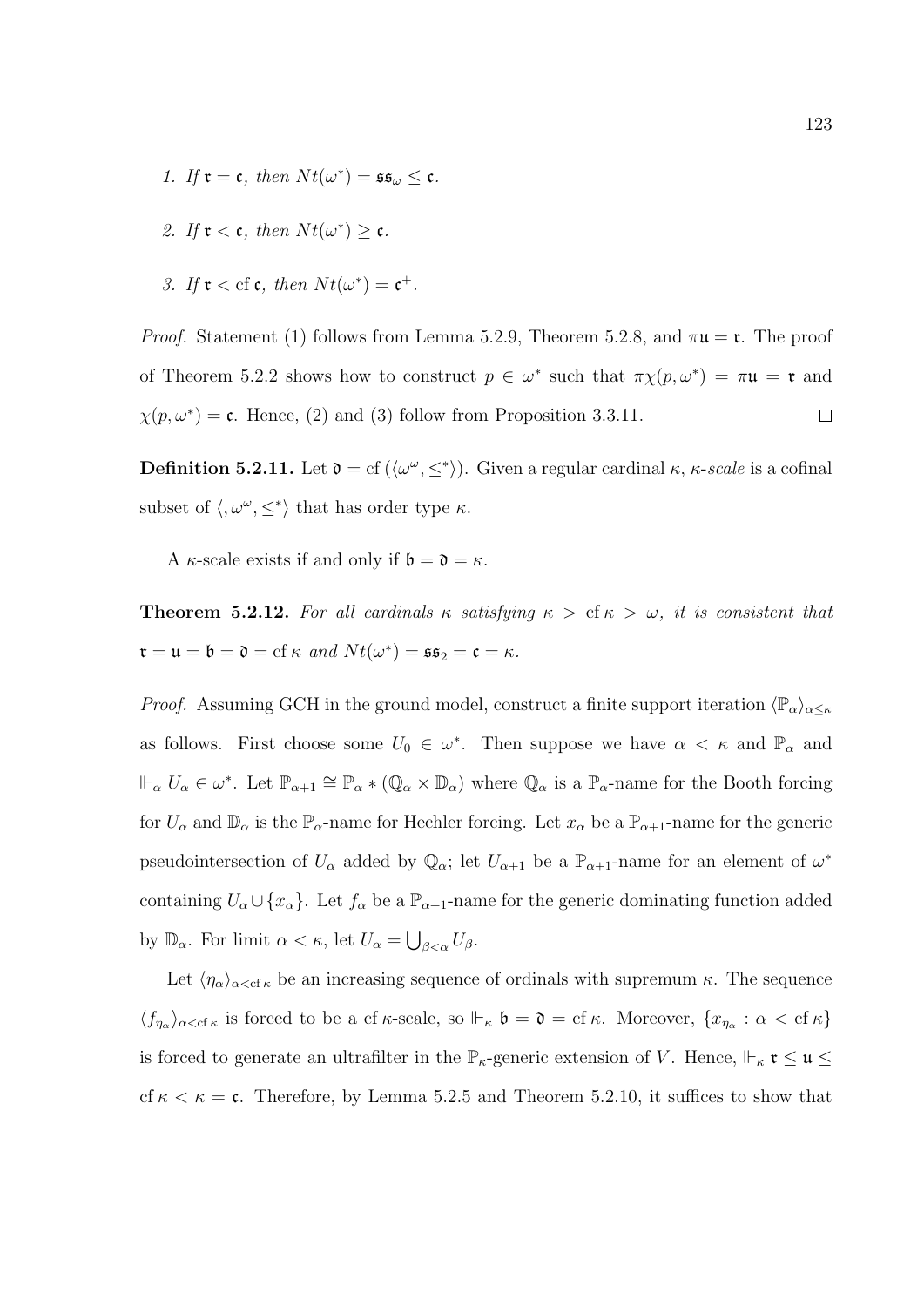$\Vdash_{\kappa}$  ss<sub>2</sub>  $\leq$   $\kappa$ . Every nontrivial finite support iteration of infinite length adds a Cohen real. Hence, we may choose for each  $\alpha < \kappa$  a  $\mathbb{P}_{\omega(\alpha+1)}$ -name  $y_{\alpha}$  for an element of  $[\omega]^{\omega}$ that is Cohen over the  $\mathbb{P}_{\omega\alpha}$ -generic extension of V. Then every name S for the range of a cofinal subsequence of  $\langle y_\alpha \rangle_{\alpha < \kappa}$  is such that

$$
\Vdash_{\kappa} \forall z \in [\omega]^{\omega} \exists w \in S \ \ w \text{ splits } z.
$$

Hence,  $\langle y_\alpha \rangle_{\alpha < \kappa}$  witnesses that  $\Vdash_{\kappa}$   $\mathfrak{ss}_2 \leq \kappa$ .

Theorem 5.2.13.  $Nt(\omega^*) \geq 5$ .

*Proof.* Suppose  $Nt(\omega^*) = \kappa <$  **s**. Since  $Nt(\omega^*) <$  **c**, we have  $\mathbf{r} = \mathbf{c}$  by Theorem 5.2.10. Hence,  $\mathfrak{u} = \mathfrak{c}$ . By Theorem 5.2.8, it suffices to show that  $\mathfrak{ss}_{\omega} > \kappa$ . Suppose  $\langle f_{\alpha} \rangle_{\alpha < \mathfrak{c}}$  is a sequence of functions on  $\omega$  with finite range and  $I \in [\mathfrak{c}]^{\kappa}$ . Since  $\kappa < \mathfrak{s}$ , there exists  $x \in [\omega]^\omega$  such that  $f_\alpha$  is eventually constant on x for all  $\alpha \in I$ . Thus,  $\mathfrak{ss}_\omega > \kappa$ .  $\Box$ 

Theorem 5.2.14.  $\pi N t(\omega^*) = \mathfrak{h}.$ 

Proof. First, we show that  $\pi N t(\omega^*) \leq \mathfrak{h}$ . Let A be a tree  $\pi$ -base of  $\omega^*$  such that A has height  $\mathfrak h$  with respect to containment. Then A is clearly  $\mathfrak h^{\rm op}\text{-like}$ . To show that  $\mathfrak{h} \leq \pi N t(\omega^*)$ , let A be as above and let B be a  $\pi N t(\omega^*)^{\text{op}}$ -like  $\pi$ -base of  $\omega^*$ . Then A and B are mutually dense; hence, by Lemma 3.2.20, A contains a  $\pi N t(\omega^*)^{\text{op-like}}$ π-base C of  $\omega^*$ . Since C is also a tree π-base, it has height at most  $\pi N t(\omega^*)$ . Hence,  $\mathfrak{h} \leq \pi N t(\omega^*).$  $\Box$ 

Corollary 5.2.15. If  $\mathfrak{h} = \mathfrak{c}$ , then  $\pi N t(\omega^*) = N t(\omega^*) = \mathfrak{ss}_2 = \mathfrak{c}$ .

*Proof.* Suppose  $\mathfrak{h} = \mathfrak{c}$ . Then  $\mathfrak{r} = \mathfrak{c}$  because  $\mathfrak{h} \leq \mathfrak{b} \leq \mathfrak{r} \leq \mathfrak{c}$ . Hence, by Theorem 5.2.14, Theorem 5.2.10, and Lemma 5.2.9,  $\mathfrak{c} \leq \pi N t(\omega^*) \leq N t(\omega^*) = \mathfrak{ss}_\omega \leq \mathfrak{ss}_2 \leq \mathfrak{c}.$  $\Box$ 

 $\Box$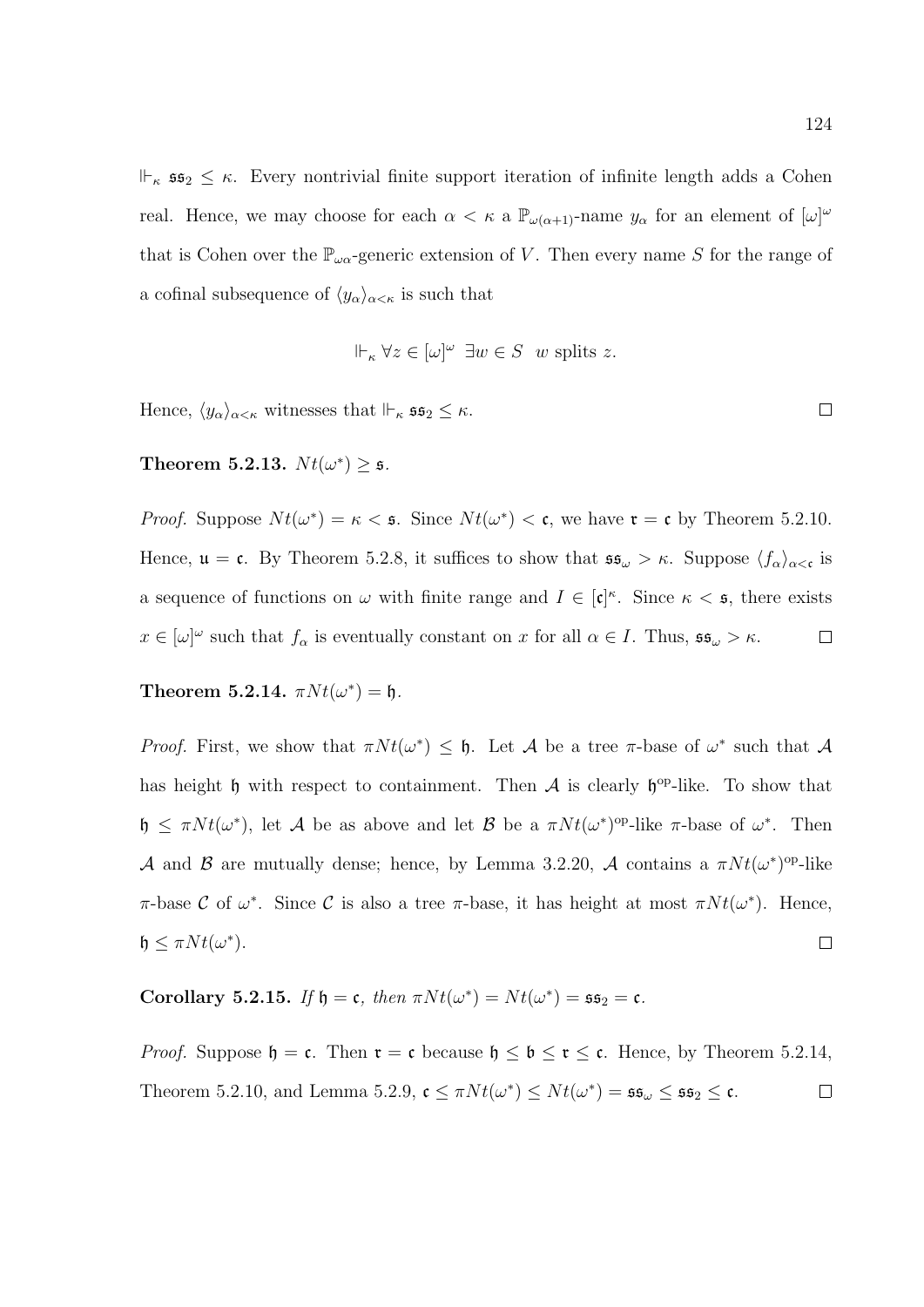## **5.3** Models of  $Nt(\beta\omega \setminus \omega) = \omega_1$

Adding c-many Cohen reals collapses  $\mathfrak{ss}_2$  to  $\omega_1$ . By Lemma 5.2.5, it therefore also collapses  $N t(\omega^*)$  to  $\omega_1$ . The same result holds for random reals and Hechler reals.

**Theorem 5.3.1.** Suppose  $\kappa^{\omega} = \kappa$  and  $\mathbb{P} = \mathcal{B}(2^{\kappa})/\mathcal{I}$  where  $\mathcal{B}(2^{\kappa})$  is the Borel alegebra of the product space  $2^{\kappa}$  and  $\mathcal I$  is either the meager ideal or the null ideal (with respect to the product measure). (In other words,  $\mathbb P$  adds  $\kappa$ -many Cohen reals or  $\kappa$ -many random reals in the usual way.) Then  $\mathbb{1}_{\mathbb{P}} \Vdash \omega_1 = \mathfrak{ss}_2$ .

*Proof.* Working in a P-generic extension  $V[G]$ , we have  $\kappa = \mathfrak{c}$  and a sequence  $\langle x_{\alpha} \rangle_{\alpha < \kappa}$  in  $[\omega]^\omega$  such that  $V[G] = V[\langle x_\alpha \rangle_{\alpha \leq \kappa}]$  and, if  $E \in \mathcal{P}(\kappa) \cap V$  and  $\alpha \in \kappa \setminus E$ , then  $x_\alpha$  is Cohen or random over  $V[\langle x_{\beta}\rangle_{\beta\in E}]$ . (See [38] for a proof.) Suppose  $I \in [\kappa]^{\omega_1}$  and  $y \in [\omega]^{\omega}$ . Then  $y \in V[\langle x_\alpha \rangle_{\alpha \in J}]$  for some  $J \in [\kappa]^\omega \cap V$ ; hence,  $x_\alpha$  splits y for all  $\alpha \in I \setminus J$ . Thus,  $\langle \{x_\alpha, \omega \setminus x_\alpha\} \rangle_{\alpha < \kappa}$  witnesses  $\mathfrak{ss}_2 = \omega_1$ .  $\Box$ 

Corollary 5.3.2. Every transitive model of ZFC has a ccc forcing extension that preserves b,  $\mathfrak d$ , and  $\mathfrak c$ , and collapses  $\mathfrak s$   $\mathfrak s_2$  to  $\omega_1$ .

*Proof.* Add c-many random reals to the ground model. Then every element of  $\omega^{\omega}$  in the extension is eventually dominated by an element of  $\omega^{\omega}$  in the ground model; hence,  $\mathfrak{b}$ , **d**, and **c** are preserved by this forcing, while  $\mathfrak{ss}_2$  becomes  $\omega_1$ .  $\Box$ 

**Definition 5.3.3.** We say that a transfinite sequence  $\langle x_\alpha \rangle_{\alpha < \eta}$  of subsets of  $\omega$  is eventually splitting if for all  $y \in [\omega]^\omega$  there exists  $\alpha < \eta$  such that for all  $\beta \in \eta \setminus \alpha$  the set  $x_\beta$  splits y.

**Theorem 5.3.4.** Let  $\kappa = \kappa^{\omega}$ . Then  $\mathfrak{ss}_2 = \omega_1$  is forced by the  $\kappa$ -long finite support iteration of Hechler forcing.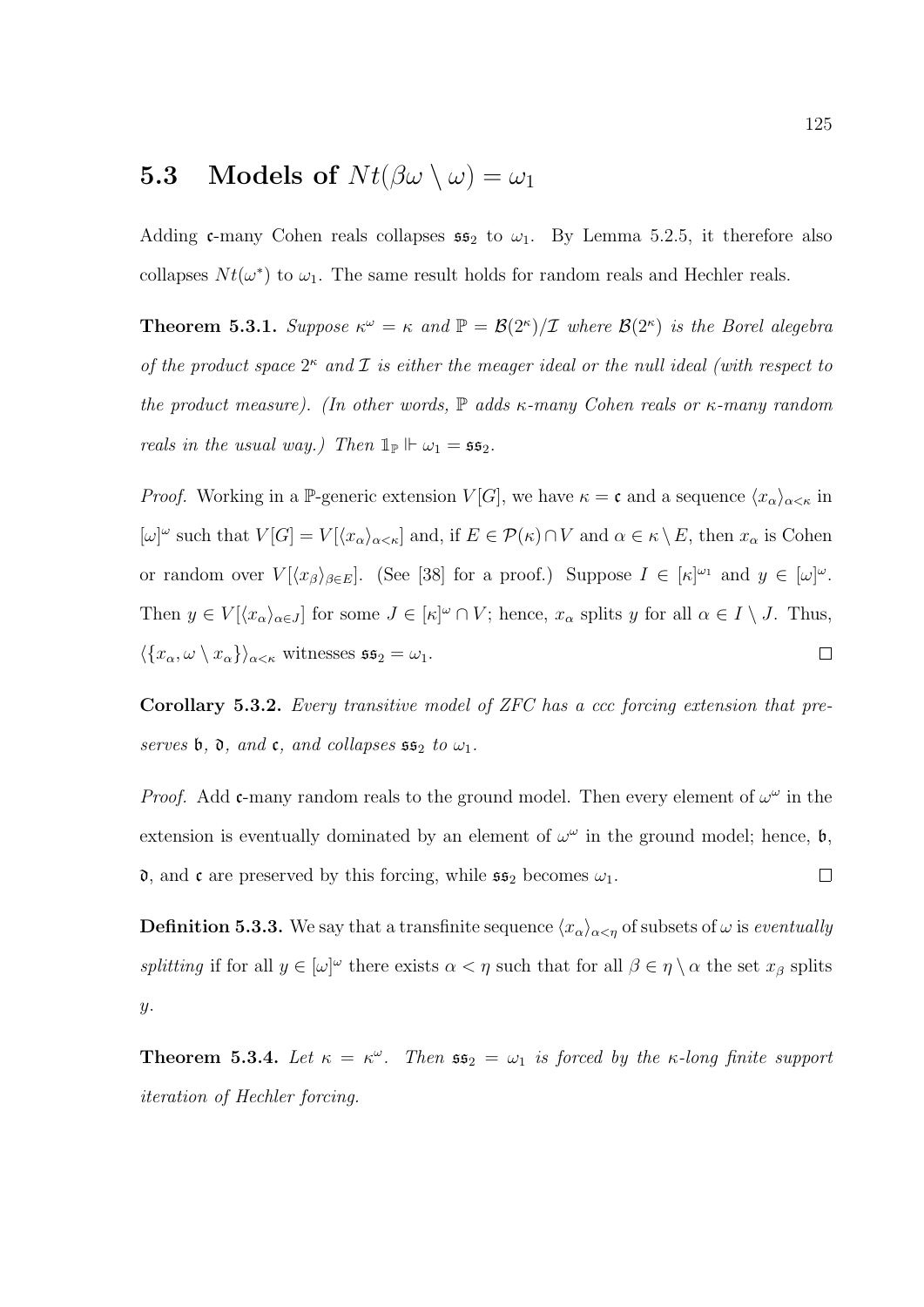*Proof.* Let  $\mathbb P$  be the  $\kappa$ -long finite support iteration of Hechler forcing. Let G be a generic filter of P. For each  $\alpha < \kappa$ , let  $g_{\alpha}$  be the generic dominating function added at stage  $\alpha$ ; set  $x_{\alpha} = \{n < \omega : g_{\alpha}(n)$  is even. Suppose  $p \in G$  and I and y are names such that p forces  $I \in [\kappa]^{\omega_1}$  and  $y \in [\omega]^\omega$ . Choose  $q \in G$  and a name h such that  $q \leq p$  and q forces h to be an increasing map from  $\omega_1$  to I. For each  $\alpha < \omega_1$ , set  $E_\alpha = \{ \beta < \kappa : q \not\Vdash h(\alpha) \neq \check{\beta} \};$ let  $k_{\alpha}$  be a surjection from  $\omega$  to  $E_{\alpha}$ . Let  $q \geq r \in G$  and  $n < \omega$  and  $\gamma \leq \kappa$  and J be a name such that r forces  $J \in [\omega_1]^{\omega_1}$  and sup ran  $h = \tilde{\gamma}$  and  $h(\alpha) = k_\alpha(n)$  for all  $\alpha \in J$ . Set  $F = \{k_\alpha(n) : \alpha < \omega_1\} \cap \gamma$ ; let j be the order isomorphism from some ordinal  $\eta$ to F. Then cf  $\eta = cf \gamma = \omega_1$ . For all  $\alpha < \kappa$ , the set  $x_\alpha$  is Cohen over  $V[\langle g_\beta \rangle_{\beta < \alpha}]$ ; hence,  $\langle x_{j(\alpha)}\rangle_{\alpha<\eta}$  is eventually splitting in  $V[\langle g_{\alpha}\rangle_{\alpha<\gamma}]$ . By a result of Baumgartner and Dordal [9],  $\langle x_{j(\alpha)}\rangle_{\alpha<\eta}$  is also eventually splitting in  $V[G]$ . Choose  $\beta<\eta$  such that  $x_{j(\alpha)}$  splits  $y_G$  for all  $\alpha \in \eta \setminus \beta$ . Then there exist  $s \in G$  and  $\alpha \in \gamma \setminus j(\beta)$  such that  $r \geq s \Vdash \check{\alpha} \in h[J]$ . Hence,  $\alpha \in I_G$  and  $x_\alpha$  splits  $y_G$ . Thus,  $\langle \{x_\alpha, \omega \setminus x_\alpha\} \rangle_{\alpha \leq \kappa}$  witnesses  $\Box$  $\mathfrak{ss}_2 = \omega_1$  in  $V[G]$ .

**Definition 5.3.5.** Let  $add(\mathcal{B})$  denote the additivity of the ideal of meager sets of reals.

It is known that  $\text{add}(\mathcal{B}) \leq \mathfrak{b}$  and that it is consistent that  $\text{add}(\mathcal{B}) < \mathfrak{b}$ . (See 5.4 and 11.7 of [11] and 7.3.D of [8]).

Corollary 5.3.6. If  $\kappa = \text{cf } \kappa > \omega$ , then it is consistent that  $\mathfrak{ss}_2 = \omega_1$  and  $\text{add}(\mathcal{B}) = \mathfrak{c} =$ κ.

*Proof.* Starting with GCH in the ground model, perform a  $\kappa$ -long finite support iteration of Hechler forcing. This forces  $add(\mathcal{B}) = \mathfrak{c} = \kappa$  (see 11.6 of [11]). By Theorem 5.3.4, this also forces  $\mathfrak{ss}_2 = \omega_1$ .  $\Box$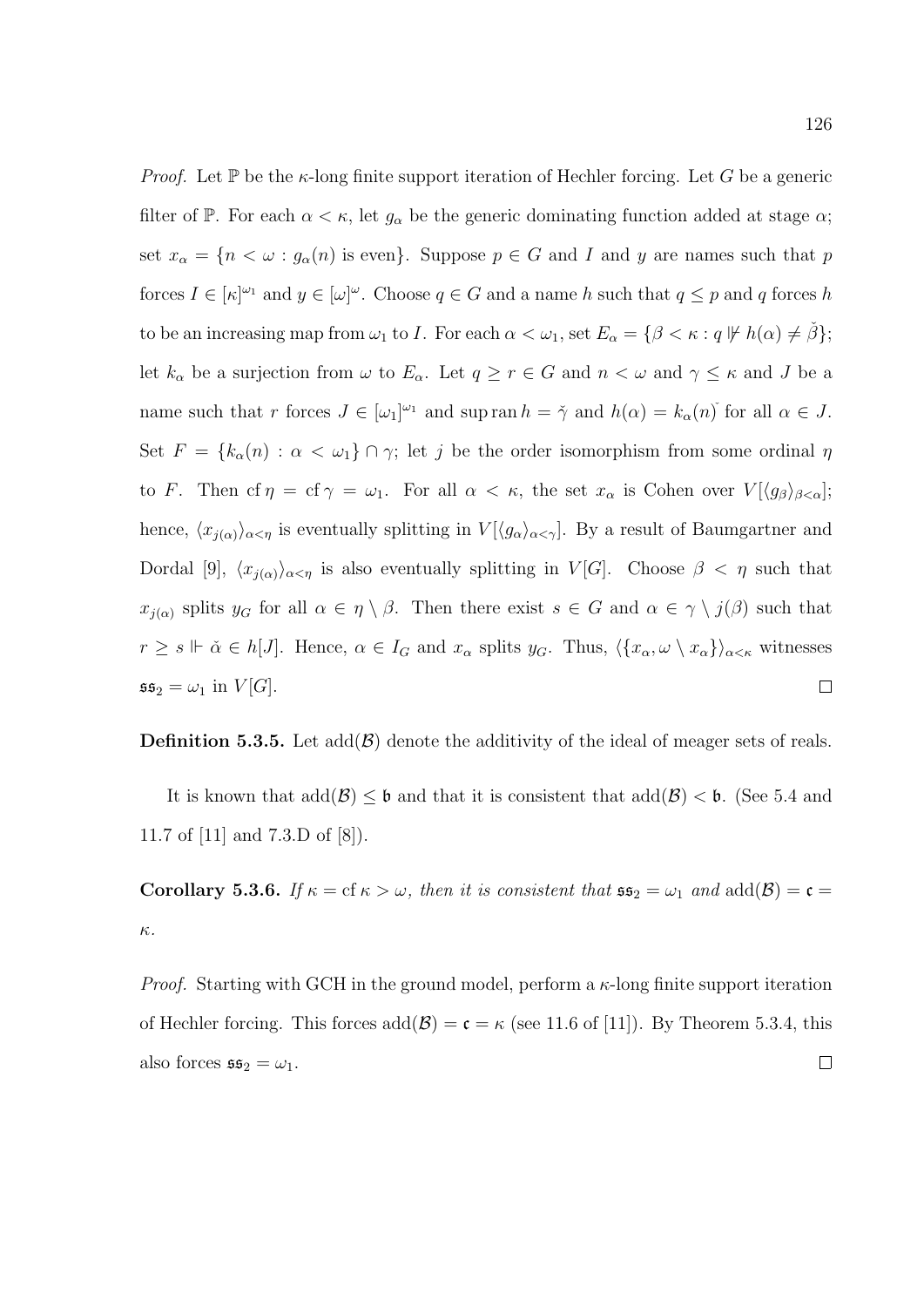## **5.4** Models of  $\omega_1 < N t(\beta \omega \setminus \omega) < c$

To prove the consistency of  $\omega_1 < N t(\omega^*) < c$ , we employ generalized iteration of forcing along posets as defined by Groszek and Jech [25]. We will only use finite support iterations along well-founded posets. For simplicity, we limit our definition of generalized iterations to this special case.

**Definition 5.4.1.** Suppose X is a well-founded poset and  $\mathbb{P}$  a forcing order consisting of functions on X. Given any  $x \in X$ , partial map f on X, and down-set Y of X, set  $\mathbb{P} \restriction Y = \{p \restriction Y : p \in \mathbb{P}\},\, X \restriction x = \{y \in X : y < x\},\, X \restriction_{\leq} x = \{y \in X : y \leq x\},\, \mathbb{P} \restriction x = \emptyset\}$  $\mathbb{P} \restriction (X \restriction x)$ ,  $\mathbb{P} \restriction_{\leq} x = \mathbb{P} \restriction (X \restriction_{\leq} x)$ ,  $f \restriction x = f \restriction (X \restriction x)$ , and  $f \restriction_{\leq} x = f \restriction (X \restriction_{\leq} x)$ . Then P is a *finite support iteration along* X if there exists a sequence  $\langle \mathbb{Q}_x \rangle_{x \in X}$  satisfying the following conditions for all  $x \in X$  and all  $p, q \in \mathbb{P}$ .

- $\mathbb{P} \restriction x$  is a finite support iteration along  $X \restriction x$ .
- $\mathbb{Q}_x$  is a  $(\mathbb{P} \restriction x)$ -name for a forcing order.
- $\mathbb{P}\left[ \langle x \rangle = \{p \cup \{ \langle x, q \rangle\} : \langle p, q \rangle \in (\mathbb{P}\upharpoonright x) * \mathbb{Q}_x\}.$
- $\mathbb{1}_{\mathbb{P}} \restriction x \Vdash \mathbb{1}_{\mathbb{P}}(x) = \mathbb{1}_{\mathbb{Q}_x}.$
- P is the set of functions r on X for which  $r \geq y \in \mathbb{P} \geq y$  for all  $y \in X$  and  $\mathbb{1}_{\mathbb{P}\mid z}$   $\Vdash$   $r(z) = \mathbb{1}_{\mathbb{Q}_z}$  for all but finitely many  $z \in X$ .
- $p \le q$  if and only if  $p \restriction y \le q \restriction y$  and  $p \restriction y \Vdash p(y) \le q(y)$  for all  $y \in X$ .

Given a finite support iteration  $\mathbb P$  along X and  $x \in X$  and a filter G of  $\mathbb P$ , set  $G_x = \{p(x) : p \in G\}, G \upharpoonright x = \{p \upharpoonright x : p \in G\}, \text{ and } G \upharpoonright_{\leq} x = \{p \upharpoonright_{\leq} x : p \in G\}.$  Given any down-set Y of X, set  $G \restriction Y = \{p \restriction Y : p \in G\}.$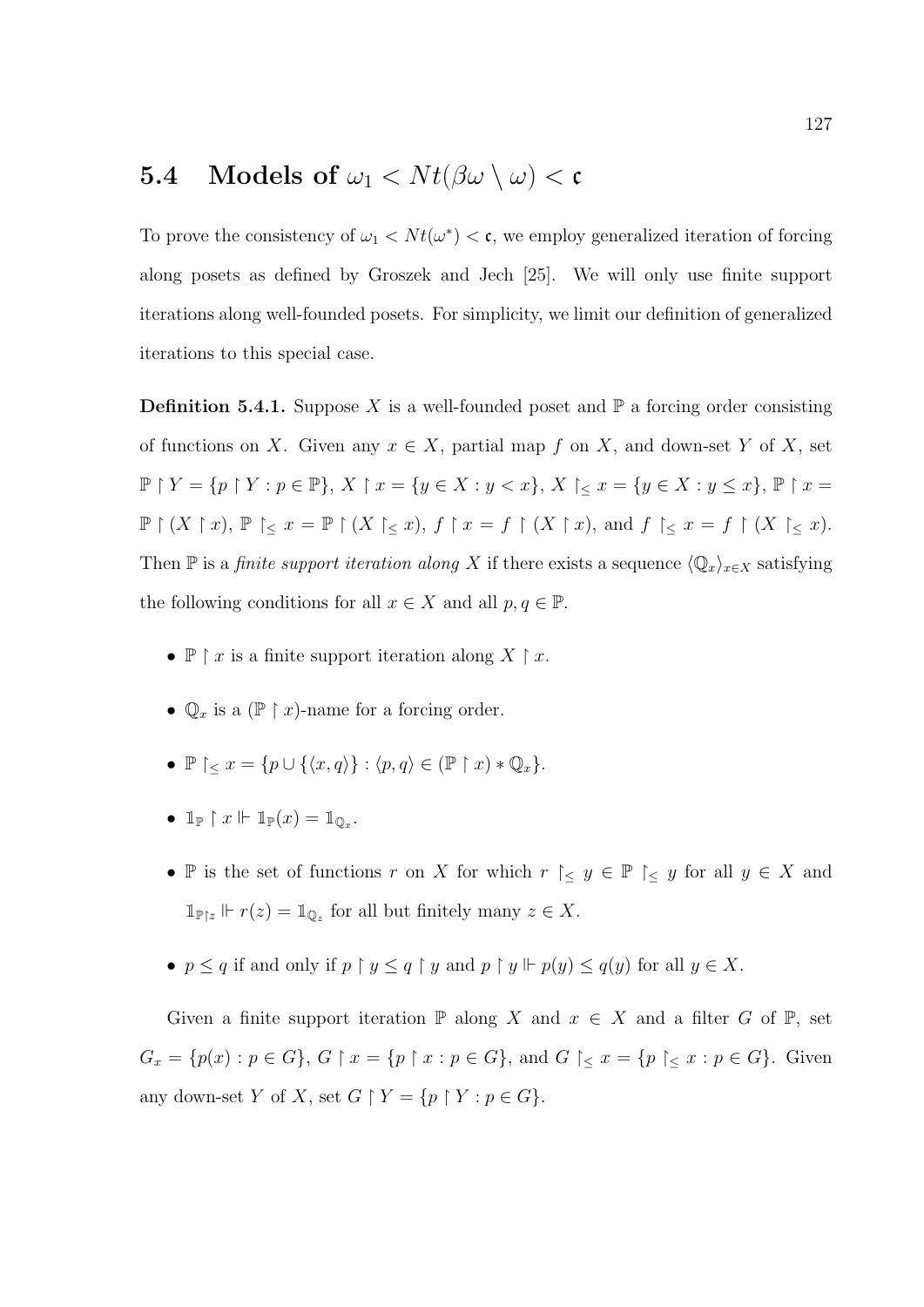Remark 5.4.2. If  $\mathbb P$  is a finite support iteration along a well-founded poset X with down-set Y, then  $\mathbb{P} \restriction Y$  is an iteration along Y, and  $\mathbb{1}_{\mathbb{P} | Y} = \mathbb{1}_{\mathbb{P}} \restriction Y$ .

**Definition 5.4.3.** Suppose  $\mathbb P$  is a finite support iteration along a well-founded poset X with down-sets Y and Z such that  $Y \subseteq Z$ . Then there is a complete embedding  $j_Y^Z$ :  $\mathbb{P} \restriction Y \to \mathbb{P} \restriction Z$  given by  $j_Y^Z(p) = p \cup (\mathbb{1}_{\mathbb{P}} \restriction Z \setminus Y)$  for all  $p \in \mathbb{P} \restriction Y$ . This embedding naturally induces an embedding of the class of  $(\mathbb{P} \restriction Y)$ -names, which in turn naturally induces an embedding of the class of atomic forumlae in the  $(\mathbb{P} \restriction Y)$ -forcing language. Let  $j_Y^Z$  also denote these embeddings.

**Proposition 5.4.4.** Suppose  $\mathbb{P}$ , Y, and Z are as in the above definition, and  $\varphi$  is an atomic formula in the  $(\mathbb{P} \restriction Y)$ -forcing language. Then, for all  $p \in \mathbb{P} \restriction Z$ , we have  $p \Vdash j^Z_Y(\varphi)$  if and only if  $p \restriction Y \Vdash \varphi$ .

Proof. If  $p \restriction Y \Vdash \varphi$ , then  $p \leq j_Y^Z(p \restriction Y) \Vdash j_Y^Z(\varphi)$ . Conversely, suppose  $p \restriction Y \Vdash \varphi$ . Then we may choose  $q \leq p \restriction Y$  such that  $q \Vdash \neg \varphi$ . Hence,  $j_Y^Z(q) \Vdash \neg j_Y^Z(\varphi)$ . Set  $r = q \cup (p \upharpoonright Z \setminus Y)$ . Then  $j_Y^Z(q) \ge r \le p$ ; hence,  $p \not\Vdash j_Y^Z(\varphi)$ .  $\Box$ 

**Lemma 5.4.5.** Suppose  $\mathbb P$  is a finite support iteration along a well-founded poset X and x is a maximal element of X. Set  $Y = X \setminus \{x\}$ . Then there is a dense embedding  $\phi \colon \mathbb{P} \to (\mathbb{P} \restriction Y) * j_{X \restriction x}^Y(\mathbb{Q}_x)$  given by  $\phi(p) = \langle p \restriction Y, j_{X \restriction x}^Y(p(x)) \rangle$ . Hence, if G is a  $\mathbb{P}\text{-}generic$ filter, then  $G_x$  is  $(\mathbb{Q}_x)_{G\vert x}$ -generic over  $V[G \restriction Y]$ .

*Proof.* First, let us show that  $\phi$  is an order embedding. Suppose  $r, s \in \mathbb{P}$ . Then  $r \leq s$ if and only if  $r \upharpoonright Y \leq s \upharpoonright Y$  and  $r \upharpoonright x \Vdash r(x) \leq s(x)$ . Also,  $\phi(r) \leq \phi(s)$  if and only if  $r \restriction Y \leq s \restriction Y$  and  $r \restriction Y \Vdash j_{X \restriction x}^Y(r(x) \leq s(x))$ . By Proposition 5.4.4,  $r \restriction Y \Vdash j_{X \restriction x}^Y(r(x) \leq s)$  $s(x)$ ) if and only if  $r \restriction x \Vdash r(x) \leq s(x)$ ; hence,  $r \leq s$  if and only if  $\phi(r) \leq \phi(s)$ .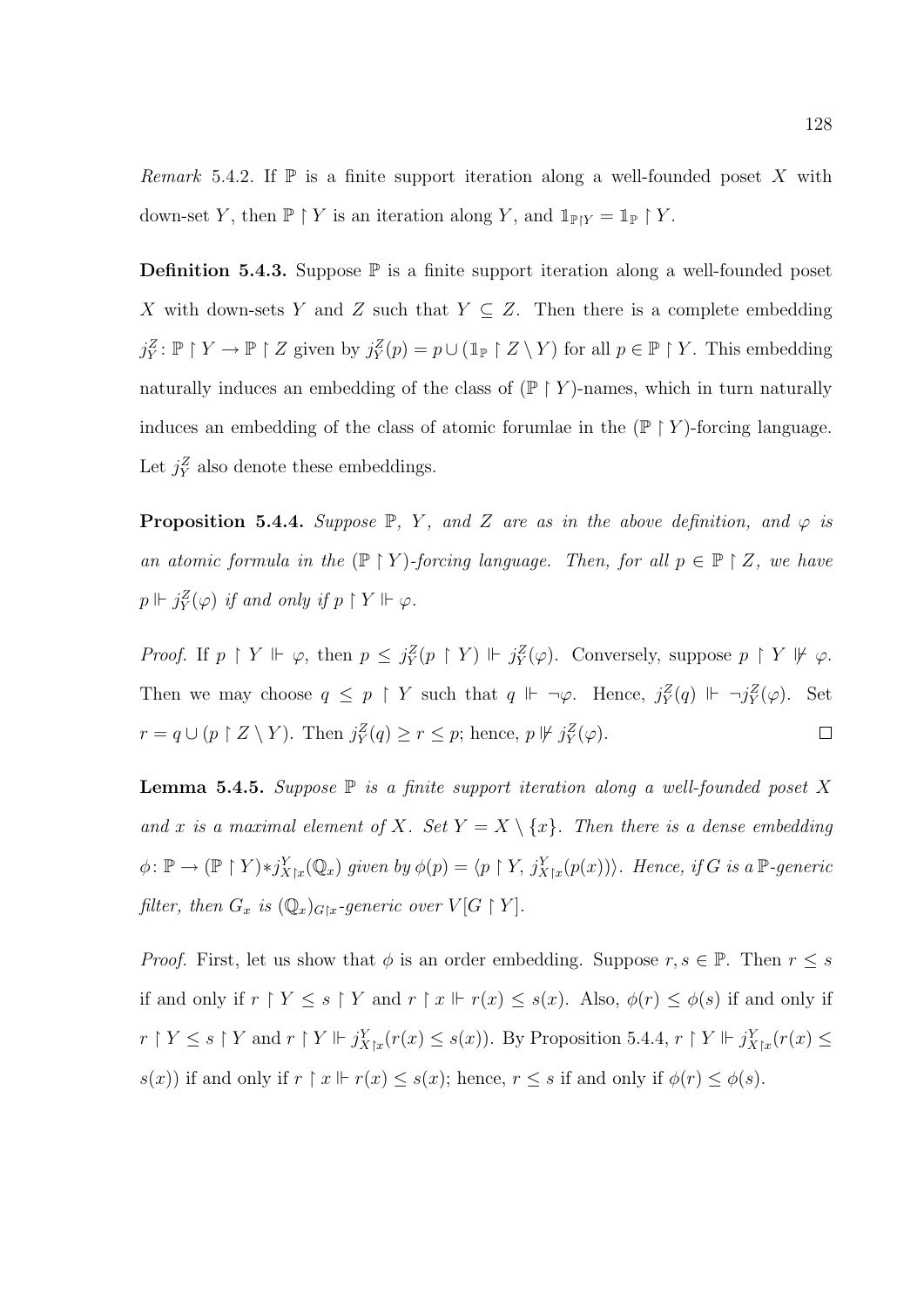Finally, let us show that ran  $\phi$  is dense. Suppose  $\langle p, q \rangle \in (\mathbb{P} \restriction Y) * j^Y_{X \upharpoonright x}(\mathbb{Q}_x)$ . Then there exist  $r \leq p$  and  $s \in \text{dom}(j_{X|x}^Y(\mathbb{Q}_x))$  such that  $r \Vdash s = q \in j_{X|x}^Y(\mathbb{Q}_x)$ . Hence,  $\langle r, s \rangle \leq \langle p, q \rangle$ . Also, s is a  $(j_{X\}_{x}^{\infty}[\mathbb{P} \restriction x])$ -name; hence, there exists a  $(\mathbb{P} \restriction x)$ -name t such that  $j_{X|x}^Y(t) = s$ . Hence,  $r \Vdash j_{X|x}^Y(t \in \mathbb{Q}_x)$ ; hence,  $r \upharpoonright x \Vdash t \in \mathbb{Q}_x$ . Hence,  $r \cup \{\langle x, t \rangle\} \in \mathbb{P}$ and  $\phi(r \cup \{\langle x, t \rangle\}) = \langle r, s \rangle$ . Thus, ran  $\phi$  is dense.  $\Box$ 

Remark 5.4.6. Proposition 5.4.4 and Lemma 5.4.5 and their proofs remain valid for arbitrary iterations along posets as defined in [25].

**Lemma 5.4.7.** Let  $\mathbb P$  be a forcing order, A a subset of  $[\omega]^\omega$  with the SFIP,  $\mathbb Q$  the Booth forcing for A, x a  $\mathbb{Q}$ -name for a generic pseudointersection of A, and B a  $\mathbb{P}$ -name such that  $\mathbb{1}_{\mathbb{P}}$  forces  $\check{A} \subseteq B \subseteq [\omega]^{\omega}$  and forces B to have the SFIP. Let i and j be the canonical embeddings, respectivly, of  $\mathbb{P}\text{-names}$  and  $\mathbb{Q}\text{-names}$  into  $(\mathbb{P} * \check{\mathbb{Q}})$ -names. Then  $\mathbb{1}_{\mathbb{P} * \check{\mathbb{Q}}}$  forces  $i(B) \cup \{j(x)\}\$ to have the SFIP.

*Proof.* Seeking a contradiction, suppose  $r_0 = \langle p_0, \langle \sigma, F \rangle \rangle \in \mathbb{P} * \check{\mathbb{Q}}$  and  $n < \omega$  and  $p_0 \Vdash H \in [B]^{<\omega}$  and  $r_0 \Vdash j(x) \cap \bigcap i(H) \subseteq \check{n}$ . Then  $p_0$  forces  $\check{F} \cup H \subseteq B$ , which is forced to have the SFIP; hence, there exist  $p_1 \leq p_0$  and  $m \in \omega \setminus n$  such that  $p_1 \Vdash \check{m} \in \bigcap (\check{F} \cup H)$ . Set  $r_1 = \langle p_1, \langle \sigma \cup \{m\}, F \rangle \rangle$ . Then  $r_0 \geq r_1 \Vdash \tilde{m} \in j(x) \cap \bigcap i(H)$ , contradicting how we chose  $r_0$ .  $\Box$ 

**Lemma 5.4.8.** Suppose  $\mathbb P$  and  $\mathbb Q$  are forcing orders such that  $\mathbb P$  is ccc and  $\mathbb Q$  has property (K). Then  $\mathbb{1}_{\mathbb{P}}$  forces  $\check{\mathbb{Q}}$  to have property (K).

*Proof.* Suppose the lemma fails. Then there exist  $p \in \mathbb{P}$  and f such that  $p \Vdash f \in \check{\mathbb{Q}}^{\omega_1}$ and  $p \Vdash \forall J \in [\omega_1]^{\omega_1} \exists \alpha, \beta \in J \ f(\alpha) \perp f(\beta)$ . For each  $\alpha < \omega_1$ , choose  $p_\alpha \leq p$  and  $q_\alpha \in \mathbb{Q}$ such that  $p_{\alpha} \Vdash f(\alpha) = \check{q}_{\alpha}$ . Then there exists  $I \in [\omega_1]^{\omega_1}$  such that  $q_{\alpha} \not\perp q_{\beta}$  for all  $\alpha, \beta \in I$ .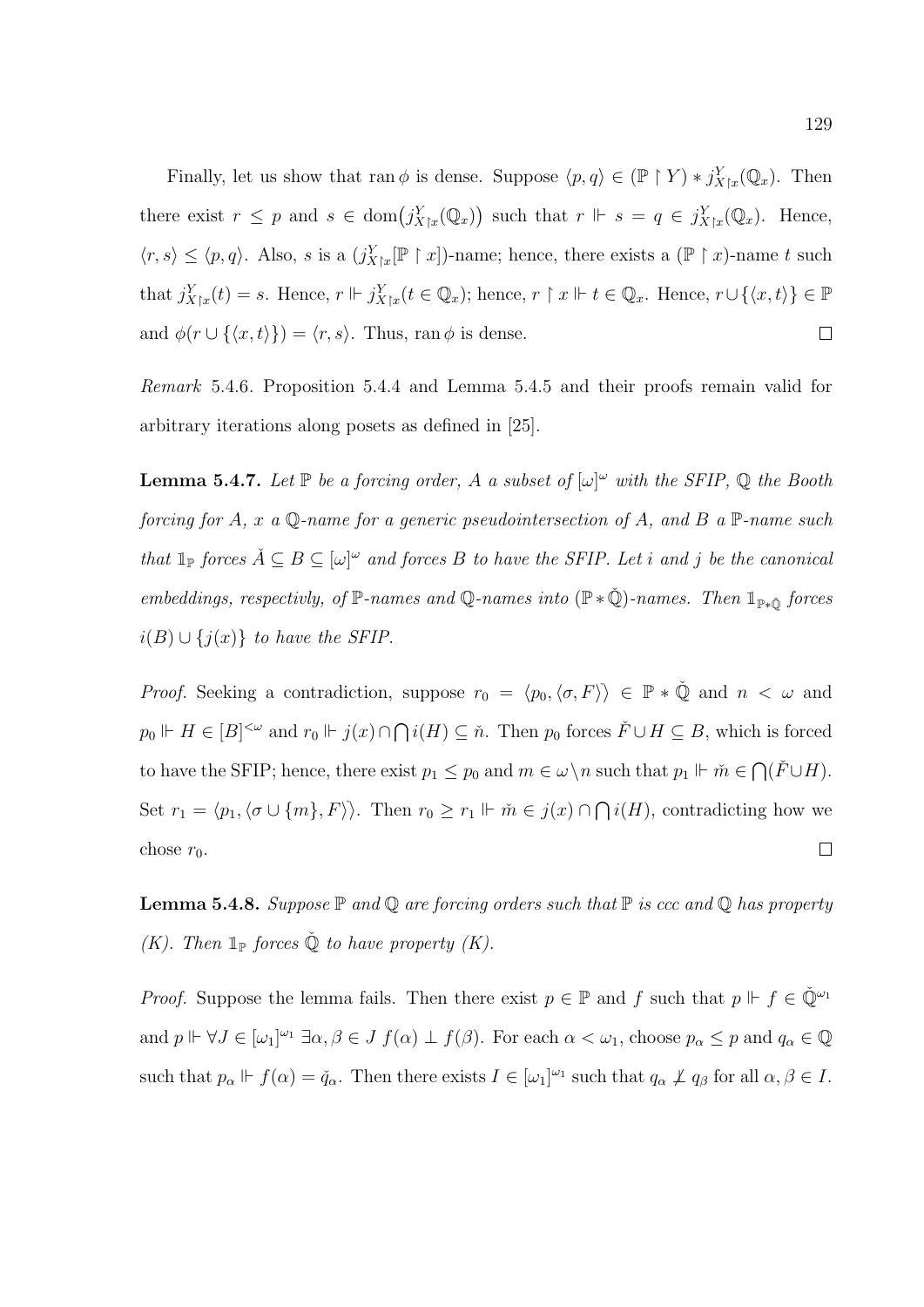Let *J* be the P-name  $\{\langle \check{\alpha}, p_{\alpha} \rangle : \alpha \in I\}$ . Then  $p \Vdash \forall \alpha, \beta \in J$   $f(\alpha) = \check{q}_{\alpha} \not\perp \check{q}_{\beta} = f(\beta)$ . Hence,  $p \Vdash |J| \leq \omega$ . Since  $\mathbb P$  is ccc, there exists  $\alpha \in I$  such that  $p \Vdash J \subseteq \check{\alpha}$ . But this  $\Box$ contradicts  $p \geq p_{\alpha} \Vdash \check{\alpha} \in J$ .

**Lemma 5.4.9.** Suppose  $\mathbb P$  is a finite support iteration along a well-founded poset X and  $\mathbb{1}_{\mathbb{P}} \restriction x$  forces  $\mathbb{Q}_x$  to have property  $(K)$  for all  $x \in X$ . Then  $\mathbb{P}$  has property  $(K)$ .

*Proof.* We may assume the lemma holds whenever  $X$  is replaced by a poset of lesser height. Let  $I \in [\mathbb{P}]^{\omega_1}$ . We may assume  $\{\text{supp}(p) : p \in I\}$  is a  $\Delta$ -system; let  $\sigma$  be its root. Set  $Y_0 = \bigcup_{x \in \sigma} X \upharpoonright x$ . Then  $\mathbb{P} \upharpoonright Y_0$  has property (K). Let  $n = |\sigma \setminus Y_0|$  and  $\langle x_i \rangle_{i \leq n}$  biject from n to  $\sigma \setminus Y_0$ . Set  $Y_{i+1} = Y_i \cup \{x_i\}$  for all  $i \leq n$ . Suppose  $i \leq n$ and  $\mathbb{P} \restriction Y_i$  has property (K). By Lemma 5.4.8,  $\mathbb{1}_{\mathbb{P} \restriction Y_i}$  forces  $j_{X \restriction x_i}^{Y_i}(\mathbb{Q}_{x_i})$  to have property (K). Hence,  $\mathbb{P} \restriction Y_{i+1}$  has property (K), for it densely embeds into  $\mathbb{P} \restriction Y_i * j_{X|x_i}^{Y_i}(\mathbb{Q}_{x_i})$  by Lemma 5.4.5. By induction,  $\mathbb{P} \restriction Y_n$  has property (K); hence, there exists  $J \in [I]^{\omega_1}$  such that  $p \restriction Y_n \nperp q \restriction Y_n$  for all  $p, q \in J$ . Fix  $p, q \in J$  and choose r such that  $r \leq p \restriction Y_n$  and  $r \le q \restriction Y_n$ . Set  $s = r \cup (p \restriction \text{supp}(p) \setminus Y_n) \cup (q \restriction \text{supp}(q) \setminus Y_n)$  and  $t = s \cup (\mathbb{1}_{\mathbb{P}} \restriction X \setminus \text{dom } s)$ . Then  $t \leq p, q$ .  $\Box$ 

**Lemma 5.4.10.** Suppose of  $\kappa = \kappa \leq \lambda = \lambda^{<\kappa}$ . Then there exists a  $\kappa$ -like,  $\kappa$ -directed, well-founded poset  $\Xi$  with cofinality and cardinality  $\lambda$ .

*Proof.* Let  $\{x_\alpha : \alpha < \lambda\}$  biject from  $\lambda$  to  $[\lambda]^{<\kappa}$ . Construct  $\langle y_\alpha \rangle_{\alpha < \lambda} \in ([\lambda]^{<\kappa})^{\lambda}$  as follows. Given  $\alpha < \lambda$  and  $\langle y_{\beta} \rangle_{\beta < \alpha}$ , choose  $\xi_{\alpha} \in \lambda \setminus \bigcup_{\beta < \alpha} y_{\beta}$  and set  $y_{\alpha} = x_{\alpha} \cup \{\xi_{\alpha}\}\$ . Let  $\Xi$  be  $\{y_\alpha : \alpha < \lambda\}$  ordered by inclusion. Then  $\Xi$  is cofinal with  $[\lambda]^{<\kappa}$ ; hence,  $\Xi$  is  $\kappa$ -directed and has cofinality  $\lambda$ . Also,  $\Xi$  is well-founded because  $\langle y_\alpha \rangle_{\alpha < \lambda}$  is nondecreasing. Finally,  $\Xi$  is  $\kappa$ -like because for all  $I \in [\lambda]^{\kappa}$  we have  $|\bigcup_{\alpha \in I} y_{\alpha}| \geq |\{\xi_{\alpha} : \alpha \in I\}| = \kappa$ ; whence,  $\{y_\alpha : \alpha \in I\}$  has no upper bound in  $[\lambda]^{<\kappa}$ .  $\Box$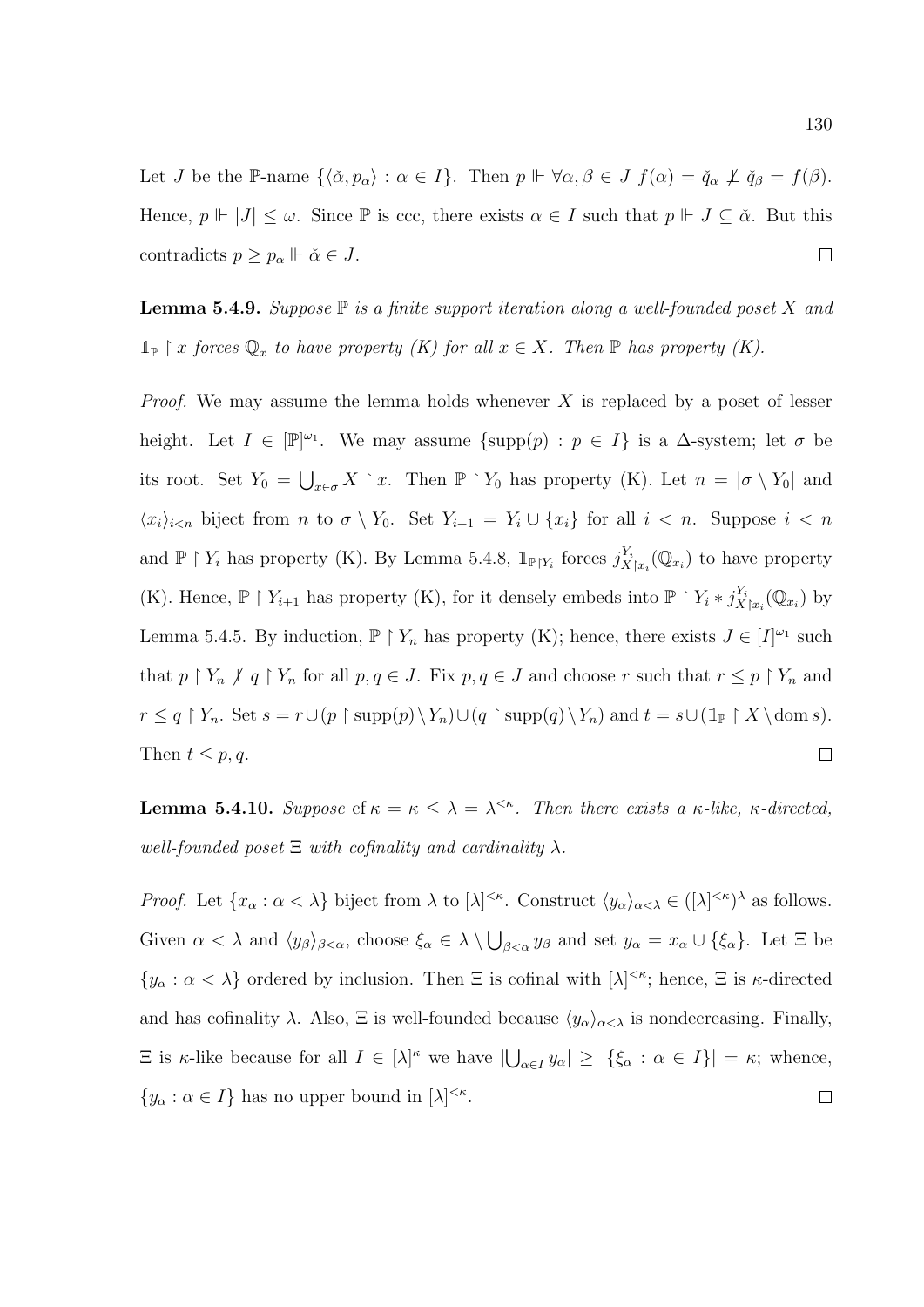**Definition 5.4.11.** For all  $x, y \subseteq \omega$ , define  $x \subseteq^* y$  as  $|x \setminus y| < \omega$ . Let **p** denote the minimum value of |A| where A ranges over the subsets of  $[\omega]^\omega$  that have SFIP yet have no pseudointersection.

*Remark* 5.4.12. It easily seen that  $\omega_1 \leq \mathfrak{p} \leq \mathfrak{h}$ .

**Theorem 5.4.13.** Suppose  $\omega_1 \leq \text{cf } \kappa = \kappa \leq \lambda = \lambda^{<\kappa}$ . Then there is a property (K) forcing extension in which

$$
\mathfrak{p} = \pi N t(\omega^*) = N t(\omega^*) = \mathfrak{ss}_2 = \mathfrak{b} = \kappa \leq \lambda = \mathfrak{c}.
$$

Moreover, in this extension  $\omega^*$  has  $P_{\kappa}$ -points; whence,  $\max_{q \in \omega^*} \chi Nt(q, \omega^*) = \kappa$ .

*Proof.* Let  $\Xi$  be as in Lemma 5.4.10. Let  $\langle \sigma_{\alpha} \rangle_{\alpha < \lambda}$  biject from  $\lambda$  to  $\Xi$ . Let  $\langle \langle \zeta_{\alpha}, \eta_{\alpha} \rangle \rangle_{\alpha < \lambda}$ biject from  $\lambda$  to  $\lambda^2$ . Given  $\alpha < \lambda$  and  $\langle \tau_{\zeta_{\beta},\eta_{\beta}} \rangle_{\beta < \alpha} \in \Xi^{\alpha}$ , choose  $\tau_{\zeta_{\alpha},\eta_{\alpha}} \in \Xi$  such that  $\sigma_{\zeta_{\alpha}} < \tau_{\zeta_{\alpha},\eta_{\alpha}} \nleq \tau_{\zeta_{\beta},\eta_{\beta}}$  for all  $\beta < \alpha$ . We may so choose  $\tau_{\zeta_{\alpha},\eta_{\alpha}}$  because  $\Xi$  is directed and has cofinality  $\lambda$ .

Let us construct a finite support iteration  $\mathbb P$  along  $\Xi$ . Since  $\Xi$  is well-founded, we may define  $\mathbb{Q}_{\sigma}$  in terms of  $\mathbb{P} \restriction \sigma$  for each  $\sigma \in \Xi$ . Suppose  $\sigma \in \Xi$  and, for all  $\tau < \sigma$ , we have  $|\mathbb{P}| \leq \tau$  <  $\kappa$  and  $\mathbb{1}_{\mathbb{P}|\tau}$  forces  $\mathbb{Q}_{\tau}$  to have property (K). Then  $\mathbb{P} \restriction \sigma$  has property (K) by Lemma 5.4.9, and hence is ccc. Moreover,  $|\mathbb{P} \restriction \sigma| < \kappa$  because  $|\mathbb{P} \restriction \sigma$  is a finite support iteration along  $\Xi \restriction \sigma$  and  $|\Xi \restriction \sigma| < \kappa$ . Hence,  $\mathbb{1}_{\mathbb{P}[\sigma} \Vdash |\mathfrak{c}^{\leq \kappa}| \leq ((\kappa^{\omega})^{\leq \kappa})^{\leq} \leq \lambda$ . Let  $\mathcal{E}_{\sigma}$  be a  $(\mathbb{P} \restriction \sigma)$ -name for the set of all E in the  $(\mathbb{P} \restriction \sigma)$ -generic extension for which  $E \in [[\omega]^\omega]^{<\kappa}$  and E has the SFIP. Then we may choose a  $(\mathbb{P} \restriction \sigma)$ -name  $f_\sigma$  such that  $\mathbb{1}_{\mathbb{P}[\sigma]}$ forces  $f_{\sigma}$  to be a surjection from  $\lambda$  to  $\mathcal{E}_{\sigma}$ . We may assume we are given corresponding  $f_{\tau}$ for all  $\tau < \sigma$ . If there exist  $\alpha, \beta < \lambda$  such that  $\sigma = \tau_{\alpha,\beta}$ , then let  $\mathbb{Q}_{\sigma}$  be a  $(\mathbb{P} \restriction \sigma)$ -name for  $\mathbb{Q}'_{\sigma} \times \text{Fn}(\omega, 2)$  where  $\mathbb{Q}'_{\sigma}$  is a  $(\mathbb{P} \restriction \sigma)$ -name for the Booth forcing for  $f_{\sigma_{\alpha}}(\beta)$ . If there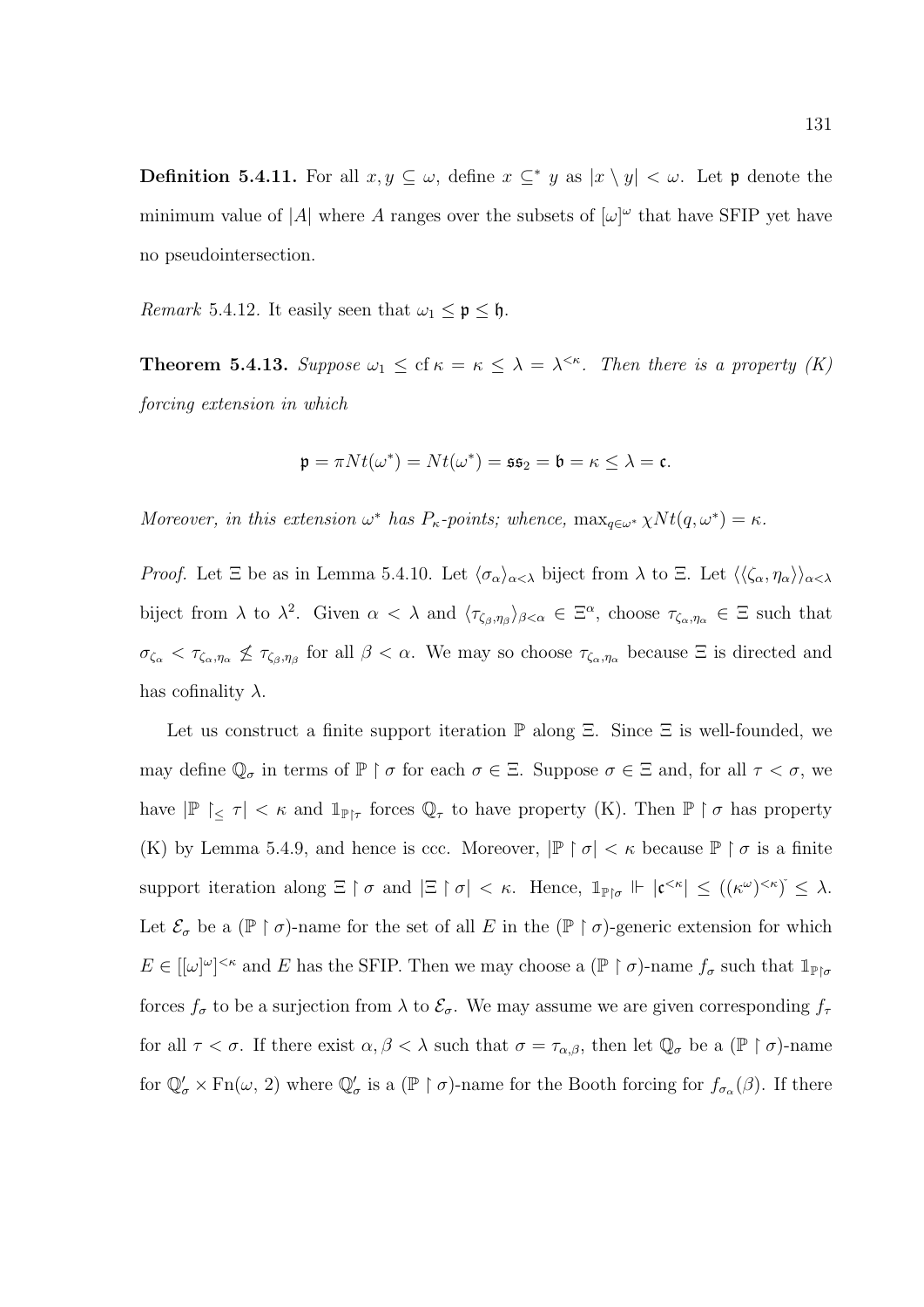are no such  $\alpha$  and  $\beta$ , then let  $\mathbb{Q}_{\sigma}$  be a  $(\mathbb{P} \restriction \sigma)$ -name for a singleton poset. Then  $\mathbb{1}_{\mathbb{P} \restriction \sigma}$ forces  $\mathbb{Q}_{\sigma}$  to have property (K). Also, we may assume  $|\mathbb{Q}_{\sigma}| < \kappa$ . Hence,  $|\mathbb{P}| \leq \sigma < \kappa$ .

By induction,  $|\mathbb{P}| \leq \sigma$   $| \lt \kappa$  and  $\mathbb{1}_{\mathbb{P}\upharpoonright\sigma}$  forces  $\mathbb{Q}_{\sigma}$  to have property (K) for all  $\sigma \in \Xi$ . Hence, P has property (K) by Lemma 5.4.9, and hence is ccc. Also, since  $|\Xi| \leq \lambda$  and P is a finite support iteration,  $|\mathbb{P}| \leq \lambda$ . Let G be a P-generic filter. Then  $\mathfrak{c}^{V[G]} \leq \lambda^{\omega} = \lambda$ . Moreover,  $\mathfrak{c}^{V[G]} \geq \lambda$  because  $\mathbb P$  adds  $\lambda$ -many Cohen reals.

By Theorem 5.2.14 and Lemma 5.2.5, it suffices to show that  $\mathfrak{b}^{V[G]} \leq \kappa \leq \mathfrak{p}^{V[G]}$ , that  $\mathfrak{ss}_2^{V[G]} \leq \kappa$ , and that some  $q \in (\omega^*)^{V[G]}$  is a  $P_\kappa$ -point. First, we prove  $\kappa \leq \mathfrak{p}^{V[G]}$ . Suppose  $E \in (([\omega]^\omega)^{<\kappa})^{V[G]}$  and E has the SFIP. Then there exists  $\alpha < \lambda$  such that  $E \in V[G \restriction \sigma_\alpha]$ because  $\Xi$  is *κ*-directed. Hence, there exists  $\beta < \lambda$  such that  $(f_{\sigma_{\alpha}})_{G|\sigma_{\alpha}}(\beta) = E$ . Hence, E has a pseudointersection in  $V[G \restriction_{\leq} \tau_{\alpha,\beta}]$ . Thus,  $\kappa \leq \mathfrak{p}^{V[G]}$ .

Second, let us show that  $\mathfrak{b}^{V[G]} \leq \kappa$ . For each  $\alpha < \kappa$ , let  $u_{\alpha}$  be the increasing enumeration of the Cohen real added by the  $Fn(\omega, 2)$  factor of  $\mathbb{Q}_{\tau_{0,\alpha}}$ . Then it suffices to show that  $\{u_\alpha : \alpha < \kappa\}$  is unbounded in  $({\omega}^{\omega})^{V[G]}$ . Suppose  $v \in ({\omega}^{\omega})^{V[G]}$ . Then there exists  $\sigma \in \Xi$  such that  $v \in V[G \restriction \sigma]$ . Since  $\Xi$  is  $\kappa$ -like, there exists  $\alpha < \kappa$  such that  $\tau_{0,\alpha} \nleq \sigma$ . By Lemma 5.4.5,  $u_{\alpha}$  enumerates a real Cohen generic over  $V[G \restriction \sigma]$ ; hence,  $u_{\alpha}$  is not eventually dominated by v.

Third, let us prove  $\mathfrak{ss}_2^{V[G]} \leq \kappa$ . For each  $\alpha < \lambda$ , let  $x_\alpha$  be the Cohen real added by the Fn( $\omega$ , 2) factor of  $\mathbb{Q}_{\tau_{0,\alpha}}$ . Suppose  $I \in ([\lambda]^{\kappa})^{V[G]}$  and  $y \in ([\omega]^{\omega})^{V[G]}$ . Then there exists  $\sigma \in \Xi$  such that  $y \in V[G \restriction \sigma]$ . Since  $\Xi$  is  $\kappa$ -like, there exists  $\alpha \in I$  such that  $\tau_{0,\alpha} \nleq \sigma$ . By Lemma 5.4.5,  $x_\alpha$  is Cohen generic over  $V[G \restriction \sigma]$ , and therefore splits y. Thus,  $\langle \{x_\alpha, \omega \setminus x_\alpha\} \rangle_{\alpha < \lambda}$  witnesses  $\mathfrak{ss}_2^{V[G]} \leq \kappa$ .

Finally, let us construct a  $P_{\kappa}$ -point  $q \in (\omega^*)^{V[G]}$ . Let  $\sqsubseteq$  be an extension of the ordering of  $\Xi$  to a well-ordering of  $\Xi$ . For each  $\sigma \in \Xi$ , set  $Y_{\sigma} = {\tau \in \Xi : \tau \sqsubset \sigma}$ . Set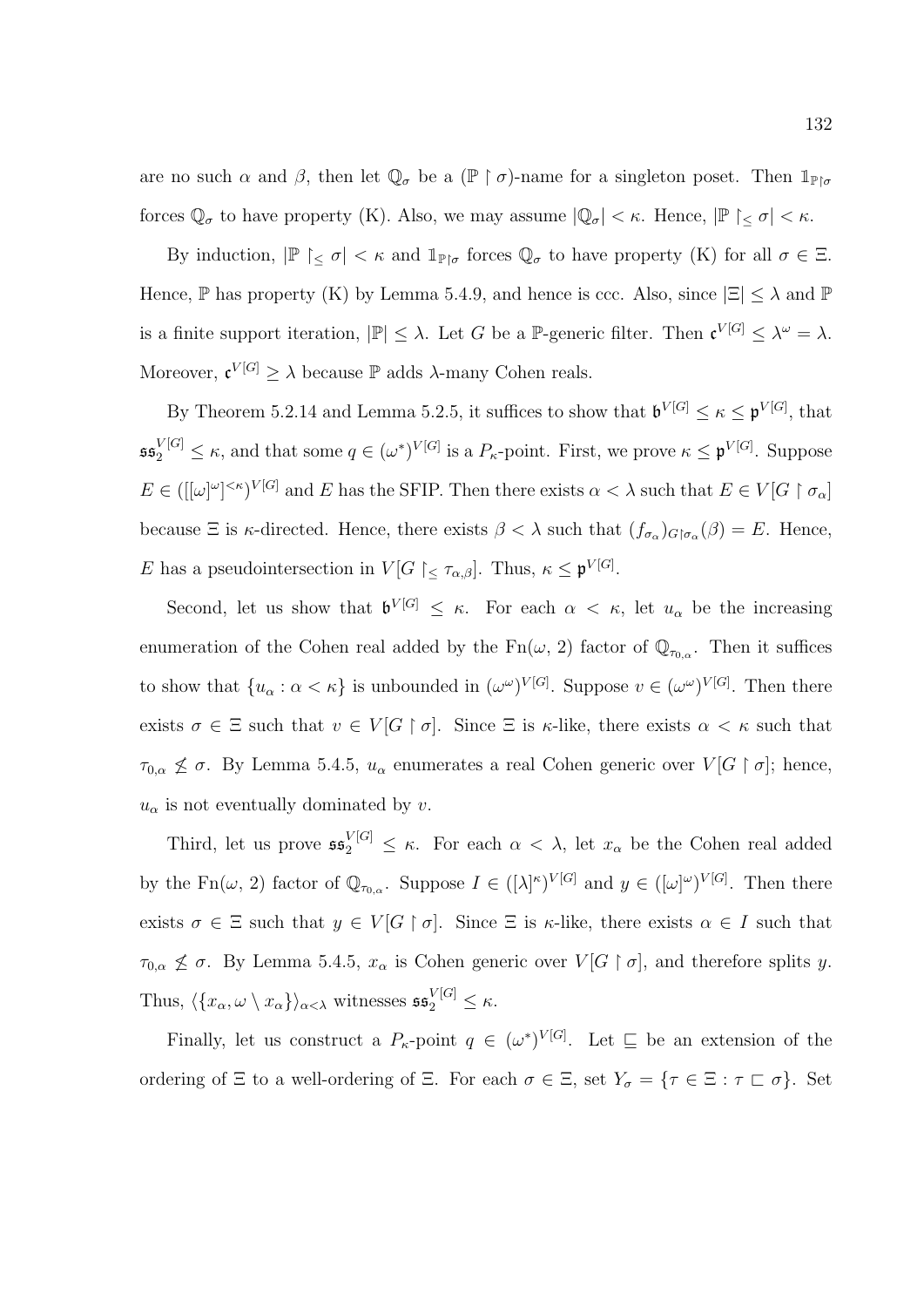$\rho = \min_{\square} \Xi$  and choose  $U_{\rho} \in (\omega^*)^V$ . Suppose  $\tau \in \Xi$  and  $\sigma$  is a final predecessor of  $\tau$ with respect to  $\subseteq$  and  $U_{\sigma} \in (\omega^*)^{V[G|Y_{\sigma}]}$ . If there are no  $\alpha, \beta < \lambda$  such that  $\sigma = \tau_{\alpha,\beta}$  and  $(f_{\sigma_\alpha})_{G\upharpoonright \sigma_\alpha}(\beta) \subseteq U_\sigma$ , then choose  $U_\tau \in (\omega^*)^{V[G\upharpoonright Y_\tau]}$  such that  $U_\tau \supseteq U_\sigma$ . Now suppose such  $\alpha$  and  $\beta$  exist. Let  $v_{\sigma}$  be the pseudointersection of  $(f_{\sigma_{\alpha}})_{G|\sigma_{\alpha}}(\beta)$  added by  $\mathbb{Q}'_{\sigma}$ .

By Lemmas 5.4.5 and 5.4.7,  $U_{\sigma} \cup \{v_{\sigma}\}\$  has the SFIP; hence, we may choose  $U_{\tau} \in$  $(\omega^*)^{V[G|Y_\tau]}$  such that  $U_\tau \supseteq U_\sigma \cup \{v_\sigma\}$ . For  $\tau \in \Xi$  that are limit points with respect to  $\sqsubseteq$ , choose  $U_{\tau} \in (\omega^*)^{V[G|Y_{\tau}]}$  such that  $U_{\tau} \supseteq \bigcup_{\sigma \sqsubset \tau} U_{\sigma}$ ; set  $q = \bigcup_{\tau \in \Xi} U_{\tau}$ . Then, arguing as in the proof of  $\kappa \leq \mathfrak{p}^{V[G]}$ , we have that q is a  $P_{\kappa}$ -point in  $(\omega^*)^{V[G]}$ .  $\Box$ 

The forcing extension of Theorem 5.4.13 can be modified to satisfy  $\mathfrak{b} = \mathfrak{s} < N t(\omega^*)$ c.

**Definition 5.4.14.** Given a class  $\mathcal J$  of posets and a cardinal  $\kappa$ , let  $MA(\kappa; \mathcal J)$  denote the statement that, given any  $\mathbb{P} \in \mathcal{J}$  and fewer than  $\kappa$ -many dense subsets of  $\mathbb{P}$ , there is a filter of  $\mathbb P$  intersecting each of these dense sets. We may replace  $\mathcal J$  with a descriptive term for  $\mathcal J$  when there is no ambiguity. For example,  $MA(c; ccc)$  is Martin's axiom.

**Theorem 5.4.15.** Suppose  $\omega_1 <$  cf  $\kappa = \kappa \leq \lambda = \lambda^{<\kappa}$ . Then there is a property (K) forcing extension in which

$$
\omega_1 = \pi N t(\omega^*) = \mathfrak{b} = \mathfrak{s} < N t(\omega^*) = \mathfrak{s} \mathfrak{s}_2 = \kappa \leq \lambda = \mathfrak{c}.
$$

*Proof.* Let P be as in the proof of Theorem 5.4.13. Set  $\mathbb{R} = \mathbb{P} \times \text{Fn}(\omega_1, 2)$ , which has property (K) because  $\mathbb P$  does. Let K be a generic filter of  $\mathbb R$ . Let  $\pi_0$  and  $\pi_1$  be the natural coordinate projections on  $\mathbb{R}$ ; let  $\pi_0$  and  $\pi_1$  also denote their respective natural extensions to the class of R-names. Set  $G = \pi_0[K]$  and  $H = \pi_1[K]$ . Then  $\mathfrak{c}^{V[K]} = \lambda$ clearly holds. Adding  $\omega_1$ -many Cohen reals to any model of ZFC forces  $\mathfrak{b} = \mathfrak{s} = \omega_1$ , and  $\pi N t(\omega^*) = \mathfrak{h} \leq \mathfrak{b}, \text{ so } \pi N t(\omega^*)^{V[K]} = \mathfrak{b}^{V[K]} = \mathfrak{s}^{V[K]} = \omega_1.$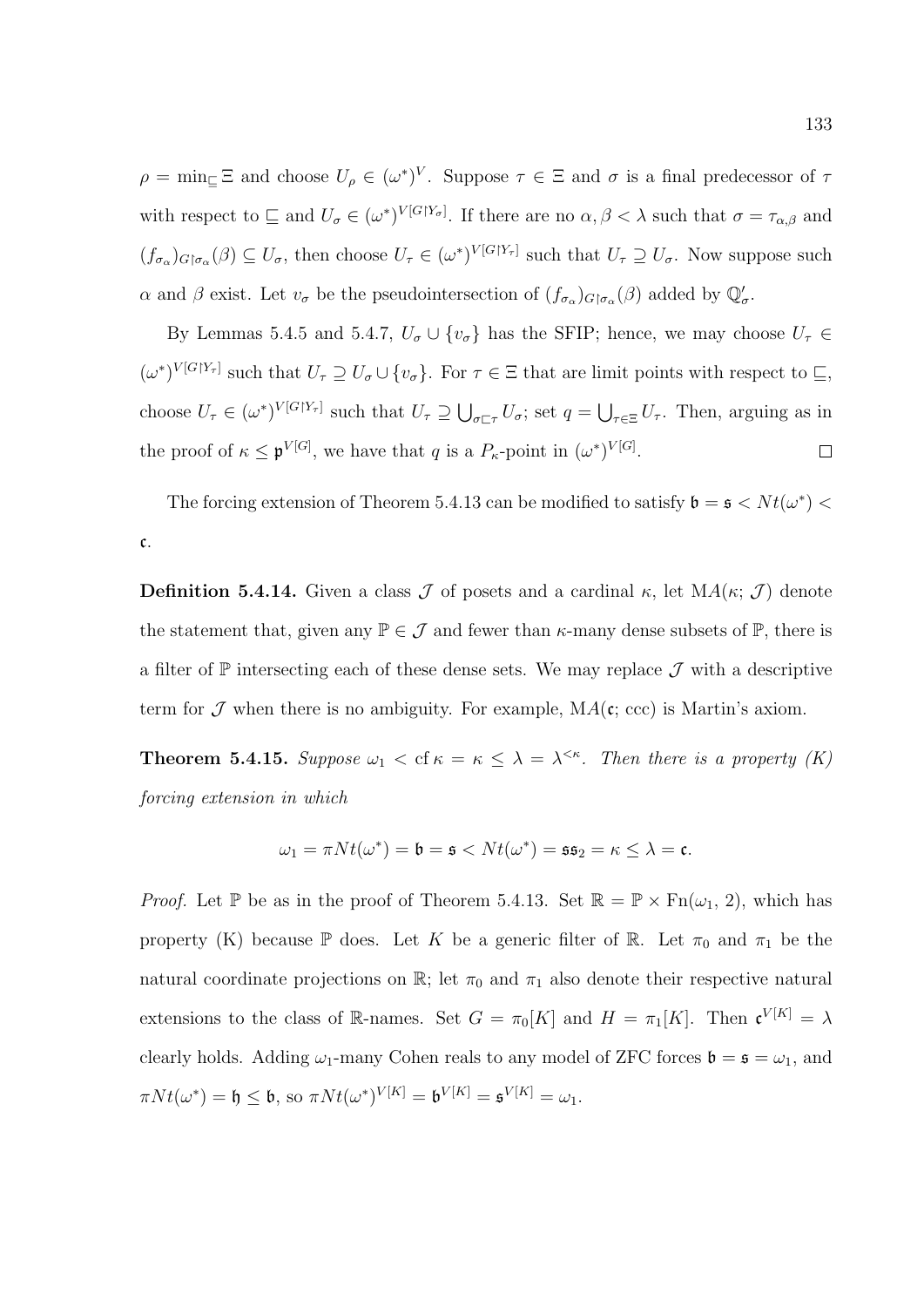For each  $\alpha < \lambda$ , let  $x_{\alpha}$  be the Cohen real added by the Fn( $\omega$ , 2) factor of  $\mathbb{Q}_{\tau_{0,\alpha}}$ . Suppose  $I \in ([\lambda]^{\kappa})^{V[K]}$  and  $y \in ([\omega]^{\omega})^{V[K]}$ . Then there exists  $\sigma \in \Xi$  such that  $y \in$  $V[(G \restriction \sigma) \times H]$ . Since  $\Xi$  is  $\kappa$ -like, there exists  $\alpha \in I$  such that  $\tau_{0,\alpha} \nleq \sigma$ . By Lemma 5.4.5,  $x_{\alpha}$  is Cohen generic over  $V[G \restriction \sigma]$ ; hence,  $x_{\alpha}$  is Cohen generic over  $V[(G \restriction \sigma) \times H]$  and therefore splits y. Thus,  $\langle \{x_\alpha, \omega \setminus x_\alpha\} \rangle_{\alpha < \lambda}$ witnesses  $\mathfrak{ss}_2^{V[K]} \leq \kappa$ .

Therefore, it suffices to show that  $Nt(\omega^*)^{V[K]} \geq \kappa$ . Suppose  $\mu < \kappa$  and A is an R-name for a base of  $\omega^*$ . Choose an R-name q for an element of  $\omega^*$  with character  $\lambda$ . Let f be a name for an injection from  $\lambda$  into A such that  $q \in \bigcap \text{ran } f$ . Let g be a name for an element of  $([\omega]^\omega)^\lambda$  such that  $q \in g(\alpha)^* \subseteq f(\alpha)$  for all  $\alpha < \lambda$ . For each  $\alpha < \lambda$ , let  $u_{\alpha}$  be a name for  $g(\alpha)$  such that  $u_{\alpha} = \{\{\check{n}\} \times A_{\alpha,n} : n < \omega\}$  where each  $A_{\alpha,n}$  is a countable antichain of R. Since  $\max\{\omega_1, \mu\} < \lambda$ , there exist  $\xi < \omega_1$  and  $J \in [\lambda]^{\mu}$  such that  $\text{ran }\pi_1(u_\alpha) \subseteq \text{Fn}(\xi, 2)$  for all  $\alpha \in J$ . It suffices to show that  $\{(u_\alpha)_K : \alpha \in J\}$  has a pseudointersection in  $V[K]$ .

For each  $\alpha \in J$ , set  $v_{\alpha} = \{\langle \tilde{n}, r \rangle : \langle \tilde{n}, \langle p, r \rangle \rangle \in u_{\alpha} \text{ and } p \in G\}$ . Set  $H_0 = H \cap$ Fn( $\xi$ , 2). By Bell's Theorem [10], MA( $\mathfrak{p}$ ;  $\sigma$ -centered) is a theorem of ZFC. Hence,  $V[G]$ satisfies  $MA(\kappa; \sigma\text{-centered})$ . By an argument of Baumgartner and Tall communicated by Roitman [58], adding a single Cohen real preserves  $MA(\kappa; \sigma\text{-centered})$ . Since Booth forcing for  $\{(v_\alpha)_{H_0} : \alpha \in J\}$  is  $\sigma$ -centered,  $\{(v_\alpha)_{H_0} : \alpha \in J\}$ , which is equal to  $\{(u_\alpha)_K :$  $\alpha \in J$ , has a pseudointersection in  $V[G \times H_0]$ .  $\Box$ 

## 5.5 Local Noetherian type and  $\pi$ -type

Dow and Zhou [16] proved that there is a point in  $\omega^*$  that (along with satisfying some additional properties) has an  $\omega^{\rm op}$ -like local base. The proof of Theorem 3.5.15 is a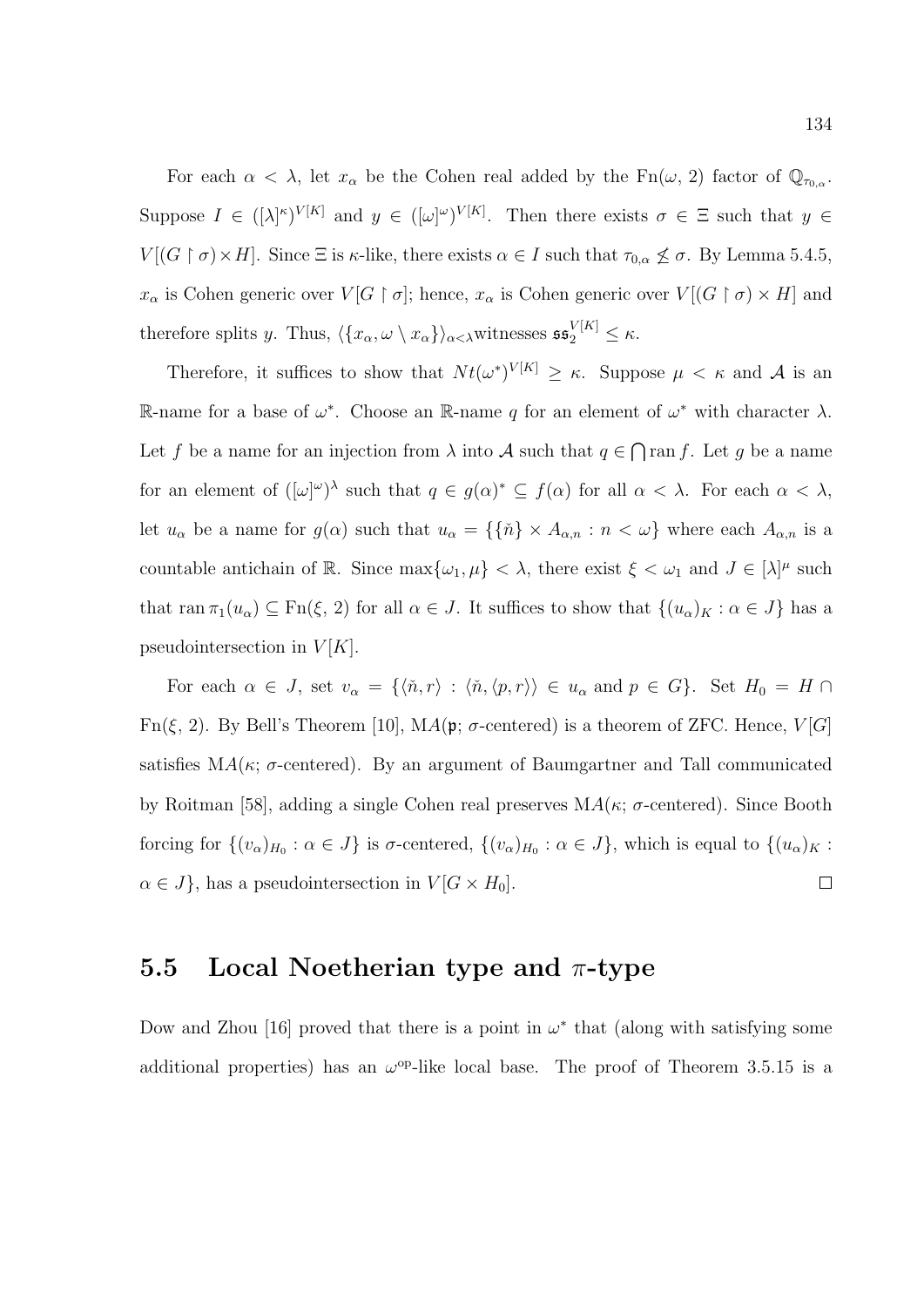simpler construction of an  $\omega^{\rm op}$ -like local base which also naturally generalizes to every  $u(\kappa)$ . This construction is essentially due to Isbell [32], who was interested in actual intersections as opposed to pseudointersections.

**Definition 5.5.1.** Let  $\alpha$  denote the minimum of the cardinalities of infinite, maximal almost disjoint subfamilies of  $[\omega]^\omega$ . Let i denote the minimum of the cardinalities of infinite, maximal independent subfamilies of  $[\omega]^\omega$ .

It is known that  $\mathfrak{b} \leq \mathfrak{a}$  and  $\mathfrak{r} \leq \mathfrak{i} \geq \mathfrak{d} \geq \mathfrak{s}$ . (See 8.4, 8.12, 8.13 and 3.3 of [11].) Because of Kunen's result that  $\mathfrak{a} = \omega_1$  in the Cohen model (see VIII.2.3 of [40]), it is consistent that  $\mathfrak{a} < \mathfrak{r}$ . Also, Shelah [65] has constructed a model of  $\mathfrak{r} \leq \mathfrak{u} < \mathfrak{a}$ .

In ZFC, the best upper bound of  $\chi N t(\omega^*)$  of which we know is c by Lemma 3.2.3. We will next prove Theorem 5.5.5, which implies that, except for  $\mathfrak c$  and possibly cf  $\mathfrak c$ , all of the cardinal characteristics of the continuum with definitions included in Blass [11] can consistently be simultaneously strictly less than  $\chi N t(\omega^* )$ .

**Lemma 5.5.2.** Suppose  $\kappa$ ,  $\lambda$ , and  $\mu$  are cardinals and  $\kappa \leq cf \lambda = \lambda > \mu$ . Then  $(\kappa \times \lambda)$ <sup>op</sup> is not almost  $\mu^{\rm op}\text{-}like.$ 

*Proof.* Let I be a cofinal subset of  $\kappa \times \lambda$ . Then it suffices to show that I is not  $\mu$ -like. If  $\kappa = \lambda$ , then I is not  $\mu$ -like because it is  $\lambda$ -directed. Suppose  $\kappa < \lambda$ . Then there exists  $\alpha < \kappa$  such that  $|I \cap (\{\alpha\} \times \lambda)| = \lambda$ ; hence, I has an increasing  $\lambda$ -sequence; hence, I is  $\Box$ not  $\mu$ -like.

**Lemma 5.5.3.** Given any infinite independent subfamily I of  $[\omega]^\omega$ , there exists  $J \subseteq [\omega]^\omega$ such that if x is a generic pseudointersection of J then  $I \cup \{x\}$  is independent, but  $I \cup \{x, y\}$  is not independent for any  $y \in [\omega]^\omega \cap V \setminus I$ .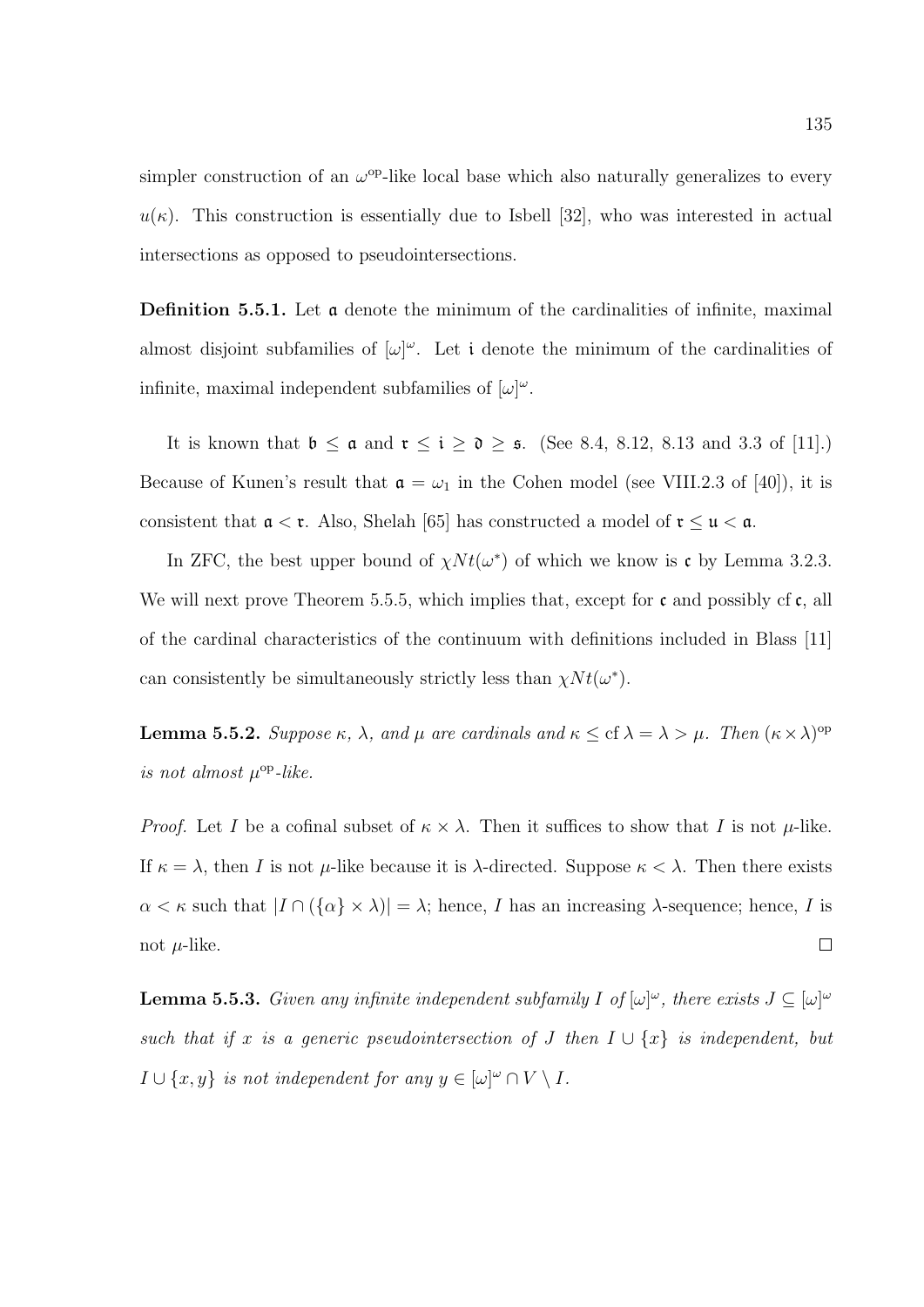Proof. See Exercise A12 on page 289 of Kunen [40].

**Definition 5.5.4.** We say a  $P_k$ -point in a space is *simple* if it has a local base of order type  $\kappa^{\rm op}$ .

**Theorem 5.5.5.** Suppose  $\omega_1 \leq \text{cf } \kappa = \kappa \leq \text{cf } \lambda = \lambda = \lambda^{<\kappa}$ . Then there is a property (K) forcing extension satisfying  $\mathfrak{p} = \mathfrak{a} = \mathfrak{i} = \mathfrak{u} = \kappa \leq \lambda = \chi N t(\omega^*) = \mathfrak{c}$ .

*Proof.* We will construct a finite support iteration  $\langle \mathbb{P}_{\alpha} \rangle_{\alpha \leq \lambda \kappa}$  where  $\lambda \kappa$  denotes the ordinal product of  $\lambda$  and  $\kappa$ . It suffices to ensure that the iteration is at every stage property (K) and of size at most  $\lambda$ , and that the  $\mathbb{P}_{\lambda\kappa}$ -generic extension of V satisfies max $\{\mathfrak{a},\mathfrak{i},\mathfrak{u}\}\leq$  $\kappa \leq \mathfrak{p}$  and  $\lambda \leq \chi N t(\omega^*)$ . Our strategy is to interleave an iteration of length  $\lambda \kappa$  and three iterations of length  $\kappa$ . At every stage below  $\lambda \kappa$ , add another piece of what will be an ultrafilter base that, ordered by  $\supseteq^*$ , will be isomorphic to a cofinal subset of  $\kappa \times \lambda$ . Also, at every stage we will add a pseudointersection, such that the final model satisfies  $\mathfrak{p} \geq \kappa$ . After each limit stage of cofinality  $\lambda$ , add an element to each of three objects that, when completed, will be a maximal almost disjoint family of size  $\kappa$ , a maximal independent family of size  $\kappa$ , and a base of a simple  $P_{\kappa}$ -point in  $\omega^*$ .

Let  $\varphi: \lambda^2 \to \lambda$  be a bijection such that  $\varphi(\alpha, \beta) \geq \alpha$  for all  $\alpha, \beta < \lambda$ . For each  $\langle \alpha, \beta \rangle \in \kappa \times \lambda$ , set  $E_{\alpha,\beta} = {\langle \gamma, \delta \rangle \in \kappa \times \lambda : \lambda \gamma + \delta < \lambda \alpha + \beta }$ . Suppose  $\langle \alpha, \beta \rangle \in \kappa \times \lambda$ and we have constructed  $\langle \mathbb{P}_{\gamma} \rangle_{\gamma \leq \lambda \alpha + \beta}$  to have property (K) and size at most  $\lambda$  at all of its stages, and a sequence  $\langle x_{\gamma,\delta}\rangle_{\langle\gamma,\delta\rangle\in E_{\alpha,\beta}}$  of  $\mathbb{P}_{\lambda\alpha+\beta}$ -names each forced to be in  $[\omega]^\omega$ . Set  $B = \{x_{\gamma,\delta} : \langle \gamma, \delta \rangle \in E_{\alpha,\beta}\}.$  Let  $\langle S_{\gamma} \rangle_{\gamma \leq \kappa}$  be a partition of  $\lambda$  into  $\kappa$ -many stationary sets such that  $S_0$  contains all successor ordinals. Suppose we have constructed a sequence  $\langle \rho_{\gamma,\delta}\rangle_{\langle \gamma,\delta\rangle\in E_{\alpha,\beta}} \in \lambda^{E_{\alpha,\beta}}$  such that we always have  $\rho_{\gamma,\delta} \in S_{\gamma}$  and  $\rho_{\gamma,\delta_0} < \rho_{\gamma,\delta_1}$  whenever  $\delta_0 < \delta_1$ . Set  $D_{\alpha,\beta} = {\langle \gamma, \rho_{\gamma,\delta} \rangle : \langle \gamma, \delta \rangle \in E_{\alpha,\beta}}$ . Further suppose that  ${\langle \langle \gamma, \rho_{\gamma,\delta} \rangle, x_{\gamma,\delta} \rangle : \langle \gamma, \delta \rangle \rangle}$ 

 $\Box$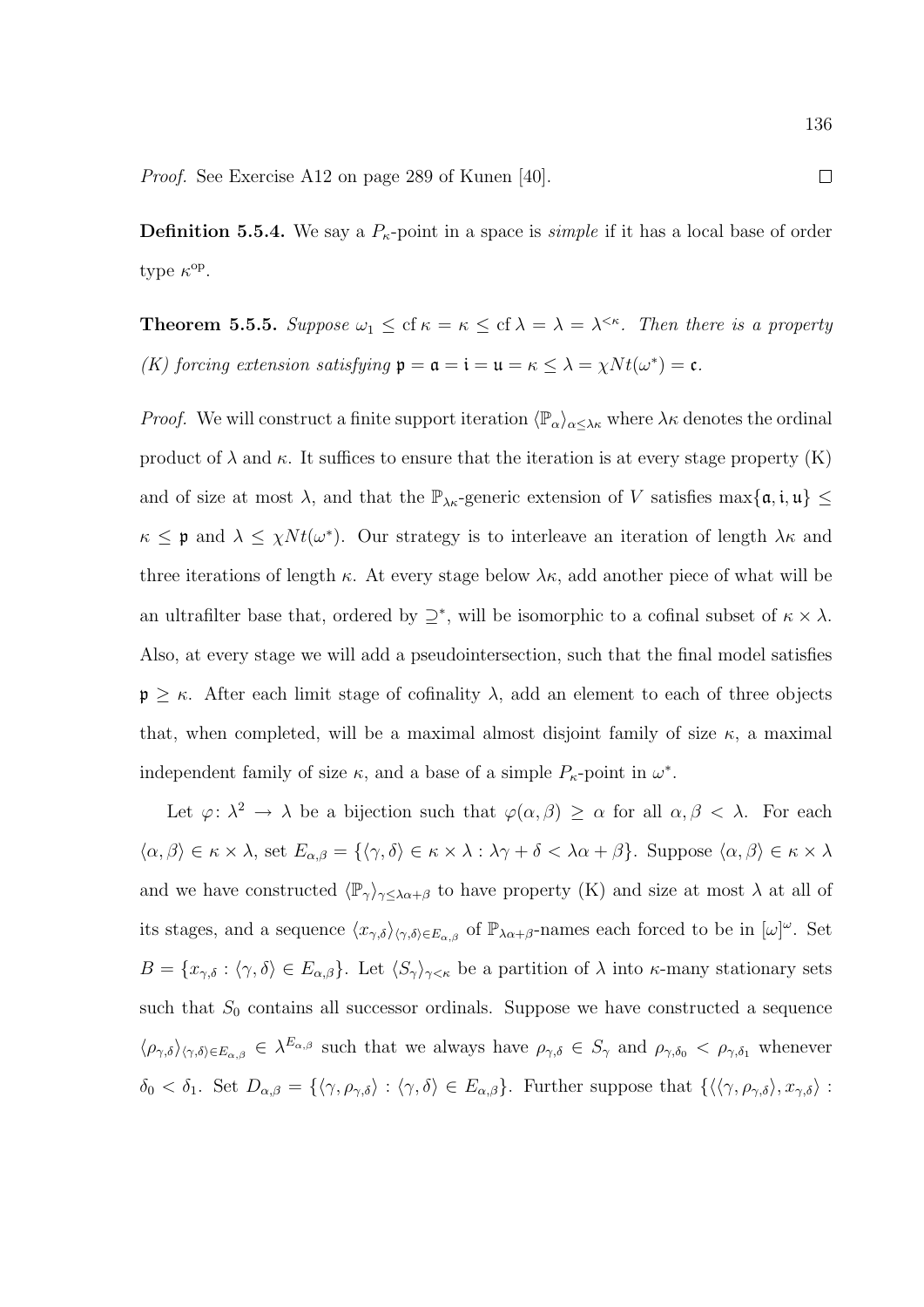$\langle \gamma, \delta \rangle \in E_{\alpha,\beta}$  is forced to be an order embedding of  $D_{\alpha,\beta}$  into  $\langle [\omega]^\omega, \supseteq^* \rangle$  and that its range B is forced to have the SFIP. Also suppose that we have the following if  $\alpha > 0$ .

$$
\Vdash_{\lambda\alpha+\beta}\forall\sigma\in[B]^{<\omega}\;\exists\delta<\lambda\;\bigcap\sigma\not\subseteq^* x_{0,\delta}\tag{5.5.1}
$$

For each  $\varepsilon < \lambda$ , set  $A_{\varepsilon} = \{x_{\gamma,\delta} : \langle \gamma, \delta \rangle \in E_{\alpha,\beta} \text{ and } \langle \gamma, \rho_{\gamma,\delta} \rangle < \langle \alpha, \varepsilon \rangle \}.$ 

Let  $y_\beta$  be a  $\mathbb{P}_{\lambda\alpha+\beta}$ -name for a surjection from  $\lambda$  to  $[\omega]^\omega$ . We may assume that corresponding  $y_{\gamma}$  have already been constructed for all  $\gamma < \beta$ . Let  $\varphi(\zeta, \eta) = \beta$ .

**Claim.** If  $\alpha > 0$ , then we may choose  $z \in \{y_{\zeta}(\eta), \omega \setminus y_{\zeta}(\eta)\}\)$  such that

$$
\Vdash_{\lambda\alpha+\beta}\forall\sigma\in[B]^{<\omega}\,\,\exists\delta<\lambda\,\,z\cap\bigcap\sigma\not\subseteq^*x_{0,\delta}.
$$

*Proof.* Suppose not. Let  $\{z_0, z_1\} = \{y_\zeta(\eta), \omega \setminus y_\zeta(\eta)\}\$ . Then, working in a generic extension by  $\mathbb{P}_{\lambda\alpha+\beta}$ , there exist  $\sigma_0, \sigma_1 \in [B]^{<\omega}$  such that  $z_i \cap \bigcap \sigma_i \subseteq^* x_{0,\delta}$  for all  $i < 2$ and  $\delta < \lambda$ . Hence,  $\bigcap \bigcup_{i < 2} \sigma_i \subseteq^* x_{0,\delta}$  for all  $\delta < \lambda$ , in contradiction with (5.5.1).  $\Box$ 

If  $\alpha > 0$ , then choose z as in the above claim; otherwise, choose z arbitrarily. If  $\alpha = 0$ , then set  $\rho_{\alpha,\beta} = \beta + 1$ . Otherwise, we may choose  $\rho_{\alpha,\beta} \in S_\alpha$  such that  $\rho_{\alpha,\beta} > \rho_{\alpha,\gamma}$ for all  $\gamma < \beta$  and

$$
\Vdash_{\lambda\alpha+\beta}\forall\sigma\in[A_{\rho_{\alpha,\beta}}]^{<\omega}\;\exists\delta<\rho_{\alpha,\beta}\;z\cap\bigcap\sigma\not\subseteq^*x_{0,\delta}.
$$

Set  $D_{\alpha,\beta+1} = D_{\alpha,\beta} \cup \{\langle \alpha,\rho_{\alpha,\beta} \rangle\}$ . Let A' be a  $\mathbb{P}_{\lambda \alpha+\beta}$ -name forced to satisfy  $A' = A_{\rho_{\alpha,\beta}} \cup \{z\}$ if z splits B and  $A' = A_{\rho_{\alpha,\beta}}$  otherwise. Let  $\mathbb{Q}_0$  be a name for the Booth forcing for  $A' \cup {\omega \setminus n : n < \omega}$ ; let  $x_{\alpha,\beta}$  be a name for a generic pseudointersection of  $A' \cup {\omega \setminus n}$ :  $n < \omega$ . (The purpose of  $\{\omega \setminus n : n < \omega\}$  is to ensure that  $x_{\alpha,\beta}$  does not almost contain any element of  $[\omega]^\omega$  in the  $\mathbb{P}_{\lambda\alpha+\beta}$ -generic extension of V.)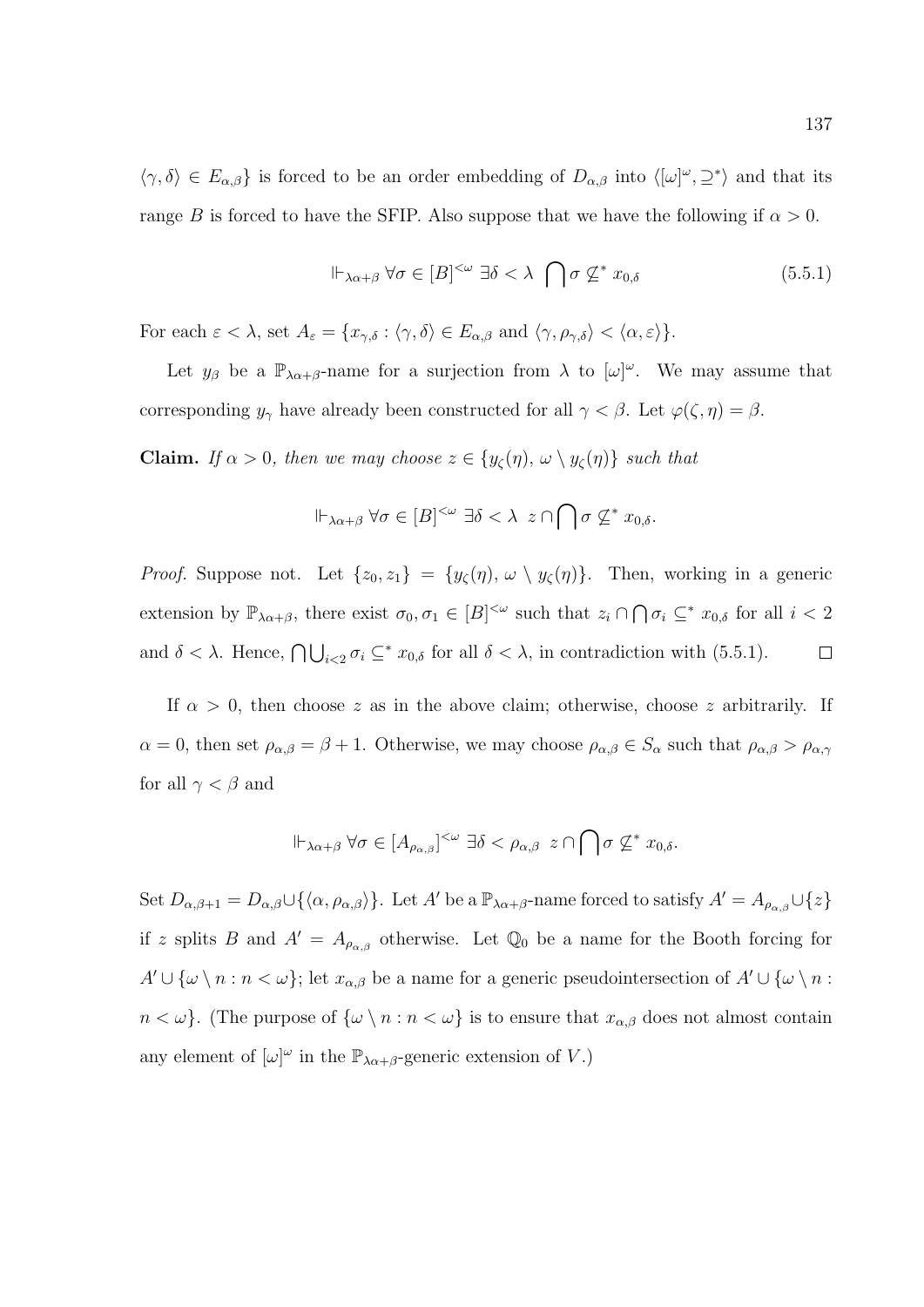Let  $F_{\lambda\alpha+\beta}$  to be a  $\mathbb{P}_{\lambda\alpha+\beta}$ -name for a surjection from  $\lambda$  to the elements of  $[[\omega]^{\omega}]^{<\kappa}$  that have the SFIP. We may assume that corresponding  $F_{\gamma}$  have already been constructed for all  $\gamma < \lambda \alpha + \beta$ . Let  $\mathbb{Q}_1$  be a name for the Booth forcing for  $F_{\lambda \alpha + \zeta}(\eta)$ .

Further suppose we have constructed sequences  $\langle w_\gamma \rangle_{\gamma < \alpha}$  and  $\langle U_\gamma \rangle_{\gamma < \alpha}$  of  $\mathbb{P}_{\lambda \alpha}$ -names such that  $\Vdash_{\lambda\gamma} U_{\delta} \cup \{w_{\delta}\} \subseteq U_{\gamma} \in \omega^*$  for all  $\delta < \gamma < \alpha$ , and such that  $w_{\gamma}$  is forced to be a pseudointersection of  $U_{\gamma}$  for all  $\gamma < \alpha$ . If  $\beta \neq 0$ , then let  $\mathbb{Q}_2$  be a name for the trivial forcing. If  $\beta = 0$ , then choose  $U_{\alpha}$  such that  $\mathbb{H}_{\lambda\alpha} \bigcup_{\gamma<\alpha} U_{\gamma} \cup \{w_{\gamma}\} \subseteq U_{\alpha} \in \omega^*$ , let  $\mathbb{Q}_2$  be a name for the Booth forcing for  $U_{\alpha}$ , and let  $w_{\alpha}$  be a name for a generic pseudointersection of  $U_{\alpha}$ .

Further suppose we have constructed a sequence  $\langle a_{\gamma} \rangle_{\gamma < \alpha}$  of  $\mathbb{P}_{\lambda \alpha}$ -names whose range is forced to be an almost disjoint subfamily of  $[\omega]^\omega$ . If  $\beta \neq 0$ , then let  $\mathbb{Q}_3$  be a name for the trivial forcing. If  $\beta = 0$ , then let  $\mathbb{Q}_3$  be a name for the Booth forcing for  $\{\omega \setminus a_{\gamma} : \gamma < \alpha\},\$ and let  $a_{\alpha}$  be a name for a generic pseudointersection of  $\{\omega \setminus a_{\gamma} : \gamma < \alpha\}.$ 

Further suppose we have constructed a sequence  $\langle i_{\gamma} \rangle_{\gamma < \alpha}$  of  $\mathbb{P}_{\lambda \alpha}$ -names whose range is forced to be an independent subfamily of  $[\omega]^\omega$ . If  $\beta \neq 0$ , then let  $\mathbb{Q}_4$  be a name for the trivial forcing. If  $\beta = 0$ , then set  $I = \{i_{\gamma} : \gamma < \alpha\}$  and let J and x be as in Lemma 5.5.3; let  $\mathbb{Q}_4$  be a name for the Booth forcing for J; let  $i_\alpha$  be a name for x.

Set  $\mathbb{P}_{\lambda\alpha+\beta+1} = \mathbb{P}_{\lambda\alpha+\beta} * \prod_{n<5} \mathbb{Q}_n$ . We may assume  $\left|\prod_{n<5} \mathbb{Q}_n\right| \leq \lambda$ ; hence,  $\mathbb{P}_{\lambda\alpha+\beta+1}$ has property (K) and size at most  $\lambda$ . Also,  $B \cup \{x_{\alpha,\beta}\}\)$  is forced to have the SFIP by Q<sub>0</sub>-genericity because for every  $b \in B$  we have that  $\{b\} \cup A'$  is forced to have the SFIP because  $\{b\} \cup A' \subseteq B \cup \{z\}$  if z splits B and  $\{b\} \cup A' \subseteq B$  otherwise. Let us also show that (5.5.1) holds if we replace  $\beta$  with  $\beta + 1$ . We may assume  $\alpha > 0$ . Let  $\sigma \in |B|^{<\omega}$ . Then there exists  $\delta < \lambda$  such that  $\vdash_{\lambda\alpha+\beta} z \cap \bigcap (\sigma \cup \tau) \not\subseteq^* x_{0,\delta}$  for all  $\tau \in [A_{\rho_{\alpha,\beta}}]^{<\omega}$ ; hence,  $\{(\bigcap \sigma) \setminus x_{0,\delta}\}\cup A'$  is forced to have the SFIP; hence,  $\Vdash_{\lambda\alpha+\beta+1} x_{\alpha,\beta}\cap \bigcap \sigma \nsubseteq^* x_{0,\delta}$  by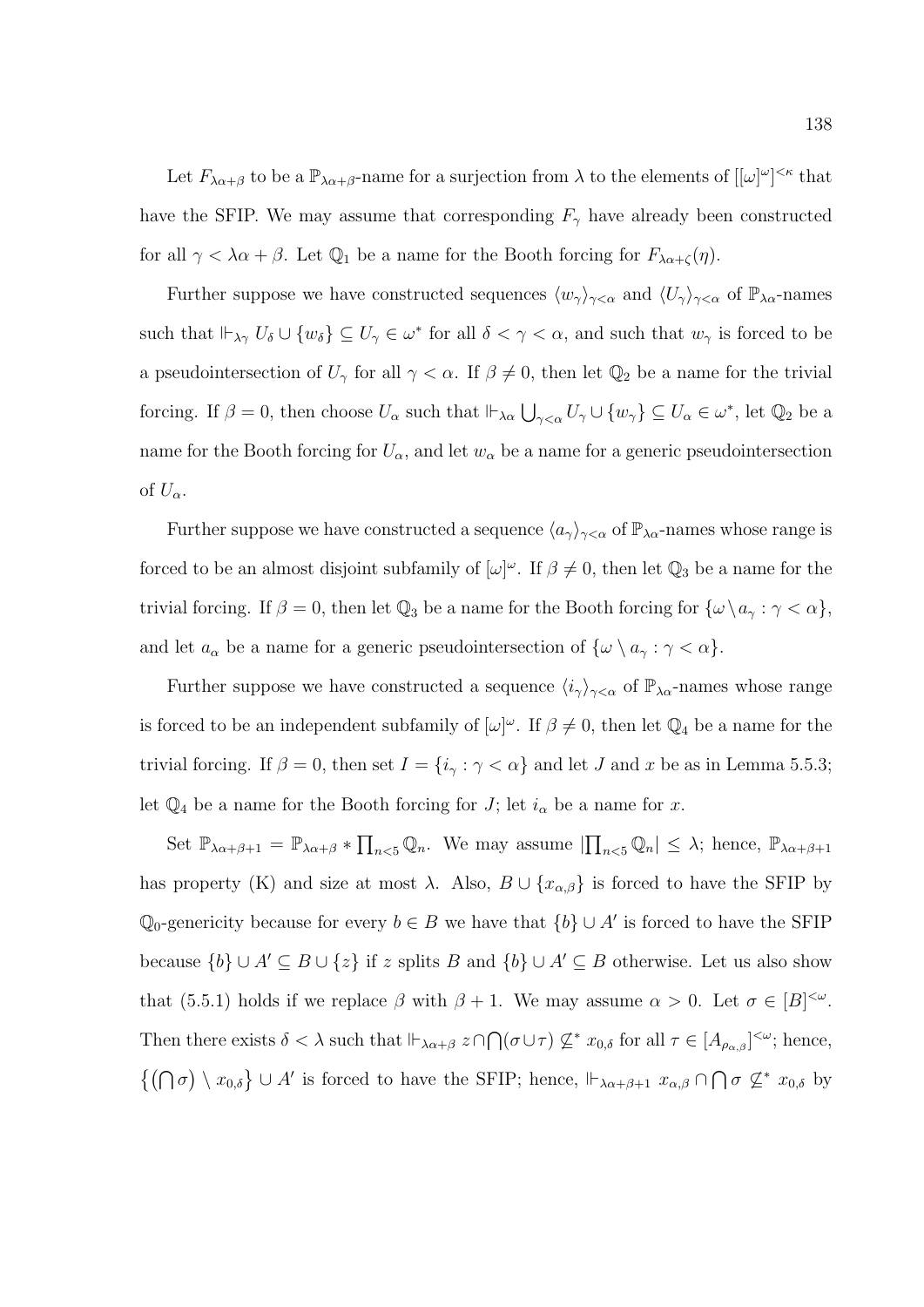$\mathbb{Q}_0$ -genericity. Thus, (5.5.1) holds as desired.

To complete our inductive construction of  $\langle \mathbb{P}_{\gamma} \rangle_{\gamma \leq \lambda \kappa}$ , it suffices to show that the set

$$
\{\langle\langle \gamma, \rho_{\gamma,\delta} \rangle, x_{\gamma,\delta} \rangle : \langle \gamma, \delta \rangle \in E_{\alpha,\beta+1}\}
$$

is forced to be an order embedding of  $D_{\alpha,\beta+1}$  into  $\langle [\omega]^\omega, \supseteq^* \rangle$ . Suppose  $\langle \gamma, \delta \rangle \in E_{\alpha,\beta}$ . Then  $\langle \alpha, \rho_{\alpha,\beta} \rangle \nleq \langle \gamma, \rho_{\gamma,\delta} \rangle$  and  $\Vdash_{\lambda\alpha+\beta+1} x_{\alpha,\beta} \nsubseteq^* x_{\gamma,\delta}$  by Q<sub>0</sub>-genericity. If  $\langle \gamma, \rho_{\gamma,\delta} \rangle < \langle \alpha, \rho_{\alpha,\beta} \rangle$ , then  $x_{\gamma,\delta} \in A'$ ; whence,  $\Vdash_{\lambda\alpha+\beta+1} x_{\gamma,\delta} \supsetneq^* x_{\alpha,\beta}$ . Suppose  $\langle \gamma, \rho_{\gamma,\delta} \rangle \not\prec \langle \alpha, \rho_{\alpha,\beta} \rangle$ . Then  $\rho_{\alpha,\beta} < \rho_{\gamma,\delta}$ ; hence,  $\rho_{\gamma,\delta} \geq \rho_{\alpha,\beta} + 1 = \rho_{0,\rho_{\alpha,\beta}}$ ; hence,  $x_{\gamma,\delta} \subseteq^* x_{0,\rho_{\alpha,\beta}}$ . By construction,  $A' \cup \{\omega \setminus x_{0,\rho_{\alpha,\beta}}\}$  is forced to have the SFIP; hence,  $\mathbb{H}_{\lambda\alpha+\beta+1} x_{\gamma,\delta} \subseteq^* x_{0,\rho_{\alpha,\beta}} \not\supseteq^* x_{\alpha,\beta}$  by Q<sub>0</sub>-genericity. Thus,  $\{\langle\langle \gamma, \rho_{\gamma,\delta}\rangle, x_{\gamma,\delta}\rangle : \langle \gamma, \delta\rangle \in E_{\alpha,\beta+1}\}\$ is forced to be an embedding as desired.

Let us show that the  $\mathbb{P}_{\lambda\kappa}$ -generic extension of V satisfies  $\lambda \leq \chi N t(\omega^*)$ . Let G be a generic filter of  $\mathbb{P}_{\lambda\kappa}$  and set  $\mathcal{B} = \{(x_{\alpha,\beta})^*_{\mathcal{G}} : \langle \alpha, \beta \rangle \in \kappa \times \lambda\}.$  Then  $\mathcal{B}$  is a local base at some  $p \in (\omega^*)^{V[G]}$  because every element of  $([\omega]^\omega)^{V[G]}$  is handled by an appropriate  $\mathbb{Q}_0$ . By Lemma 3.2.20,  $\mathcal B$  contains a  $\chi Nt(p,\omega^*)^{\text{op}}$ -like local base  $\{(x_{\alpha,\beta})^*_{G} : \langle \alpha,\beta \rangle \in I\}$  at p for some  $I \subseteq \kappa \times \lambda$ . Set  $J = \{\langle \alpha, \rho_{\alpha,\beta} \rangle : \langle \alpha, \beta \rangle \in I\}$ . Then J is cofinal in  $\kappa \times \lambda$ ; hence, by Lemma 5.5.2, J is not v-like for any  $\nu < \lambda$ . Hence,  $\chi N t(\omega^*)^{V[G]} \geq \lambda$ .

Finally, let us show that the  $\mathbb{P}_{\lambda\kappa}$ -generic extension of V satisfies  $\max\{\mathfrak{a},\mathfrak{i},\mathfrak{u}\}\leq\kappa\leq\mathfrak{p}$ . Working in  $V[G]$ , notice that  $\mathfrak{u} \leq \kappa$  because  $\bigcup_{\alpha < \kappa} (U_\alpha)_G \in \omega^*$  and  $\{(w_\alpha)^*_{\alpha} : \alpha < \kappa\}$  is a local base at  $\bigcup_{\alpha<\kappa}(U_{\alpha})_G$ . Moreover,  $\{(a_{\alpha})_G : \alpha < \kappa\}$  and  $\{(i_{\alpha})_G : \alpha < \kappa\}$  witness that  $\mathfrak{a} \leq \kappa$  and  $i \leq \kappa$ . For  $\mathfrak{p} \geq \kappa$ , note that very element of  $[[\omega]^{\omega}]^{<\kappa}$  with the SFIP is  $(F_{\lambda\alpha+\zeta}(\eta))_G$  for some  $\alpha<\kappa$  and  $\zeta,\eta<\lambda$ . By  $\mathbb{Q}_1$ -genericity, a pseudointersection of  $(F_{\lambda\alpha+\zeta}(\eta))_G$  is added at stage  $\lambda\alpha+\varphi(\zeta,\eta)$ .  $\Box$ 

Theorem 5.5.6.  $\pi \chi N t(\omega^*) = \omega$ .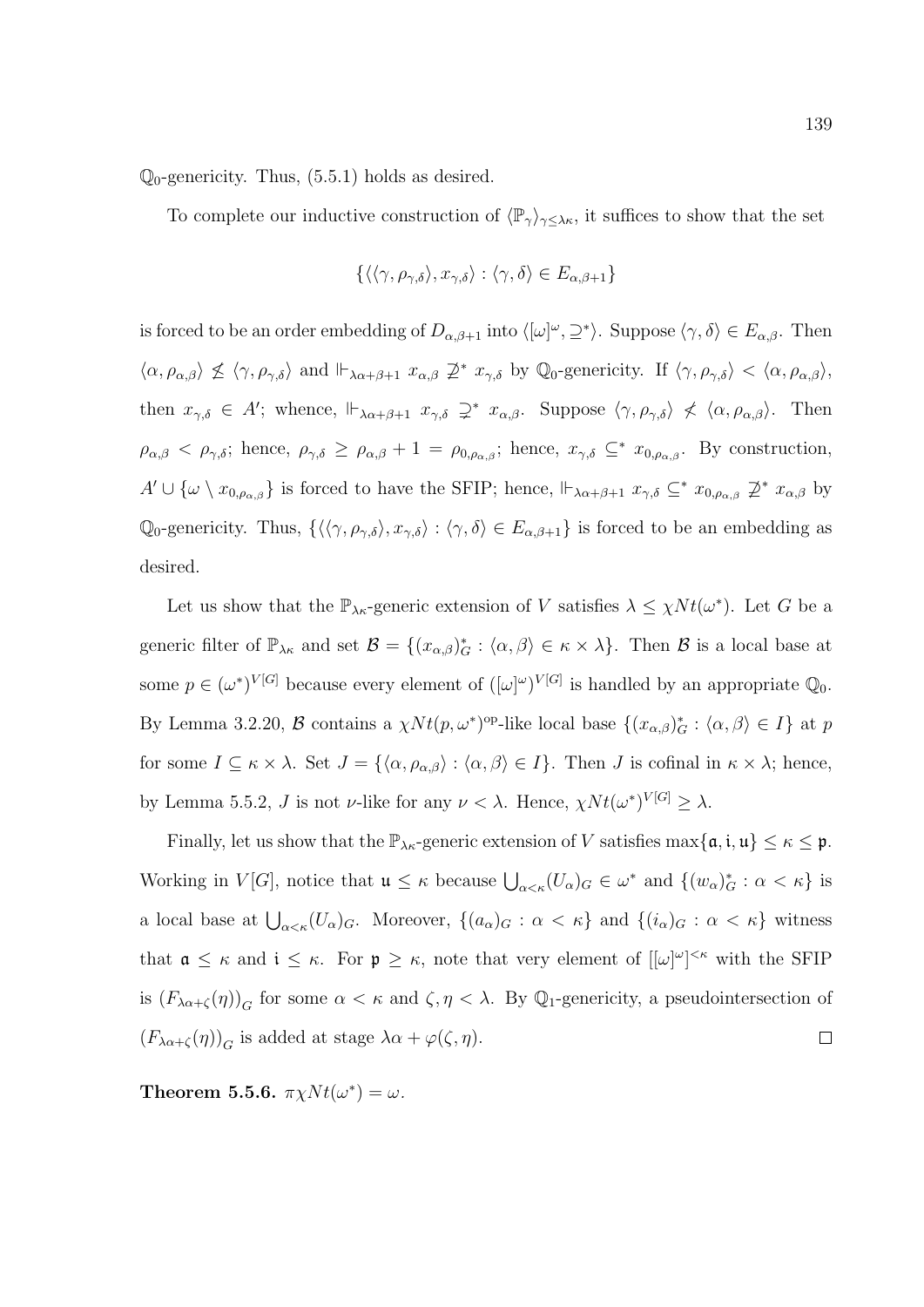*Proof.* Fix  $p \in \omega^*$ . By a result of Balcar and Vojtáš [5], there exists  $\langle y_x \rangle_{x \in p}$  such that  $y_x \in [x]^{\omega}$  for all  $x \in p$  and  $\{y_x\}_{x \in p}$  is an almost disjoint family. Clearly,  $\{y_x^*\}_{x \in p}$  is a pairwise disjoint—and therefore  $\omega^{\text{op}}$ -like—local  $\pi$ -base at p.  $\Box$ 

## 5.6 Powers of  $\beta\omega \setminus \omega$

**Definition 5.6.1.** A *box* is a subset E of a product space  $\prod_{i\in I} X_i$  such that there exist  $\sigma \in [I]^{<\omega}$  and  $\langle E_i \rangle_{i \in \sigma}$  such that  $E = \bigcap_{i \in \sigma} \pi_i^{-1} E_i$ . Let  $N t_{\text{box}}(\prod_{i \in I} X_i)$  denote the least infinite  $\kappa$  such that  $\prod_{i\in I} X_i$  has a  $\kappa^{\text{op}}$ -like base of open boxes.

**Lemma 5.6.2** (Peregudov [54]). In any product space  $X = \prod_{i \in I} X_i$ , we have  $Nt(X) \leq$  $N t_{\text{box}}(X) \leq \sup_{i \in I} N t(X_i).$ 

**Lemma 5.6.3** (Malykhin [42]). Let  $X = \prod_{i \in I} X_i$  where each  $X_i$  is a nonsingleton  $T_1$ space. If  $w(X) \leq |I|$ , then  $Nt(X) = Nt_{\text{box}}(X) = \omega$ .

Remark 5.6.4. In Lemma 5.6.3, the hypothesis that the factor spaces be nonsingleton and  $T_1$  can be weakened to merely require that each factor space is the union of two nontrivial open sets. Also, the conclusion of Lemma 5.6.3 may be amended with the statement that X has a  $\langle |I|, \omega \rangle$ -splitter: use  $\langle {\{\pi_i^{-1}U_i, \pi_i^{-1}V_i\}\rangle_{i \in I}}$  where each  $\{U_i, V_i\}$  is a nontrivial open cover of  $X_i$ .

**Theorem 5.6.5.** The sequence  $\langle Nt((\omega^*)^{\omega+\alpha})\rangle_{\alpha\in\mathcal{O}n}$  is nonincreasing and  $Nt((\omega^*)^c) = \omega$ . *Proof.* Note that if  $\omega \leq \alpha \leq \beta$ , then  $(\omega^*)^{\beta} \cong ((\omega^*)^{\alpha})^{\beta}$ . Then apply Lemmas 5.6.2 and 5.6.3.  $\Box$ 

**Lemma 5.6.6.** Let  $0 < n < \omega$  and X be a space. Then  $Nt_{\text{box}}(X^n) = Nt(X)$ .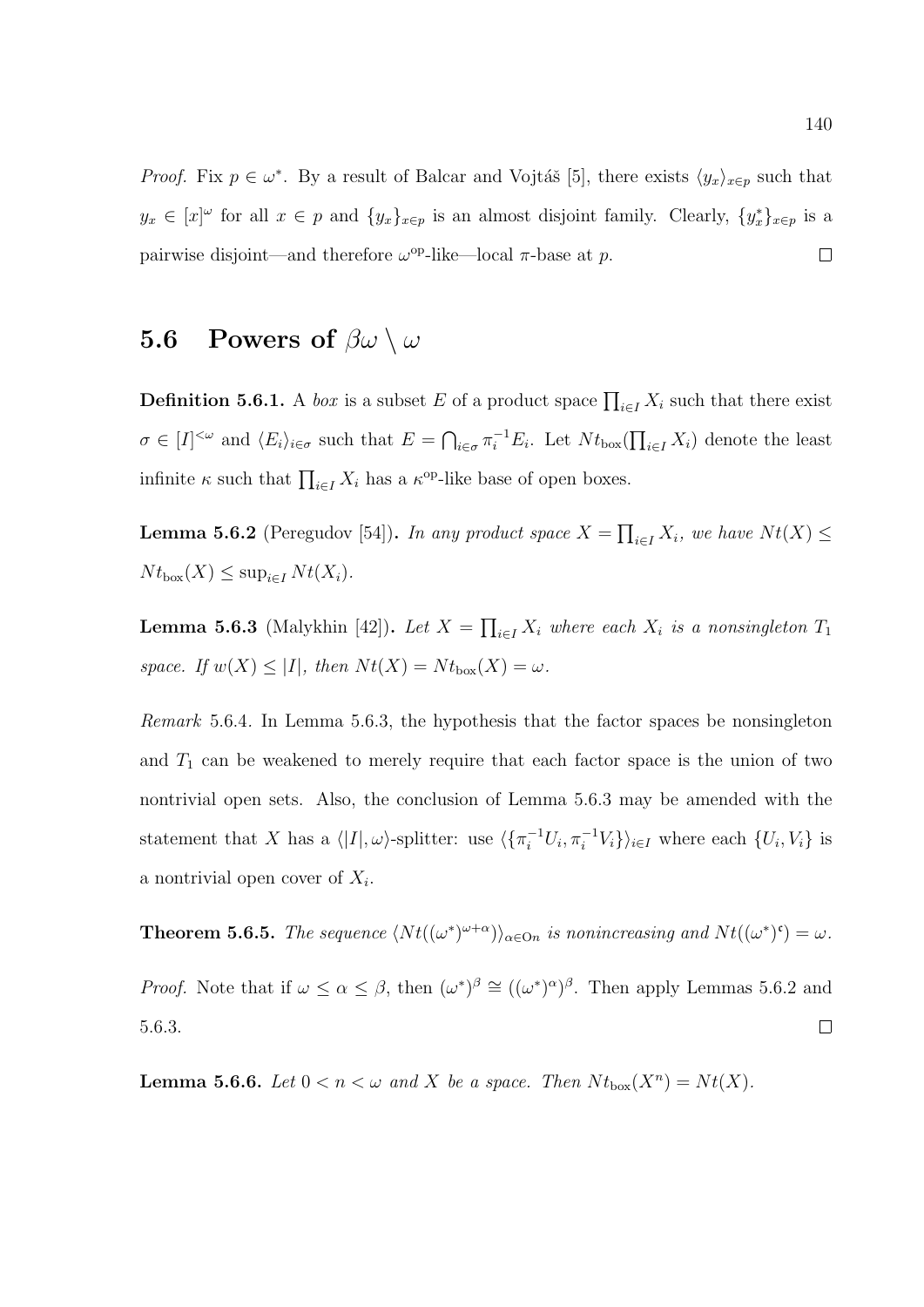*Proof.* Set  $\kappa = N t_{\text{box}}(X^n)$ . By Lemma 5.6.2,  $\kappa \leq N t(X)$ . Let us show that  $N t(X) \leq \kappa$ . Let A be a  $\kappa^{op}$ -like base of  $X^n$  consisting only of boxes. Let B denote the set of all nonempty open  $V \subseteq X$  for which there exists  $\prod_{i \leq n} U_i \in A$  such that  $V = \bigcap_{i \leq n} U_i$ . Then B is a base of X because if  $p \in U$  and U is an open subset of X, then there exists  $\prod_{i\leq n}U_i\in \mathcal{A}$  such that  $\langle p\rangle_{i\leq n}\in \prod_{i\leq n}U_i\subseteq U^n$ ; whence,  $p\in \bigcap_{i\leq n}U_i\subseteq U$  and  $\bigcap_{i$ 

It suffices to show that B is  $\kappa^{\text{op}}$ -like. Suppose not. Then there exist  $\prod_{i\leq n}U_i \in \mathcal{A}$ and  $\langle \prod_{i \leq n} V_{\alpha,i} \rangle_{\alpha \leq \kappa} \in \mathcal{A}^{\kappa}$  such that

$$
\emptyset \neq \bigcap_{i < n} U_i \subseteq \bigcap_{i < n} V_{\alpha,i} \neq \bigcap_{i < n} V_{\beta,i}
$$

for all  $\alpha < \beta < \kappa$ . Clearly,  $\prod_{i \leq n} V_{\alpha,i} \neq \prod_{i \leq n} V_{\beta,i}$  for all  $\alpha < \beta < \kappa$ . Choose  $U \in \mathcal{A}$  such that  $U \subseteq (\bigcap_{i \leq n} U_i)^n$ . Then  $U \subseteq \prod_{i \leq n} V_{\alpha,i}$  for all  $\alpha < \kappa$ , in contradiction with how we chose A.  $\Box$ 

**Lemma 5.6.7.** If  $0 < n < \omega$  and X is a compact space such that  $\chi(p, X) = w(X)$  for all  $p \in X$ , then  $Nt(X) = Nt(X^n)$ .

*Proof.* By Lemma 5.6.6, it suffices to show that  $Nt_{\text{box}}(X^n) \leq Nt(X^n)$ . By Lemma 5.2.6, either  $X^n$  has a  $\langle w(X^n), N t(X^n) \rangle$ -splitter, or  $N t(X^n) = w(X^n)^+$ . By Lemma 5.2.5, we may conclude  $Nt_{\text{box}}(X^n) \leq Nt(X^n)$ .  $\Box$ 

**Theorem 5.6.8.** If  $0 < n < \omega$ , then  $Nt(\omega^*) \geq Nt((\omega^*)^n) \geq \min\{Nt(\omega^*), \mathfrak{c}\}\$ . Moreover,  $\max\{\mathfrak{u},\mathrm{cf\ } \mathfrak{c}\} = \mathfrak{c} \ \text{implies} \ Nt(\omega^*) = Nt((\omega^*)^n).$ 

*Proof.* Lemma 5.6.2 implies  $Nt(\omega^*) \geq Nt((\omega^*)^n)$ . To prove the rest of the theorem, first consider the case  $\tau < \epsilon$ . As in the proof of Theorem 5.2.2, construct a point  $p \in \omega^*$  such that  $\pi \chi(p, \omega^*) = \mathfrak{r}$  and  $\chi(p, \omega^*) = \mathfrak{c}$ . Then  $\pi \chi(\langle p \rangle_{i \leq n}, (\omega^*)^n) = \mathfrak{r}$  and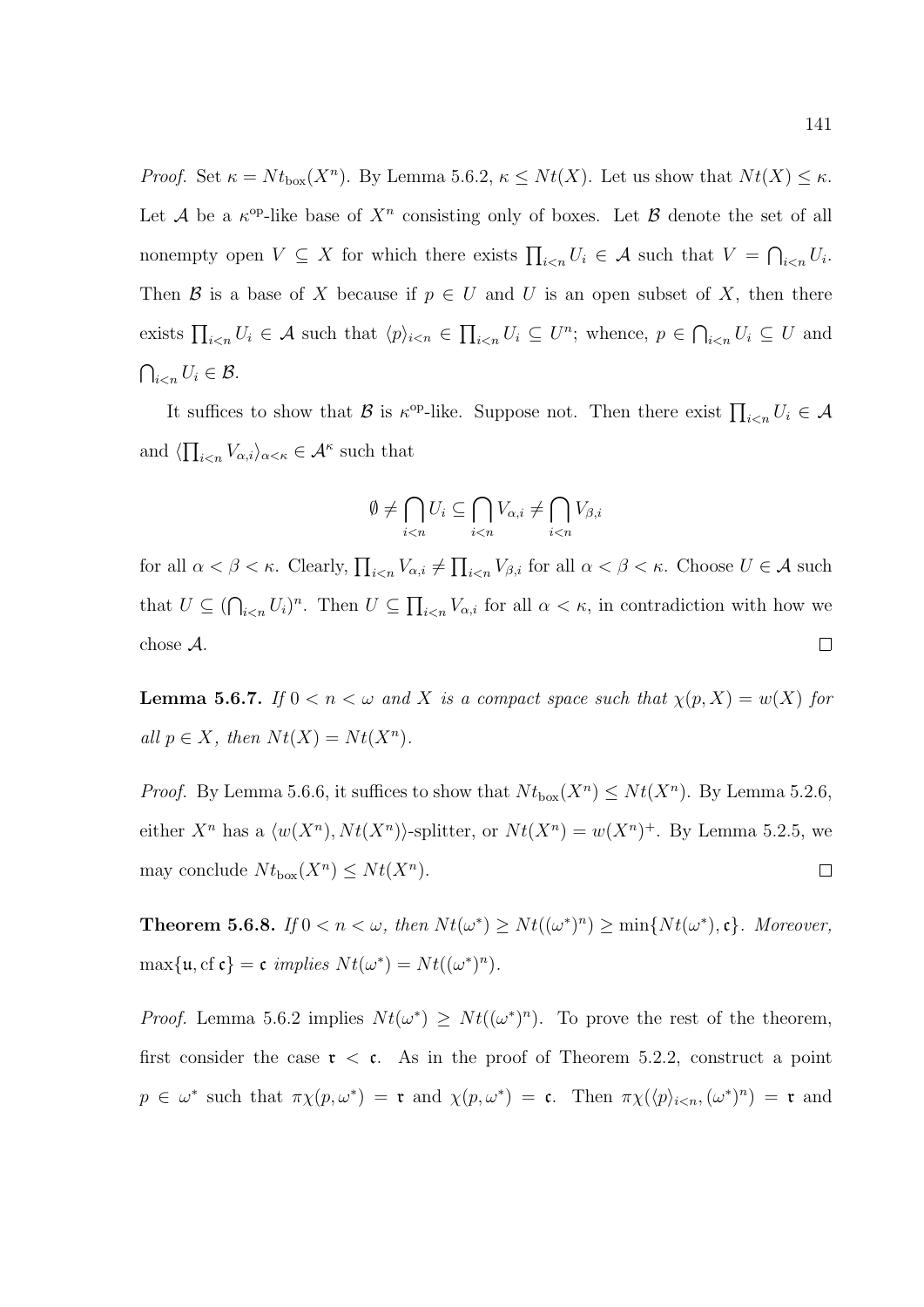$\chi(\langle p \rangle_{i \leq n}, (\omega^*)^n) = \mathfrak{c}$ ; hence,  $N t((\omega^*)^n) \geq \mathfrak{c}$  by Theorem 3.3.11. Moreover, if cf  $\mathfrak{c} = \mathfrak{c}$ , then  $Nt((\omega^*)^n) = Nt(\omega^*) = \mathfrak{c}^+$ . If  $\mathfrak{u} = \mathfrak{c}$ , then  $Nt(\omega^*) = Nt((\omega^*)^n)$  by Lemma 5.6.7. Finally, in the case  $\mathfrak{r} = \mathfrak{c}$ , we have  $\mathfrak{u} = \mathfrak{c}$ , which again implies  $N t(\omega^*) = N t((\omega^*)^n)$ .  $\Box$ 

Corollary 5.6.9. Suppose max $\{u, cf \in \mathfrak{c}\} = \mathfrak{c}$ . Then  $\langle Nt((\omega^*)^{1+\alpha})\rangle_{\alpha \in \mathcal{O}_n}$  is nonincreasing. *Proof.* By Theorem 5.6.8 and Lemma 5.6.2,  $Nt((\omega^*)^n) = Nt(\omega^*) \geq Nt((\omega^*)^{\alpha})$  whenever  $0 < n < \omega \leq \alpha$ . The rest follows from Theorem 5.6.5.  $\Box$ 

**Theorem 5.6.10.** Suppose  $\mathfrak{u} = \mathfrak{c}$ . Then  $Nt((\omega^*)^{1+\alpha}) = Nt(\omega^*)$  for all  $\alpha < \text{cf } \mathfrak{c}$ .

*Proof.* Let  $\lambda$  be an arbitrary infinite cardinal less than  $Nt(\omega^*)$ . By Lemma 5.2.6, it suffices to show that  $(\omega^*)^{1+\alpha}$  does not have a  $\langle \mathfrak{c}, \lambda \rangle$ -splitter. Seeking a contradiction, suppose  $\langle \mathcal{F}_{\beta} \rangle_{\beta < \mathfrak{c}}$  is such a  $\langle \mathfrak{c}, \lambda \rangle$ -splitter. We may assume  $\bigcup_{\beta < \mathfrak{c}} \mathcal{F}_{\beta}$  consists only of open boxes because we can replace each  $\mathcal{F}_{\beta}$  with a suitable refinement. Since  $\alpha < \text{cf } c$ , there exist  $\sigma \in [1+\alpha]^{<\omega}$  and  $I \in [\mathfrak{c}]^{\mathfrak{c}}$  such that, for every  $U \in \bigcup_{\beta \in I} \mathcal{F}_{\beta}$ , there exists  $\varphi(U) \subseteq$  $(\omega^*)^{\sigma}$  such that  $U = \pi_{\sigma}^{-1} \varphi(U)$ . Let j be a bijection from c to I. Then  $\langle \varphi[\mathcal{F}_{j(\beta)}] \rangle_{\beta < \sigma}$ is a  $\langle \mathfrak{c}, \lambda \rangle$ -splitter of  $(\omega^*)^{\sigma}$ . Hence,  $N t((\omega^*)^{\sigma}) \leq \lambda < N t(\omega^*)$  by Lemma 5.2.5. But  $Nt((\omega^*)^{\sigma}) < Nt(\omega^*)$  contradicts Theorem 5.6.8.  $\Box$ 

**Lemma 5.6.11.** Suppose a space X has a  $\langle c f w(X), c f w(X) \rangle$ -splitter. Then  $N t(X)$  $w(X)$ .

Proof. Set  $\kappa = \text{cf }w(X)$  and  $\lambda = w(X)$ . Let  $\langle \mathcal{F}_{\alpha} \rangle_{\alpha \leq \kappa}$  be a  $\langle \kappa, \kappa \rangle$ -splitter of X. Let  $h: \lambda \to \kappa$  satisfy  $|h^{-1}{\{\alpha\}}| < \lambda$  for all  $\alpha < \kappa$ . Then  $\langle \mathcal{F}_{h(\alpha)} \rangle_{\alpha < \lambda}$  is a  $\langle \lambda, \lambda \rangle$ -splitter because if  $I \in [\lambda]^\lambda$ , then  $h[I] \in [\kappa]^\kappa$ . By Lemma 5.2.5,  $Nt(X) \leq \lambda$ .  $\Box$ 

Remark 5.6.12. The proof of the above lemma shows that for any infinite cardinal  $\kappa$ , a space with a  $\langle cf \kappa, cf \kappa \rangle$ -splitter also has a  $\langle \kappa, \kappa \rangle$ -splitter.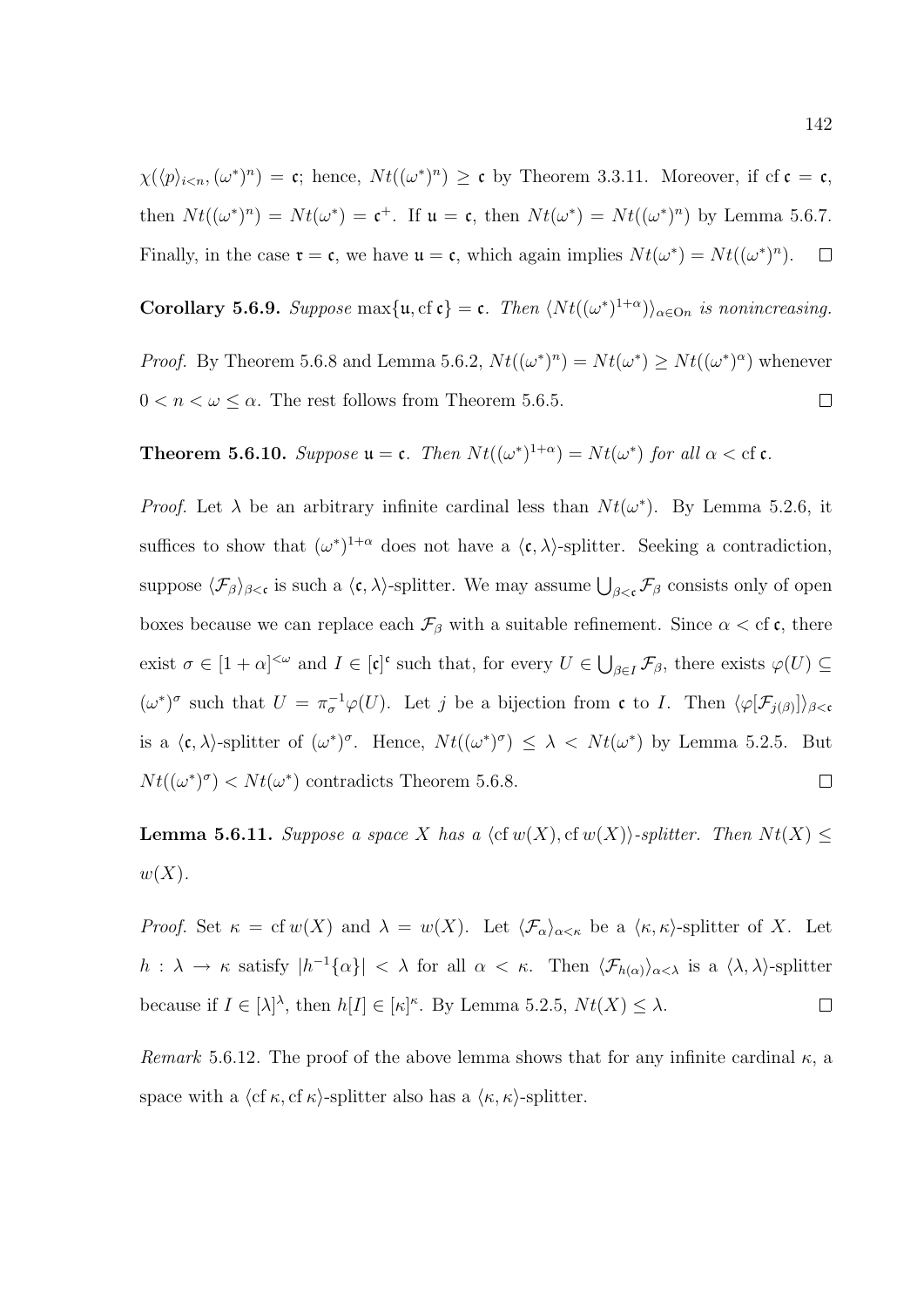Theorem 5.6.13.  $Nt((\omega^*)^{\text{cf c}}) \leq \mathfrak{c}.$ 

Proof. The sequence

$$
\langle \{\pi_{\alpha}^{-1}(\{2n : n < \omega\}^*), \pi_{\alpha}^{-1}(\{2n+1 : n < \omega\}^*)\} \rangle_{\alpha < c}.
$$

is a  $\langle cf \mathfrak{c}, \omega \rangle$ -splitter of  $(\omega^*)^{cf}$ <sup>c</sup>. Apply Lemma 5.6.11.

**Theorem 5.6.14.** For all cardinals  $\kappa$  satisfying  $\kappa > c f \kappa > \omega_1$ , it is consistent that  $\mathfrak{c} = \kappa$  and  $\mathfrak{r} <$  cf  $\mathfrak{c}$ . The last inequality implies  $Nt((\omega^*)^{1+\alpha}) = \mathfrak{c}^+$  for all  $\alpha <$  cf  $\mathfrak{c}$  and  $Nt((\omega^*)^{\beta}) = \mathfrak{c} = \kappa$  for all  $\beta \in \mathfrak{c} \setminus \mathrm{cf} \mathfrak{c}$ .

*Proof.* Starting with  $\mathfrak{c} = \kappa$  in the ground model, the proof of Theorem 5.2.2 shows how to force  $\mathfrak{r} = \mathfrak{u} = \omega_1$  while preserving c. Now suppose  $\mathfrak{r} < c$  f c. Fix  $\alpha < c$  f c and  $\beta \in \mathfrak{c} \setminus c$  f c. By Theorems 5.6.13 and 5.6.5,  $Nt((\omega^*)^{\beta}) \leq \mathfrak{c}$ . To see that  $Nt((\omega^*)^{\beta}) \geq \mathfrak{c}$ , proceed as in the proof of Theorem 5.6.8, constructing a point with character c and  $\pi$ -character |β|. Similarly prove  $Nt((\omega^*)^{1+\alpha}) = c^+$  by constructing a point with character c and  $\pi$ -character  $|\mathfrak{r} + \alpha|$ .  $\Box$ 

**Lemma 5.6.15.** Suppose  $\kappa$ ,  $\lambda$ , and  $\mu$  are cardinals and p is a point in a product space  $X = \prod_{\alpha<\kappa} X_{\alpha}$  satisfying the following for all  $\alpha<\kappa$ .

- 1.  $0 < \kappa < w(X)$  and  $\omega < \lambda < w(X)$ .
- 2.  $\kappa <$  cf  $w(X)$  or  $\lambda < w(X)$ .
- 3.  $\mu < \lambda$  or  $\mu = \text{cf } \lambda$ .
- 4.  $\chi(p(\alpha), X_{\alpha}) < \lambda$  or the intersection of any  $\mu$ -many neighborhoods of  $p(\alpha)$  has nonempty interior.

 $\Box$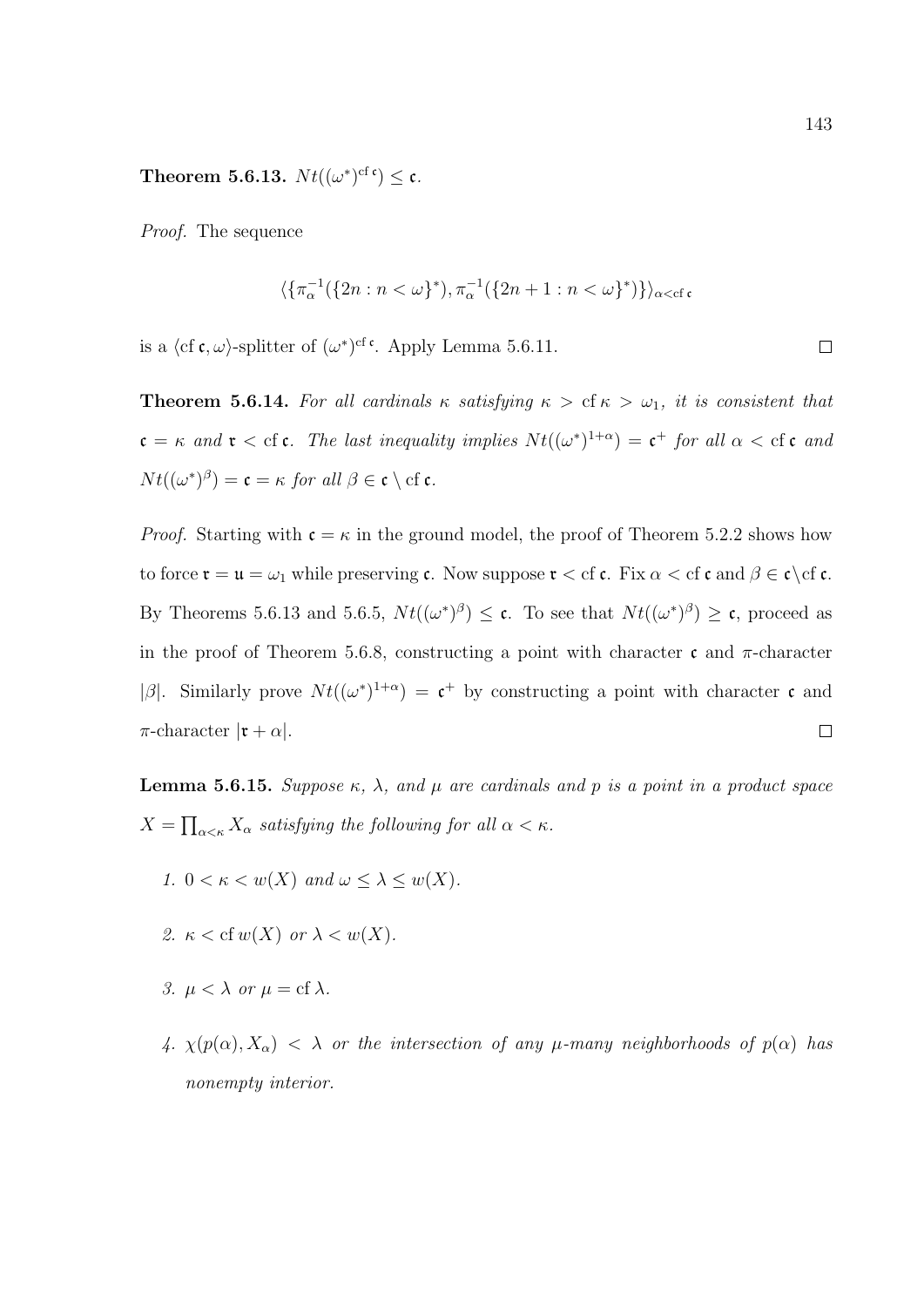Then  $\chi(p, X) < w(X)$  or  $Nt(X) > \mu$ .

*Proof.* Let A be a base of X. Set  $\mathcal{B} = \{U \in \mathcal{A} : p \in U\}$ . For each  $\alpha < \kappa$ , let  $\mathcal{C}_{\alpha}$  be a local base at  $p(\alpha)$  of size  $\chi(p(\alpha), X_{\alpha})$ . Set  $F = \bigcup_{r \in [\kappa]^{<\omega}} \prod_{\alpha \in r} C_{\alpha}$ . For each  $\sigma \in F$ , set  $U_{\sigma} = \bigcap_{\alpha \in \text{dom }\sigma} \pi_{\alpha}^{-1} \sigma(\alpha)$ . For each  $V \in \mathcal{B}$ , choose  $\sigma(V) \in F$  such that  $p \in U_{\sigma(V)} \subseteq V$ . We may assume  $\chi(p, X) = w(X)$ ; hence, by (1) and (2), there exist  $r \in [\kappa]^{<\omega}$  and  $\mathcal{D} \in [\mathcal{B}]^{\lambda}$ such that dom  $\sigma(V) = r$  for all  $V \in \mathcal{D}$ . Set  $s = {\alpha \in r : \chi(p(\alpha), X_{\alpha}) < \lambda}$  and  $t = r \setminus s$ . By (3), there exist  $\tau \in \prod_{\alpha \in s} C_{\alpha}$  and  $\mathcal{E} \in [\mathcal{D}]^{\mu}$  such that  $\sigma(V) \restriction s = \tau$  for all  $V \in \mathcal{E}$ . By (4),  $\bigcap_{V \in \mathcal{E}} \sigma(V)(\alpha)$  has nonempty interior for all  $\alpha \in t$ . Hence,  $\bigcap \mathcal{E}$  has nonempty interior because it contains  $U_{\tau} \cap \bigcap_{\alpha \in t} \pi_{\alpha}^{-1} \bigcap_{V \in \mathcal{E}} \sigma(V)(\alpha)$ . Thus,  $Nt(X) > \mu$ .  $\Box$ 

**Theorem 5.6.16.** Suppose  $0 < \alpha < c$  and  $\langle X_{\beta} \rangle_{\beta < \alpha}$  is a sequence of spaces each with weight at most **c**. Set  $X = \prod_{\beta < \alpha} (X_{\beta} \oplus \omega^*)$ . Then  $Nt(X) \ge \mathfrak{p}$ .

*Proof.* Let  $\nu$  be an arbitrary infinite cardinal less than **p**. Set  $\kappa = |\alpha|, \lambda = \nu^+,$  and  $\mu = \nu$ . Choose  $q \in \omega^*$  such that  $\chi(q, \omega^*) = \mathfrak{c}$ ; set  $p = \langle q \rangle_{\beta < \alpha}$ . Then Lemma 5.6.15 applies because if  $\kappa \geq cf w(X) = cf c$ , then  $\lambda \leq \mathfrak{p} \leq cf c < c = w(X)$ . Therefore,  $N t(X) > \nu$ .  $\Box$ 

Corollary 5.6.17. Suppose  $\mathfrak{p} = \mathfrak{c}$ . Then  $Nt((\omega^*)^{1+\alpha}) = \mathfrak{c}$  for all  $\alpha < \mathfrak{c}$ .

*Proof.* By Theorem 5.2.10,  $Nt(\omega^*) \leq \mathfrak{c}$ . Hence, by Corollary 5.6.9,  $Nt((\omega^*)^{1+\alpha}) \leq \mathfrak{c}$  for all  $\alpha \in \Omega$ . By Theorem 5.6.16,  $Nt((\omega^*)^{1+\alpha}) = \mathfrak{c}$  for all  $\alpha < \mathfrak{c}$ .  $\Box$ 

Corollary 5.6.18. Suppose  $\alpha < \mathfrak{c}$  and  $\langle X_{\beta} \rangle_{\beta < \alpha}$  is a sequence of spaces each with weight at most c. Then  $\prod_{\beta<\alpha}(X_{\beta}\oplus \omega^*)$  is not homeomorphic to a product of c-many nonsingleton spaces.

Proof. Combine Theorem 5.6.16 and Lemma 5.6.3. $\Box$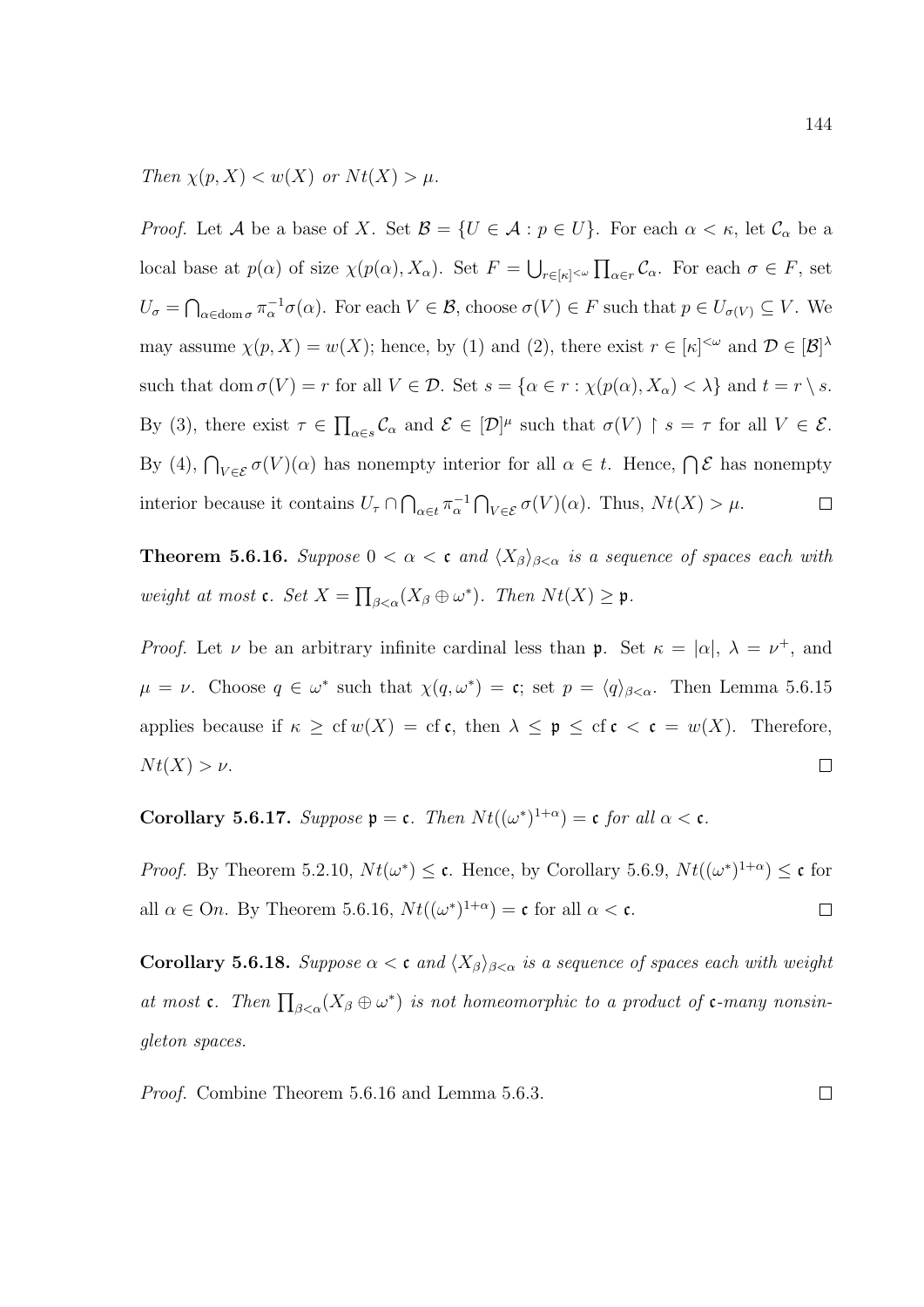## 5.7 Questions

Question 5.7.1. Is it consistent that  $Nt(\omega^*) = \mathfrak{c} = \mathfrak{c} \mathfrak{c} > \mathfrak{d}$ ? By Theorem 5.2.10, the above relations imply  $\mathfrak{c} = \mathfrak{c} \mathfrak{c} = \mathfrak{r} > \mathfrak{d}$ , which can be attained by adding many random reals. However, adding many random reals collapses  $Nt(\omega^*)$  to  $\omega_1$ .

Question 5.7.2. Is it consistent that  $Nt(\omega^*) = \mathfrak{c}^+$  and  $\mathfrak{r} \geq c \mathfrak{f} \mathfrak{c}$ ?

Question 5.7.3. Is  $N t(\omega^*) < \mathfrak{s}_{\omega}$  consistent? This inequality implies  $\mathfrak{u} < \mathfrak{c}$ . Hence, by Theorem 5.2.10, the inequality further implies

$$
\mathrm{cf}\,\mathfrak{c}\leq\mathfrak{r}\leq\mathfrak{u}<\mathfrak{c}=Nt(\omega^*)<\mathfrak{s}\mathfrak{s}_\omega=\mathfrak{c}^+.
$$

More generally, does any space X have a base that does not contain an  $Nt(X)$ <sup>op</sup>-like base?

Question 5.7.4. Is  $\mathfrak{ss}_{\omega} < \mathfrak{ss}_2$  consistent?

Question 5.7.5. Letting  $\mathfrak g$  denote the groupwise density number (see 6.26 of [11]), is  $Nt(\omega^*) < \mathfrak{g}$  consistent?  $\chi Nt(\omega^*) < \mathfrak{g}$ ? In particular, what are  $Nt(\omega^*)$  and  $\chi Nt(\omega^*)$  in the Laver model (see 11.7 of [11])?

Question 5.7.6. Is cf  $Nt(\omega^*) < Nt(\omega^*) < \mathfrak{c}$  consistent? cf  $Nt(\omega^*) = \omega$ ?

Question 5.7.7. Is cf  $\mathfrak{c} < N t(\omega^*) < \mathfrak{c}$  consistent?

Question 5.7.8. What is  $\chi N t(\omega^*)$  in the forcing extension of the proof of Theorem 5.4.15? More generally, is it consistent that  $\chi N t(\omega^*) < N t(\omega^*) \leq c$ ?

Question 5.7.9. Is  $\chi N t(\omega^*) = \omega$  consistent? An affirmative answer would be a strengthening of Shelah's result [64] that  $\omega^*$  consistently has no P-points. If the answer is negative, then which, if any, of  $\mathfrak{p}$ ,  $\mathfrak{h}$ ,  $\mathfrak{s}$ , and  $\mathfrak{g}$  are lower bounds of  $\chi N t(\omega^*)$  in ZFC?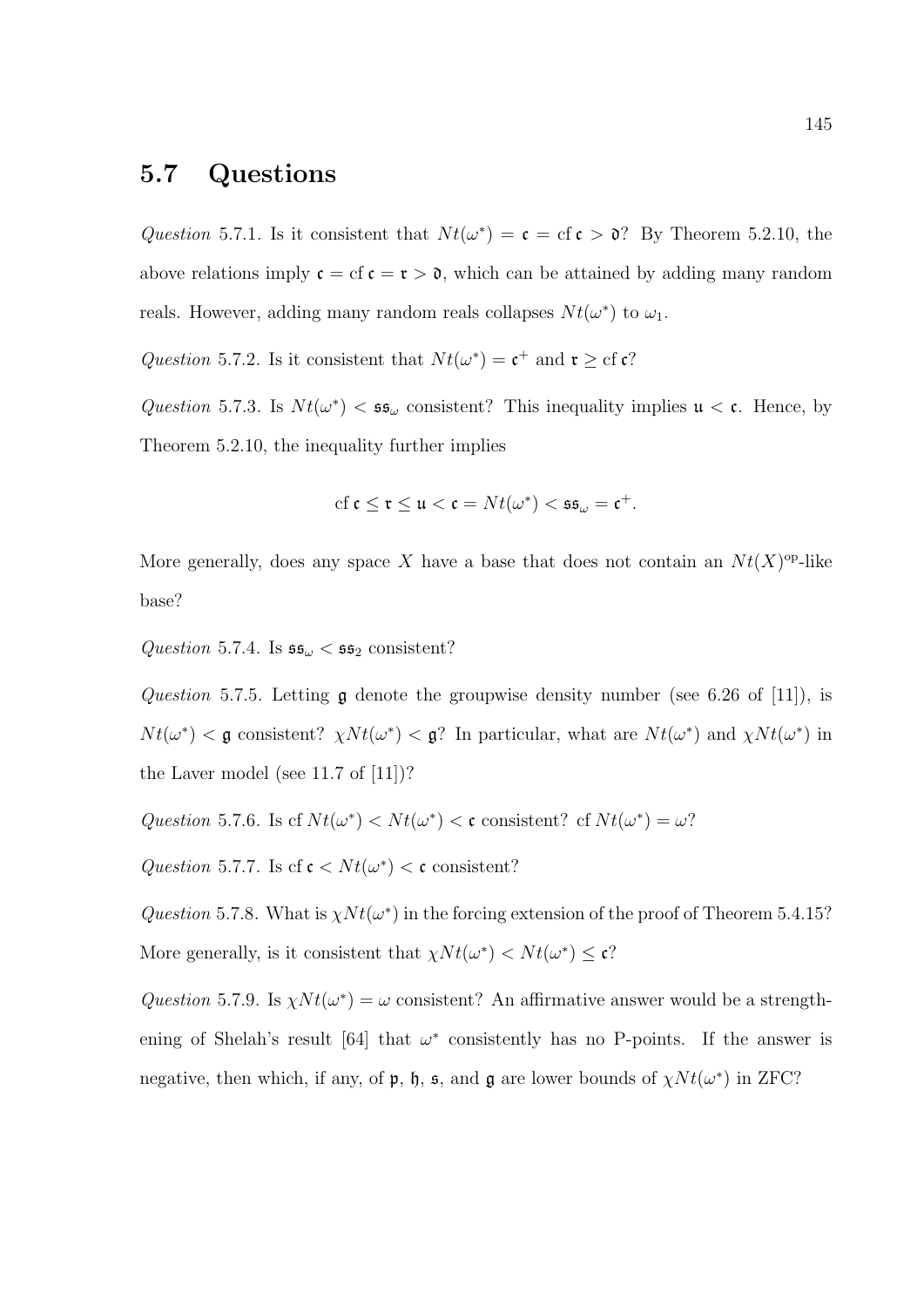Question 5.7.10. Is cf  $\mathfrak{c} < \chi N t(\omega^*)$  consistent? cf  $\mathfrak{c} < \chi N t(\omega^*) < \mathfrak{c}$ ?

Question 5.7.11. Does any Hausdorff space have uncountable local Noetherian  $\pi$ -type? (It is easy to construct such  $T_1$  spaces: give  $\omega_1 + 1$  the topology  $\{(\omega_1 + 1) \setminus (\alpha \cup \sigma) : \alpha$  $\omega_1$  and  $\sigma \in [\omega_1 + 1]^{<\omega} \} \cup \{ \emptyset \}.$ 

Question 5.7.12. Is it consistent that  $Nt((\omega^*)^{1+\alpha}) < \min\{Nt(\omega^*), \mathfrak{c}\}\)$  for some  $\alpha < \mathfrak{c}$ ? Is it consistent that  $Nt((\omega^*)^{1+\alpha}) < Nt(\omega^*)$  for some  $\alpha < \text{cf } c$ ?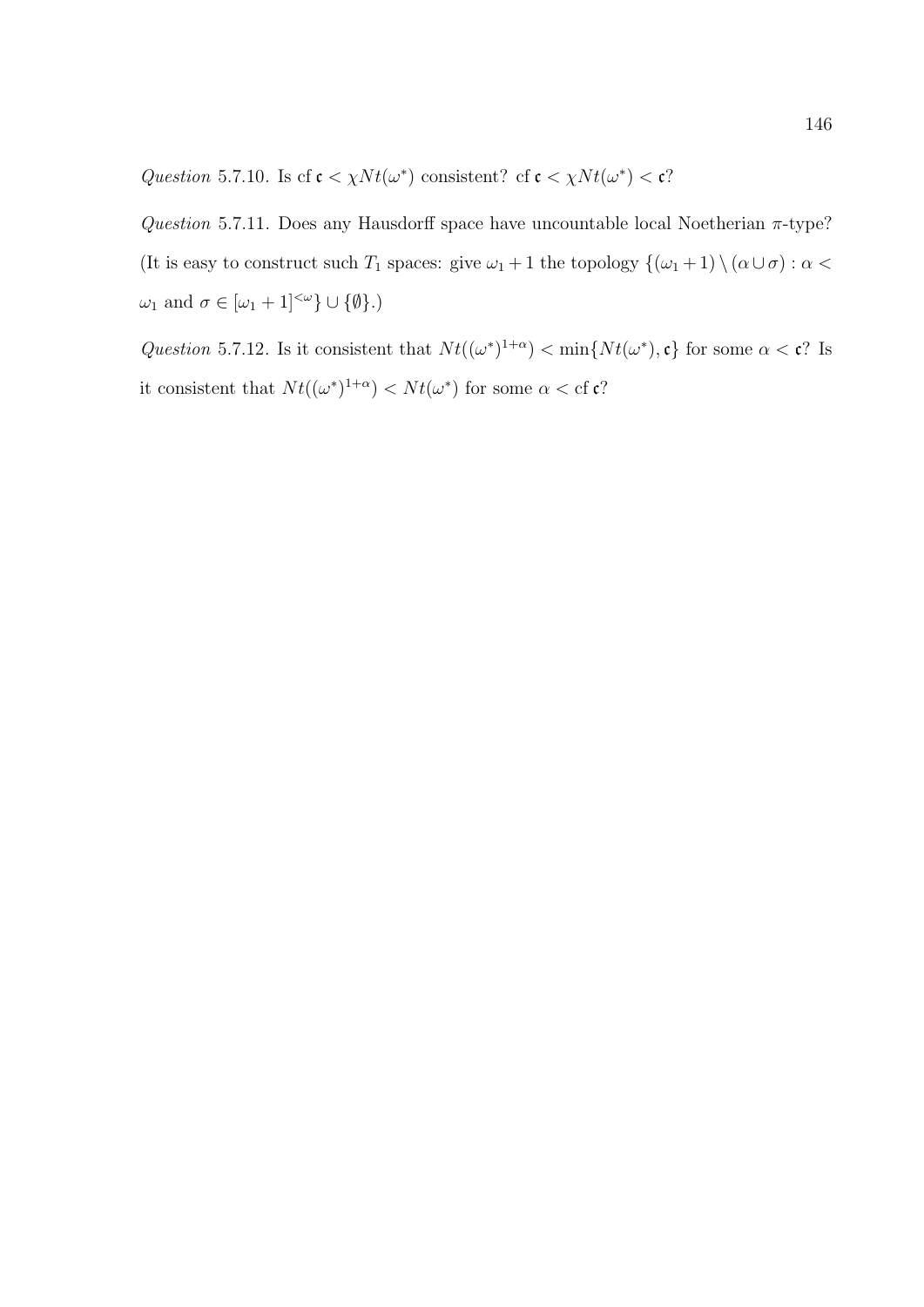## Chapter 6

## Tukey classes of ultrafilters on  $\omega$

#### 6.1 Tukey classes

**Definition 6.1.1** (Tukey [68]). Given directed sets P and Q and a map  $f: P \to Q$ , we say f is a Tukey map, writing  $f: P \leq_T Q$ , if the f-image of every unbounded subset of P is unbounded in Q. We say P is Tukey reducible to Q, writing  $P \leq_T Q$ , if there is a Tukey map from P to Q. If  $P \leq_T Q \leq_T P$ , then we say P and Q are Tukey equivalent and write  $P \equiv_T Q$ .

By the next proposition, the above definition is equivalent to Definition 3.5.5.

**Proposition 6.1.2** (Tukey [68]). A map  $f: P \to Q$  is Tukey if and only the f-preimage of every bounded subset of Q is bounded in P. Moreover,  $P \leq_T Q$  if and only if there is a map  $g: Q \to P$  such that the image of every cofinal subset of Q is cofinal in P.

**Theorem 6.1.3** (Tukey [68]).  $P \equiv_T Q$  if and only if P and Q order embed as cofinal subsets of a common third directed set. Moreover, if  $P \cap Q = \emptyset$ , then we may assume the order embeddings are identity maps onto a quasiordering of  $P \cup Q$ .

The following is a list of basic facts about Tukey reducibility.

- $P \leq_T Q \Rightarrow cf(P) \leq cf(Q)$ .
- For all ordinals  $\alpha, \beta$ , we have  $\alpha \leq_T \beta \Leftrightarrow cf(\alpha) = cf(\beta)$ .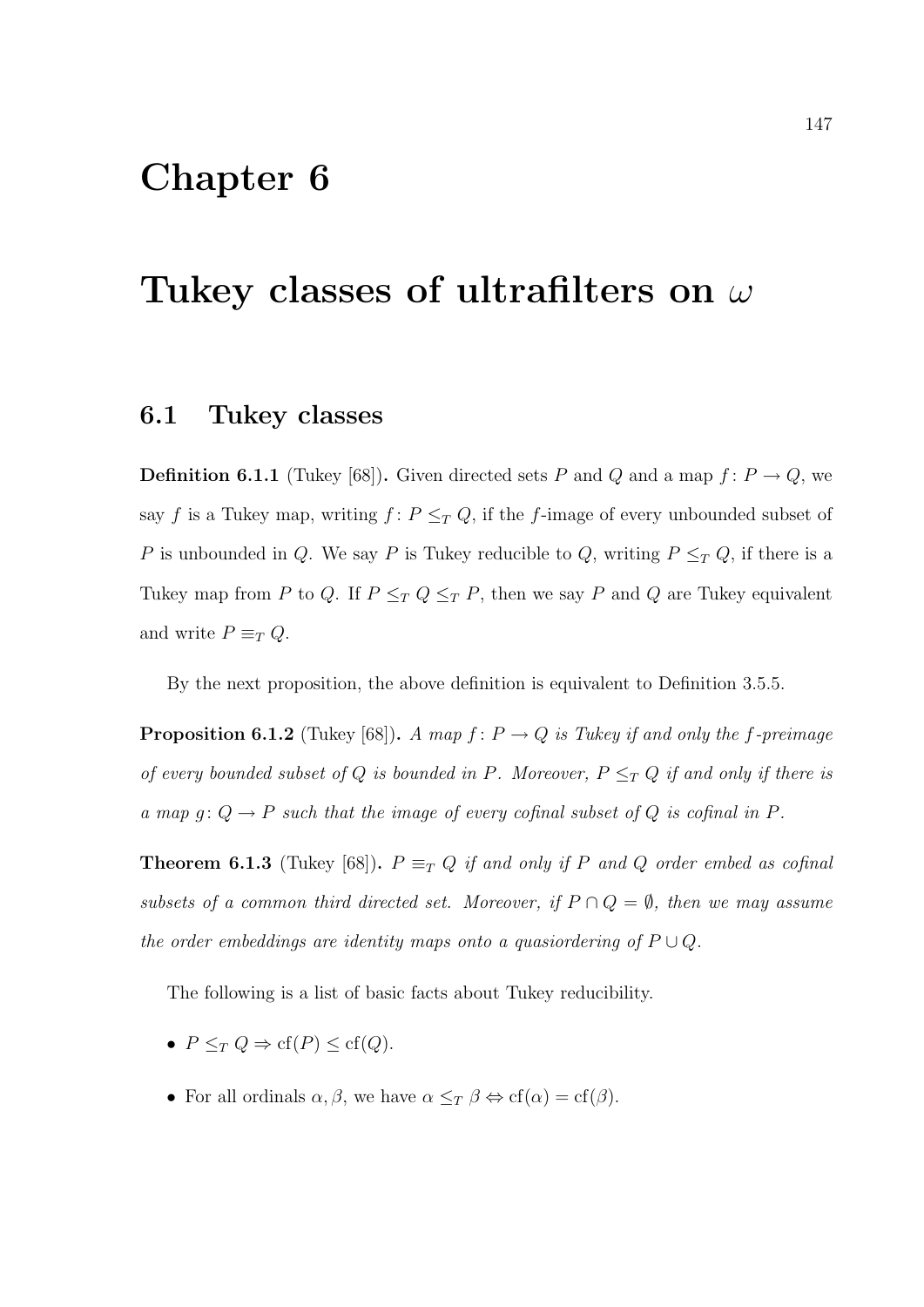- $P \leq_T P \times Q$ .
- $P \leq_T R \geq_T Q \Rightarrow P \times Q \leq_T R$ .
- $P \times P \equiv_T P$ .
- $P \leq_T \langle [cf(P)]^{<\omega}, \subseteq \rangle.$
- For all infinite sets  $A, B$ , we have  $\langle [A]^{<\omega}, \subseteq \rangle \leq_T \langle [B]^{<\omega}, \subseteq \rangle \Leftrightarrow |A| \leq |B|$ .
- Given finitely many ordinals  $\alpha_0, \ldots, \alpha_{m-1}, \beta_0, \ldots, \beta_{n-1}$ , we have

$$
\prod_{i
$$

• Every countable directed set is Tukey equivalent to 1 or  $\omega$ .

**Theorem 6.1.4** (Isbell [32]). No two of 1,  $\omega$ ,  $\omega_1$ ,  $\omega \times \omega_1$ , and  $\langle [\omega_1]^{<\omega}, \subseteq \rangle$  are Tukey equivalent.

Isbell [32] asked if these five Tukey classes encompass all directed sets of size  $\omega_1$ . In [33], he answered "no" assuming CH. In particular,  $\omega^{\omega}$ , ordered by domination, is not Tukey equivalent to any of the above five orders. Devlin, Steprāns, and Watson [14] showed that  $\Diamond$  implies there are  $2^{\omega_1}$ -many pairwise Tukey inequivalent directed sets of size  $\omega_1$ . Todorčević [67] weakened the hypothesis of  $\diamondsuit$  to CH and also showed that PFA implies that  $1, \omega, \omega_1, \omega \times \omega_1$ , and  $\langle [\omega_1]^{<\omega}, \subseteq \rangle$  represent the only Tukey classes of directed sets of size  $\omega_1$ .

## 6.2 Tukey reducibility and topology

Traditionally, Tukey reducibility has mainly been connected to topology by the concept of subnet: we say  $\langle x_i \rangle_{i \in I}$  is a subnet of  $\langle y_j \rangle_{j \in J}$  if there exists  $f: I \to J$  such that the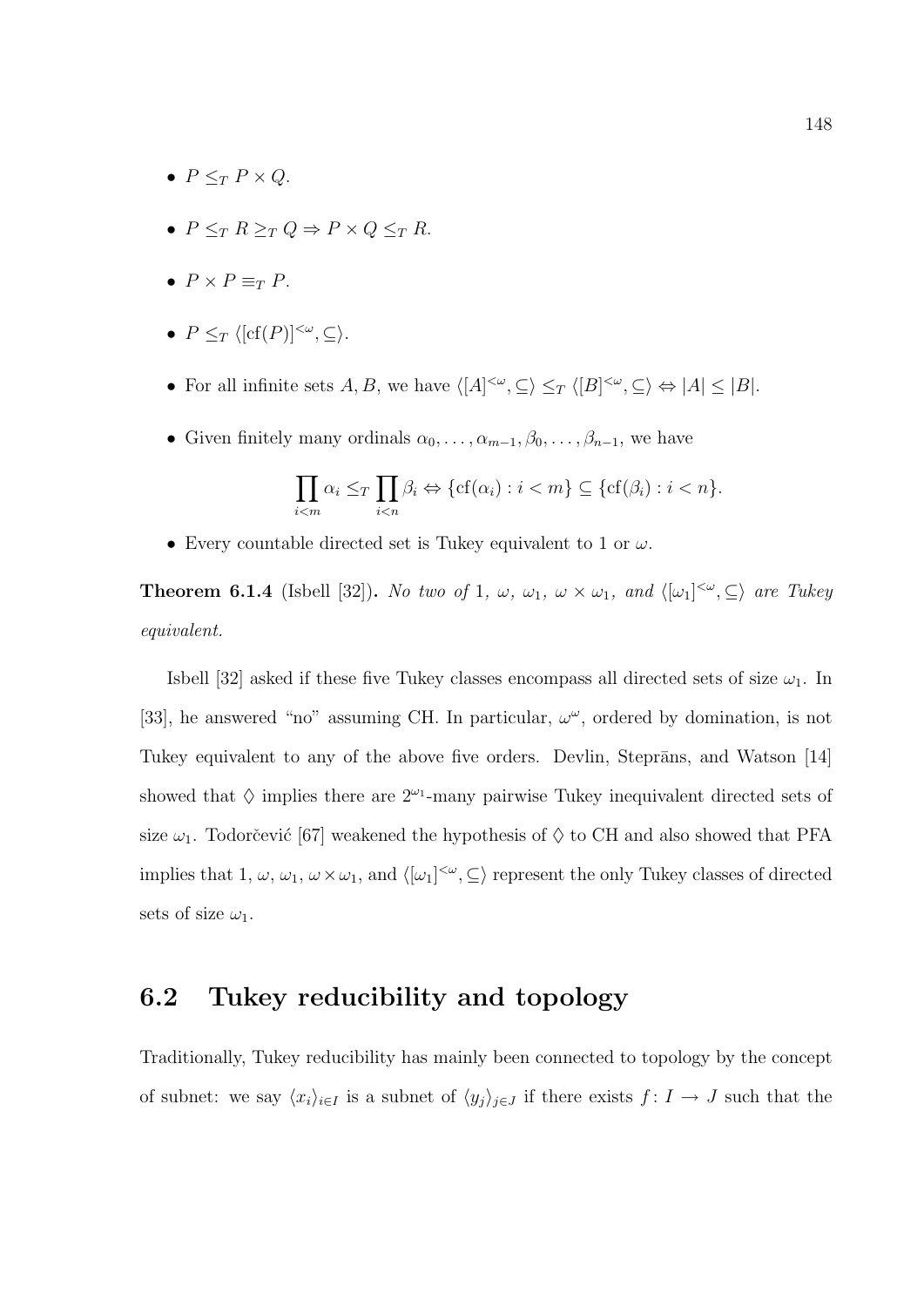image of every cofinal subset of I is cofinal in J, and  $x_i = y_{f(i)}$  for all  $i \in I$ . In contrast, our results are about classifying points in certain spaces by the Tukey classes of their local bases ordered by reverse inclusion. The following theorem, which is of independent interest, implies that the Tukey class of a local base at a point in a space is a topological invariant.

**Theorem 6.2.1.** Suppose X and Y are spaces,  $p \in X$ ,  $q \in Y$ , A is a local base at p in  $X, \mathcal{B}$  is a local base at q in Y,  $f: X \to Y$  is continuous and open (or just continuous at p and open at p), and  $f(p) = q$ . Then  $\langle \mathcal{B}, \supseteq \rangle \leq_T \langle \mathcal{A}, \supseteq \rangle$ .

*Proof.* Choose  $H: \mathcal{A} \to \mathcal{B}$  such that  $H(U) \subseteq f[U]$  for all  $U \in \mathcal{A}$ . (Here we use that f is open.) Suppose  $C \subseteq A$  is cofinal. For any  $U \in \mathcal{B}$ , we may choose  $V \in \mathcal{A}$  such that  $f[V] \subseteq U$  by continuity of f. Then choose  $W \in \mathcal{C}$  such that  $W \subseteq V$ . Hence,  $H(W) \subseteq f[W] \subseteq f[V] \subseteq U$ . Thus,  $H[\mathcal{C}]$  is cofinal.  $\Box$ 

**Corollary 6.2.2.** In the above theorem, if  $f$  is a homeomorphism, then every local base at p is Tukey-equivalent to every local base at q.

**Example 6.2.3.** Consider the ordered space  $X = \omega_1 + 1 + \omega^{\text{op}}$ . It has a point p that is the limit of an ascending  $\omega_1$ -sequence and a descending  $\omega$ -sequence. Every local base at p, ordered by  $\supseteq$ , is Tukey equivalent to  $\omega \times \omega_1$ .

Next, consider  $D_{\omega_1} \cup {\infty}$ , the one-point compactification of the  $\omega_1$ -sized discrete space. Glue X and  $D_{\omega_1} \cup {\infty}$  together into a new space Y by a quotient map that identifies p and  $\infty$ . In Y, every local base at p, ordered by  $\supseteq$ , is Tukey equivalent to  $\langle [\omega_1]^{<\omega}, \subseteq \rangle$ , which is not Tukey equivalent to  $\omega \times \omega_1$ .

Thus, we can distinguish  $p$  in X from  $p$  in Y by their associated Tukey classes, even though other topological properties, such as character and  $\pi$ -character, have not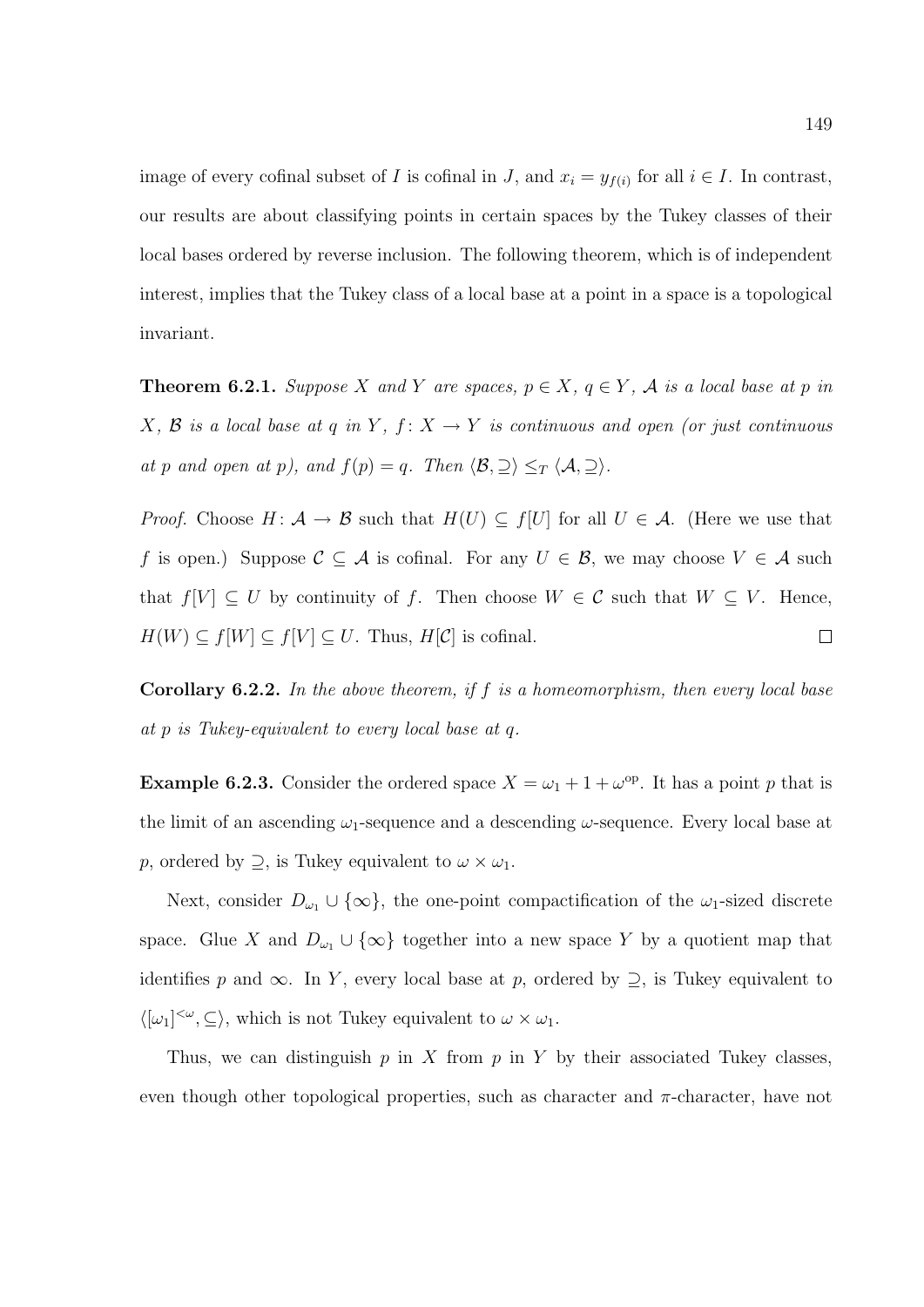changed. Moreover, since  $\omega \times \omega_1 \langle \omega_1 |^{<\omega}$ , we may conclude there is no continuous open map from  $X$  to  $Y$  that sends  $p$  to  $p$ .

### 6.3 Ultrafilters

By Stone duality, every ultrafilter  $\mathcal U$  on  $\omega$  is such that  $\mathcal U$  ordered by containment,  $\supseteq$ , is Tukey-equivalent to every local base of  $\mathcal U$  in  $\beta\omega$ . Likewise,  $\mathcal U$  ordered by almost containment,  $\supseteq^*$ , is Tukey equivalent to every local base of  $\mathcal U$  in  $\omega^*$ . Therefore, let us now restrict our attention to the Tukey classes of nonprincipal ultrafilters on  $\omega$ , ordered by  $\supseteq$  or  $\supseteq^*$ . Note that the identity map on a  $\mathcal{U} \in \omega^*$  is a Tukey map from  $\langle \mathcal{U}, \supseteq^* \rangle$  to  $\langle \mathcal{U}, \supseteq \rangle$ . Moreover, since  $\langle [\mathfrak{c}]^{<\omega}, \subseteq \rangle$  is Tukey-maximal among the directed sets of cofinality at most  $\mathfrak{c}$ , if  $\langle \mathcal{U}, \supseteq^* \rangle \equiv_T \langle [\mathfrak{c}]^{<\omega}, \subseteq \rangle$ , then  $\langle \mathcal{U}, \supseteq \rangle \equiv_T \langle [\mathfrak{c}]^{<\omega}, \subseteq \rangle$ .

Note that a given  $\mathcal{U} \in \omega^*$  is a  $P_{\kappa}$ -point if and only if  $\langle \mathcal{U}, \supseteq^* \rangle$  is  $\kappa$ -directed. Also note that **u** is the least  $\kappa$  such that there exists  $\mathcal{U} \in \omega^*$  such that  $cf(\langle \mathcal{U}, \supseteq^* \rangle) = \kappa$ ; moreover,  $cf(\langle \mathcal{U}, \supseteq \rangle) = cf(\langle \mathcal{U}, \supseteq^* \rangle)$  always holds.

Isbell [32], using an independent family of sets, showed that there is always some  $\mathcal{U} \in \omega^*$  such that  $\langle \mathcal{U}, \supseteq \rangle \equiv_T \langle [\mathfrak{c}]^{\leq \omega}, \subseteq \rangle$ . Moreover, his proof also implicitly shows that  $\langle \mathcal{U}, \supseteq^* \rangle \equiv_T \langle [\mathfrak{c}]^{<\omega}, \subseteq \rangle.$ 

**Definition 6.3.1.** We say  $\mathcal{I} \subseteq [\omega]^\omega$  is independent if for all disjoint  $\sigma, \tau \in [\mathcal{I}]^{<\omega}$  we have  $\bigcap \sigma \nsubseteq^* \bigcup \tau$ .

**Lemma 6.3.2** (Hausdorff [29]). There exists an independent  $\mathcal{I} \in [[\omega]^{\omega}]^{\mathfrak{c}}$ .

**Theorem 6.3.3** (Isbell [32]). There exists  $\mathcal{U} \in \omega^*$  such that  $\langle \mathcal{U}, \supseteq^* \rangle \equiv_T \langle [\mathfrak{c}]^{<\omega}, \subseteq \rangle$ .

*Proof.* It suffices to show that there exists  $f: \langle [c]^{<\omega}, \subseteq \rangle \leq_T \langle \mathcal{U}, \supseteq^* \rangle$ . Let  $\mathcal{I} \in [[\omega]^\omega]^c$  be independent. Let  $\mathcal F$  be the filter generated by  $\mathcal I$ . Let  $\mathcal J$  be the ideal generated by the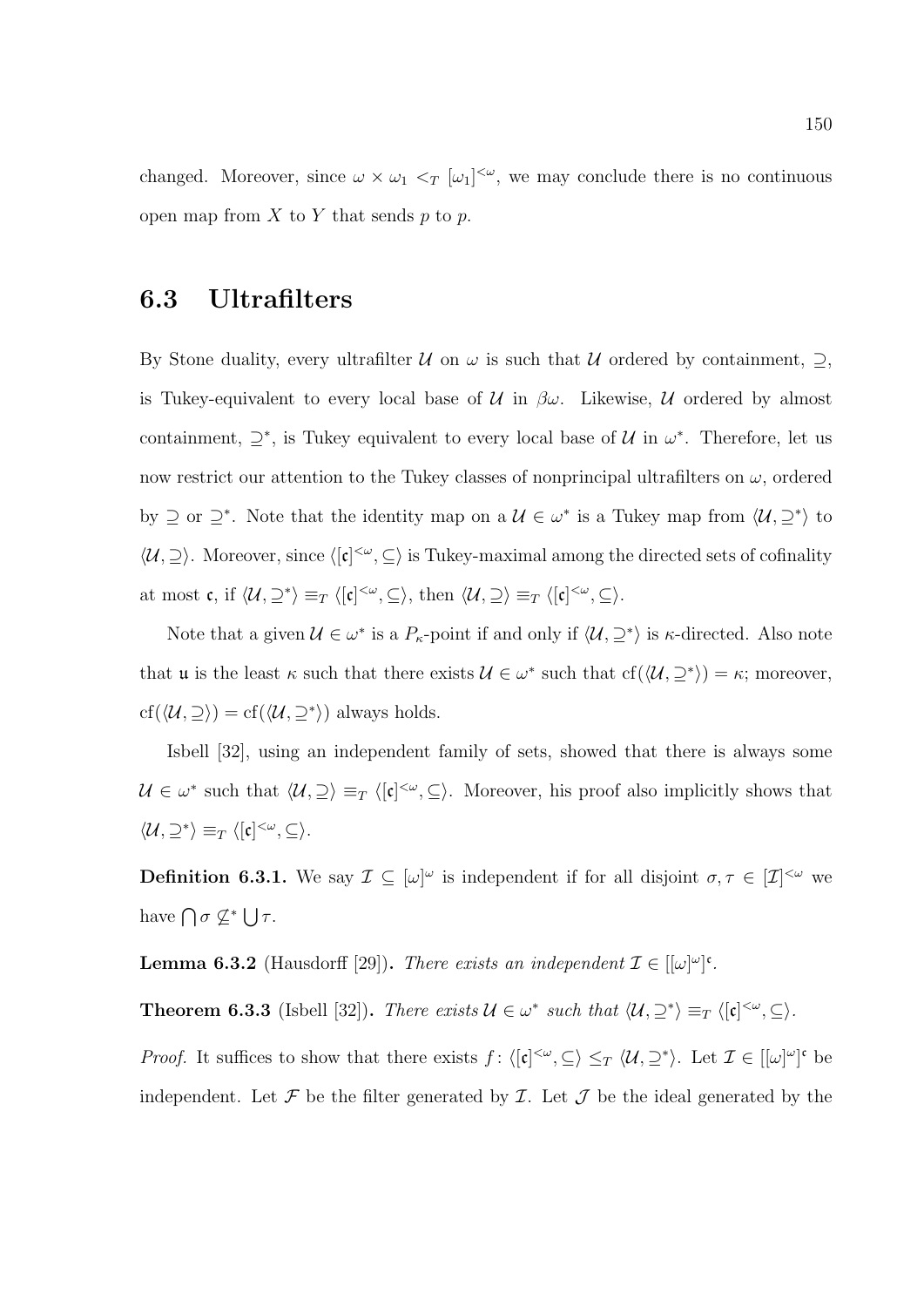set of pseudointersections of infinite subsets of  $\mathcal I$ . Extend  $\mathcal F$  to an ultrafilter  $\mathcal U$  disjoint from  $\mathcal{J}$ . Define  $f: [\mathfrak{c}]^{\langle \omega \rangle} \to \mathcal{U}$  by  $\sigma \mapsto \bigcap_{\alpha \in \sigma} I_{\alpha}$ . Then f is Tukey as desired.  $\Box$ 

There are also known constructions of various  $\mathcal{U} \in \omega^*$  that satisfy  $\langle \mathcal{U}, \supseteq^* \rangle \equiv_T$  $\langle [\mathfrak{c}]^{<\omega}, \subseteq \rangle$  and some additional property. See, for example, Dow and Zhou [16]. Also, Kunen [39] proved that there exists a non-P-point  $\mathcal{U} \in \omega^*$  such that  $\mathcal{U}$  is c-OK, and the next proposition shows that such a point must satisfy  $\langle U, \supseteq^* \rangle \equiv_T \langle [\mathfrak{c}]^{\langle \omega}, \subseteq \rangle$ .

**Definition 6.3.4** (Kunen [39]). We say  $\mathcal{U} \in \omega^*$  is  $\kappa$ -OK if for every  $\langle A_n \rangle_{n \leq \omega} \in \mathcal{U}^{\omega}$  there exists  $\langle B_{\alpha}\rangle_{\alpha<\kappa} \in \mathcal{U}^{\kappa}$  such that for all nonempty  $\sigma \in [\kappa]^{<\omega}$  we have  $\bigcap_{\alpha\in\sigma}B_{\alpha} \subseteq^* A_{|\sigma|}$ . (Therefore, Keisler's notion of  $\kappa^+$ -good implies  $\kappa$ -OK.)

**Proposition 6.3.5.** If U is a  $\mathfrak{c}$ -OK non-P-point in  $\omega^*$ , then  $\langle \mathcal{U}, \supseteq^* \rangle \equiv_T \langle [\mathfrak{c}]^{<\omega}, \subseteq \rangle$ .

*Proof.* It suffices to show that there exists  $f: \langle [\mathfrak{c}]^{\langle \omega}, \subseteq \rangle \leq_T \langle \mathcal{U}, \supseteq^* \rangle$ . Choose  $\langle A_n \rangle_{n \langle \omega} \in$  $\mathcal{U}^{\omega}$  such that  $\{A_n : n < \omega\}$  has no pseudointersection in  $\mathcal{U}$ . Then choose  $\langle B_{\alpha} \rangle_{\alpha < \mathfrak{c}} \in \mathcal{U}^{\omega}$ as in Definition 6.3.4. Define  $f: [\mathfrak{c}]^{\langle \omega \rangle} \to \mathcal{U}$  by  $\sigma \mapsto \bigcap_{\alpha \in \sigma} B_{\alpha}$ . Then every infinite subset of  $[\mathfrak{c}]^{\langle\omega\rangle}$  has unbounded f-image; hence, f is Tukey as desired.  $\Box$ 

Isbell [32] asked if every  $\mathcal{U} \in \omega^*$  satisfies  $\langle \mathcal{U}, \supseteq \rangle \equiv_T \langle [\mathfrak{c}]^{<\omega}, \subseteq \rangle$ . It is now well-known that it is consistent with  $\neg \text{CH}$  that  $\mathfrak{u} < \mathfrak{c}$ , which implies the existence of  $\mathcal{U} \in \omega^*$  such that  $\langle \mathcal{U}, \supseteq \rangle \leq_T \langle [u]^{<\omega}, \subseteq \rangle \langle [t]^{<\omega}, \subseteq \rangle$ . To keep Isbell's question interesting, let us restrict our attention to models of  $\mathfrak{u} = \mathfrak{c}$ . (Another way to keep Isbell's question interesting to demand a ZFC proof of the existence of  $\mathcal{U} \in \omega^*$  such that  $\langle \mathcal{U}, \supseteq \rangle \not\equiv_T \langle [\mathfrak{c}]^{<\omega}, \subseteq \rangle$ . This is an open problem.)

**Definition 6.3.6.** Given cardinals  $\kappa$  and  $\lambda$ , let  $E_{\lambda}^{\kappa}$  denote  $\{\alpha < \kappa : cf(\alpha) = \lambda\}.$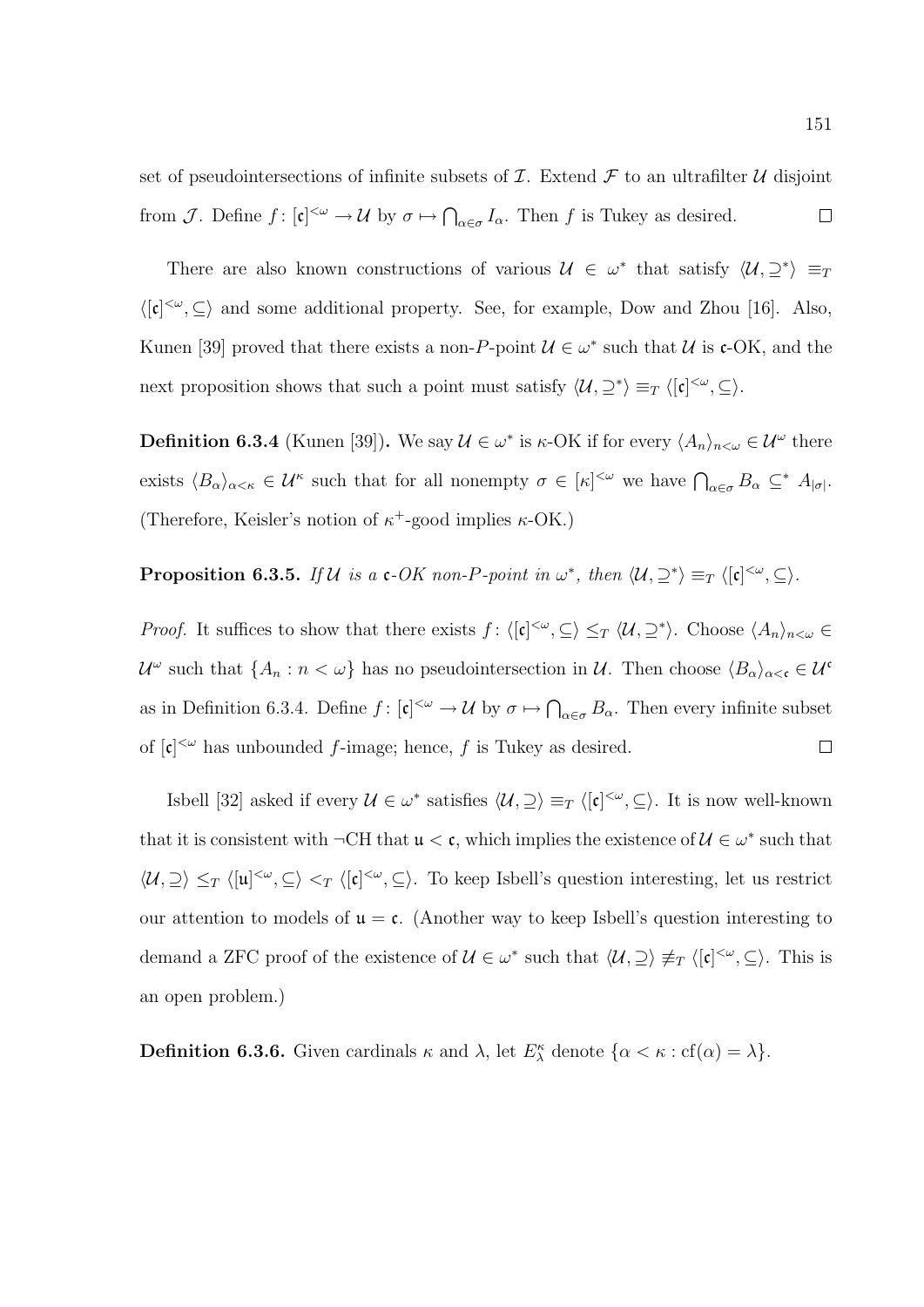**Theorem 6.3.7.** Assume  $\Diamond(E_{\omega}^{\mathfrak{c}})$  and  $\mathfrak{p} = \mathfrak{c}$ . Then there exists  $\mathcal{U} \in \omega^*$  such that  $\mathcal{U}$  is not a P-point and  $\mathfrak{c} <_T \langle \mathcal{U}, \supseteq^* \rangle \leq_T \langle \mathcal{U}, \supseteq \rangle <_T [\mathfrak{c}]^{<\omega}$ .

*Proof.* To simplify notation, we construct  $\mathcal{U}$  as an ultrafilter on  $\omega^2$ . Indeed, we construct  $P_{\mathfrak{c}}$ -points  $V, W_0, W_1, W_2, \ldots \in \omega^*$  and set  $\mathcal{U} = \{E \subseteq \omega^2 : V \ni \{i : W_i \ni \{j : \langle i, j \rangle \in \mathbb{R} \}$ E}}}. This immediately implies that  $\{(\omega \setminus n) \times \omega : n < \omega\}$  is a countable subset of U with no pseudointersection in U; whence, U is not a P-point. Our construction proceeds in c stages such that, for each  $n < \omega$ , the sequences  $\langle \mathcal{V}_{\alpha} \rangle_{\alpha < \mathfrak{c}}$  and  $\langle \mathcal{W}_{n,\alpha} \rangle_{\alpha < \mathfrak{c}}$  are continuous increasing chains of filters such that  $V = \bigcup_{\alpha < \mathfrak{c}} \mathcal{V}_{\alpha}$  and  $\mathcal{W}_n = \bigcup_{\alpha < \mathfrak{c}} \mathcal{W}_{n,\alpha}$ . Set  $\mathcal{U}_{\alpha} = \{E \subseteq \omega^2 : \mathcal{V}_{\alpha} \ni \{i : \mathcal{W}_{i,\alpha} \ni \{j : \langle i,j \rangle \in E\}\}\}\$ for all  $\alpha < \mathfrak{c}$ .

Let  $\langle \Xi_{\alpha} \rangle_{\alpha \in E_{\omega}^{\mathfrak{c}}}$  be a  $\Diamond$ -sequence. Let  $\zeta : \mathfrak{c} \leftrightarrow [\omega]^{\omega}$  and  $\eta : \mathfrak{c} \leftrightarrow [\omega^2]^{\omega}$ . Set  $\mathcal{V}_0 =$  $\mathcal{W}_{n,0} = \{ \omega \setminus \sigma : \sigma \in [\omega]^{<\omega} \}$  for all  $n < \omega$ . Suppose  $\alpha < \mathfrak{c}$  and we've constructed  $\langle V_\beta \rangle_{\beta < \alpha}$  and  $\langle W_{n,\beta} \rangle_{\langle n,\beta \rangle \in \omega \times \alpha}$  such that, for all  $\beta < \alpha$  and  $n < \omega$ ,  $V_\beta$  and  $W_{n,\beta}$  are filters on  $\omega$ ; if cf( $\beta$ )  $\neq \omega$  and  $\beta + 1 < \alpha$ , then further suppose that  $\mathcal{V}_{\beta}$  and  $\mathcal{W}_{n,\beta}$  have pseudointersections in  $\mathcal{V}_{\beta+1}$  and  $\mathcal{W}_{n,\beta+1}$ , respectively. If  $\alpha$  is a limit ordinal, then set  $\mathcal{V}_{\alpha} = \bigcup_{\beta < \alpha} \mathcal{V}_{\beta}$  and  $\mathcal{W}_{n,\alpha} = \bigcup_{\beta < \alpha} \mathcal{W}_{n,\beta}$  for each  $n < \omega$ . If  $\alpha$  is the successor of an ordinal with cofinality other than  $\omega$ , then we use stage  $\alpha$  as follows to help our filters become ultrafilters that are  $P_{\mathfrak{c}}$ -points. Choose the least  $\beta < \mathfrak{c}$  such that  $\zeta(\beta), \omega \setminus \zeta(\beta) \notin \mathcal{V}_{\alpha-1}$ . Choose  $E \in \{\zeta(\beta), \ \omega \setminus \zeta(\beta)\}\$  such that  $\{E\} \cup \mathcal{V}_{\alpha-1}$  has the SFIP and let  $\mathcal{V}_{\alpha}$  be a filter generated by  $\mathcal{V}_{\alpha-1}$  and a pseudointersection of  $\{E\} \cup \mathcal{V}_{\alpha-1}$ . Likewise, for each  $n < \omega$ , choose the least  $\beta < \mathfrak{c}$  such that  $\zeta(\beta), \omega \setminus \zeta(\beta) \notin \mathcal{W}_{n,\alpha-1}$ . Choose  $E \in \{\zeta(\beta), \omega \setminus \zeta(\beta)\}\$ such that  ${E} \cup W_{n,\alpha-1}$  has the SFIP and let  $W_{n,\alpha}$  be a filter generated by  $W_{n,\alpha-1}$  and a pseudointersection of  $\{E\} \cup \mathcal{W}_{n,\alpha-1}$ .

Finally, suppose  $\alpha$  is the successor of an ordinal with cofinality  $\omega$ . Then we use stage  $\alpha$  to kill a potential witness to  $\langle \mathcal{U}, \supseteq \rangle \equiv_T [\mathfrak{c}]^{<\omega}$ . Choose, if it exists, the least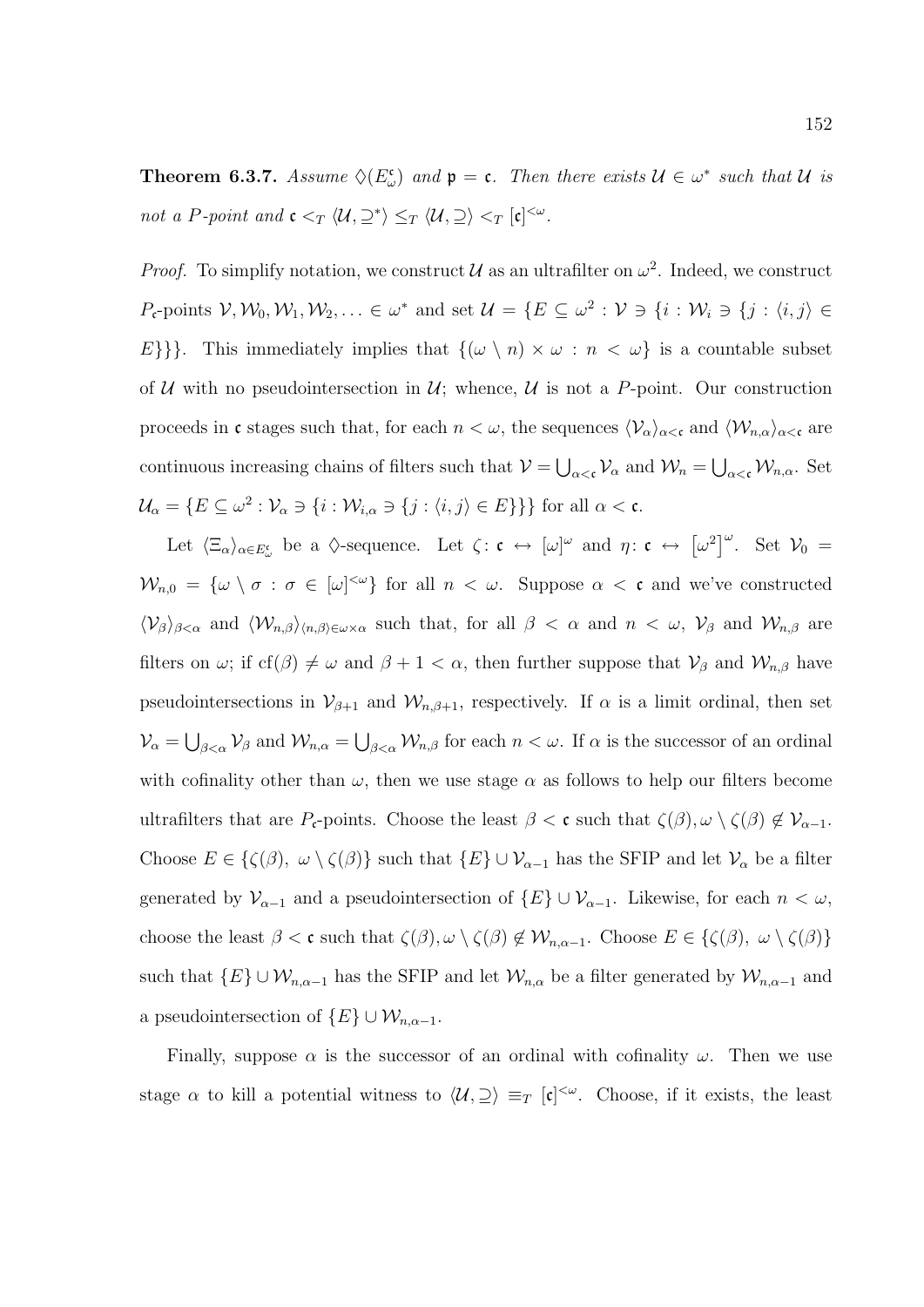β < c for which  $η(β)$  is contained in the intersection of an infinite subset of  $η[Xi<sub>α</sub>]$ and  $\{\eta(\beta)\}\cup\mathcal{U}_{\alpha-1}$  has the SFIP. Let  $\mathcal{V}_{\alpha}$  be the filter generated by  $\{F\}\cup\mathcal{V}_{\alpha-1}$  where  $F = \{i : \mathcal{W}_{i, \alpha-1} \not\ni \omega \setminus \{j : \langle i, j \rangle \in \eta(\beta)\}\};$  for each  $i \in F$ , let  $\mathcal{W}_{i, \alpha}$  be the filter generated by  $\{\{j : \langle i, j \rangle \in \eta(\beta)\}\}\cup \mathcal{W}_{i,\alpha-1}$ ; for each  $i \in \omega \setminus F$ , set  $\mathcal{W}_{i,\alpha} = \mathcal{W}_{i,\alpha-1}$ . Note that this implies  $\eta(\beta) \in \mathcal{U}_{\alpha}$ . If no such  $\beta$  exists, then set  $\mathcal{V}_{\alpha} = \mathcal{V}_{\alpha-1}$  and  $\mathcal{W}_{n,\alpha} = \mathcal{W}_{n,\alpha-1}$  for all  $n < \omega$ . This completes the construction.

Clearly,  $\mathfrak{c} \leq_T \langle \mathcal{V}, \supseteq^* \rangle \leq_T \langle \mathcal{U}, \supseteq^* \rangle$ . Since  $\mathcal{U}$  is not a P-point,  $\mathfrak{c} \not\equiv_T \langle \mathcal{U}, \supseteq^* \rangle$ . Therefore, it remains only to show that  $\langle \mathcal{U}, \supseteq \rangle \neq_T [\mathfrak{c}]^{<\omega}$ . Suppose  $\mathcal{A} \in [\mathcal{U}]^{\mathfrak{c}}$ . Then it suffices to show that the intersection of an infinite subset of  $\mathcal A$  is in  $\mathcal U$ . By  $\Diamond(E_{\omega}^{\mathfrak c})$ , there exists  $M \prec H_{\mathfrak{c}^+}$  such that  $|M| = \omega$  and  $M \supseteq {\{\mathcal{A}, \langle \mathcal{V}_\alpha \rangle_{\alpha < \mathfrak{c}}, \langle \mathcal{W}_{n,\alpha} \rangle_{\langle n,\alpha \rangle \in \omega \times \mathfrak{c}}\}}$  and  $\eta[\Xi_\delta] = \mathcal{A} \cap M$ where  $\delta = \sup(\mathfrak{c} \cap M)$ . Hence, it suffices to show that the intersection E of some infinite subset of  $\mathcal{A} \cap M$  is such that  $\{E\} \cup \mathcal{U}_{\delta}$  has the SFIP.

Let  $\{V_n : n < \omega\} \subseteq M$  generate of the filter  $\mathcal{V}_\delta$ ; for each  $i < \omega$ , let  $\{W_{i,j} : j < \omega\} \subseteq M$ generate the filter  $\mathcal{W}_{i,\delta}$ . Set  $\mathcal{B}_0 = \mathcal{A}$ . Suppose  $k < \omega$  and, for all  $l < k$ , we have  $A_l \in$  $\mathcal{B}_{l+1} \in [\mathcal{B}_l]^c$  and  $n_l < \omega$  and  $\mathcal{W}_{n_l} \ni \{j : \langle n_l, j \rangle \in B \cap \bigcap_{h < l} A_h\}$  for all  $B \in \mathcal{B}_{l+1}$ . Since cf(c) >  $\omega$ , there exist  $\mathcal{B}_{k+1} \in [\mathcal{B}_k]^c$  and  $n_k \in \bigcap_{h < k} (V_h \setminus \{n_h\})$  and  $\sigma_k \colon \{n_l : l < k\} \to \omega$ such that, for all  $l < k$  and  $B \in \mathcal{B}_{k+1}$ , we have  $\mathcal{W}_{n_k} \ni \{j : \langle n_k, j \rangle \in B \cap \bigcap_{h \leq k} A_h\}$  and  $\sigma_k(n_l) \in \bigcap_{h \leq k} W_{n_l,h}$  and  $\sigma_k \subseteq B \cap \bigcap_{h \leq k} A_h$ . Choose any  $A_k \in \mathcal{B}_{k+1} \setminus \{A_h : h \leq k\}$ . By induction, we can repeat the above for all  $k < \omega$ . Moreover, we may carry out any finite initial segment of the construction in M. Hence, we may assume  $\{A_i : i < \omega\} \subseteq M$ . Finally,  $\bigcup_{i<\omega} \sigma_i \subseteq \bigcap_{i<\omega} A_i$  and  $\{\bigcup_{i<\omega} \sigma_i\} \cup \mathcal{U}_{\delta}$  has the SFIP.  $\Box$ 

Note that  $\Diamond(E_{\omega}^{\mathfrak{c}})$  is equivalent to  $\Diamond$  under CH. Furthermore, a recent result of Shelah [63] is that if  $\kappa$  is an uncountable cardinal and  $2^{\kappa} = \kappa^+$ , then  $\Diamond(S)$  holds for every stationary S disjoint from  $E_{\rm cf}^{\kappa^+}$  $c_{\text{cf}(\kappa)}^{k, \dagger}$ . Hence, we could drop the hypothesis  $\Diamond(E_{\omega}^{\mathfrak{c}})$  under the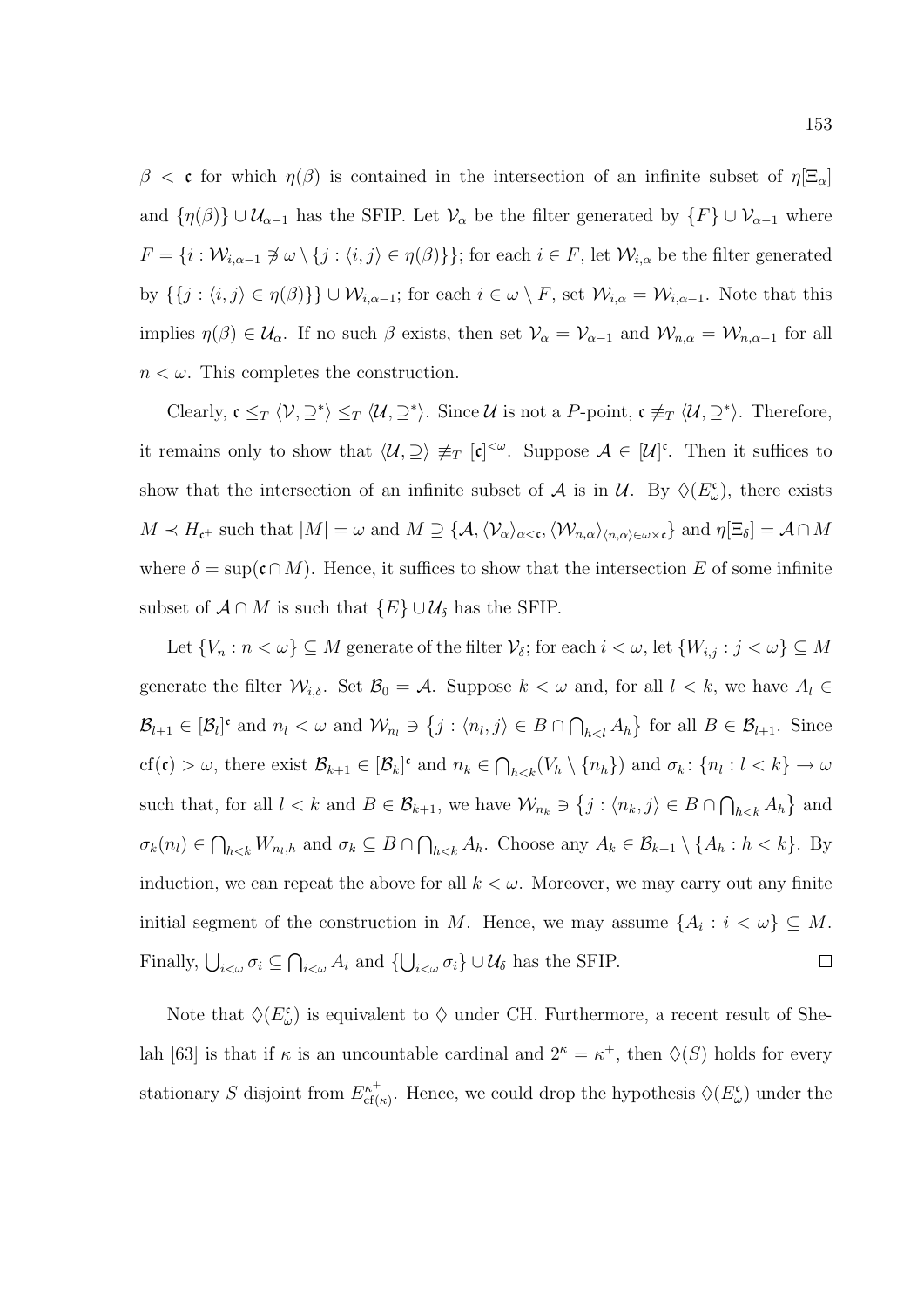assumption that  $\mathfrak{c} = \kappa^+$  for some cardinal  $\kappa$  of uncountable cofinality. (We would have  $2^{\kappa} = \kappa^+$  because  $\mathfrak{c}^{\langle \mathfrak{p} \rangle} = \mathfrak{c}$ . (See Martin and Solovay [43].))

[In very recent unpublished work, Stevo Todorˇcevi´c has deduced Theorem 6.3.7 from the mere existence of a P-point, which is known to follow from  $\mathfrak{d} = \mathfrak{c}$ , which is a strictly weaker hypothesis than  $\mathfrak{p} = \mathfrak{c}$ . Thus, the need for  $\Diamond(E_{\omega}^{\mathfrak{c}})$  has been eliminated altogether. Remark 6.3.8. When thinking about Tukey classes of ultrafilters, one may be reminded of Hechler's result [30] that any  $\omega_1$ -directed set without a maximum can be forced to be isomorphic to a cofinal subset of  $\omega^{\omega}$  ordered by eventual domination. Similarly, Brendle and Shelah [12] have implicitly shown that, for a fixed regular uncountable  $\kappa$  and set R of regular cardinals exceeding  $\kappa$ , there is a model of ZFC in which, for each  $\lambda \in R$ , some  $\mathcal{U} \in \omega^*$ , when ordered by  $\supseteq^*$ , has a cofinal subset isomorphic to  $\kappa \times \lambda$ . It is not clear whether an arbitrary  $\omega_1$ -directed set can be forced to be isomorphic to a cofinal subset of an ultrafilter ordered by  $\supseteq^*$ . In constructing non-P-points, which are not  $\omega_1$ -directed when ordered by  $\supseteq^*$ , order-theoretic results seem to come even less easily.

It is worth noting another relationship between the Tukey classes arising from ultrafilters ordered by  $\supseteq^*$  and those ordered by  $\supseteq$ .

**Proposition 6.3.9.** Suppose U is a non-P-point in  $\omega^*$ . Then there exists  $V \in \omega^*$  such that  $\langle V, \supseteq \rangle \leq_T \langle U, \supseteq^* \rangle$ .

*Proof.* Choose  $\langle x_n \rangle_{n \leq \omega} \in \mathcal{U}^{\omega}$  such that  $x_n \supseteq x_{n+1} \not\supseteq^* x_n$  for all  $n < \omega$ , that  $\bigcap_{n \leq \omega} x_n = \emptyset$ , and that  $\{x_n : n < \omega\}$  has no pseudointersection in  $\mathcal U$ . For each  $n < \omega$ , set  $y_n = x_n \setminus x_{n+1}$ . Set  $\mathcal{V} = \{ E \subseteq \omega : \bigcup_{n \in E} y_n \in \mathcal{U} \}.$  Then  $\mathcal{V} \in \omega^*$  and the map from  $\langle \mathcal{V}, \supseteq \rangle$  to  $\langle \mathcal{U}, \supseteq^* \rangle$ defined by  $E \mapsto \bigcup_{n \in E} y_n$  is Tukey.  $\Box$ 

Next, we have a pair of negative ZFC results.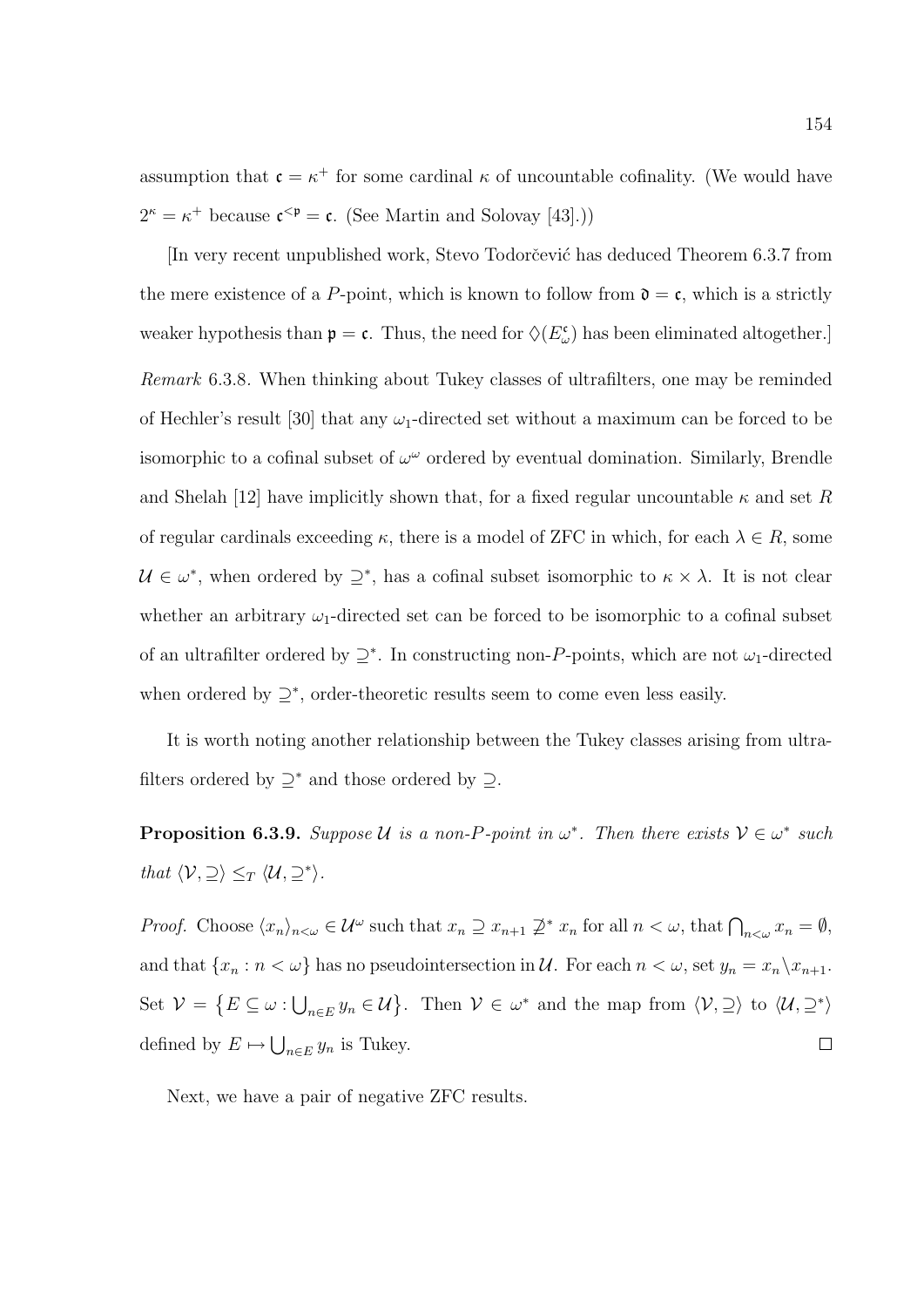**Theorem 6.3.10.** Let Q be a directed set that is a countable union of  $\omega_1$ -directed sets. Then  $\langle \mathcal{U}, \supseteq^* \rangle \not\equiv_T \omega \times Q$  for all  $\mathcal{U} \in \omega^*$ .

*Proof.* Seeking a contradiction, suppose  $\mathcal{U} \in \omega^*$  and  $\langle \mathcal{U}, \supseteq^* \rangle \equiv_T \omega \times Q$ . Then there is a quasiondering  $\subseteq$  on  $\mathcal{U} \cup (\omega \times Q)$  such that  $\langle \mathcal{U}, \supseteq^* \rangle$  and  $\langle \omega \times Q, \leq_{\omega \times Q} \rangle$  are cofinal suborders. Let  $Q = \bigcup_{n<\omega} Q_n$  where  $Q_n$  is  $\omega_1$ -directed for all  $n < \omega$ . Fix  $p \in Q$ . Fix  $\eta \in \omega^{\omega}$  such that  $\eta^{-1}\{n\}$  is unbounded and  $\eta(4n) = \eta(4n+1) = \eta(4n+2) = \eta(4n+3)$ for all  $n < \omega$ . For all  $n < \omega$  and  $q \in Q$ , choose  $x_{n,q} \in U$  such that  $\langle n, q \rangle \sqsubseteq x_{n,q}$ . We may assume that  $x_{i,p} \sqsubseteq x_{j,q}$  for all  $i \leq j < \omega$  and  $q \in Q$ .

Construct  $\zeta \in \omega^{\omega}$  as follows. Suppose we are given  $n < \omega$  and  $\zeta \restriction n$ . Then, for all  $q \in Q$ , the set  $\{x_{\zeta(m),q} : m < n\}$  has a  $\sqsubseteq$ -upper bound  $\langle k, r \rangle$  for some  $k < \omega$  and  $r \in Q$ . Since  $Q_{\eta(n)}$  is  $\omega_1$ -directed, every countable partition of  $Q_{\eta(n)}$  includes a cofinal subset. Hence, there exist  $k < \omega$  and a cofinal subset  $S_n$  of  $Q_{\eta(n)}$  such that for all  $q \in S_n$  there exists  $r \in Q$  such that  $\{x_{\zeta(m),q} : m < n\} \sqsubseteq \langle k, r \rangle$ . We may assume  $k > \zeta(m)$  for all  $m < n$ . Set  $\zeta(n) = k$ .

Since  $\omega^*$  is an F-space (or, more directly, by an easy diagonalization argument), there exists  $z \subseteq \omega$  such that  $x_{\zeta(4n),p} \setminus x_{\zeta(4n+2),p} \subseteq^* z$  and  $x_{\zeta(4n+2),p} \setminus x_{\zeta(4n+4),p} \subseteq^* \omega \setminus z$ for all  $n < \omega$ . Suppose  $z \in \mathcal{U}$ . Then there exist  $m < \omega$  and  $\langle l, r \rangle \in \omega \times Q_m$  such that  $\langle l, r \rangle \supseteq z$ . Choose  $n < \omega$  such that  $\eta(4n+3) = m$  and  $\zeta(4n+2) \geq l$ . Then choose  $q \in S_{4n+3}$  such that  $q \geq r$ . Then  $\langle \zeta(4n+2), q \rangle \supseteq z$ . Hence,  $x_{\zeta(4n+2),q} \supseteq z \cap x_{\zeta(4n+2),p} \supseteq z$  $x_{\zeta(4n+4),p} \supseteq \langle \zeta(4n+4), p \rangle$ . Hence,  $\langle \zeta(4n+4), p \rangle \sqsubseteq x_{\zeta(4n+2),q} \sqsubseteq \langle \zeta(4n+3), s \rangle$  for some  $s \in Q$ , which is absurd because  $\zeta$  is strictly increasing. By symmetry, we can also derive an absurdity from  $\omega \setminus z \in \mathcal{U}$ . Thus,  $\mathcal{U}$  is not an ultrafilter on  $\omega$ , which yields our desired  $\Box$ contradiction.

The above result is optimal in the following sense. As noted before, it is not hard to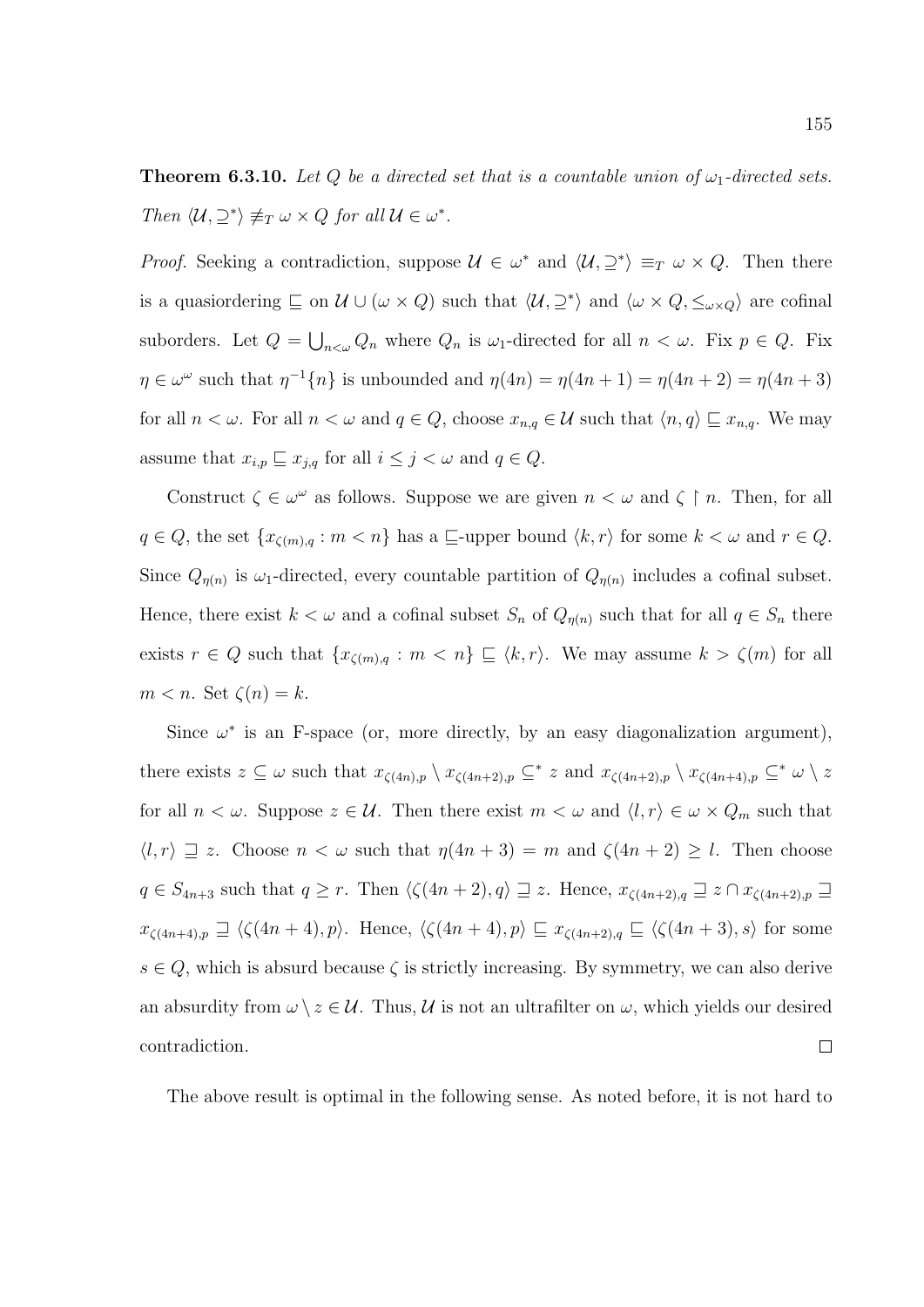show that, for a fixed regular uncountable  $\kappa$  and set R of regular cardinals exceeding  $\kappa$ , a construction of Brendle and Shelah [12] can be trivially modified to yield a model of ZFC in which, for each  $\lambda \in R$ , some  $\mathcal{U} \in \omega^*$  satisfies  $\langle \mathcal{U}, \supseteq^* \rangle \equiv_T \kappa \times \lambda$  for each  $\lambda$  in an arbitrary set of regular cardinals exceeding  $\kappa$ .

**Lemma 6.3.11.** Given a quasiorder  $Q$  with an unbounded cofinal subset  $C$ , there exists a cofinal subset A of C such that A is  $|C|$ -like.

*Proof.* Let  $\langle c_{\alpha}\rangle_{\alpha<|C|}$ :  $|C| \leftrightarrow C$ . For each  $\alpha < |C|$ , let  $a_{\alpha} = c_{\beta}$  where  $\beta$  is the least  $\gamma < |C|$  such that  $c_{\gamma}$  has no upper bound in  $\{a_{\delta} : \delta < \alpha\}$ , provided such a  $\gamma$  exists. If no such  $\gamma$  exists, then  $\alpha > 0$ , so we may set  $a_{\alpha} = a_0$ . Then  $A = \{a_{\alpha} : \alpha < |C|\}$  is as desired.  $\Box$ 

**Theorem 6.3.12.** Suppose Q is a directed set that is a countable union of  $\omega_1$ -directed sets. Then  $\langle \mathcal{U}, \supseteq \rangle \nleq_T Q$  for all  $\mathcal{U} \in \omega^*$ .

*Proof.* Seeking a contradiction, suppose  $\mathcal{U} \in \omega^*$  and  $f : \langle \mathcal{U}, \supseteq \rangle \leq_T Q$ . By a result of Brendle and Shelah [12],

$$
\mathrm{cf}(\mathrm{cf}(\langle\mathcal{U},\supseteq\rangle))=\mathrm{cf}(\mathrm{cf}(\langle\mathcal{U},\supseteq^*\rangle))>\omega.
$$

By Lemma 6.3.11, U has a cofinal subset A that is  $cf(\langle U, \supseteq \rangle)$ -like. Since A is cofinal, f | A is a Tukey map and  $|\mathcal{A}| = \text{cf}(\langle \mathcal{U}, \supseteq \rangle)$ . Let  $Q = \bigcup_{n<\omega} Q_n$  where  $Q_n$  is  $\omega_1$ -directed for all  $n < \omega$ . Since  $cf(|A|) > \omega$ , there exist  $n < \omega$  and  $\mathcal{B} \in [A^{|\mathcal{A}|}]$  such that  $f[\mathcal{B}] \subseteq Q_n$ . Since A is |A|-like, B is unbounded. Set  $I = \omega \setminus \bigcap \mathcal{B}$ . For each  $i \in I$ , choose  $B_i \in \mathcal{B}$  such that  $i \notin B_i$ . Then  $\bigcap_{i \in I} B_i = \bigcap \mathcal{B}$ ; hence,  $\{B_i : i \in I\}$  is unbounded. But  $\{f(B_i) : i \in I\}$ is a countable subset of  $Q_n$ , and therefore bounded. This contradicts our assumption that  $f$  is Tukey.  $\Box$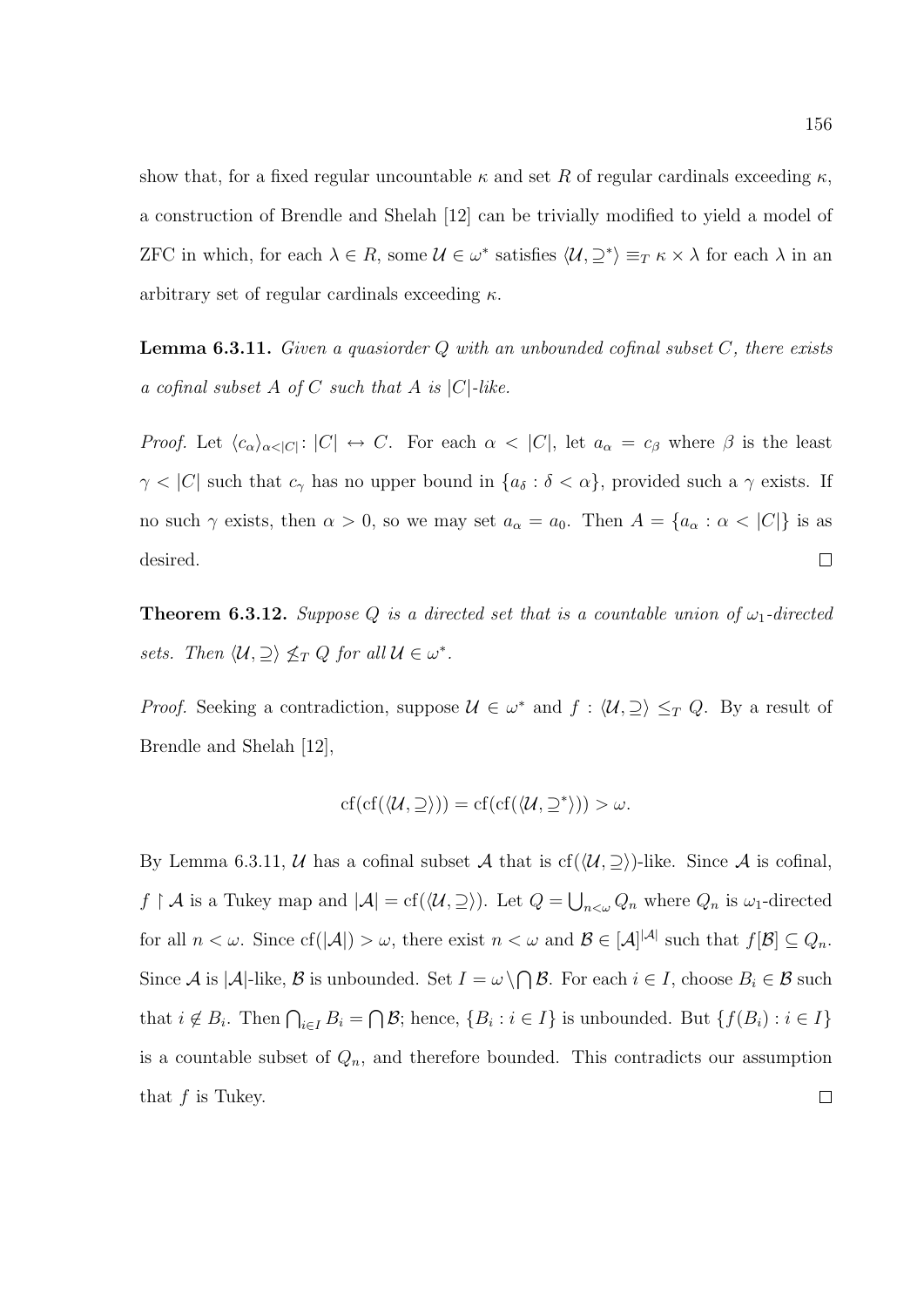From Corollary 5.4 of [66] by Solecki and Todorčević, it follows that  $\langle \mathcal{U}, \supseteq \rangle \nleq_T \omega^\omega$ (where  $\omega^{\omega}$  is ordered by domination) for all  $\mathcal{U} \in \omega^*$ .

Our next theorem, a positive consistency result, is proved using Solovay's Lemma [43], which we now state in terms of  $\mathfrak{p}$ .

**Lemma 6.3.13.** If  $A, B \in [[\omega]^\omega]^{<\mathfrak{p}}$  and  $|a \cap \bigcap \sigma| = \omega$  for all  $a \in A$  and  $\sigma \in [B]^{<\omega}$ , then B has a pseudointersection b such that  $|a \cap b| = \omega$  for all  $a \in \mathcal{A}$ .

**Theorem 6.3.14.** Assume  $\mathfrak{p} = \mathfrak{c}$ . Let  $\omega \leq cf(\kappa) = \kappa \leq \mathfrak{c}$ . Then there exists  $\mathcal{U} \in \omega^*$ such that  $\langle \mathcal{U}, \supseteq^* \rangle \equiv_T \langle [\mathfrak{c}]^{<\kappa}, \subseteq \rangle$ .

*Proof.* Given a set E, let  $I(E)$  denote the set of injections from  $\kappa$  to E. Given  $\mathcal{E} \subseteq \mathcal{P}(\omega)$ , let  $\Phi(\mathcal{E})$  denote the set of  $\langle \rho, \Gamma \rangle \in [\mathcal{E}]^{<\omega} \times I(\mathcal{E})^{<\omega}$  satisfying  $\bigcap \rho \subseteq^* \bigcup_{f \in \text{ran } \Gamma} f(\gamma)$  for all  $\gamma < \kappa$ . Let  $\langle \mathscr{S}_{\alpha} \rangle_{\alpha < \mathfrak{c}}$  enumerate  $[[\omega]^{\omega}]^{<\kappa}$ . Note that if  $|\mathcal{E}| \geq \kappa$ , then  $\Phi(\mathcal{E}) = \emptyset$  implies that  $\mathcal E$  has the SFIP and that  $\langle \mathcal E, \supseteq^* \rangle$  is  $\kappa$ -like.

Let us construct a sequence  $\langle U_{\alpha}\rangle_{\alpha<\mathfrak{c}}$  in  $[\omega]^{\omega}$  such that we have the following for all  $\alpha \leq \mathfrak{c}$ , given the notation  $\mathcal{U}_{\beta} = \{U_{\gamma} : \gamma < \beta\}$  for all  $\beta \leq \mathfrak{c}$ .

1.  $\forall \beta < \alpha \ \forall \sigma, \tau \in [\mathcal{U}_{\beta}]^{<\omega} \bigcap \sigma \subseteq^* \bigcup \tau \text{ or } \bigcap \sigma \setminus \bigcup \tau \not\subseteq^* U_{\beta}.$ 2.  $\forall \beta < \alpha \ \exists \sigma \in [\mathscr{S}_{\beta}]^{<\omega}$   $U_{\beta} \cap \bigcap \sigma =^* \emptyset$  or  $\forall S \in \mathscr{S}_{\beta}$   $U_{\beta} \subseteq^* S$ . 3.  $\Phi(\mathcal{U}_{\alpha}) = \emptyset$ .

Clearly, (1) and (2) will be preserved at limit stages of the construction. Let us show that (3) will also be preserved. Let  $\omega \leq cf(\eta) \leq \eta \leq \mathfrak{c}$  and suppose (1) and (3) hold for all  $\alpha < \eta$ . Seeking a contradiction, suppose  $\langle \rho, \Gamma \rangle \in \Phi(\mathcal{U}_{\eta})$ ; we may assume  $\langle \rho, \Gamma \rangle$ is chosen so as to minimize dom Γ. By (1),  $\langle U_{\alpha}\rangle_{\alpha<\eta}$  is injective; let  $\psi$  be its inverse. Since  $\Phi(\mathcal{U}_{\text{sup}(\psi[\rho]))} = \emptyset$ , we have  $\Gamma \neq \emptyset$ . By the pigeonhole principle, there exist  $A \in [\kappa]^{\kappa}$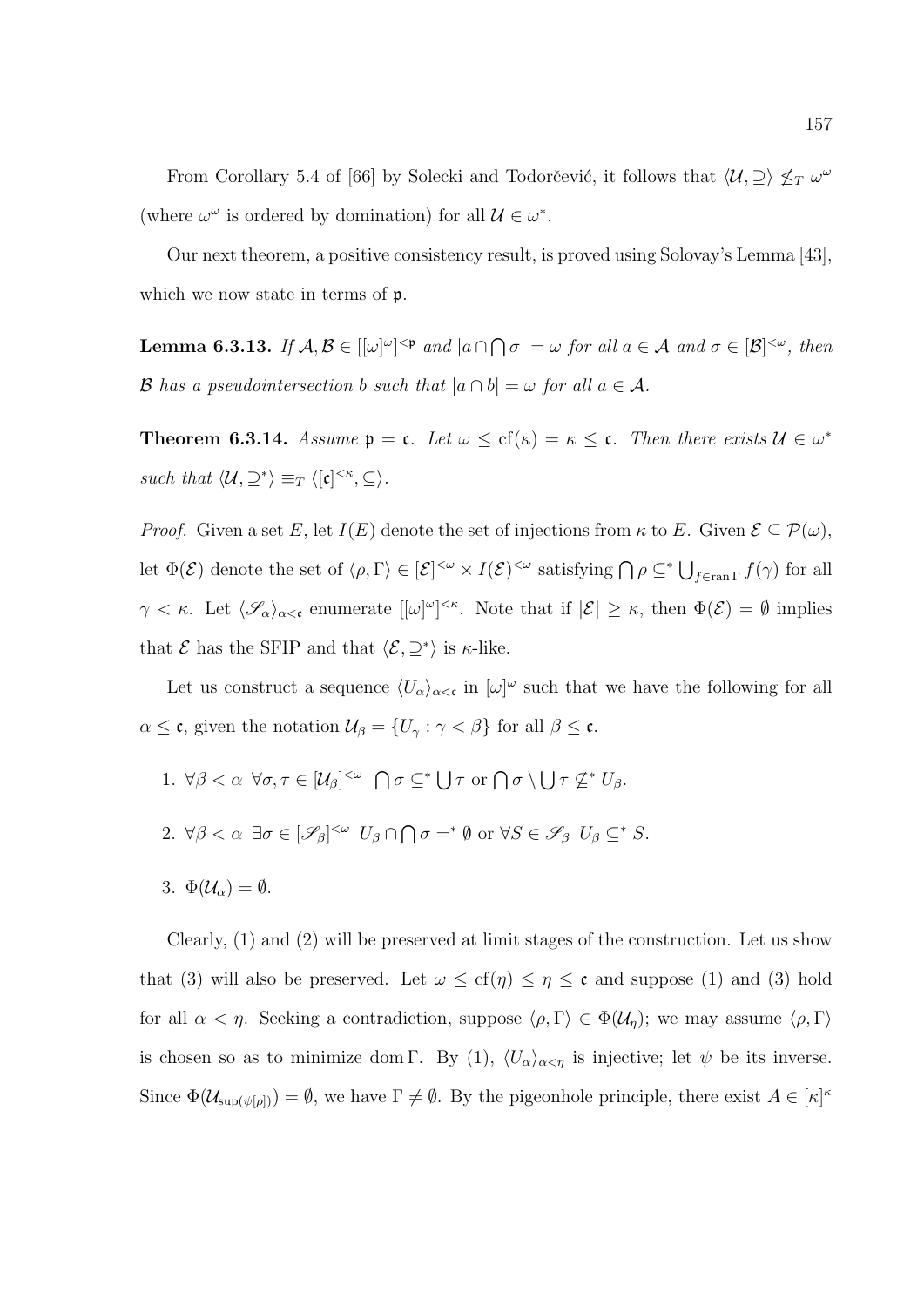and  $i \in \text{dom }\Gamma$  such that for all  $\gamma \in A$  we have  $\psi(\Gamma(i)(\gamma)) = \max_{j \in \text{dom }\Gamma} \psi(\Gamma(j)(\gamma)).$ By symmetry, we may assume  $i = \max(\text{dom }\Gamma)$ . Since  $\Phi(\mathcal{U}_{\text{sup}(\psi[\rho]))} = \emptyset$ , we have  $|A \cap \Gamma|$  $\Gamma(i)^{-1} \sup(\psi[\rho]) < \kappa$ ; hence, we may assume  $A \cap \Gamma(i)^{-1} \sup(\psi[\rho]) = \emptyset$ . By the definition of  $\Phi(\mathcal{U}_\eta)$ , we have  $\bigcap \rho \setminus \bigcup_{j < i} \Gamma(j)(\gamma) \subseteq^* \Gamma(i)(\gamma)$  for all  $\gamma \in A$ . Hence, by (1), we have  $\bigcap \rho \subseteq^* \bigcup_{j < i} \Gamma(j)(\gamma)$  for all  $\gamma \in A$ . Choose  $h \in I(A)$ . Then  $\langle \rho, \langle \Gamma(j) \circ h \rangle_{j < i} \rangle \in \Phi(\mathcal{U}_{\eta})$ , in contradiction with the minimality of dom Γ. Thus,  $(3)$  will be preserved at limit stages.

Given  $\alpha < \mathfrak{c}$  and  $\langle U_{\beta} \rangle_{\beta < \alpha}$  satisfying (1)-(3), let us show that there always exists  $U_{\alpha} \in [\omega]^{\omega}$  such that  $\langle U_{\beta} \rangle_{\beta \leq \alpha}$  also satifies (1)-(3). Let  $g \in 2^{\omega}$  be sufficiently Cohen generic. There are two cases to consider. First, suppose that there exists  $\sigma \in [\mathscr{S}_{\alpha}]^{<\omega}$ such that  $\Phi(\mathcal{U}_{\alpha} \cup \sigma) \neq \emptyset$ . Then there exists  $\langle \rho_2, \Gamma_2 \rangle \in \Phi(\mathcal{U}_{\alpha} \cup \{x_2\})$  where  $x_2 = \bigcap \sigma$ . For each  $i < 2$ , set  $x_i = g^{-1}{i} \ \ x_2$ . Seeking a contradiction, suppose there exists  $\langle \rho_i, \Gamma_i \rangle \in \Phi(\mathcal{U}_\alpha \cup \{x_i\})$  for each  $i < 2$ . We may assume  $\bigcup_{i < 3} \bigcup \text{ran } \Gamma_i \subseteq \mathcal{U}_\alpha$ . Let  $\Lambda$  be a concatenation of  $\{\Gamma_i : i < 3\}$  and set  $\tau = \mathcal{U}_\alpha \cap \bigcup_{i < 3} \rho_i$ . Then, for all  $\gamma < \kappa$ , we have

$$
\bigcap \tau = \bigcup_{i < 3} \left( x_i \cap \bigcap \tau \right) \subseteq \bigcup_{i < 3} \bigcap \rho_i \subseteq^* \bigcup_{f \in \text{ran } \Lambda} f(\gamma).
$$

Hence,  $\langle \tau, \Lambda \rangle \in \Phi(\mathcal{U}_{\alpha})$ , in contradiction with (3). Therefore, we may choose  $i < 2$  such that  $\Phi(\mathcal{U}_{\alpha} \cup \{x_i\}) = \emptyset$ . Set  $U_{\alpha} = x_i$ , which is disjoint from  $\bigcap \sigma$ . Then (2) and (3) are clearly satisfied for stage  $\alpha + 1$ , and (1) is also satisfied because of Cohen genericity.

Now suppose that  $\Phi(\mathcal{U}_{\alpha}\cup\sigma)=\emptyset$  for all  $\sigma\in[\mathscr{S}_{\alpha}]^{<\omega}$ . For each  $\rho\in[\mathcal{U}_{\alpha}]^{<\omega}$ ,  $\sigma\in[\mathscr{S}_{\alpha}]^{<\omega}$ , and  $\Gamma \in I(\mathcal{U}_{\alpha})^{\lt \omega}$ , choose  $\gamma_{\rho,\sigma,\Gamma} < \kappa$  such that  $\bigcap (\rho \cup \sigma) \not\subseteq^* \bigcup_{i \in \text{ran } \Gamma} f(\delta)$  for all  $\delta \in \kappa \setminus \gamma_{\rho,\sigma,\Gamma}$ . Set  $\gamma_{\rho,\Gamma} = \sup \{ \gamma_{\rho,\sigma,\Gamma} : \sigma \in [\mathscr{S}_{\alpha}]^{<\omega} \};$  set  $x_{\rho,\Gamma} = \bigcap \rho \setminus \bigcup_{f \in \text{ran } \Gamma} f(\gamma_{\rho,\Gamma})$ . Then  $x_{\rho,\Gamma} \cap \bigcap \sigma$ is infinite for all  $\sigma \in [\mathscr{S}_{\alpha}]^{<\omega}$ . By Solovay's Lemma,  $\mathscr{S}_{\alpha}$  has a pseudointersection y such that  $y \cap x_{\rho,\Gamma}$  is infinite for all  $\rho \in [\mathcal{U}_{\alpha}]^{\langle \omega \rangle}$  and  $\Gamma \in I(\mathcal{U}_{\alpha})^{\langle \omega \rangle}$ , for there are at most  $|U_\alpha|^{<\omega}$ -many possible  $x_{\rho,\Gamma}$ . Set  $U_\alpha = y \cap g^{-1}\{0\}$ . Then (2) is clearly satisfied for stage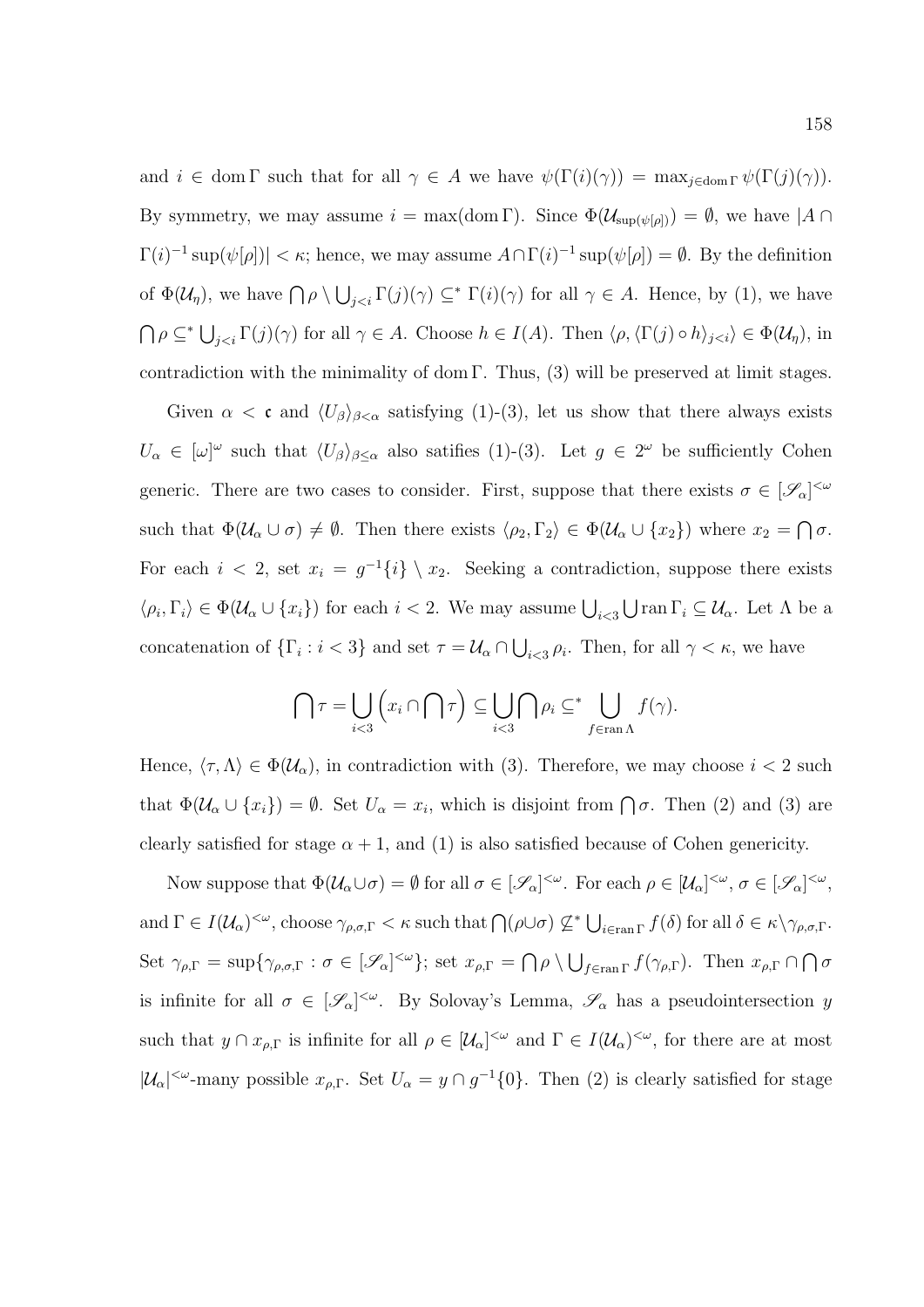$\alpha+1$ . Since  $y\cap x_{\rho,\Gamma}\cap\bigcap\sigma$  is infinite, Cohen genericity implies  $U_{\alpha}\cap x_{\rho,\Gamma}$  is infinite, for all  $\rho$ ,  $\sigma$ , and Γ. Hence, (3) is satisfied for stage  $\alpha + 1$ ; (1) is also satisfied because of Cohen genericity. This completes our construction of  $\langle U_{\alpha}\rangle_{\alpha<\epsilon}$ .

Let U be the semifilter generated by  $\mathcal{U}_{c}$ . By (3),  $\mathcal{U}_{c}$  has the SFIP and  $\mathcal{U}_{c}$  is  $\kappa$ -like with respect to  $\supseteq^*$ . Hence, by (2), U is a  $P_{\kappa}$ -point in  $\omega^*$ . Therefore,  $f: \langle \mathcal{U}, \supseteq^* \rangle \leq_T$  $\langle [\mathfrak{c}]^{<\kappa}, \subseteq \rangle$  for any injection f of U into  $[\mathfrak{c}]^1$ . Choose  $\zeta : [\mathfrak{c}]^{<\kappa} \to U$  such that  $\zeta(\sigma)$  is a pseudointersection of  $\{U_\alpha : \alpha \in \sigma\}$  for all  $\sigma \in [\mathfrak{c}]^{<\kappa}$ . Then  $\zeta$  is Tukey because  $\mathcal{U}_\mathfrak{c}$  is  $\kappa$ -like. Thus,  $\mathcal{U} \leq_T [\mathfrak{c}]^{<\kappa} \leq_T \mathcal{U}$ .  $\Box$ 

#### 6.4 Questions

Question 6.4.1. Is it consistent that every  $\mathcal{U} \in \omega^*$  satisfies  $\langle \mathcal{U}, \supseteq^* \rangle \equiv_T \langle [\mathfrak{c}]^{<\omega} \rangle$ ? By Proposition 6.3.9, this is equivalent to asking if it is consistent that every  $\mathcal{U} \in \omega^*$ satisfies  $\langle \mathcal{U}, \supseteq \rangle \equiv_T \langle [\mathfrak{c}]^{<\omega} \rangle$ .

Question 6.4.2. Does  $\Diamond$  imply there are at least four Tukey classes represented by  $\langle U, \supseteq^* \rangle$ for some  $\mathcal{U} \in \omega^*$ ? Infinitely many Tukey classes? As many as  $2^{\omega_1}$ ? (It will be shown in a forthcoming paper by Dobrinen and Todorčević that CH implies there are  $2^{\omega_1}$ -many Tukey classes represented by  $\langle \mathcal{U}, \supseteq \rangle$ .)

Question 6.4.3. Is it consistent that there exists  $\mathcal{U} \in \omega^*$  such that  $\langle \mathcal{U}, \supseteq^* \rangle \equiv_T \omega_1 \times \mathfrak{c}$ and  $\omega_1 < \mathfrak{p}$ ?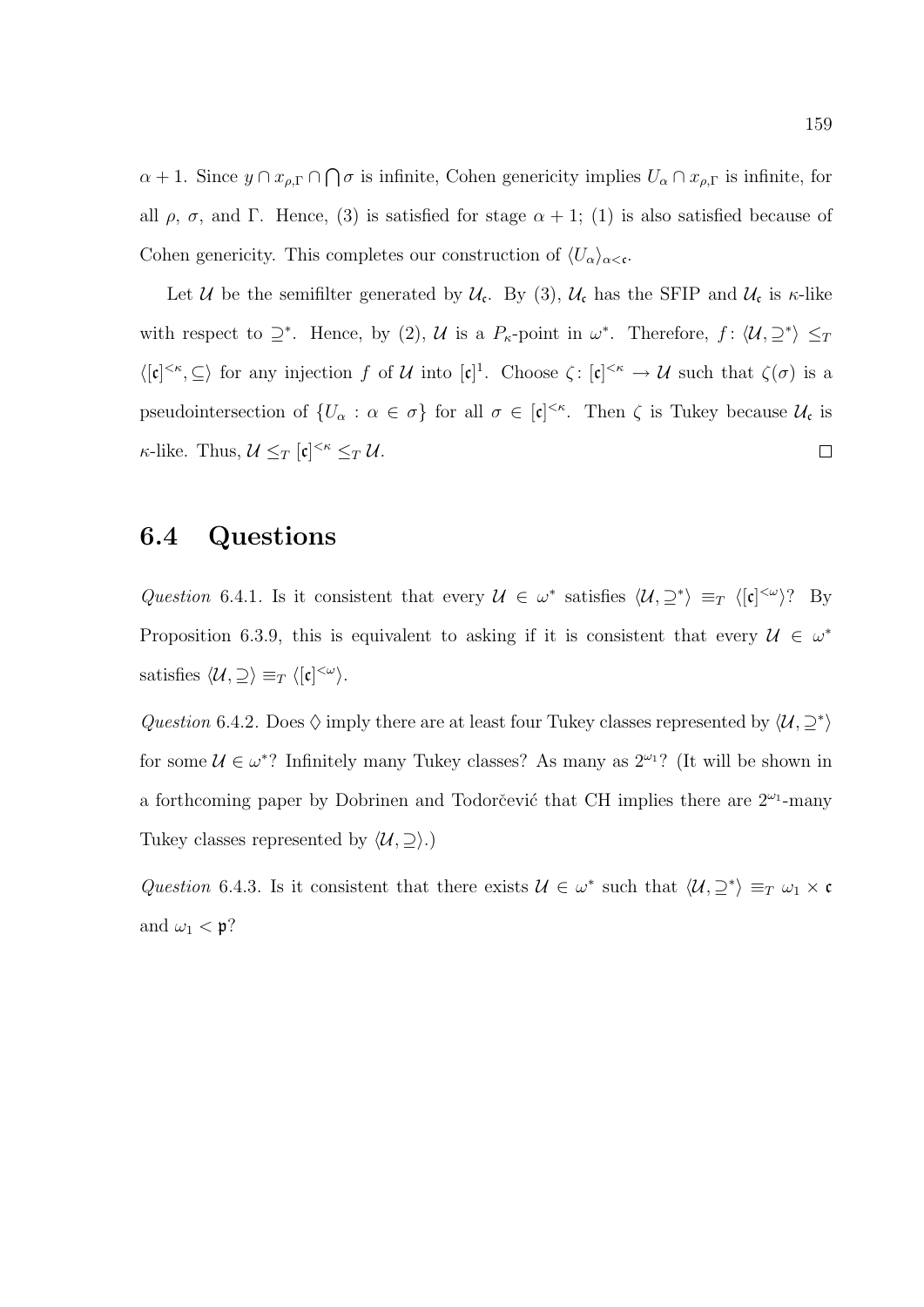# Bibliography

- [1] O. T. Alas, M. G. Tkačenko, V. V. Tkachuk, R. G. Wilson, Connectifying some spaces, Topology Appl. 71 (1996), no. 3, 203–215.
- [2] A. V. Arhangel'skiı̆, Topological homogeneity. Topological groups and their continuous images, Russian Math. Surveys 42 (1987), no. 2, 83–131.
- [3] B. Balcar, J. Pelant, and P. Simon, *The space of ultrafilters on N covered by nowhere* dense sets, Fund. Math. 110 (1980), no. 1, 11–24.
- [4] B. Balcar and P. Simon, *Reaping number and*  $\pi$ -*character of Boolean algebras*, Topological, algebraical and combinatorial structures. Discrete Math. 108 (1992), no. 1-3, 5–12.
- [5] B. Balcar and P. Vojtáš, Almost disjoint refinement of families of subsets of  $N$ , Proc. Amer. Math. Soc. 79 (1980), no. 3.
- [6] I. Bandlow, A characterization of Corson-compact spaces, Comment. Math. Univ. Carolinae 32 (1991), 545–550.
- [7] I. Bandlow, A construction in set-theoretic topology by means of elementary substructures, Z. Math. Logik Grundlag. Math. 37 (1991), no. 5, 467–480.
- [8] T. Bartoszyński and H. Judah, *Set theory. On the structure of the real line*, A. K. Peters, Ltd., Wellesley, MA, 1995.
- [9] J. E. Baumgartner and P. Dordal, Adjoining Dominating Functions, J. Symbolic Logic 50 (1985), no. 1, 94–101.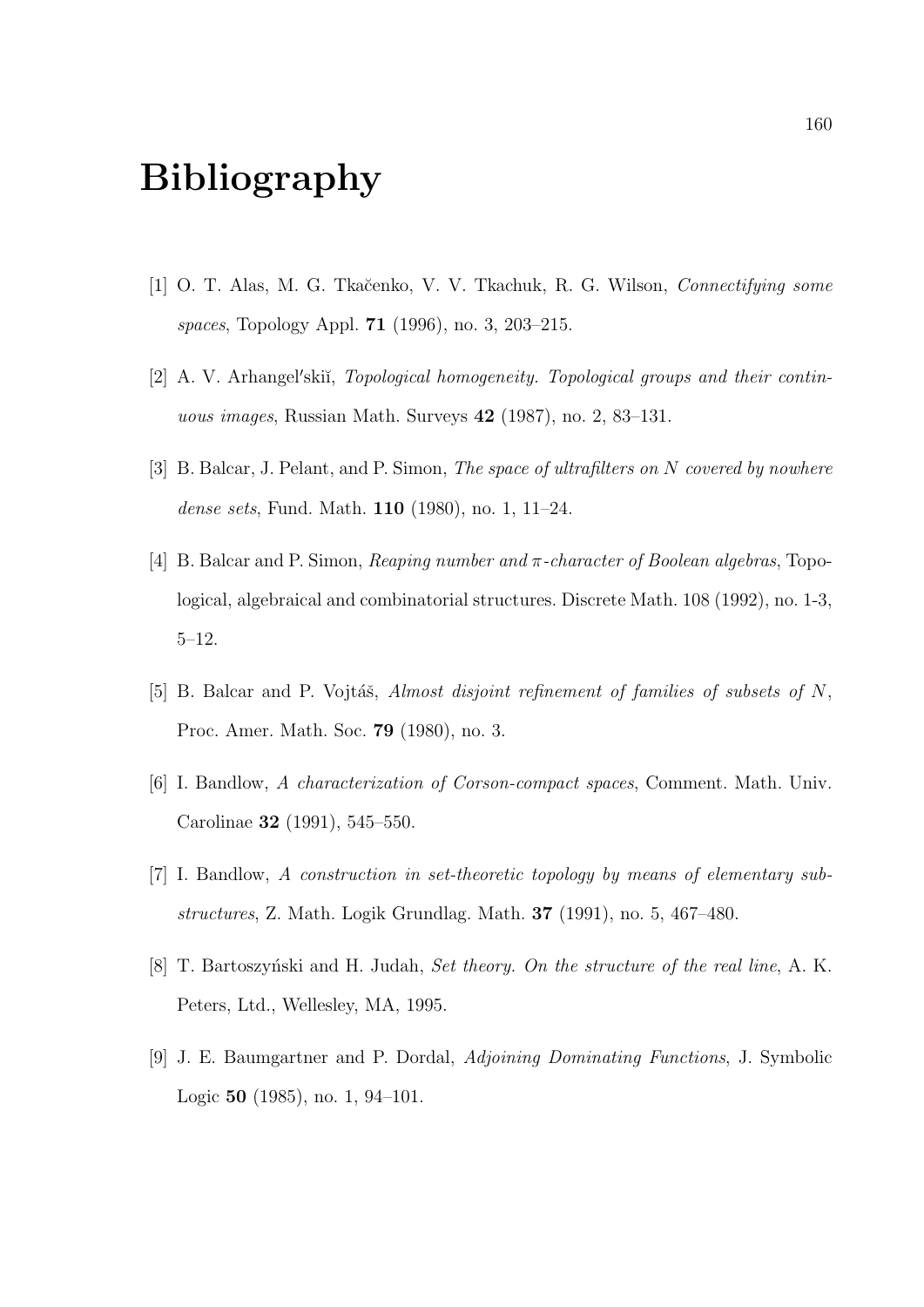- [10] M. G. Bell, *On the combinatorial principle P(c)*, Fund. Math. **114** (1981), no. 2, 149–157.
- [11] A. Blass, Combinatorial Cardinal Characteristics of the Continuum, Handbook of Set Theory (M. Foreman, A. Kanamori, and M. Magidor, eds.), Kluwer, to appear.
- [12] J. Brendle and S. Shelah, Ultrafilters on  $\omega$ —their ideals and their cardinal characteristics, Trans. AMS 351 (1999), 2643–2674.
- [13] C. Costantini, A. Fedeli, A. Le Donne, Filters and pathwise connectifications, Rend. Istit. Mat. Univ. Trieste, 32 (2000), no. 1-2, 173–187.
- [14] Devlin, K., Steprāns, J., and Watson, W. S., *The number of directed sets*, Rend. Circ. Mat. Palermo (2) 1984, Suppl. No. 4, 31–41.
- [15] E. van Douwen, Nonhomogeneity of products of preimages and  $\pi$ -weight, Proc. AMS, 69:1 (1978), 183–192.
- [16] A. Dow and J. Zhou, Two real ultrafilters on  $\omega$ , Topology Appl. **97** (1999), no. 1-2, 149–154.
- [17] I. Druzhinina, R. G. Wilson, Pathwise connectifications of OPC spaces, Questions Answers Gen. Topology 20 (2002), no. 1, 75–84.
- [18] B. A. Efimov, *Mappings and imbeddings of dyadic spaces*, Mat. Sb. (N.S.) **103** (145) (1977), no. 1, 52–68, 143.
- [19] A. Emeryk, W. Kulpa, The Sorgenfrey line has no connected compactification, Comment. Math. Univ. Carolinae 18 (1977), no. 3, 483–487.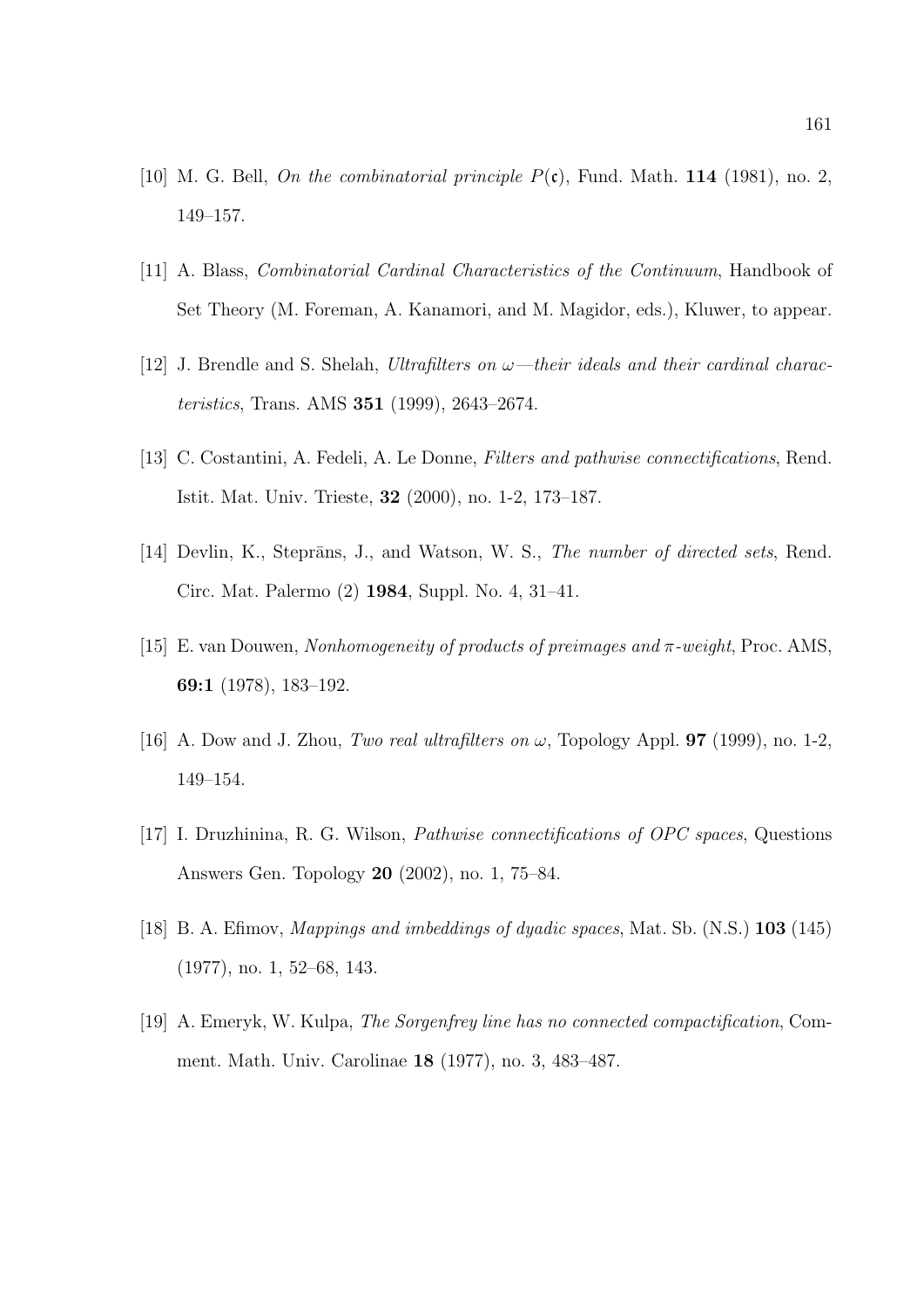- [20] R. Engelking, General Topology, Heldermann-Verlag, Berlin, 2nd ed., 1989.
- [21] A. Fedeli, A. Le Donne, Connectifications and open components, Questions Answers Gen. Topology 18 (2000), no. 1, 41–45.
- [22] A. Fedeli, A. Le Donne, Dense embeddings in pathwise connected spaces, Topology Appl. 96 (1999), no. 1, 15–22.
- [23] S. Fuchino, S. Koppelberg, and S. Shelah, *Partial orderings with the weak Freese-*Nation property, Ann. Pure Appl. Logic 80 (1996), no. 1, 35–54.
- [24] J. Gerlits, On subspaces of dyadic compacta, Studia Sci. Math. Hungar. 11 (1976), no. 1-2, 115–120.
- [25] M. Groszek and T. Jech, *Generalized iteration of forcing*, Trans. Amer. Math. Soc. 324 (1991), no. 1, 1–26.
- [26] G. Gruenhage, J. Kulesza, A. Le Donne, Connectifications of metrizable space, Topology Appl. 82 (1998), no. 1-3, 171–179.
- [27] K. P. Hart and G. J. Ridderbos, A note on an example by van Mill, Topology Appl. 150 (2005), no. 1-3, 207-211.
- [28] J. E. Hart and K. Kunen, Bohr compactifications of discrete structures, Fund. Math. 160 (1999), no. 2, 101–151.
- [29] F. Hausdorff, Über zei Sätze von G. Fichtenholz und L. Kantorovitch, Studia Math. 6 (1936), 18–19.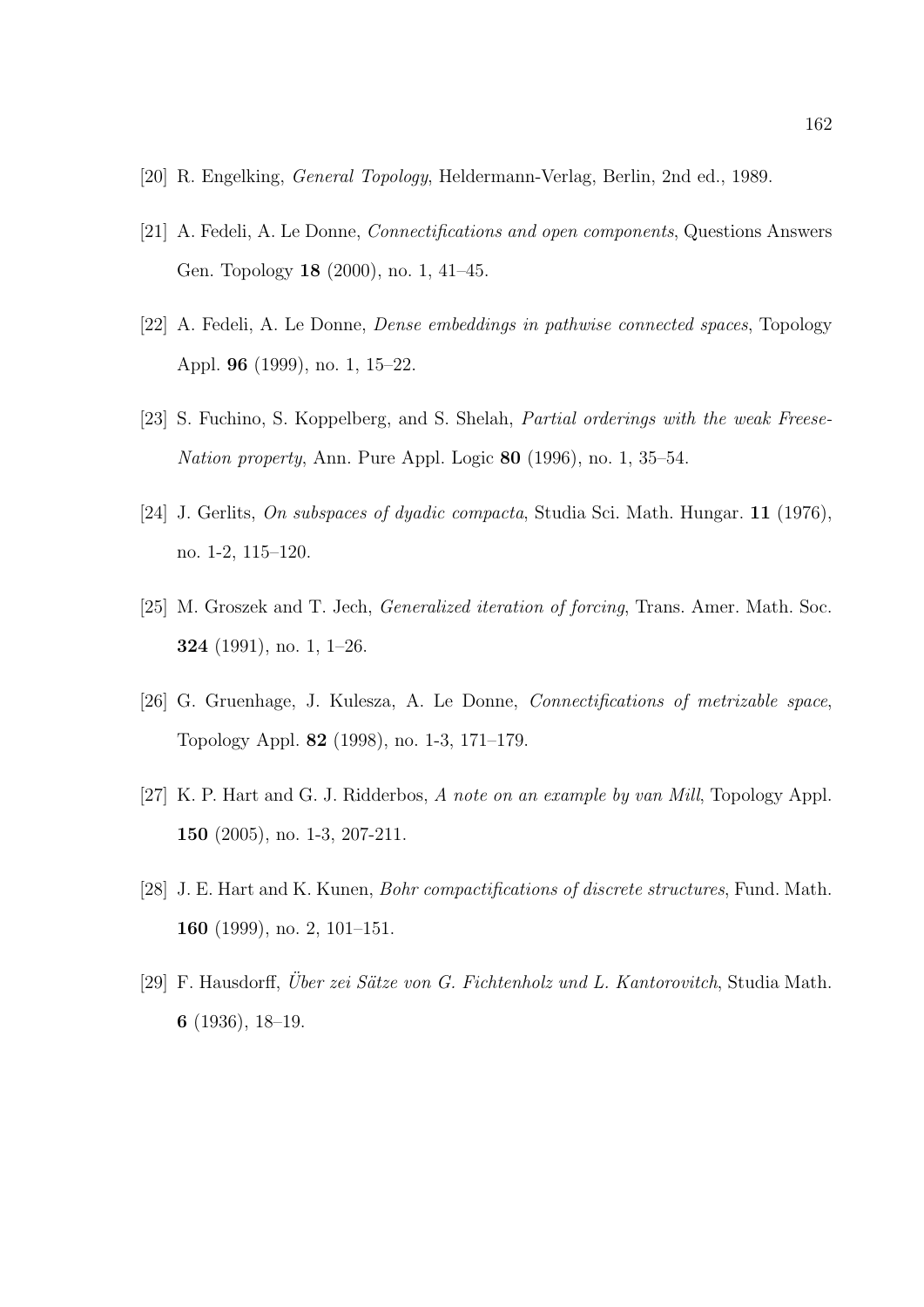- [30] S. Hechler, On the existence of certain cofinal subsets of  $\omega_{\omega}$ , Axiomatic set theory (Proc. Sympos. Pure Math., Vol. XIII, Part II, Univ. California, Los Angeles, Calif., 1967), Amer. Math. Soc., Providence, R.I., 1974, pp. 155–173.
- [31] L. Heindorf and L. B. Shapiro, Nearly Projective Boolean Algebras, with an appendix by S. Fuchino, Lecture Notes in Mathematics 1596, Springer-Verlag, Berlin, 1994.
- [32] J. Isbell, *The category of cofinal types. II*, Trans. Amer. Math. Soc. **116** (1965), 394–416.
- [33] J. Isbell, Seven cofinal types, J. London Math. Soc. (2) 4 (1972), 651–654.
- [34] S. Jackson and R. D. Mauldin, On a lattice problem of H. Steinhaus, J. Amer. Math. Soc. 15 (2002), no. 4, 817–856.
- [35] I. Juhász, *Cardinal functions in topology—ten years later*, Mathematical Centre Tracts, 123, Mathematisch Centrum, Amsterdam, 1980.
- [36] I. Juhász, On the minimum character of points in compact spaces, in Topology. Theory and Applications, II (Pécs, 1989), North-Holland, Amsterdam, 1993, pp. 365–371.
- [37] K. Kunen, Large homogeneous compact spaces, Open Problems in Topology (J. van Mill and G. M. Reed, eds.), North-Holland Publishing Co., Amsterdam, 1990, pp. 261–270.
- [38] K. Kunen, Random and Cohen reals, Handbook of set-theoretic topology, 887–911, North-Holland, Amsterdam, 1984.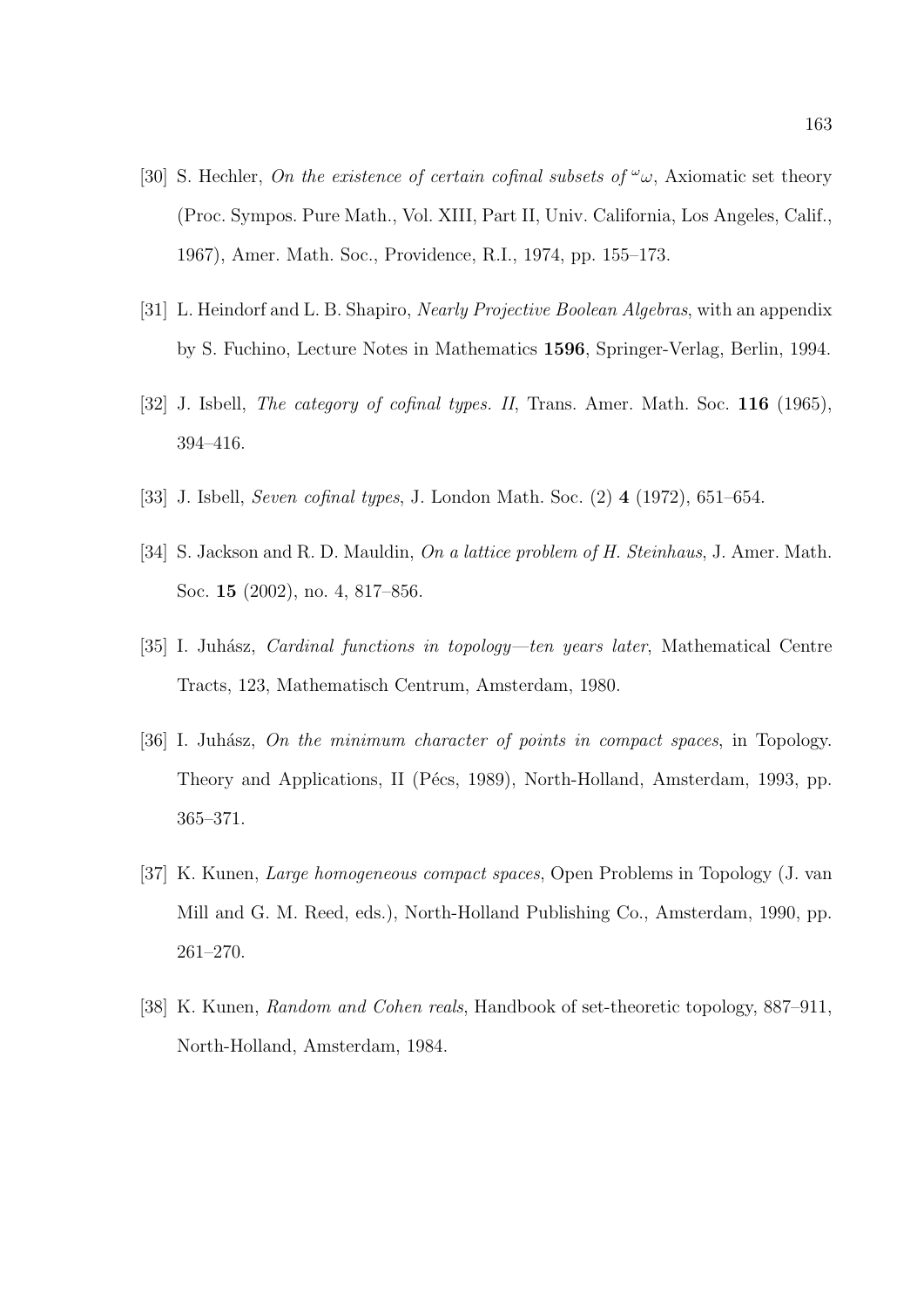- [39] K. Kunen, Weak P-points in N<sup>\*</sup>, Colloq. Math. Soc. János Bolyai 23 (1980), 741− 749.
- [40] K. Kunen, Set theory. An introduction to independence proofs, Studies in Logic and the Foundations of Mathematics, 102. North-Holland Publishing Co., Amsterdam-New York, 1980.
- $[41]$  V. Kuz'minov, Alexandrov's hypothesis in the theory of topological groups, Dokl. Akad. Nauk SSSR 125 (1959), 727–729.
- [42] V. I. Malykhin, On Noetherian Spaces, Amer. Math. Soc. Transl. 134 (1987), no. 2, 83–91.
- [43] D. A. Martin and R. M. Solovay, Internal Cohen extensions, Ann. Math. Logic 2 (1970), no. 2, 143–178.
- [44] M. A. Maurice, Compact ordered spaces, Mathematical Centre Tracts, 6, Mathematisch Centrum, Amsterdam, 1964.
- [45] J. van Mill, On the cardinality of power homogeneous compacta, Topology Appl. 146/147 (2005), 421–428.
- [46] J. van Mill, On the character and  $\pi$ -weight of homogeneous compacta, Israel J. Math. 133 (2003), 321–338.
- [47] J. van Mill, Homogeneous compacta, Open Problems in Topology II, (E. Pearl, ed.), Elsevier, Amsterdam, 2007, pp. 189–195.
- [48] D. Milovich, Amalgams, connectifications, and homogeneous compacta, Topology Appl. 154 (2007), no. 6, 1170–1177.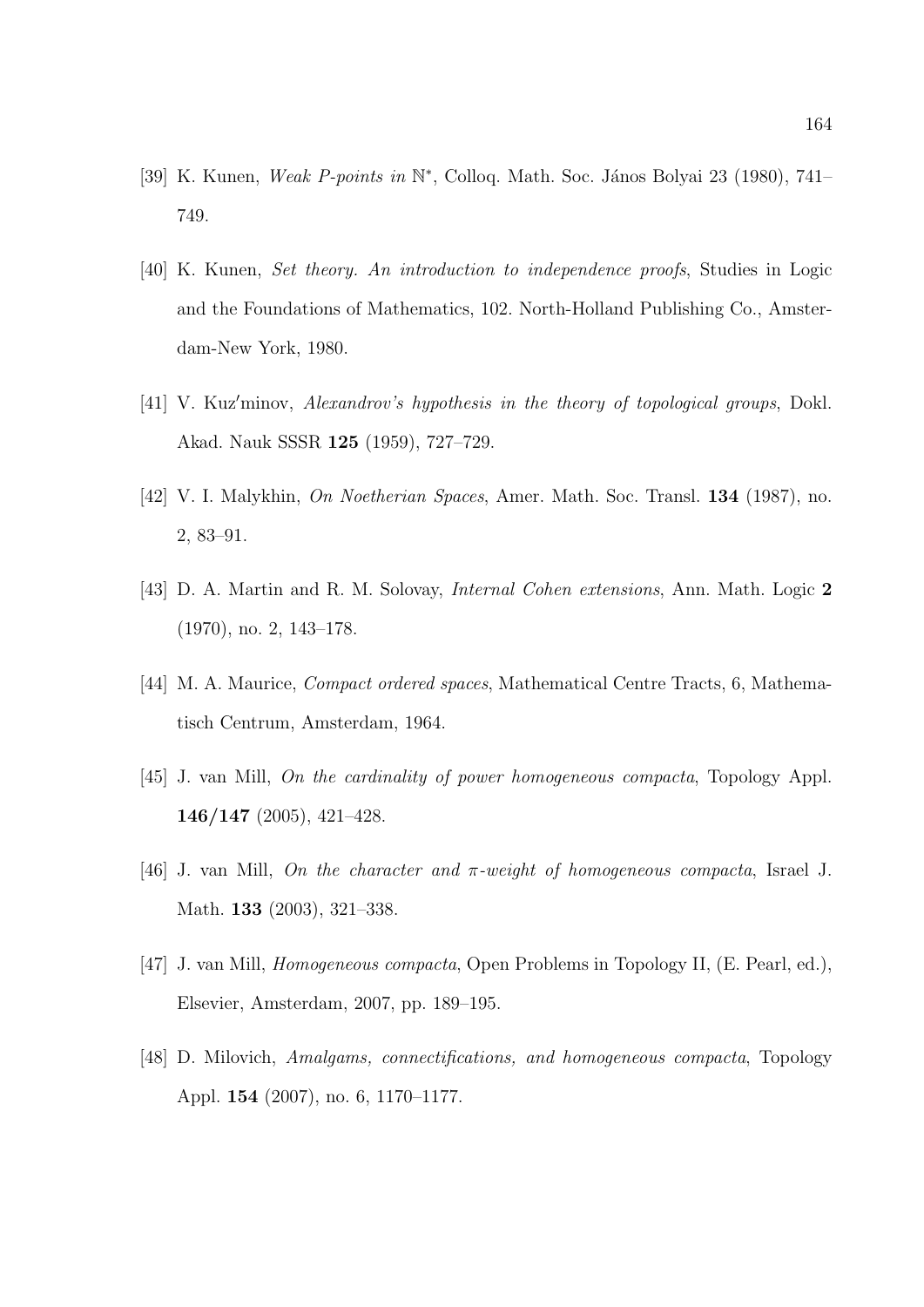- [49] D. Milovich, Noetherian types of homogeneous compacta and dyadic compacta, Topology Appl. 156 (2008), 443–464.
- [50] D. Milovich, *Splitting families and the Noetherian type of*  $\beta\omega \setminus \omega$ , J. Symbolic Logic 73 (2008), no. 4, 1289–1306.
- [51] D. Milovich, Tukey classes of ultrafilters on  $\omega$ , Topology Proceedings 32 (2008) 351–362.
- [52] S. A. Peregudov, Certain properties of families of open sets and coverings, Moscow Univ. Math. Bull. 31 (1976), no. 3–4, 19–25.
- [53] S. A. Peregudov,  $P\text{-uniform bases}$  and  $\pi\text{-}bases$ , Soviet Math. Dokl. 17 (1976), no. 4, 1055–1059.
- [54] S. A. Peregudov, On the Noetherian type of topological spaces, Comment. Math. Univ. Carolinae 38 (1997), no. 3, 581–586.
- [55] S. A. Peregudov and B. E. Sapirovskii, A class of compact spaces, Soviet Math. Dokl. 17 (1976), no. 5, 1296–1300.
- [56] B. Pospišil, On bicompact spaces, Publ. Fac. Sci. Univ. Masaryk (1939), no. 270.
- [57] G. J. Ridderbos, *Cardinality restrictions on power homogeneous*  $T_5$  *compacta*, to appear in Studia Sci. Math. Hungarica.
- [58] J. Roitman, Correction to: Adding a random or a Cohen real: topological consequences and the effect on Martin's axiom, Fund. Math. 129 (1988), no. 2, 141.
- [59] L. B. Šapiro, *The space of closed subsets of*  $D_2^{\aleph}$  *is not a dyadic bicompactum*, Soviet Math. Dokl. 17 (1976), no. 3, 937–941.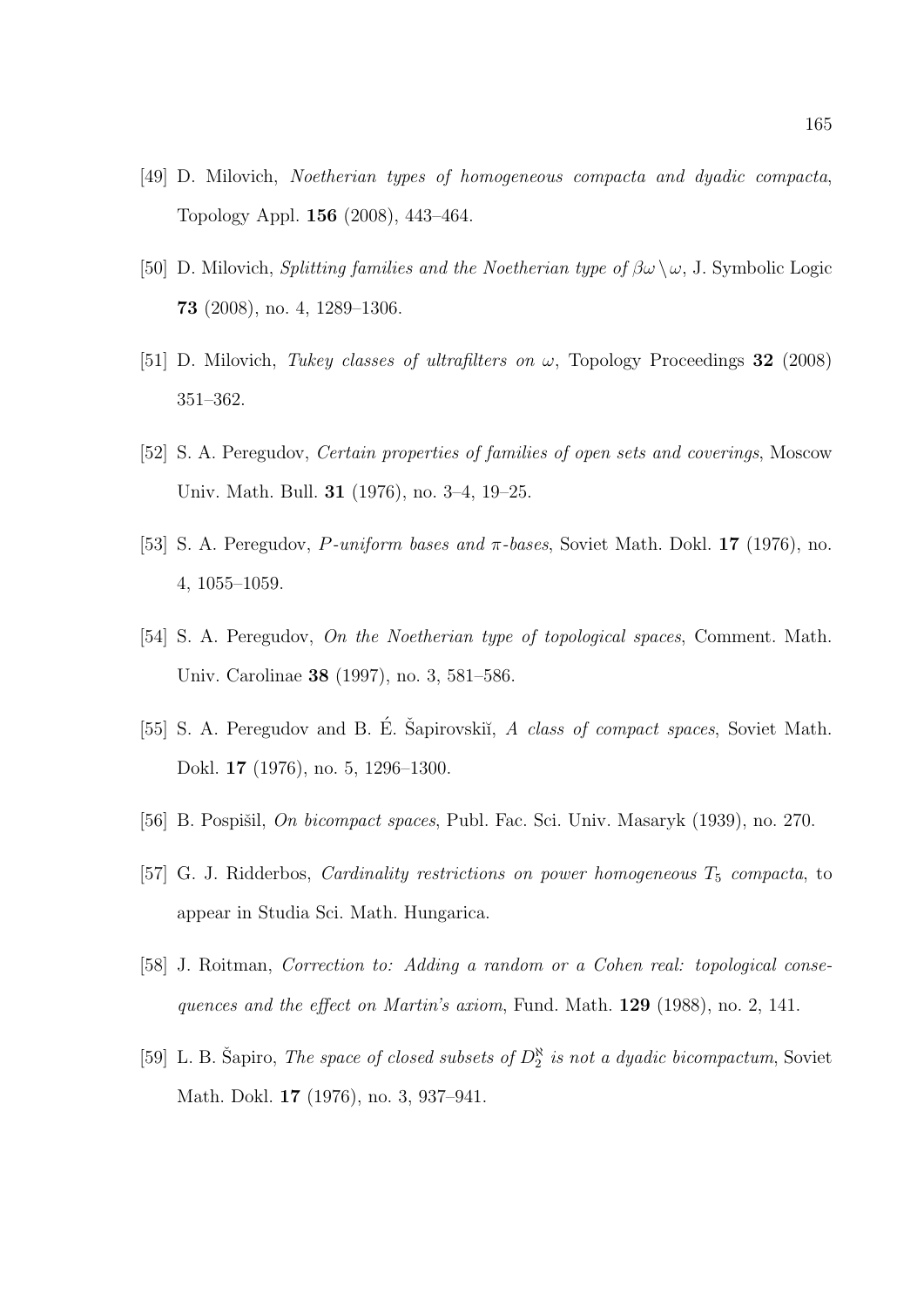- [60] B. E. Sapirovskiı̆, *Cardinal invariants in compact Hausdorff spaces*, Amer. Math. Soc. Transl. 134 (1987), 93–118.
- [61] E. V. Ščepin, On  $\kappa$ -metrizable spaces, Math. USSR-Izv. 14 (1980), no. 2, 406–440.
- [62] E. V. Shchepin, Functors and uncountable powers of compacta, Russian Math. Surveys, 36 (1981), no. 3, 1–71.
- [63] S. Shelah, Diamonds, preprint, arXiv:0711.3030v3, 2008.
- [64] S. Shelah, Proper forcing, Lecture Notes in Mathematics, vol. 940, Springer-Verlag, Berlin-New York, 1982.
- [65] S. Shelah, Two cardinal invariants of the continuum  $(0 < \alpha)$  and FS linearly ordered iterated forcing, Acta Math. 192 (2004), no. 2, 187-223.
- [66] S. Solecki and S. Todorčević, Cofinal types of topological directed orders, Annales de l'institut Fourier 54 (2004), no. 6, p. 1877–1911.
- [67] S. Todorčević, *Directed sets and cofinal types*, Trans. Amer. Math. Soc. **290** (1985), no. 2, 711–723.
- [68] J. W. Tukey, Convergence and uniformity in topology, Ann. Math. Studies, no. 2, Princeton Univ. Press, Princeton, N. J., 1940.
- [69] V. V. Uspenskii, Why compact groups are dyadic, General Topology and its Relations to Modern Analysis and Algebra VI (Proc. Sixth Prague Topology Symposium, 1986), Heldermann Verlag, 1988, pp. 601–610.
- [70] S. Watson, R. G. Wilson, Embeddings in connected spaces, Houston J. Math. 19 (1993), no. 3, 469-481.